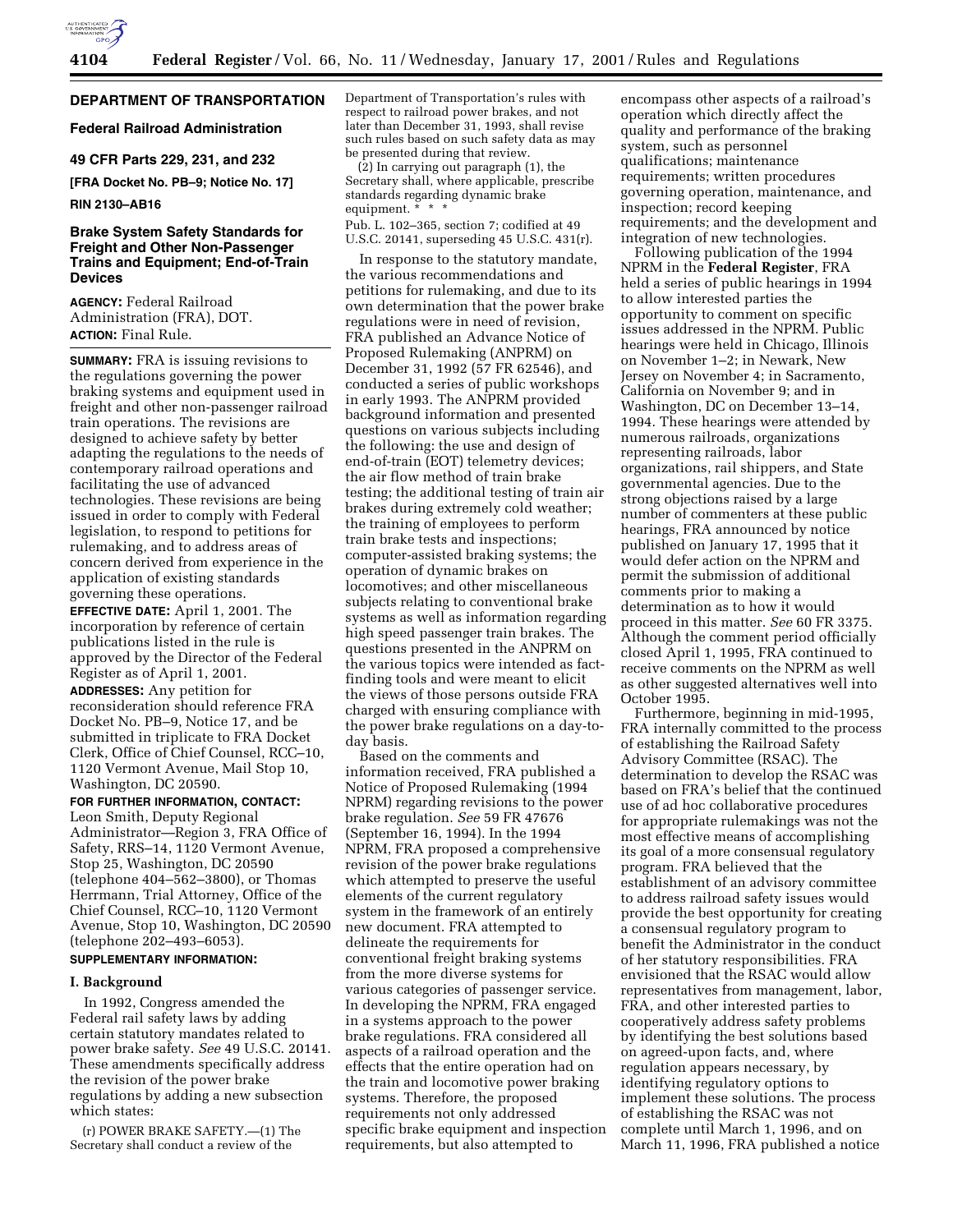in the **Federal Register** that the Committee had been established. *See* 61 FR 9740.

In the interim, based on these considerations and after review of all the comments submitted, FRA published a notice in the **Federal Register** on February 21, 1996, stating that, in order to limit the number of issues to be examined and developed in any one proceeding, FRA would proceed with the revision of the power brake regulations via three separate processes. *See* 61 FR 6611. In light of the testimony and comments received on the 1994 NPRM, emphasizing the differences between passenger and freight operations and the brake equipment utilized by the two, FRA decided to separate passenger equipment power brake standards from freight equipment power brake standards. As passenger equipment power brake standards are a logical subset of passenger equipment safety standards, it was determined that the passenger equipment safety standards working group would assist FRA in developing a second NPRM covering passenger equipment power brake standards. *See* 49 U.S.C. 20133(c). In addition, in the interest of public safety and due to statutory as well as internal commitments, FRA determined that it would separate the issues related to two-way EOTs from both the passenger and freight issues, address them in a public regulatory conference, and issue a final rule on the subject as soon as practicable. A final rule on two-way EOTs was issued on December 27, 1996. *See* 62 FR 278 (January 2, 1997). Furthermore, it was announced that a second NPRM covering freight equipment power brake standards would be developed with the assistance of RSAC. At the Committee's inaugural meeting on April 1–2, 1996, the RSAC officially accepted the task of assisting FRA in development of revisions to the regulations governing power brake systems for freight equipment. *See* 61 FR 29164.

Members of RSAC nominated individuals to be members of the Freight Power Brake Working Group (Working Group) tasked with making recommendations regarding revision of the power regulations applicable to freight operations. The Working Group was comprised of thirty-one voting members as well as a number of alternates and technical support personnel. The following organizations were represented by a voting member and/or an alternate on the Working Group:

Association of American Railroads (AAR)

- The American Short Line Railroad Association (ASLRA)
- Brotherhood of Locomotive Engineers  $(BLE)$
- The Burlington Northern and Santa Fe Railway Company (BNSF) Canadian National Railroads (CN) Canadian Pacific Rail Systems (CP) Consolidated Rail Corporation (CR) CSX Transportation, Incorporated (CSX) Illinois Central Railroad Company (IC) International Association of Machinists
- & Aerospace Workers (IAMAW) National Transportation Safety Board
	- (NTSB)(Advisor)
- National Association of Regulatory Commissioners (NARUC)
- California Public Utilities Commission (CAPUC)
- Norfolk Southern Corporation (NS) Railway Progress Institute (RPI)
- Sheet Metal Workers International
- Association (SMWIA)

Southern Pacific Lines (SP)

Transportation Communications International Union/Brotherhood of Railway Carmen (TCU/BRC)

Transport Workers Union of America (TWU)

Union Pacific Railroad Company (UP) United Transportation Union (UTU)

The Working Group held seven multiday sessions in which all members of the working group were invited. These sessions were held on the following dates:

May 15–17, 1996 in Washington D.C.; June 11–13, 1996 in Chicago, Illinois; July 31, 1996 in Chicago, Illinois; August 21–23, 1996 in Annapolis,

Maryland;

September 26–27, 1996 in Washington D.C.;

October 29–30, 1996 in Washington D.C.; and

December 4, 1996 in St. Louis, Missouri.

General minutes of each of these meetings are contained in FRA Docket PB–9 and are available for public inspection during the times and at the location noted previously. In addition to these meetings, there were numerous meetings conducted by smaller task force groups designated by the Working Group to further develop various issues. All of these smaller task forces were made up of various members of the Working Group or their representatives, with each task force being represented by management, labor, FRA, and other interested parties. The Working Group designated smaller task forces to address the following issues: Dry air; dynamic brakes; periodic maintenance and testing; electronically controlled

locomotive brakes; and inspection and testing requirements. These task forces were assigned the job of developing the issues related to the broad topics, presenting reports to the larger Working Group, and if possible making recommendations to the Working Group for addressing the issues.

Although the Working Group discussed, debated, and attempted to reach consensus on various issues related to freight power brakes, consensus could not be reached. However, the working group in conjunction with the various task forces developed a wealth of information on various issues and further clarified the parties' positions regarding how the issues could or should be addressed in any regulation. The major cluster of issues, upon which resolution of many of the other issues rested, were the requirements related to the inspection and testing of brake equipment. The inspection and testing task force met on numerous occasions and gathered and reviewed data, and the labor and rail management representatives to the task force drafted various proposals and options related to the inspection and testing of freight brake equipment. The Working Group discussed the proposals and investigated many of the costs and benefits related to the various proposals as well as the safety implications; however, the Working Group could not reach any type of consensus position. Consequently, FRA declared that an impasse had been reached and announced, at the December 4, 1996 meeting of the Working Group, that FRA would proceed unilaterally with the drafting of the NPRM.

Subsequent to December 4, 1996, several members of the Working Group, including representatives from both rail management and labor, continued informal discussions of some of the issues related to the inspection and testing of freight equipment. These representatives informed FRA that a consensus proposal might be possible, provided that the Working Group were permitted to continue deliberations. Consequently, FRA agreed to reconvene the Working Group, and in April 1997 three additional meetings were conducted on the following dates:

April 2–3 in Kansas City, Missouri; April 10–11 in Phoenix, Arizona; and April 23 in Jacksonville, Florida.

Representatives of both rail management and rail labor presented the Working Group with inspection and testing proposals for consideration and review both before and during this period. Although the proposals were discussed and deliberated, the Working Group was once again unsuccessful in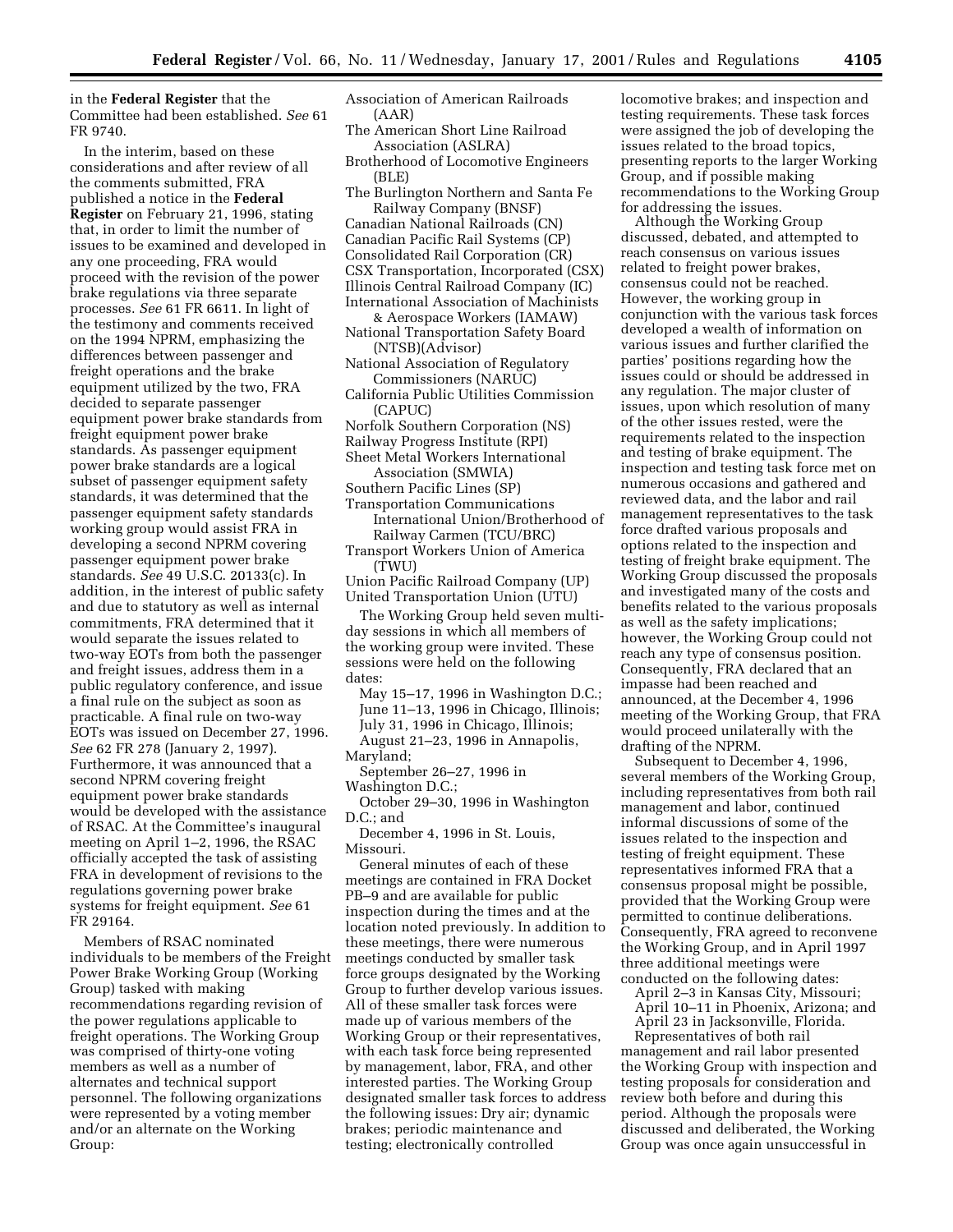reaching consensus on any of the freight power brake inspection and testing issues. Consequently, by letter dated May 29, 1997, FRA informed the members of the Working Group that FRA would be withdrawing the freight power brake task from the Working Group at the next full RSAC meeting on June 24, 1997. FRA provided this notice to avoid any misunderstanding regarding the process by which the proposed rule would be drafted. FRA also informed the members of the Working Group that it would not invest further time in attempting to reach consensus unless all other members of the Working Group jointly indicated that they have reached consensus on a proposal and wanted to discuss it with FRA. FRA noted that if that were to occur prior to June 24, 1997, it would reconsider withdrawing the task from RSAC. As no consensus proposal was presented to FRA prior to June 24, 1997, FRA withdrew the task from the Working Group and informed the members of RSAC that FRA would proceed independently in the drafting of a freight power brake NPRM.

FRA carefully considered the information, data, and proposals developed by the Freight Power Brake Working Group as well as all the oral and written comments offered by various parties regarding the 1994 NPRM on power brakes when developing a revised power brake NPRM. On September 9, 1998, an NPRM (1998 NPRM) was published in the **Federal Register** proposing brake system safety standards for freight trains and equipment. *See* 63 FR 48294 (September 9, 1998).

As evidenced by the preceding discussion, FRA spent years developing the 1998 proposed power brake regulations. During that time, FRA instituted rulemakings to address passenger and commuter operations and equipment and two-way end-of-train devices, and developed a channel of communication to address tourist and excursion operational concerns. Consequently, the 1998 proposal focused solely on freight and other nonpassenger operations. FRA did not, for the most part, attempt to include provisions related to the inspection and maintenance of locomotive braking systems or to the performance of other mechanical inspections that are currently addressed by other parts of the regulations. FRA believed that although those requirements are interrelated to the inspection, testing, and maintenance of freight power brakes, they are adequately addressed in other regulations and would only add to the complexity of the proposal, causing

confusion and misunderstanding by members of the regulated community.

When developing the 1998 NPRM, FRA determined that the proposal would closely track the existing requirements related to the inspection, testing, and maintenance of the braking systems used in freight operations. Although FRA recognized that the current regulatory scheme tended to create incentives to ''overlook'' defects or fail to conduct vigorous inspections, FRA also believed that the current regulatory scheme is an effective and proven method of ensuring safety and that many of the ''negative incentives'' could be greatly reduced by strict and aggressive enforcement coupled with moderate revisions to address specific concerns raised by interested parties. Furthermore, representatives of both rail labor and rail management indicated that if a consensus proposal could not be developed then FRA should proceed on its own with developing a proposal which tracks the current requirements, and that FRA should strictly enforce those requirements.

The 1998 NPRM proposed a moderate, although comprehensive, revision of the existing requirements related to the inspection, testing, and maintenance of brake equipment used in freight operations. The proposal attempted to balance the concerns of rail labor and management and increase the effectiveness of the regulation. In the 1998 NPRM, FRA attempted to reorganize, update, and clarify the existing regulations related to freight power brakes and eliminate potential loopholes created by the existing regulatory language. Furthermore, completely new requirements were proposed to address the qualifications of those individuals conducting brake inspections and tests. FRA also proposed requirements related to the movement of freight equipment with defective or inoperative brakes which were consistent with existing statutory requirements and other federal regulations addressing the movement of defective freight equipment. The 1998 NPRM also attempted to codify existing maintenance requirements related to the brake system and its components and prevent unilateral changes to those provisions by the very party to which they apply. Moreover, the proposal also contained specific requirements related to dynamic brakes and requirements aimed at increasing the quality of air introduced into brake systems by yard air sources.

In addition to the above, the 1998 proposal also contained various incentives to the railroads to encourage the performance of quality brake

inspections, particularly at locations where trains originate. These included incentives to use qualified mechanical forces to conduct brake system tests at major terminals where long-distance trains originate in order to move these trains greater distances between brake inspections than existing regulations permitted. Consequently, the 1998 proposal retained the basic inspection intervals and requirements contained in the existing regulations and preserved the useful elements of the existing system, but also proposed additions, clarifications, and modifications that FRA believed would increase the safety, effectiveness, and enforceability of the regulations.

Following publication of the 1998 NPRM, FRA held two public hearings and a public technical conference to allow interested parties the opportunity to comment on specific issues addressed in the NPRM. The public hearings were held in Kansas City, Missouri on October 26 and in Washington, DC on November 13, 1998. The public technical conference was conducted in Walnut Creek, California on November 23 and 24, 1998. The hearings and technical conference were attended by numerous railroads, organizations representing railroads, labor organizations, rail shippers, and State governmental agencies. During the hearings and technical conference a vast amount of oral information was presented, and a considerable number of issues were raised and discussed in detail.

Subsequent to conducting these public hearings and technical conference, FRA issued a notice extending the comment period on the NPRM from January 15, 1999 to March 1, 1999. *See* 64 FR 3273. This extension was provided based on the requests of several interested parties for more time in which to develop their responses. At the public hearings and technical conference conducted in relation to the NPRM and in written comments submitted subsequent to the public hearings and technical conference, concerns were raised regarding the data discussed by FRA in the NPRM. The comments raised concerns regarding FRA's collection of data related to FRA's inspection activity and the number of conditions not in compliance with Federal regulations found during that inspection activity. The comments and correspondence received alleged that there were substantial problems with FRA's database, that there had been substantial overreporting of the number of units inspected, and that there had been a systematic deflation of power brake defect ratios.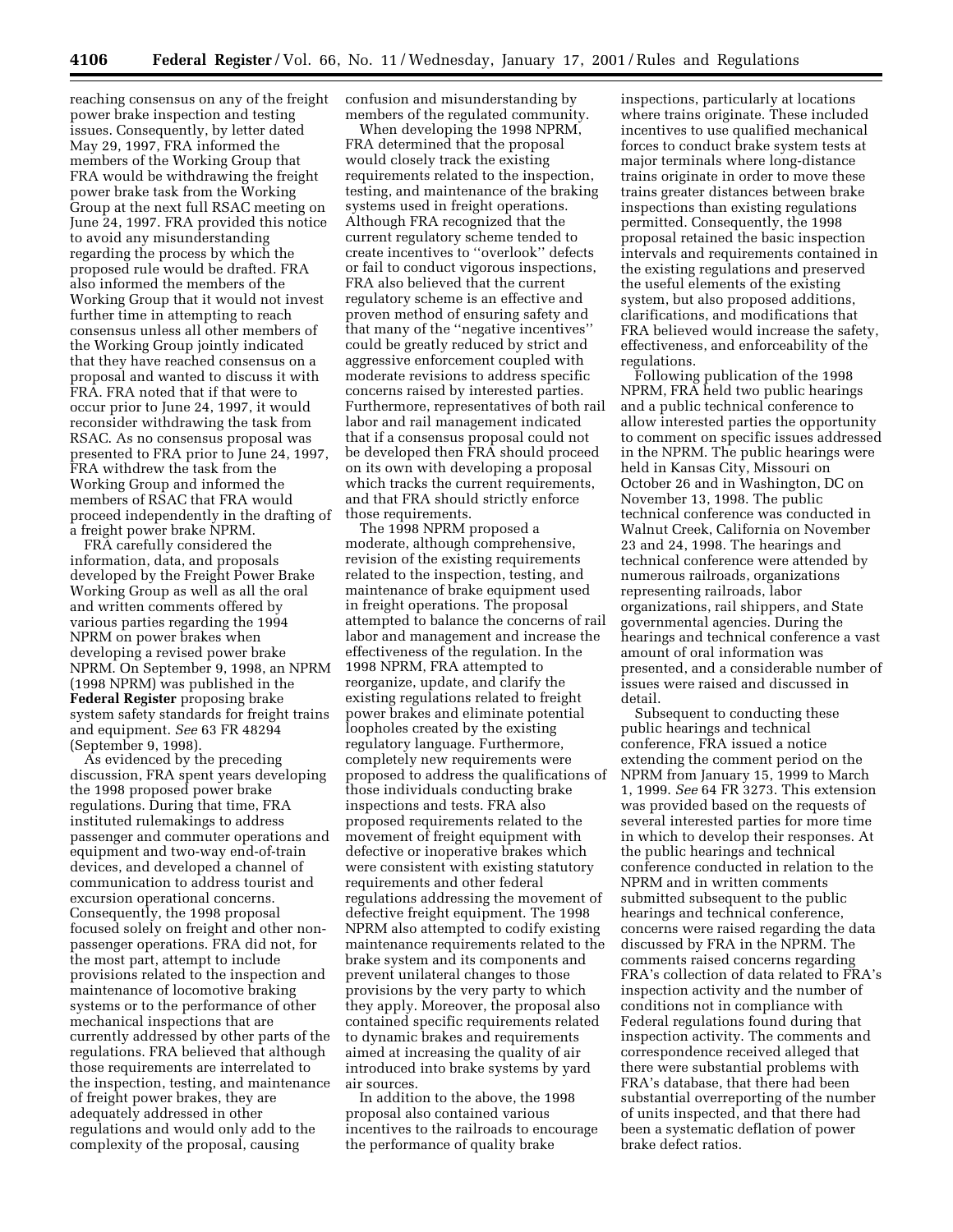As the allegations and concerns raised were general in nature, FRA believed it prudent and necessary to allow interested parties to fully explain and discuss their concerns. Therefore, FRA conducted a public meeting on May 27, 1999 to permit the exchange of information and concerns regarding FRA's database and the information developed from that database. *See* 64 FR 23816 (May 4, 1999). The purpose of the meeting was to allow FRA to provide information regarding its internal review of the data and address some of the concerns raised as well as to allow interested parties to further develop and articulate the issues and concerns they had with regard to the data gathered and presented by FRA in the NPRM.

FRA has carefully considered all the information, data, and proposals submitted in relation to FRA Docket PB–9 when developing this final rule. This includes: the information, data and proposals developed by the RSAC Freight Power Brake Working Group; all oral and written comments submitted in relation to the 1994 NPRM on power brakes; and all oral and written comments submitted regarding the 1998 NPRM on freight power brakes. In addition to the preceding information, FRA's knowledge and experience with enforcing the existing power brake regulations were also relied upon when developing this final rule.

### **II. Overview of Comments and General FRA Conclusions**

The following discussions are grouped by major themes and issues addressed in the 1998 NPRM and the oral and written comments submitted in relation to that document. In each of the major issue areas, FRA has attempted to outline the significant portions of the proposal, discuss the comments received on the proposal and any alternative approach recommended, and provide a general idea of how FRA has decided to address the issues or approaches.

### *A. Accident/Incident History and Defective Equipment*

The 1998 NPRM contained a detailed discussion regarding the accident/ incident data which FRA considered when developing the proposal. In that discussion, FRA noted that it considers a variety of factors in attempting to determine the relative condition of the industry as it relates to the safety of train power brake systems. Two of the factors considered when making this assessment are the number of recent brake-related incidents and the amount of defective brake equipment recently discovered operating over the railroad

system, both of which provide some indication as to the potential or likelihood of future brake-related incidents. Due to concerns raised in both written comments and at the public meeting conducted on May 27, 1999, regarding the accident/incident data and power brake defect ratio data discussed above, FRA believes it is necessary to further explain how these data were used in developing this final rule.

### 1. Accident/Incident Data

In order to determine the potential quantifiable safety benefits to be derived from the provisions proposed in the NPRM and either retained or modified in this final rule, FRA conducted a review of all accidents/incidents reported to FRA to determine which incidents/accidents could potentially have been prevented had the provisions of the rule been in place. For purposes of the NPRM, FRA identified a brakerelated incident as being an incident reported to FRA as being caused by one of the following: brake rigging down or dragging; air hose uncoupled or burst; broken brake pipe or connections; other brake components damaged, worn, broken or disconnected; brake valve malfunction (undesired emergency); brake valve malfunction (stuck brake); hand brake broken or defective; hand brake linkage and/or connections broken or defective. For purposes of the NPRM, FRA did not consider brake pipe obstruction-related incidents because FRA believed they had been fully considered at the time that FRA promulgated the final rule relating to the use of two-way end-of-train devices.

In written comments and at the public meeting held in conjunction with the NPRM, several labor representatives raised concerns regarding FRA's reliance on accident/incident information which is essentially reported to FRA by the railroads. These representatives contend that railroads have an economic incentive to report accidents/incidents as being due to human factors rather than to mechanical problems or deficiencies. Thus, they contend that the potential safety benefits identified by FRA in the NPRM are inaccurate and underestimated because the data used to determine those benefits are developed by the railroads. FRA tends to agree with the concerns raised by these commenters and raised this concern in its discussion of the accident/incident data in the NPRM.

In the NPRM, FRA acknowledged that the presented brake-related incidents most likely did not accurately reflect the total number of incidents that were

potentially linked, in some part, to brake-related causes and did not provide a complete picture of the costs associated with the identified incidents. *See* 63 FR 48297. FRA recognized that the information on most incidents is provided by the railroads which generally identify the direct cause of an incident but may not sufficiently identify all of the contributory causes in a manner to permit FRA to conclude that the brake system played a part in the incident. Thus, FRA acknowledged that there may be numerous incidents which occurred in the industry which were at least partially due to brakerelated problems, but which were ultimately more closely linked to human error or other mechanical problems and thus, were reported to FRA under different cause codes. However, as it is extremely difficult to identify those accidents/incidents that may have been in some part related to a brake problem, FRA elected to include only those accidents specifically identified as brake-related in its quantified safety benefits and included other potential incidents as qualitative safety benefits in the NPRM. FRA also recognized that the damage costs provided to FRA by the railroads for the incidents identified in the NPRM failed to consider all of the costs associated with an accident such as: loss of lading; wreck clearance; track delay; environmental clean-up; removal of damaged equipment; evacuations; or the impact on local traffic patterns. *See* 63 FR 48297. Thus, for purposes of the NPRM, the property damages reported by the railroads were multiplied by a factor of 1.5625 in an effort to capture these non-reported damages. *See* 63 FR 48297.

In calculating the potential quantifiable safety benefits to be derived from this final rule, FRA has slightly expanded the criteria for determining the accidents/incidents which are addressed by this final rule. Thus, for purposes of this final rule the quantified safety benefits include a percentage of certain types of accidents reported as being due to human error or other than a brake-related mechanical problem. The quantified safety benefits for this final rule also include a percentage of those incidents which are considered brake pipe obstruction-related. Although these accidents were considered in relation to the two-way EOT final rule, FRA believes that this final rule will prevent an additional percentage of those incidents that were not captured by the two-way EOT final rule.

Table 1 below contains a compilation of the relevant incidents that FRA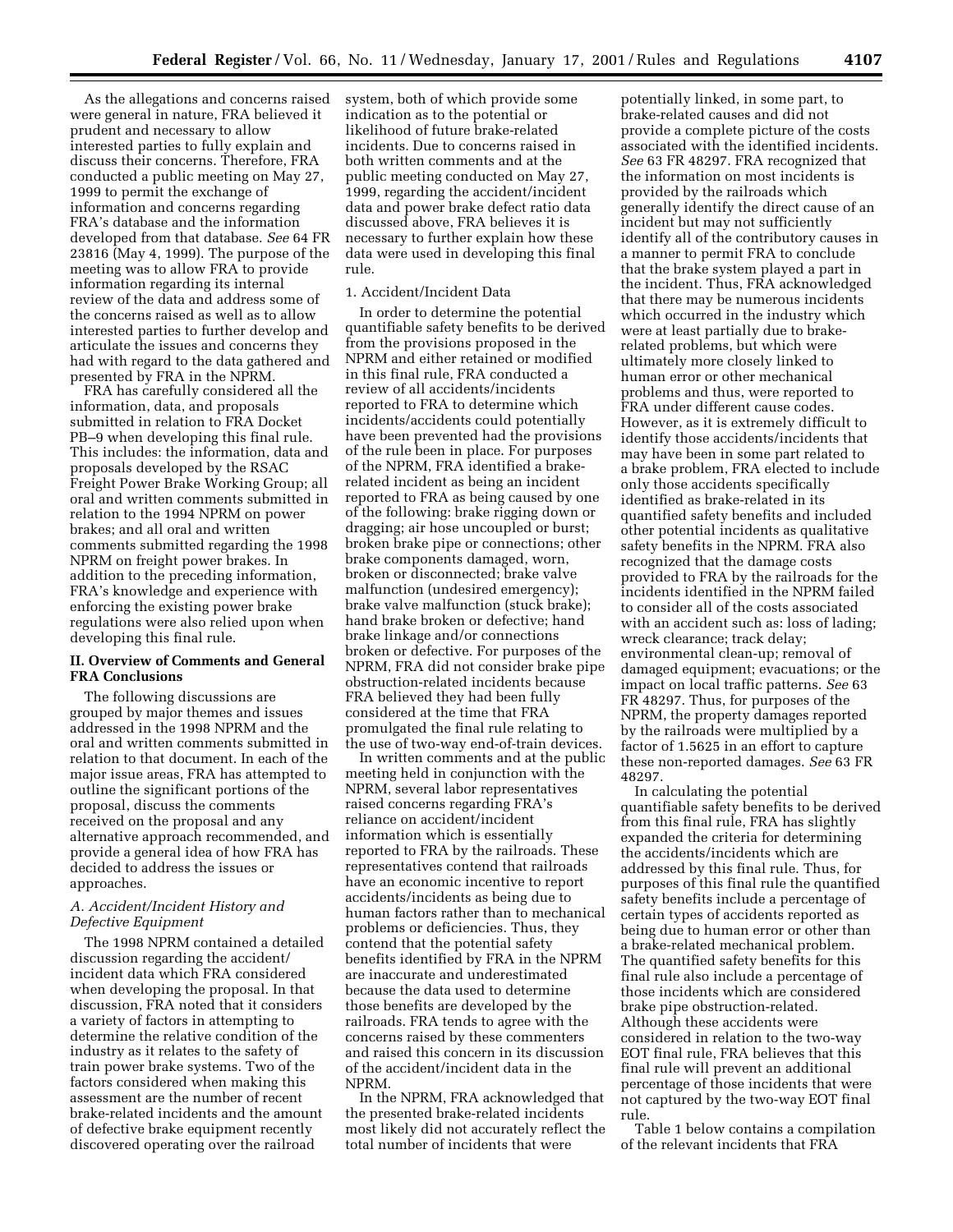considers to be preventable that have been reported to FRA from 1994 through 1998. The incidents included in this table contain incidents reported to FRA as being caused by one of the following: Brake rigging down or dragging; air hose uncoupled or burst; broken brake pipe or connections; other brake components damaged, worn, broken or disconnected; brake valve malfunction (undesired emergency); brake valve malfunction (stuck brake); hand brake broken or defective; hand brake linkage and/or connections broken or defective. Table 1 also contains incidents reported as being related to brake pipe obstructions and certain brake-related human factor incidents which include: runaway cuts

of cars; train handling; and improper use of brakes. FRA believes that various provisions of this final rule have the potential of preventing a certain percentage of the incidents reported as being due to these causes. However, in developing the cost/benefit analysis for this final rule, FRA used a very conservative effectiveness rate of .2 for incidents with these reported causes. The Regulatory Impact Analysis prepared in connection with this final rule provides a detailed discussion of how certain human factor and brake pipe obstruction incidents were utilized when evaluating this rule.

It should be noted that the damage costs noted in Table 1 for the identified

## TABLE 1.—BRAKE-RELATED INCIDENTS

incidents are based on the damage to railroad property or equipment. Thus, the damages presented fail to consider the costs associated with the injuries and fatalities involved. These costs are calculated in detail in the Regulatory Impact Analysis prepared in connection with this final rule. The costs presented in Table 1 also do not consider such things as: loss of lading; wreck clearance; track delay; environmental clean-up; removal of damaged equipment; evacuations; or the impact on local traffic patterns. Consequently, the railroad property damages have been multiplied by a factor of 1.5625 in an effort to capture some of these nonreported damages.1

| Year                                 | Number of ac-<br>cidents      | Injuries            | <b>Fatalities</b> | Damages                                                            |
|--------------------------------------|-------------------------------|---------------------|-------------------|--------------------------------------------------------------------|
| 1994<br>1995<br>1996<br>1997<br>1998 | 99<br>121<br>112<br>98<br>121 | 24<br>65<br>44<br>⌒ |                   | \$11,414,346<br>9,431,582<br>20,637,986<br>9,651,569<br>10,791,626 |
| Total                                | 551                           | 140                 |                   | 61,927,107                                                         |

\* Increased by 56.25% to reflect unreported damages.

### 2. Use of Power Brake Defect Data

A second factor that is considered by FRA, to some extent, in determining the relative condition of the industry in regard to the safety of power brake equipment is the percentage of equipment found with defective brakes during FRA inspections and special projects. As noted in the preceding discussions, the method for calculating and determining the percentage of equipment with defective brakes was a contentious subject within the RSAC Power Brake Working Group prior to the issuance of the NPRM and at the public hearings and meetings conducted subsequent to the issuance of the NPRM. In the NPRM, FRA provided a lengthy discussion regarding the data it had available regarding power brake defect ratios and the limitations regarding the use of such data. *See* 63 FR 48298. In that discussion, FRA explained that data on brake defects is collected by FRA inspectors as they do rail equipment inspections and during special projects conducted under the Safety Assurance and Compliance Program (SACP). The NPRM made clear that the data collected during these

activities is not suitable for use in any statistical analysis of brake defects.

In order to perform a statistically valid analysis, either all cars and locomotives must be inspected (prohibitively expensive), or a statistically valid sample must be collected. For the sample to be valid for the purpose of statistical analysis, the sample must be randomly selected so that it will represent the same characteristics as the universe of data. Random samples have several unique characteristics. They are unbiased, meaning that each unit has the same chance of being selected. Random samples are independent, or the selection of one unit has no influence on the selection of other units. Most statistical methods depend on independence and lack of bias. Without a randomized sample design there can be no dependable statistical analysis, and no way to measure sampling error, no matter how the data is modified. Random sampling ''statistically guarantees'' the accuracy of the results.

The sampling method used for regular FRA inspections is not random. It is more of a combination between a *judgement* sample and an opportunity sample. The opportunity sample

basically just takes the first sample population that comes along, while the judgement sample is based on ''expert'' opinion. The sampling method used for SACP inspections is also a judgement sample, where FRA is focusing its inspections on a specific safety concern. This method is extremely prone to bias, as FRA is typically investigating known problem areas. Furthermore, some SACP inspections are joint inspections with labor. Consequently, it is unknown whether the final reports reflect only FRA defects, as many of the joint inspections had both AAR and FRA defects recorded.

Neither the regular FRA inspections nor the SACP inspections were designed for random data collection. Although both are very useful to FRA, they were not designed for this purpose and the data should be used carefully. FRA believes that data collected during routine inspections are the most likely data to accurately reflect the condition of the fleet. However, both FRA inspection data and SACP data lack any measuring device, a defect is a defect and no distinction is made between a critical defect versus a minor defect. Furthermore, the estimated correlation coefficients between defects and

<sup>1</sup>AAR surveyed its members and reported that, on average, these other costs constitute an additional 56.25 percent of the reported damages.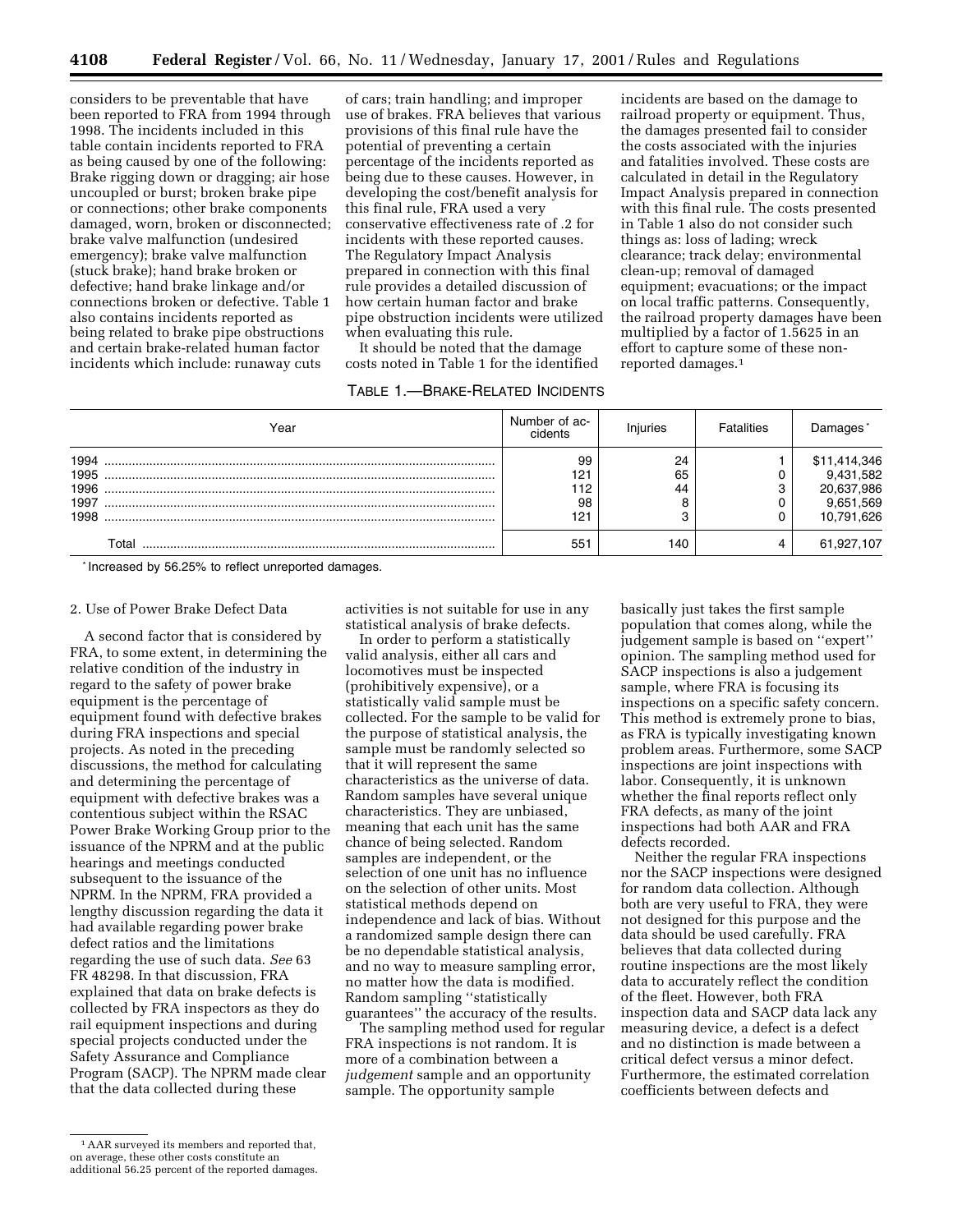accidents were not found to be statistically significant. This does not mean that defects cannot lead to collisions or derailments as the lack of correlation could easily be a result of non-random sampling. Therefore, the data collected both during routine FRA inspections and under SACP cannot be used as a proxy for data collected by means of a random sample for the purpose of statistical analysis. The sample is not random, so no dependable statistical analysis may be performed. Consequently, FRA did not and will not use the data regarding power brake defects for the purpose of conducting any type of statistical analysis.

In the NPRM, FRA provided brake defect ratio's for the years 1993 through 1997 based upon the data contained in its database. *See* 63 FR 48298, Table 2. The average brake defect ratio for this five year period was 3.84 percent. The NPRM also noted that the available SACP data (which focuses on known problem areas) indicated brake defect ratios as high as 35 percent at some locations. FRA stated that the SACP data in all likelihood indicates that there are localized areas of concern and that some railroads have particular yards or operations with persistent problems. The NPRM attempted to make clear that FRA believes that brake defects are in all likelihood higher than that indicated by FRA's database and that the reality of power brake defects lies somewhere between the 3.84 percent represented in FRA's database and the 35 percent found at certain locations. FRA noted that actual power brake defect ratios are probably closer to the percentage reflected in FRA's database because FRA examines almost 1⁄2 million freight cars and locomotives annually. Thus, contrary to the assertions of certain commenters, FRA did not assert or contend that the power brake defect ratios represented by its database were an accurate or precise reflection as to the relative condition of the industry. In fact, as evidenced by the preceding discussion, FRA attempted to point out the limited usefulness of the data contained in its database. Furthermore, review of the defect data submitted by the BRC at the technical conference in Walnut Creek, California, as discussed below, appears to support FRA's conclusions regarding power brake defect ratios.

The NPRM made clear that the power brake defect ratios indicated in FRA's database were specifically relied on only to calculate the cost of the requirement to conduct retests on cars found with brakes that are not applied during the performance of the various required brake tests. Power brake defect ratios were not specifically relied on when developing any provision contained in the NPRM or in this final rule. Although power brake defect ratios were considered, they were not used as the basis for any of the provisions proposed in the NPRM or contained in this final rule. They were generally used to aid FRA in identifying problem areas, which in turn helped FRA identify brake issues and practices that needed to be addressed. For example, the existence of high power brake defect ratios at a particular location or on a particular railroad likely indicate the existence of certain practices or procedures that create or contribute to the high defect levels. As is evident from the discussions of the various requirements contained in both the NPRM and in this final rule, FRA considered a massive amount of information when developing this rule. These included accident/incident data; information and data provided in relation to the 1994 NPRM, the RSAC Power Brake Working Group, and the 1998 NPRM as well as FRA's experience in the enforcement of existing regulations and the expertise and knowledge of FRA's field inspectors.

Although the data regarding defect ratios contained in FRA's database has limited usefulness in the context of developing a regulation, the data is very useful to FRA in other ways. The data is useful in measuring a railroad's general compliance level and aids in identifying problem areas or locations. This information aids FRA in allocating its inspections forces and permits FRA to focus its enforcement on locations or issues which are in the greatest need of such scrutiny. By focusing its enforcement in this manner FRA is able to make the best use of its limited resources.

3. Discussion of Concerns Regarding FRA's Collection of Power Brake Defect Data

Although the NPRM and the preceding discussion detail the limitations of using the data collected by FRA regarding power brake defects when developing a regulation, FRA believes that a more detailed discussion of FRA's collection of power brake defect data is needed in order to address the issues raised by various commenters subsequent to the issuance of the NPRM. As noted above, FRA conducted a public meeting on May 27, 1999 in order to address general concerns raised by various parties regarding the accuracy of the brake defect data presented in the NPRM and to provide interested parties the opportunity to develop the issues they generally raised

in oral and written comments regarding that data. At this public meeting, representatives of several labor organizations raised issues regarding the accuracy and use of the power brake defect data complied by FRA. These commenters generally allege that the method by which FRA collects defect data results in the underreporting of defects which in turn results in a systematic deflation of power brake defect ratios.

Specific issues raised at this public meeting and in subsequent written comments include: the overreporting of units inspected during FRA inspections; the calculation and deflation of the power brake defect ratio; the inspection procedures used by FRA that tend to exclude certain categories of power brake defects; potential discrepancies in the input data relative to the activity codes from FRA field inspection reports to FRA's database; the performance of power brake inspections by FRA inspectors on cars that are not properly charged or connected to a source of compressed air; FRA's reliance on the railroads for the total number of cars inspected; and the wide variance between FRA inspectors and FRA regions in the number of units inspected, the number of defects reported, and the resulting defect ratios.

In order to understand some of the issues raised, it is necessary to understand how inspection data developed by an FRA inspector are entered into FRA's database. FRA Motive Power & Equipment (MP&E) inspectors conduct inspections of railroad freight equipment pursuant to various parts of the Federal regulations contained in chapter 49 of the Code of Federal Regulations. Principally, these include inspections under the following: Part 215—Freight Car Safety Standards; part 229—Locomotive Safety Standards; part 231—Safety Appliance Standards; and part 232—Power Brakes and Drawbars. When performing an inspection under each of these parts, an FRA inspector will fill out the appropriate inspection form which indicates the number of units inspected under each part as well as the number of defective conditions found on those units. In the context of performing power brake inspections under part 232, an inspection of a car means a unit count of one. When this type of inspection is conducted, inspectors inspect various brake-related car components such as: Foundation brake rigging, air hoses, angle cocks, brake shoes, and, where possible, piston travel. When an inspector performs an inspection of a brake test required under part 232, the unit count for such a test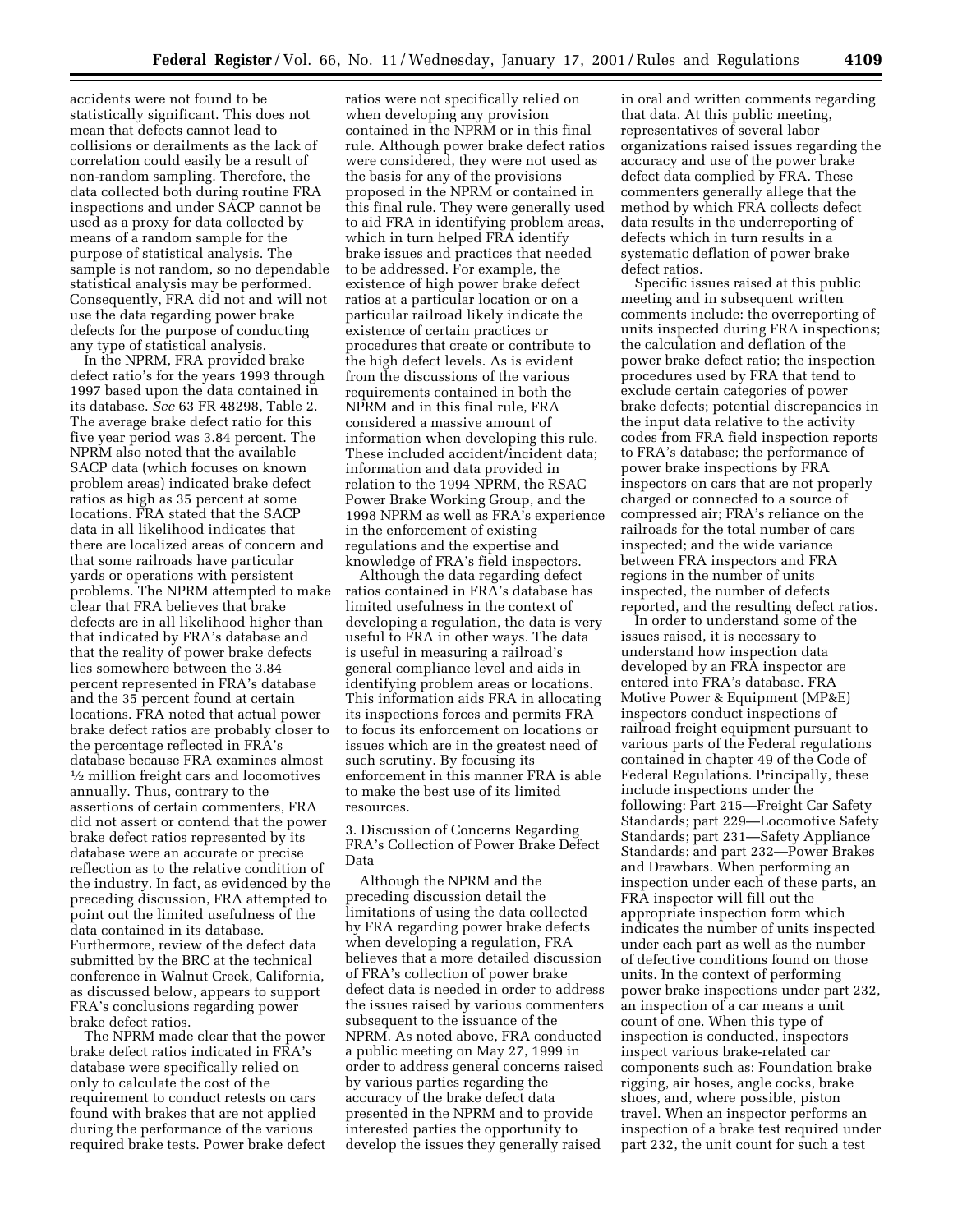is the train consist, block of cars, or car being tested. For example, when an inspector observes the performance of an initial terminal brake test, the entire train would constitute one unit count.

Certain labor representatives raised various issues regarding FRA's calculation of power brake defect ratios. Several of these concerns involve the potential overreporting of the number of units inspected which then results in the deflation of power brake defect ratios. One concern addressed the practice of counting a single car or locomotive as a unit count under each of the MP&E regulations that it is inspected under. For example, a freight car could be considered a unit count under part 215, part 231, and part 232 if an FRA inspector were to inspect that freight car under each of those provisions. Thus, one freight car could

be represented as three unit counts. It is claimed that this practice inflates the number of units inspected and thus, deflates defect ratios. This concern would be valid if FRA were to attempt to express a defect ratio for combined parts of the CFR. For example, if FRA were to attempt to express an MP&E defect ratio (a combination of parts 215, 229, 231, and 232) then the method by which FRA collects data would result in an inflation of the number of units inspected and the resulting defect ratio would be skewed. For purposes of analysis, FRA's database is constructed so that defect ratios are expressed only in terms of each separate part of the CFR. Therefore, the power brake defect ratios discussed in the NPRM were calculated based solely on the units inspected by FRA under the provisions contained in part 232.

A second concern involves the potential of duplicate inspection reports being submitted by different FRA inspectors when engaged in team inspections. Certain labor representatives allege that FRA inspectors are significantly inflating the number of power brake units being inspected by submitting duplicate reports for the same inspection activity when groups of FRA inspectors perform inspections at the same location. In an effort to investigate this concern, FRA designed a computer program to search for potentially duplicate inspection reports submitted during the years of 1995 through 1998. Table 2 displays the figures regarding power brake inspections conducted by FRA for the years of 1995 through 1998 that is contained in FRA's database.

TABLE 2.—POWER BRAKE INSPECTIONS AND DEFECT RATIOS: 1995 THROUGH 1998\*

| Calendar year | Power brake<br>units | Power brake<br>defective units | All railroads<br>power brake<br>defect ratios | Class I RRs<br>power brake<br>defect ratios |
|---------------|----------------------|--------------------------------|-----------------------------------------------|---------------------------------------------|
| 1995          | 611,824              | 24,387                         | .03986                                        | .0369                                       |
| 1996          | 646,140              | 28.795                         | .04456                                        | .0419                                       |
| 1997          | 582,685              | 26,004                         | .04463                                        | .045                                        |
| 1998          | 585.663              | 26.286                         | .04488                                        | N/A                                         |

\***Note**: Class I Railroads Power Brake Defect Ratios column information comes from the Regulatory Impact Analysis (RIA) for the 1998 NPRM on freight power brakes. No defect ratio was used in the report for calendar year 1998 because the RIA was finalized in August of 1998.

In order to identify potential duplicate reports the computer program identified inspection reports in which two or more FRA inspectors were in the same county, on the same day, on the same railroad, and in which at least one unit-count code matched. Table 3 displays the results of this search, showing the number of potential duplicate reports that were submitted from 1995 through 1998 and showing the potential number of over reported units.

### TABLE 3.—POTENTIAL DUPLICATE POWER BRAKE INSPECTIONS 1995 THROUGH 1998

| Calendar vear                | nspection<br>reports with more<br>than one<br>matching unit | Units                            | otential<br>duplicate units<br>(half of units) |
|------------------------------|-------------------------------------------------------------|----------------------------------|------------------------------------------------|
| 1995<br>1996<br>1997<br>1998 | 39<br>154<br>342<br>182                                     | .965<br>2.646<br>19.482<br>8.692 | 983<br>6,323<br>9,741<br>4,346                 |

Table 4 and Table 5 display the impact of the potential duplicate reports on the calculation of power brake defect ratios. FRA believes that the data contained in Tables 4 and Table 5 establish that the impact of potential duplicate reports on the defect ratios presented in the NPRM is insignificant when considered in the context of nationwide data.

| Table 4.—Revised Power Brake Data Considering Potential Duplicate Reports 1995 Through 1998 |  |
|---------------------------------------------------------------------------------------------|--|
|---------------------------------------------------------------------------------------------|--|

| Calendar year        | Power brake<br>units          | Potential<br>duplicate units | Units minus<br>potential dupli-<br>cate units | Defective units            | Defect ratios<br>after adiusting for<br>potential dupli-<br>cate units |
|----------------------|-------------------------------|------------------------------|-----------------------------------------------|----------------------------|------------------------------------------------------------------------|
| 1995<br>1996<br>1997 | 611.824<br>646.140<br>582.685 | 983<br>6,323<br>9.741        | 610.841<br>639.817<br>572.944                 | 24.387<br>28.795<br>26.004 | 03992<br>04501<br>04539                                                |
| 1998                 | 585.663                       | 4.346                        | 581.317                                       | 26.286                     | 04522                                                                  |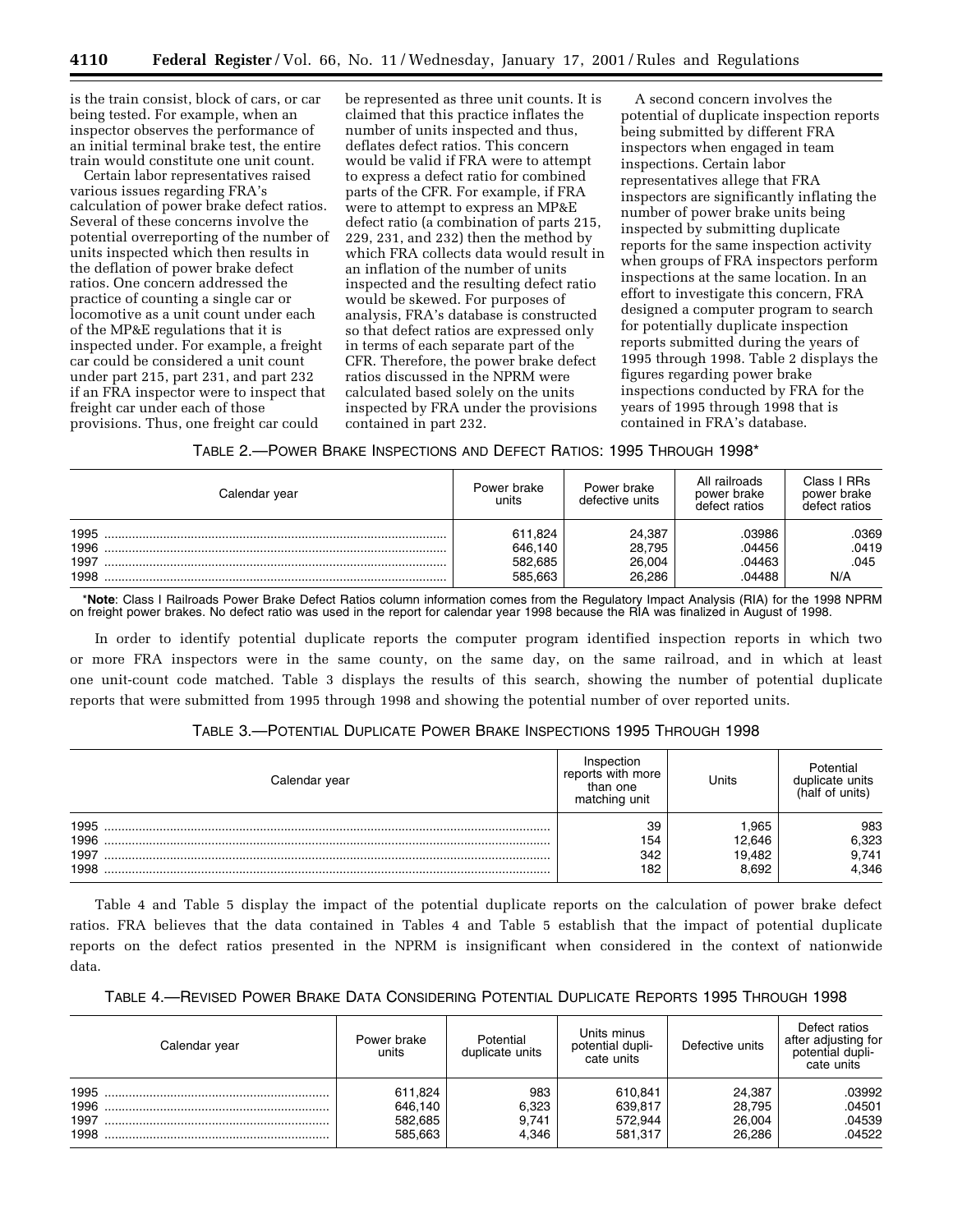| Calendar vear | Defect ratios<br>before adiust-<br>ment | Defect ratios<br>after adiustment | <b>Difference</b> |
|---------------|-----------------------------------------|-----------------------------------|-------------------|
| 1995          | 03986                                   | 03992                             | 00006             |
| 1996          | 04456                                   | .04501                            | 00045             |
| 1997          | 04463                                   | .04539                            | 00076             |
| 1998          | 04488                                   | 04522                             | 00034             |

TABLE 5.—AFFECT OF POTENTIAL DUPLICATE REPORTS ON POWER BRAKE DEFECT RATIOS 1995 THROUGH 1998

It should be noted that the numbers presented in Tables 3 through Table 5 overstate the actual impact of potential duplicate inspection reports. For the year 1998, FRA conducted an in-depth analysis of the potential duplicate reports found by the computer program. The computer program identified 393 potential duplicate inspection reports for the year 1998. However, included in this grouping were unique inbound inspection reports, outbound inspection reports and split inspection reports. In addition, there were inspection reports from inspectors who worked in the same county, but at different locations. Each of these reports was removed from the 393 potentially duplicate inspection reports identified by the computer program based on a report-by-report analysis of each of the reports by FRA MP&E specialists. This analysis left 182 potential duplicate reports for 1998, which were used to calculate the figures presented in Tables 3 through 5 for 1998. Although these tables note 182 potential duplicate inspection reports involving 8,692 units (4,346 duplicates), a further analysis of the reports by FRA found that only 54 of the inspection reports were actually found to be duplicative. These 54 duplicate inspection reports involved the overreporting of just 3,073 units rather than the 4,346 units identified in Table 4. As an in-depth analysis was not performed on the potential duplicate inspection reports identified by the computer program for the years of 1995 through 1997, the figures provided for those years in all likelihood greatly overstate the actual number of duplicate claims submitted in each of those years. Thus, the actual impact of duplicate inspection reports is even less than the small percentages indicated in Table 5 above.

Although the impact of duplicate inspection reports is insignificant, FRA believes that a brief discussion of how these duplicate inspection reports happened is necessary in order to assure interested parties that such occurrences are rare and that FRA has taken steps to avoid these inaccuracies. In 1994, FRA had four inspection forms for the Agency's five inspection disciplines.

The Operating Practices and Hazardous Materials disciplines shared the same form. FRA also had a Quality Improvement Plan (QIP) daily activity report form to help the Agency track resource allocations, including the amount of time required to perform certain inspections. When ''team inspections'' occurred, one inspector completed the inspection report for the entire team. However, each inspector on the team was also required to complete a separate QIP report to receive credit for the inspection. On January 1, 1995, a newly developed single inspection form (FRA 6180.96) for all disciplines became operational. Furthermore, in May of 1995, FRA discontinued the collection of QIP-time data based on FRA's conclusion that it had adequate information from previous QIP reports regarding the time it takes to conduct various inspections. In addition, the new inspection form incorporated many of the previous QIP codes. In August 1995, FRA converted to a data collection system using personal computers.

After conducting the analysis discussed above, it was determined that 26 FRA MP&E inspectors inadvertently prepared all of the involved duplicate inspection reports. Furthermore, FRA was not aware that the new computer system did not filter out duplicate inspection reports. After becoming aware of these problems based on reports from its field personnel, FRA specifically addressed the issue of inspection reporting at FRA's multiregional conference conducted in 1998. At this conference, FRA's Office of Safety management provided specific guidance on preparing reports that would eliminate potential duplicate reporting. During this same period, FRA also changed its computer software to give inspectors credit for inspections while at the same time preventing potential duplicate reporting. Furthermore, on March 5, 1999, FRA reissued reporting procedures designed to prevent duplicate inspection reports when team inspections are conducted. These procedures were issued to all Federal and State inspection personnel and to all FRA Regional Administrators and Deputy Regional Administrators.

Subsequent to the public meeting conducted in May of 1999, FRA made two modifications to the summary data produced by its database in order to clarify the meaning of the data and to avoid misunderstanding by outside parties. The first modification relates to safety appliance inspections conducted under 49 CFR part 231. The summary data previously contained the heading ''SA & PB (cars and locomotives).'' This heading may have caused some confusion because the heading suggests that it applies to both safety appliance and power brake inspections when in reality the data captured under this heading only concerns safety appliance inspections under part 231. This heading has been modified to read ''SA (cars and locomotives)'' to more accurately reflect the information contained under this heading. FRA has also modified the summary data by eliminating the calculation of an MP&E defect ratio. As discussed above, FRA believes that the calculation of a composite MP&E defect ratio is inappropriate based on the way FRA collects the information contained in its database and would result in a deflation of MP&E defect ratios. Therefore, defect ratios will only be presented for each separate MP&E CFR part.

In response to the issue raised regarding FRA's practice of conducting brake inspections under part 232 while cars are not connected to a source of compressed air or not completely charged with air, FRA has developed a separate reporting code for brake inspections conducted in this manner. This reporting code will become effective in mid-2000 and will indicate when brake inspections are conducted on cars or trains that are not charged with compressed air. Although FRA agrees that the most thorough brake inspection is performed when a car or train is charged, a large majority of the brake components on a car can be inspected for abnormalities without the actual application of the air brakes. For example, cut-out air brakes, brake connection pins missing, brake rigging down or dragging, brake shoes worn to the extent that the backing plate comes in contact with the tread of the wheel,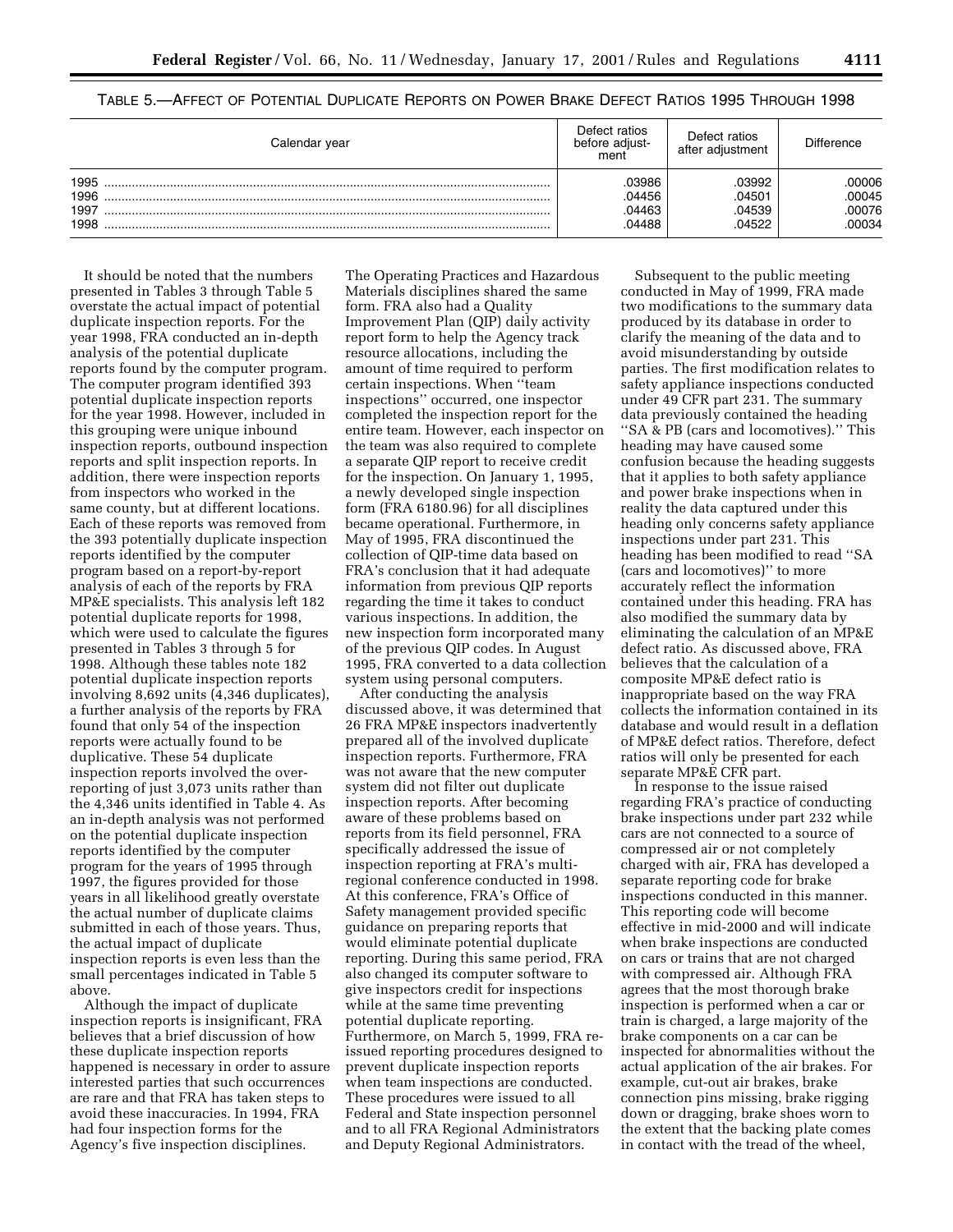angle cocks missing or broken, retainer valves broken or missing, and air brake piping bent or broken can all be discovered regardless of whether a car or train is charged with air. When FRA inspectors conduct train air brake tests, they inspect all of the components noted above as well as the operation of the train air brakes while under the required air pressures. FRA has conducted inspections of brake equipment in this manner for decades and will continue to conduct brake inspections under part 232 on equipment that is both on and off a source of compressed air. FRA believes that the addition of a code to identify those inspections conducted while equipment is not connected to a source of compressed air will provide a more accurate assessment of defective brake system components.

Two other issues raised by various individuals at the May 27, 1999, public meeting concerned FRA's reliance on railroads to determine the number of cars inspected and the wide disparity between FRA inspectors and regions with regard to the number of units inspected and defects reported. FRA acknowledges that FRA inspectors frequently rely on information provided by the railroad regarding car counts when initially conducting an inspection, which is sometimes higher than the actual number of cars being inspected. However, in most instances FRA inspectors request a copy of the consist prior to finalizing their inspection reports to ensure a proper unit count. FRA has issued guidance to its inspectors to ensure that the unit counts on all inspections are accurate.

Although FRA acknowledges that the number of brake inspections conducted varies somewhat from inspector to inspector and from region to region, FRA contends that these variances are the result of competing priorities and varying workloads within each region. FRA makes every effort to standardize

its inspection activities by providing substantial training to each of its inspectors. This training is comprised of both classroom and on-the-job training. Classroom training conducted at least once a year at the Regional or Multi-Regional conferences, and through training provided by General Electric, General Motors-EMD, and Westinghouse Air Brake Company. Many regions also conduct discipline specific conferences with training on new regulations and issues provided by various subject matter experts. On-the-job training is provided through Regional Specialists and journeyman inspectors. These individuals will work one-on-one with the inspectors on the various types of inspections that the inspector is required to conduct. FRA also frequently issues enforcement guidance to its inspectors in the form of technical bulletins in order to ensure consistent enforcement of the regulations.

### *4. Review of Defect Data Submitted by the Brotherhood of Railway Carmen (BRC)*

After issuance of the 1998 NPRM, FRA conducted a technical conference in Walnut Creek, California, on November 23 and 24, 1998. At this technical conference individuals representing the BRC submitted a vast amount of data collected either by its members at various locations or through joint labor and FRA inspection activities conducted at various locations. The data provided by BRC representatives addressed defective equipment found in various trains at seven different locations across the country during various time periods from October of 1997 to November of 1998. The BRC submitted this data in order to establish that the power brake defect ratios developed based on the information contained in FRA's database were inaccurate.

FRA conducted an in-depth review of the data submitted by BRC representatives. Although the BRC

attempted to summarize the data for many of the locations addressed, FRA's review of the data discovered that the BRC's summaries counted defects that were not power brake defects, failed to summarize all the data for all the trains covered by the supporting documentation, and double counted some brake defects when calculating the number of defective cars. It should also be noted that approximately 80–90 percent of the defective conditions noted on the supporting documentation merely listed the defective condition as being ''brake shoes.'' This notation does not make clear whether the defective brake shoe was defective under the federal regulations or defective under AAR industry standards. However, in order to assess the data in a manner that is most favorable to the party submitting the data, FRA assumed that all defects noted as ''brake shoes'' were defective under Federal requirements. In conducting its analysis of the data submitted, FRA only considered power brake defects, whereas, BRC's summary data appear to consider other mechanical and safety appliance defects which are not the subject of this proceeding.

Table 6 contains a summary of FRA's in-depth analysis of the data submitted. FRA's analysis determined that the data submitted by the BRC establish a power brake defect ratio of approximately 4.96 percent, which is less than 1 percent higher than the power brake defect ratios developed based on the information contained in FRA's database for the years of 1996 and 1997, discussed in the 1998 NPRM. *See* 63 FR 48298. The analysis of the data submitted by the BRC indicates that some locations and some trains have power brake defect ratios in excess of 11 and 12 percent, which is consistent with the findings made and reported by FRA during various SACP inspections as noted in the preceding discussion and in the 1998 NPRM.

### TABLE 6.—ANALYSIS OF DEFECT DATA SUBMITTED BY THE BRC

| I ocation | Total trains in-<br>spected | Total cars in-<br>spected | Cars with power<br>brake defect | Power brake de-<br>fect ratio (per-<br>cent) |
|-----------|-----------------------------|---------------------------|---------------------------------|----------------------------------------------|
|           | 1.625                       | 150,926                   | 8,136                           | 5.39                                         |
|           | 151                         | 13.455                    | 425                             | 3.15                                         |
|           | 13                          | 618                       | 72                              | 11.65                                        |
|           | 180                         | 11,917                    | 159                             | 1.33                                         |
|           | 16                          | 1.419                     | -41                             | 2.88                                         |
|           |                             | 781                       | 30                              | 3.84                                         |
|           |                             | 296                       | 37                              | 12.5                                         |
| Totals    | .997                        | 179.412                   | 8.900                           | 4.96                                         |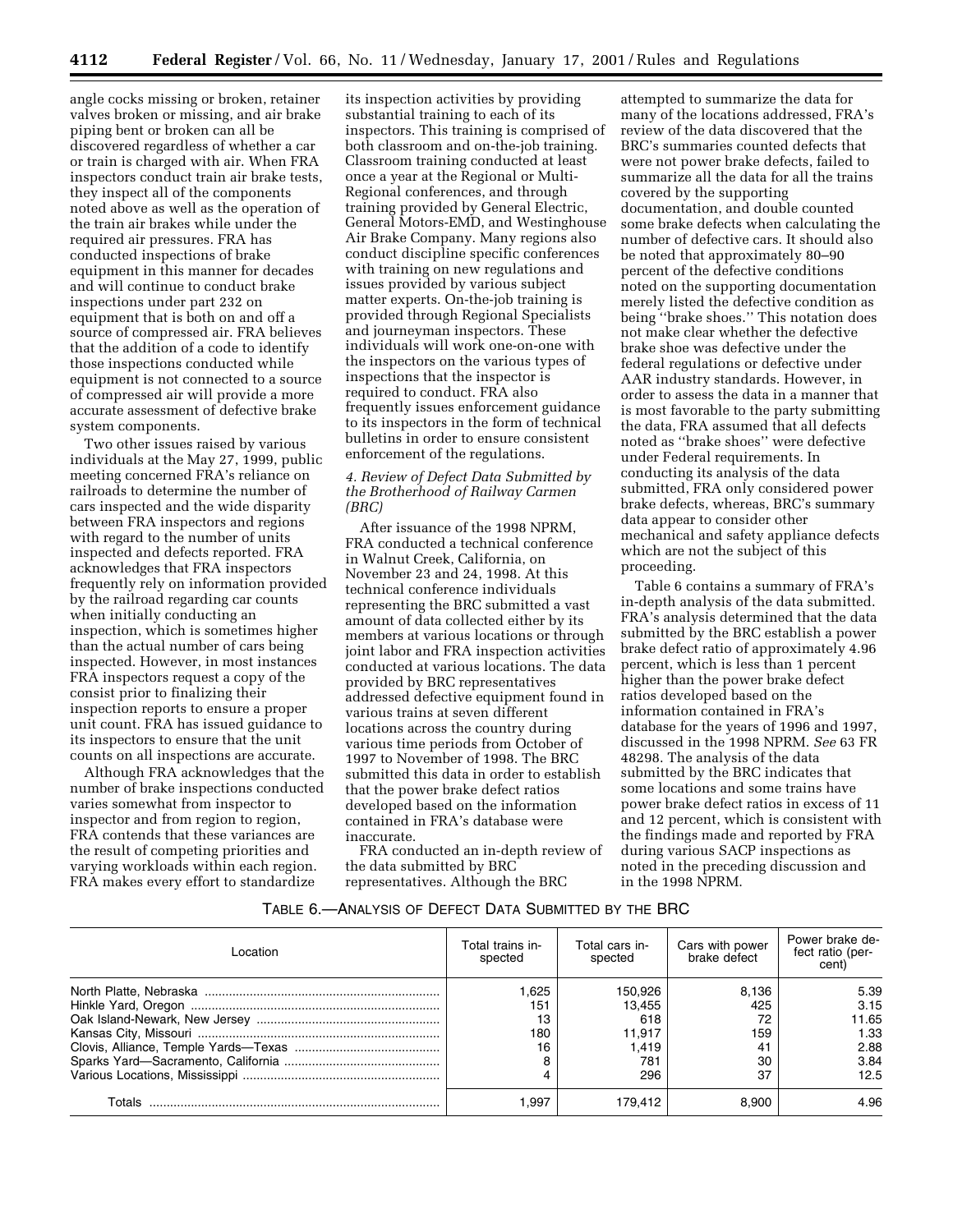#### *B. Inspection and Testing Requirements*

As noted in the preceding discussions and in the 1998 NPRM, the issues related to the inspection and testing of the brake equipment on freight trains are some of the most complex and sensitive issues with which FRA deals on a daily basis. Consequently, the requirements related to the inspection and testing of freight power brakes must be viewed as the foundation on which the rest of the requirement contained in this final rule are based.

#### 1. Brake Inspections—General

In the 1998 NPRM, FRA fully discussed the information and proposals submitted in response to the 1994 NPRM, as well as the proposals developed as part of the RSAC process. *See* 63 FR 48298–304 (September 9, 1998). Based on its review of that information and those proposals and based upon its experience in the enforcement of the current power brake regulations, FRA provided a detailed discussion as to why those alternatives were not viable models upon which a revision of the freight power brake requirements could be based. *See* 63 FR 48301–304. Rather than reiterate those discussions, FRA refers interested parties to the discussions contained in the 1998 NPRM noted above. In developing the inspection requirements contained in the NPRM, FRA determined that the proposed requirements should closely track the existing inspection requirements and intervals as they have proven themselves effective in ensuring the safety of railroad operations. FRA believed that moderate modifications to the existing requirements were necessary to ensure clarity, eliminate potential loopholes, incorporate current best practices of the industry, and enhance enforcement while providing some flexibility to the railroads to utilize new technologies and recognize contemporary railroad operations.

The current regulations are primarily designed around the following four different types of brake system inspections: Initial terminal; 1,000-mile; intermediate terminal; and brake pipe continuity check. *See* 49 CFR 232.12 and 232.13. These brake system inspections differ in complexity and detail based on the location of the train or on some event that affects the composition of the train. Each of the inspection provisions details specific actions that are to be performed and identifies the items that are to be observed by the person performing the inspection.

The initial terminal inspection described in § 232.12(c)–(j) is intended to be a comprehensive inspection of the brake equipment and is primarily required to be performed at the location where a train is originally assembled. This inspection requires the performance of a leakage test and an indepth inspection of the brake equipment to ensure that it is properly secure and does not bind or foul. Piston travel must be checked during these inspections and must be adjusted to a specified length if found not to be within a certain range of movement. The brakes must also be inspected to ensure that they apply and release in response to a specified brake pipe reduction and increase. FRA recently issued enforcement guidance to its field inspectors clarifying that both sides of a car must be observed sometime during the inspection process in order to verify the condition of the brake equipment as required when performing an initial terminal inspection.

The current regulations require an intermediate brake inspection at points not more than 1,000 miles apart. These inspections are far more limited than the currently required initial terminal inspections in that the railroad is required only to determine that brake pipe leakage is not excessive, the brakes apply on each car, and the brake rigging is secure and does not bind or foul. *See* 49 CFR 232.12(b). In the 1982 revisions to the power brake rules, FRA extended the distance between these inspections from 500 miles to 1,000 miles.

The existing regulations also mandate the performance of an intermediate terminal brake inspection on all cars added to a train after it leaves its initial terminal, en route to its destination, unless they have been previously given an initial terminal inspection. This inspection requires the performance of a leakage test and verification that the brakes on each car added to the train and the rear car of the train apply and release. *See* 49 CFR 232.13(d). Railroads are permitted to use a gauge or device at the rear of the train to verify changes in brake pipe pressure in lieu of performing an application and release on the rear car. The current regulations also require that if cars that are given an intermediate terminal brake inspection and have not previously been provided an initial terminal inspection and are then added to a train, then the added cars must be given an initial terminal inspection at the next location where facilities are available for performing such an inspection.

The current regulations also require the performance of a brake pipe continuity test whenever minor changes

to a train consist occur. This inspection requires that a brake pipe reduction be made and verification that the brakes on the rear car apply and release. Railroads are permitted to use a gauge or device at the rear of the train to verify changes in brake pipe pressure in lieu of visually verifying the rear car application and release. This inspection is to be performed when a locomotive or caboose is changed, when one or more consecutive cars are removed from the train, and when previously tested cars are added to a train.

In the 1998 NPRM, FRA noted that in its opinion railroads have not conducted the excellent initial terminal inspections that were contemplated in 1982, when FRA extended the 500-mile inspection interval to 1,000 miles. FRA also contended that many initial terminal brake inspections are being performed by individuals who are not sufficiently qualified or trained to perform the task. FRA recognized that since 1982 new technology and improved equipment have been developed that allow trains to operate for longer distances with fewer defects. However, the key to achieving this improved capability is to ensure the proper operation and condition of the equipment at the location where the train is initially assembled.

Although FRA agreed that many of the initial terminal inspections conducted by train crews are not of the quality anticipated in 1982 when the inspection interval was increased from 500 miles to 1,000 miles, FRA also conceded that properly trained and qualified train crew personnel can perform certain brake inspections and have been performing such inspections for many years. FRA stated that it did not believe that a reversion to a 500 mile inspection interval restriction on trains inspected by train crews, as sought by some commenters, would adequately address the concerns regarding the safety of those trains and would impose an economic burden on the railroads that could not be justified. In FRA's view, two of the major factors in ensuring the quality of brake inspections are the proper training of the persons performing the inspections and adequate enforcement of the requirements. Therefore, FRA proposed that the current 1,000-mile inspection interval be retained but that general training requirements for persons conducting brake inspections be established. The proposed training requirements included general provisions requiring both classroom and ''hands-on'' training, general testing requirements, and annual refresher training provisions. FRA also proposed that various training records be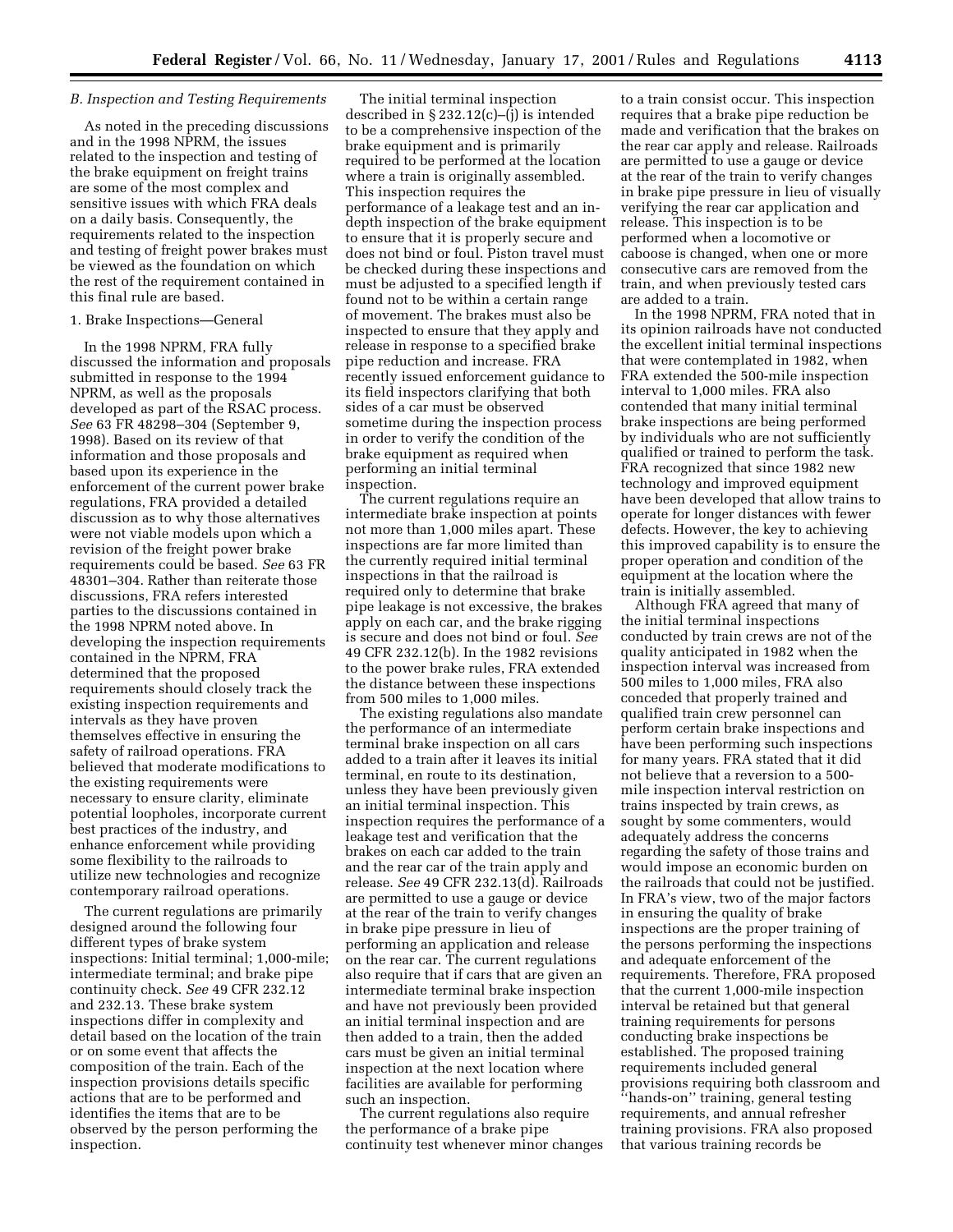maintained by the railroads in order for FRA to determine the basis for a railroad's determination that a particular person is qualified to perform a brake inspection, test, or repair. FRA believed that the proposed general training and recordkeeping requirements would provide some assurances that qualified people were conducting brake system inspections and tests. (See discussion below titled ''Training and Qualification of Personnel.'')

In addition to proposing general training requirements, FRA also noted its intent to enhance and increase its enforcement activities with regard to the performance of the brake inspections and tests eventually finalized in this rule, particularly those performed by train crews. FRA made clear that it would make a concerted effort to focus on the qualifications of train crew members and would strictly scrutinize the method and length of time spent by these individuals in the performance of the required inspections. FRA also committed to focus its inspection activities to ensure that train crews are provided the proper equipment necessary to perform many of the required inspections.

In addition to focusing its enforcement and to aid in that initiative, FRA proposed various clarifications, modernizations, and modifications of the current inspection requirements in order to close what are perceived to be existing loopholes and to incorporate what FRA believed to be the best practices existing in the industry while updating the requirements to recognize existing technology. FRA believed, and many representatives of rail labor and management agreed, that the current inspection requirements are very good for the most part and are sufficient to ensure a high level of safety, but that they need to be strictly enforced, clarified, and updated to recognize existing and new technology. Therefore, as noted above, FRA did not propose an extensive revision of the basic brake inspection intervals or requirements. Rather, FRA proposed a moderate revision of the requirements, with the intent of tightening, expanding, or clarifying those inspection or testing requirements that have created enforcement problems or inconsistencies in the past. FRA recognized some of the technological improvements made in the industry such as the use of two-way EOTs during the brake tests and use of the air flow method of qualifying train air brake systems. FRA also recognized that some trains are capable of moving extended distances between inspections provided

that comprehensive inspections are performed at the locations where the trains are originated. (See discussion below titled ''Extended Haul Trains.'')

In order to clarify the requirements regarding where and when various brake inspections and tests were to be performed, FRA proposed modification of the terminology related to the power brake inspection and testing requirements contained in the current regulations, which is generally based on the locations where the inspections and tests must be performed (*e.g.,* ''initial terminal'' and ''intermediate terminal''). Instead, FRA proposed various ''classes'' of inspections based on the duties and type of inspection required, such as: Class I; Class IA; and Class II. This is similar to the approach taken by FRA in the 1994 NPRM and in the final rule on passenger equipment safety standards. *See* 64 FR 25682–83. FRA believed that this type of classification system would avoid some of the confusion that currently arises regarding when and where a certain brake inspection must be performed.

Currently, the brake system inspection and testing requirements are interspersed within §§ 232.12 and 232.13 and are not clearly delineated. Therefore, FRA proposed a reorganization of the major types of brake inspections into separate and distinct sections in order to provide the regulated community with a better understanding as to when and where each inspection or test would be required. Although FRA proposed a change in the terminology used to describe the various power brake inspections and tests, the requirements of these inspections and tests mirrored the current requirements and were not intended to change or modify any of the voluminous case law that had been developed over the years regarding the inspections. Consequently, FRA proposed four different types of brake inspections that were to be performed by freight railroads some time during the operation of the equipment. FRA proposed the terms ''Class I,'' ''Class IA," "Class II," and "Class III" to identify the four major types of brake inspections required by this proposal.

The proposed Class I brake test, currently known as the ''initial terminal'' test, generally contained the requirements currently contained in § 232.12(a) and (c)–(j). *See* 63 FR 48362– 63. The requirements were reorganized to clearly delineate when and how the inspection was to be performed based on current interpretations and comments received since the 1994 NPRM. The requirements were also modified to require written notification

that the test was performed and that the notification was to be retained in the train until it reached its destination. The proposed revisions also acknowledged the use of the air flow method for qualifying train brake systems and permitted the use of end-of-train devices in the performance of the test. The proposal also provided some latitude to trains received in interchange that had a pre-tested car or solid block of cars added at the interchange point or that were to be moved less than 20 miles after being received in interchange by permitting these types of trains to continue without the performance of a comprehensive Class I brake test.

The proposed Class IA brake test clarified the requirements for performing 1,000-mile brake inspections currently contained in § 232.12(b). *See* 63 FR 48363. The proposal made clear that the most restrictive car or block of cars in the train would determine when the inspection was to be performed on the entire train. FRA also proposed that railroads designate the locations where these inspections would be conducted and did not permit a change in those designations without 30-day notice to FRA or the occurrence of an emergency situation. The proposed Class II and Class III brake tests essentially clarified the intermediate terminal inspection requirements currently contained in § 232.13(c) and (d) regarding the performance of brake system inspections when cars were added to the train en route or when the train consist was slightly altered en route. *See* 63 FR 48364.

In addition to the modifications and clarifications proposed with regard to the four major types of brake system inspections, FRA's proposal also retained, with clarification and elaboration, the basic inspection requirements related to transfer trains currently contained at § 232.13(e) as well as the requirements for performing brake system inspections using yard air sources currently contained at § 232.12(i). *See* 63 FR 48365. The proposal also retained the requirements related to the inspection and testing of locomotives when used in double heading and helper service currently contained at § 232.15 and proposed additional inspection requirements of locomotives when used in helper service or in distributed power operations to ensure the proper functioning of the brakes on these locomotives as these types of inspections are not adequately addressed in the existing regulation. *See* 63 FR 48365. Furthermore, the proposal recognized that trains, if properly inspected, could safely travel greater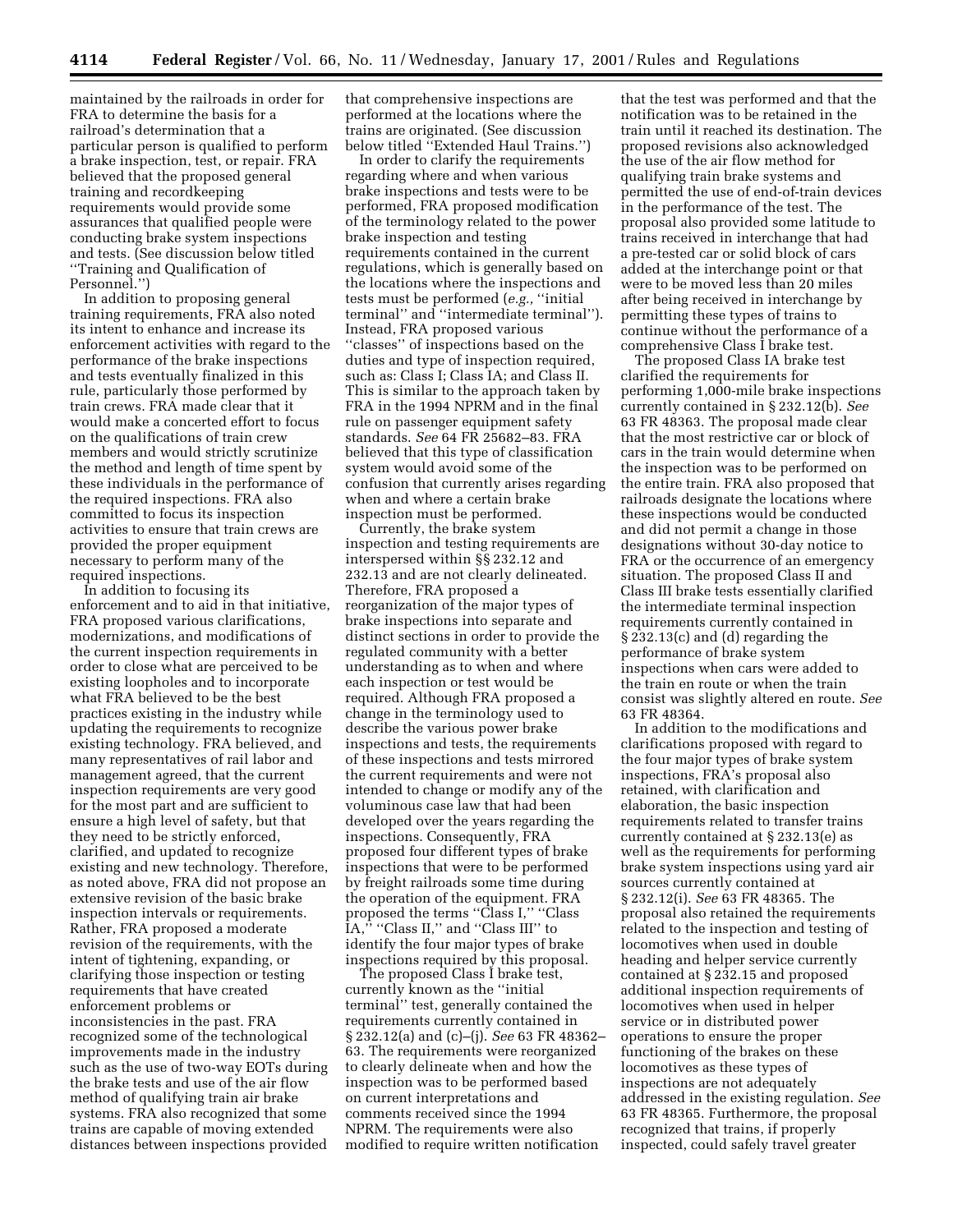than 1,000 miles between brake inspections. (See discussion below titled ''Extended Haul Trains.'')

FRA received numerous comments in response to the 1998 NPRM from representatives of rail labor and rail management, various private car owners, the NTSB, manufacturers of rail equipment, and one state public utility commission relating to these proposed provisions. These individuals and representatives submitted comments addressing the qualifications of individuals conducting the proposed inspections, the methods by which the proposed inspections are to be conducted, the frequency with which the proposed inspections should be required, and various other specific aspects of the language used in the proposed inspection requirements.

Several labor representatives objected to the proposed change in the names of the specific required inspections. These commenters believe that the proposed new terminology of Class I, Class IA, Class II, and Class III would result in a number of problems including confusion among those individuals responsible for performing the inspections as the existing terminology has been used for decades, imposition of additional training costs on the railroads as workers will need to be reeducated, and the risk of upsetting years of case law dealing with the various inspections.

Certain labor representatives also objected to the language used in connection to the proposed inspections that would permit a qualified person to perform many of the required inspections. Various labor organizations and their representatives reiterated their concerns that such an approach would continue to allow untrained and unqualified train crew personnel to perform the required inspections. These commenters continued to assert that FRA should mandate that carmen, or persons similarly trained and experienced, perform all of the required brake inspections except for the cursory train line continuity inspections covered by the proposed Class III brake test. It is their belief that only carmen possess the necessary training, skill, and experience to properly perform the other brake inspections contained in the proposal. These commenters contend that FRA is ignoring the commitment made by rail management in 1982, when the regulations were revised to permit trains to travel up to 1,000 miles between brake inspections, to conduct high quality inspections at a train's initial terminal. They contend that the 1982 revisions were intended to require that these brake inspections be

performed only by carmen. Several labor representatives also contend that since the railroads have failed to live up to the commitment made in 1982, to conduct high quality initial terminal inspections, that FRA should reconsider its proposals to permit trains to travel 1,000 miles or more between brake inspections. These commenters recommended that FRA reduce the inspection interval to 500 miles.

Conversely, representatives of rail management and private car owners suggest that FRA failed to adequately consider the industry's safety record in proposing the inspection requirements. Several of these commenters recommended that FRA reconsider performance standards similar to those provided by the AAR in response to the 1994 NPRM. *See* 63 FR 48300. These individuals assert that based upon the industry's excellent safety record there is no need for the command and control type of regulations proposed in the 1998 NPRM. Several railroad representatives also commented that the proposed training requirements for designating an individual as a qualified person are onerous and not justified in light of the industry's safety record. They contend that the industry's safety record is evidence of the sufficiency of the training currently provided to its inspection forces. (See discussion below regarding the ''Training and Qualification of Personnel.'')

Many railroad and private car owner representatives also contend that there is no justification for continuance of the 1,000-mile inspection requirement. They contend that if a car is properly inspected at its point of origin it can be safely moved to destination and that very few cars are found defective at 1000-mile inspections. As support for these contentions, they cite to various studies, which included: a 1994 study conducted by the Illinois Institute of Technology Research Institute, which concluded that brake shoes could last up to 4,000 miles; a 1993 study conducted by BNSF at Havre, Montana, which found that less than 1⁄3 of 1 percent of the cars inspected at 1,000 miles had any kind of brake defect; and data submitted in 1985 by the AAR related to cars operating 3,000 miles between brake inspections. These commenters also rely on the fact that Canada eliminated its intermediate brake inspection requirement in 1994. Consequently, these commenters contend that the 1,000-mile inspection serves no useful purpose from a safety standpoint, creates unnecessary delays, and should be eliminated.

Commenters representing certain labor organizations also recommended

that FRA establish step-by-step procedures for conducting the proposed inspections which specifically include a requirement that both sides of a train be given a walking inspection during both the set and the release of the brakes. These commenters contend that the language proposed in the 1998 NPRM regarding the inspection of both sides of a train is unclear and creates uncertainty as to how a proper inspection is to be conducted. They further recommend that roll-by inspections of the brake release not be permitted and that a walking inspection of the release be required. They also object to the proposed requirement permitting the use of an end-of-train device in lieu of a visual inspection of the pressure at the rear car in the train or in lieu of a set and release on such car as such a practice does not ensure actual application and release of that rear car.

Representatives of railroads and private car owners also believe that FRA should clarify the method by which certain inspections are to be performed. However, these commenters seek to clarify that both sides of the equipment do not have to be inspected during either the application or release of the brakes when conducting a Class I brake test and that both sides of the equipment do not have to be inspected when conducting Class IA brake tests. They contend that there is no reason to observe both sides of the equipment during either the set or release as long as the brake rigging and equipment is inspected to ensure it is in proper condition prior to or at the same time that the application or release of the brakes is conducted. If the brakes are applied or released on one side of the equipment then, due to the design of the equipment, the brakes on the other side of the equipment will be similarly applied or released in virtually every instance. Therefore, it is contended that there is no justification to require observation of the set and release from each side of the equipment. These commenters also contend that FRA needs to clarify that both sides of the equipment do not need to be observed during the performance of a Class IA inspection. They assert that such a requirement would be contrary to the current 1,000-mile inspection requirements and would increase the burden on railroads when conducting this inspection.

The CAPUC submitted comments on the proposed inspection requirements recommending that each side of the car be inspected during both the application and release of the brakes. This commenter also recommend that FRA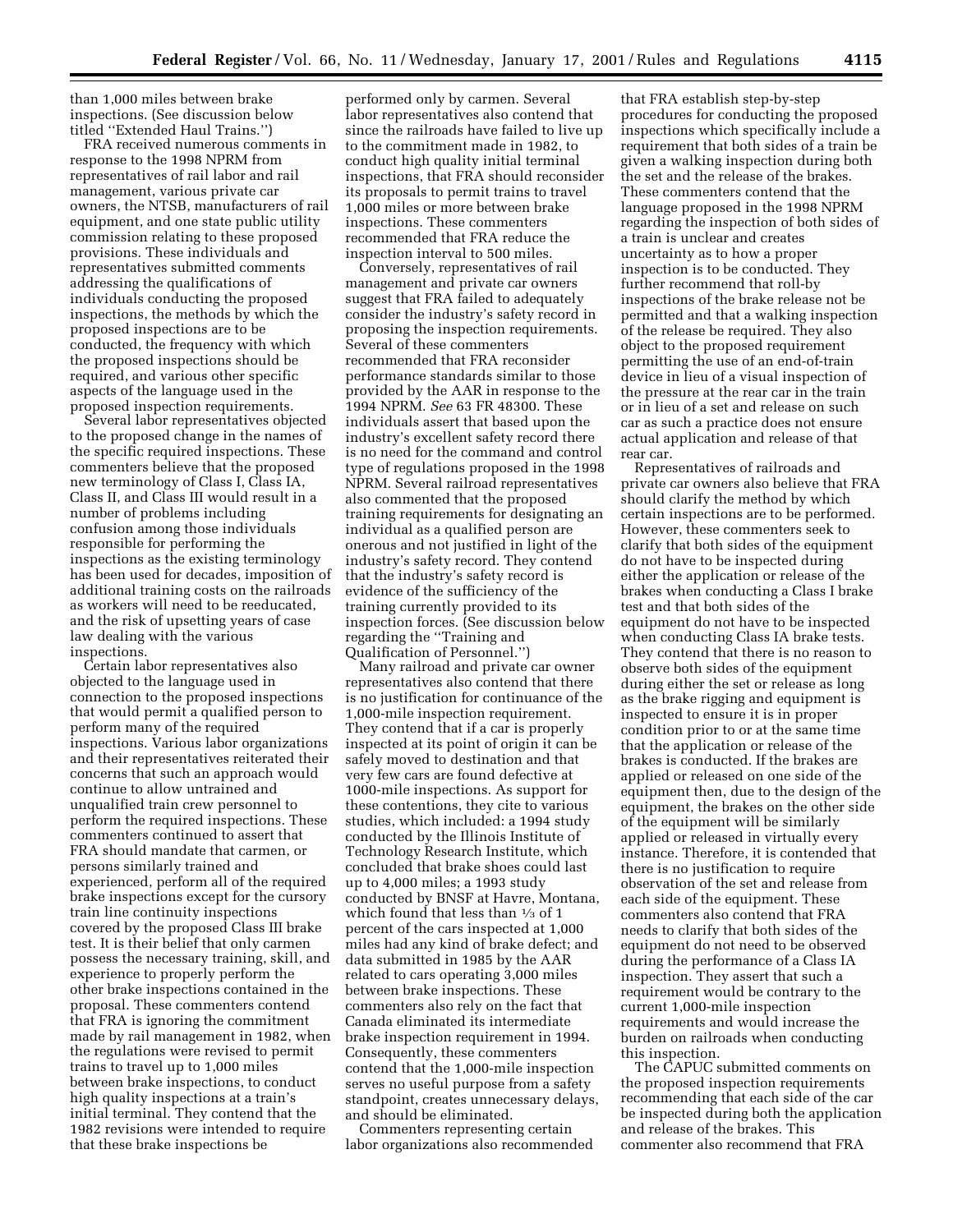require the proposed Class I brake tests to be performed by individuals designated as ''qualified mechanical inspectors'' pursuant to the proposal. The CAPUC believes that only these individuals possess sufficient knowledge and ability to adequately perform the inspection. The NTSB also submitted comments on the proposed inspection requirements suggesting that FRA modify the requirements regarding the pressure at which trains are tested to require that trains be tested at the pressure at which they will be operated. The NTSB believes that such a requirement would preclude attempts to qualify trains that have excessive leakage by testing them at a pressure that is lower than the train's operating pressure and thus, lower the amount of leakage that exists on the train.

Some labor commenters again objected to FRA's inclusion of the air flow method as an alternative to the leakage test when qualifying a train's brake system. They contend that the air flow method disguises serious leaks and allows greater leakage in a train's brake system than the currently required leakage test. The AAR and other railroad representatives endorsed the allowance of the air flow method as an alternative to the leakage test for qualifying a train's brake system. They believe that the air flow method is superior to the leakage test and is an appropriate alternative for all trains, regardless of length, provided the 15 psi brake pipe gradient is maintained.

Certain labor representatives expressed concern over the proposed provision permitting yard air tests to be conducted at a pressure that is lower than the operating pressure of the train. These commenters suggested that such a practice could permit trains to depart with excess leakage since the required leakage test would be performed at the lower pressure and thus, mask the potential leakage of the train. The AAR and some of its member railroads also expressed concern regarding the proposed requirements related to the performance of brake tests using yard air. These commenters objected to the requirement that brake tests performed with yard air be performed at 80 psi. They recommended that such test be permitted to be performed at 60 psi as currently required because the proposal permits yard and transfer trains to operate at such pressure and that to test at higher pressure creates the potential for overcharge conditions. They also argue the practical difficulties of an 80 psi requirement in that many older yard plants and rental compressors are not capable of supplying 80 psi of air pressure. These commenters further

contend that FRA should permit yard air to be connected to other than the front of the consist provided that procedures are taken to prevent overcharge conditions. The commenters also provided recommended language to clarify the calibration requirements for devices and gauges used to conduct yard air brake tests.

Several labor representatives also commented on the proposed written notification requirement related to the performance of Class I brake tests. These commenters supported the written notification requirement and recommended that the information remain with the train if the motive power is changed. One labor organization also recommended that the proposed requirements related to the designation of 1,000-mile inspections are insufficient. This commenter recommended that the designation be filed with FRA and that the designations specifically identify the trains that will be inspected at each location. Representatives of rail management objected to the proposed requirement that locomotive engineers be notified in writing by a person performing the test as to the successful completion of a Class I brake test. These commenters did not object to notifying the locomotive engineer of the results of the test but believe that the notification could be provided orally or electronically by a person with knowledge of the test as long as the locomotive engineer made a record of the notification and necessary information. These commenters also sought clarification of the proposed requirements regarding the designation of locations where 1,000-mile inspections would be conducted. These commenters did not object to the designation requirement provided that it is not required on a train by train basis. They contend that to require that specific trains have 1,000-mile inspections performed at specific locations would create substantial burdens and would eliminate flexibility needed to operate trains in a timely and efficient manner.

The AAR and other railroad commenters also raised concern over the requirement that trains in captive service be required to receive a Class I brake test every 3,000 miles. They recommended that a train of this type that travels in excess of 3,000 miles between cycles be permitted to complete its cycle prior to receiving a Class I brake test. They contend that to require a Class I brake test on these types of cycle trains on a 3,000 mile basis will require the reallocation of manpower and equipment to locations not currently equipped to perform such inspections.

Several railroad representatives also objected to the definition of ''solid block of cars'' contained in the proposal. This definition is important because FRA proposed that if more than a solid block of cars is removed from or added or a train, the entire train would have to receive a Class I brake test. As the proposed definition limits a ''solid block of cars'' to a group of cars that are removed from only one other train and that remain coupled together, these commenters contend that the definition is much more restrictive than the current interpretation of the language and would significantly increase the need to perform Class I brake tests. These commenters contend that the current interpretation of the language permits a ''solid block of cars'' to be made up of cars from several different trains provided the block of cars is added to a train as one unit without triggering the requirement to perform a new initial terminal brake test on the entire train. These commenters also noted that a literal reading of the proposed provisions for when a Class I brake test would be required does not allow a railroad to remove defective equipment without triggering a Class I brake test on the entire train. They contend that this authority needs to be recognized and is currently permitted.

*FRA Conclusions.* After consideration of the comments submitted and based upon its experience in the enforcement of the current power brake regulations, FRA continues to believe that the general approach to brake inspections contained in the 1998 NPRM represents the most effective method of ensuring the continued safety and proper operation of brake systems currently used in the railroad industry without creating an unnecessary burden to the railroads. Therefore, the final rule is a moderate revision of the current inspection requirements, similar to that proposed, with certain minor changes made to address the comments and recommendations submitted on the NPRM.

The final rule adopts the proposed classifications identifying the various types of brake inspections based on the duties and tasks that are required to be performed. These include: Class I; Class IA; Class II; and Class III brake tests. Contrary to the contentions of some commenters, FRA does not believe that this classification of the brake inspections in any way impacts previous case law regarding the various inspections. Although the final rule changes the terminology used to describe the various brake inspections,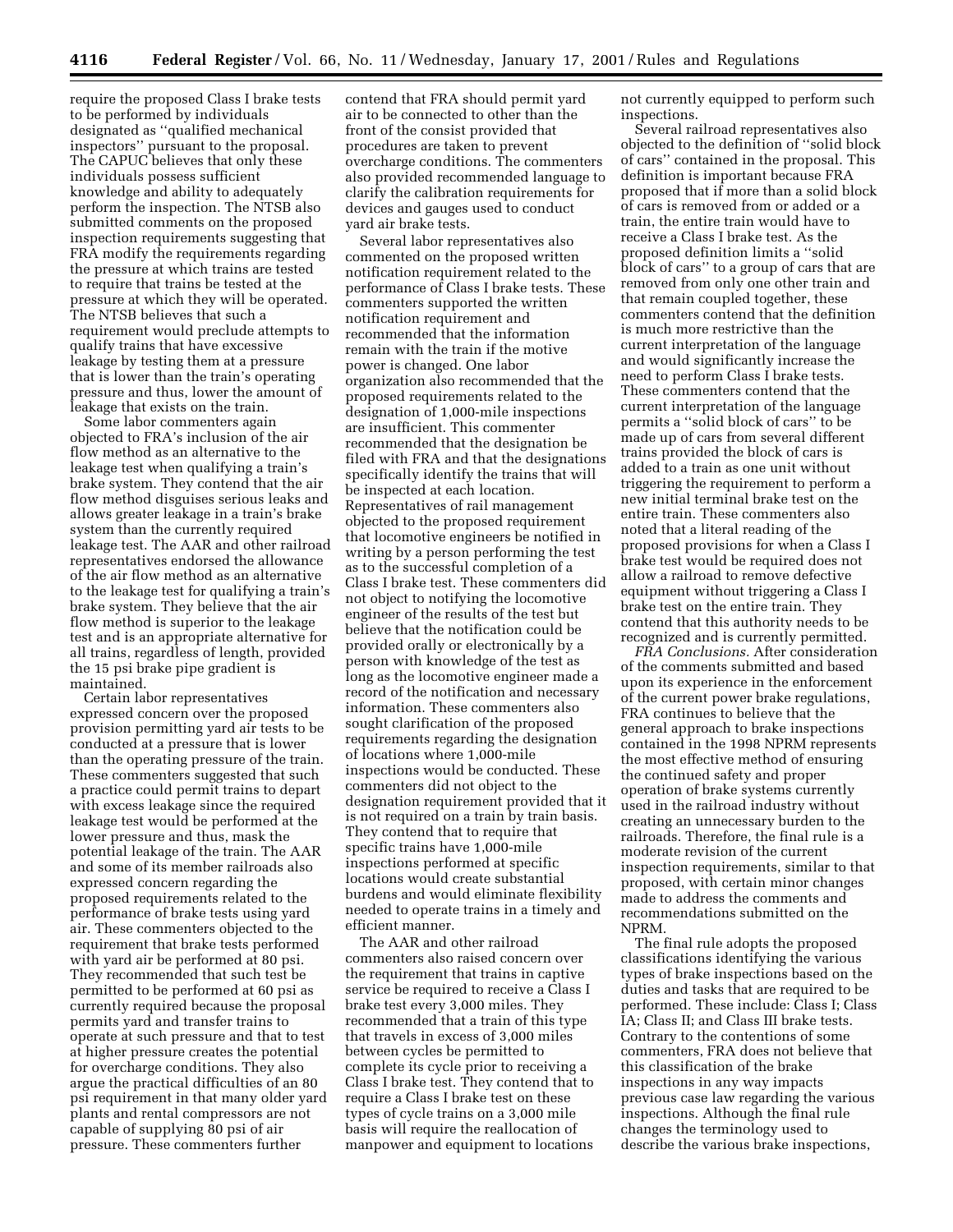the underlying inspection requirements have remained generally consistent with the existing requirements, and the final rule is not intended to change or modify any of the voluminous case law that has developed over the years regarding the inspections. Furthermore, the final rule retains the monikers that have traditionally been attached to the various inspections so as to limit any confusion that may exist. For example, the section containing the requirements for conducting Class I brake tests is entitled, ''Class I brake test-initial terminal inspection.'' FRA believes that the classifications proposed in the NPRM and retained in this final rule clearly delineate what is required at each inspection, better clarify when each inspection is to be performed, and avoid the potential confusion caused by the terminology used in the present regulations.

As discussed in detail in the 1998 NPRM, FRA continues to believe that the performance standard recommended by the AAR in response to the 1994 NPRM and suggested again by some commenters does not provide a viable method for establishing the frequency of brake inspections. *See* 63 FR 48301–02. The performance standard proposed by the AAR is based upon the number of mechanically-caused accidents per million train miles. Therefore, the standard is based upon the rate of occurrence of accidents—accident history—rather than on a factor that could measure a railroad's performance prior to an accident occurring. The suggested performance standard would also be very difficult to calculate on a railroad-by-railroad basis, and the standard itself is a very subjective factor as many accidents are due to a variety of causes only a part of which may be a mechanical or brake-related cause. Thus, the determination of what constitutes a mechanically-caused accident would be difficult if not impossible to make in some circumstances and would be a determination made by the railroad; thus, opening the potential for data manipulation. FRA also notes that the AAR's performance standard contains certain provisions that are contrary to existing statutory requirements regarding the movement of defective equipment.

The final rule retains the requirement to perform 1,000-mile brake inspections as proposed with a few minor revisions discussed below and in the section-bysection analysis of that section. Although FRA agrees that many of the initial terminal brake inspections currently conducted by train crews and other personnel are not of the quality

anticipated in 1982, when the inspection interval was increased from 500 miles to 1,000 miles, FRA continues to believe that properly trained and qualified train crew personnel can perform most of the inspections required by this final rule and have been performing such inspections for many years. Furthermore, FRA continues to believe that a reversion to a 500-mile inspection interval on trains inspected by train crews, as suggested by some commenters, does not address the concerns regarding the safety of these trains and would impose an economic burden on the railroads that cannot be justified. Rather than simply increasing the frequency at which inspections are performed, FRA believes that the proper approach is to enhance the quality of the inspections being performed in order to further improve safety. FRA believes that the training and designation requirements contained in this final rule will increase the quality of the brake inspections being performed by ensuring that those individuals responsible for conducting the inspections are provided adequate and continuing training to properly perform the task. The final rule contains general training provisions which include: classroom and experiential ''hands-on'' training; general testing requirements; and periodic refresher training. The final rule also mandates that training records be maintained by the railroads in order for FRA to ascertain the basis for a railroad's determination that a particular person is considered qualified to perform the inspection or test he or she is assigned. FRA believes these training requirements will provide the necessary assurances that the people conducting the required inspections and tests are qualified.

FRA recognizes that since 1982 new technologies and improved equipment have been developed that allow trains to operate longer distances with fewer defects. The data submitted by AAR, noted above, appears to support this assertion, and FRA does not dispute the potential capability of certain equipment to travel distances in excess of 1,000 miles without becoming defective. However, the capability of the equipment to travel extended distances is contingent on the condition of the equipment when it begins operation and on the nature of the operation in which it is to be engaged. FRA believes that in order for brake equipment to travel extended distances between brake inspections, the condition and planned operation of the equipment must be thoroughly assessed at the beginning of

a train's journey through high quality inspections. As noted above, FRA believes that railroads are not conducting high quality initial terminal inspections at many locations because the railroads are utilizing employees who are not sufficiently qualified or trained to perform the inspections. Therefore, FRA believes that the 1,000 mile brake inspection interval continues to be necessary and important to ensure the safe operation of trains inspected by qualified personnel pursuant to this final rule. Furthermore, no trains operated in the United States are currently permitted to travel greater than 1,000 miles between brake inspections. Consequently, FRA is not willing to permit trains to travel in excess of 1,000 miles between brake inspections, except in the limited, controlled situations where data on the equipment can be gathered. (See discussion below titled ''Extended Haul Trains.'') FRA notes that Canada eliminated intermediate inspections in 1994. However, Canada has different inspection requirements than those contained in this final rule and vastly different operating conditions and environments than those prevalent on most American railroads, operating conditions and environments that are more conducive to the inspection regimen imposed by that country.

The final rule also generally retains the proposed provisions detailing the items that must be inspected during the various inspections and the minimum procedures for performing the inspections. Contrary to the assertions of some commenters, FRA believes that the proposed methods of inspection sufficiently detailed how the various inspections were to be performed while providing flexibility for railroads to conduct the inspections in a manner most conducive to their operations. The methods of inspection proposed in the 1998 NPRM incorporated current practices and technical guidance previously issued by FRA. To require that all inspections be performed by walking the train would impose a huge financial and operational burden on the railroads and would ignore the various different methods by which inspections are currently performed and have been performed for years. FRA does not intend to mandate specific methods for how the various inspections are to be performed. FRA believes that each railroad is in the best position to determine the method of inspection that best suits its operations at different locations. FRA has never mandated specific step-by-step procedures for conducting brake inspections but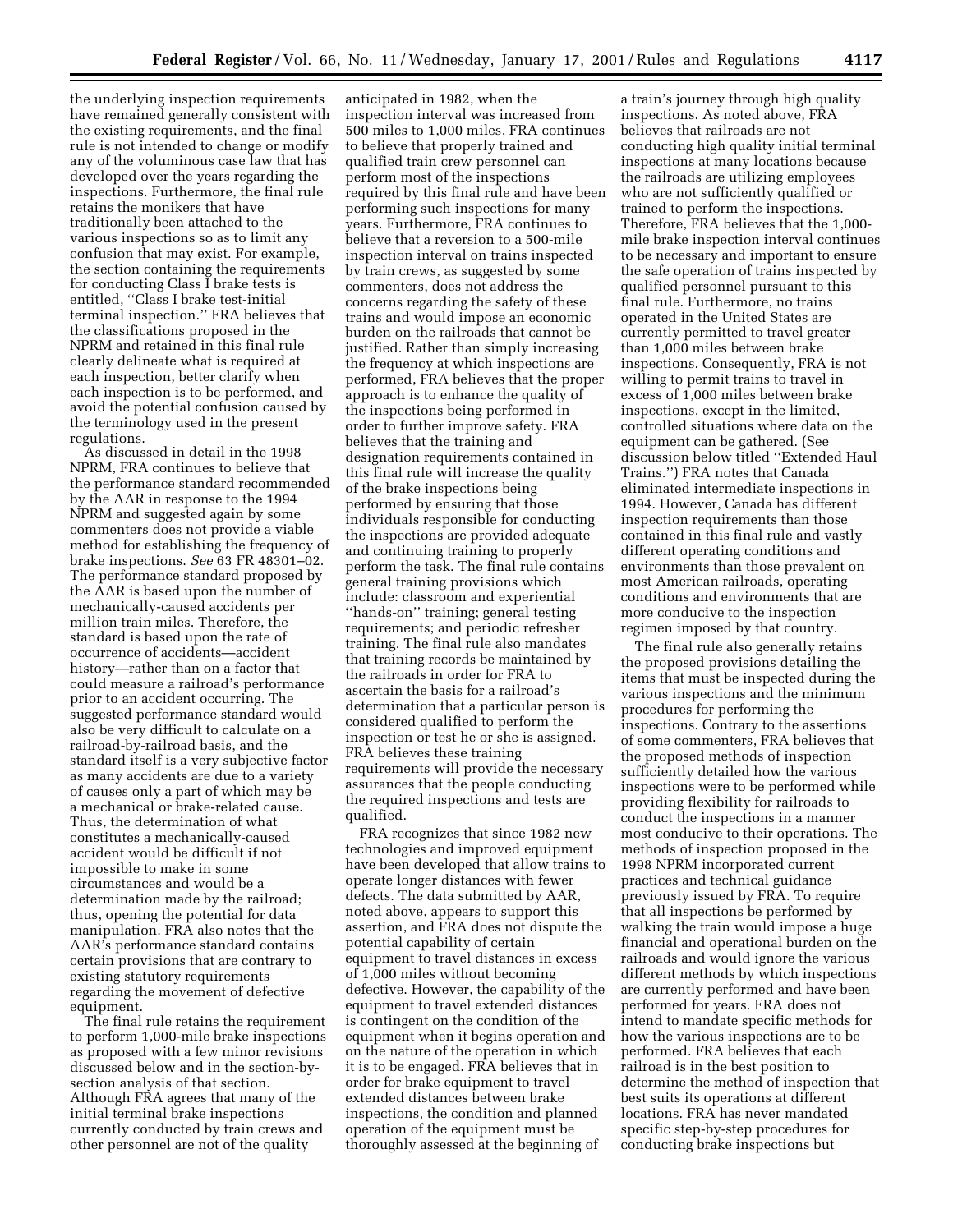merely requires that, whichever method is used, it must ensure that all of the components required to be inspected will be so inspected.

The proposed rule made clear that when performing a Class I brake test of a train the inspector must take positions on each side of each car in the train sometime during the inspection process. This provision is retained in the final rule. This is intended to mean that at a minimum both sides of the equipment must be inspected. The provision does not require that both sides be observed during the application or during the release of the brakes. However, at a minimum at least one side of the car must be inspected while the brakes on the car are applied or if the brakes do not apply, while an effort is made to apply the brakes on the car. FRA continues to believe that if the various brake components are inspected to ensure they are properly secure and in proper condition then, due to the design of the equipment, if an application or release is observed from one side it can be assumed that in virtually every case there is an application or release of the brake occurring on the other side of the equipment. The final rule also retains the proposed requirement that the piston travel on each piece of the equipment must be inspected while the brakes are applied. Furthermore, the final rule retains the provision that permits a roll-by inspection of the release of the brake but prohibits the roll-by inspection from being considered an inspection of that side of the equipment.

FRA also finds the comments of AAR and other railroad representatives contending that both sides of the equipment should not be required to be inspected at Class IA brake tests to be lacking. The Class IA brake test basically incorporates the current 1,000 mile brake inspection, which FRA believes requires an inspection of both sides of the equipment during the inspection process. The current 1,000 mile inspection requires that brake rigging be inspected to ensure it is properly secure and does not bind or foul and that the brakes apply on each car in the train. *See* 49 CFR 232.12(b). In order to make these inspections properly, FRA believes that both sides of the equipment must be observed sometime during the inspection process and, to FRA's knowledge, railroads currently conduct these inspections in this manner. Thus, the NPRM and the final rule merely clarify what is required to be performed under the current regulations to properly perform a 1,000 mile inspection. Therefore, contrary to the contentions of certain commenters,

retention of this current requirement does not impose any additional burden on the railroads.

The final rule retains the provisions granting railroads the ability to utilize the air flow method (AFM) to qualify a train's brake system in lieu of the traditional leakage test. FRA believes that if a train contains a locomotive equipped with 26L freight locomotive brake equipment and the train is equipped with an EOT device, that train should be allowed to be qualified using the AFM. The AFM of qualifying train air brake systems has been allowed in Canada as an alternative to the leakage test since 1984. In addition, several railroads in the United States have been using the AFM since 1989 when FRA granted the AAR's petition for a waiver of compliance to permit the AFM as an alternative to the leakage test. FRA recognizes the concerns of several labor organization commenters opposing the adoption of the AFM; however, FRA believes these commenters' apprehension is based on their unfamiliarity with the method. As FRA pointed out in the ANPRM, the 1994 NPRM, and the 1998 NPRM, the AFM is a much more comprehensive test than the leakage test. *See* 57 FR 62551, 59 FR 47682–47683, 63 FR 48305–06. The AFM tests the entire brake system just as it is used, with the pressuremaintaining feature cut in. FRA believes the AFM is an effective and reliable alternative method of qualifying train brakes. In the 1998 NPRM, FRA expressed some concern regarding the use of the AFM on short trains. However, based on consideration of the comments received and FRA's experiences in observing the use of the AFM, FRA agrees that the AFM should be permitted as an alternative on any train provided the 15 psi gradient is maintained on the train.

The final rule changes some of the provisions related to the conduct of brake tests utilizing yard air sources that were proposed in the NPRM. Rather than requiring yard air tests to be performed at 80 psi as was proposed, the final rule reduces the required pressure to 60 psi at the end of the consist as is currently required. FRA recognizes that many yard air sources and rental compressors are not capable of producing 80 psi of air pressure. However, to address the concerns raised regarding the inadequacy of conducting a leakage or air flow test at this lower pressure, the final rule includes provisions to require those tests to be conducted at the operating pressure of the train. Thus, if the yard air is not capable of producing the pressure that the final rule requires, then the leakage

or air flow test is to be conducted when the locomotives are attached. The final rule also permits the yard air test device to be connected at other than the end of the consist nearest the controlling locomotive, provided that the railroad adopts and complies with written procedures to ensure that overcharge conditions do not occur. Many yards across the country currently conduct the test in this manner, and FRA believes it is necessary to acknowledge the viability of these operations.

The final rule also modifies the notification requirement related to Class I brake tests from that proposed in the NPRM. In the NPRM, FRA proposed that the engineer be informed in writing of the successful completion of the Class I brake test. The intent of this requirement was to ensure that the locomotive engineer was adequately informed of the results of the inspection; however, FRA recognizes that a requirement to provide the information in writing ignores technological advances and operational efficiencies. Consequently, the final rule will permit the notification in whatever format the railroad deems appropriate; provided that the notification contains the proper information and a record of the notification and the requisite information is maintained in the cab of the controlling locomotive. FRA believes these changes are consistent with the intent and purpose of the proposed requirement for written notification and ensure necessary information is relayed to the operator of the train.

FRA also realizes that the proposed requirement for designating locations where Class IA inspections will be performed was somewhat unclear and may have caused confusion. The intent of the requirement was to ensure that FRA was informed of those locations where a railroad intends to perform Class IA brake inspections and that FRA had the information with which to hold the railroad responsible for conducting the inspections at those locations. FRA was not intending to require that a railroad separately identify a specific Class IA inspection location for each train it operates. Consequently, the final rule makes clear that the designation required is for locations where such inspections will be performed and permits deviance from those locations only in emergency situations.

The final rule retains the proposed requirement that unit or cycle trains receive a Class I brake test every 3,000 miles. FRA has added a definition of ''unit train'' and ''cycle train'' to the final rule in order to clarify the applicability of the requirement.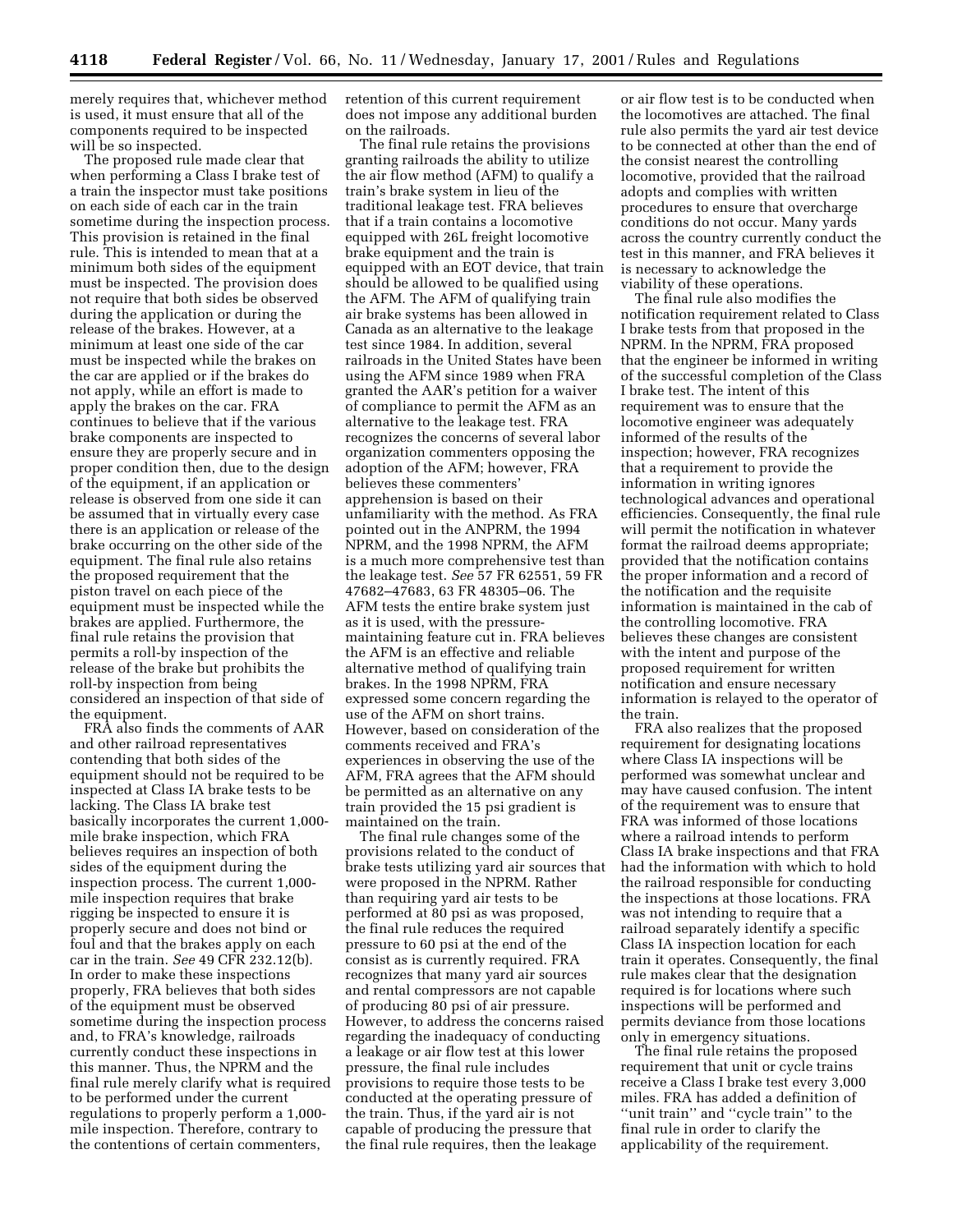Historically, these trains operate for extended periods of time with only a series of brake inspections similar to Class IA brake inspections. FRA believes that the proposed 3,000-mile limitation is appropriate as it represents the approximate distance that a train would cover when traveling from coast to coast. In addition the 3,000 mile requirement is consistent with the interval for performing Class IA brake tests and would equate to every third inspection being a Class I brake test rather than a Class IA brake test. Furthermore, AAR does not seek a moderate extension of a couple hundred miles so a few trains could complete their cycle, but seeks to extend the distance to more than 4,500 miles in many instances. FRA is not willing to modify the proposed requirement to that extent and believes that the 3,000-mile interval for these types of trains provides sufficient flexibility to the railroads to perform periodic Class I brake tests on these trains in a costefficient manner.

The definition of ''solid block of cars'' has been modified from that proposed in the NPRM. Although FRA believes the definition it proposed is consistent with current interpretations and enforcement of the requirement, FRA agrees with some of the commenters that the definition may have been too narrow and does not directly address FRA's primary concern, the block of cars itself. FRA's primary concern is the condition of the block of cars being added to the train especially when the block of cars is made up of cars from more than one train. Thus, the final rule will permit a solid block of cars to be added to a train without triggering a requirement to perform a Class I brake test on the entire train. However, depending on the make-up of that block of cars, certain inspections will have to be performed on that block of cars at the location where it is added to the train.

FRA believes that limits have to be placed on the addition of blocks of cars being added to a train in order to ensure that cars are being inspected in a timely manner and in accordance with the intent of the regulations. Some commenters suggest that a block of cars should be permitted to be added to a train with no inspection other than a continuity test regardless of the number of different trains the cars making up the block came from provided all the cars received a Class I brake test at their point of origin. Other commenters suggest that any number of blocks of cars should be permitted to be added to a train at a single location. FRA believes that to accept either of these positions would be tantamount to eliminating

initial terminal and intermediate inspections and would drastically reduce the safety of freight trains being operated across the country. In FRA's view, both of the positions noted above are merely means to circumvent inspections and are akin to a practice known as ''block swapping'' in the mechanical inspection context, a practice that FRA does not permit. In FRA's opinion, the ability to add multiple blocks of cars to a train at one location or add a single block of cars to a train that is composed of cars from numerous different trains without inspecting the cars in those blocks, would essentially allow railroads to assemble new trains without performing any direct inspection of any of the cars in the train. Furthermore, if cars are permitted to be moved in and out of trains at will, the ability to track when and where Class IA brake tests are to be performed on trains will be impossible.

Based on a review of the comments submitted, two other minor modifications to the proposed inspection requirements have been made in this final rule. The final rule contains an additional caveat that will permit the removal of defective equipment at locations where other cars are added or removed without triggering the requirement to perform a Class I brake test on the entire train. FRA currently permits this practice, and it is consistent with the requirements aimed at having defective equipment repaired as quickly as possible. The final rule also modifies the language used in the proposed provisions related to the air pressure at which the brake tests are to be conducted based on a comment submitted by the NTSB. The NTSB noted that the language used by FRA in the NPRM to describe the air pressure settings for conducting the required brake tests would permit some road trains to be tested at a lower pressure than that at which the train would be operated. The NTSB contends that although most road freight trains operate at 90 psi, some road freight trains are operated at 100 psi and the proposal would permit them to be tested at 90 psi. FRA agrees with NTSB's suggestion that a trains brake system should be tested at the pressure at which the train will operate and has modified the language of the final rule accordingly.

### 2. Extended Haul Trains

In developing the provisions regarding extended haul trains proposed in the 1998 NPRM, FRA relied on several basic beliefs developed from the information and comments submitted and upon its experience in enforcing the current regulations. FRA believed that if a train was properly and thoroughly inspected, with as many defective conditions being eliminated as possible, then the train would be capable of traveling much more than 1,000 miles between brake inspections. By this, FRA contended that not only must the brake system be in quality condition but that the mechanical components of the equipment must be in equally prime condition. FRA believed that as the distance a train is allowed to travel increases, the mechanical condition of the equipment is a key factor in ensuring the proper and safe operation of the train brake system throughout the entire trip. FRA also stated that the best place to ensure the proper conduct of these inspections and to ensure that the train's brake system and mechanical components are in the best condition possible is at a train's point of origin (initial terminal).

In the 1994 NPRM, FRA proposed a set of requirements that had to be met by a railroad in order to move a train up to 1,500 miles without performing additional brake inspections. The requirements included such features as low defect ratios, maintenance programs, and the performance of quality brake and mechanical inspections at a train's point of origin. *See* 59 FR 47735. In the 1998 NPRM, FRA agreed with several commenters that some of the 1994 proposed requirements were overly burdensome and were partially predicated on potentially subjective standards. However, FRA continued to believe that many of the inspection requirements and movement restrictions proposed in 1994 were valid conditions that should be met in order to operate trains for extended distances between brake inspections. These included: the performance of a quality, in-depth brake inspection by a highly qualified inspector; the performance of a quality mechanical inspection by a person qualified under 49 CFR 215.11; and a restriction on the number of set-outs and pick-ups occurring en route. FRA also believed that these extended haul trains had to be closely monitored to ensure that both the brake system and mechanical components remain safely intact throughout the train's journey.

In the 1998 NPRM, FRA proposed that certain designated trains be permitted to move up to 1,500 miles between brake and mechanical inspections provided the railroad met various inspection and monitoring requirements. *See* 63 FR 48343, 48364–65. As no trains were currently permitted to travel in excess of 1,000 miles between inspections, FRA was not willing to propose more than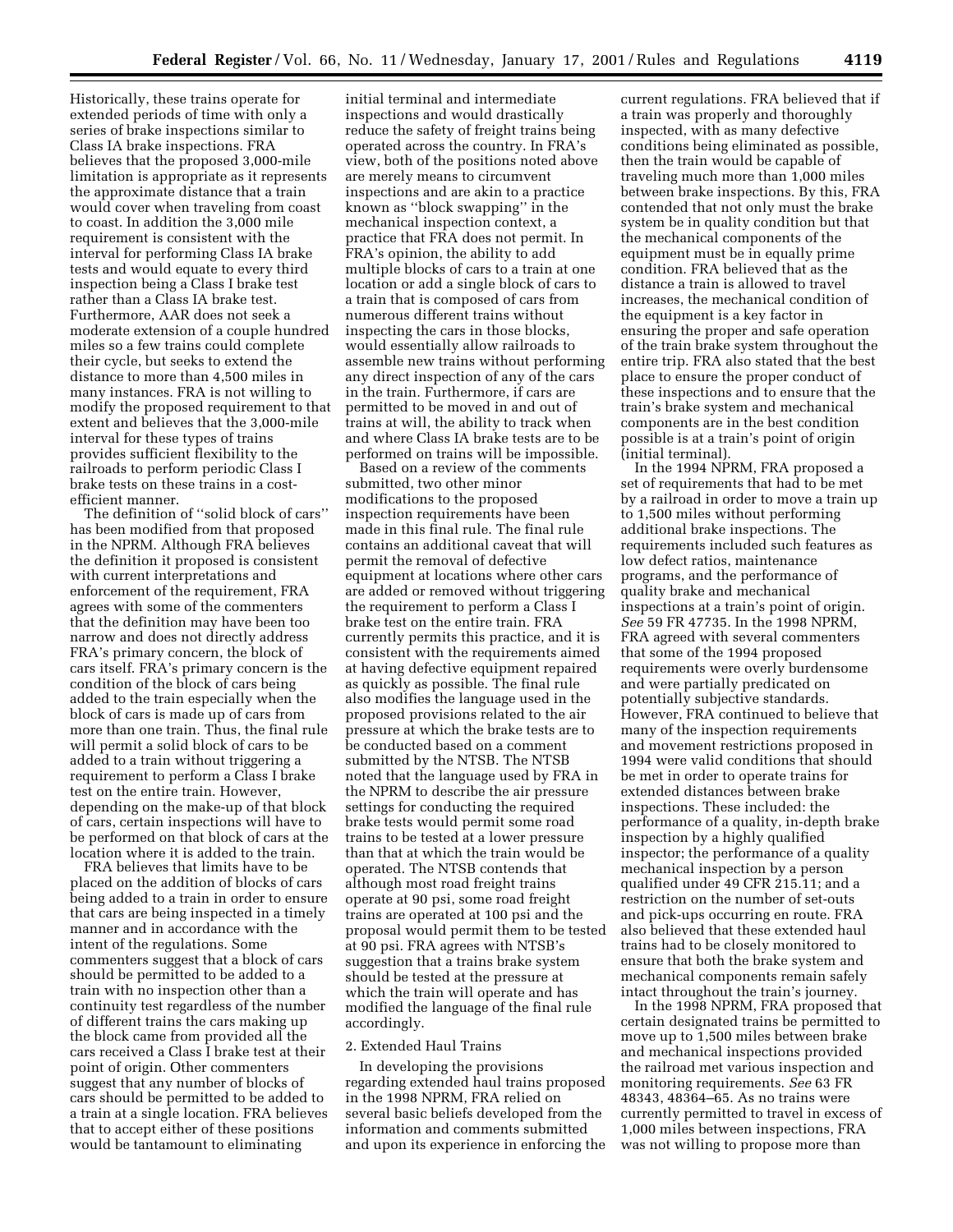1,500 miles between such inspections until appropriate data is developed that establish that equipment moved under the proposed criteria remains in proper condition throughout the train's trip. FRA believed that the proposed provision requiring the performance of an inbound inspection at destination or at 1,500 miles and the requirement that carriers maintain records of all defective conditions discovered on these trains would create the bases for developing such data.

In order to ensure the accuracy of the data as well as ensure the proper and safe operation of these extended haul trains, FRA also proposed that the trains have 100 percent operative brakes and contain no cars with mechanical defects at their initial terminal point and at the time of departure from the 1,500-mile point, if moving an additional 1,500 miles from that location between brake inspections. FRA further proposed that these trains not conduct any pick-ups or set-outs en route, except for the removal of defective equipment, in order to minimize the disruptions made to the integrity of the train's brake system and reduce mechanical damage that might occur during switching operations. In addition, as there was no reliable tracking system currently available to FRA to ensure that cars added to the train en route have been inspected in accordance with the proposed requirements, FRA believed that the number of cars added to these trains had to be limited.

As noted earlier in the discussion, FRA believed that in order for a train to be permitted to travel 1,500 miles between inspections, the train must receive inspections that ensure the optimum condition of both the brake system and the mechanical components at the location where the train originates. In order to ensure that quality inspections were performed, FRA proposed that they be performed by highly qualified and experienced inspectors. As FRA intended that the proposed Class I brake test performed on these trains at their initial terminal be as in-depth and comprehensive as possible, FRA believed that the inspections should be performed by individuals possessing the knowledge not only to identify and detect a defective condition in all of the brake equipment required to be inspected, but also to possess the basic knowledge to recognize the interrelational workings of the equipment and the ability to troubleshoot and repair the equipment. Therefore, FRA proposed the term ''qualified mechanical inspector'' to identify and describe those individuals it believed would possess the necessary

knowledge and experience to perform the proposed Class I brake tests on these extended haul trains.

In the 1998 NPRM, a ''qualified mechanical inspector'' was defined as a person with training or instruction in the troubleshooting, inspection, testing, maintenance, or repair of the specific train brake systems the person is assigned responsibility and whose primary responsibilities include work generally consistent with those functions. (See § 232.5 of the section-bysection analysis for a more detailed discussion of ''qualified mechanical inspector.'') FRA also proposed that these same highly qualified inspectors be the type of individuals performing the proposed inbound inspection on these extended haul trains in order to ensure that all defective conditions are identified at the train's destination or 1,500-mile location. Similarly, FRA proposed that all of the mechanical inspections required to be performed on these trains be conducted by inspectors designated pursuant to 49 CFR 215.11 in order to ensure that all mechanical components are in proper condition prior to the train's departure.

The AAR and various private car owners submitted a number of comments objecting to the proposed requirements regarding extended haul trains contained in the 1998 NPRM. These commenters believe that the 1,500-mile limitation on the movement of these trains between brake inspections is insufficient considering the restrictions placed on the trains. They recommend that these trains be permitted to operate to its destination or at a minimum be permitted 2,000 miles between brake inspections. They contend that the 1,500-mile limitation results in little or no benefit to the railroads because in order to take advantage of the flexibility provided, railroads would have to establish new facilities and add more manpower at 1,500-mile points to conduct the more stringent inspections required at those locations. They contend that a limitation at the 2,000-mile point would be logically consistent with existing inspection requirements, based on 1,000-mile increments, and would allow a greater number of trains to utilize the provisions because railroads could use existing facilities and manpower. They recommend that FRA reconsider the estimates provided regarding the benefits derived from the extended haul train provisions, claiming that the benefits estimated in the NPRM's Regulatory Impact Analysis are overstated. Several private car owners also suggested that even if FRA were not to extend the proposed distance for the

entire industry, it should allow certain private car owners greater distances due to their superior safety record and maintenance practices.

Many of these same commenters also object to the proposed requirement that extended haul trains not be permitted to make any pick-ups or set-outs en route. These commenters contend that this restriction severely limits the actual flexibility of the proposal. They assert that the prohibition on pick-ups and setouts would eliminate nearly one-half of the trains that could potentially be operated under the proposed provisions. Several commenters also objected to the proposed notification requirements for extended haul trains. These commenters state that the proposed provision requiring advance notification to FRA of the trains to be operated under the extended haul provision would seriously limit the number of trains utilizing the provisions as many trains are unscheduled with unknown train symbols and would be excluded. They recommend that the notification requirements be reduced in some manner to allow unscheduled trains to be identified as extended haul trains. One commenter also objects to the proposed requirement that extended haul trains not depart their initial terminals with any part 215 defects entrained. This commenter asserts that there was no rationale for this restriction and that it merely creates an additional burden for railroads.

Several rail labor representatives also object to the proposed provisions permitting trains to be operated as extended haul trains; however, these commenters oppose allowing any train to operate more than 1,000 miles between brake inspections. These commenters contend that when the distance between intermediate brake inspections was increased in 1982, the railroads made a commitment to conduct quality initial terminal brake inspections in exchange for the increased mileage, but that has not occurred and FRA should not provide the railroads with an increase in mileage when the previous agreement has not been honored. They contend that the proposed extension would merely allow defective equipment to be moved further distances without repair. They further contend that the proposed increase in distance between brake tests is not justified from a safety standpoint and, thus, violates 49 U.S.C. 20302(d)(2), which permits a change in the existing power brake regulations ''only for the purpose of achieving safety.'' These commenters oppose any extension in the distance between brake inspections unless stringent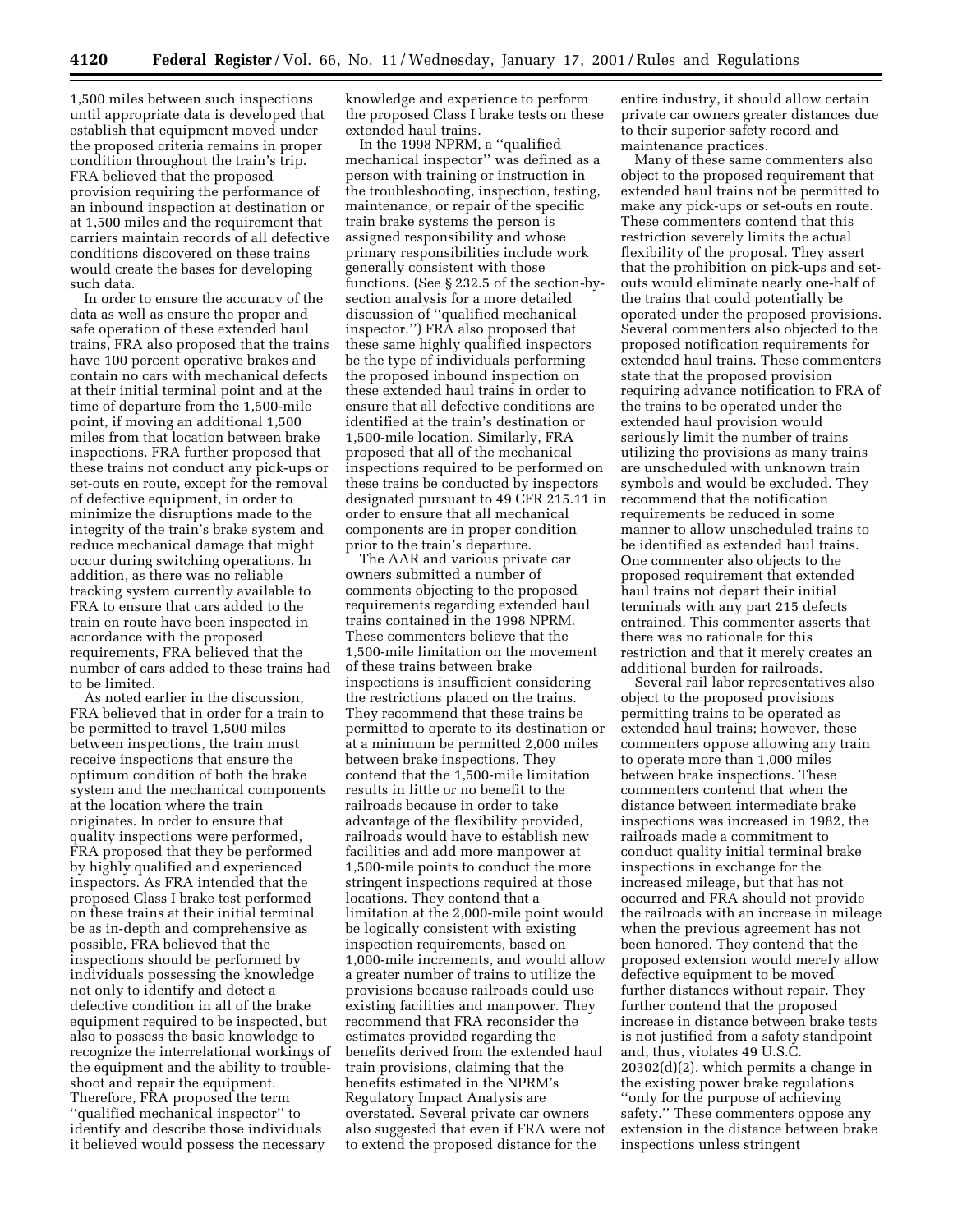requirements are placed on the trains, one such requirement being that carmen or similarly trained individuals perform all the inspections and tests required to be performed on the trains. They also contend that the proposed standard for revoking a railroad's ability to designate extended haul trains is too high.

*FRA Conclusions.* FRA continues to believe that if a train is properly and thoroughly inspected, with as many defective conditions being eliminated as possible, then the train is capable of traveling much greater than 1,000 miles between brake inspections. Therefore, the final rule retains the provisions permitting railroads to designate trains as extended haul trains and allowing such trains to be operated up to 1,500 miles between brake inspections. Although FRA recognizes that retention of the 1,500-mile limitation may limit the utility of the provision on some railroads, FRA is not willing to increase the proposed mileage restriction at this time. Currently, no train is permitted to travel more than 1,000 miles without receiving an intermediate brake inspection. Therefore, FRA does not believe it would be prudent to immediately double or triple the currently allowed distance without evaluating the safety and operational effects of an incremental increase in the distance. Consequently, until sufficient information and data are collected on trains operating under the provisions proposed in the NPRM and retained in this final rule, FRA is not willing to permit trains to travel the distances suggested by some commenters without additional brake inspections. FRA continues to believe that the requirement for performing inbound inspections and the requirement to maintain records of all defective conditions discovered on these trains provides the basis for developing the information and data necessary to determine the viability of allowing greater distances between brake inspections.

After consideration of the comments submitted, FRA agrees that the benefits estimated in the NPRM in association with the extended haul provisions may have been overstated. FRA realizes that the retention of the 1,500-mile limitation may eliminate certain trains from being operated pursuant to the extended haul provisions and reduce the benefits estimated at the NPRM stage of the proceeding. (See detailed discussion in the Regulatory Impact Analysis portion of the preamble below.) However, in order to increase the viability of the extended haul provisions, the final rule provides some flexibility for designating extended haul trains and allows for the limited pickup and set-out of equipment.

Several commenters noted that the proposed provisions regarding the advance designation of extended haul trains would prohibit certain unscheduled trains from being operated as extended haul trains. In an effort to provide some flexibility in this area, the final rule has been modified to allow railroads to designate certain locations as locations where extended haul trains will be initiated and requires railroads to describe those trains that will be so operated rather than requiring specific identification of every train. FRA believes this modification will allow railroads to capture some of their unscheduled trains by identifying the trains by the locations where they are initiated.

The final rule will also permit extended haul trains to set out cars at one location or to pick up cars, or both, at the same or another location. This modification will provide railroads the flexibility to set-out a block of cars at one location and pick up a block of cars at another location. FRA believes that this limited ability provides the railroads with some flexibility to move equipment efficiently while minimizing the disruptions made to the train's brake system and ensuring that cars added to such trains can be adequately tracked and inspected. The final rule makes clear that any cars added to extended haul trains must be inspected in the same manner as the cars at the train's initial terminal. The final rule also makes clear that any car removed from the train must be inspected in the same manner as a car at the train's point of destination or 1,500-mile location.

Certain commenters have portrayed the provisions related to extended haul trains as merely being an extension of the current intermediate inspection distances. FRA objects to such a characterization. In FRA's view, the extended haul provisions contained in the NPRM and retained in this final rule constitute a completely new inspection regimen. The provisions related to the operation of extended haul trains contain stringent inspection requirements, both brake and mechanical, by highly qualified inspectors and establish stringent requirements whenever cars are added to or removed from such trains. The extended haul train requirements also contain a means to assess the safety of such operations by requiring that records be maintained of the defective conditions that develop on these trains while en route. Consequently, FRA believes that the requirements related to extended haul trains not only ensure the

safe operation of the trains operated under them, but actually increase the safety of such operations over that which is provided in the current regulations.

#### 3. Charging of Air Brake System

Present regulations for air brake testing basically require that cars that have previously been tested in accordance with the regulations either ''be kept charged until road motive power is attached'' or be retested. *See* 49 CFR 232.12(i). The current regulations also require the performance of an initial terminal brake test ''where the train consist is changed other than by adding or removing a solid block of cars, and the train brake system remains charged. \* \* \*'' *See* 49 CFR 232.12(a)(ii). Based on longstanding administrative interpretation and practice, FRA currently presumes that a brake system is no longer adequately charged if disconnected from the charging device (supply of pressurized air) for more than two hours before coupling or recoupling of locomotives; otherwise, retesting is required.

In the 1994 NPRM, FRA proposed to permit trains to be removed from a continuous source of compressed air for up to four hours without requiring the re-performance of a comprehensive brake inspection. FRA received very few comments that directly addressed the safety implications of this proposal; thus, FRA proposed the four-hour time limitation in the 1998 NPRM. In the 1998 NPRM, FRA agreed that its longstanding administrative interpretation, that requires the retesting of cars disconnected from a charging device for longer than two hours, was established prior to the development of new equipment that has greatly reduced leakage problems, such as welded brake piping and fittings and ferrule-clamped air hoses. However, contrary to several railroads' assertions, FRA did not believe that cars should be allowed to be off air for extended periods of time without being retested. FRA believed that the longer cars sit without air attached, the greater the chances were that the integrity of the brake system would be compromised. Consequently, based on today's equipment, operating practices, and overriding safety concerns, FRA proposed that cars should not be disconnected from a continuous supply of pressurized air for longer than four hours without being retested. FRA also proposed that the source of compressed air must be sufficient to maintain the integrity of the brake system. Consequently, FRA proposed that the source of compressed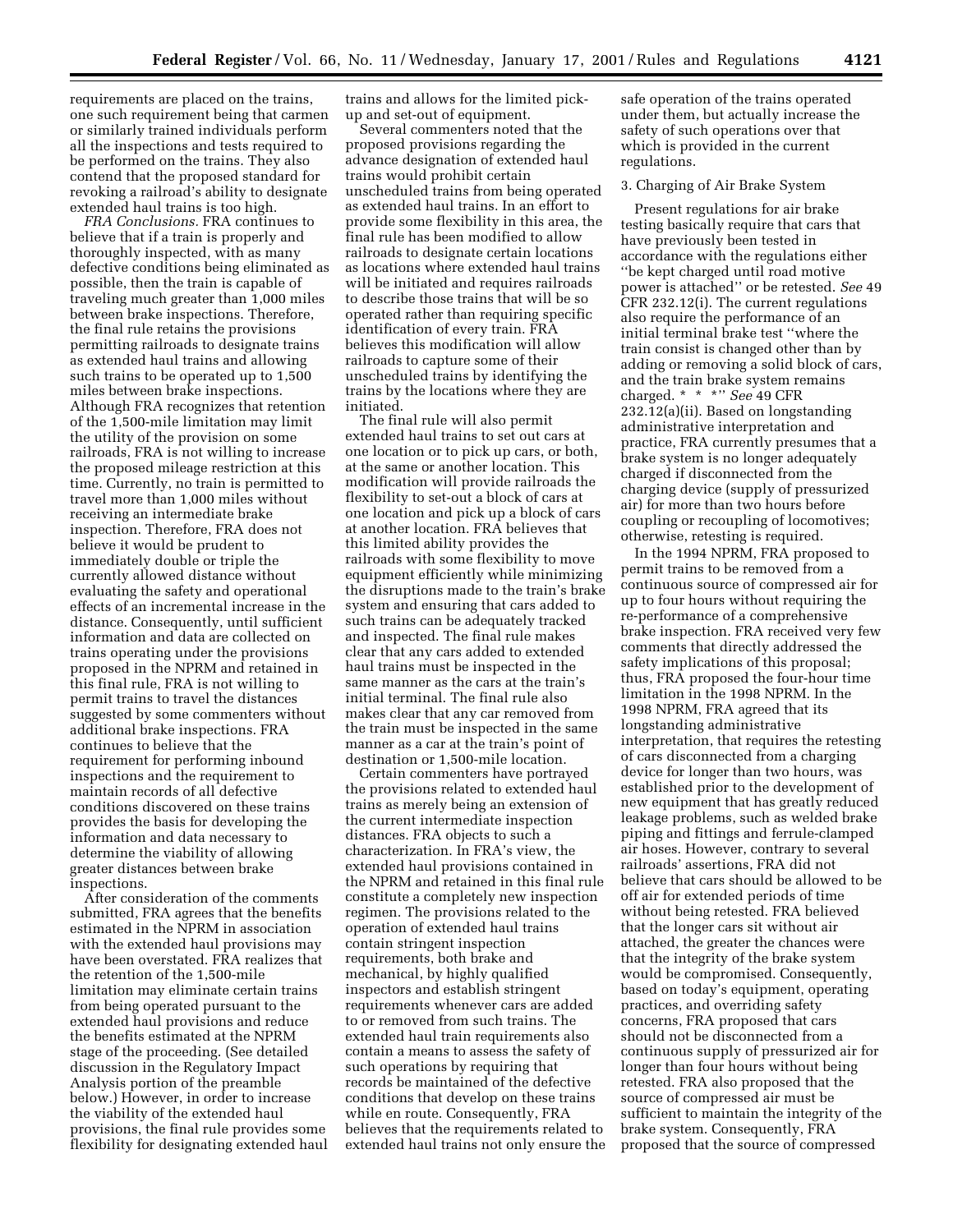air be maintained at a minimum level of 60 psi.

The AAR and several other parties commented that there is no reason to assume that once a train is charged and tested and then left standing without being provided with a source of compressed air that the brake system would become defective. These commenters assert that leaving equipment connected to a source of compressed air does nothing to ensure proper performance of the brake system, does not prevent vandalism, and does not prevent leakage due to adverse weather conditions. These parties suggest that leakage on standing trains has been greatly reduced through the use of welded brake piping and fittings and ferrule-clamped air hoses. These commenters believe that FRA's current interpretation of allowing trains to sit without air for only two hours is from an era when this new equipment was not used. They also contend that FRA's current interpretation and the proposed four-hour limitation costs the industry money, fuel, and time and creates pollution because trains must either be reinspected or left with a locomotive attached and idling in order to avoid performing a full Class I brake test. They further contend that the proposed fourhour rule exposes employees to various safety hazards due to the employees being required to perform inspections at locations that are not designed or equipped for such activity.

The AAR recommends that the proposed four-hour limitation be eliminated for the reasons noted above. They also noted that the Canadian rules do not contain an off-air requirement and that in Canada if cars are off air for any length of time, only a set-andrelease continuity test is required. As an alternative to eliminating the off-air requirement completely, the AAR suggests that FRA adopt requirements which would allow cars to be removed from a source of compressed air for up to 48 hours without a car-by-car reinspection. They recommend that cars only be required to receive a continuity test when they have been off a source of compressed air for more than fours hours but less than 48 hours and that no retesting occur if equipment is off air for less than four hours.

Representatives of rail labor objected to the proposed increase in the amount of time that equipment could be removed from a source of compressed air. These commenters believe that the existing two-hour limitation is reasonable. Most of these commenters expressed concern for the integrity of the brake system if a consist were left standing for longer than two hours.

These concerns were aimed at the effect that climate might have on the equipment and the increased possibility of vandalism to the equipment if consists or equipment were left off air for longer periods.

*FRA Conclusions.* The final rule retains the proposed requirement that equipment removed from a source of compressed air for longer than four hours be reinspected. FRA believes that this requirement is necessary to ensure not only the integrity of the brake system on equipment but to ensure that inspections are performed on equipment in a timely and predictable manner. FRA tends to agree that the amount of time equipment is left off a source of compressed air is not directly related to the operation of the brake system on that equipment. However, FRA does believe that in certain circumstances the length of time that equipment is removed from a source of compressed air can impact the integrity and operation of the brake system on a vehicle or train. Particularly in cold weather situations where freeze-ups in train brake systems can occur or in areas where the potential for vandalism is high due to the location where equipment is left standing. Moreover, FRA believes that the four-hour limitation is consistent with the intent of the existing regulations and is intended to ensure that equipment is regularly inspected.

The commenters objecting to the fourhour limitation proposed in the NPRM and retained in this final rule have ignored the intent and purpose of the existing two-hour allowance permitted by longstanding administrative interpretation. As discussed above, the existing power brake regulations, adopted by Congress in 1958, are based on the premise that if a train or equipment does not remain charged the equipment is to be retested. There is no provision in the existing regulations for allowing equipment to be removed from a source of compressed air for any length of time, such allowance was granted only through administrative interpretation. The original intent of the currently existing two-hour interpretation, which permits equipment to remain off-air for up to two-hours without being retested, was to allow trains to pick up or remove cars from their consists while en route without requiring a retest of the entire train. The two-hour limit was based on the amount of time it would take a train to make a switching move while en route. Thus, the current application of the two-hour rule to any and all equipment left off a source of compressed air is somewhat counter to

the original intent of the interpretation when it was provided.

Although FRA recognizes that it has acquiesced and endorsed the expansion of the two-hour rule to all equipment, FRA believes that the underlying intent of the existing regulations must be recognized and maintained. The doubling of the existing two-hour interpretation to four hours is based on the fact that the average time needed for many trains to perform the switching they conduct while en route has increased. Thus, FRA's intent when proposing an expansion of the two-hour rule was not to alter the basic tenet that equipment should be retested when it is removed from a source of compressed air for any lengthy period of time. FRA believes that the four-hour allowance provided by this final rule gives the railroads flexibility to perform switching operations while trains are en route and provides flexibility to efficiently move cars from one train to another when necessary, yet retains the concept that equipment be retested when left disconnected from a source of compressed air for longer periods of time.

FRA further believes that a limitation on the amount of time that equipment may be off air is necessary for ensuring that equipment is inspected in a timely and predictable manner. If no time limit were imposed or if 48 hours were permitted, as suggested by some commenters, equipment could lawfully sit for days at various locations while en route to its destination and be switched in and out of numerous trains without ever being reinspected. Such an approach would drastically reduce the number of times that the brake systems on such equipment would ever be given a visual inspection from what is currently required and, in FRA's view, would seriously degrade the safety of the trains operating with such equipment in its consist. Furthermore, if equipment were allowed to be off-air for an excessive amount of time, it would be virtually impossible for FRA to ensure that equipment is being properly retested as it would be extremely difficult for FRA to determine how long a particular piece of equipment was disconnected from a source of compressed air. In order to make such a determination, FRA would have to maintain observation of the equipment for days at a time. Consequently, the final rule retains the proposed four-hour limit on the amount of time equipment can be disconnected from a source of compressed air as it maintains current levels of safety and provides an enforceable and verifiable time limit that FRA believes provides the railroads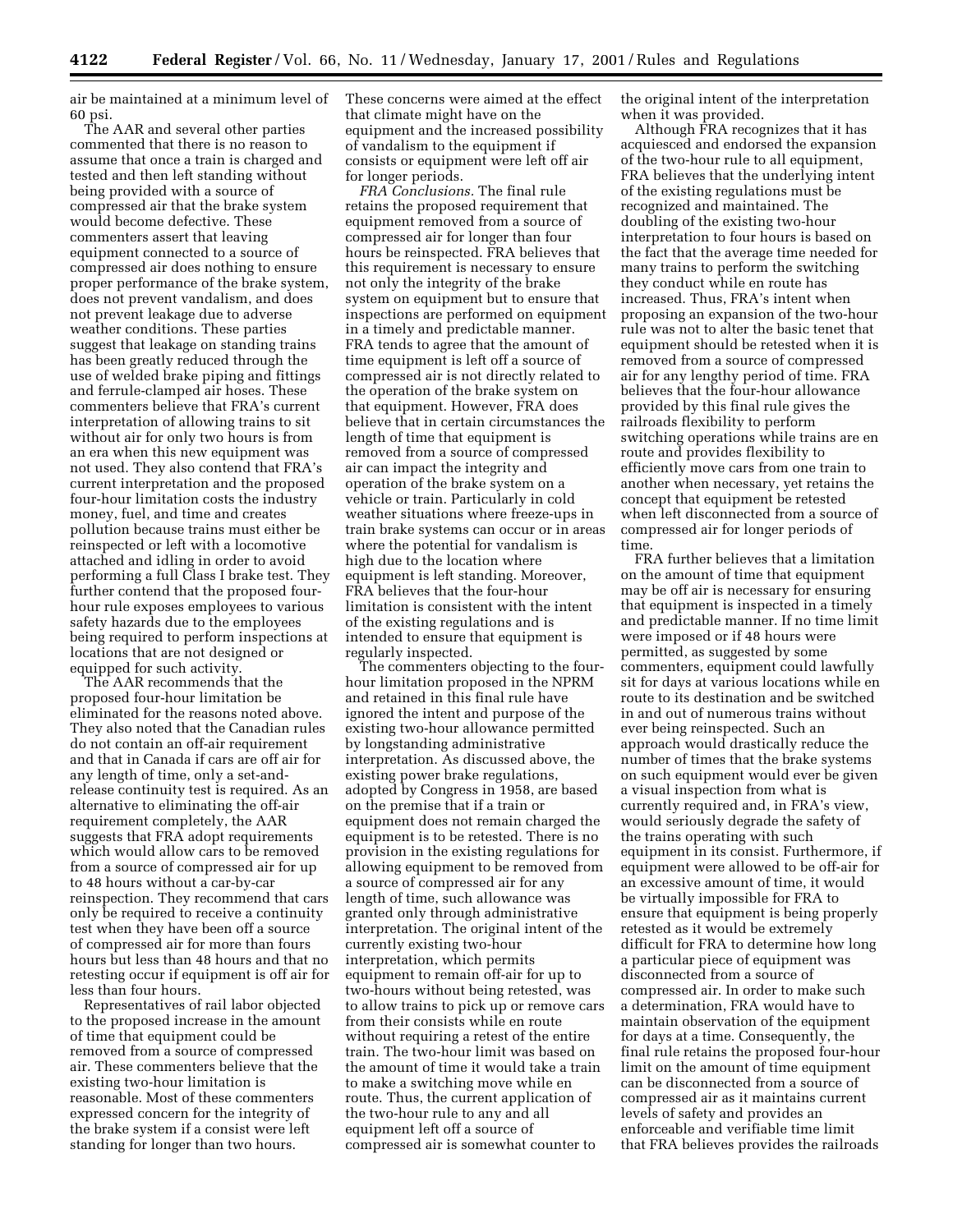some additional benefit over what is currently required both in terms of operational efficiency and cost savings.

### 4. Retesting of Brakes

In the 1998 NPRM, FRA attempted to clarify language contained in the current regulation which requires that the brakes ''apply.'' *See* 49 CFR 232.12(b), 232.12(d), 232.13(d), and 232.13(e). The current language has been misinterpreted by some to mean that if the piston applies in response to a command from a controlling locomotive or yard test device, and releases before the release signal is given, the brake system on that car is in compliance with the regulation because the brake simply applied. The intent of the regulation has always been that the brakes apply and remain applied until the release signal is initiated from the controlling locomotive or yard test device. Therefore, clarifying language was added to the proposed inspection requirements to eliminate all doubt as to what is required. In the 1998 NPRM, FRA made clear that the brakes on a car must remain applied until the appropriate release signal is given. The proposal required that cars with brakes that fail to remain applied either be removed from the train or repaired in the train and retested, and the proposal provided specific requirements for performing a retest on such equipment.

FRA recognized that some defective train air brake conditions found when performing a train air brake test, which may cause insufficient application of the brakes on a piece of equipment, are of such a nature that they can be quickly repaired in the train. For example, a brake connection pin might be missing, a slack adjuster might be disconnected, or some other minor part of the brake system might be defective. FRA realized that to mandate that equipment with these types of obvious defective conditions be removed from the train would potentially impose a tremendous burden on the railroads. Therefore, FRA sought to provide some relief to railroads by permitting cars with obvious brake defects to be repaired and retested while remaining in the train. However, FRA also believed that some consistency and guidance had to be provided regarding the performance of a retest on a car's brake system. Consequently, FRA proposed that the retesting of a car had to be conducted from the controlling locomotive or head end of the consist if a car is repaired in a train. Furthermore, FRA proposed that if a retest is conducted the brakes on the retested car must remain applied for a minimum of five (5) minutes. The proposed five-minute requirement was

based on the leakage parameters established for locomotives contained at  $\S 229.59(c)$ .

The AAR and several other commenters object to the parameters contained in the proposed retesting provisions. Specifically, these commenters object to three of the requirements contained in the proposed retest provision, these include: the requirement that only cars with an obvious defect be retested, the requirement that the brakes remain applied for five minutes, and the requirement that the retest be conducted from the controlling locomotive or the head of the consist. These commenters contend that there is no reason to limit the retest provision to cars with readily identifiable defects. They claim that there are a number of conditions which might cause a car's brakes not to apply that are not readily identifiable thus, the retest may identify the problem and allow it to be repaired, or the reason for a no-set is unknown but the brakes operate properly upon being retested.

These commenters also believe that the proposed requirement to have the brakes remain applied for five minutes is impractical and unnecessary. They assert that it is only necessary to have the brakes remain applied for the period of time it takes an inspector to perform an inspection of the brakes and that it is impractical to require an employee to watch each retested car for five minutes. They also contend that FRA's reliance on the five-minute requirement related to the testing of locomotive brake cylinder leakage contained in § 229.59 is misplaced. They assert that there is no parallel between determining the brake cylinder leakage on a locomotive and the testing of the brakes on a freight car. One commenter suggests that a oneminute application is a sufficient period to ensure the proper operation of a car's brakes.

These commenters also object to the proposed requirement that the retest be conducted from the controlling locomotive or the head end of the consist. They contend that there is no safety hazard in performing the test with a test device positioned at one end of the car being retested. They assert that such a procedure would replicate the natural gradient of the train and, thus, avoid the possibility of overcharging the brake system, and would better facilitate retesting.

Representatives of rail labor generally supported the proposed retest provisions. These commenters did assert that any retest should be conducted from the head end of the consist or from the controlling locomotive. They claim that to perform

the test from other than that location would provide no assurance that the brakes would apply in response to a brake pipe reduction from the controlling locomotive.

*FRA Conclusions.* FRA agrees that the proposed provisions regarding the retesting of cars may have been overly restrictive and is modifying the final rule based on FRA's review of the comments and recommendations submitted. The final rule has been modified to permit the retesting of any car the brakes of which were found not to be applied during a required inspection. FRA agrees that there are several circumstances that could occur where the reason for the failure of the brakes to apply is not readily apparent. FRA believes that permitting a retest on any car found not applying will not adversely affect safety since the car will be required to pass the retest in order to remain in the train or be handled for necessary repair.

The final rule also modifies the proposed provision that requires a retested car's brakes to remain applied for five minutes. FRA agrees that its reliance on the five-minute requirement applicable to the testing of locomotive brake cylinder leakage is not appropriate. However, rather than insert a subjective requirement for how long the brakes should remain applied, as suggested by some commenters, FRA believes that a definite time period should be established to ensure consistency in the performance of these retests. Thus, the final rule requires that the brakes on a retested car remain applied for at least three minutes. FRA believes that three minutes is consistent with the amount of time that it would take an individual to conduct a complete inspection of the retested car's brakes. The three minutes is based on the generally accepted period of one and one-half minutes it would take to perform a walking inspection on each side of an average size freight car. Requiring the brakes to remain applied for a period of at least three minutes also provides FRA with sufficient assurances that the brakes are operating properly and will remain applied for the duration of any brake application required during the train's journey.

The final rule also modifies the proposed requirement that the retest be conducted from the controlling locomotive or the head of the consist by permitting the retest to be conducted with a suitable test device positioned at one end of the car or cars being retested. FRA agrees that there is little or no safety rationale for requiring the retest to be performed from the controlling locomotive or head of the consist. Some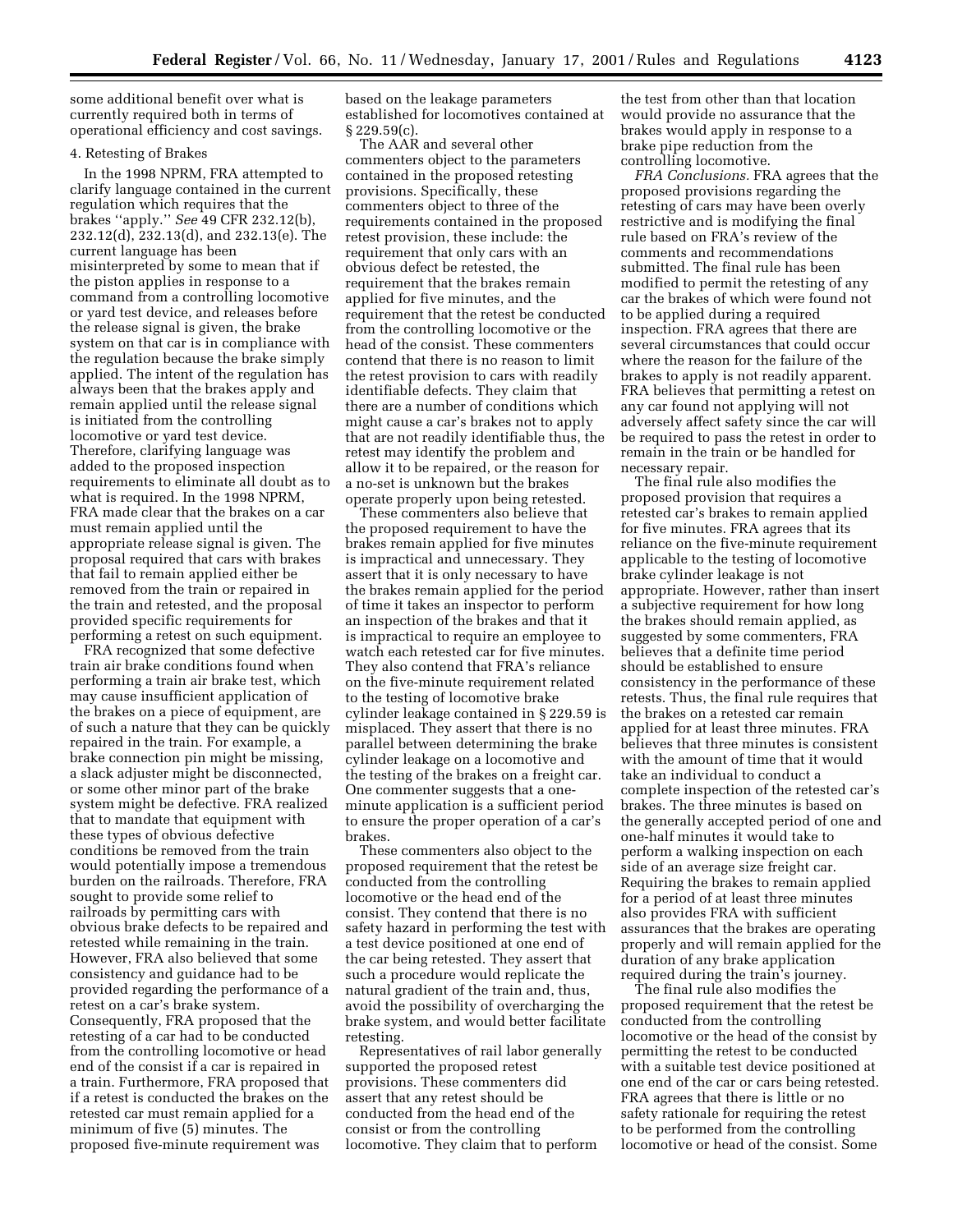commenters argue that if the retest is not conducted from the controlling locomotive, then there are no assurances that the brakes will apply in response to a brake reduction from the controlling locomotive. FRA finds that this argument ignores the various methods by which cars may be tested and assembled when air brake tests are conducted using yard air sources. FRA currently allows and this final rule continues to allow cars to be tested with yard test plants and allows such cars to be added to trains without requiring that each car be inspected to ensure it operates in response to the controlling locomotive.

One potential safety hazard with allowing cars to be retested with a device at the car is the potential for injury to the employees responsible for separating the train line between the charged cars. The train line between the car being retested and the car it is coupled to would have to be separated to perform the retest with a device. In many cases this train line will be under pressure at the time of the separation and could cause injury to the person separating the train line if caution is not used. The final rule recognizes this potential safety concern and requires that the compressed air in a car to be retested must be depleted prior to separating the air hoses and conducting the retest.

#### *C. Movement of Equipment With Defective Brakes*

The current regulations do not contain requirements pertaining to the movement of equipment with defective power brakes. The movement of equipment with these types of defects is currently controlled by a specific statutory provision originally enacted in 1910, and later amended which states:

(a) GENERAL.—A vehicle that is equipped in compliance with this chapter whose equipment becomes defective or insecure nevertheless may be moved when necessary to make repairs, without a penalty being imposed under section 21302 of this title, from the place at which the defect or insecurity was first discovered to the *nearest available place at which the repairs can be made—*

(1) On the railroad line on which the defect or insecurity was discovered; or

(2) At the option of a connecting railroad carrier, on the railroad line of the connecting carrier, if not farther than the place of repair described in clause (1) of this subsection. 49 U.S.C. 20303(a) (emphasis added).

Although there is no limit contained in 49 U.S.C. 20303 as to the number of cars with defective equipment that may be hauled in a train, FRA has a longstanding interpretation which

requires that, at a minimum, 85 percent of the cars in a train have operative brakes. FRA bases this interpretation on another statutory requirement which permits a railroad to use a train only if ''at least 50 percent of the vehicles in the train are equipped with power or train brakes and the engineer is using the power or train brakes on those vehicles and on all other vehicles equipped with them that are associated with those vehicles in a train.'' 49 U.S.C. 20302(a)(5)(B). As originally enacted in 1903, section 20302 also granted the Interstate Commerce Commission (ICC) the authority to increase this percentage, and in 1910 the ICC issued an order increasing the minimum percentage to 85 percent. *See* 49 CFR 232.1, which codified the ICC order.

As virtually all freight cars are presently equipped with power brakes and are operated on an associated train line, the statutory requirement is in essence a requirement that 100 percent of the cars in a train have operative power brakes, unless being hauled for repairs pursuant to 49 U.S.C. 20303. Consequently, FRA currently requires that equipment with defective or inoperative air brakes makeup no more than 15 percent of the train and that if it is necessary to move the equipment from where the railroad first discovered it to be defective, the defective equipment be moved no farther than the nearest place on the railroad's line where the necessary repairs can be made or, at the option of the receiving carrier, to a location that is no farther than the location where the repairs could have been performed on the delivering line.

In addition to the general requirements relating to the movement of equipment with defective safety appliances, FRA currently requires 100 percent operative brakes on a train departing its initial terminal. The requirement for 100 percent at the initial terminal has been a standard by which the railroad industry has operated for decades and one which FRA and its predecessor agency, the Interstate Commerce Commission, have endorsed since the adoption of the power brake regulations. The requirement is founded on Congress' mandate that the ICC incorporate into the federal rail safety regulations the AAR's rules, standards, and instructions as of April 11, 1958, regarding the installation, inspection, maintenance, and repair of train brakes. In 1958, Congress amended a provision of the Safety Appliance Acts, then codified at 45 U.S.C. 9, by incorporating the inspection requirements of the AAR into

the statute and permitting their change only for the purpose of achieving safety.3 Based on a review of the legislative history surrounding that amendment, FRA believes it is clear that Congress interpreted the AAR standards as requiring 100 percent operative brakes on all trains prior to departure from an initial terminal. As the current regulations regarding the performance of an initial terminal inspection contained at 49 CFR 232.12(c)-(j) were basically an adoption of the AAR inspection and testing standards as they existed in 1958, FRA believes that the current regulations are intended and do require 100 percent operative brakes at initial terminals.

In developing the 1998 NPRM, FRA considered the various proposals discussed in the RSAC Working Group and the numerous comments provided subsequent to the issuance of the 1994 NPRM. A discussion of those comments and proposals was provided in the 1998 NPRM and will not be reiterated here. *See* 63 FR 48308–310. It is clear from that discussion that many of the proposals received by FRA since the issuance of the 1994 NPRM were in direct conflict with various statutory requirements related to the movement of equipment with defective brakes. As the RSAC Working Group was unable to reach a consensus on the inspection, testing, and maintenance requirements for freight train brake systems, FRA was not willing or able to propose provisions regarding the movement of equipment with defective brakes that would be contrary to existing statutory mandates. The 1998 NPRM contained proposals regarding the tagging of defective equipment, the placement of defective equipment in a train, and a method for consistently calculating the percentage of operative brakes on a train. Therefore, in addition to being consistent with the statutory requirements, the proposed requirements ensured the safe and proper movement of defective equipment and clarified the duties imposed on a railroad when moving such equipment.

FRA proposed that all cars or locomotives found with defective or inoperative brake equipment be tagged as bad ordered with a designation of the location where the necessary repairs

<sup>3</sup> In 1994, Congress revised, recodified, and enacted without substantive change, the federal railroad safety laws. Simultaneously, the then existing general and permanent federal railroad safety laws were repealed. 45 U.S.C. 9 of the Safety Appliance Acts is currently codified at 49 U.S.C. 20301 and 20302. The reference to the AAR rules, standards, and instructions was removed during the recodification as executed. *See* Pub. L. 103–272 (July 5, 1994) and H.R. Rep. No. 103–180, at 94  $(1993)$ .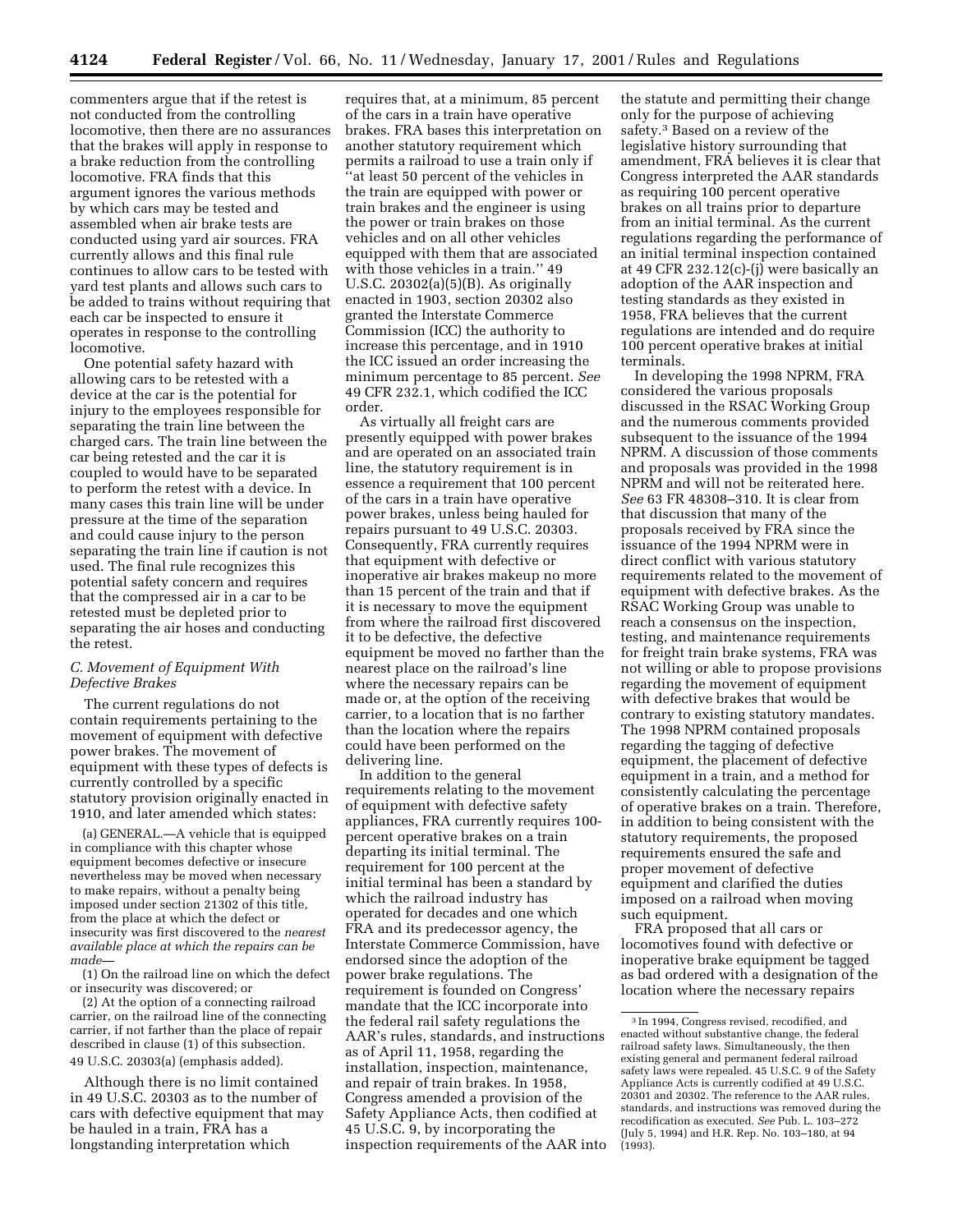would be effectuated. FRA attempted to expressly clarify the requirement that equipment with defective brakes not depart from, or be moved beyond, a location where the necessary repairs to the equipment could be performed. The 1998 proposal made clear that if a car or locomotive is found with defective brakes during any of the proposed brake inspections or while the piece of equipment is en route and the location where the defective equipment is discovered is a place where repairs of the type needed can be performed, then that car or locomotive may not be moved from that location until the necessary repairs are effectuated. However, if repairs to the defective condition cannot be performed at the location where the defect is discovered, or should have been discovered, the proposal made clear that the railroad is permitted to move the equipment with the defective condition only to the nearest location where the necessary repairs can be performed.

The preamble to the 1998 NPRM contained a lengthy discussion regarding FRA's views as to what constitutes the nearest location where the necessary repairs can be performed. *See* 63 FR 48309. In that discussion, FRA noted that its previous proposals regarding the use of mobile repair trucks and when locations serviced by those trucks would be considered locations where necessary repairs could be effectuated did not sufficiently address the issue and might lead to undesired consequences. Rather than attempt to develop a standard applicable to all situations, which FRA did not believe could be accomplished at the time, FRA intended to approach the issue of what constitutes the nearest location where necessary repairs could be made based on a case-by-case analysis of each situation. FRA noted that in making these determinations both the railroad as well as FRA's inspectors must conduct a multi-factor analysis based on the facts of each case. In the preamble, FRA provided a broad discussion, based on existing case law, setting out general guidelines and factors that should be considered when determining whether a particular location is a location where necessary repairs can be made or whether a location is the nearest location where the necessary repairs can be effectuated. *See* 63 FR 48309.

FRA also proposed continuation of the requirement to have 100 percent operative brakes on a train at its point of origin (initial terminal). FRA noted that this has been a requirement in the railroad industry for decades and that it was not only wise from a safety standpoint, as it ensures the proper

operation of a train's brake system at least once during its life, but it also sets the proper tone for what FRA expects to be accomplished at these locations. Furthermore, requiring 100 percent operative brakes on a trains at its inception provides the railroads with a margin for failure of some brakes while the train is in transit (up to 15 percent) and tends to ensure that defective equipment is being repaired in a timely fashion. In addition, FRA stated that the 100-percent requirement is consistent not only with Congress' understanding of the AAR inspection standards that were adopted in 1958, but also with the intent of FRA, rail management, and rail labor as to what was to occur at initial terminals when the inspection interval was increased from 500 miles to 1,000 miles in 1982. At that time, carrier representatives committed to the performance of quality initial terminal inspections in exchange for an extension in the inspection interval, for which FRA intended to hold them accountable. Moreover, FRA believed that retention of the 100-percent requirement is consistent with the statutory requirements regarding the movement of defective equipment because a majority of the locations where trains are initiated have the capability of conducting virtually any brake system repair, and thus, under 49 U.S.C. 20303(a) the defective equipment may not be moved from those locations anyway.

In the preamble to the 1998 NPRM, FRA recognized that the 100-percent requirement at points of origin tends to be somewhat burdensome for some railroads at certain locations. *See* 63 FR 48309–10. However, FRA noted that the number of locations where the requirement is quite burdensome appears to be fairly low as FRA had made clear that railroads are free to petition for a waiver of this requirement, but as of the issuance of the NPRM no railroad had filed such a petition. Although FRA recognized that the requirement creates somewhat illogical scenarios at some locations, FRA was not willing to propose provisions permitting trains to depart locations with less than 100 percent operative brakes without fully considering the safety hazards or potential abuses which may accompany such an approach. Therefore, FRA sought comment from interested parties regarding the potential for permitting very limited flexibility in moving defective equipment from outlying initial terminals which lack the capability of effectuating brake system repairs. FRA also discussed various alternative approaches, with attendant

restrictions, which might provide some flexibility at these outlying locations and sought comment on those approaches as well. *See* 63 FR 48310.

The AAR and several other railroad representative submitted a number of comments on the proposed requirements regarding the movement of defective equipment. The majority of the comments received from these parties addressed the proposed requirements regarding 100 percent operative brakes at a train's initial terminal, the identification of locations where brake repairs should be required, and the tagging of defective equipment.

These commenters recommend that FRA permit trains to operate from any location with a minimum percentage of its brakes inoperative. At a minimum, they recommend that this flexibility be provided at locations where repairs can not be performed. They suggest adoption of a 95-percent minimum operative brake requirement from such locations. They contend that the 100 percent requirement at initial terminals is outdated and does not take into consideration the numerous technological improvements made to brake systems over the last several decades. They also contend that it makes no sense to require 100-percent operative brakes on trains originating at a location yet allow a train originating at another location to pick-up defective equipment at the same location and haul it to the same place that it could have been hauled by the originating train. They further contend that the 100 percent requirement results in the unnecessary switching of cars and exposes employees to greater safety risks than if the equipment were permitted to depart in originating trains. Several commenters note that Canada has permitted trains to operate to destination with 95 percent operative brakes since June of 1994 and has experienced no compromise in safety. The AAR commented that railroads could live with a 95-percent operative brake requirement out of initial terminals provided that there were no mileage restrictions placed on the movement of such defective equipment as discussed in the NPRM. *See* 63 FR 48310. The ASLRA sought clarification as to the applicability of the 100-percent requirement to transfer trains. They contend that the language used in the NPRM suggests that all transfer trains must have 100-percent operative brakes from their initial terminal which is not what is required under the current regulations and would have a huge impact on small railroads.

A number of railroad representatives also provided comments and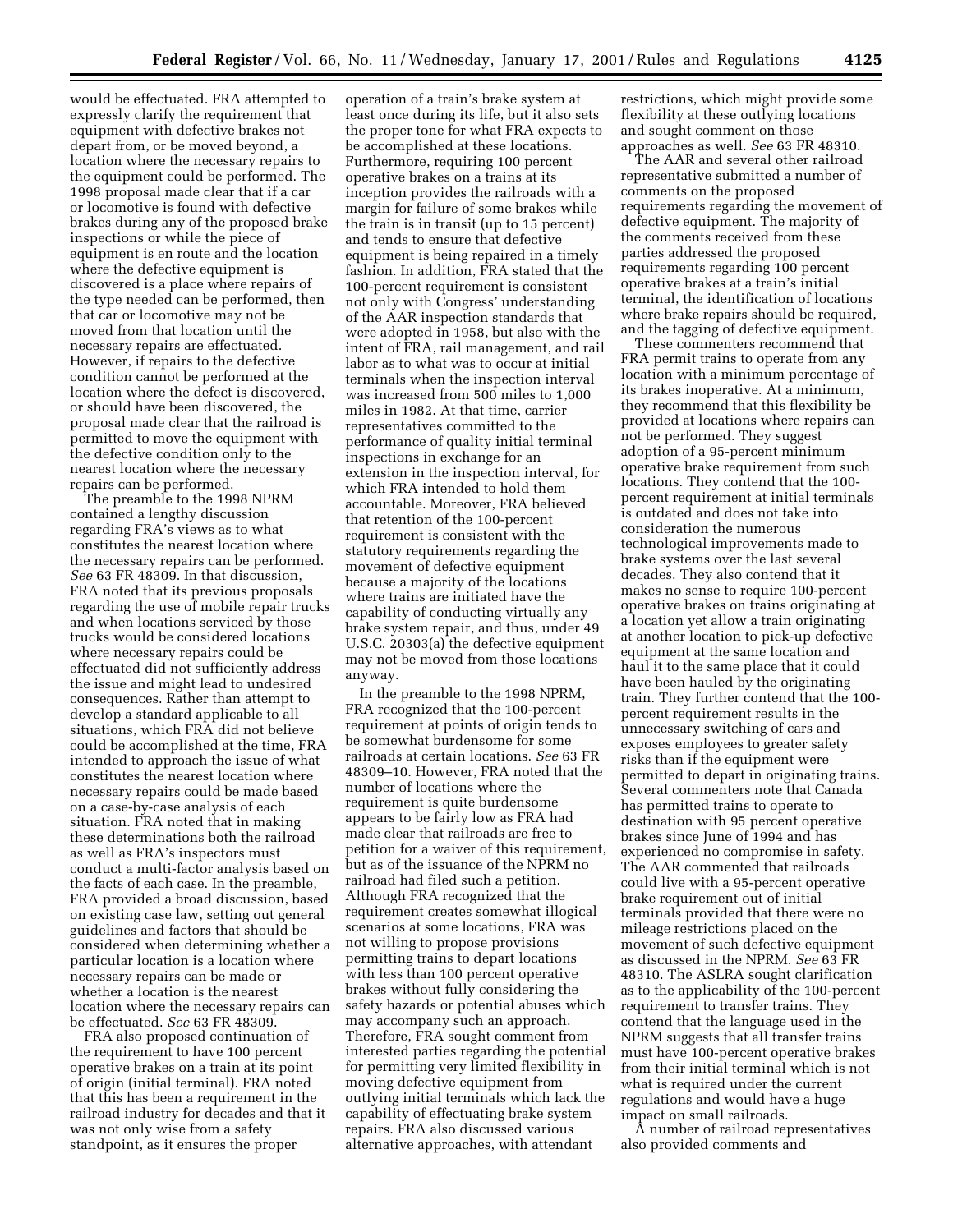recommendations on how FRA addressed the issue of what constitutes a location where brake repairs are required to be performed. These commenters recommend that FRA clarify what constitutes the nearest location where repairs can be made. These parties do not believe that this determination should be left to the discretion of individual FRA inspectors. They claim that such an approach creates inconsistent enforcement from one region to another and makes it very difficult for railroads to comply as FRA is continually second guessing their good faith determinations.

The AAR and other commenters contend that Congress intended that only fixed repair facilities be considered locations where brake system repairs must be conducted and that such facilities provide safer working conditions than those encountered when using a mobile repair truck. They further contend that it is not in the public interest to require repair trucks to make repairs at every location where they can be moved. The AAR and several railroads recommend that FRA permit railroads to designate repair locations to FRA and permit modification of those designations each quarter.

The AAR and its member railroads also objected to some to the proposed tagging requirements associated with the movement of equipment with defective brakes. They objected to the requirement that any automated tracking system be approved by FRA prior to its implementation. These commenters suggested that such review and approval process would be very time consuming and that FRA would not easily grant the use of such systems. They also objected to the proposed requirement that the tag or card be retained for 90 days, contending that the requirement was merely to aid in FRA's enforcement and served no other purpose.

The AAR also recommended that FRA modify the proposed requirement regarding the placement of equipment with defective brakes. The AAR contends that FRA should permit the use of multi-unit articulated equipment provided that it has no more than two consecutive control valves cut out or inoperative rather than the proposed limitation prohibiting the use of such equipment with consecutive inoperative or cut-out control valves. They contend this is the current practice of many railroads in the United States and is currently allowed on trains operated in Canada.

A number of rail labor representatives also provided comments on the

proposed provisions regarding the movement of equipment with defective brakes. These commenters as well as the CAPUC support the requirement that trains have 100-percent operative brakes at their initial terminals. They believe that any flexibility granted to railroads in this regard would reduce the incentive to conduct quality inspections and would result in railroads eliminating even more personnel at other outlying locations. These commenters also suggest that any inability of railroads to conduct repairs at outlying locations is due to their own actions in eliminating repair equipment and personnel from these locations. They also contend that properly equipped mobile repair trucks have the capability of conducting any repair that would be required at virtually any of the outlying locations operated by a railroad.

Several labor representatives also object to granting the railroads the ability to designate locations where brake system repairs will be conducted. They contend that this is merely an attempt by the railroads to eliminate existing locations where repairs can be conducted. They further object to the AAR's contention that only fixed repair facilities should be considered in determining where brake system repairs must be conducted. They claim that such an approach would lead to the closure of even more fixed repair shops so that railroads could further circumvent the requirement to make timely repairs at the nearest location. They assert that allowing railroads to designate locations where repairs will be made would violate 49 U.S.C. 20303(a) which requires repairs to be conducted at the nearest location where the necessary repairs can be made.

Parties representing rail labor generally support the proposed tagging requirements for moving defective equipment but noted their objection to the use of an automated tracking system. These commenters believe that an automated tracking system reduces the awareness of ground inspection forces as to the presence of defective equipment and would not ensure proper handling of such equipment. The required tag provides carmen and yard crews with the ability to visually identify defective equipment and take appropriate action. Furthermore, it is contended that automated tracking systems lack ready accessibility and do not provide sufficient accountability or security to prevent potential abuse by the railroads. Many of these commenters also recommend that the tags be retained for a period of at least one year rather than the proposed 90 days and

that they be made available to FRA immediately rather than within the proposed 15 days. Allowing railroads 15 days to produce the document would merely frustrate FRA enforcement activity due to information delay.

Several labor commenters as well as the CAPUC also recommend that FRA modify the proposed requirements regarding the person responsible for making the determinations regarding the movement of defective brake equipment. They suggest that the rule require the person to be a carman or at a minimum a person meeting the proposed definition of a qualified mechanical inspector. They contend that only these individuals have the experience and knowledge to adequately assess the impact that a defective piece of equipment might have on a train's operation.

Several labor representatives also raised concerns regarding the proposed method for calculating the percentage of operative brakes. These commenters along with the NTSB recommend that the proposed method for calculating the percentage of operative brakes, based on the number of cut-out control valves, be modified because a control valve can be cut in but the brakes which it controls can be inoperative. Thus, the proposed method does not provide an accurate count of the number of defective brakes. Some labor representatives suggest that the computation be based on car count as it provides a much more simple, reliable, and enforceable method than the proposed control-valve method. Certain labor representatives also object to the proposed list of conditions that would not be considered an inoperative brake for purposes of calculating the percentage of operative brakes. They contend that cars containing any of the listed conditions should be considered to have inoperative brakes.

*FRA Conclusions.* The final rule generally retains the requirements regarding the movement of defective equipment proposed in the 1998 NPRM with minor modification in response to the comments submitted. The final rule modifies the language used in the proposed general provisions to accurately reflect the language contained in the existing statutory provisions pertaining to the movement of equipment with defective brakes. The final rule replaces the term ''repair location'' with the phrase ''location where necessary repairs can be performed.'' FRA agrees that the proposed language could have been interpreted as being somewhat contrary to the language used in the existing statute, which was not FRA's intent.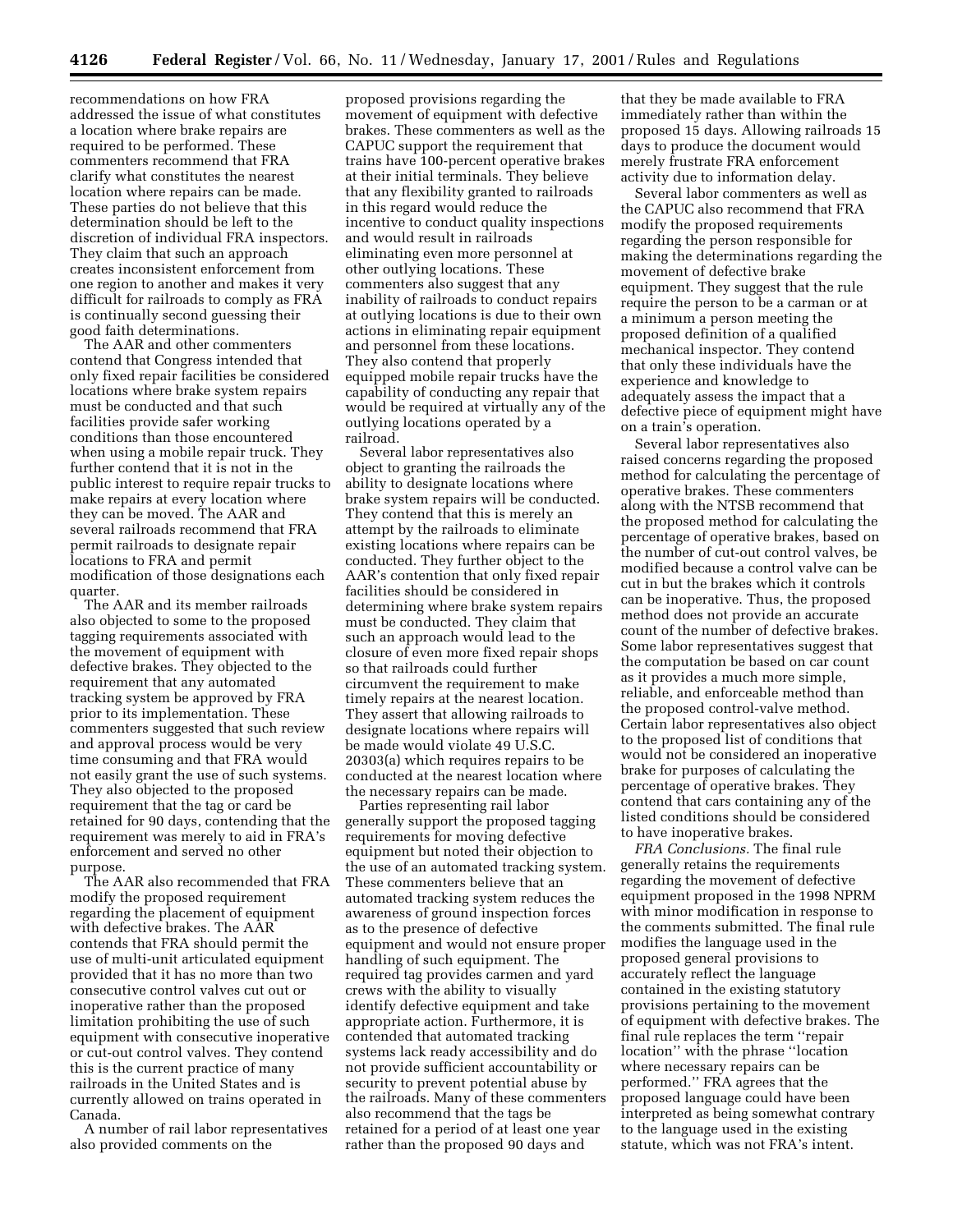The final rule also clarifies that the person required to make the determinations regarding the safe movement of defective equipment is to be a ''qualified person'' as defined in the final rule. The intent of FRA when issuing the NPRM was to require the determinations to be made by these individuals. FRA believes that the training requirements contained in the final rule for designating a person qualified to perform a specific task will ensure that the individual possesses the appropriate knowledge and skills to perform the assigned task. The determinations that are required to be made in the final rule are currently made by individuals which FRA believes will be trained and designated under the final rule as qualified persons.

The final rule also modifies the proposed method for calculating the percentage of operative brakes. The final rule retains the general method of calculating the percentage based on a control-valve basis. FRA believes that basing the calculation on control valves provides a much more accurate measurement than using a car basis because many types of freight equipment in use today can have the brakes cut out on a per-truck basis, and FRA expects this trend to continue as the technology is applied to new equipment. Thus, the method retained in this final rule more accurately reflects the true braking ability of a train as a whole and recognizes existing technology. However, FRA agrees with the comments of the NTSB and certain labor representatives that the method proposed in the NPRM did not take into consideration the possibility of a control valve being cut in when the brakes it controls are inoperative. Consequently, the final rule clarifies that a control valve will not be considered cut in if the brakes controlled by that valve are inoperative.

The final rule also retains the proposed list of conditions that are not to be considered inoperative power brakes for purposes of calculating the percentage of operative brakes. Contrary to the assertions of some commenters, the conditions listed do not render the brakes inoperative nor are the listed conditions ones that are outside the scope of the movement-for-repair provisions. Furthermore, many of the listed conditions are of such a nature that if found, they would constitute a violation under other provisions contained in the final rule and separate penalties are provided.

The final rule also modifies the proposed requirement regarding the placement of multi-unit articulated equipment with inoperative brakes. The

final rule requires that such equipment shall not be placed in a train if it has more than two consecutive individual control valves cut out or if the brakes controlled by the valve are inoperative. FRA recognizes that the proposed requirement prohibiting the placement of such equipment with consecutive control valves cut out is more restrictive than current practice on many railroads. When proposing the requirement in the NPRM, FRA believed that the current practice on most railroads was to prohibit the placement of such equipment if it had consecutive control valves cut-out. Based on the comments received, it appears that the standard practice on most railroads prohibits placement of this equipment only if more than two consecutive control valves are cut-out. As it was FRA's intent to incorporate the current practices of railroads with regard to the placement of this equipment, the final rule has been modified accordingly.

The final rule retains FRA's position on the use of automated tracking systems in lieu of the required tagging of defective equipment. As an adequate automated system for tracking defective equipment does not currently exist on most railroads, FRA is not willing to permit the implementation of such a system without its approval. Furthermore, FRA does not believe it is prudent, from a safety perspective, to allow implementation of a tracking system for which FRA would not have a prior opportunity to assess to ensure the system's accessibility, security, and accuracy. Moreover, FRA agrees that the physical tagging of defective equipment provides a railroad's ground and operational forces the ability to visually locate and identify defective equipment at the time they see it rather than referring to an electronic database for such information. It should be noted that FRA is not intending to discourage the development of a viable automated tracking system, but believes that FRA must be provided the ability to review and approve any such system prior to its implementation. In fact, the final rule contains some new language regarding FRA's oversight of any automated tracking system that is approved by FRA to ensure the agency's ability to monitor such systems and potentially prohibit the use of the system if it is found deficient.

The final rule also retains the proposed requirement that a record or copy of each tag removed from a defective piece of equipment be retained for 90 days and made available to FRA within 15 days of request. FRA does not believe that the proposed time frames need to be expanded as suggested by

some commenters. The provisions are identical to those contained in part 215 regarding freight car defects, and they have proven to be sufficient to meet the needs of FRA. FRA admits that the record keeping requirements are intended to aid FRA in its enforcement of the regulations. However, as the agency is able to inspect and oversee only a small portion of the railroad operations taking place across the country at any one time, the need for railroads to maintain records is essential for FRA carry out its mission of ensuring that all railroads are operating in the safest possible manner and comply with those regulatory provisions designed to ensure that safety.

After consideration of the comments provided, FRA believes it is essential to further clarify to the regulated community its position for determining whether a location is a place where brake repairs can be made. FRA does not agree that railroads should be permitted to unilaterally determine the locations FRA will consider capable of making brake system repairs. History shows that many railroads and FRA have widely different views on what should be considered a location where brake repairs can and should be effectuated. Furthermore, it is apparent to FRA that some railroads attempt to minimize or circumvent the requirements for conducting repairs for convenience or efficiency. However, FRA also recognizes that the emergence of mobile repair trucks creates an ability to perform repairs that did not exist when Congress enacted the statutory requirements related to the movement of defective equipment. FRA acknowledges that every location where a mobile repair truck is capable of making repairs should not be considered a location where repairs must be conducted. However, FRA also disagrees with the contentions of some commenters that Congress intended for only fixed repair facilities to be considered when determining locations where brake repairs are to be performed and that mobile repair trucks should not be considered. FRA is aware of numerous locations where mobile repair trucks are being used in lieu of a fixed facility or where a fixed facility was eliminated and the same repairs, that were being performed by the fixed facility, are now being performed at the same location by a fully equipped repair truck. Thus, FRA believes that locations where repair trucks are used in the same manner as a fixed facility should be considered when determining where the necessary repairs can be made. As noted in the NPRM, the

determination as to what constitutes the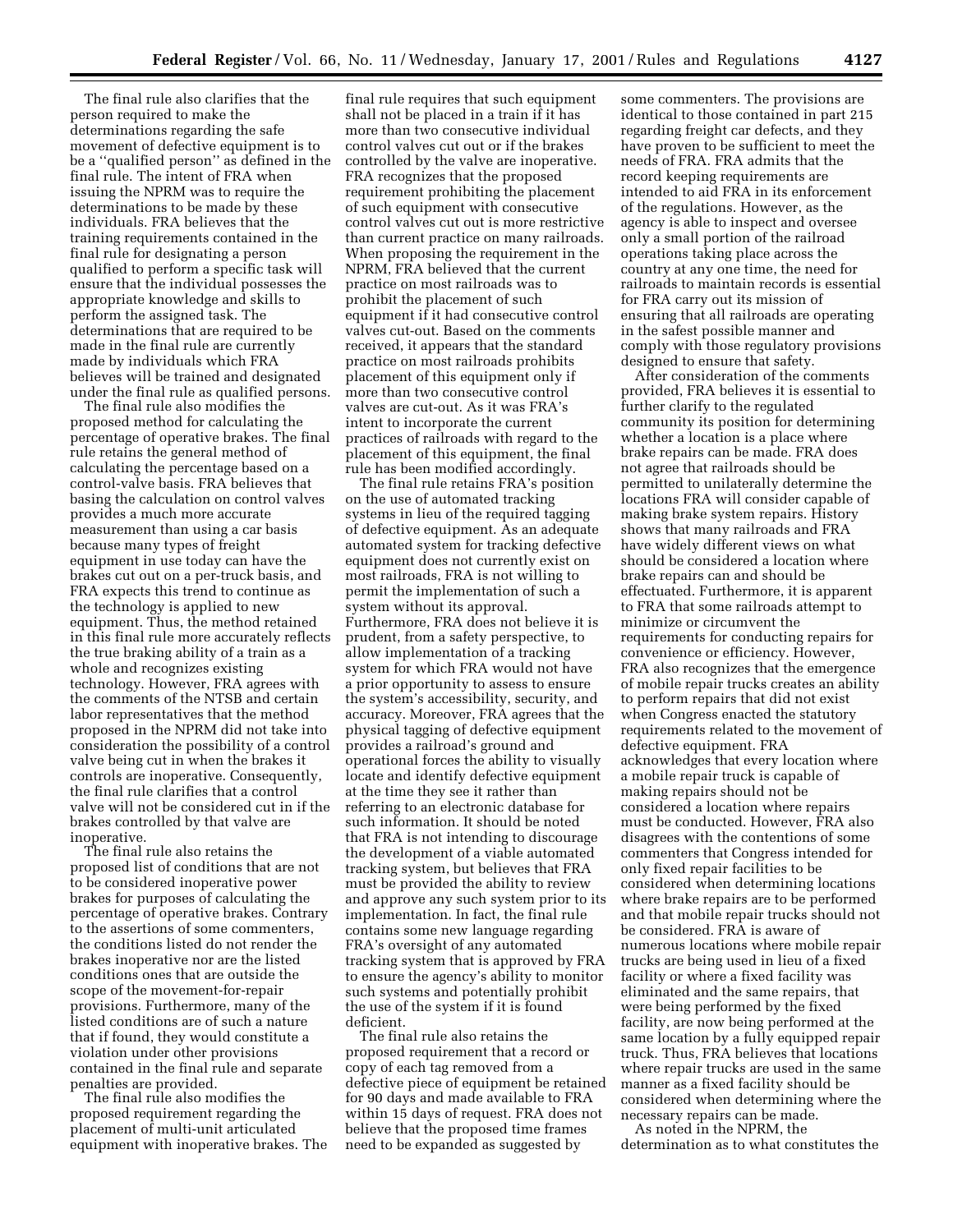nearest location where necessary repairs can be performed is an issue that FRA has grappled with for decades. FRA continues to believe that the determination must be made on a caseby-case basis after conducting a multifactor analysis. However, in an effort to better detail the items that will be considered by FRA in making a determination, the final rule contains general guidelines that FRA will consider when determining whether a location is one where at least some brake system repairs must be made. FRA would expect railroads to consider the guidance contained in the final rule when making their decisions on where equipment containing brake defects will be repaired. The guidance contained in the final rule is based upon the voluminous case law that establishes the guiding principles for determining whether a location constitutes the nearest location where the necessary repairs can be made, previous enforcement actions taken, and guidance provided by FRA regarding identification of repair locations. The final rule guidance incorporates the principles contained in the following discussion previously set out in the NPRM.

In determining whether a particular location is a location where necessary repairs can be made or whether a location is the nearest repair location, the accessibility of the location and the ability to safely make the repairs at that location are the two overriding factors that must be considered in any analysis. These two factors have a multitude of sub-factors which must be considered, such as: the type of repair required; the safety of employees responsible for conducting the repairs; the safety of employees responsible for getting the equipment to or from a particular location; the switching operations necessary to effectuate the move; the railroad's recent history and current practice of making repairs (brake and non-brake) at a particular location; and relevant weather conditions. Although the distance to a repair location is a key factor, distance alone is not the determining factor concerning whether a particular location is the nearest location for purposes of effectuating repairs and must be considered in conjunction with the factors noted above. Existing case law states that neither the congestion of work at a particular location or convenience to the railroad are to be considered when conducting this analysis.

Although FRA does not believe that railroads should be permitted to unilaterally designate locations where brake system repair will be conducted, FRA does believe that safety could be served and disputes avoided if a railroad in cooperation with its employees could develop a plan, subject to FRA's approval, which designates locations where brake system repairs will be effectuated. FRA believes such a plan would have to be consistent with the guidelines discussed above and contained in this final rule and that such plans would have to be approved by FRA prior to being implemented. Such a plan could serve safety well by making clear to all where repairs are to be made and by assuring in advance that the criteria set forth in the final rule are appropriately applied. Consequently, the final rule permits railroads and representatives of their employees to submit a joint proposal containing a plan which designates locations where brake system repairs will be conducted. The final rule makes clear that such proposals would have to be approved by FRA prior to being implemented.

The final rule also retains the proposed and current requirement that a train have 100-percent operative brakes when departing from a location where an initial terminal brake test is required to be performed on the train. This has been a requirement in the railroad industry for decades, and FRA is not willing to provide an exception on an industry-wide basis at this time. Contrary to the assertions made by some commenters, FRA believes there is adequate justification for retaining the 100-percent requirement. In the NPRM and in the preceding discussion, FRA provided a number of reasons why it believes there is a need for the 100 percent requirement and will not reiterate them here. *See* 63 FR 48309. Some commenters suggested that FRA should permit any and all trains that have 95-percent operative brakes to operate from their points of origin to destination and that Canada currently allows such operation. FRA believes that such an approach would be completely contrary to, and would violate, the existing statutory mandate regarding the movement of equipment with defective brakes. The existing statutory provisions regarding the movement of equipment require that such equipment be repaired at the nearest location where the necessary repairs can be performed. *See* 49 U.S.C. 20303(a). Consequently, trains that originate at or that operate through locations where the necessary brake repairs can be effectuated clearly are required by the statute to have 100 percent operative brakes prior to departing those locations and may not haul a car with inoperative brakes under the statutory hauling-for-repair provision.

Although FRA recognizes that the 100-percent requirement may be somewhat burdensome for some railroads at certain locations, FRA believes that the number of locations involved is relatively low and should be handled on a case-by-case basis through the existing waiver process. FRA agrees that many railroads have created their own problems by eliminating repair facilities and personnel at many of the outlying locations where the railroads now claim they lack the ability to make appropriate repairs. Furthermore, FRA believes that the best method of assessing the safety implications of permitting a location to operate trains with less than 100-percent operative brakes is for the railroad to provide information on how the railroad will handle the defective equipment based on the specific needs and operating characteristics of the railroad involved.

In the NPRM, FRA provided various approaches under which it would potentially consider allowing a railroad to operate a train from their initial terminal with less than 100-percent operative brakes. *See* 63 FR 48310. The methods suggested by FRA were rejected as being overly burdensome by several commenters noted in the preceding discussion. Therefore, FRA believes the burden falls on each railroad seeking relief from the 100 percent requirement at certain outlying locations to provide FRA with an operating plan that will ensure the safe operation of such trains and provide for the timely and certain repair of any defective equipment moved from those locations. Consequently, FRA believes that there are a few existing locations that may be candidates for receiving a waiver from the 100-percent requirement, and FRA is willing to consider waivers for such locations, however; the railroads applying for such waivers must be able to establish a true need for the exemption and must be willing to provide alternative operating procedures that ensure the safety of the trains being operated from those locations.

The final rule also clarifies that the 100-percent operative brake requirement is not intended to apply to transfer trains that originate at location where the necessary brake repairs cannot be effectuated. FRA agrees that the 100 percent requirement does not currently apply to such trains, and it was not FRA's intention when issuing the NPRM to extend its application to such trains. However, it should be noted that if a transfer train originates at a location where repairs to the equipment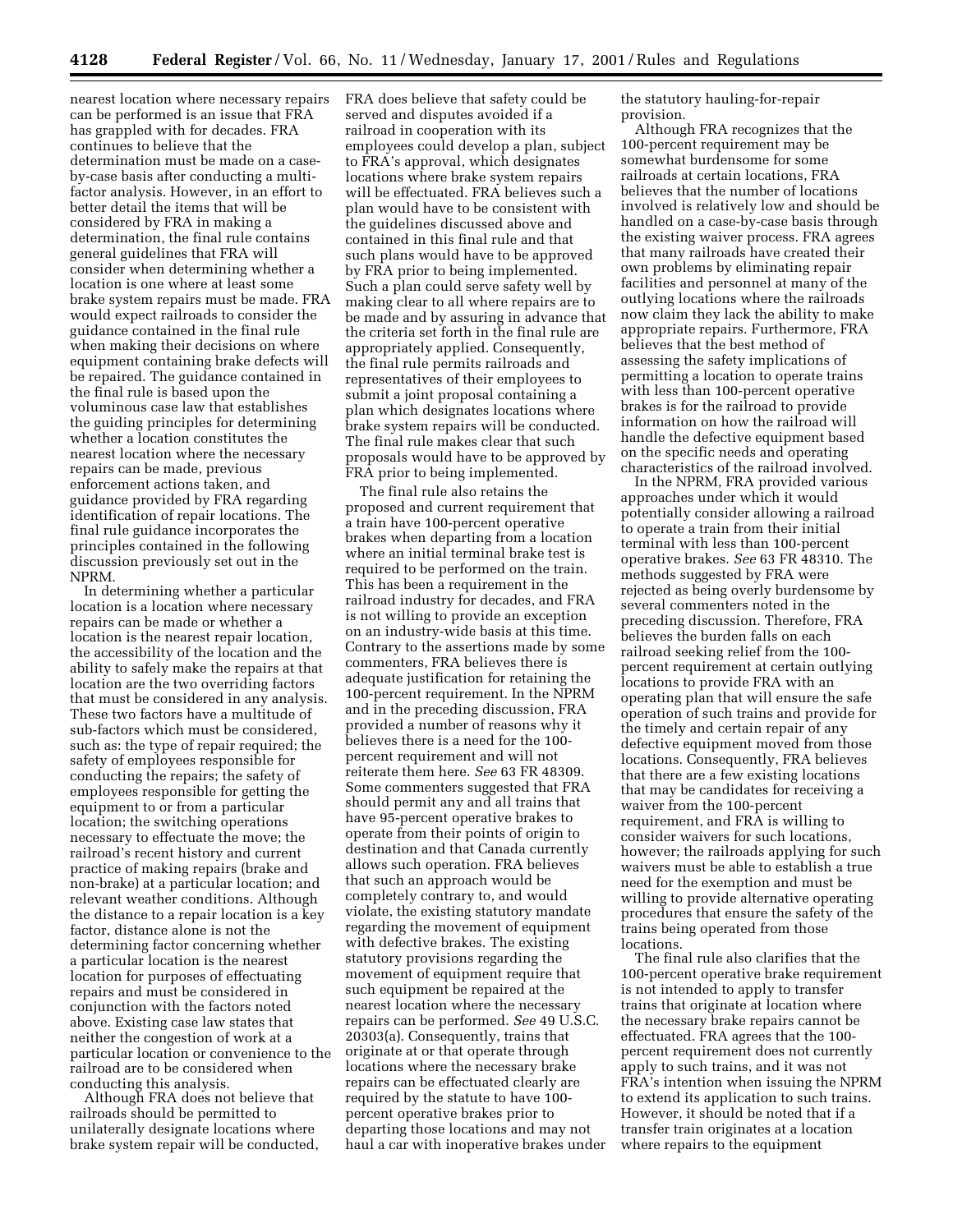containing defective brakes can be effectuated, then the train would be required to have 100-percent operative brakes prior to departing that location.

### *D. Dynamic Brakes*

The issue of dynamic brakes, and the extent to which FRA should impose regulatory requirements governing their use, if at all, is one which has prompted lengthy and animated debate among all affected parties since the issuance of the ANPRM in December 1992. Coincident with the drafting of the ANPRM, the Rail Safety Enforcement and Review Act amended section 202 of the Federal Railroad Safety Act of 1970 (recodified at 49 U.S.C. 20141), and mandated, in part, that FRA, ''where applicable, prescribe regulations that establish standards on dynamic braking equipment.'' This specific mandate is derived largely from two NTSB recommendations to FRA concerning dynamic brakes following the Southern Pacific Transportation Company (SP) accident at San Bernardino, California on May 25, 1989.

In this accident, excessive tonnage and excessive speed cresting a 2.2 percent grade, complicated by the fact that the train crew had been provided erroneous information regarding available and operative dynamic brakes, led to a train that was out of control and was ultimately unable to stop before derailing. While the NTSB determined the primary cause of the accident to be the excessive weight of the train as compared to that reported to the train crew, a secondary cause was determined to be the fact that the engineer had far less operable dynamic braking available for use than expected. The combination of these two conditions likely led to flawed decision making by the train crew in developing train handling strategies for negotiating the grade safely. In its final report, the Safety Board issued the following recommendations to the FRA regarding dynamic brakes:

1. Study, in conjunction with the AAR, the feasibility of developing a positive method to indicate to the operating engineer in the cab of the controlling locomotive unit the condition of the dynamic brakes on all units in the train.

2. Revise regulations to require that if a locomotive unit is equipped with dynamic brakes that the dynamic brakes function. NTSB Recommendation R–90– 24 (1990).

To reiterate the general explanation of the principles of dynamic braking, as provided in the ANPRM (57 FR 62546), the 1994 NPRM (59 FR 47676), and the 1998 NPRM (63 FR 48311), dynamic

brakes were developed as a ''free'' byproduct of the diesel-electric drive train. By engaging the dynamic brake, the normally powered traction motors on each axle are changed to generators, and the power generated is dissipated through resistance grids. The effect is similar to that of shifting an automobile to a lower gear when descending a steep grade. The additional hardware needed to outfit a locomotive with dynamic brakes includes the grids and the controls and switches.

The primary selling point of dynamic brakes has been the ability to reduce freight car brake shoe wear. The dynamic brake is also useful in controlling train slack in lieu of using the locomotive independent brake. Furthermore, use of the dynamic brake in controlling train speed in lieu of power braking, where the train brake is applied with the locomotive under power, is a major factor in fuel savings. Due to these benefits, railroads currently emphasize and encourage the use of dynamic brakes as evidenced through examination of numerous carriers' operating rules which dictate the use of dynamic braking as the preferred method of slowing or controlling a train, or both, especially in heavy-grade territory. Historically, dynamic brakes have been applied to locomotives at the individual railroad's option, primarily based on economic considerations. It is important to note that, at present, the vast majority of new locomotives procured by the railroads are equipped with dynamic brakes.

A wealth of information was gathered regarding the operation, testing, and maintenance of dynamic brakes prior to the issuance of the 1998 NPRM. In the 1998 NPRM, FRA provided an in-depth discussion of the various proposals and comments related to the operation and maintenance of dynamic brakes as well as potential technologies for providing information to the locomotive engineer regarding the operational status of the dynamic brakes in a train consist. *See* 63 FR 48310–313. After consideration of all the information submitted and developed, FRA proposed a set of standards for dynamic brakes that it believed were consistent with the statutory mandate, took into consideration NTSB recommendations, promoted progressive improvements in dynamic brake information systems through the phased introduction of technology, while avoiding excessive regulation that might discourage the use of dynamic brakes.

In the 1998 NPRM, FRA noted that RSAC Working Group and task force deliberations provided no rationale to warrant a reconsideration of FRA's

stated position that dynamic brakes do not offer the technical capability to serve as a primary train braking system since: (i) They provide braking force only on powered locomotive axles and are incapable of controlling in-train forces in the same manner as the automatic braking system; (ii) they are effective only within a narrow speed range and have no capability to actually stop a train; (iii) they can fail without prior warning; and (iv) their failure mode is characterized by loss of braking force (as opposed to the automatic brake, which, properly employed, initiates an emergency brake application upon loss of system integrity and therefore is failsafe). Similarly, however, FRA asserted that the RSAC Working Group and task force deliberations reinforced FRA's belief that dynamic brakes have become, *de facto,* a secondorder safety system where employed. Although from the point of view of logical priorities, dynamic brakes ''back up'' the automatic train brake system, in sequence of operational procedures the priority is reversed. Stated differently, either the proper functioning of these systems, or the provision of reliable information concerning degraded functioning of these systems, should prevent locomotive engineers from operating trains in a manner that might make recovery through use of the automatic brake impossible.

In considering all of the information available, FRA concluded that it was imperative for the locomotive engineer to be informed in writing as to the operational status of the dynamic brakes on all locomotives in the consist at the initial terminal or point of origin for a train or at other locations where a locomotive engineer first takes charge of a train. Therefore, FRA proposed that locomotive engineers be provided this information at these locations. This proposed provision directly addressed the foremost concern articulated by the NTSB following the San Bernardino accident. FRA also proposed provisions requiring visible identification of locomotive units with inoperative dynamic brakes. FRA also agreed that when locomotives are equipped with dynamic brakes, they should be in proper operating condition and be maintained on a regular basis. Therefore, FRA proposed that defective dynamic brakes be repaired within 30 days of being found defective or at the locomotive's next periodic inspection. FRA recognized that these maintenance requirements might be overly burdensome in some instances for railroads (primarily short lines) that do not utilize dynamic brakes in their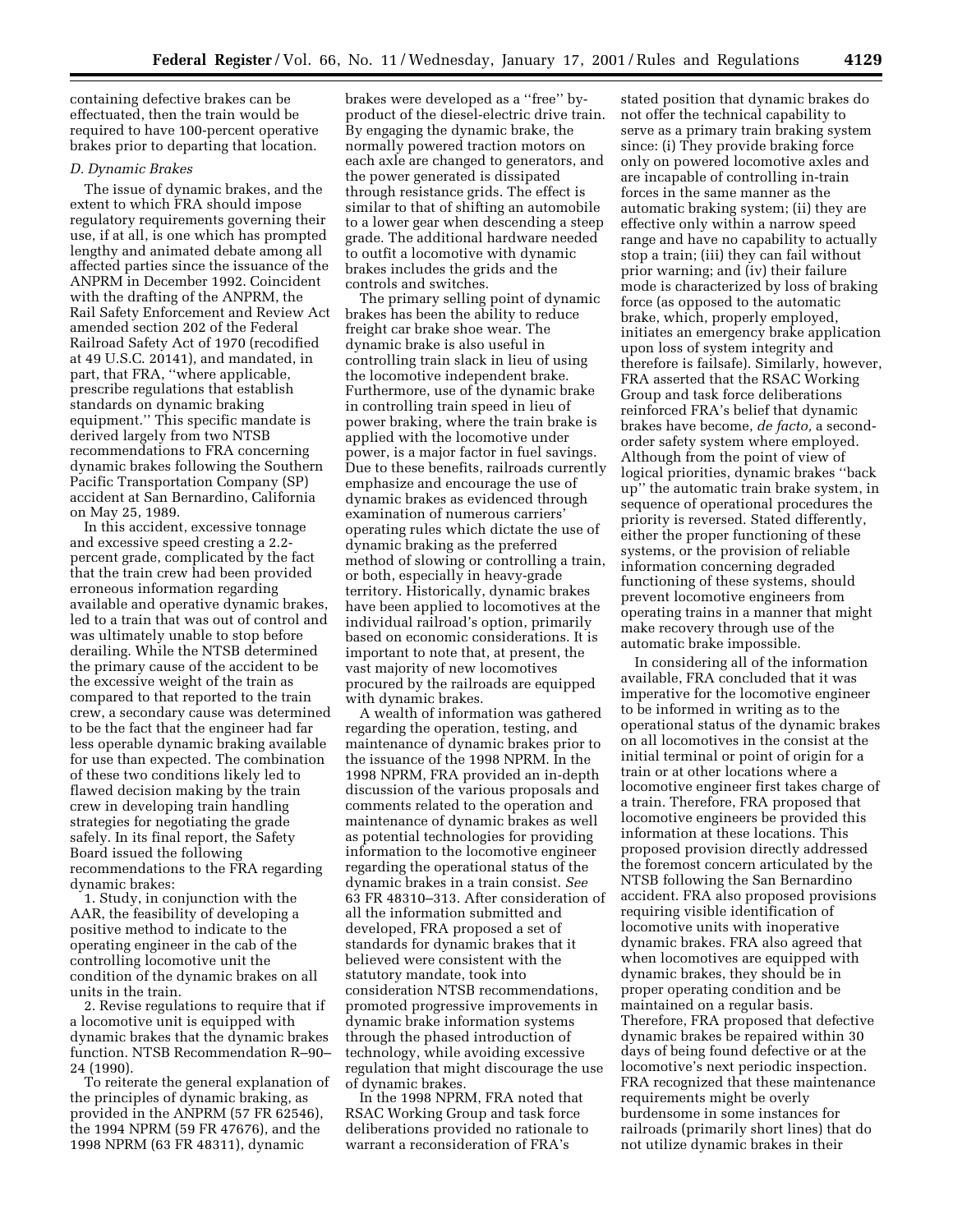respective operations, but yet own and operate locomotives equipped with dynamic brakes. Consequently, FRA proposed provisions for deactivating a locomotive's dynamic brakes without physically removing the components.

In addition to the information and maintenance requirements, FRA also proposed the development of operating rules and training programs to ensure the proper and safe use of dynamic brakes. For example, FRA proposed that railroads operating trains with brake systems that include dynamic brakes, develop and implement written operating rules governing safe train handling procedures for using these dynamic brakes under all operating conditions that are tailored to the specific equipment and territory of the railroad. The NPRM also proposed that the railroads provide training to their locomotive engineers on the prescribed operating rules, that at a minimum includes classroom, hands-on, and annual refresher training. More importantly, FRA also proposed a requirement that a railroad's operating rules be *based on the ability of friction brakes alone to safely stop the train under all operating conditions.* FRA believed that the establishment of these comprehensive operating rules and training plans was the most effective means by which to minimize the possibility of future incidents caused by excessive reliance on dynamic brakes by a train crew.

In the ANPRM (57 FR 62555), the 1994 NPRM (59 FR 47687), and the 1998 NPRM (63 FR 48314), FRA requested comments from the industry on possible methods of providing information regarding the status of dynamic brakes to the engineer in the cab of the controlling locomotive. The 1998 NPRM also contained a detailed discussion of various technologies available for providing information on the status of the dynamic brakes to the locomotive engineer. *See* 63 FR 48312–13. Although FRA recognized that the technology for dynamic brake displays with the ability to provide the type of information sought by FRA in the 1994 NPRM was not readily available at the time the 1998 NPRM was issued, several commenters suggested that the technology was under development. Consequently, FRA was not ready or willing to require the use of such indicators at that time. However, FRA noted that the benefit of such an indicator would be to alert engineers that they have diminished or excessive dynamic braking capabilities, thus permitting the engineers to control the braking of their trains in the safest possible manner. FRA indicated that it

would continue to monitor the development of the technology and consider its application to locomotives used in the industry.

The AAR and its members, the NTSB, the CAPUC, and several representatives of rail labor provided numerous comments on the provisions related to dynamic brakes proposed in the 1998 NPRM. The AAR contends that the proposed requirement to provide written notification of the operational status of the dynamic brakes is overly burdensome. They recommend that the information be permitted to be transmitted in any manner, provided a record of the notification is maintained in the cab of the controlling locomotive. They also suggest that the notification only be required on an exception basis, when the dynamic brakes are inoperative. Conversely, representatives of rail labor contend that no locomotive with inoperative dynamic brakes should be permitted to be dispatched from a location with mechanical facilities capable of making the repairs. They further contend that if the locomotive's dynamic brakes cannot be repaired at the train's point of origin it should be allowed to be operated only as a trailing unit. These commenters support the requirement that the locomotive engineer be informed in writing as to the operational status of the dynamic brakes on all units in the consist and recommend that the lead locomotive of the consist be tagged to notify the engineer of the presence of a defective unit.

The AAR also objects to the proposed requirement that defective dynamic brakes be repaired within 30 days of being found defective. It claims that due to the reliability of dynamic brake systems they should be permitted to operate until the next periodic inspection. AAR asserts that a shorter repair cycle will reduce motive power availability and may result in shortages of motive power on some railroads. AAR also requests clarification of the term ''ineffective'' dynamic brake. The organization recommends that the term be eliminated, that the term ''inoperative'' dynamic brake be retained, and that a dynamic brake be considered ''inoperative'' when it is no longer capable of providing its designed retarding force on the train, similar to the proposed definition of ''effective'' brake.

Representatives of rail labor contend that locomotives with defective dynamic brakes should be required to be repaired within 15 days of being discovered. They contend that this is a more than sufficient time period for railroads to arrange for alternative

power and get the locomotive to a location where it can be repaired. These commenters also recommend that a record of the repairs made to a locomotives dynamic brakes be retained for a period of one year rather than the 92 days proposed in the NPRM. These commenters also recommend that provisions be added to ensure that all dynamic brakes operate as intended and that the equipment not be altered or cut back in any manner.

The AAR also seeks clarification of the proposed training requirements contending that they should not be included in this rule unless FRA is willing to specify the knowledge, skills, and ability criteria needed pursuant to part 240. They also contend that the proposed requirement regarding the development of operating rules is unclear and should be eliminated if not clarified. The BLE asserted that the problem is not in the training of engineers on the use of dynamic brakes but in the prohibition on the use of the automatic brake in normal train operation, not just when the dynamic brakes fail. They assert that locomotive engineers should be permitted to use the automatic brake to control the train on a periodic basis to become familiar with its operation.

The AAR also objects to the requirement to stencil locomotives operating with deactivated dynamic brakes. The AAR asserts that defacing such locomotives is unnecessary and that a less intrusive means of identification should be used. The organization recommends that a locomotive with a deactivated dynamic brake should be treated no differently than a locomotive with an inoperative dynamic brake, in that the locomotive engineer should be notified of its presence. The AAR also recommends that railroads be permitted to use existing tags to identify locomotives with inoperative dynamic brakes.

The AAR and several locomotive manufacturers provided comments on the availability and use of dynamic brake indicators. These commenters make clear that there is currently no easy method of providing the available dynamic brake retarding force to the locomotive engineer. They also contend that the technology does not exist to show dynamic brake performance on distributed power units and that they should, therefore, be excluded from any indicator requirements. These commenters indicated that technology is not available to have most existing locomotives retrofitted with an indicator of some sort. They also assert that it is impossible to develop a device that will tell an engineer whether the dynamic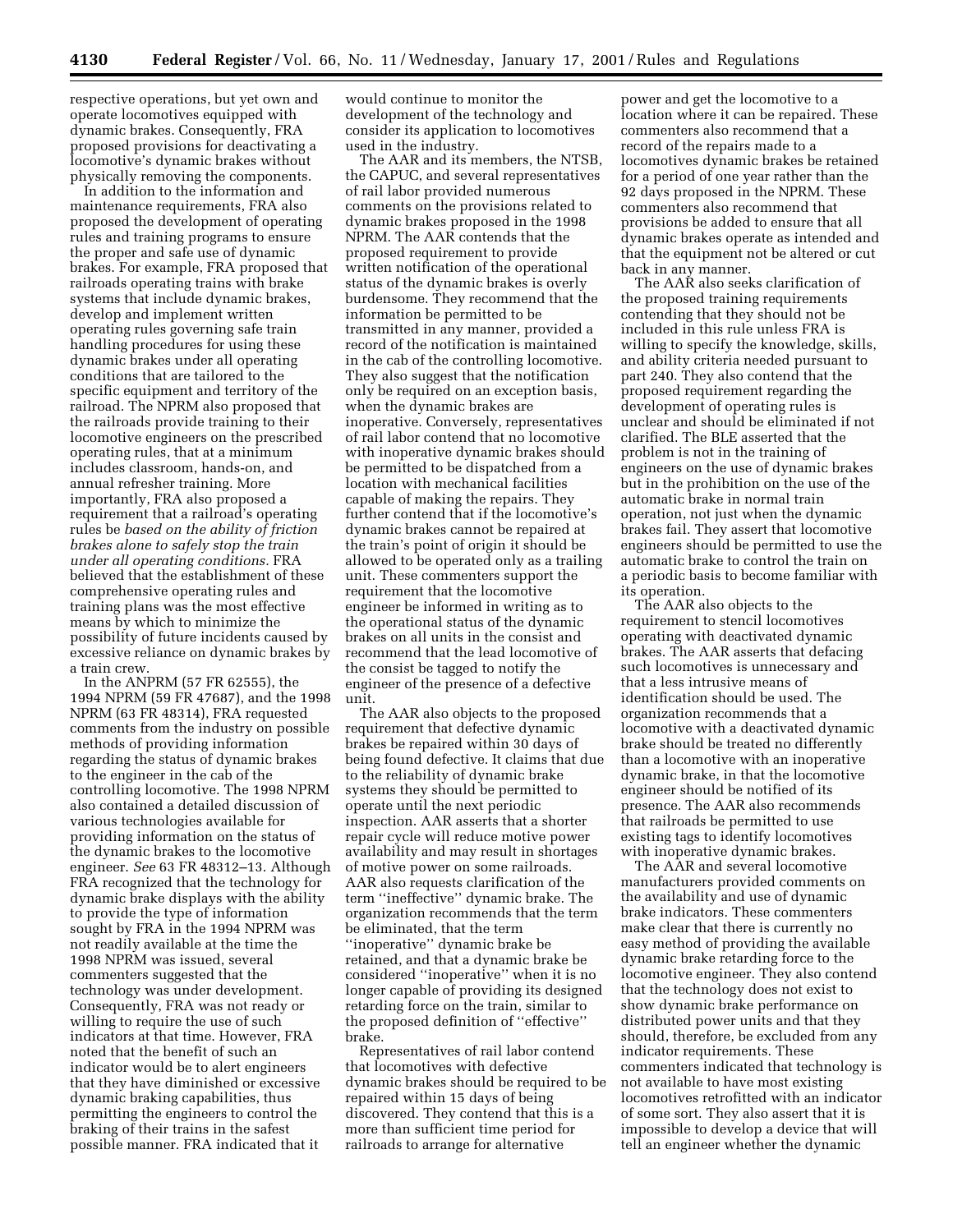brakes will operate prior to the engineer actually applying the brakes due to the unknown risk of failure. The AAR also recommends that if FRA adopts an indicator requirement then the proposed requirements related to the notification of the locomotive engineer of dynamic brake status and for repairing inoperative dynamic brakes should not be adopted since real-time information will be available to the locomotive engineer.

Numerous labor representatives, the NTSB, and the CAPUC contend that the technology does exist, at least for new locomotives, to provide locomotive engineers with real-time indicators of the operating status of the dynamic brakes on trailing units. These commenters believe that the information these indicators provide to an engineer is extremely important and would allow engineers to control and operate their trains in the safest manner possible. All of these commenters appear to support a requirement to require these indicators in new locomotives, and some recommend some sort of retrofit requirement for existing equipment.

Several parties responded to FRA's request regarding technical reasons for prohibiting a locomotive with inoperative dynamic brakes from functioning as the lead or controlling locomotive in a locomotive consist. The AAR responded that it found no technical reason to prohibit such use, provided the locomotive has the ability to control the dynamic brakes on trailing locomotives. The AAR contends that railroads currently operate in this manner and will use a non-equipped locomotive when the other locomotives in the consist are cabless. Several labor representatives asserted that a locomotive with inoperative dynamic brakes should not be permitted to operate as the controlling locomotive regardless of whether it can operate the dynamic brakes on trailing units. These commenters contend that the engineer is better able to feel the dynamic brakes operate if the controlling unit has operative dynamic brakes and that the engineer will at least know whether that unit has operable dynamic brakes. The CAPUC cites similar human factor reasons for contending that a locomotive with inoperative dynamic brakes should not be used as a controlling unit. Several labor representatives also contended that if a defective locomotive were in the controlling position, then the speed of the train should be limited to 30 mph and the train should not be permitted to operate over grades of one percent or greater until a locomotive with operative dynamic brakes is placed in the lead position.

The NTSB and the CAPUC recommend that FRA include a ''mileper-hour-overspeed-stop'' rule into the final rule to ensure that the speed of a train does not exceed its braking capacity. Such a rule would require a train that exceeds an established speed limit by a specified amount to be placed in emergency. The NTSB recommends that the overspeed limit be 5 mph or less over the designated speed limit. The CAPUC claims that California uses a 5 mph rule but that the limit may vary for different operations and should be established through validated simulations that include brake fade and field tests and must be related to a safe base speed. Both commenters contend that although the overspeed rule is simple, it accomplishes a critical safety function and reduces the chances of a runaway occurring as it removes any discretion from the operator. The CAPUC also recommends that railroads be required to validate their operating rules to ensure that friction brakes alone are sufficient to stop a train on all grades operated by the railroad. The CAPUC recommends that this be accomplished through validated simulations and field test that take into account brake heat-fade.

*FRA Conclusions.* The intent of the proposed requirement to notify the locomotive engineer in writing as to the operational status of the dynamic brakes on the locomotives in a train's consist was to ensure that the engineer had timely information on the condition of the locomotives so he could operate the train in the safest possible manner based upon that information. Thus, the manner in which the information is provided to the engineer is not a major concern to FRA, provided the information is accurate and up-to-date. Therefore, the final rule will allow railroads to provide locomotive engineers with the required information by any means they deem appropriate. However, the final rule will require that a written or electronic record of the information provided be maintained in the cab of the controlling locomotive. This will ensure that on-coming engineers will have the information provided to the previous operator of the train. The final rule also clarifies that the information is to be provided to the locomotive engineer at the train's initial terminal and at other locations where an engineer ''first begins operation'' of the train rather than where the engineer ''takes charge of the train.'' This clarification is in response to certain labor commenters to prevent possible misinterpretation or abuse of the requirement.

The final rule retains the proposed requirement to repair locomotives with inoperative dynamic brakes within 30 days of being found inoperative or at the locomotive's next periodic inspection, whichever occurs first. Due to the industry's reliance on these braking systems, as noted in the discussion above, FRA continues to believe they should be repaired as soon as possible after being found inoperative. FRA believes that a period of 30 days provides the railroads with sufficient time to get a locomotive to a location where the dynamic brakes can be repaired and allows for the reallocation of motive power when necessary so as to cause minimal disruption to a railroad's operation. FRA is not willing decrease the time period allowed to make repairs, as recommended by some commenters, because such a reduction could jeopardize a railroad's access to available motive power and could cause delay in the movement of freight which may create safety hazards themselves.

The final rule also eliminates the use of the term ''ineffective'' dynamic brakes and uses the term ''inoperative'' dynamic brake to include any dynamic brake that no longer provides its designed retarding force on the train, for whatever reason. FRA agrees that the use of only this term clarifies the applicability of the requirements related to dynamic brakes and prevents potential misunderstandings. The final rule also retains the proposed requirements related to the tagging of a locomotive found with inoperative dynamic brakes. Contrary to the comments of some parties, FRA does not believe that the tagging provisions require the development of new tags. The rule would allow the use of any type of tag, provided it is placed in a conspicuous location and contains the required information. The final rule also eliminates the requirement to stencil the outside of a locomotive declared to have deactivated dynamic brakes. FRA agrees that defacing the exterior of the locomotive is unnecessary and would do little to inform the locomotive engineer of the presence of the locomotive. FRA believes that the requirements to notify the locomotive engineer of the operational status of the locomotives and to have the cab of the locomotive clearly marked that the locomotive's dynamic brakes are deactivated provide sufficient notice to the locomotive engineer as to the status of that locomotive.

The final rule contains a requirement that an electronic or written record of repairs made to a locomotive's dynamic brakes be maintained and retained for a period of 92 days. Although this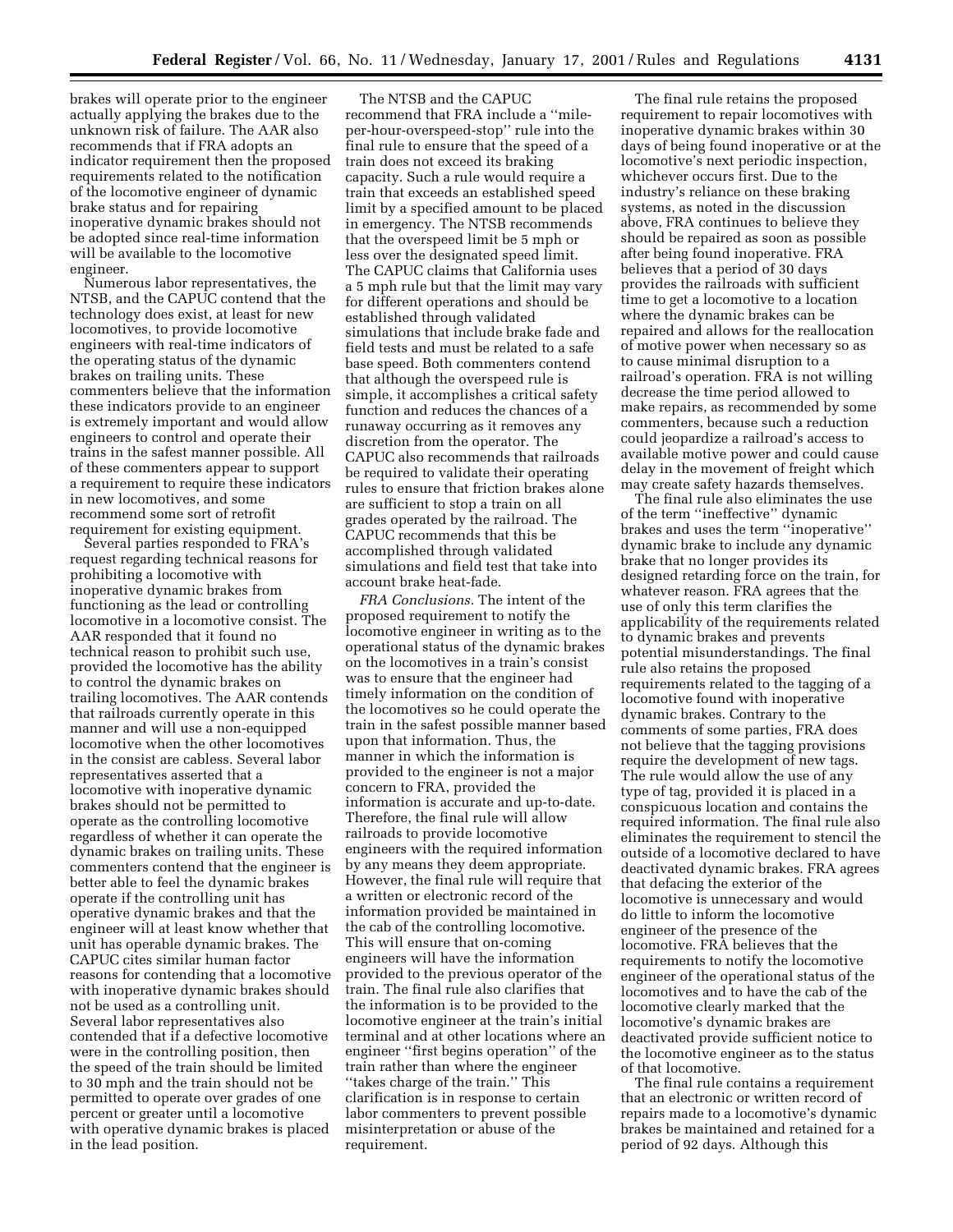requirement was not proposed in the NPRM, FRA believes these records fall within the scope of the notice and are necessary to ensure that necessary repairs are conducted on a locomotive's dynamic brakes in a timely fashion. FRA also believes that such a record will provide a railroad with information regarding the operation of the dynamic brakes and will potentially permit railroads to identify a repeated problem with a locomotive's dynamic brakes to prevent future reoccurrences and, thus, increase the utilization of a locomotive's dynamic brakes.

The final rule also contains specific requirements related to the use of a locomotive with inoperative or deactivated dynamic brakes as a controlling locomotive. These requirements are based on FRA's review of the comments submitted in response to FRA's request regarding the positioning of such a locomotive made in the NPRM. *See* 63 FR 48314. FRA tends to agree that there are no technical reasons why a locomotive with inoperative dynamic brakes cannot function as the controlling locomotive provided it can control the dynamic brakes on trailing units in the locomotive consist. However, FRA also agrees that a locomotive engineer loses the physical sensation of the operation of the dynamic brakes when the unit where the engineer is riding loses dynamic brake capability, which, if present, provides the engineer with at least some assurance that the dynamic brakes on some of the units in the consist are operating. Thus, in addition to requiring that locomotives with inoperative or deactivated dynamic brakes have the capability of controlling the dynamic brakes on trailing units when operating as the controlling locomotive, the final rule also requires that such locomotives also have the capability of displaying to the locomotive engineer the deceleration rate of the train or the total train dynamic brake retarding force. This requirement will ensure that locomotive engineers have at least some information as to the operation of the dynamic brakes in the locomotive consist they are controlling. FRA intends that the information required by this provision be provided either by a device known as an ''accelerometer'' or a similar device or by a dynamic brake indicator capable of providing total train dynamic brake retarding force to the locomotive engineer.

The final rule also contains provisions requiring new and rebuilt locomotives to be equipped with some sort of dynamic brake indicator. Although FRA agrees that the technology does not

currently exist to equip existing locomotives with dynamic brake indicators economically, FRA does believe that the technology exists or is sufficiently developed to provide new locomotives with the ability to test the electrical integrity of the dynamic brakes at rest and to display the total train dynamic brake retarding force at various speed increments in the cab of the controlling locomotive. FRA recognizes that the industry will require a little time to incorporate the existing technology into new locomotives. Therefore, the requirements related to dynamic brake indicators will only apply to locomotives ordered one and one-half years after the issuance of this final rule and to locomotives placed in service for the first time three years after the effective date of the final rule. FRA also recognizes that not all locomotives being rebuilt are designed, or have the capability of being redesigned, to have the capability to display the total train dynamic brake retarding force in the cab of the controlling locomotive. Thus, the final rule allows rebuilt locomotives to be designed to display the train deceleration rate (i.e., equipped with an accelerometer or similar device as discussed above) in lieu of being equipped with the dynamic brake indicator required on new locomotives. FRA believes that the information provided by these indicators is extremely useful to an engineer and will provide locomotive engineers with ready access to real-time information on the operation of the dynamic brakes in a locomotive consist and permit engineers to control and operate trains in the safest manner possible.

FRA also acknowledges that the information provided by dynamic brake indicators would eliminate the need to provide the locomotive engineers with information regarding the operational status of the dynamic brakes when the engineer first begins operation of a train. As the indicators would provide realtime information to the engineer on the operation of the dynamic brakes brake in the train consist, the information received by the engine when beginning operation would be unnecessary. Therefore, the final rule alleviates the need to inform locomotive engineers of the status of the dynamic brakes when all of the locomotives in the lead consist are equipped with dynamic brake indicators required for new locomotives. FRA believes that this allowance makes sense from a practical perspective but also provides some incentive for railroads to equip existing equipment with such indicators when the technology for doing so becomes

economically feasible. It should be noted that there is no requirement that the dynamic brake status of distributed power units be provided in order to eliminate the need to provide dynamic brake information to the engineer. FRA agrees that the technology for transmitting that information to the engineer is not currently available in a cost effective and reliable manner.

The final rule retains the proposed provisions requiring railroads to develop and implement written operating rules governing the use of dynamic brakes and to incorporate training on those operating rules into the locomotive engineer certification program pursuant to 49 CFR part 240. Contrary to the assertions of some commenters, FRA does not believe these requirements are unclear. FRA intends for each railroad to develop appropriate operating rules regarding train handling procedures when utilizing dynamic brakes that cover the equipment and territory operated by the railroad. Many railroads already have these procedures in place and already provide training to their employees that adequately cover the requirements. FRA continues to believe that training on proper train handling procedures is essential to ensuring that locomotive engineers can properly handle their trains with or without dynamic brakes and in the event that these brake systems fail while the train is being operated. FRA also disagrees that the agency should specify the knowledge, skill, and ability criteria that a railroad must incorporate in its training program. FRA believes that each railroad is in the best position to determine what these criteria should be, given the railroad's equipment, physical characteristics and operating rules, and what training is necessary to provide that knowledge, skill, and ability to its employees.

The final rule also requires that the operating rules developed by railroads include a ''miles-per-hour-overspeedstop'' requirement that requires a train to be immediately stopped if it exceeds the maximum authorized speed by more than 5 mph when descending a grade of one percent or greater. FRA agrees with both the NTSB and the CAPUC that this requirement accomplishes a critical safety function and reduces the potential for a runaway train as it establishes a clear rule for stopping a train and removes any discretion from the operator to continue operation of a train. FRA believes that the five-mph limitation is a good base limitation that should be reduced if so indicated by validated research and should be increased only with FRA approval. Moreover, the operating rules of most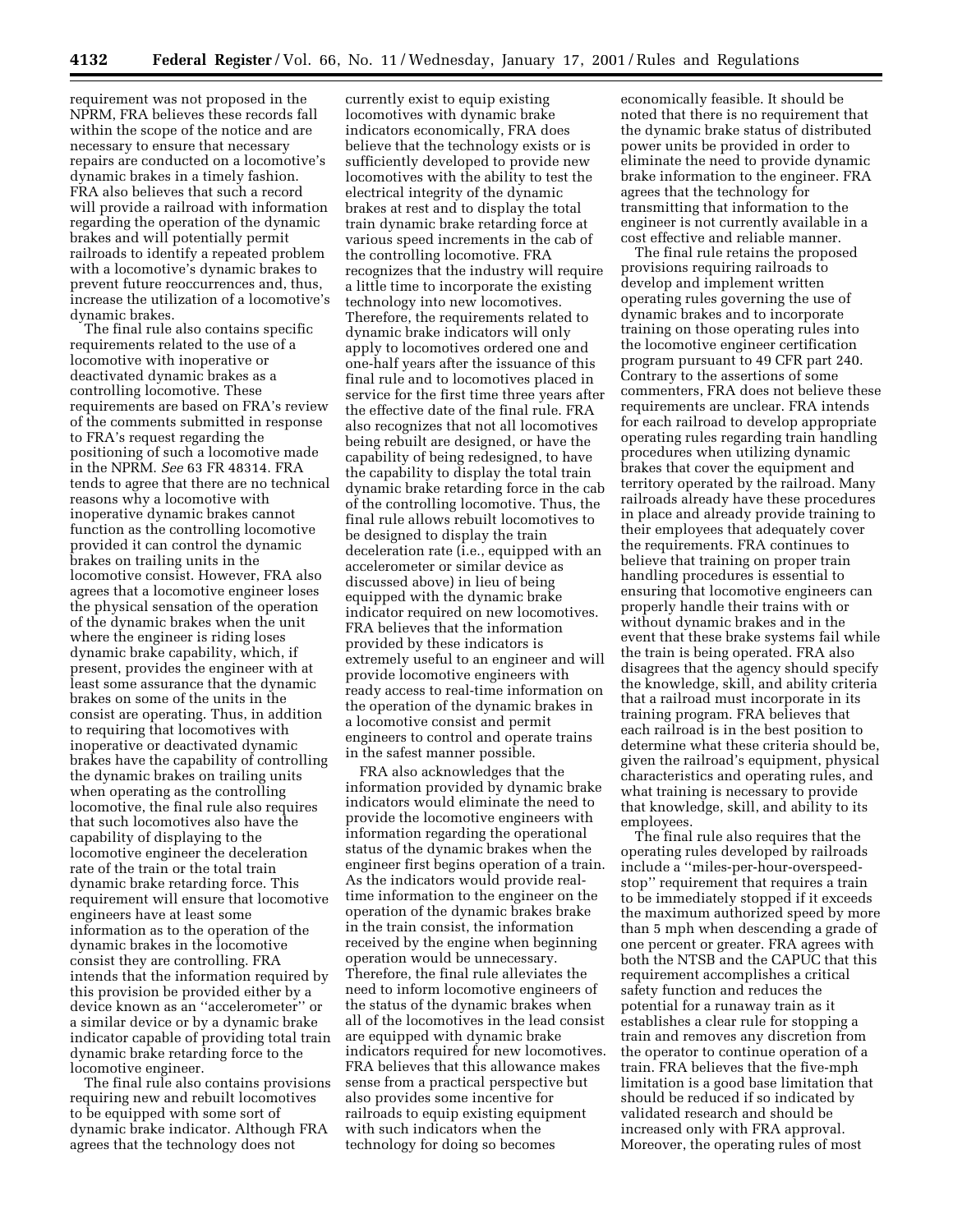Class I railroads already include a fivemph-overspeed-stop provision; thus, FRA's inclusion of the requirement in this final rule should impose little or no burden on the operations of most railroads.

### *E. Training and Qualifications of Personnel*

Currently, the regulations contain no specific training requirements or standards for personnel who conduct brake system inspections. The regulations merely require that a ''qualified person'' perform certain inspections or tasks. *See* 49 CFR 232.12(a). Furthermore, the current regulations do not require that a railroad maintain any type of records or information regarding the training or instruction it provides to its employees to ensure that they are capable of performing the brake inspections or tests for which they are assigned responsibility. In several cases, FRA has found that a railroad's list of ''qualified persons'' is merely a roster of all of its operating and mechanical forces.

In the 1994 NPRM, FRA proposed a series of broad qualification standards addressing various types of personnel engaged in the inspection, testing, and maintenance of brake equipment. *See* 59 FR 47731–47732. These broad qualifications were separated into distinct subgroups that identified various types of personnel based on the type of work those individuals would be required to perform under the proposal. These included supervisors, train crew members, mechanical inspectors, and electronic inspectors. Although not proposed in the rule text of the 1994 NPRM, the preamble contained various guidelines regarding specific hours of classroom and ''hands-on'' training as well as guidelines regard the level of experience each of these types of employees would be required to possess or be provided. *See* 59 FR 47702–47703. The proposal also contained various requirements regarding the development and retention of records and information used by a railroad in determining the qualifications of such employees. See 59 FR 47732.

In the 1998 NPRM, FRA acknowledged that many railroads continue to improve the training they provide to individuals charged with performing brake system inspections, tests, and maintenance; however, FRA also acknowledged that it continued to believe that this training could be greatly improved and enhanced. The agency noted that although there had been a decline in the number of train incidents, derailments, fatalities, and injuries over the previous ten years,

FRA believed that the number of these incidents could be further reduced if maintenance, inspections, and tests of the brake system were performed by individuals who have received proper training specifically targeting the activities for which the individual is assigned responsibility. FRA believed that one of the major factors in ensuring the quality of brake inspections and the proper operation of that equipment is the adequate training of those persons responsible for inspecting and maintaining that equipment.

In the 1998 NPRM, FRA proposed broad performance-based training and qualification requirements that would permit a railroad to develop programs specifically tailored to the type of equipment it operates and the employees designated by the railroad to perform the inspection, testing, and maintenance duties required in this proposal. FRA agreed that there is no reason for an individual who solely performs pre-departure air brake tests and inspections to be as highly trained as a carman since a carman performs many other duties which involve the maintenance and repair of equipment in addition to brake inspections. Therefore, FRA proposed training and qualification requirements which permit a railroad to tailor its training programs to ensure the capability of its employees to perform the tasks to which they are assigned. FRA also made clear that the proposed training and qualification requirements applied not only to railroad personnel but also to the personnel of railroad contractors and personnel in plants that build cars and locomotives that are responsible for brake system inspections, maintenance, or tests covered by this part.

Contrary to the 1994 NPRM, FRA did not issue specific guidelines on experience, classroom training, or ''hands-on'' training. FRA agreed that many of the guidelines contained in the preamble to that proposal were overly restrictive and might have impeded the implementation of certain training protocols capable of achieving similar results with less emphasis on solely the time spent in the training process. Furthermore, the 1994 proposed guidelines failed to consider the potentially narrow scope of training that might be required for some employees, particularly some train crew personnel, that perform very limited inspection functions on very limited types of equipment. Consequently, although the training and qualification requirements proposed in the 1998 NPRM continued to require that any training provided include classroom and ''hands-on'' training as well as verbal or written

examinations and ''hands-on'' proficiency, they did not mandate a specific number of hours that the training must encompass as FRA realized that the time period should vary depending on the employee or employees involved. The 1998 proposal also contained provisions for conducting periodic refresher training and supervisor oversight of an employee's performance once training is provided.

FRA believed that the recordkeeping and notification requirements contained in the 1998 proposal were the cornerstone of the training and qualification provisions. As FRA was not proposing specific training curricula or specific experience thresholds, FRA believed that the recordkeeping provisions were vital to ensuring that proper training was being provided to railroad personnel. FRA intended the record keeping requirements to provide the means by which FRA would judge the effectiveness and appropriateness of a railroad's training and qualification program. The proposed recordkeeping provisions also provided FRA with the ability to independently assess whether the training provided to a specific individual adequately addresses the tasks that the individual is deemed capable of performing. Finally the proposed training mandates seemed most likely to prevent railroads from using insufficiently trained individuals to perform the necessary inspections, tests, and maintenance required by the proposal.

In the 1998 NPRM, FRA proposed to require that railroads maintain specific personnel qualification records for all personnel (including their contractors' personnel) responsible for the inspection, testing, and maintenance of train brake systems. FRA proposed that the records contain detailed information regarding the training provided as well as detailed information on the types of equipment the individual is qualified to inspect, test, or maintain and the duties the individual is qualified to perform. As an additional means of ensuring that only properly qualified individuals are performing only those tasks for which they are qualified, FRA proposed that railroads be required to promptly notify personnel of changes in their qualification status and specifically identify the date that the employee's qualification ends unless refresher training is provided.

FRA recognized that some railroads would be forced to place a greater emphasis on training and qualifications than they had in the past, and as a result would incur additional costs. However, FRA believed that the proposed rule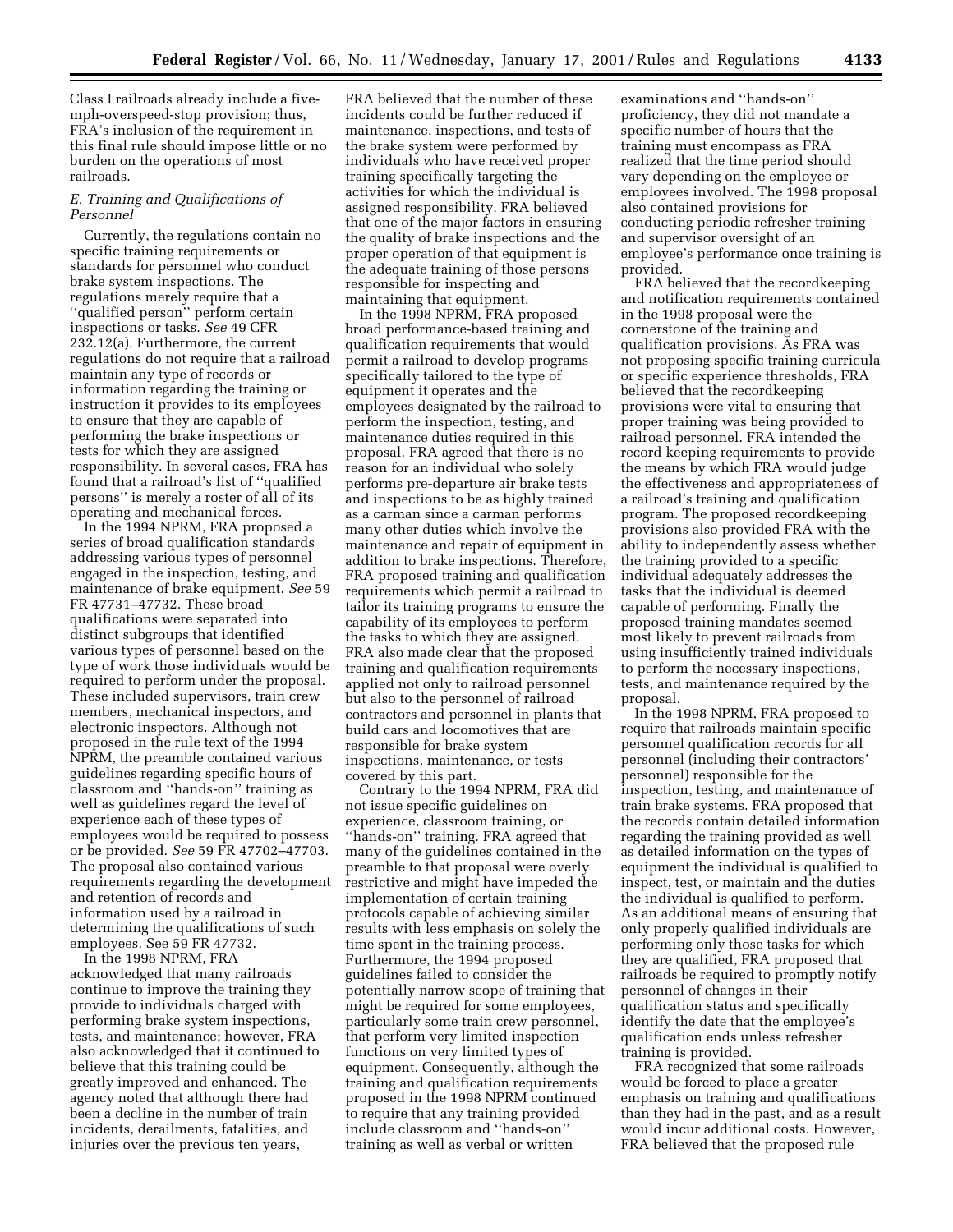allowed railroads the flexibility to provide only the training that an employee needs in order to perform a specific job. The 1998 proposed rule did not require an employee who performs only brake inspections while the train is en route (*i.e.,* Class II brake tests) to receive the intensive training needed for an employee who performs Class I brake tests or one who is charged with the maintenance or repair of the equipment. The training might be tailored to the specific needs of the railroad. Across the industry as a whole, the 1998 proposal would not have required extensive changes in the way most railroads currently operate, but it would have required some railroads to invest more time in the training of their personnel.

FRA recognized that the costs of the proposed training requirements were fairly substantial; however, FRA believed that most Class I railroads had already invested in training, routinely scheduled training for their employees, and offered training to other interested parties. On the other hand, FRA noted that most railroads did not engage in the ''hands-on'' training and testing contained in the proposal nor did most railroads maintain the records required in the proposal. FRA noted that many Class I railroads have participated in initiatives under the Safety Assurance and Compliance Program (SACP) with FRA and labor and that many of the proposed training requirements would already be met by those railroads that have completed the training required under the SACP.

In the 1998 NPRM, FRA recognized that the proposed training requirements would likely cause some impact to smaller railroads but believed that the impact of the requirements on these smaller operations would be somewhat reduced due to the training already provided by the railroads and due to the nature of the operations themselves. FRA noted that many smaller railroads, particularly Class II railroads, send their employees to other railroads for training, participate in ASLRA and FRA training, and have some form of on-the job training. Furthermore, Class III railroad employees are not likely to require extensive training on different types of brake equipment since most of the equipment used by Class III railroads have only one type of brake valve. Furthermore, the employees of these small railroads would likely not be required to receive any training in the areas of EPIC brakes, dynamic brakes, two-way EOT devices, or on some of the brake tests and maintenance mandated in the proposal due to the limited distances traveled by these trains, the low tonnages hauled, and

because many of the maintenance functions are contracted out to larger railroads.

The AAR and its members, the ASLRA, and various private car owners submitted numerous comments regarding the proposed training requirements. Generally, these commenters believe that the significant costs being imposed by the proposed training requirements are not justified based on the industry's safety record over the last two decades. They contend that the industry's safety record is evidence that the current training provided by the railroads is sufficient. At a minimum, these commenters recommend that railroads be provided three years to implement any training requirements imposed. Such an approach would be consistent with the proposed three-year refresher training requirements and would prevent manpower shortages and ease the financial impact.

Several railroad representatives recommend that railroads not be responsible for the training of the contract personnel they employ as was proposed. They contend that railroads do not maintain records of the training or experience of these individuals and that the contractor should bear the burden of training its own employees. These commenters admit that railroads would work with contractors to help them train their employees but that the contractor should be held responsible for providing the necessary training. They assert that the contractor is in the best position to determine the training needs of its employees and that the proposed approach potentially intrudes and alters the employment relationship of contractors and railroads.

Representatives of various railroads also object to some of the administrative burdens imposed by the proposed training requirements. They contend that the requirement to identify all tasks related to the inspection, testing, and maintenance of brake systems and develop procedures for performing each task, is overly burdensome and unnecessary. They also object to the proposed requirement that the railroad's Chief Mechanical or Chief Operating Officer sign a statement for each employee attesting that the employee meets the minimum requirements. They contend that the requirement would inhibit the use of electronic records and that there is no benefit obtained by requiring such a signature. These commenters further object to the requirement that railroads implement formal internal audit programs, contending that these programs would waste scarce resources and that the

effectiveness of a training program can be assessed through efficiency tests, supervisory spot checks, and other less burdensome methods.

The AAR also objects to the potential requirement that all existing employees be completely retrained. The AAR recommends that existing employees not be required to receive any new training because it is unnecessary and there has been no showing that current training is inadequate. They also suggest that there is no need for refresher training of these employees unless a new brake system is introduced. At a minimum, they recommend that the ''hands-on'' refresher training be eliminated as virtually every railroad conducts periodic efficiency testing or audits of its employees to ensure ''hands-on'' proficiency of personnel. They also contend that refresher training should only be required for those employees that repeatedly demonstrate a failure to properly perform their required duties.

Several railroad representatives also object to the proposed requirement that employees receive training and testing on each task they will be required to perform and that they be trained and tested on each type of equipment operated by the railroad. These commenters contend that these proposed requirements would be costprohibitive and time-consuming. They claim that it is impossible for a railroad to have every type of vehicle it operates available to train all of its employees. They recommend that the training be limited to the different brake systems operated by the railroad and that the training be required to impart the necessary skills and abilities to perform the required tasks.

The AAR and the ASLRA also object to the proposed record keeping provisions, claiming they are overly detailed and unnecessary. These commenters recommend that the record keeping burdens be reduced and that FRA should only require a list of qualified employees, the training courses completed by an employee, and the date that training was completed. They contend that each railroad is in the best position to determine the level of detail that their records should contain and that the level of detail proposed by FRA will have a significant cost burden on railroads.

Representatives of rail labor reiterate that the need for any training provisions could be greatly reduced if FRA would simply require many of the proposed inspections and tests to be conducted by qualified carmen. At a minimum, these commenters contend that any training provisions must include a requirement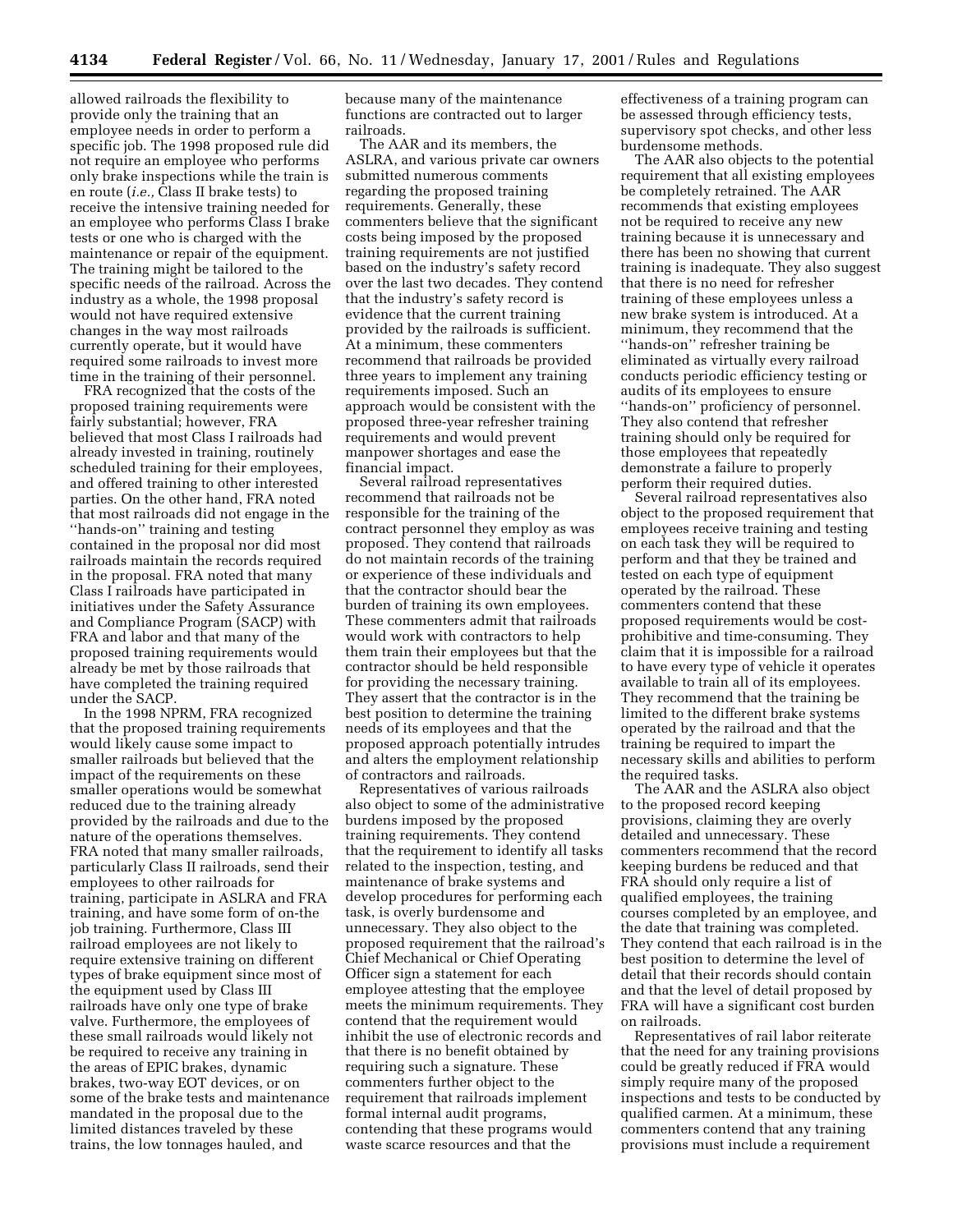for FRA approval. They assert that any training program developed by a railroad should be approved by FRA. Several labor representatives also contend that the proposed training requirements fail to adequately address supervisors charged with oversight and training instructors. They believe that specific qualifications of both supervisors and instructors should be included in any final rule developed. They further contend that the proposed requirements do not include a dispute resolution procedure which they believe is necessary to avoid potential abuses by railroads when designating qualified employees. Certain labor representatives recommend that the proposed language regarding the training on new equipment needs to be clarified to ensure that the training is provided before the new equipment is placed in service.

*FRA Conclusions.* FRA recognizes that there has been a significant decline in the number of brake-related derailments and other train accidents and incidents, and resulting property damage, fatalities, and injuries over the last ten years; however, FRA continues to believe these numbers can be even further reduced if the inspections and tests of brake systems are performed by individuals who have received training that specifically targets the activities which the individual is assigned responsibility to perform. FRA's experience in enforcing the existing power brake regulations supports the conclusion that the better trained a person is on how to perform a brake inspection the better that person can perform the inspection when required to do so. Many FRA field inspectors have discovered equipment with brake conditions having the potential of causing a derailment or accident that are not identified by railroad personnel because those persons responsible for finding the conditions are not sufficiently trained or equipped to conduct the inspections they are required to perform. FRA's field forces consistently find that the most comprehensive brake inspections are performed by those individuals who have received detailed training specifically related to the inspection being performed and who conduct such inspections on a consistent basis. Based on this experience, FRA believes that the training required in this final rule will enhance the quality of brake inspections, which will increase the discovery of brake conditions that have the potential of causing a derailment or other accident. Because an increased number of brake conditions having the

potential of causing a derailment or other accident will be discovered prior to being used in a train, FRA expects that the training required by this rule will reduce the number of incidents caused by brake-related problems.

Furthermore, as discussed in the 1998 NPRM, railroads continue to consolidate mechanical work to fewer and fewer locations on their systems. This trend places an increasing premium on the ability of mechanical and operating forces to conduct meaningful inspections and tests of the power brake system. Increases in train speeds and increased pressure on operating personnel due to growing traffic density will continue to make it critical for operating and mechanical forces to discharge their duties with respect to the power brake system both diligently and effectively even under the most optimistic of scenarios. Technological change presents an additional reason for placing a strong emphasis on the training and qualifications of inspection personnel. Both operating and mechanical personnel are confronted with an increasing variety of power brake arrangements and features. Consequently, these trends and changes make the training required in this final rule a necessity in order to ensure and enhance the quality of brake inspections.

In addition to the safety benefits, both quantified and non-quantified, there are certain operational benefits derived from the training required by this final rule. This final rule allows an increase in the distance some trains may travel between brake inspections. These increases are premised on the condition that all of the inspection functions performed on these trains are conducted by highly trained and qualified personnel. The latitude provided to these trains will result in fewer inspections per miles traveled and will reduce the number of opportunities that exist for a serious defect to be found before it could result in a train incident. It is imperative, therefore, that each inspection performed on these trains be of uniformly high quality. FRA believes that the training required by this final rule is a key factor for ensuring such high quality inspections. FRA also believes that certain non-quantifiable operational benefits will be derived from the training required by this final rule, particularly in the areas of equipment utilization, reduced train delays, and repair costs.

FRA agrees that railroads have made significant improvements in the quality of training provided to their employees but believes that this training can be further improved. Furthermore, FRA

believes that a number of railroads participating in the SACP process have already developed, or are in the process of developing, comprehensive training programs that meet many of the requirements proposed in the NPRM. Therefore, the final rule retains the basic structure and concepts that were proposed in the NPRM regarding the training of individuals responsible for conducting the inspections and tests required by the final rule. The proposed training requirements have been slightly revised in this final rule in order to clarify FRA's intent, to recognize existing training, and to reduce any unnecessary burden that may have been inadvertently created by the proposed requirements.

The final rule modifies the proposed provision that required a railroad to provide training to the personnel of a contractor to the railroad whom the railroad uses to perform the various tasks required by the rule. The final rule makes clear that the contractor is responsible for providing appropriate training to its employees. FRA agrees that railroads should not bear the burden of training the employees of a contractor. However, FRA notes that this change does not relieve the railroad from potential civil penalties for, *e.g.,* failure to perform a proper Class I brake test, if the employees of a contractor were found not to be qualified to perform the task for which they are assigned responsibility. As a contractor's employees are acting as an agent for the railroad when performing a task required by this regulation, both the railroad and the contractor would remain liable for potential civil penalties if the employees used to perform a particular task were not trained and qualified in accordance with the training requirements contained in this final rule.

The final rule retains the proposed requirement that railroads and contractors identify the tasks related to the inspection, testing, and maintenance of the brake system required to be performed by the railroad or contractor and identify the skills and knowledge necessary to perform each task. FRA believes that it is essential to developing a comprehensive training program for a railroad or contractor to go through the process of identifying the tasks they will be required to perform and determining the skills and knowledge that must be provided to perform those tasks. FRA believes that most railroads have already engaged in this activity and would merely need to revise existing data with changes made to existing requirements by this final rule. The final rule eliminates the requirement to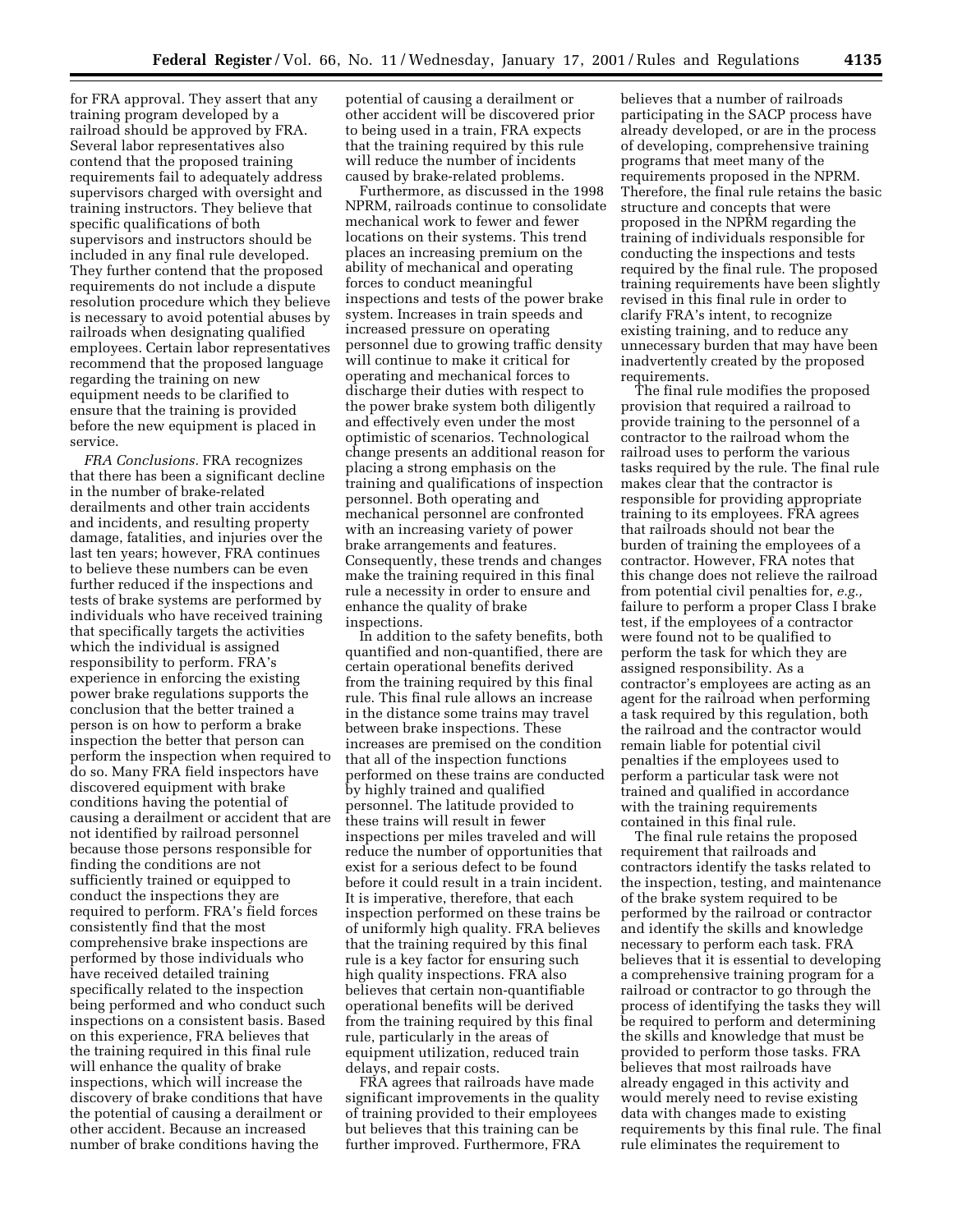develop written procedures for performing each task identified. Although FRA believes that each railroad or contractor should and will develop such procedures, FRA does not believe it is necessary to require their development as FRA believes they will either be developed in the required training curricula or are sufficiently detailed in the regulation itself.

The final rule also clarifies that the required training is intended to provide employees with the skills and knowledge necessary to perform the tasks required by this final rule. FRA does not believe it is necessary to train an employee on every different type of equipment that a railroad operates or on each and every task an employee will be required to perform. FRA's intent when issuing the NPRM was to ensure that the training received by an employee provided that individual with the knowledge and skills needed to perform the tasks he or she was assigned on the various types of equipment the railroad operated. Therefore, the final rule clarifies this intent by specifically stating that the training curriculum, the examinations, and the ''hands-on'' capability should address the skills and knowledge needed to perform the various required tasks rather than focusing strictly on the tasks themselves or on the specific types of equipment operated by the railroad. The final rule also clarifies that the training that an employee is required to receive need only address the specific skills and knowledge related to the tasks that the person will be required to perform under this part. Thus, a railroad or contractor may tailor its training programs to the needs of each of its employees based on the tasks that each of its employee will be required to perform. FRA tends to agree with several commenters that there is no reason for an individual who performs strictly brake inspections and tests to be as highly trained as a carman since carmen perform many other duties related to the maintenance and repair of equipment in addition to brake inspections.

The final rule also clarifies that previous training and testing received by an employee may be considered by the railroad. FRA did not intend to require the complete retraining of every employee performing a task required in this final rule. When proposing the training requirements, FRA intended for railroads to incorporate existing training regimens and curricula into the proposed training programs. Therefore, in order to clarify this intent, the final rule contains a specific provision which permits railroads to consider previous

training and testing received by an employee when determining whether an employee is qualified to perform a particular task. However, the final rule also makes clear that any previous training or testing considered by a railroad or contractor must be documented as required in the final rule. Thus, previous training or testing which has not been properly documented cannot be considered. The final rule also makes clear that employees must be trained on the specific regulatory requirements contained in this final rule related to the tasks that the employee will be required to perform. Therefore, all employees performing tasks covered by this part will require at least some training which covers the specific requirements detailed in this final rule.

The final rule retains the proposed requirement regarding the performance of periodic refresher training and testing. The final rule retains the requirement that refresher training be provided at least once every three years and that it include both classroom and experiential ''hands-on'' training and testing. FRA continues to believe that periodic refresher training is essential to ensuring the continued ability of an employee to perform a particular task. FRA does not intend for such training to be as lengthy or as formal as the initial training originally provided, but believes that the training should reemphasize key elements of various tasks and focus on items or tasks that have been identified as being problematic or of poor quality by the railroad, contractor, or its employees through the periodic assessment of the training program. The final rule also makes clear that a railroad or contractor may use efficiency testing to meet the hands-on portion of the required refresher training provided such testing is properly documented. FRA agrees that such testing provides the necessary assurances that the individual continues to have the knowledge and skills necessary to perform the task for which the employee is being tested.

The final rule also modifies the proposed requirement that railroads develop an internal audit process to evaluate the effectiveness of their training. Although FRA agrees that a formal audit process may not be necessary, FRA continues to believe that railroads and contractors should periodically assess the effectiveness of their training programs. However, rather than require a formal internal audit, FRA believes that periodic assessments may be conducted through a number of different means and each railroad or contractor may have a need to conduct

the assessment in a different manner. The final rule requires that a railroad or contractor develop a plan to periodically assess its training program and, as suggested by some commenters, permits the use of efficiency tests or periodic review of employee performance as methods for conducting such review. FRA agrees that many railroads, due to their small size, are capable of assessing the quality of the training their employees receive by conducting periodic supervisory spot checks or efficiency tests of their employees' performance.

The final rule also retains the record keeping requirements proposed in the NPRM with slight modification for consistency with the changes noted above regarding the application of the skills and knowledge necessary to perform a particular task. FRA continues to believe that the record keeping and designation requirements contained in this final rule are the cornerstone of the training requirements. Contrary to the views of some commenters, FRA believes that something more than mere lists of qualified employees is needed. Because the rule allows each railroad and contractor the flexibility to develop a training program that best fits its operation and does not impose specific curriculum or experience requirements, FRA continues to believe it is vital for railroads and contractors to maintain detailed records on the training they do provide. Such documentation will allow FRA to judge the effectiveness of the training provided and will provide FRA with the ability to independently assess whether the training provided to a specific individual adequately addresses the skills and knowledge required to perform the tasks that the person is deemed qualified to perform. Moreover, requiring these records will prevent railroads and contractors from circumventing the training requirements and prevent them from attempting to utilize insufficiently trained personnel to perform the inspections and tests required by this rule.

The final rule makes clear that the required records may be maintained either electronically or in writing. Many railroads currently maintain their training records in an electronic format, and FRA sees no reason not to permit such a practice if as the information can be provided to FRA in a timely manner upon request. The proposed provision requiring the railroad's chief mechanical or chief operating officer to sign a statement regarding each employee's qualifications has been modified in the final rule to merely require identification of the person or persons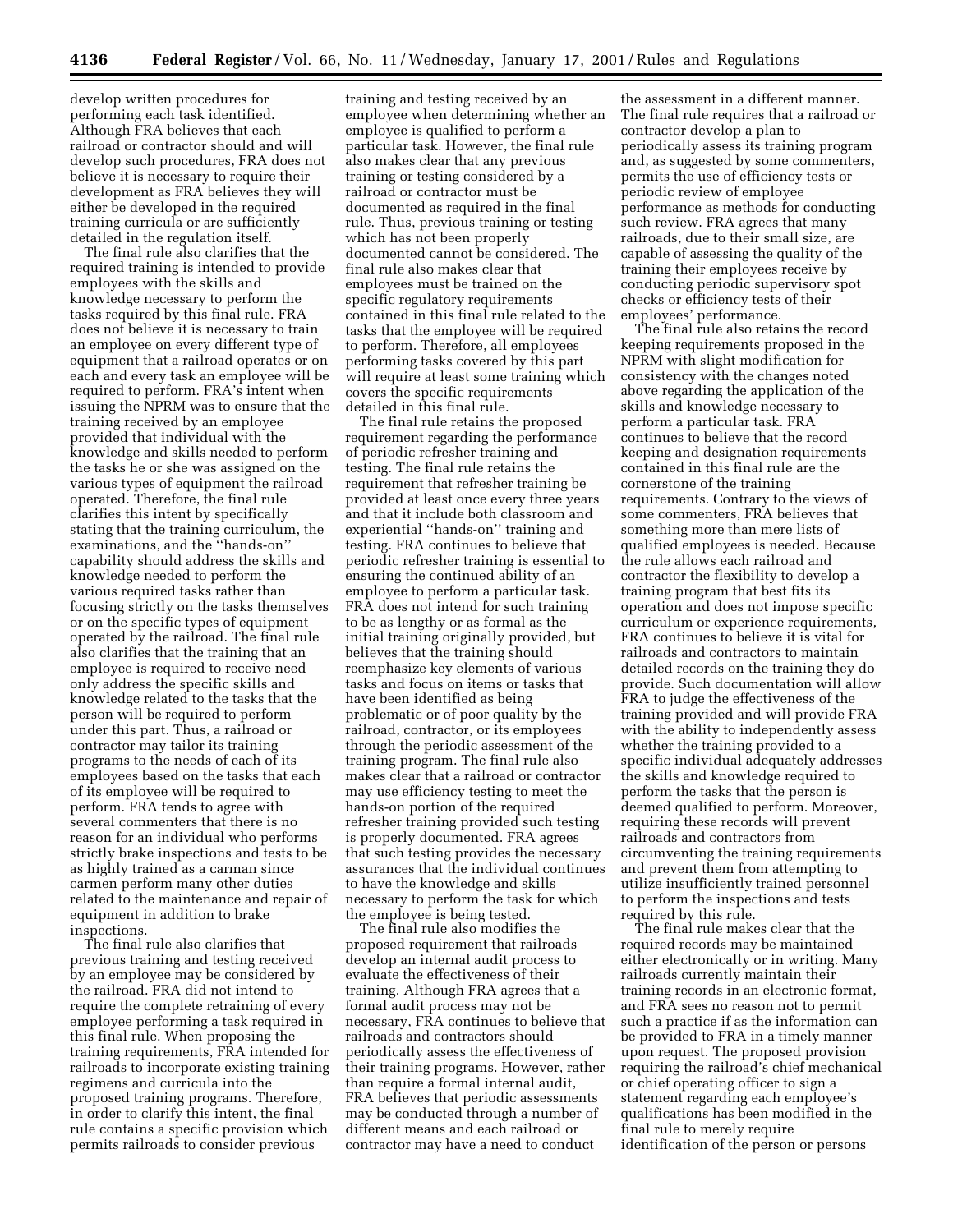making the determination that the employee has completed the necessary training. This modification will permit the information to be maintained electronically and will still provide the accountability which FRA intended by the provision in the NPRM. FRA believes it is absolutely essential that those individuals making the determinations regarding an employee's qualification be identified in order to ensure the integrity of the training programs developed and prevent potential abuses by a railroad or contractor.

FRA also objects to the portrayal by some commenters that the records required to be maintained are overly burdensome. Virtually all of the items required to be recorded are currently maintained by most railroads in some fashion or another. Contrary to the concerns raised by some commenters, the rule does not require that the contents of each training program be maintained in each employee's file. Railroads are free to develop whatever type of cross-referencing system they desire, provided the contents of the training program are maintained in some fashion and can be readily retrieved. Furthermore, railroads currently maintain lists of individuals they deem to be qualified persons and inform those individuals as to their status to perform particular tasks. FRA believes this is a good practice and is necessary to ensure that individual employees do not attempt to perform, or are not asked to perform, tasks for which they have not been trained.

The final rule contains two provisions that were not specifically included in the NPRM but which were intended by FRA to be covered by the established training programs. The final rule requires that new brake systems be added to training programs prior to their introduction into revenue service. FRA believes this requirement is only logical and makes sense. FRA believes that prior to the introduction of any new brake system the employees responsible for inspecting and maintaining the equipment need to be specifically trained on the systems in order to adequately perform their required tasks. The final rule also requires railroads that operate trains under conditions that require their employees to set retaining valves to develop training programs which specifically address the use of retainers and provide such training to those employees responsible for using or setting retainers. This provision has been added in response to an NTSB recommendation which FRA supports. *See* NTSB Recommendation R–98–7.

FRA has not included provisions requiring FRA approval of the training programs developed by railroads or contractors as suggested by some commenters. FRA does not have the resources to implement such an approval process and does not believe such approval is necessary, given the records that will be required to be maintained. Furthermore, FRA believes that such a process would slow the implementation of training programs and, thus, slow the implementation of this final rule. An approval process would also seriously impede the ability of a railroad or contractor to make necessary and timely changes to its training program, which is necessary to ensure its currency. The final rule also does not contain a dispute-resolution provision regarding such programs. FRA believes that such matters are within the province of employee-employer relationships and are better addressed by established processes. The final rule also does not specifically address the training that must be provided to supervisors. Although some commenters recommended specific requirements, FRA believes that supervisors are sufficiently covered by the final rule requirements. FRA believes that in order for a supervisor to properly exercise oversight of an employee's work, the supervisor must be qualified to perform the tasks for which they have oversight responsibilities.

FRA realizes that many railroads will need time to bring their existing training programs up to the level required by this final rule. FRA also recognizes that the cost of the proposed training requirements is somewhat substantial and may prevent railroads from completing the necessary training in a short period of time. Moreover, FRA recognizes that railroads need time to provide the necessary training to their employees without causing manpower shortages in their operations. Therefore, the final rule allows railroads three years in which to develop and complete the required training. This period is consistent with the time requested by the AAR and other railroad commenters. It is also consistent with the requirement to provide refresher training at least every three years and will allow a railroad to have one-third of its inspection forces receive the necessary refresher training each year after the initial training is complete.

#### *F. Air Source Requirements*

In the 1998 NPRM, FRA again proposed a ban on the use of anti-freeze chemicals in train air brake systems, reiterating the position stated in the

1994 NPRM, in order to prevent untimely damage and wear to brake system components. *See* 59 FR 47728. At that time, FRA had not received any adverse comments on this issue in response to the 1994 NPRM, in which a similar requirement was proposed. Furthermore, statements and discussions provided at various RSAC Working Group meetings appeared to establish that both rail labor and rail management representatives believed that such a provision would be acceptable.

Based on information gathered throughout the RSAC process, previous comments by industry parties, and agency experience, FRA firmly believes that the presence of moisture in the train air brake system poses potential safety, operational, and maintenance issues that require attention in this rulemaking. After completion of detailed, instrumented testing on both locomotives and yard test plants performed as part of the task force activities, FRA determined that locomotives rarely contribute to moisture in the trainline. Consequently, FRA did not propose that air dryers be installed on new locomotives, as was proposed in the 1994 NPRM (59 FR 47729). A detailed discussion of the testing conducted by the RSAC Working Group members and recommendations regarding air dryers appears in the preamble of the 1998 NPRM. *See* 63 FR 48317–19.

In contrast, the results of the same testing clearly indicated to FRA that yard air plants often provide unacceptably high levels of moisture while charging the train air brake system due to the age of the system, improper design, inadequate maintenance, or a combination thereof. Working Group task force efforts also estimated that upwards of 80 percent of train air brake systems are charged using yard/ground air plants. However, FRA did not believe that simply requiring yard air sources to be equipped with air dryers would solve or address the problem. In order for air dryers to be effective on yard air sources, the air dryers must be properly placed to sufficiently condition the air source. FRA determined that many yard air sources are configured such that a single air compressor services several branch lines used to charge train air brake systems; therefore, multiple air dryers would be required to eliminate the introduction of moisture into the brake system. Consequently, FRA determined that requiring yard air sources to be equipped with air dryers would impose a significant and unnecessary cost burden on the railroads.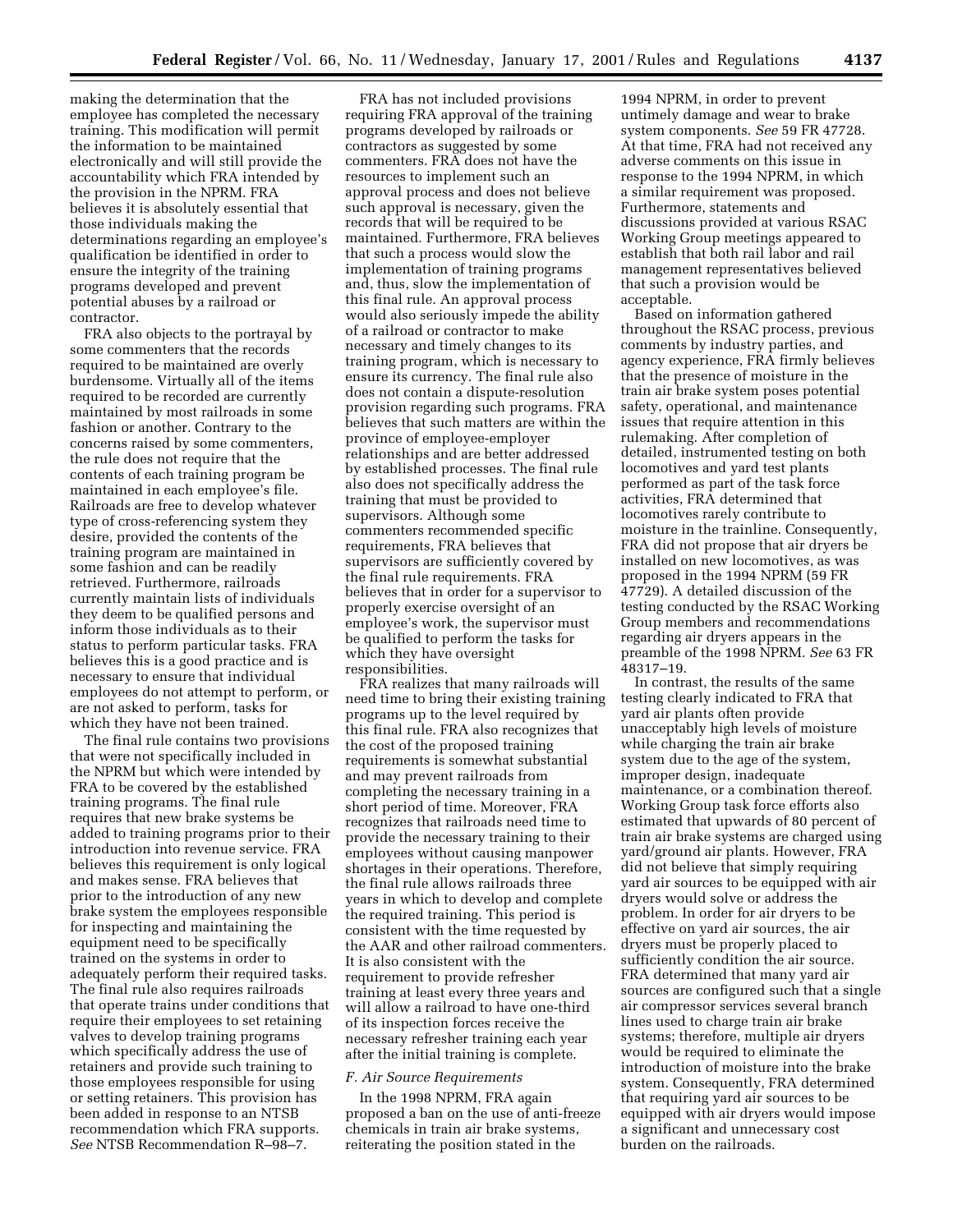Based on its determination that air dryers would not provide a cost effective or suitable solution, FRA considered other viable alternatives. In the 1998 NPRM, FRA proposed that each railroad develop and implement a system by which it would monitor all yard air sources to ensure that the air sources operate as intended and do not introduce contaminates into the brake system. FRA believed that the proposed monitoring program provided a method by which the industry might maximize the benefits to be realized through air dryer technology, which all parties acknowledge has been proven to reduce the level of moisture introduced into the trainline, at a cost that was commensurate with the potential benefits. The proposed monitoring program required railroads to take remedial action with respect to any yard air sources that were found not operating as intended, and established a retention requirement for records of the deficient units to facilitate the tracking and resolution of continuing problem areas. FRA also proposed that yard air reservoirs either be equipped with an operative automatic drain system or be manually drained at least once each day that the devices were used or when moisture was detected in the system. FRA believed that these proposed provisions, in concert with assurances that condensation is blown from the pipe or hose from which compressed air is taken prior to connecting the yard air line or motive power to the train, as currently prescribed in § 232.11(d), would significantly minimize the possibility of moisture being introduced into the train air brake system.

In the 1998 NPRM, FRA noted the recent issuance of a final rule mandating the incorporation of two-way end-oftrain telemetry devices (two-way EOTs) on a variety of freight trains, specifically those operating at speeds of 30 mph or greater or in heavy grade territories. *See* 62 FR 278. Two-way EOTs provide locomotive engineers with the capability of initiating an emergency brake application that commences at the rear of the train in the event of a blockage or separation in the train's brake pipe that would prevent the pneumatic transmission of the emergency brake application throughout the entire train. FRA noted that the issuance of a final rule mandating the use of these devices was significant particularly in the context of air source requirements and air dryers. In the unlikely event that the proposed requirements regarding air sources fail to sufficiently eliminate moisture from the trainline, and a restriction or

obstruction in the form of ice forms as the result of the freezing of this moisture during cold weather operations, the two-way EOT device becomes a first order safety device and will initiate an emergency application of the brakes from the rear of train. Therefore, many of the concerns associated with moisture in the trainline freezing in cold weather operations have been alleviated through the incorporation of this technology in most freight operations, thus reducing the need or desire to specifically require air dryers on air sources.

The AAR and its member railroads submitted various comments related to the proposed air source requirements. Although various railroads had previously indicated support for a requirement banning the use of alcohol in train brake system and stated that their railroad no longer used alcohol in its operation, they now object to the proposed requirement prohibiting the use of the such chemicals. These commenters now assert that there are instances in the industry where alcohol is used to unfreeze frozen trainlines. They contend that railroads should be permitted to continue this practice in order to move trains in certain circumstances and that the need to use alcohol would be rare but necessary. The AAR contends that the use of the term ''chemical'' is inappropriate, and, unless there is an alternative, the requirement should be deleted. They contend that frozen trainlines are a reality and railroads must be provided some method to deal with such occurrences other than waiting for warm weather which could take months.

These commenters also discussed the proposed requirements related the development and implementation of monitoring plans for yard air sources. The AAR contends that the railroads would need at least five years to comply with the proposed requirements and would incur costs of \$41 million. These commenters object to the requirement for remedial action when a yard air source is found to have the ''potential'' of introducing contaminants into the equipment it services. They contend that such remedial action should be required only if the yard air source actually introduces such contaminants. These commenters also object to the requirement for a detailed assessment of the remedial actions taken as unnecessary and believe that the recordkeeping requirements merely increase a railroad's administrative burden and are merely included as enforcement traps.

Several representatives of rail labor and the NTSB support the proposed

prohibition on the use of alcohol and object to any allowance of its use. Some labor representatives suggested that, if FRA were to allow the use of alcohol, then it needed to reinstate the requirements to perform periodic clean, oil, test, and stencilling (COT&S). These commenters recommend that the prohibition be extended to any device providing air to a train's brake system. The BRC again asserts that FRA should require that locomotives and air sources be equipped with air dryers, contending that they are the only way to ensure that moisture is not introduced into a train's brake system. Labor representatives also object to the proposed yard air monitoring plan requirements, contending that the proposed requirements fail to specify the frequency with which yard air sources are to be inspected. They recommend that such inspections should be more frequent at locations in cold climates. They also suggest that the monitoring plans should be subject to FRA approval prior to implementation.

*FRA Conclusions.* The final rule retains the basic requirements regarding yard air sources and cold weather operations that were proposed in the 1998 NPRM. The final rule generally retains the proposed requirement prohibiting the use of chemicals in a train air brake system. However, FRA agrees that the proposed prohibition of all chemicals may have been somewhat overbroad and contrary to FRA's actual intent. In proposing the prohibition, FRA intended to eliminate the use of chemicals, such as alcohol, which are known to degrade the rubber of a train's brake system. FRA agrees that there are chemicals that are currently available or that are in the process of being developed that do not cause the problems associated with the use of alcohol. In fact, FRA believes there are products currently available that do not degrade a brake system's rubber components like alcohol does. FRA believes that several railroads are currently testing or using these chemical alternatives. Consequently, the final rule slightly modifies the prohibition on the use of chemicals by imposing the prohibition on chemicals that are known to degrade or harm brake system components, such as alcohol.

The final rule also modifies some of the requirements related to the proposed yard air source monitoring plans. FRA agrees that the proposed requirements did not establish a frequency with which inspections of yard air sources should be conducted. In proposing the requirement, FRA hoped that various commenters would recommend frequencies for conducting these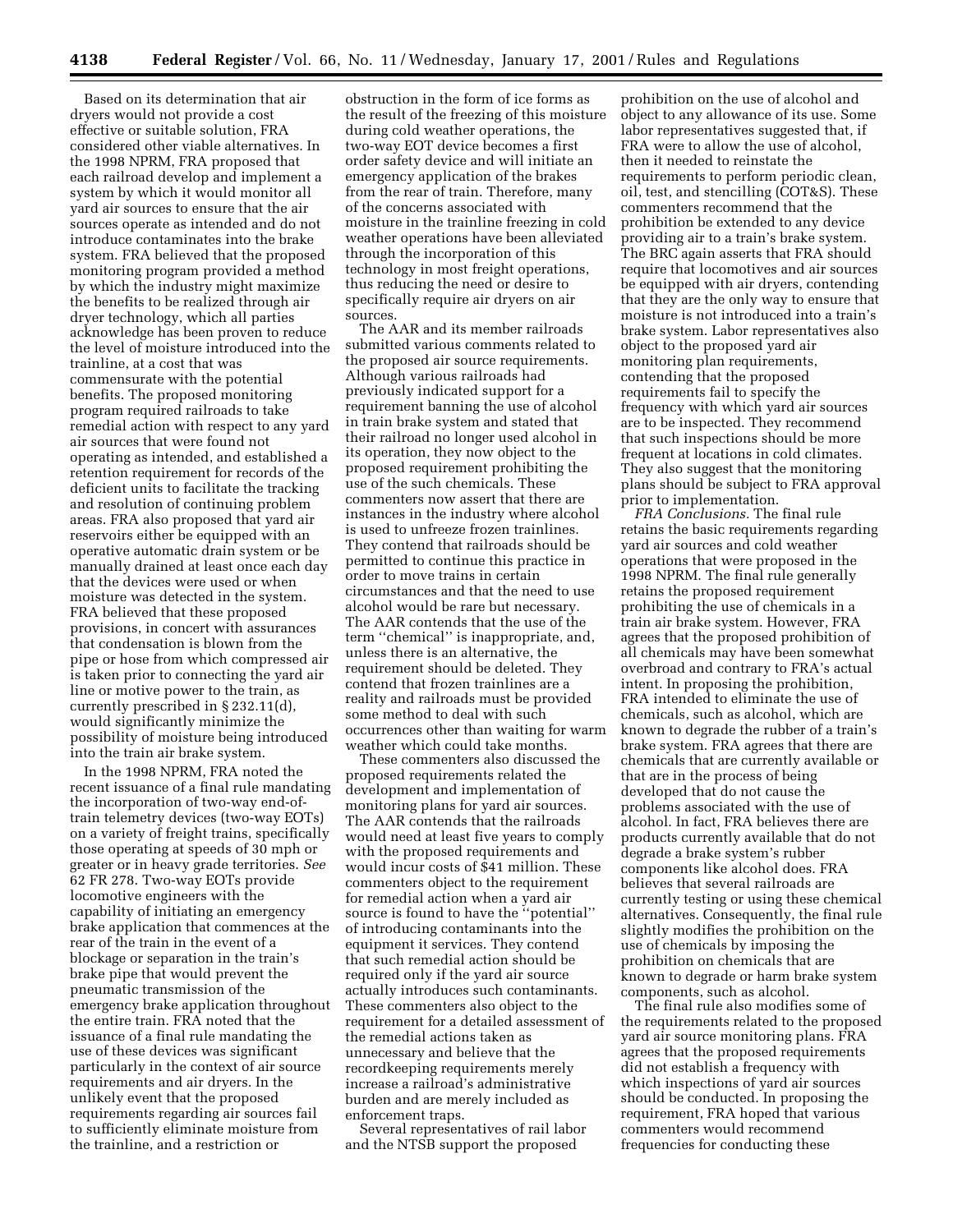inspections. This did not occur. FRA agrees that a set frequency needs to be established that will ensure that yard air sources are inspected in a timely manner during various climatic conditions. Therefore, the final rule requires the that yard air sources be inspected at least twice each calendar year and that two of the inspections be no less than five months apart. FRA intends for this requirement to result in yard air sources being inspected each year during two different seasonal periods.

The final rule also clarifies that remedial action under the monitoring plans is required only on those yard air sources that are not operating as intended or that are found introducing contaminants into brake systems. Thus, the final rule removes the word ''potential'' as FRA agrees that the proposed language was unclear and may have been over-inclusive. The final rule also eliminates the requirement for railroads to conduct a detailed assessment of the remedial actions taken. FRA agrees that this requirement is unnecessary because railroads will be conducting regular inspections of the yard air sources on which they have conducted repairs or taken other remedial action and will be able to determine if the repairs were effective through those inspections. The final rule retains the other proposed record keeping requirements related to yard air monitoring plans but clarifies that the records may be maintained either electronically or in writing. FRA continues to believe that these records are necessary to ensure that railroads are properly conducting the required inspections and are taking timely and appropriate remedial action when a problem air source is detected.

The final rule does not contain provisions requiring FRA approval of the yard air source monitoring plans prior to their implementation as suggested by some commenters. FRA does not have the manpower or resources to review and approve the plan of each railroad and does not believe such approval is necessary given the specific requirements contained in the final rule and the records that are required to be maintained. The final rule also does not contain requirements regarding the use of air dryers on either locomotives or yard air sources. For the reasons noted in the discussion above and in the NPRM, FRA believes that requiring the use of air dryers on either locomotives or yard air sources would impose a significant cost burden on railroads and would not necessarily address the problem sought to be resolved. *See* 63 FR 48317–19. It should

be noted that FRA advocates the use of air dryers when possible and agrees that they have proven effective in reducing the level of moisture introduced into the brake system; however, FRA believes that the railroad is in the best position to determine where these devices will provide the greatest benefit based on the railroad's operation.

FRA is somewhat skeptical of the AAR's contentions regarding both the time and the cost necessary to implement the required yard air source monitoring plans. FRA sees no reason why a railroad would need five years to implement a plan to inspect each of its yard air sources twice a year. These devices are used on a fairly regular, if not daily, basis and should not be that difficult to inspect. Therefore, FRA believes that railroads should easily be able to implement these monitoring plans within the three years allowed under the applicable date provided in this final rule.

#### *G. Maintenance Requirements*

Based on comments received in response to the 1994 NPRM, deliberations of the RSAC Working Group and task force, and field experience, FRA proposed a comprehensive set of maintenance requirements which were intended to be a codification of current best practices occurring within the industry. The preamble to the 1998 NPRM contains a detailed discussion of the issues raised, discussed, and considered prior to the issuance of the NPRM. *See* 63 FR 48320–22.

After consideration of all the information and comments submitted prior to the issuance of the 1998 NPRM, FRA remained confident that the ''new'' repair track test and single car test, which have been used industry-wide since January of 1992, are a much better and more comprehensive method of detecting and eliminating defective brake equipment and components than the old, time-based COT&S requirements. FRA continued to believe that performance of the repair track and single car test significantly reduces the number of defective components and dramatically increases the reliability of brake equipment. Accordingly, FRA proposed the incorporation of AAR Interchange Rule 3 and Chart A into the 1998 NPRM, thus codifying the repair track air test requirements per Chart A, such that a railroad would be required to perform a repair track brake test on freight cars in any of the following six circumstances: (i) When a freight car is removed from a train due to an air brake related defect; (ii) when a freight car has its brakes cut out when removed from

a train or when placed on a shop or repair track; (iii) when a freight car is on a repair or shop track for any reason and has not received a repair track brake test within the previous 12 month period; (iv) when a freight car is found with missing or incomplete repair track brake test information; (v) when the brake reservoir(s), the control valve mounting gasket, and the pipe bracket stud are removed, repaired, or replaced; or (vi) when a freight car is found with a wheel with a built-up tread, a slid flat, or a thermal crack. FRA also proposed that each freight car receive a repair track air test no less frequently than every 5 years, and not less than 8 years from the date the car was built or rebuilt. Similarly, it was proposed that the single car test requirements of Chart A be codified, such that a railroad would perform a single car test on a freight car when the service portion, the emergency portion, or the pipe bracket or a combination of such components is removed, repaired, or replaced.

In the 1998 NPRM, FRA recognized that circumstances arise where the proposed repair track brake tests or single car tests could not always be performed at the point where repairs can be made that necessitate performance of the test. To address these circumstances, FRA proposed that a car would be allowed to be moved to the next forward location where the test could be performed after the necessary repairs were conducted. FRA attempted to make clear that the inability to perform a repair track brake test or a single car test did not constitute an inability to effectuate the necessary repairs. At the same time, however, FRA recognized rail labor's contention that some carriers often attempt to circumvent the requirements for single car and repair track testing through the elimination of repair tracks, by moving cars to ''expediter'' tracks for repair, or simply by making the repairs in the field. As a means to curtail these practices, FRA decided to impose extensive tagging requirements on freight cars that, due to the nature of the defective condition(s) detected, require a repair track brake test or single car test but that are moved from the location where repairs are performed prior to receiving the required test. As an alternative to the tagging requirements, FRA proposed that railroads be permitted to utilize an automated tracking system to monitor these cars and ensure they receive the requisite tests provided the automated system has been approved by FRA. FRA also proposed to require stencilling of cars with the location and date of the last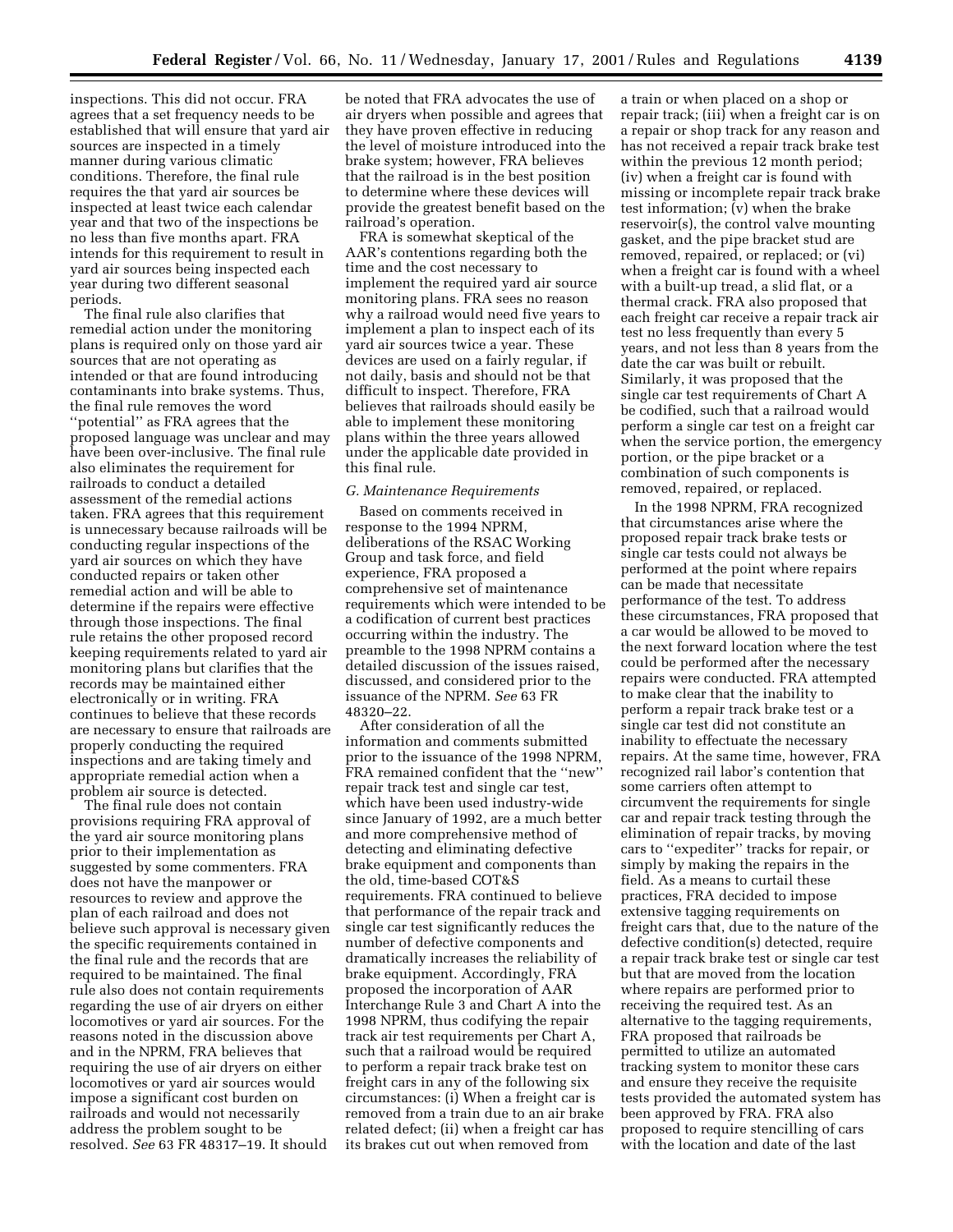repair track or single car test. Alternatively, FRA proposed that railroads could utilize an electronic record keeping system to accomplish this stencilling requirement, provided the system has been approved by FRA. FRA believed that the proposed tagging and stencilling requirements were necessary to ensure the timely performance of the tests. Without such information, there would be virtually no way for FRA to verify a railroad's compliance with the proposed repair track and single car test requirements.

FRA also proposed various requirements related to the testing of the devices used to perform the single car tests. Similar to the 1994 NPRM, the 1998 NPRM again proposed that single car testing devices be tested at least once a day and receive routine maintenance at least every 92 days. FRA also proposed that the mechanical and electronic test devices be regularly calibrated.

In the 1998 NPRM, FRA determined that any changes to the AAR standards incorporated into regulation should be reviewed and approved by all affected parties, including FRA and rail labor. Consequently, FRA proposed a special approval process, whereby the AAR would be required to submit any proposed changes to the FRA. FRA would review the proposed change to determine whether the change is ''safety-critical.'' Such proposed changes include, but are not limited to the following: (i) Any changes to Chart A, (ii) changes to established maintenance intervals, and (iii) changes to UMLER reporting requirements. If the proposed change was deemed by FRA to be "non safety-critical," FRA would permit the change to be implemented immediately. If the proposed change was deemed ''safety-critical,'' FRA would be required to publish a **Federal Register** notice, conduct a public hearing if necessary, and act based on the information developed and submitted in regard to these proceedings.

FRA proposed the special approval process in response to comments from several railroads and manufacturers that FRA needed to devise some sort of quick approval process in order to permit the industry to make modifications to existing standards or equipment based on the development of new technology. Thus, FRA attempted to propose an approval process it believed would speed the process for taking advantage of new technologies over that which is currently available under the waiver process. However, in order to provide an opportunity for all interested parties to provide input for

use by FRA in its decision-making process as required by the Administrative Procedure Act, FRA determined that any special approval provision must, at a minimum, provide proper notice to the public of any significant change or action being considered by the agency with regard to existing regulations.

The AAR, its members, and various private car owners and brake manufacturers submitted numerous comments regarding the maintenance requirements proposed in the NPRM. The commenters object to the proposed incorporation of AAR's Rule 3, Chart A, and the incorporation of specific AAR standards for performing single car and repair track air brake tests. They contend that such incorporation would inhibit the ability of the industry to develop and implement new rules and procedures that would improve safety and hinder the ability of the industry to implement changes that improve brake performance. They contend that the current reference to AAR rules is sufficient and that oversight by FRA is not necessary. The AAR notes that there have been over 25 changes to the AAR maintenance requirements and test procedures over the last ten years and that many of these may not have been accomplished under the provisions proposed in the NPRM. The AAR also notes that the single car and repair track standards cited in the NPRM were changed in July of 1998 and were being revised again in 1999. These commenters recommend that any provisions requiring FRA approval of AAR standards should be eliminated. Alternatively, they recommend that AAR be permitted to implement changes subject to FRA revocation based on a finding that the change does not promote safety.

In addition to their general objections to any incorporation of AAR maintenance standards, these commenters provide several recommendations in the event that FRA should decide to retain the proposed requirements. They recommend that FRA eliminate the requirement to stencil equipment with the date of the last single car or repair track air brake test and allow the industry to use the UMLER tracking system to record and monitor such information. They believe that the industry should be permitted to implement an automated or electronic tracking system without prior FRA approval. They contend that the industry has been using the UMLER system to track this information for years and it has proven effective. They contend that the automated system currently used is no less secure or

capable of manipulation than a manual stenciling requirement. They contend that there has been no evidence of falsification on the part of railroads using the UMLER system and that it should be permitted without FRA approval.

Several railroad representatives also object to the proposed requirement for performing a repair track air brake test whenever a car is removed from a train for a brake-related defect. They contend that the way the provision is proposed it would require repair track air brake tests whenever minor brake defects occur that have no relation to the actual operation of the brakes. They recommend that the requirement be tied to cars removed from trains for inoperative brakes as this is the intent of AAR's Rule 3, Chart A. These commenters also object to the proposed requirement to perform a set and release of the brakes and to check piston travel when a car is on a shop or repair track. They contend that AAR no longer requires this to be performed and assert that the brake tests required in the proposal are sufficient to determine piston travel and proper operation of the brakes. These commenters also contend that there is no need to retain the bad order tags required for moving equipment for testing because a record of the repair is maintained for a year pursuant to AAR rules. They also recommend that FRA should not require brake repairs at locations where single car or repair track tests cannot be performed. They contend that the test is necessary to determine the sufficiency of the repair. They believe that the inability to conduct these test should be considered an inability to conduct brake repairs.

The AAR and certain manufacturers of brake equipment also raise concerns over the proposed requirements related to the testing and calibration of devices used to perform single car and repair track air tests. These commenters generally object to the inclusion of these requirements in the proposal as they have always been part of AAR standard S–486 and feel they do not belong in federal regulations. These parties also contend that the proposed requirements regarding the testing and calibration of single car test devices are more restrictive than are currently required. The current existing industry requirements for testing single car test devices are based on the date on which the device is placed in service. Thus, the time for conducting the 92-day test does not begin to run until the device is placed in service. They contend that the ''in service'' date allows railroads flexibility in having spare devices when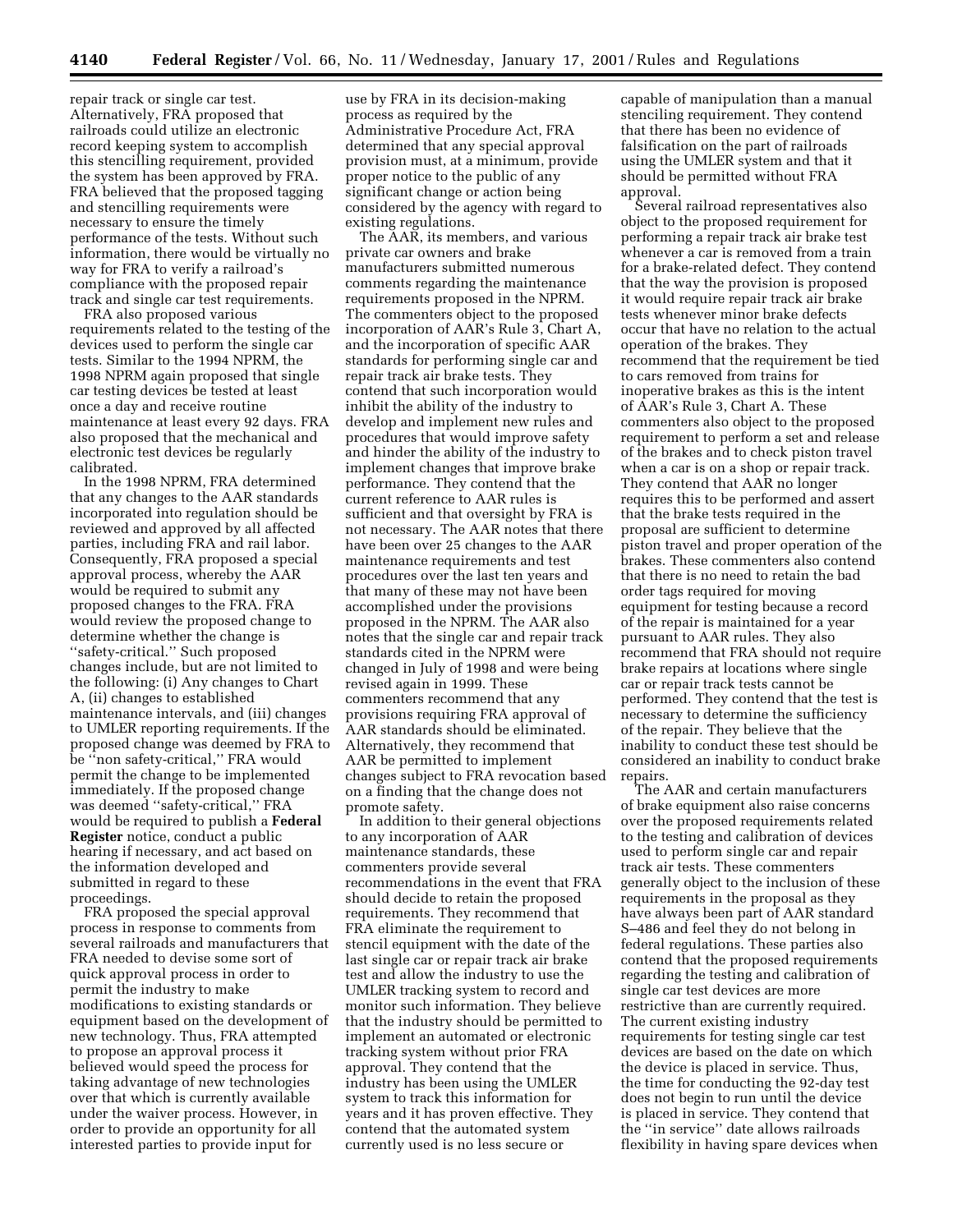a primary device is being serviced as such a device is generally sent to a special location for calibration and cleaning. At a minimum, they recommend that the rule permit testing and calibration of single car test devices based on the in-service date of the device rather than a strict 92-day requirement.

Representatives of rail labor support the incorporation of AAR standards and contend that AAR should not be allowed unilateral discretion to change the incorporated standards. These commenters assert that railroads do not currently follow existing AAR standards and will not do so unless they are made part of a federal regulation. These commenters recommend that FRA develop specific, detailed maintenance requirements rather than reference AAR standards. They further contend that all maintenance should be required to be performed by a carman or at least by a QMI as defined in the NPRM. These commenters object to any type of automated tracking system as it is susceptible to abuse and manipulation by railroads.

Certain labor representatives provided specific comments on the proposed requirements related to conducting single car and repair track air brake tests. They recommend that FRA identify locations where single car and repair track air brake tests can be performed to prevent manipulation and circumvention of the requirements by railroads. These commenters contend that only a carman or a QMI should be permitted to perform a single car or repair track air brake test. They also contend that, since periodic COT&S has been eliminated, the need to conduct frequent repair track and single car tests is much greater in order to ensure the proper operation of the brake equipment. They assert that the intervals for conducting these tests need to be increased over those proposed and recommend that each car receive a repair track air brake every year and a single car test every four years.

*FRA Conclusions.* Although the final rule retains many of the proposed maintenance requirements, several modifications have been made in this final rule in response to comments received and based upon the current best practices occurring within the industry. FRA agrees that the proposed incorporation of AAR Rule 3, Chart A, is unnecessary as it would remove the determination of when certain maintenance is performed from the discretion of the railroads, and would make it difficult for railroads to change the requirements related to the performance of that maintenance. FRA

believes that a railroad is in the best position to determine when and where it will perform various maintenance on its equipment and should not have its hands tied in this area by overly prescriptive federal requirements. Furthermore, FRA's primary intent when proposing incorporation of AAR Rule 3, Chart A, was to codify the existing requirements for performing single car and repair track air brake tests and eliminate the right of the industry to unilaterally change the frequency and method of performing these tests. As the final rule retains the requirements for when and how these tests are to be completed and retains certain inspections that are to be performed when equipment is on a shop or repair track, FRA believes that it is unnecessary to incorporate every maintenance procedure covered in AAR's Rule 3, Chart A. Consequently, the final rule does not incorporate AAR's Rule 3, Chart A, and continues to allow railroads some flexibility in determining appropriate maintenance practices.

Contrary to the assertions of some commenters, FRA continues to believe that certain maintenance procedures are critical to ensuring the safe and proper operation of the brake equipment on the nation's fleet of freight cars. FRA does not believe that the determination of what maintenance should be performed should be left solely to the discretion of the railroads operating the equipment in all circumstances. As periodic COT&S maintenance has been eliminated and replaced with the performance of single car and repair track tests, which FRA agrees is a better and more comprehensive method of detecting defective brake equipment and components, FRA believes that specific and determinable limits must be placed on the manner and frequency in which these tests are performed. Therefore, the final rule retains the proposed requirements regarding the performance of single car and repair track tests.

FRA recognizes that the procedures for performing single car and repair track tests proposed in the NPRM have been modified by the AAR since the issuance of the proposal. As it is FRA's intent to incorporate the most recent version of the single car and repair track air brake test procedures, the final rule incorporates the test procedures that were issued by the AAR in April of 1999. FRA recognizes that the industry may find it necessary to modify the test procedures from time to time in order to address new equipment or utilize new technology. Thus, the final rule permits railroads to seek approval of alternative procedures through the special approval

process contained in the final rule. The special approval process is intended to speed FRA's consideration of a party's request to utilize an alternative procedure from the one identified in the rule itself. FRA believes that it is essential for FRA to approve any change made in the procedures for conducting these safety-critical tests in order to prevent unilateral changes and to ensure consistency in the method in which the tests are performed.

It should be noted that the incorporated procedures for performing single car and repair track air brake tests are the minimum requirements for performing such tests. The special approval process is required to be used only if the incorporated procedures are to be changed in some manner. For instance, if the industry were to elect to add a new test protocol to the incorporated procedures, there would be no need to seek approval of such an addition as long as the procedures contained in the incorporated standard are still maintained. This final rule is not intended to prevent railroads from voluntarily adopting additional or more stringent maintenance standards provided they are consistent with the standards incorporated.

The final rule also modifies one of the proposed conditions for when a repair track air brake test would be required to be performed. FRA agrees that the proposed requirement to perform a repair track air brake test on any car removed from a train for a brake-related defect is overly restrictive and inconsistent with the requirements of AAR's Rule 3, Chart A. FRA agrees that the proposed requirement would require the performance of the test when minor brake system repairs are conducted, which is not the intent of the AAR's rule. Therefore, the final rule modifies the proposed condition to require the performance of a repair track test on cars that have inoperative or cut-out air brakes when removed from a train.

The final rule also modifies the proposed requirements regarding the use of an automated tracking system in lieu of stenciling equipment with the date and location of the last single car or repair track test received. Since 1992, the industry has utilized the AAR's UMLER reporting system to electronically track the performance of single car and repair track air brake test as well as other repair information. Based on the performance and use of this system over the last seven years, FRA believes that the AAR's UMLER system has proven itself effective for tracking the information required in this final rule and ensuring the timely performance of single car and repair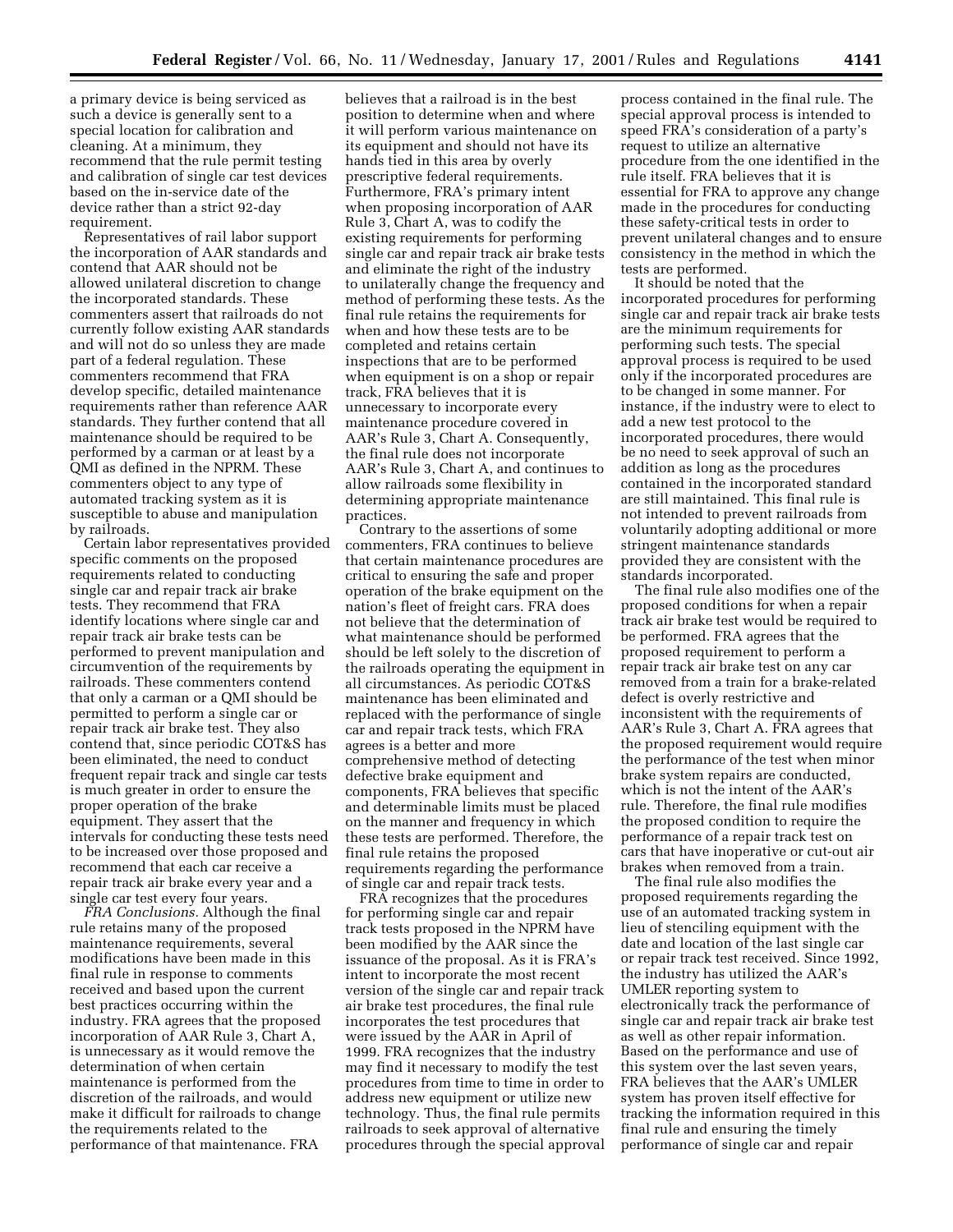track air brake tests. Furthermore, FRA continues to believe that the information required to be tracked with regard to these tests is easily maintained through an electronic medium. Moreover, FRA has found no substantiated instances of railroads falsifying or altering the information monitored and tracked by AAR's UMLER system. Thus, the final rule permits railroad to utilize an electronic record keeping system to track single car and repair track air brake tests without obtaining prior FRA approval of the system. The final rule makes clear that FRA will monitor the performance of such systems and retains the right to revoke a railroad's authority to utilize the system if FRA finds that it is not properly secure, inaccessible to FRA or a railroad's employees, or fails to properly or adequately track and monitor the equipment.

The final rule does not increase the proposed frequency at which the single car or repair track air brake tests are to be performed as recommended by some commenters. As noted above, the primary intent of the proposed provisions was to codify the existing requirements regarding the performance of single car and repair track air brake tests and prevent any unilateral changes to those requirements. FRA believes that the frequency at which these tests are currently required to be performed under industry standards has proven to be sufficient and a substantial economic burden would be imposed if the frequency were increased. The final rule also retains the requirement that these tests be conducted by a qualified person. FRA believes that the person performing these tests must be specifically trained and tested on how the test is to be performed and be able to determine the appropriate actions that must be taken based on the results of the test. FRA does not believe that the mere fact that a person is a carman or a QMI is sufficient to consider that person qualified to perform single car or repair track air brake tests. FRA believes that the training requirements contained in this final rule ensure that a person deemed qualified to perform these tests has been specifically trained and tested on the performance of the tests prior to being considered qualified.

The final rule also retains the proposed provisions permitting cars to be moved from a location where necessary repairs are made to a location where a single car or repair track air brake test can be performed if it cannot be performed at the same location where the repairs are conducted. FRA disagrees with the assertion that air brake repairs should not be required at

locations that lack the ability to perform single car or repair track air brake tests. FRA believes that position is not only contrary to the statutory mandates regarding the movement of equipment with defective brakes but would open the door to potential abuse by railroads. Furthermore, the operation of a car's brake system can generally be tested after a repair without performing a complete repair track air brake test. For the most part, single car and repair track air brake tests are intended to be maintenance requirements that attach based on a condition in which a car is found or on a repair that is required to be performed. If the condition of a car is such that a repair track air brake test is necessary to determine the defect, then the final rule would permit movement of the car to the nearest location where a repair track air brake test can be performed. However, FRA believes that most defective conditions can be easily determined without performing a repair track air brake test. Moreover, for years FRA has required the performance of repairs where they can be performed and has allowed such equipment to be moved to the next forward location for performance of a single car or repair track air brake test and has not found that such a practice has created any potential safety hazard.

The final rule retains the proposed requirements for tagging equipment which is being hauled for the performance of a single car or repair track air brake test after the appropriate repairs have been conducted. FRA believes that the tags are necessary not only to provide notice to a railroad's ground forces as to the presence of the car but to ensure that railroads are properly performing the tests at appropriate locations. Furthermore, many railroads currently move equipment in this fashion, and there has been no indication that safety has been compromised. The final rule also retains the requirement that a copy or record of the tag be retained for 90 days and made available to FRA upon request. Contrary to the objections of some commenters, FRA continues to believe that the record keeping requirements are necessary so that there is accountability on the part of the railroads to conduct these tests at the proper locations and that equipment is not moved for extended periods without receiving its required maintenance. It should be noted that the final rule clarifies that the record or copy of the tag may be maintained either electronically or in writing provided all the required information is recorded. The final rule does not define or require identification of locations that can or will perform single car or repair track air brake tests as suggested by some commenters. FRA does not believe that such a requirement is necessary as the rule specifically establishes when the tests are to be performed and it is in the railroad's best interests to perform the tests in a timely manner.

The final rule retains the proposed provisions requiring certain tests and inspections to be performed whenever a car is on a shop or repair track. Although the AAR asserts that it did away with the requirements to perform a set and release of the brakes and adjust piston travel on all cars on repair or shop tracks, the requirements are currently contained in power brake regulations separate and apart from any AAR requirements. *See* 49 CFR  $232.17(a)(2)(ii)$ , (iv). FRA believes that repair and shop tracks provide an ideal setting for railroads to conduct an individualized inspection on a car's brake system to ensure its proper operation and that such an inspection is necessary to reduce the potential of cars with excessive piston travel being overlooked when employees are performing the ordinary brake inspections required by this final rule. If any problems are detected at that location, the personnel needed to make any necessary corrections are already present. Furthermore, performing these inspections at this time ensures proper operation of the cars' brakes and eliminates the potential of having to cut cars out of an assembled train and, thus, should reduce inspection times and make for more efficient operations.

The final rule adds two items to the inspections that are to be conducted when a car is on a shop or repair track. They are an inspection of a car's hand brake and an inspection of the accuracy and operation of any brake indicators on cars so equipped. The final rule does not provide for the specific inspection of these items during any of the other required brake tests. Consequently, FRA believes this is an ideal time for the railroad to inspect these items while imposing the least burden on the railroad's inspection and repair forces.

As the final rule requires that certain inspections and tests be performed when a car is on a shop or repair track and because a repair track air brake test is required to be performed when a car is on a repair track and such a test has not been performed within the last twelve months, FRA believes it is necessary to clarify what constitutes a shop or repair track. This issue has become more prevalent over the last few years due to the growing use of mobile repair trucks and due to the requirements for conducting repair track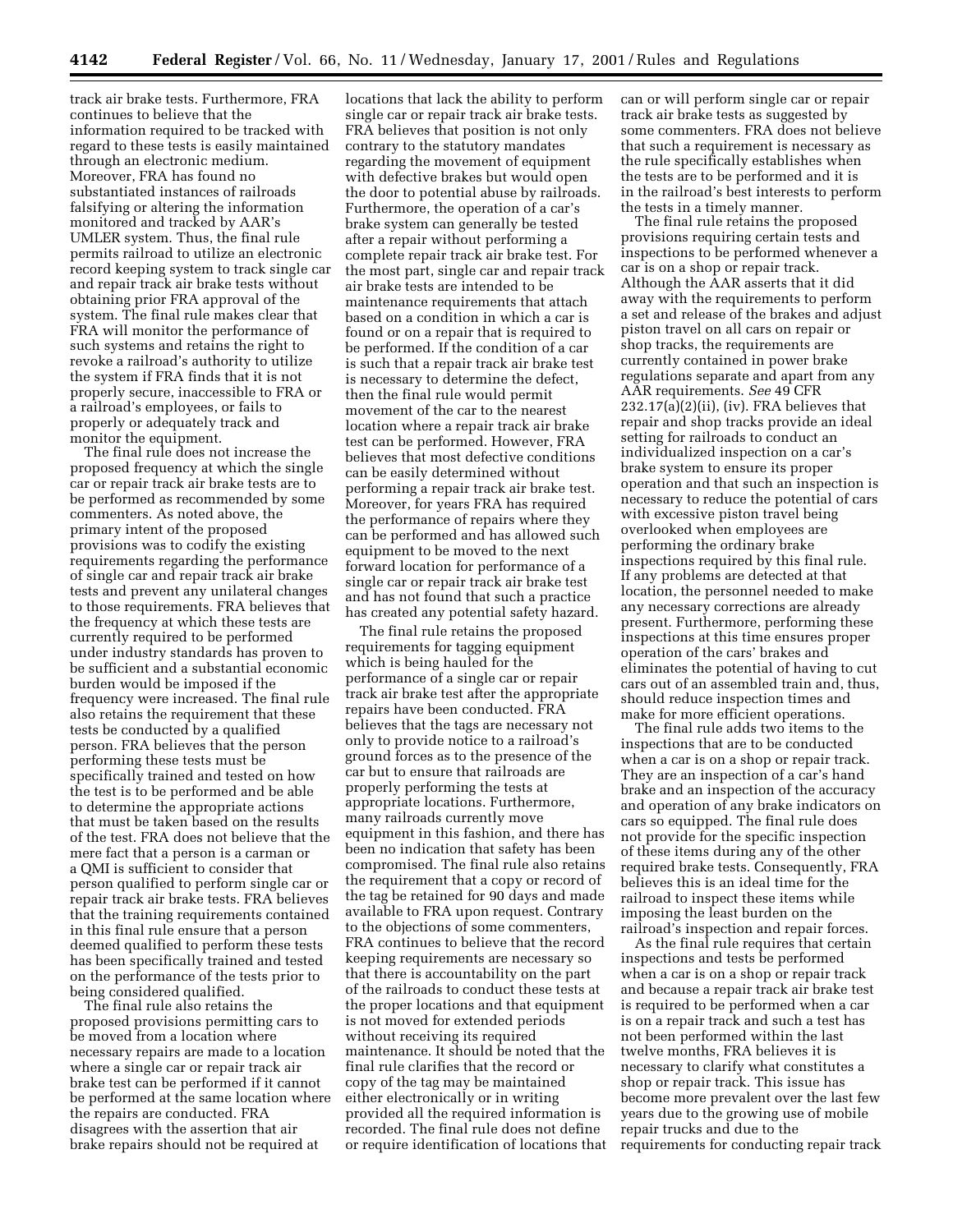air brake tests. For years, many railroads have conducted minor repairs on tracks called ''expedite tracks.'' Generally, the types of repairs that were performed on these tracks were minor repairs that could be made quickly with a limited amount of equipment, and neither the railroads or FRA considered the tracks to be repair tracks. However, recently railroads have started performing virtually every type of repair on these expedite tracks. These tracks are no longer limited to minor repairs but are being used to perform heavy, complex repairs that require the jacking of entire cars or the disassembly and replacement of major portions of a car's truck or brake system. At many locations these expedite tracks are positioned next to operative repair shops. Furthermore, several railroads have closed previously existing repair shop facilities and are now using fully equipped mobile repair trucks to perform the same type of repairs that were previously performed in the shop or on established repair tracks and are attempting to call the tracks serviced by these mobile repair trucks ''expedite tracks.'' Thus, the line between what constitutes a repair or shop track and what constitutes an ''expedite track'' has become unclear, if not, nonexistent.

FRA believes that the operational changes, noted above, are partly an attempt by the railroads to circumvent the requirements that currently apply when a car is on a shop or repair track. Currently, if a car is on a shop or repair track, it must have its brakes inspected, under 49 CFR 232.17(a)(2)(ii), (iv), and the car is to receive a repair track air brake test if it has not received one in the last twelve months under AAR Rule 3, Chart A. Some railroads contend that an expedite track is not a repair or shop track; therefore, the requirements of § 232.17(a)(2)(ii), (iv) do not apply. FRA finds this interpretation to be unacceptable and believes that railroads are abusing the concept of expedite tracks to avoid performing required maintenance. Therefore, the industry's own actions have caused the need for FRA to clarify what constitutes a shop or repair track. Consequently, the final rule includes a definition of what FRA will consider to be repair or shop tracks requiring the performance of certain tests and inspections.

The final rule makes clear that FRA will consider certain tracks to be repair or shop tracks based on the types of repairs that are made on the tracks, not necessarily the designation given by a railroad. The definition in the final rule also makes clear that it is the nature of the repairs being conducted on a certain track that is the determining factor not

whether a mobile repair truck is being used to make the repairs. Due to the ability of mobile repair trucks to make virtually any type of repair necessary and due to their growing use, FRA does not believe that tracks regularly and continually serviced by these types of vehicles should be excepted from the definition of a repair track. FRA believes that if a track is designated by the railroad as an ''expedite'' track (*i.e.,* one where minor repairs will be conducted) then the railroad should ensure that only cars needing minor repairs be directed to that track for repair. The final rule does not eliminate the concept of expedite tracks but limits the use of such tracks to those types of repairs that are truly minor in nature and that require a limited amount of equipment to perform. At locations where a railroad conducts repairs of all types, either with fixed facilities or with mobile repair trucks, FRA would expect the railroad to designate certain trackage at the location as repair tracks and certain trackage as ''expedite tracks'' where only minor repairs would be conducted. In such circumstances, FRA would expect railroads to direct cars in need of heavier repairs, the kind that have been traditionally performed on a shop or repair track, to be directed to trackage designated at the location as a repair track.

The final rule places the burden on the railroad to designate those tracks it will consider repair tracks at locations where it performs both minor and heavy repairs, and makes the railroad responsible for directing the equipment in need of repair to the appropriate trackage. If the railroad determines that repairs of a heavy nature will be performed on certain trackage, then the track should be treated as a repair track, and any car repaired on that trackage should be provided the attention required by this final rule for cars on a shop or repair track. Further, if a railroad determines that minor repairs will be performed on certain trackage, then the railroad bears the burden of ensuring that only cars needing minor repairs are directed to that trackage. If the railroad fails to adequately distinguish the tracks performing minor repairs from those tracks performing heavy repairs or improperly performs heavy repairs on a track designated as an ''expedite track,'' then the railroad will be required to treat all cars on the trackage at the time that the heavy repairs are being conducted as though they are on a repair or shop track.

It should be noted that the issue of what constitutes a repair or shop track for the purposes of 49 CFR  $232.17(a)(2)(ii)$  and (iv) is completely

separate and distinct from the issue of whether a location is a location where necessary repairs can be performed for purposes of 49 U.S.C. 20303. Although an outlying location might be considered a location where certain brake repairs can be conducted, that does not mean the track where those repairs are performed should be considered a repair track. FRA does not intend for trackage located at outlying locations or sidings which are occasionally or even regularly serviced by mobile repair trucks to be considered repair tracks. FRA believes that repair or shop tracks should exist at locations that have fixed repair facilities and at locations where repairs of all types are performed on a regular and consistent basis regardless of whether the repairs are performed in fixed facilities or by mobile repair vehicles.

The final rule also modifies some of the proposed provisions regarding the testing and calibration of single car test devices and other mechanical devices used to perform single car and repair track air brake tests. FRA's intent when proposing the requirements was to codify the current best practices of the industry. Thus, FRA did not intend to propose testing and calibration requirements that were more stringent that those currently imposed by AAR standards. Therefore, FRA agrees that the testing and calibration requirements for single car test devices should not be imposed until the devices are actually placed in service, which is consistent with current AAR requirements. FRA recognizes that the proposed calibration and testing requirements may have resulted the unnecessary acquisition of single car testing devices. Consequently, the final rule makes clear that the 92 day and the 365-day requirements related to single car test devices are to be calculated from the day on which the device is first placed in service.

#### **III. Section-by-Section Analysis**

### *Amendments to 49 CFR Part 229*

The amendments to part 229 contained in this final rule concern the testing of electronic gauges commonly used in electronically controlled locomotive brake systems. Currently, there are two electronically controlled locomotive brake systems in use on the nation's railroads, the Electro-Pneumatic Integrated Control (EPIC) system supplied by Westinghouse Air Brake Company and the Computer Controlled Brake (CCB) system developed by New York Air Brake Company. At this time, there are thousands of locomotives in service that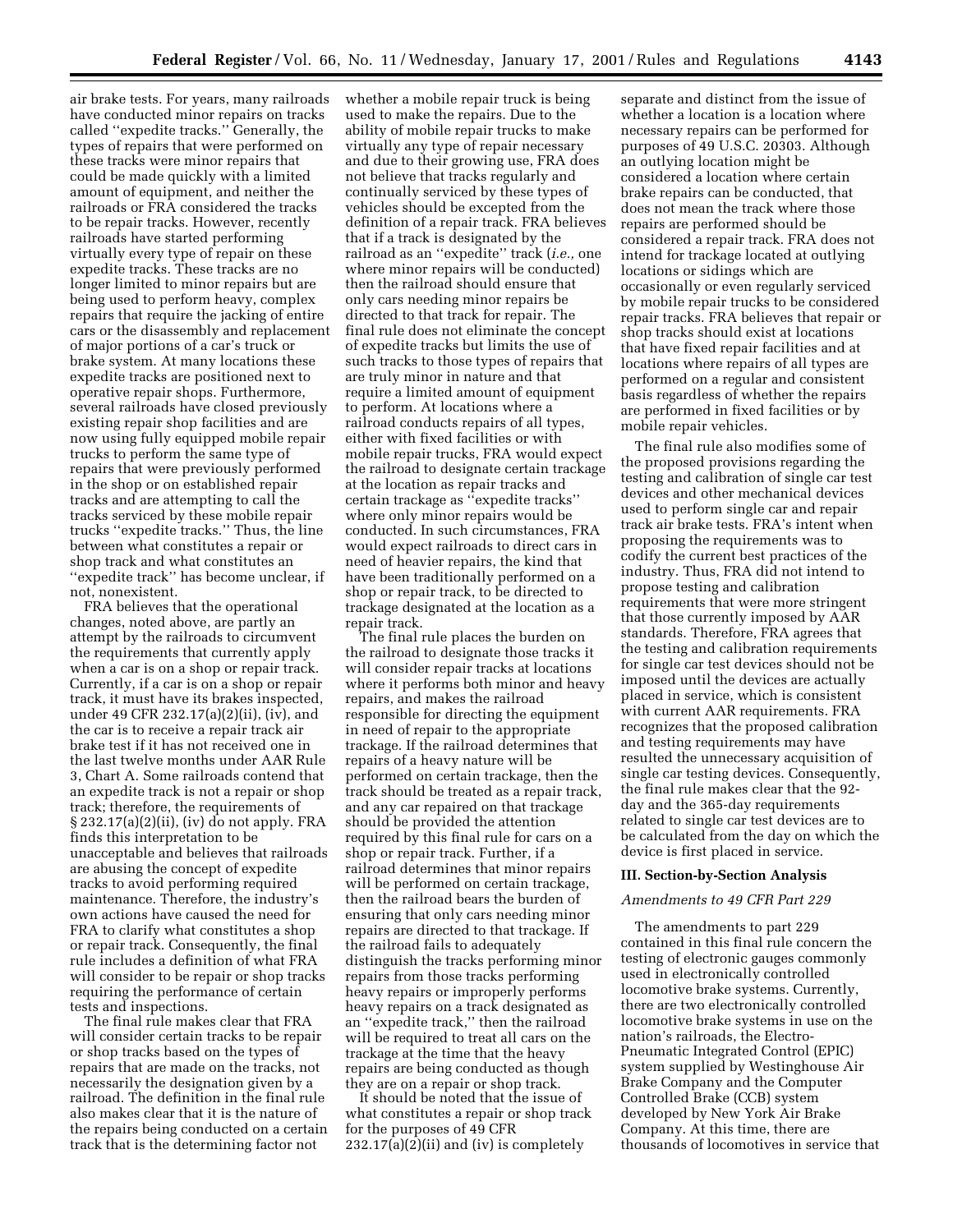are equipped with either the CCB system or the EPIC system.

The final rule retains the proposed requirements extending the testing cycles for the electronic gauges used in these types of locomotive brake systems. The final rule retains the proposed increase of the testing interval for these electronic gauges from 92 days to one year. Although certain labor representatives objected to the proposed increase in the testing interval, contending that the interval should be reduced due to problems encountered by numerous locomotive engineers, FRA continues to believe that technology incorporated into the electronic gauges used in these locomotive brake systems has significantly increased their reliability over standard mechanical gauges. Furthermore, the objections raised were not based on the proper operation or performance of the electronic gauges.

The lengthening of the testing interval for these gauges is based on recommendations made by a committee formed to address issues related to the operation of electronically controlled locomotive brake systems as well as the training of those individuals using this new technology. In May of 1996, the RSAC Working Group decided to form a task force to consider issues related to electronically controlled locomotive brake systems. Rather than create an entirely new task force, the Working Group assigned the task to a group of individuals who were members of the previously established ''New Technology Joint Information Committee.'' This task force, comprised of representatives from the railroad industry, rail labor, air brake manufacturers, and locomotive manufacturers, addressed several issues related to these braking systems including: design; training; inspection and testing; and maintenance. The task force concluded that additional regulation of these types of locomotive braking systems was unnecessary since the current regulations or waivers sufficiently address the training, inspection, and maintenance of these systems and any additional design requirement would most likely not enhance safety and would probably restrict the advancement of new technology. The task force recommended that part 229 be revised to increase the testing interval for these electronic gauges from 92 days to an annual cycle. The task force based this recommendation on its finding that the electronic gauges used in these brake system are much more reliable than standard mechanical gauges due to the following: the electronic components

have longer life cycles than those in mechanical gauges; the accuracy and durability of the transducer have been extended; and internal computer diagnostics detect inaccuracies before gauges becoming defective under federal regulations. FRA continues to agree with these findings and has retained the proposed extension in this final rule.

The final rule does not include the proposed requirement that locomotive compressors be tested for capacity by orifice test during the annual test required by § 229.27. FRA agrees that the requirement for orifice testing of locomotive air compressors was eliminated from part 229 in 1980. See 45 FR 21097. At that time, FRA found that such a test was not useful in detecting a bad compressor and, thus, found no reason to retain the requirement. Although the requirement to perform orifice testing remained in § 232.10(c), FRA's elimination of the requirement from part 229 rendered the provision in part 232 meaningless. As no railroad has performed orifice testing since 1980 and because FRA is not aware of any safety hazard being created due to the elimination of such testing, FRA agrees that there is no justification for reinstating the requirement to perform such testing.

### *Amendments to 49 CFR Part 231*

The final rule retains the proposed clarifying changes in the applicability section of this part. FRA received no comments objecting to the proposed modifications. The changes are intended to make the regulatory exceptions consistent with the exceptions contained in the statute. The added exceptions are taken directly from 49 U.S.C. 20301 (previously codified at 45 U.S.C. 6). It is noted that the words ''freight and other non-passenger'' have been added to the exceptions in order to remain consistent with Congress' intent when the statutory exceptions were created. At the time that Congress provided an exception from the requirements of the Safety Appliance Acts, Congress did not and could not envision that the equipment used in these operations would be modified for the purposes of hauling passengers, which FRA has discovered with regard to four-wheel coal cars. Consequently, the final rule makes clear that FRA will except only freight operations or other non-passenger operations that employ the types of equipment contained in these amendments.

The final rule also retains the proposed movement of the provisions related to drawbars from part 232, where they are currently contained, to this part. FRA believes that part 231 is a more logical place for the drawbar provisions to be located as they are not a brake system component but a generic safety appliance. Although the final rule adopts the drawbar provisions as proposed, the changes made to the language of those provisions when proposed in the NPRM were for clarity and readability and were not intended to change any of the basic drawbar requirements contained in part 232.

### **49 CFR Part 232**

### **Subpart A—General**

### *Section 232.1 Purpose and Scope*

Paragraph (a) contains a formal statement of the final rule's purpose and scope. FRA intends the final rule to cover all brake systems and brake components used in all freight train operations and all other non-passenger train operations.

Paragraph (b) contains the dates upon which railroads covered by this part will be required to comply with the requirements contained in this final rule. FRA recognizes the interrelationship between the proper training of railroad personnel and implementation of many of the inspection, testing, and maintenance requirements contained in the final rule. FRA realizes that in order for railroads to comply with many of the requirements related to the inspection, testing, and maintenance of equipment and the requirements regarding the movement of defective equipment, the railroad and its contractors must first be provided sufficient time to assess its current training program and develop and implement a training program consistent with the requirements of this part. The railroad or contractor then needs time to provide the necessary training to its employees without causing manpower shortages in its operations. FRA also recognizes that the costs of the training requirements are somewhat substantial and may prevent a railroad or contractor from completing the necessary training in a short period of time. Therefore, this final rule provides railroads and contractors with three years to develop and implement the required training. This period is consistent with the time requested by the AAR and other railroads. It is also consistent with the requirement to provide refresher training at least every three years and will allow a railroad or contractor to have one-third of its inspection forces receive the necessary refresher training each year after the initial training period is complete. Consequently, FRA will require compliance with all the requirements contained in § 232.15, subpart B,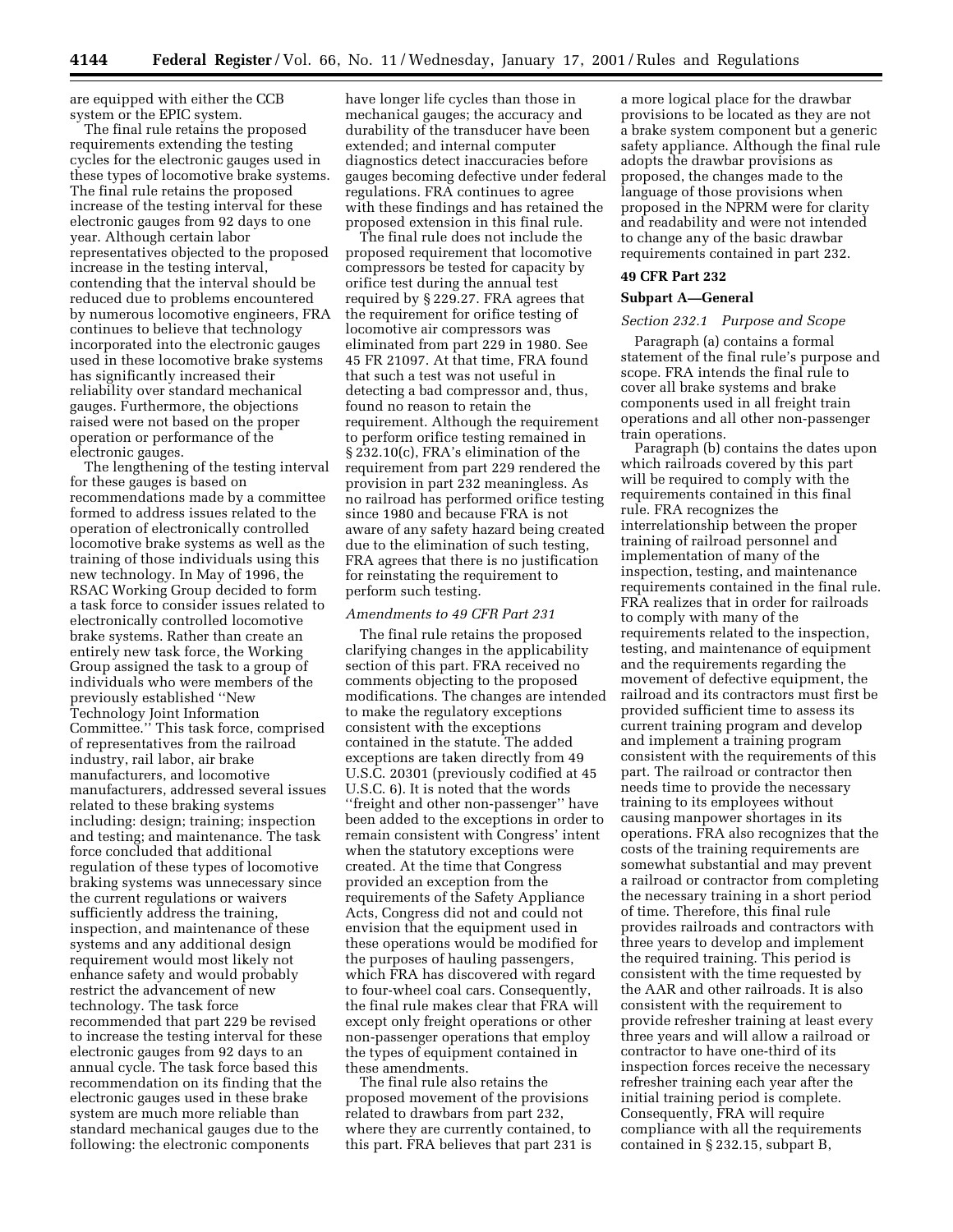subpart C, and subpart F of this final rule at the conclusion of the three-year period provided for conducting the required training.

This paragraph makes clear that the maintenance requirements contained in subpart D will become applicable to all railroads to which this part applies approximately six months after the issuance of this final rule. Virtually all of the requirements contained in this subpart are existing regulatory requirements or prevailing industry practice, and FRA sees no reason to significantly delay their implementation. FRA notes that this subpart requires certain tasks to be performed by a ''qualified person'; however, FRA will not subject railroads to the qualification and training requirements contained in this final rule for individuals performing these tasks until the conclusion of the three-year period provided for conducting the required training.

This paragraph also clarifies that the general provisions contained in subpart A of this final rule regarding applicability, definitions, waivers, responsibility for compliance, penalties, preemptive effect, special approval procedures, availability of records, and information collection will become applicable approximately sixty days after the issuance of this final rule. Due to the enforcement implications connected with these provisions, it is both necessary and desirable to have the provisions become applicable as quickly as possible.

This paragraph also makes clear that the requirements related to end-of-train devices contained in subpart E become applicable to all trains operating on track which is part of the general system of transportation approximately sixty days after issuance of the final rule. As the requirements related to these devices have existed for a number of years and because this final rule modifies those requirement to a very limited extent, FRA believes that railroads should have no problem complying with the requirements in this subpart in the period of time provided. Furthermore, the requirements contained in this subpart apply to both freight and passenger trains that operate on the general system of transportation and are not contingent on the performance of additional training.

FRA also recognizes that there are certain aspects of this final rule that provide operational flexibility to the railroads. Due to this flexibility, FRA believes that some railroads will desire the authority to comply with the final rule as soon as their employees have been properly trained. Therefore,

paragraph (c) contains a provision which allows a railroad to notify FRA in writing that it is willing to begin compliance with the requirements of the final rule sometime earlier than the three years provided. However, FRA wishes to make clear that it does not intend for railroads to take advantage of the flexibility provided under some of the provisions of the final rule unless the railroad is willing to comply with all the requirements contained in the final rule.

Paragraph (d) of this section clarifies that any railroad that operates on the general railroad system of transportation that is not operating pursuant to the requirements contained in this final rule or the requirements contained in the Passenger Equipment Safety Standards at 49 CFR part 238, shall continue to comply with the requirements contained in part 232 as it existed prior to the issuance of this final rule, which have been moved to Appendix B of the new part 232. Thus, a railroad will continue to be subject to the existing inspection, testing, and maintenance provisions contained in part 232 until the railroad is required to operate under the provisions of this final rule (*i.e.* three years for most requirements) or until the railroad voluntarily commits to operate under the provisions of this final rule, whichever comes first. FRA also intends for operations and trains which currently operate under the existing part 232 to continue to operate pursuant to those provisions if the operation is not addressed by either this final rule or part 238. It should be noted that FRA does not intend to extend the coverage of part 232 beyond the types of operations that are currently subject to the requirements of part 232. Thus, FRA has explicitly excluded railroads that operate only on track inside an installation that is not part of the general railroad system of transportation, rapid transit operations that are not connected with the general system, and operations specifically excluded by statute.

#### *Section 232.3 Applicability*

As a general matter, paragraph (a) of this section establishes that this final rule applies to all railroads that operate freight or other non-passenger train service on standard gage track which is part of the general railroad system of transportation. In paragraph (b) of this section, FRA makes clear that subpart E of this final rule applies to all trains that operate on the general system regardless of whether the train is a freight or passenger train, unless it is specifically excepted by the provisions contained in subpart E. Subpart E contains the

requirements regarding the use of twoway end-of-train devices which were issued on January 2, 1997 and became effective on July 1, 1997. Although the final rule contains some minor changes to these requirements, principally for clarification, the provisions contained in Subpart E are very similar to the existing requirements.

Paragraph (c) of this section contains a listing of those operations and equipment to which FRA does not intend this final rule to apply. These include: rapid transit operations not connected to the general system; commuter, intercity, and other shorthaul passenger operations; and tourist, scenic, historic, or excursion operations. In 1994, FRA issued a power brake NPRM in which FRA attempted to draft a proposal covering all railroad operations. FRA received a multitude of comments suggesting that similar treatment of passenger and freight operations was not a viable approach due to the significant differences in the operating environment and equipment used in these operations. Based on these comments, FRA decided to separate passenger and freight operations and FRA recently addressed the power brake issues related to passenger and commuter operations in a separate final rule specifically tailored to those types of operations. *See* 64 FR 25540. Similarly, the Federal Railroad Safety Authorization Act of 1994 directs FRA to examine the unique circumstances of tourist and historic railroads when establishing safety regulations. The Act, which amended 49 U.S.C. 20103, states that:

In prescribing regulations that pertain to railroad safety that affect tourist, historic, scenic, or excursion railroad carriers, the Secretary of Transportation shall take into consideration any financial, operational, or other factors that may be unique to such railroad carriers. The Secretary shall submit a report to Congress not later than September 30, 1995, on actions taken under this subsection.

Pub. L. 103–440, § 217, 108 Stat. 4619, 4624, November 2, 1994.

In response to this mandate, FRA submitted a report to Congress on June 11, 1996, outlining FRA's efforts to tailor its rail safety requirements to tourist, historic, scenic, and excursion railroads. Notably, FRA has established a Tourist and Historic Railroads Working Group formed under RSAC to specifically address the applicability of FRA's regulations to these unique types of operations. Consequently, any requirements issued by FRA for these types of operations will be part of a separate rulemaking proceeding. However, this final rule makes clear that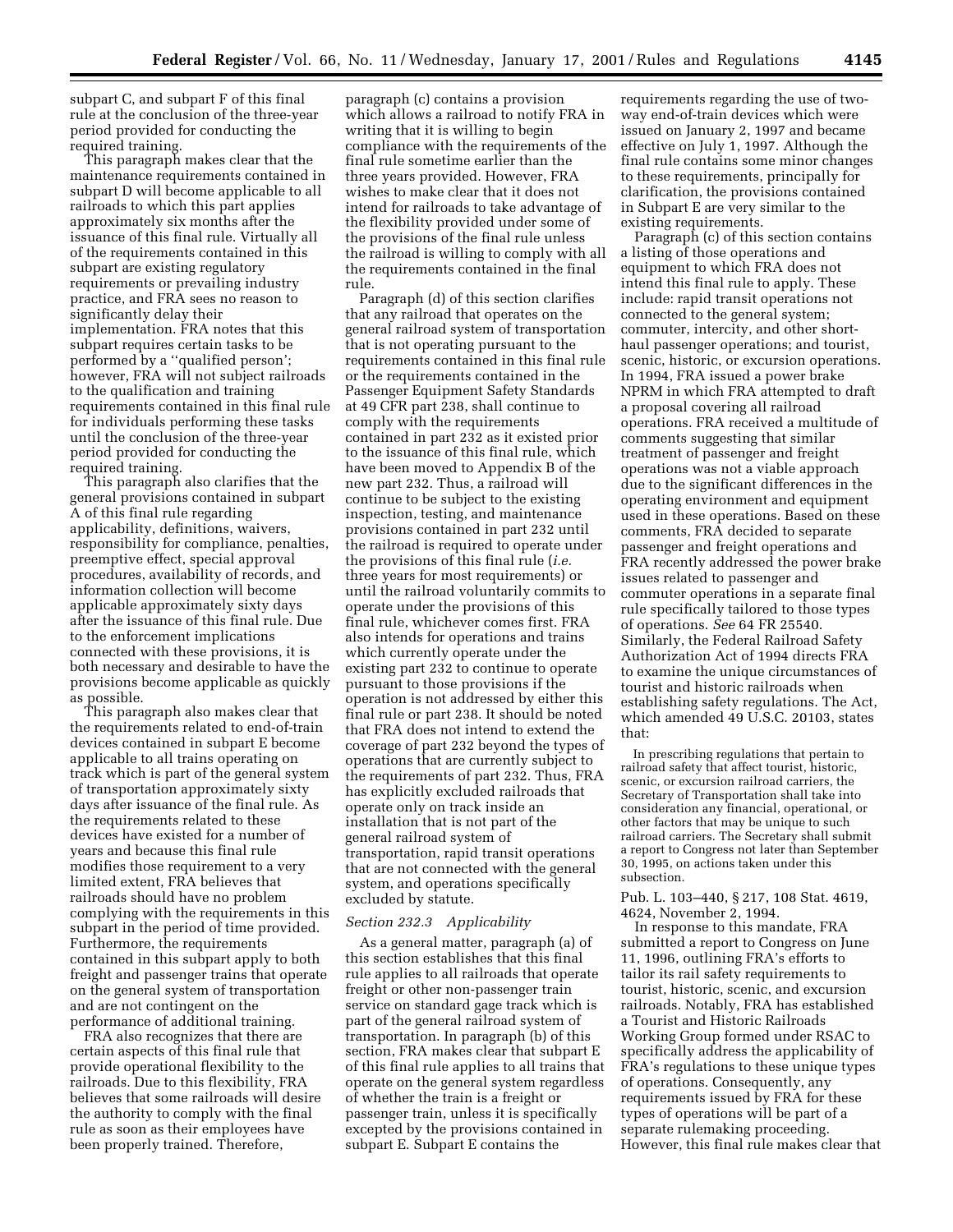the provisions of part 232 as they existed prior to this issuance of this rule will continue to apply to such operations that are currently required to comply with the requirements in order to avoid regulatory gaps while power brake provisions for such service are finalized. Part 232 as it existed prior to the issuance of this final rule is contained as appendix B to this new part 232.

Similar to the amendments made to part 231, paragraphs  $(c)(6)$ – $(c)(8)$  of this section also contain the express exceptions currently contained in the statute for certain coal cars and logging cars. These provisions are intended to make the regulatory exceptions consistent with the exceptions contained in the statute. The exceptions are taken directly from 49 U.S.C. 20301 (previously codified at 45 U.S.C. 6). As was done in these amendments to part 231, the words ''freight and other nonpassenger trains'' have been added to the exceptions in order to remain consistent with Congress' intent when the statutory exceptions were created. At the time that Congress created an exception from the requirements of the Safety Appliance Acts, Congress did not and could not envision that the equipment used in these operations would be modified for the purposes of hauling passengers, which FRA has discovered with regard to four-wheel coal cars. Consequently, FRA will only except freight and other non-passenger operations which employ the types of equipment contained in these amendments.

Paragraph (d) of this section revokes the Interstate Commerce Commission Order 13528, of May 30, 1945, as amended (codified in existing § 232.3 and appendix B to part 232), and codifies some of the relevant provisions of that Order. Thus, paragraph (d) of this section contains a list of pieces of equipment that were excepted from the Order's specifications and requirements for operating power-brake systems for freight service. FRA believes that the Order is no longer completely relevant or necessary and believes that the relevant provisions should be incorporated into this section. In addition, FRA references current industry standards containing performance specifications for freight power brakes in other portions of this final rule which mirror the provisions contained in the Order. FRA notes that locomotives were removed from the listing as this final rule contains various requirements which address locomotives.

It should be noted that paragraph (a) of this section contains a specific

reference to private cars and circus trains. As private cars are designed to carry passengers and are generally hauled in both freight and passenger trains, FRA intends that these types of cars be covered by both the recently issued Passenger Equipment Safety Standards and this final rule. For example, these types of cars will be subject to the maintenance and equipment standards applicable to passenger equipment but will be covered by the inspection requirements contained in this final rule when hauled in a freight train. With regard to circus trains, FRA intends for these operations to be covered by this final rule due to the unique nature of this equipment and operations. Although a circus train carries some employees, the majority of the train is composed of freight-type equipment and is operated in a manner similar to a freight train. Thus, for consistency purposes, FRA intends that this final rule apply to circus train operations.

#### *Section 232.5 Definitions*

This section contains an extensive set of definitions. FRA intends these definitions to clarify the meaning of important terms as they are used in the text of the final rule. The definitions are carefully worded in an attempt to minimize the potential for misinterpretation of the rule. The final rule retains most of the definitions proposed in the NPRM; however, based on the comments received a few new definitions have been added and other definitions previously included in the NPRM have been slightly modified for clarity. Several of the definitions introduce new concepts or new terminologies which require further discussion. The following discussion is arranged in the order in which the definitions appear in the rule text.

''Brake indicator'' means a device, actuated by brake cylinder pressure, which indicates whether brakes are applied or released on a car. The use of brake indicators in the performance of brake tests is a controversial subject. Rail labor organizations correctly maintain that brake indicators are not fully reliable indicators of brake application and release on each car in the train. Further, railroads correctly maintain that reliance on brake indicators is necessary because inspectors cannot always safely observe brake application and release. FRA believes that brake indicators can serve an important role in the performance of brake tests, particularly in those instances where the design of the equipment requires inspectors to place themselves in potentially dangerous

position in order to observe the brake actuation or release.

The definition of ''effective brake'' has been slightly modified from the definition proposed in the NPRM. The modification clarifies that a car's air brake will not be considered effective if its piston travel exceeds the specified limits or if it is not capable of producing its designed retarding force. FRA believes this clarifying language is necessary to address the concerns raised by certain commenters regarding the definitions of ''bind'' and ''foul'' contained in this final rule. The definitions of ''bind'' and ''foul'' have been retained as proposed in the NPRM. Contrary to the assertions made by some commenters, FRA believes that the definitions are sufficiently clear. Certain commenters contend that the definitions of these terms fail to address every possible condition that could affect the proper operation of a brake system. FRA believes that the conditions noted by several commenters as not being covered by these definitions are sufficiently covered by the clarified definition of ''effective brake'' contained in this final rule. Thus, even though a condition may not cause a brake to "bind" or "foul" the condition would cause the brake not to be an ''effective brake'' as defined in the final rule. Furthermore, FRA does not believe that the definitions of ''bind'' or ''foul'' are overly broad, as suggested by some commenters, since the restrictions addressed are ones which affect the intended movement of a component. Therefore, if the restriction is one that does not restrict the component's intended movement, then it should not be considered to ''bind'' or ''foul.''

The final rule also includes a definition of ''inoperative dynamic brake'' which was not specifically contained in the NPRM. This definition has been added in response to comments that the term ''ineffective dynamic brake'' contained in the NPRM was unclear and could lead to potential misunderstandings. These commenters contended that the rule should use the term ''inoperative dynamic brake'' and that its definition should be consistent with the definition of ''inoperative brake.'' FRA agrees with these comments and thus, the final rule replaces the term ''ineffective dynamic brakes'' with the term ''inoperative dynamic brake.'' The term ''inoperative dynamic brake'' means any dynamic brake that no longer provides its designed retarding force on the train, for whatever reason. FRA agrees that the use of only this term clarifies the applicability of the requirements related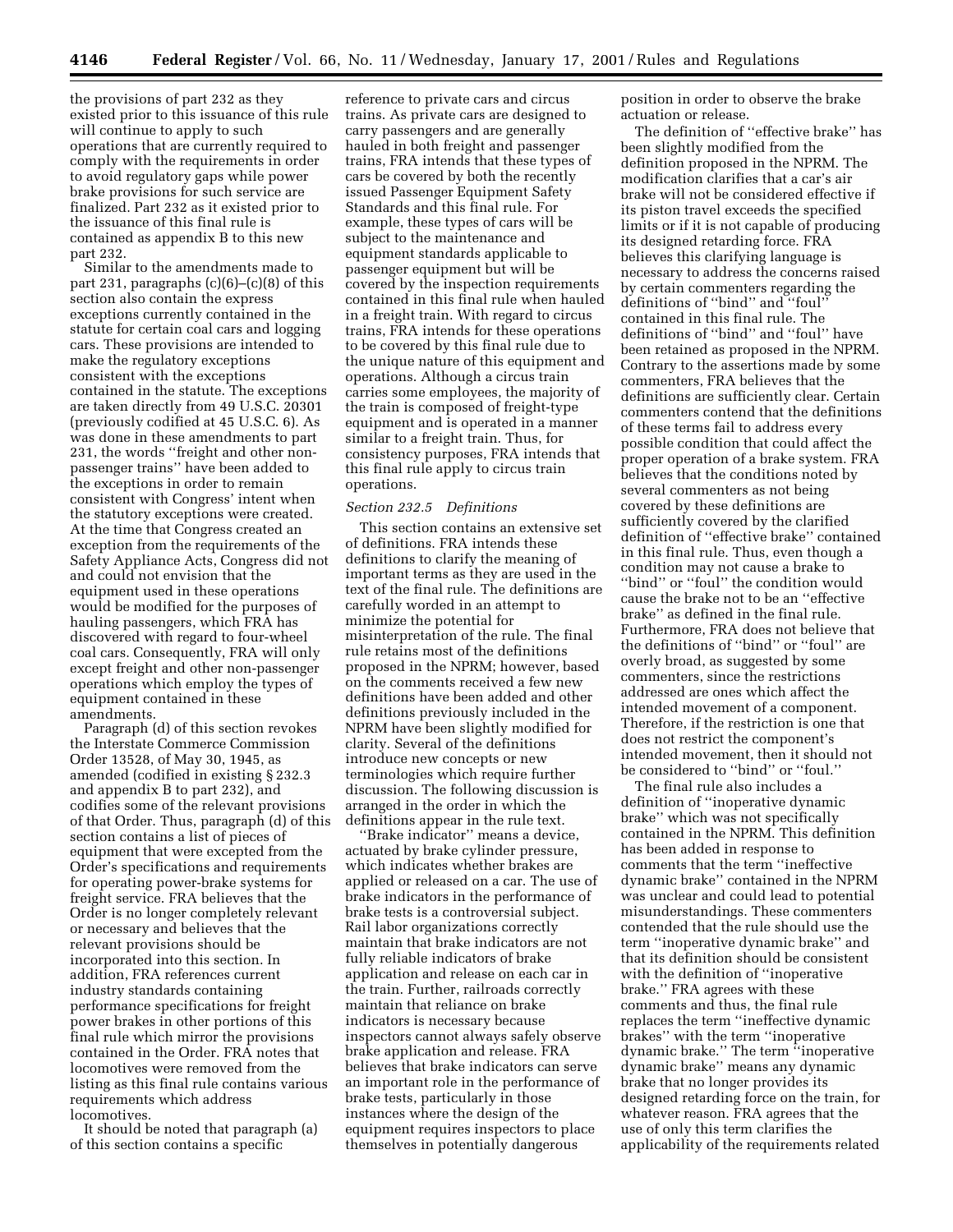to dynamic brakes and prevents potential misunderstandings.

The final rule also defines the term ''initial terminal'' to mean the location where a train is originally assembled. This definition is consistent with the definition contained in the existing power brake regulations. Furthermore, the final rule eliminates the term ''point of origin'' proposed in the NPRM. FRA agrees that the proposed definition of this term was duplicative of the term ''initial terminal'' and merely created potential misunderstandings. Moreover, FRA agrees that the problems attempted to be addressed by the use of this term are sufficiently addressed by the various inspections required in this final rule when adding cars to a train.

The concept of ''ordered date'' or "date ordered" is vital to the correct application of this final rule. The terms mean the date on which notice to proceed is given by a procuring railroad to a contractor or supplier for new equipment. Some of the provisions of the final rule apply only to newly constructed equipment. When FRA applies a requirement only to equipment ordered on or after a specified date or placed in service for the first time on or after a specified date, FRA intends to exempt from the requirement, or ''grandfather'' any piece of equipment that is both ordered and placed in service for the first time before that date. FRA believes this approach will allow railroads to minimize, or avoid altogether, any costs associated with changing existing purchase orders and yet limit the delay in realizing the safety benefits of the requirements contained in this final rule.

The definitions of ''qualified person'' and ''qualified mechanical inspector'' are vital to understanding the inspection, testing, and maintenance provisions contained in this final rule. In order to ensure a proper understanding of these terms, the final rule clarifies FRA's intent regarding the necessary training these individuals are to receive and further clarifies the designation of such individuals. Although FRA disagrees with the assertions of some commenters that a ''qualified person'' should only be able to perform a limited number of tasks required by this final rule, FRA does agree that the definition of ''qualified person'' contained in the NPRM was overly vague and was susceptible to abuse and misunderstanding. Therefore, this final rule modifies the definition of a ''qualified person'' in order to more fully develop what is required by a railroad when designating a person as qualified to perform a particular task.

The definition of ''qualified person'' contained in this final rule makes clear that the person is to receive training pursuant to the training, qualification, and designation program required under § 232.203. The definition also makes clear that although a person may be deemed a ''qualified person'' for the performance of one task, that same person may or may not be considered a ''qualified person'' for the performance of another task. The rule requires that various tasks be performed by a "qualified person." For example, these tasks include the performance of brake inspections, the handling of defective equipment, and the performance of single car tests. FRA would expect employees performing these various tasks to have different levels of training. For example, a person receiving appropriate training to be deemed a ''qualified person'' for the purpose of performing Class II brake tests should not be deemed a ''qualified person'' for the purpose of moving defective equipment or performing single car or repair track air brake tests, unless specific training is provided that individual which specifically covers those tasks. The final rule stresses that the individual must have received appropriate training to perform the task for which the railroad is assigning the person responsibility.

Contrary to the assertions of certain commenters, FRA does not intend for term ''qualified person'' to be synonymous with the term train crew member. Although the NPRM discussed the fact that a train crew member could be considered a ''qualified person'' for performing many of the brake inspections required by the rule, FRA does not intend for a train crew member to be deemed a ''qualified person'' for performing every task covered by this final rule which is to be performed by a ''qualified person.'' There are various tasks covered by this final rule (*i.e.,* single car and repair track air brake test) that must be performed by a ''qualified person'' which would require an individual to receive more specialized and in-depth training than that received by a person strictly performing brake inspections. For some tasks a ''qualified person'' may have to be an individual in the railroad's repair or mechanical department. The final rule makes clear that the railroad is responsible for determining that the person has the knowledge and skills necessary to perform the required function for which the person is assigned responsibility and for maintaining sufficient records documenting this knowledge and skill.

The final rule also retains the proposed definition of ''qualified

mechanical inspector'' (QMI) with slight modification to ensure clarity and avoid potential misunderstanding. The final rule defines a QMI as a ''qualified person'' who as a part of the training, qualification, and designation program required under § 232.203 has received instruction and training that includes ''hands-on'' experience (under appropriate supervision or apprenticeship) in one or more of the following functions: trouble-shooting, inspection, testing, maintenance, or repair of the specific train brake components and systems for which the inspector is assigned responsibility. This person shall also possess a current understanding of what is required to properly repair and maintain the safetycritical brake components for which the person is assigned responsibility. Further, a QMI shall be a person whose primary responsibility includes work generally consistent with the abovereferenced functions.

The definition contained in this final rule clarifies the intent of the NPRM by specifically stating that a QMI must be properly trained and have a primary responsibility in the function of troubleshooting, inspection, testing, maintenance, or repair of the specific train brake systems for which the inspector is assigned responsibility. The definition also clarifies that a QMI must possess a current understanding of what is required to properly repair and maintain the safety-critical brake or mechanical components for which the person is assigned responsibility. The concept of QMI is premised on the idea that railroads will be permitted to move trains extended distances between brake inspections if the trains are inspected by highly qualified individuals. As no trains are currently permitted to move the distances between brake inspections permitted by this rule, FRA believes that the inspections these trains receive must be of very high quality and must be performed by individuals who can not only identify a particular defective condition but who have the knowledge and experience to know how the particular defective condition affects other parts of the brake system or mechanical components and who have an understanding of what might have caused a particular defective condition. FRA also believes that in order for a person to become highly proficient in the performance of a particular task that person must perform the task on a repeated and consistent basis. As it is almost impossible to develop and impose specific experience requirements, FRA believes that a requirement that the person's primary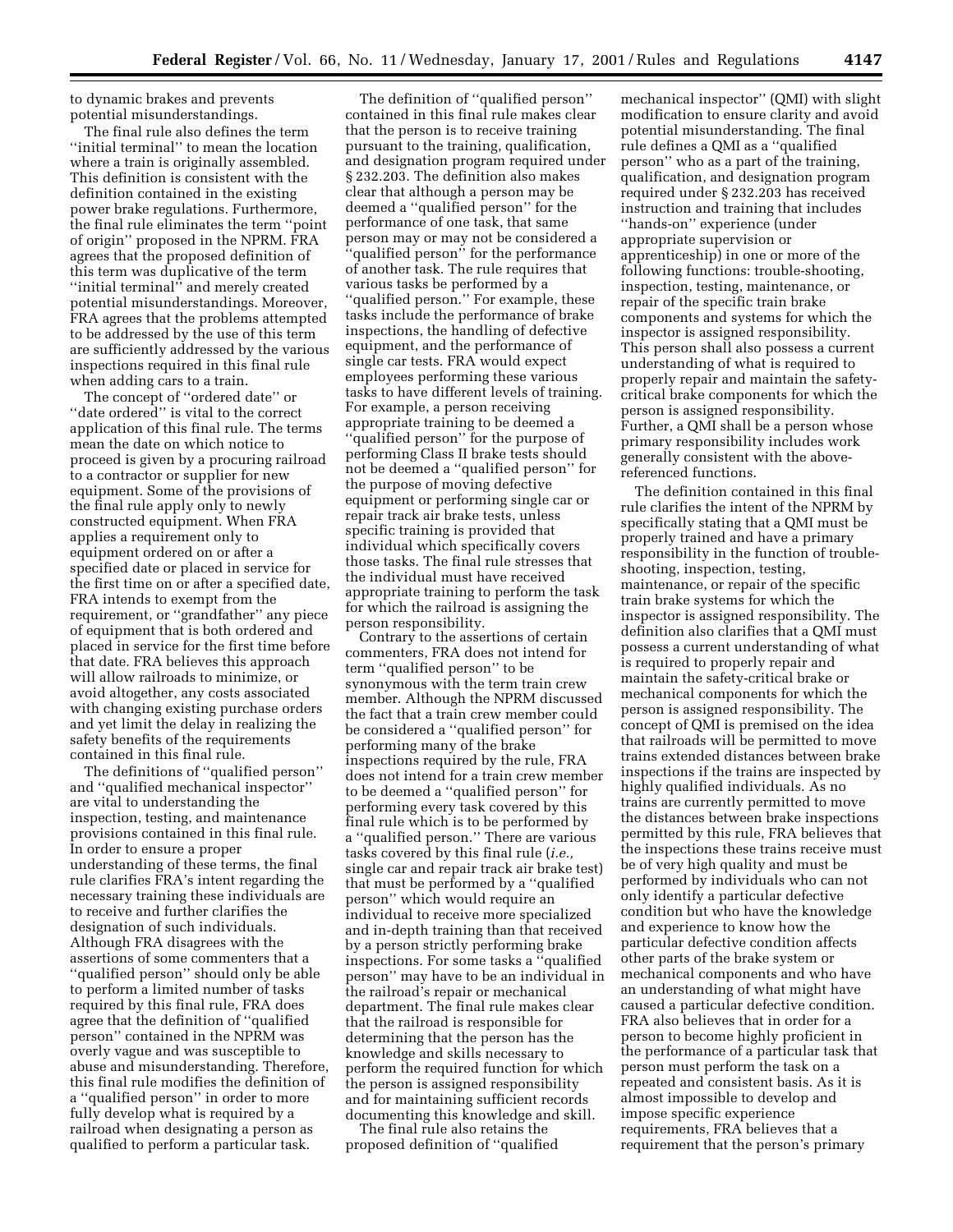responsibility be in one or more of the specifically identified work areas and that the person have a basic understanding of what is required to properly repair and maintain safetycritical brake components is necessary to ensure the high quality inspections envisioned by the rule.

In order to clarify the meaning of ''primary responsibility'' as used in the definition of QMI, the final rule contains a definition of the term. As a rule of thumb FRA will consider a person's ''primary responsibility'' to be the task that the person performs at least 50 percent of the time. Therefore, a person who spends at least 50 percent of the time engaged in the duty of either inspecting, testing, maintaining, troubleshooting, or repairing train brakes systems may be designated as a QMI; provided, the person is properly trained to perform the tasks assigned and possesses a current understanding of what is required to properly repair and maintain the safety-critical brake components for which he or she is assigned responsibility. However, FRA will consider the totality of the circumstances surrounding an employee's duties in determining a person's ''primary responsibility.'' For example, a person may not spend 50 percent of their day engaged in any one readily identifiable type of activity; in those situations FRA will have to look at the circumstances involved on a caseby-case basis.

The definition of QMI largely rules out the possibility of train crew members being designated as these highly qualified inspectors since the primary responsibility, as defined above, of virtually all current train crew personnel is the operation of trains and for the most part train crew personnel do not possess a current understanding of what is required to properly repair and maintain the safety-critical brake components that are inspected during the various required brake tests. FRA provides a clear definition of qualified mechanical inspector so that a differentiation can be made between the comprehensive knowledge and training possessed by a professional mechanical employee, and the more specialized training and general knowledge possessed by train crews. FRA intends the definition to allow the members of the trades associated with the testing and maintenance of equipment such as carmen, machinists, and electricians to become qualified mechanical inspectors. However, membership in labor organizations or completion of apprenticeship programs associated with these crafts is not required to be a qualified mechanical inspector. The two primary qualifications are possession of the knowledge required to do the job and a primary work assignment inspecting, testing, maintaining, troubleshooting, or repairing the equipment.

The definition of ''solid block of cars'' has been modified from that proposed in the NPRM. Although FRA believes the definition it proposed is consistent with current interpretations and enforcement of the existing requirement, FRA agrees with some of the commenters that the definition may have been too narrow and did not directly address FRA's primary concern, the block of cars itself. Rather than attempt to limit the addition of certain blocks of cars to a train by requiring that the entire train be reinspected if the block of cars is not composed of cars from only one other train, the final rule specifically addresses the inspection of a ''solid block of cars'' in the various inspection provisions based on the composition of the block. Thus, the final rule defines a ''solid block of cars'' as two or more freight cars consecutively coupled together and added to a train as a single unit. As FRA's primary concern is the condition of the block of cars being added to the train especially when the block of cars is made up of cars from more than one train, the final rule will permit a solid block of cars to be added to a train without triggering a requirement to perform a Class I brake test on the entire train. However, depending on the make-up of that block of cars, certain inspections will have to be performed on that block of cars at the location where it is added to the train. Therefore, the final rule places the emphasis on the inspection of the cars being added to the train rather than requiring a complete reinspection of the entire train.

The final rule also adds a definition of ''unit train'' and ''cycle train'' in order to clarify the requirement regarding the performance of a Class I brake test on such a train every 3,000 miles. Although the preamble to the NPRM made clear that this requirement was intended to apply to trains that are operated in captive service, the proposed rule text failed to specifically identify which trains were required to receive such attention. Thus, in order to remain consistent with FRA's intent, the final rule text has been modified to include the term ''unit or cycle train.'' ''Unit train'' or ''cycle train'' means a train that, except for the changing of locomotive power and the removal or replacement of defective equipment, remains coupled as a consist and continuously operates from location A to location B and back to location A.

These trains are also referred to as captive service trains as they basically operate in one continuous loop. Currently, trains which operate in this fashion can operate almost indefinitely on one initial terminal inspection and then a continuing series of 1,000-mile inspections. FRA believes that it is necessary for these trains to receive comprehensive brake inspections on a periodic basis in order to ensure their safe and proper operation.

The definitions of ''transfer train'' and ''switching service'' are somewhat interrelated since the determination as to whether, at a minimum, a transfer train brake test is required is based on whether the movement is a switching movement or a train movement. It is noted that the definition of ''yard train'' contained in the NPRM has been eliminated from this final rule. As the term was not used in the NPRM and has not been used in this final rule, FRA finds no need to retain the definition. Furthermore, the determination as to whether or not a yard train is required to be inspected and tested as a transfer train is based on whether the train is engaged in a train movement.

The final rule slightly modifies the proposed definition of ''transfer train'' to clarify that such a train may pick up and deliver freight equipment while en route to its destination. Such activity is currently conducted by these trains, and it was not FRA's intent when issuing the NPRM to prohibit these trains from being used in this fashion. The final rule also retains the definition of ''switching service,'' which is defined as the classification of cars according to commodity or destination; assembling of cars for train movements; changing the position of cars for purposes of loading, unloading, or weighing; placing of locomotives or cars for repair or storage; or moving of rail equipment in connection with work service that does not constitute a train movement. Thus, a train engaged in switching service carries the potential of becoming a transfer train, subject to a transfer train's testing requirements, if the movement it will be engaged in is considered a ''train movement'' rather than a ''switching movement.'' FRA's determination of whether the movement of cars is a ''train movement,'' subject to the requirements of this section, or a ''switching movement'' is and will be based on the voluminous case law developed by various courts of the United States.

FRA's general rule of thumb as to whether a trip constitutes a ''train movement'' requires five or more cars coupled together that are hauled a distance of at least one mile without a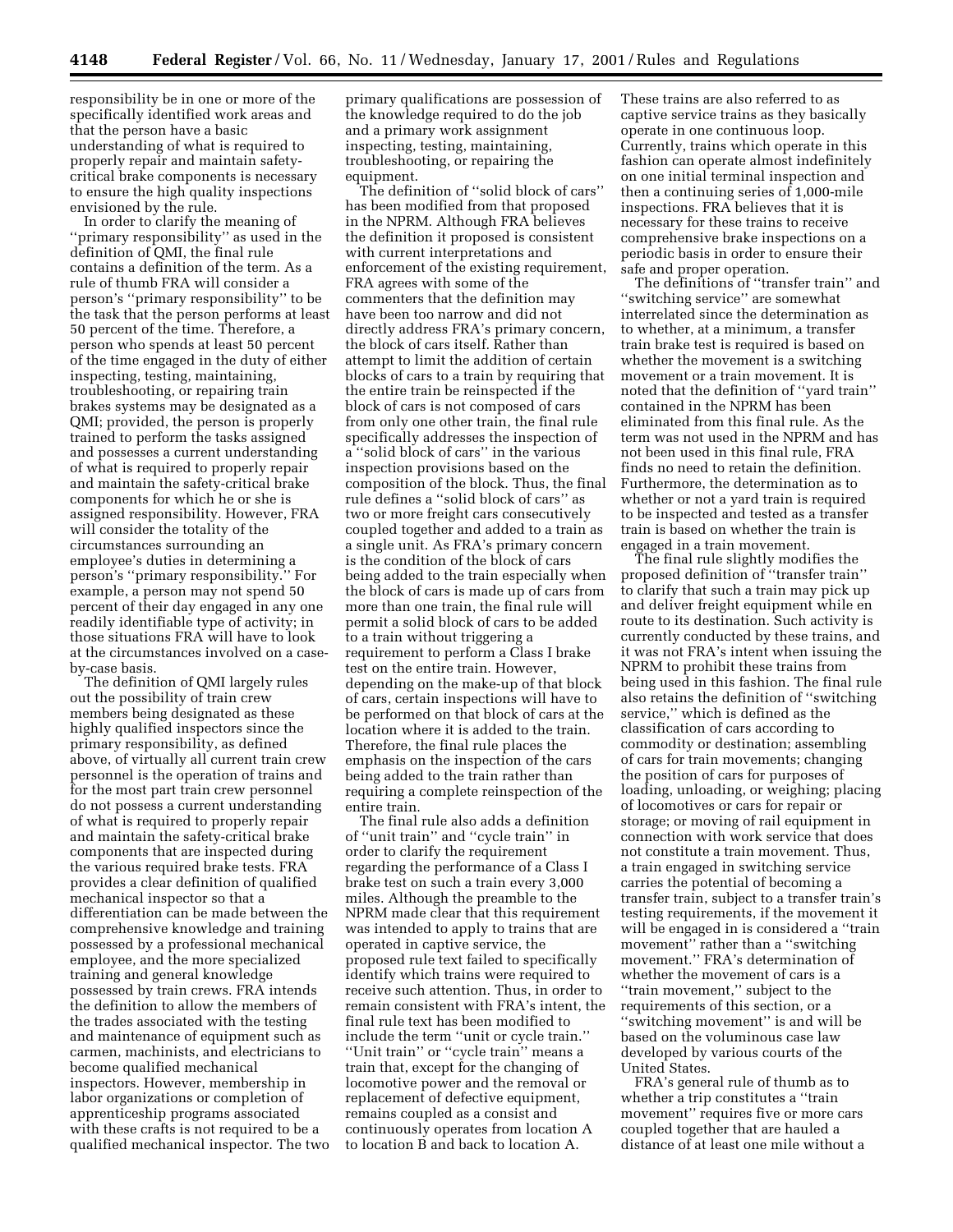stop to set off or pick up a car and not moving for the purpose of assembling or disassembling a train. However, FRA may consider movements of less than one mile ''train movements'' if various circumstances exist. In determining whether a particular movement constitutes a ''train movement,'' FRA conducts a multi-factor analysis based upon the discussions contained in various court decisions on the subject. *See e.g. United States* v. *Seaboard Air Line R. R. Co.,* 361 U.S. 78 (1959); *Louisville & Jeffersonville Bridge Co.* v. *United States,* 249 U.S. 543 (1919). The following factors are taken into consideration by FRA: The purpose of the movement; the distance traveled without a stop to set out or pick up cars; the number of cars hauled; and the hazards associated with the particular route traveled (*e.g.,* the existence of public or private crossings with or without crossing protection, the steepness of the grade, the existence of curves, any other conditions that minimize the locomotive engineer's sight distance, and any other conditions that may create a greater need for power brakes during the movement). The existence of any of these hazards would tend to weigh towards the finding of a ''train movement,'' since these are the types of hazards against which the power brake provisions of the Federal rail safety laws were designed to give protection.

### *Section 232.7 Waivers*

This section sets forth the procedures for seeking waivers of compliance with the requirements of this rule. Requests for such waivers may be filed by any interested party. In reviewing such requests, FRA conducts investigations to determine if a deviation from the general criteria can be made without compromising or diminishing rail safety.

## *Section 232.9 Responsibility for Compliance*

General compliance requirements are contained in this section. In accordance with the "use" or "haul" language previously contained in the Safety Appliance Acts (49 U.S.C. chapter 203), and with FRA's general rulemaking authority under the Federal railroad safety laws, the final rule retains the proposed requirement that any train, railroad car, or locomotive covered by this part will be considered ''in use'' prior to departure but after it receives or should have received the necessary tests and inspections required for movement. FRA will no longer necessarily wait for a piece of equipment with a power brake defect to be hauled before issuing

a violation report and recommending a civil penalty, a practice frequently criticized by the railroads. FRA believes that this approach will increase FRA's ability to prevent the movement of defective equipment that creates a potential safety hazard to both the public and railroad employees. FRA does not feel that this approach increases the railroads' burden since equipment should not be operated if it is found in defective condition in the pre-departure tests and inspections, unless permitted by the regulations. In fact, this modification of FRA's perspectives as to when a piece of equipment will be considered ''in use'' was fully discussed by members of the Working Group and representatives of both rail labor and rail management supported this approach, agreeing that the current practice of waiting for a defective piece of equipment to depart from a location does very little to promote or ensure the safety of trains. FRA received no comments objecting to this approach in response to the NPRM.

FRA currently interprets the ''use'' or ''haul'' language previously contained in the Safety Appliance Acts narrowly to require that a train or car not in compliance with the power brake regulations actually engage in a train movement before a violation under the power brake regulations could be assessed against a railroad. Although this interpretation is in accordance with existing case law, FRA believes that a broader interpretation is possible based upon the case law interpreting the ''use'' language contained in the Safety Appliance Acts and based upon FRA's general rulemaking authority under the Federal railroad safety laws. Based upon both these authorities, FRA finds that it is not necessary to require that a train or car engaged in a train movement prior to FRA assessing a violation under the power brake regulations. The fact that the train or car is being used by a railroad, has been or should have been inspected by the railroad, and will be engaged in a train movement while in non-compliance with the requirements contained in this part is sufficient to allow a violation to be assessed.

This section also clarifies FRA's position that the requirements contained in these rules are applicable to any ''person,'' as broadly defined in § 232.11, that performs any function required by the proposed rules. Although various sections of the final rule address the duties of a railroad, FRA intends that any person who performs any action on behalf of a railroad or any person who performs any action covered by the final rule is required to perform that action in the

same manner as required of a railroad or be subject to FRA enforcement action. For example, private car owners and contract shippers that perform duties covered by these regulations would be required to perform those duties in the same manner as required of a railroad.

Paragraph (c) states that any ''person'' as broadly defined in § 232.11, that performs any function or task required by this part will be deemed to have consented to FRA inspection of the person's operation to the extent necessary to ensure that the function or task is being performed in accordance with the requirements of this part. This provision was contained in the NPRM, and FRA received no comments opposing the position. This provision is intended to put railroads, contractors, and manufacturers that elect to perform tasks required by this part on notice that they are consenting to FRA's inspection for rail safety purposes of that portion of their operation that is performing the function or task required by this part. In most cases, this function or task involves a contractor's performance of certain required brake inspections or the performance of specified maintenance on cars, such as conducting single car or repair track tests on behalf of a railroad. FRA believes that if a person is going to perform a task required by this part, FRA must have the ability to view the performance of such a task to ensure that it is conducted in compliance with federal regulations. Without such oversight, FRA believes that the requirements contained in this the regulation would become illusory and could be easily circumvented by some railroads. FRA believes that it has the statutory authority pursuant to 49 U.S.C. 20107 to inspect any facility or operation that performs functions or tasks required under this part, and this provision is merely intended to make that authority clear to all persons performing such tasks or functions.

#### *Section 232.11 Penalties*

This section identifies the penalties that may be imposed upon a person, including a railroad or an independent contractor providing goods or services to a railroad, that violates any requirement of this part. These penalties are authorized by 49 U.S.C. 21301, 21302, and 21304. The penalty provision parallels penalty provisions included in numerous other safety regulations issued by FRA. Essentially, any person who violates any requirement of this part or causes the violation of any such requirement will be subject to a civil penalty of at least \$500 and not more than \$11,000 per violation. Civil penalties may be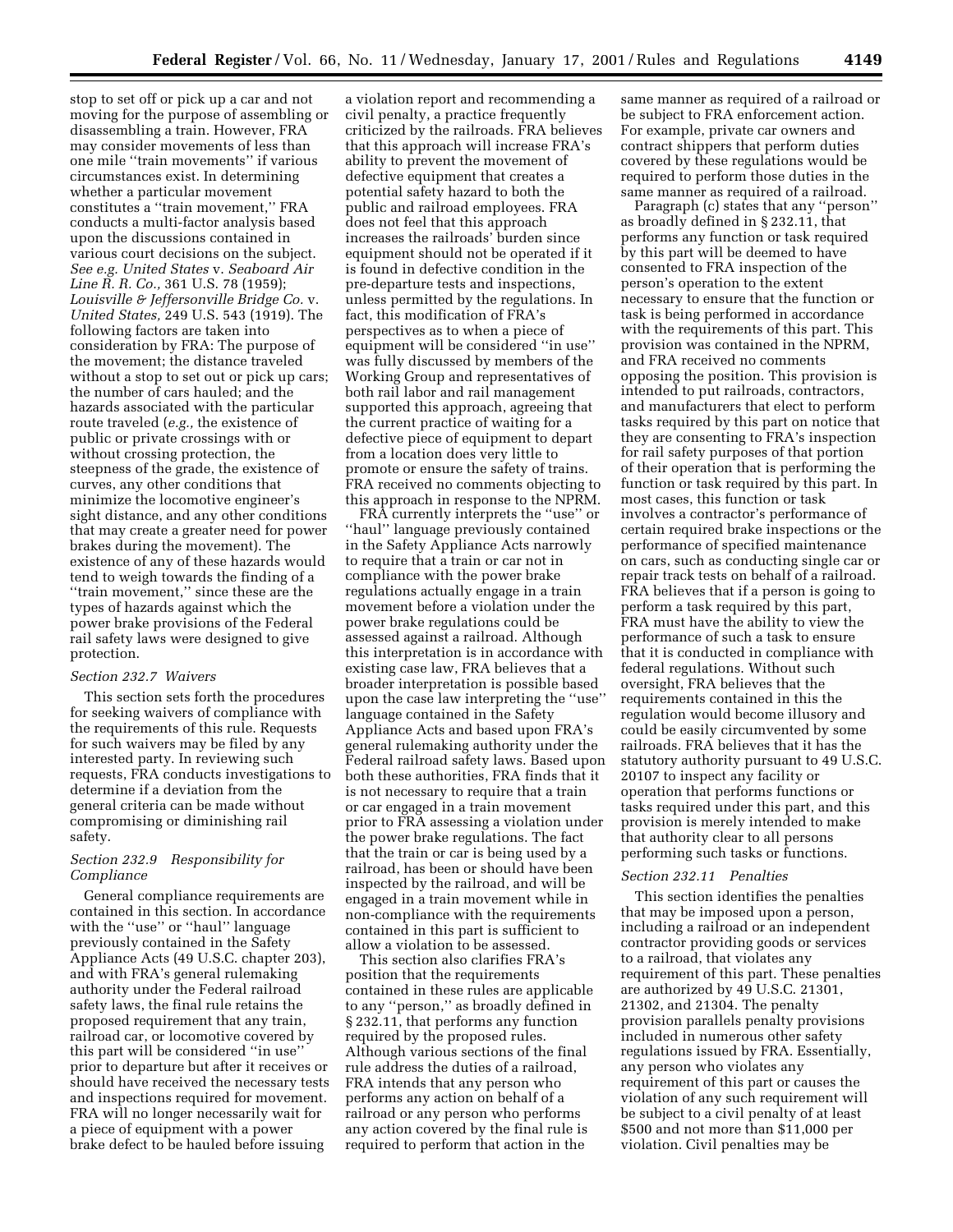assessed against individuals only for willful violations, and where a grossly negligent violation or a pattern of repeated violations creates an imminent hazard of death or injury to persons, or causes death or injury, a penalty not to exceed \$22,000 per violation may be assessed. In addition, each day a violation continues will constitute a separate offense. It should be noted that, the Federal Civil Penalties Inflation Adjustment Act of 1990, Pub. L. 101– 410 Stat. 890, 28 U.S.C. 2461 note, as amended by the Debt Collection Improvement Act of 1996 Pub. L. 104– 134, April 26, 1996 required agencies to adjust for inflation the maximum civil monetary penalties within the agencies jurisdiction. See 63 FR 11623. The resulting \$11,000 and \$22,000 maximum penalties noted in this section were determined by applying the criteria set forth in sections 4 and 5 of the statute to the maximum penalties otherwise provided for in the Federal railroad safety laws. Finally, paragraph (b) makes clear that a person may be subject to criminal penalties under 49 U.S.C. 21311 for knowingly and willfully falsifying reports required by these regulations. FRA believes that the inclusion of penalty provisions for failure to comply with the regulations is important in ensuring that compliance is achieved.

The final rule includes a schedule of civil penalties in appendix A to this part. Because such penalty schedules are statements of policy, notice and comment were not required prior to its issuance. See 5 U.S.C. 553(b)(3)(A).

#### *Section 232.13 Preemptive Effect*

This section informs the public as to FRA's intention regarding the preemptive effect of the final rule. While the presence or absence of such a section does not conclusively establish the preemptive effect of a final rule, it informs the public concerning the statutory provisions which govern the preemptive effect of the rule and FRA's intentions concerning preemption. Paragraph (a) points out the preemptive provision contained in 49 U.S.C. 20106, which provides that all regulations prescribed by the Secretary relating to railroad safety preempt any State law, regulation, or order covering the same subject matter, except a provision necessary to eliminate or reduce an essentially local safety hazard that is not incompatible with a Federal law, regulation, or order and that does not unreasonably burden interstate commerce. With the exception of a provision directed at an essentially local safety hazard that is not inconsistent with Federal law, regulation, or order

and that does not unreasonably burden interstate commerce, 49 U.S.C. 20106 will preempt any State regulatory agency rule covering the same subject matter as the regulations contained in this final rule.

Paragraph (b) of this section also informs the public of the potential for preemption under various other statutory and constitutional provisions. These include: the Locomotive Inspection Act (now codified at 49 U.S.C. 20701–20703), the Safety Appliance Acts (now codified at 49 U.S.C. 20301–20304), and the Commerce Clause. FRA is not expressing positions as to whether or to what extent preemption exists with regard to any of the provisions noted above because doing so requires a lengthy analysis for each component which, in the aggregate, would be so long as to impair the usefulness of this document for most readers. As FRA lacks the authority to make binding preemption determinations, FRA's purpose in identifying these provisions is merely to inform the public of the existence of these provisions and that voluminous case law exists regarding preemption under each of the provisions.

Paragraph (c) further informs the public that FRA does not intend to preempt provisions of State criminal law that impose sanctions for reckless conduct that leads to actual loss of life, injury, or damage to property, whether such provisions apply specifically to railroad employees or generally to the public at large.

## *Section 232.15 Movement of Defective Equipment*

This section contains the provisions regarding the movement of equipment with defective brakes without civil penalty liability. Except as noted in the discussion below, the provisions contained in this section are almost identical to the provisions proposed in the 1998 NPRM and incorporate the stringent conditions currently contained in 49 U.S.C. 20302, 20303, 21302, and 21304 (previously codified at 45 U.S.C. 13). The language used in some of the provisions has been slightly modified to ensure consistency with existing statutory requirements. As pointed out in the previous discussion, most of the alternative proposals received by FRA in response to the 1994 NPRM, the subsequent RSAC Working Group meetings, and the 1998 NPRM all contained provisions regarding the movement of equipment with defective brakes which are in direct conflict with the statutory requirements. *See* ''Overview of Comments and General

FRA Conclusions'' portion of the preamble under the heading ''Movement of Equipment with Defective Brakes.'' FRA continues to believe that the requirements related to the movement of equipment with defective brakes retained in this final rule are not only consistent with the statutory requirements, but also ensure the safe and proper movement of defective equipment and clarify the duties imposed on a railroad when moving such equipment.

Paragraph (a) of this section contains various parameters which must exist in order for a railroad to be deemed to be hauling a piece of equipment with defective brakes for repairs without civil penalty liability. The final rule modifies the language used in some of the proposed general provisions contained in this paragraph to accurately reflect the language contained in the existing statutory provisions pertaining to the movement of equipment with defective brakes. The final rule replaces the term ''repair location'' with the phrase ''location where necessary repairs can be performed.'' FRA agrees with the comments of certain labor representatives that the proposed language could have been interpreted as being somewhat contrary to the language used in the existing statute, which was not FRA's intent.

The vast majority of the requirements contained in this paragraph should pose absolutely no additional burden to railroads as they are merely a codification of existing statutory requirements. The only requirement being retained from the 1998 NPRM in this paragraph that is not currently mandated is the requirement that all cars or locomotives found with defective or inoperative braking equipment be tagged as bad ordered with a designation of the location where the necessary repairs can and will be effectuated and that a qualified person determine the safety parameters for moving a piece of defective equipment. Although these are new requirements, most railroads already tag defective brake equipment upon discovery of the defect. It should be noted that the final rule clarifies that the person required to make the determinations regarding the safe movement of defective equipment is to be a ''qualified person'' as defined in the final rule. The intent of FRA when issuing the NPRM was to require the determinations to be made by these individuals. FRA believes that the training requirements contained in the final rule for designating a person qualified to perform a specific task will ensure that the individual possesses the appropriate knowledge and skills to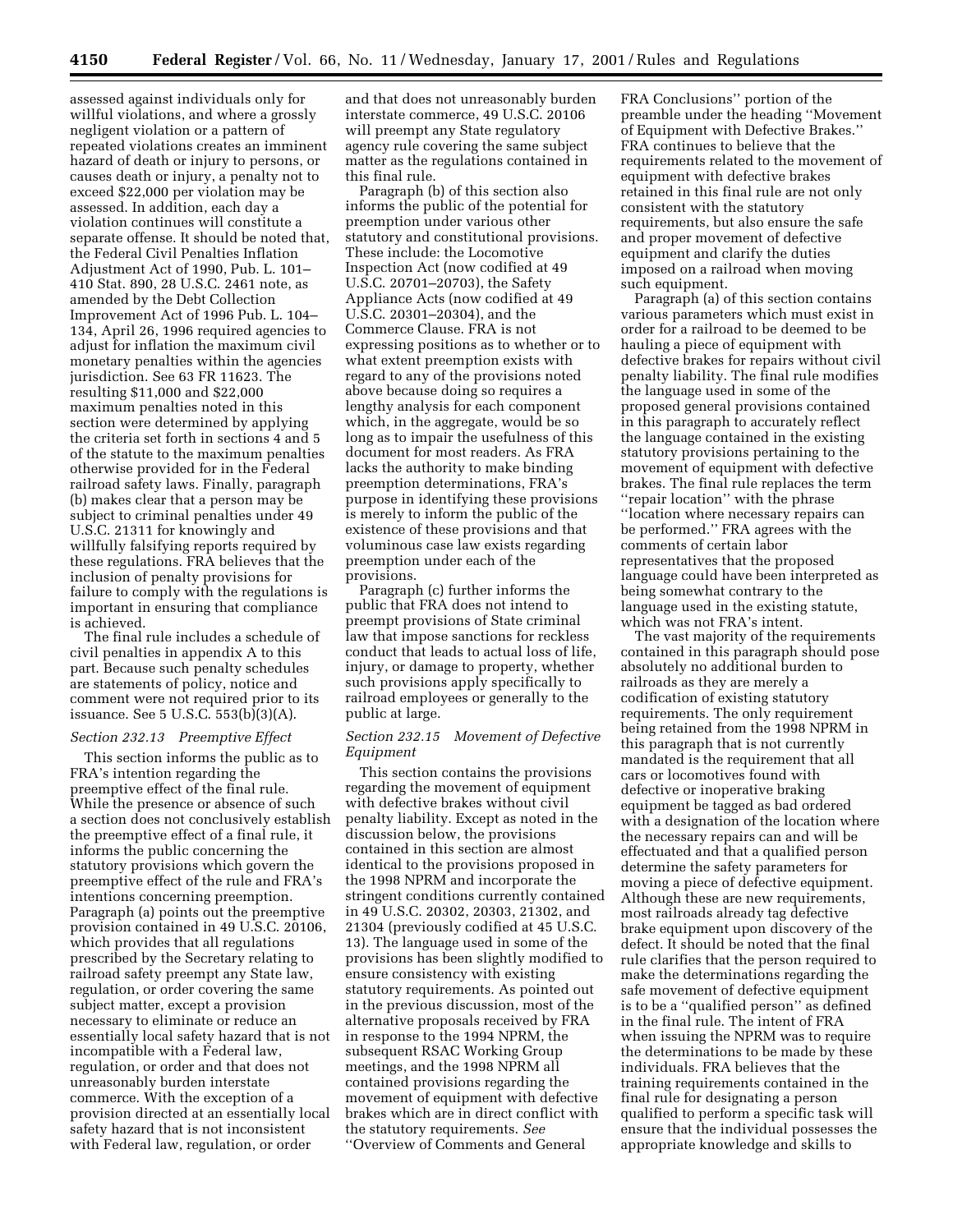perform the assigned task. Furthermore, the determinations that are required to be made in the final rule are currently made by individuals who FRA believes will be trained and designated under the final rule as qualified persons.

In paragraph (a), FRA retains the existing and proposed requirement that equipment with defective brakes shall not depart from or be moved beyond a location where the necessary repairs to the equipment can be performed. Therefore, if a car or locomotive is found with defective brakes during any of the proposed brake inspections or while the piece of equipment is en route and the location where the defective equipment is discovered is a place where repairs of the type needed can be performed, that car or locomotive shall not be moved from that location until the necessary repairs are effectuated. However, if repairs to the defective condition cannot be performed at the location where the defect is discovered, or should have been discovered, the final rule makes clear that the railroad is permitted to move the equipment with the defective condition only to the nearest location where the necessary repairs can be performed.

Paragraph (a) also retains the proposed codification and clarification of the statutory restrictions on the movement of equipment with defective brakes onto the line of a connecting railroad. Hence, the delivery of defective equipment in interchange is covered by these restrictions. In addition to fulfilling the other requirements set out in this section, a railroad seeking relief from civil penalty liability must show that the connecting railroad has elected to accept the noncomplying equipment and that the point of repair on the connecting railroad's line, where the equipment will be repaired, is no further than the point where the repairs could have been made on the line where the equipment was first found to be defective.

Paragraph (b) of this section contains the specific requirements regarding the tagging of equipment found with defective brake components. The requirements contained in this paragraph are very similar to the tagging requirements proposed in the NPRM and those currently contained in part 215, regarding the movement of equipment not in compliance with the Freight Car Safety Standards, and are generally consistent with how most railroads currently tag equipment found with defective brakes. The final rule retains the proposed requirement that a record or copy of each tag removed from a defective piece of equipment be retained for 90 days and made available

to FRA within 15 days of request. FRA does not believe that the proposed time frames need to be expanded as suggested by some commenters. The provisions are identical to those contained in part 215, regarding freight car defects and they have proven to be sufficient to meet the needs of FRA. The record keeping requirements are intended to aid FRA in its enforcement of the regulations. As the agency is able to inspect and oversee only a small portion of the railroad operations taking place across the country at any one time, the need for railroads to maintain records of such operations is essential for FRA to carry out its mission of ensuring that all railroads are operating in the safest possible manner and that they comply with those minimum Federal standards designed to ensure that safety.

Paragraph (b) also recognizes that the industry may attempt to develop some type of automated tracking system capable of retaining the information required by this section and tracking defective equipment electronically. Thus, this paragraph permits the use of an automated tracking system in lieu of directly tagging the equipment if the automated system is approved for use by FRA. Contrary to the recommendations of some commenters, FRA is not willing to permit the implementation of an automated tracking system without its approval. As an adequate automated system for tracking defective equipment does not currently exist on most railroads, FRA does not believe it is prudent, from a safety perspective, to allow implementation of a tracking system for which FRA would not have a prior opportunity to assess to ensure the system's accessibility, security, and accuracy. Furthermore, FRA tends to agree with the assertion of various labor representatives that the physical tagging of defective equipment provides a railroad's ground and operational forces the ability to visually locate and identify defective equipment at the time they see it rather than referring to an electronic database for such information.

This paragraph also contains language not previously included in the NPRM regarding FRA's oversight of an automated tracking system that is approved by FRA. FRA believes these provisions as necessary to ensure the agency's ability to monitor such systems and potentially prohibit the use of the system if it is found deficient. The provisions make clear that an automated tracking system approved for use by FRA be capable of being reviewed and monitored by FRA at any time. This paragraph also notifies the railroads that FRA reserves the right to prohibit the use of a previously approved automated tracking system if FRA subsequently finds it to be insecure, inaccessible, or inadequate. Such a determination would have to be in writing and include the basis for taking such action.

Paragraph (c) retains the proposed provision restricting the movement of a vehicle with defective brakes for the purpose of unloading or purging only if it is necessary for the safe repair of the car. This restriction is fully consistent with the statutory provisions regarding the movement of equipment with defective safety appliances.

Paragraph (d) retains with slight modification the method of calculating the percentage of operative power brakes (operative primary brakes) in a train that was proposed in the NPRM. This paragraph retains the general method of calculating the percentage on a control valve basis. However, FRA agrees with the comments of the NTSB and certain labor representatives that the method proposed in the NPRM did not take into consideration the possibility of a control valve being cut in when the brakes it controls are inoperative. Therefore, this final rule clarifies that a control valve will not be considered cut-in if the brakes controlled by that valve are inoperative. Although the statute discusses the percentage of operative brakes in terms of a percentage of vehicles, the statute was written nearly a century ago, and at that time the only way to cut out the brakes on a car or locomotive was to cut out the entire unit. *See* 49 U.S.C. 20302(a)(5)(B). Today, many types of freight equipment can have their brakes cut out on a per-truck basis, and FRA expects this trend to increase as the technology is applied to newly acquired equipment. This final rule merely adopts a method of calculating the percentage of operative brakes in a train based on the design of equipment used today and, thus, a means to more accurately reflect the true braking ability of the train as a whole. FRA believes that this method of calculation is consistent with the intent of Congress when it drafted the statutory requirement and simply recognizes the technological advancements made in braking systems over the last century.

Paragraph (d) also retains the proposed list of conditions that are not to be considered inoperative power brakes for purposes of calculating the percentage of operative brakes. Certain commenters recommended that FRA eliminate the proposed listing of conditions that would not be considered as rendering the brakes inoperative, contending that the listed conditions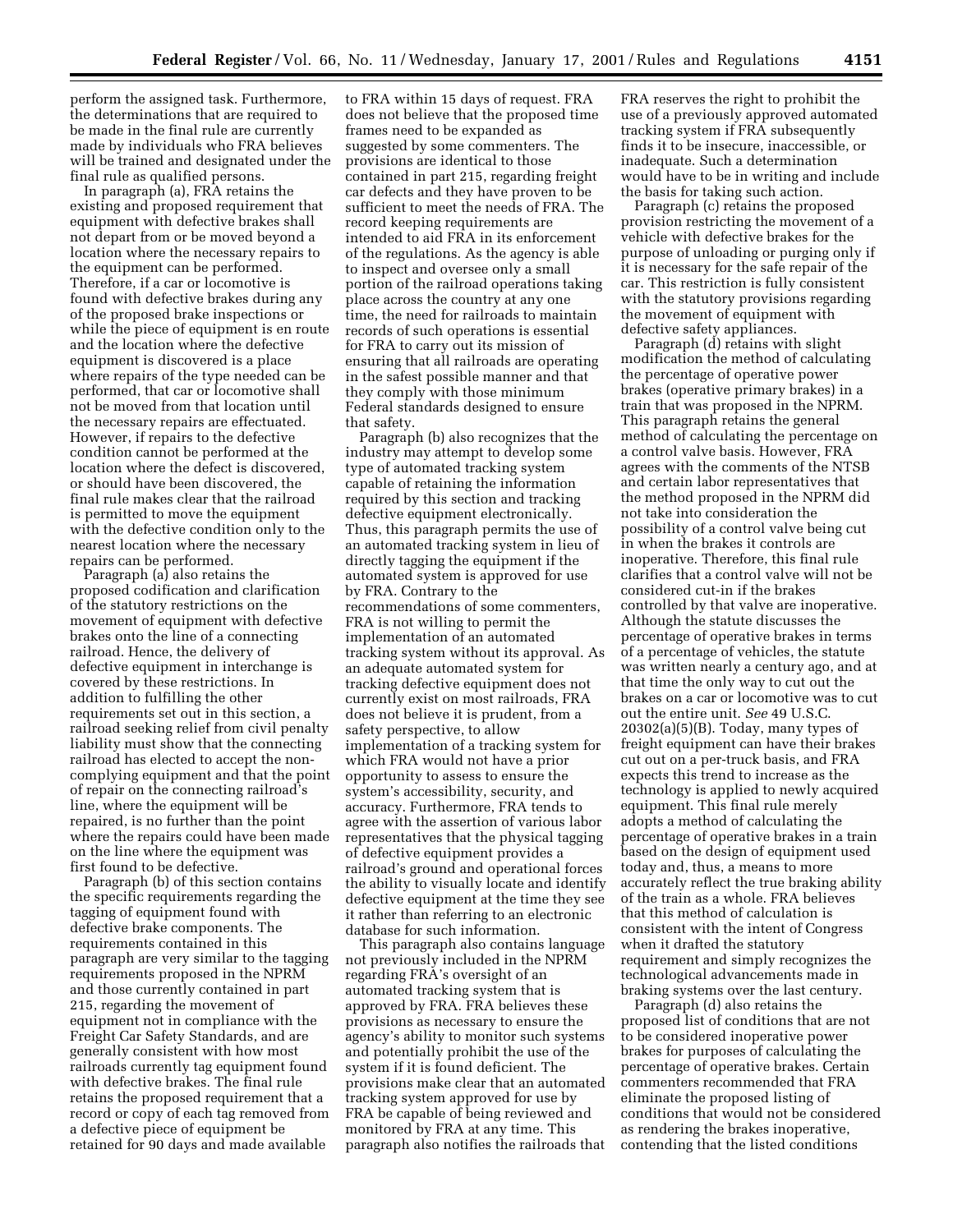should not be excluded from consideration. FRA disagrees with these commenters. The purpose of the calculation is to determine the percentage of operative brakes, and the conditions listed in the proposal and retained in this final rule do not render the power brakes inoperative. Many of the listed conditions constitute a violation under other provisions contained in the final rule or another regulatory provision for which separate penalties are provided.

A cut-out or ineffective power brake is an inoperative power brake, but the failure or cutting out of a secondary brake system does not result in inoperative power brakes; for example, failure of the dynamic brake does not render the power brake inoperative. Furthermore, inoperative handbrakes or power brakes overdue for maintenance or stenciling do not render the power brakes inoperative on the car and should not be deemed inoperative power brakes for purposes of the calculation. The final rule and other regulations contain separate penalties for operating a car that has an inoperative handbrake, is overdue for maintenance, or lacks the proper stenciling or marking if not being properly hauled for repairs. In addition, although a car may be found with piston travel that exceeds the Class I brake test limits, such excess travel does not render the brakes inoperative until the piston travel exceeds the outside limits established for that particular type of piston design. However, piston travel that exceeds the applicable Class I brake test limits would be considered a defective condition if the piston travel were not adjusted at the time that a Class I brake test were performed, and the final rule contains an appropriate penalty for such a condition.

Paragraph (e) contains the requirements regarding the placement of cars in a train that have inoperative brakes. The requirements contained in this final rule are virtually identical to the requirements proposed in the NPRM. The restrictions contained in this paragraph are consistent with current industry practice and are part of almost every major railroad's operating rules. This paragraph prohibits the placing of a vehicle with inoperative brakes at the rear of the train. In addition, this paragraph retains the prohibition on the consecutive placing of more than two vehicles with inoperative brakes, as test track demonstrations have indicated that when three consecutive cars have their brakes cut-out it is not always possible to obtain an emergency brake application on trailing cars. However, as

it was FRA's intent to incorporate current industry practice when proposing the requirements, the final rule slightly modifies the requirement regarding the placement of multi-unit articulated equipment. When proposing the restrictions regarding multi-unit articulated equipment, FRA extrapolated the restriction based on the requirements regarding the consecutive placing of defective cars. Based on its consideration of the comments, FRA has determined that the proposed requirement prohibiting the placement of such equipment with consecutive control valves cut out is more restrictive than current practice on many railroads, which was not FRA's intent when drafting the proposal. Consequently, in order to remain consistent with existing industry practice, the final rule requires that such equipment shall not be placed in a train if it has more than two consecutive individual control valves cut out or if the brakes controlled by the valve are inoperative.

Paragraph (f) contains guidelines that FRA will consider when determining whether a location is one where necessary brake repairs can be performed and whether a location is the nearest location where such repairs can be effectuated. The preamble to the NPRM contained an extensive discussion regarding what factors should be considered when determining whether a particular location is one where brake system repairs should be performed and discussed the difficulties and pitfalls associated developing a standard applicable to all situations. *See* 63 FR 48309. In the NPRM, FRA stated that the determinations as to what constitutes a location where necessary repairs can be performed had to be conducted on a case-by-case basis utilizing the criteria established in existing case law. A number of railroad representatives commented on this issue and recommended that FRA further clarify what constitutes a location where brake repairs must be conducted. These commenters claimed that leaving the determination solely to individual FRA inspectors creates inconsistent enforcement and makes it virtually impossible for railroads to comply. AAR and its members recommended that FRA allow railroads to designate locations where brake system repairs would be conducted. Conversely, representatives of rail labor objected to any approach that would permit railroads to designate repair locations, claiming that such an allowance would violate the statutory conditions regarding the movement of defective equipment.

After consideration of these comments, FRA believes it is essential to further clarify to the regulated community what the agency's position will be for determining whether a location is a place where brake repairs are to be conducted. FRA does not agree that a railroad should be permitted to independently determine the locations it will consider capable of making brake system repairs. History shows that many railroads and FRA have widely different views on what should be considered a location where brake repairs can and should be effectuated. Furthermore, it is apparent to FRA that some railroads attempt to minimize or circumvent the requirements for conducting repairs in the name of convenience or efficiency. However, FRA also recognizes that the emergence of mobile repair trucks creates an ability to perform repairs that did not exist when Congress originally enacted the statutory requirements related to the movement of defective equipment. FRA acknowledges that every location where a mobile repair truck is capable of making repairs should not be considered a location where repairs must be conducted. However, FRA also disagrees with the contentions of some commenters that Congress only intended for fixed repair facilities to be considered when determining locations where brake repairs are to be performed and that mobile repair trucks should not be considered. FRA is aware of numerous locations where mobile repair trucks are being used in lieu of a fixed facility or where a fixed facility was eliminated and the repairs that were being performed by the fixed facility are now being performed at the same location with a fully equipped repair truck. Thus, FRA believes that locations where repair trucks are used in virtually the same manner as a fixed facility should be considered when determining whether the location is capable of making the necessary repairs.

As noted in the NPRM, the determination as to what constitutes a location where necessary repairs can be performed is an issue that FRA has grappled with for decades. FRA continues to believe that the determination must be made on a caseby-case basis after conducting a multifactor analysis. However, in an effort to better detail the items that will be considered by FRA in making a determination, paragraph (f) contains general guidelines that FRA will consider when determining whether a location is one which should be considered a location where at least some brake system repairs must be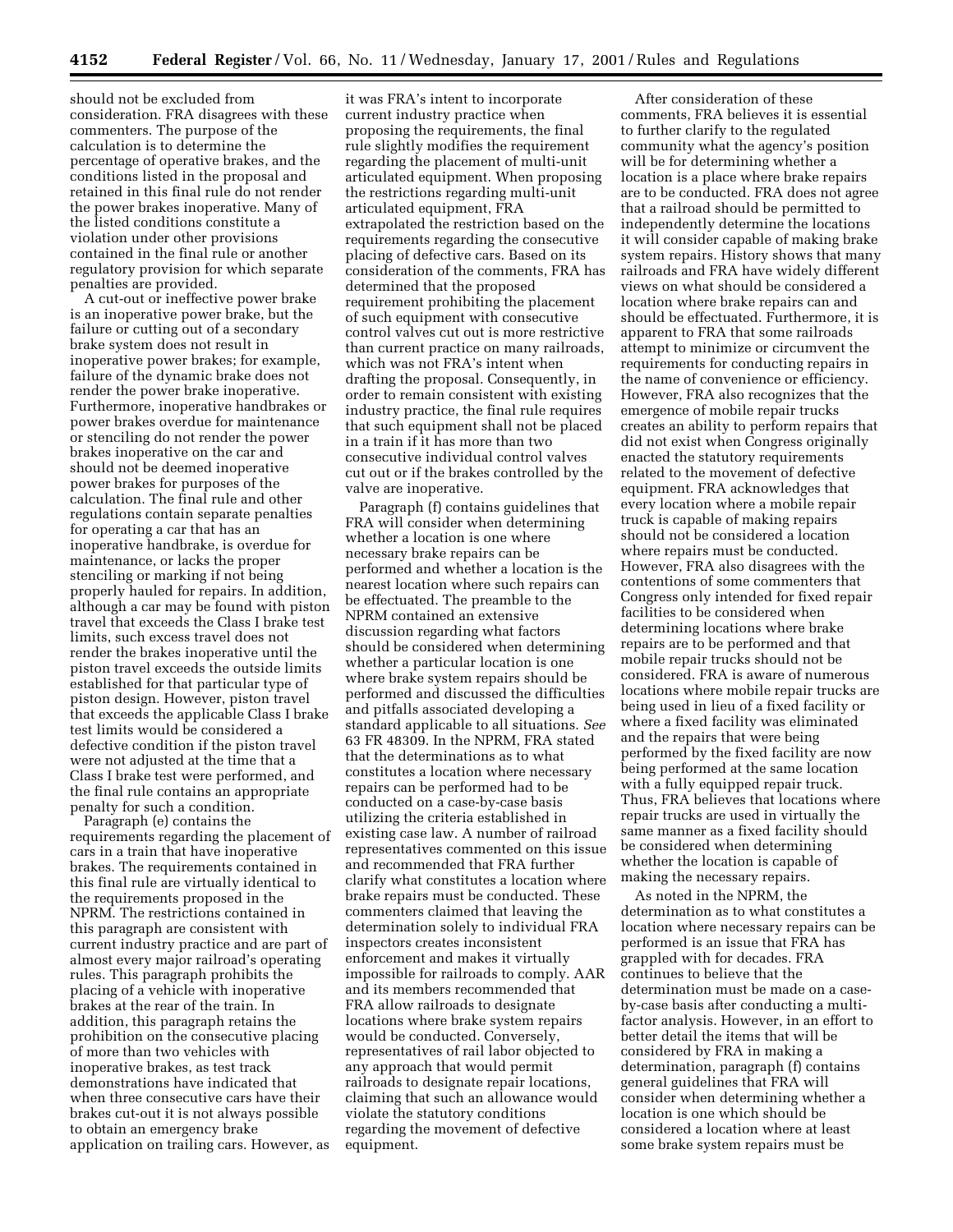made. FRA would expect a railroad to consider the guidance contained in this paragraph when making its decisions on where equipment containing brake defects will be repaired. The guidance contained in this paragraph is based upon, and consistent with, the voluminous case law which exists that establishes the guiding principles for determining whether a location constitutes a location where the necessary repairs can be made as well as previous enforcement actions taken and guidance provided by FRA regarding such locations. The final rule guidance incorporates the principles discussed in the ''Overview of Comments and General FRA Conclusions'' portion of the preamble under the heading ''Movement of Equipment with Defective Brakes.''

Paragraph (g) provides a method by which a railroad may designate locations where various brake system repairs will be conducted. Although FRA does not believe that railroads should be permitted to unilaterally designate locations where brake system repair will be conducted, FRA does believe that a railroad in cooperation with its employees could potentially develop a plan that designates locations where brake system repairs will be effectuated. This paragraph makes clear that such a plan would have to be consistent with the guidelines contained in paragraph (f) and that such plans would have to be approved by FRA prior to being implemented. This paragraph also makes clear that for FRA to entertain a proposal containing a plan which designates locations where brake system repairs will be conducted a railroad and representatives of its employees must submit the proposal jointly . FRA does not intend to consider proposals nominally submitted pursuant to this provision that are not supported by a railroad's employees and their representatives.

### *Section 223.17 Special Approval Process*

This section contains the procedures to be followed when seeking to obtain FRA approval of a pre-revenue service acceptance plan under § 232.505 for completely new brake system technologies or major upgrades to existing systems or when seeking approval of an alternative to the test standard incorporated in §§ 232.305 or 232.307. Several railroads and manufacturers contended, both in response to the 1994 NPRM and at the RSAC Working Group meetings, that FRA needed to devise some sort of quick approval process in order to permit the industry to make

modifications to incorporated standards or existing equipment based on the emergence of new technology. Thus, FRA proposed an approval process it believed should speed the process for taking advantage of new technologies over that which is currently available under the waiver process. However, in order to provide an opportunity for all interested parties to provide input for use by FRA in its decision making process, as required by the Administrative Procedure Act, FRA believes that any special approval provision must, at a minimum, provide proper notice to the public of any significant change or action being considered by the agency with regard to existing regulations.

This section essentially retains the proposed special approval process. One private car owner commented that the procedures should require FRA to publish any petition received within 30 days of receipt and to rule on the petition within 30 days of receipt of the last comment. Certain representatives of rail labor asserted that the special approval procedures should be tightened to be consistent with the requirements for granting a waiver and that the comment period should be extended and expanded to provide adequate time for parties to prepare. As the special approval process only applies to pre-revenue testing plans and the procedures for conducting single car and repair track air brake tests and because the purpose of the process is to speed the decision making process, FRA does not believe it is necessary to further lengthen the comment periods proposed in the NPRM, and FRA thinks that the procedures provide an adequate opportunity for interested parties to comment. Furthermore, if the procedures for these special approvals are made overly burdensome then the speed intended to be gained through the process would be lost. However, FRA also does not believe that the proposed time frames provided for FRA's consideration of a petition should be reduced. FRA believes that the time frames included in the proposal for FRA consideration are necessary for FRA to fully consider all comments and information received.

### *Section 232.19 Availability of Records*

This section makes clear that unless otherwise provided by this part, the records and plans required to be developed and maintained by this part shall be made available to representatives of FRA and States participating under part 212 of this chapter for inspection and copying upon request. FRA has added this

section to the final rule in order to specifically clarify the availability of such records while increasing the readability of the rule and reducing the unnecessary repetition of the requirement throughout the text of the rule.

#### *Section 232.21 Information Collection*

This section indicates the provisions of this part that have been approved by the Office of Management and Budget for compliance with the Paperwork Reduction Act of 1995. *See* 44 U.S.C. 3501 *et seq.* A more detailed discussion of the information collection requirements contained in this part is provided in the ''Regulatory Impact'' portion of this preamble.

### **Subpart B—General Requirements**

## *Section 232.101 Scope*

This section contains a formal statement of the scope of this specific subpart of the final rule. This subpart is intended to establish general operating, performance, and design standards for railroads that operate freight or other non-passenger trains and further contains specific requirements for equipment used in these types of operations.

## *Section 232.103 General Requirements for All Train Brake Systems*

This section contains general requirements that are applicable to all freight and non-passenger train brake systems. This section specifically includes certain basic train brake system practices and procedures that form the foundation for the safe operation of all types of trains. Some of these basic principles are so obvious that they have not been specifically included in past rules. For example, paragraphs (a)-(c) state the most basic safety requirements for all train brake systems, which include having the ability to stop a train within the existing signal spacing, maintaining and monitoring the integrity of the train brake communication line, and having the train brake system respond as intended to signals from the brake communication line. These basic requirements were proposed in the NPRM and have been retained in this final rule without change.

Paragraph (d) contains the provision requiring trains to have 100 percent operative and effective power brakes prior to use at, or departure, from certain locations and prohibiting the hauling of a car with inoperative or ineffective power brakes from certain under 49 U.S.C. 20303. Paragraph (d) has been slightly modified from that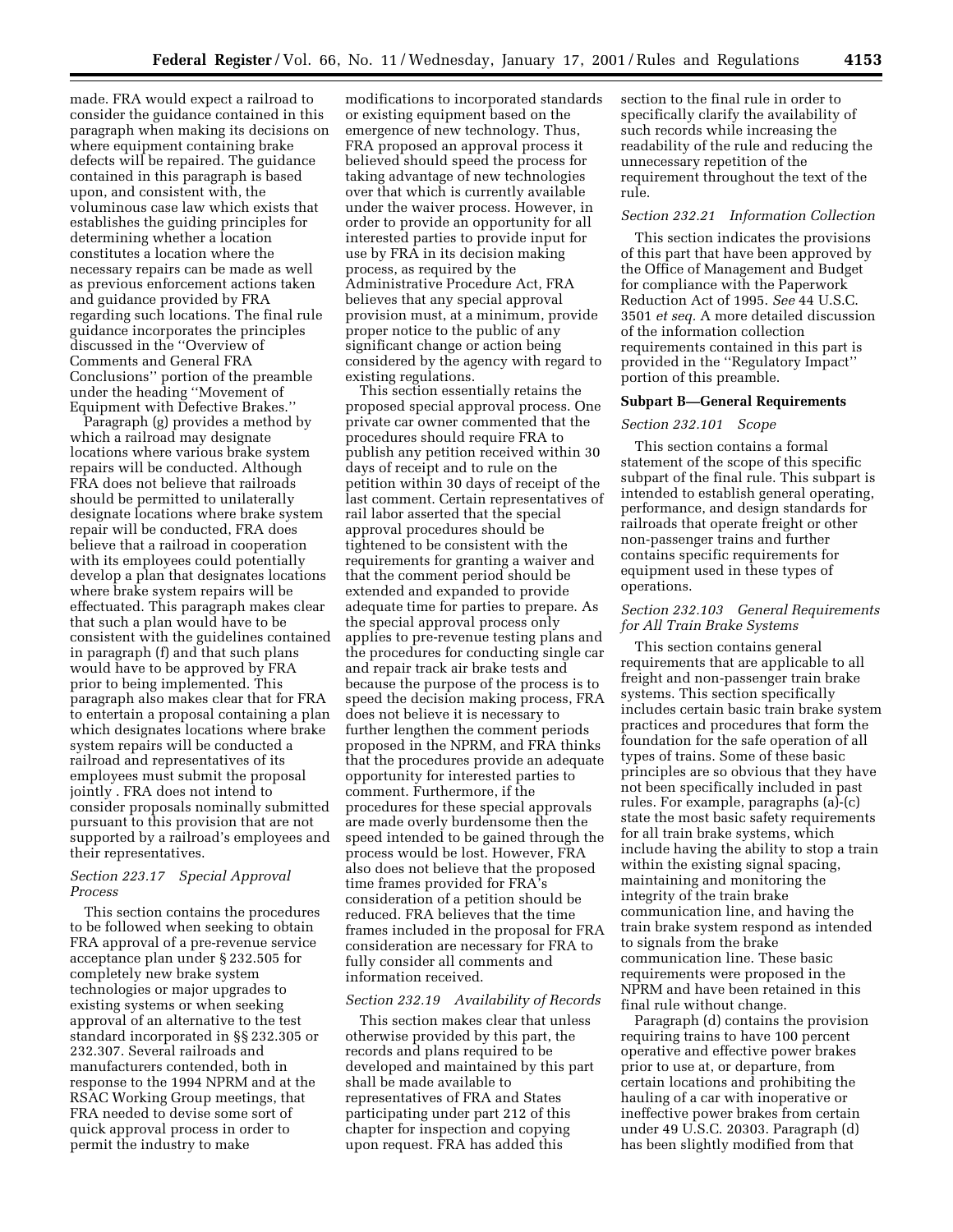proposed in the NPRM in order to clarify that the requirement applies only to trains that are required to receive a Class I brake test at the location. This modification was made in order to specifically clarify that the 100 percent operative brake requirement is not intended to apply to transfer trains that originate at a location where the necessary brake repairs cannot be effectuated. FRA agrees with the concerns raised by various commenters that the proposed language could have been interpreted as applying to transfer trains. FRA agrees that the 100 percent requirement does not currently apply to such trains, and it was not FRA's intention when issuing the NPRM to extend its application to such trains. However, it should be noted that if a transfer train originates at a location where repairs to the equipment containing defective brakes can be effectuated, then the train would be required to have 100 percent operative brakes prior to being used or departing that location.

Contrary to the contentions of certain commenters, FRA continues to believe that there is adequate justification for retaining the 100 percent requirement. The requirement to have 100 percent operative brakes prior to departing a location where an initial terminal brake test is required to be performed has existed in the railroad industry for decades. FRA believes it is not only wise from a safety standpoint, as it ensures the proper operation of a train's brake system at least once during its existence, but the requirement sets the proper tone for what FRA expects to be accomplished at these locations. FRA believes that requiring 100 percent operative brakes on trains at their origin provides the railroads with a margin for failure of some brakes while the train is in transit (up to 15 percent) and tends to ensure that defective equipment is being repaired in a timely fashion. In addition, FRA believes that the 100 percent requirement is consistent not only with Congress' understanding of the AAR inspection standards that were adopted in 1958, but also with the intent of FRA, rail management, and rail labor as to what was to occur at initial terminals when the inspection interval was increased from 500 miles to 1,000 miles in 1982. At that time, carrier representatives committed to the performance of quality initial terminal inspections in exchange for an extension in the inspection interval, for which FRA intends to hold them accountable.

Some commenters recommended that FRA permit any and all trains that have 95 percent operative brakes to operate

from their point of origin to destination and noted that Canada currently allows such operation. FRA believes that such an approach would be completely contrary to the existing statutory mandate regarding the movement of equipment with defective brakes. The existing statutory provision regarding the movement of equipment with defective brakes requires that such equipment be repaired at the nearest location where the necessary repairs can be performed. *See* 49 U.S.C. 20303. Consequently, trains that originate at or that operate through locations where the necessary brake repairs can be effectuated are clearly required by the statute to have 100 percent operative brakes prior to departing those locations.

FRA realizes that the 100 percent requirement creates a somewhat illogical situation at some locations by requiring certain trains to have 100 percent operative brakes prior to departing the location and yet allowing other trains to pick up defective equipment at the same location. However, FRA believes that various safety benefits are created by retaining the 100 percent requirement. The public is assured that a train's brake system is in near perfect condition at the beginning of its journey, train crews are more cognizant of the presence of defective cars in the train when they are picked up en route, railroads are more likely to perform repairs at a location where trains are initiated in order to avoid breaking up trains to set out defective cars once the trains are assembled, and FRA retains a clear and consistent enforcement standard that can be easily understood by its inspectors and railroad industry employees.

Although FRA recognizes that the 100 percent requirement may be somewhat burdensome for some railroads at certain locations, FRA believes that the number of locations involved is relatively low and should be handled on a case-by-case basis through the existing waiver process. FRA believes that many railroads have created their own problems by eliminating repair facilities and personnel at many of the outlying locations that the railroads now claim they lack the ability to make appropriate repairs. Furthermore, FRA believes that the best method of assessing the safety implications of permitting a location to operate trains with less than 100 percent operative brakes is for the railroad to provide information on how the railroad will handle the defective equipment based on the specific needs and operating characteristics of the railroad involved.

In the NPRM, FRA provided various approaches under which it would potentially consider allowing a railroad to operate trains from their initial terminals with less than 100 percent operative brakes. *See* 63 FR 48310. The methods suggested by FRA were rejected as being overly burdensome by several commenters. Therefore, FRA believes the burden falls on each railroad seeking relief from the 100 percent requirement at certain outlying locations to provide FRA with an operating plan that will ensure the safe operation of such trains and provide for the timely and certain repair of any defective equipment moved from those locations. Consequently, FRA believes that there are a few existing locations that may be candidates for receiving a waiver from the 100 percent requirement, and FRA is willing to consider waivers for such locations; however the railroads applying for such waivers must be able to establish a true need for the exception and must be willing to provide alternative operating procedures that ensure the safety of the trains being operated from those locations.

Paragraph (e) contains a clear and absolute prohibition on train movement if more than 15 percent of the cars in a train have their brakes cut out or have otherwise inoperative brakes. Although there is no explicit limit contained in the statute regarding the number of cars with inoperative brake equipment that may be hauled in a train, the 15-percent limitation is a longstanding industry and agency interpretation of the hauling-for-repair provision currently codified at 49 U.S.C. 20303, and has withstood the test of time. This interpretation is extrapolated from another statutory requirement which permits a railroad to use a train only if ''at least 50 percent of the vehicles in the train are equipped with power or train brakes and the engineer is using the power or train brakes on those vehicles and on all other vehicles equipped with them that are associated with those vehicles in a train.'' 49 U.S.C. 20302(a)(5)(B). As originally enacted in 1903, section 20302 also granted the Interstate Commerce Commission (ICC) the authority to increase this percentage, and in 1910 the ICC issued an order increasing the minimum percentage to 85 percent. *See* 49 CFR 232.1, which codified the ICC order. One labor representative recommended that this requirement be eliminated as it creates confusion regarding the movement of defective equipment. FRA believes that if the rule is read in its entirety there should be no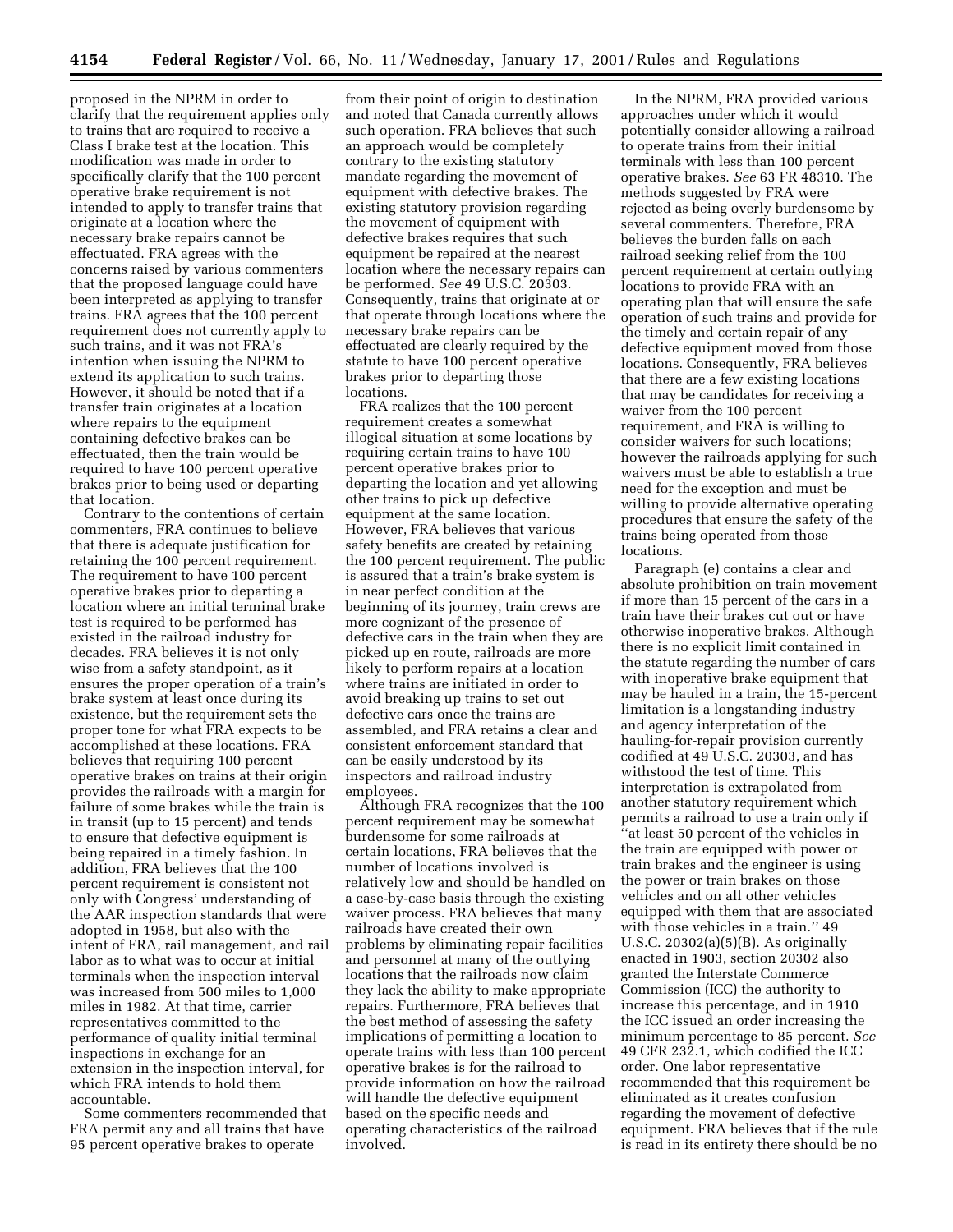confusion as to the movement of defective equipment, and that this provision merely sets an outside limit on the percentage of cars that may be hauled in any train with inoperative brakes. Consequently, FRA believes the express prohibition is necessary and will continue to require that equipment with inoperative air brakes make up no more than 15 percent of any train.

As virtually all freight cars are presently equipped with power brakes and are operated on an associated trainline, the statutory requirement cited above is in essence a requirement that 100 percent of the cars in a train have operative power brakes, unless being hauled for repairs pursuant to 49 U.S.C. 20303. Therefore, paragraph (f) makes clear that a train's air brakes shall be in effective and operable condition unless a car is being hauled for repairs pursuant to the conditions contained in § 232.15. This section retains the proposed standard for determining when a freight car's air brakes are not in effective operating condition based on piston travel. The piston travel limits for standard 12-inch stroke brake cylinders are the same as currently required under § 232.11(c). Certain labor representatives asserted that the permissible piston travel for these brake cylinders should be reduced to 10 inches rather than the currently allowed 101⁄2 inches. These commenters provided no technical data to support such a change, and FRA is not aware of any problems or unsafe conditions resulting from the current 101⁄2 inch piston travel allowance on such brake cylinders. Consequently, the final rule retains the existing piston travel limits for standard 12-inch stroke brake cylinders.

Due to the proliferation of equipment with other than standard 12-inch stroke brake cylinders, FRA has found that mechanical forces and train crew members performing brake system inspections often do not know the acceptable range of brake piston travel for this non-standard equipment. In an attempt to improve this situation and to ensure the proper operation of a car's brakes after being inspected, FRA proposed that vehicles equipped with other than standard 12-inch stroke brake cylinders have either the badge plate for the vehicle or a stencil, sticker, or marker indicate the acceptable range of piston travel for the brake equipment on that vehicle. FRA also proposed that the information on the badge plate, sticker, stencil, or marker include both the permissible brake cylinder piston travel range for the vehicle at Class I brake tests and the lengths at which the piston travel renders the brake ineffective.

Paragraph (g) generally retains these proposed requirements. FRA continues to believe that this information is essential in order for a person to properly perform the brake inspections contained in this final due to the growing number of cars with other than standard brake designs. The requirement has been slightly modified from that proposed to require that the outside piston travel limit need only be provided if it is different from the Class I brake test limit. FRA agrees with the contentions of certain commenters that such information would be unnecessarily redundant if the limits are the same. Thus, if there is no outside limit indicated on the badge plate, stencil, sticker, or marker the piston travel limits indicated for the Class I/ initial terminal brake test for the vehicle will be considered the outside piston travel limits for that vehicle.

The AAR recommends that, in addition to vehicles equipped with standard 12-inch stroke brake cylinders, FRA should also except vehicles equipped with WABCOPAC or NYCOPAC truck-mounted brake cylinders from the marking requirements contained in paragraph (g). The AAR contends that the stenciling or marking of the piston travel limits on these vehicles is unnecessary because the piston travel limits for these brake systems are wellknown and nearly 30 percent of the fleet is equipped with them. FRA disagrees with this contention. Based on FRA's experience in monitoring the performance of various brake tests, FRA believes that many employees are not aware of the piston travel limits for the brake systems noted above. Furthermore, there are numerous truckmounted brake cylinders currently in use that have piston travel limits which are different from those of the WABCOPAC and NYCOPAC truckmounted systems. Thus, FRA believes all vehicles equipped with these brake systems need to be marked in order to avoid confusion by individuals inspecting the equipment and thus ensure the proper operation of the brakes on such cars. Moreover, FRA is aware that many vehicles equipped with the type of truck-mounted brake systems sought to be excepted by AAR, particularly privately owned vehicles, already have decals, stickers, or stencils containing the information required by this paragraph.

The AAR also recommends that railroads be provided eight years in which to implement the marking requirements contained in this paragraph in order to perform the work during the required periodic single car

or repair track air brake tests. FRA believes such an allowance of time is unnecessary and excessive. The reason FRA is permitting the information to be marked on the car with either a decal, stencil, or sticker is to provide the railroads with relatively simple and easy methods for bring cars into compliance without requiring them to be placed in a maintenance facility or on a repair track to have the information affixed. FRA believes that the three-year applicability period provided by this final rule provides railroads with sufficient time to mark cars as required. Furthermore, many cars are already properly marked with the necessary information as noted in the previous discussion.

Paragraph (h) requires that all equipment ordered or placed in service for the first time on or after the specified dates, be designed not to require an inspector to place himself or herself on, under, or between components of the equipment to observe brake actuation or release. This paragraph allows railroads the flexibility of using a reliable indicator in place of requiring direct observation of the brake application or piston travel because the designs of some freight car brake systems make direct observation extremely difficult unless the inspector places himself or herself underneath the equipment. Indicators of brake system piston travel or piston cylinder pressure have been used with satisfactory results for many years. Although indicators do not provide 100 percent certainty that the brakes are effective, FRA believes that they have proven themselves effective enough to be preferable to requiring an inspector to assume a dangerous position. Some commenters recommended that the indicator alternative be eliminated and that railroads should not be allowed to rely on indicators. FRA believes that these commenters fail to recognize the need to provide some alternative to direct observation of the piston travel on certain equipment and fail to acknowledge the existence of new technologies available to the industry. Further, although the rule permits the use of an indicator for purposes of determining piston travel, the individual inspecting such equipment would be required to inspect all components of the brake system for proper operation.

This requirement stems primarily from the brake system design of doublestack equipment currently used by several larger freight operations. Several commenters have indicated that the functioning of the brakes on this type of equipment cannot be observed without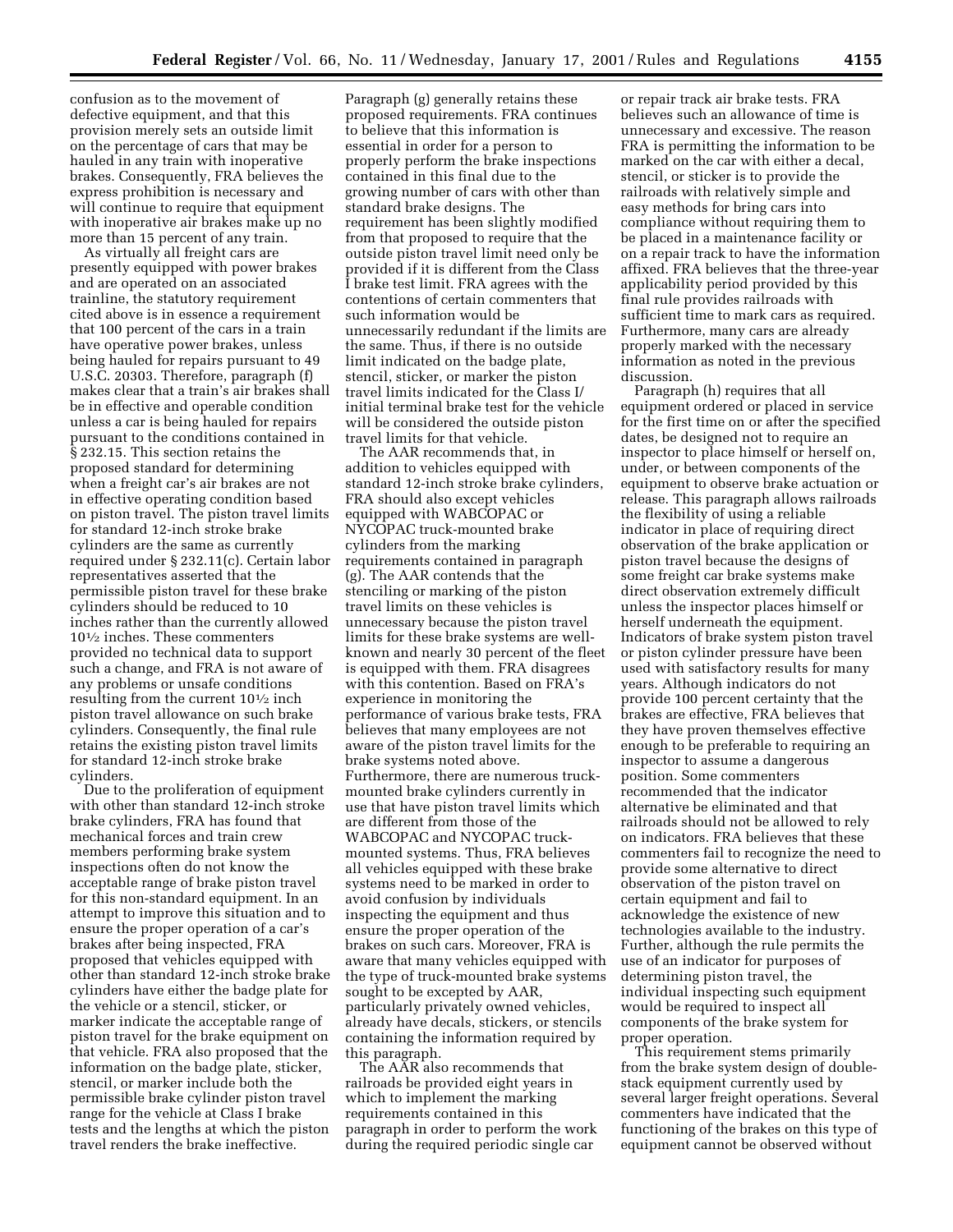inspectors placing themselves in potentially dangerous positions. In addition, a complete inspection of the brake equipment and systems used on double-stack equipment is time consuming. Consequently, inspectors are reluctant to conduct a complete brake inspection test on departing trains that contain this type of equipment. FRA thinks that double-stack equipment is becoming a mainstay of the freight railroad industry and that this design deficiency must be corrected. Thus, FRA has attempted to make this a performance requirement by simply specifying how the equipment must function and allowing the industry to determine the method of compliance.

Paragraph (i) retains the proposed requirement that an emergency brake application feature be available at any time and that it produce an irretrievable stop. This section merely codifies current industry practice and ensures that all equipment will continue to be designed with an emergency brake application feature. In the 1994 NPRM on power brakes, FRA proposed a requirement that all trains be equipped with an emergency application feature capable of increasing the train's deceleration rate a minimum of 15 percent. *See* 59 FR 47729. This proposed requirement merely restated the emergency specification currently contained in Appendix B to part 232. Comments received in response to that proposal indicated that some brake equipment currently in use or being developed could provide a deceleration rate with a full service application that is close to the emergency brake rate and that the proposed requirement would require the lowering of full service brake rates, thereby compromising safety and lowering train speeds. Consequently, the requirement proposed in the 1998 and retained in this final rule removes the 15-percent differential.

Paragraphs (j) and (k), which were proposed as paragraphs (k) and (l), impose on the railroads the responsibility for determining maximum air brake system working pressure and maximum brake pipe pressure. These provisions were contained in both the 1994 and 1998 NPRM, and FRA received no comments objecting to their inclusion. *See* 59 FR 47743. Thus, FRA intends to continue to allow individual railroads the wide latitude currently permitted in determining these pressures.

Paragraph (l), previously proposed as paragraph (m), provides that except as provided by other provisions of this part, all equipment used in freight or other non-passenger trains shall, at a minimum, meet the performance

specification for freight brakes in AAR standard S–469–47. The AAR standard incorporated by reference in this paragraph contains all the provisions currently referenced in § 232.3 and contained in existing Appendix B to part 232. In the NPRM, FRA sought comments from interested parties as to the necessity of referencing these standards as well as any information on any updated standards related to the performance of freight equipment that is currently being used throughout the industry. Although one commenter generally asserted that the standards should merely be included as a reference and that their inclusion would require retroactive validation of proven designs, FRA finds little merit in this contention since any existing equipment should already be designed to the specifications as they are currently part of the existing regulations. Except as noted below, FRA received no comments seeking specific changes to the referenced specifications or other objections to their inclusion.

It should be noted that the provision previously proposed in paragraph (j) of this section requiring that the air brake components that control brake application and release be adequately sealed to prevent contamination by foreign material (63 FR 48359) has been removed due to its incorporation in another provision contained in this final rule. As the proposed requirement is contained in AAR standard S–469–47 as one of the general specification requirements, there is no reason to retain the specific requirement in this final rule. Thus, although the requirement has been specifically removed from the rule text, it is retained by its inclusion in the referenced AAR standard. Furthermore, FRA finds AAR's objection to this requirement somewhat hard to understand. FRA is not imposing a new requirement but merely sets forth an existing requirement contained in an AAR standard. Contrary to the concerns raised by AAR, FRA does not intend to change the existing standard of compliance for this requirement.

Paragraph (m), previously proposed as paragraph (n), retains the proposed requirement that if an en route train qualified by the Air Flow Method experiences a brake pipe air flow of greater than 60 CFM or brake pipe gradient of greater than 15 psi and the movable pointer does not return to those limits within a reasonable time the train must be stopped at the next available location and inspected for leaks in the brake system. This requirement one of the conditions of the general waiver granted to the AAR allowing the use of

the air flow method to qualify train air brakes. FRA believes that this requirement is necessary to prevent trains with excessive leakage from continuing to operate. If a train has excessive leakage, the engineer may lack the ability to stop the train using the air brake system. Other than the general contention raised by certain labor representatives that the Air Flow Method not be allowed, FRA received no specific comments on the requirements contained in this paragraph.

Paragraph (n), previously proposed as paragraph (o), contains requirements regarding the setting and releasing of hand brakes on equipment that is left unattended. The requirements contained in this paragraph differ from those previously proposed in the NPRM. In the NPRM, FRA proposed various requirements for securing standing equipment. The requirements proposed in the NPRM were basically a reiteration of the guidance issued by FRA in Safety Advisory 97–2 on September 15, 1997. *See* 62 FR 49046. The securement guidance contained in Safety Advisory 97–2 was based upon FRA's review of an incident that occurred on August 20, 1997 near Fort Worth, Texas, and its awareness of other incidents involving the improper securement of rolling equipment. The Safety Advisory was issued in order to provide the industry with some assistance and guidance regarding securement procedures and to provide information on current practices of the industry related to the securement of rolling stock. Id.

The requirements proposed in the NPRM where also intended to address the practice known as ''bottling the air'' in a standing cut of cars, an issue related to improperly secured rail equipment. The practice of ''bottling the air'' occurs when a train crew sets out cars from a train with the air brakes applied and the angle cocks on both ends of the train closed, thus trapping the existing compressed air and conserving the brake pipe pressure in the cut of cars they intend to leave behind. This practice has the potential of causing, first, an unintentional release of the brakes on these cars and, ultimately, a runaway. Many railroad operating rules require that a 20-pound reduction in brake pipe pressure be made when stopping a train to remove a cut of cars from the train. Thus, if the trainman closes the angle cock where the cut is to be made before pressure equalizes in the trainline, an air wave action may form that can be of sufficient amplitude to initiate an unintentional release of the brakes.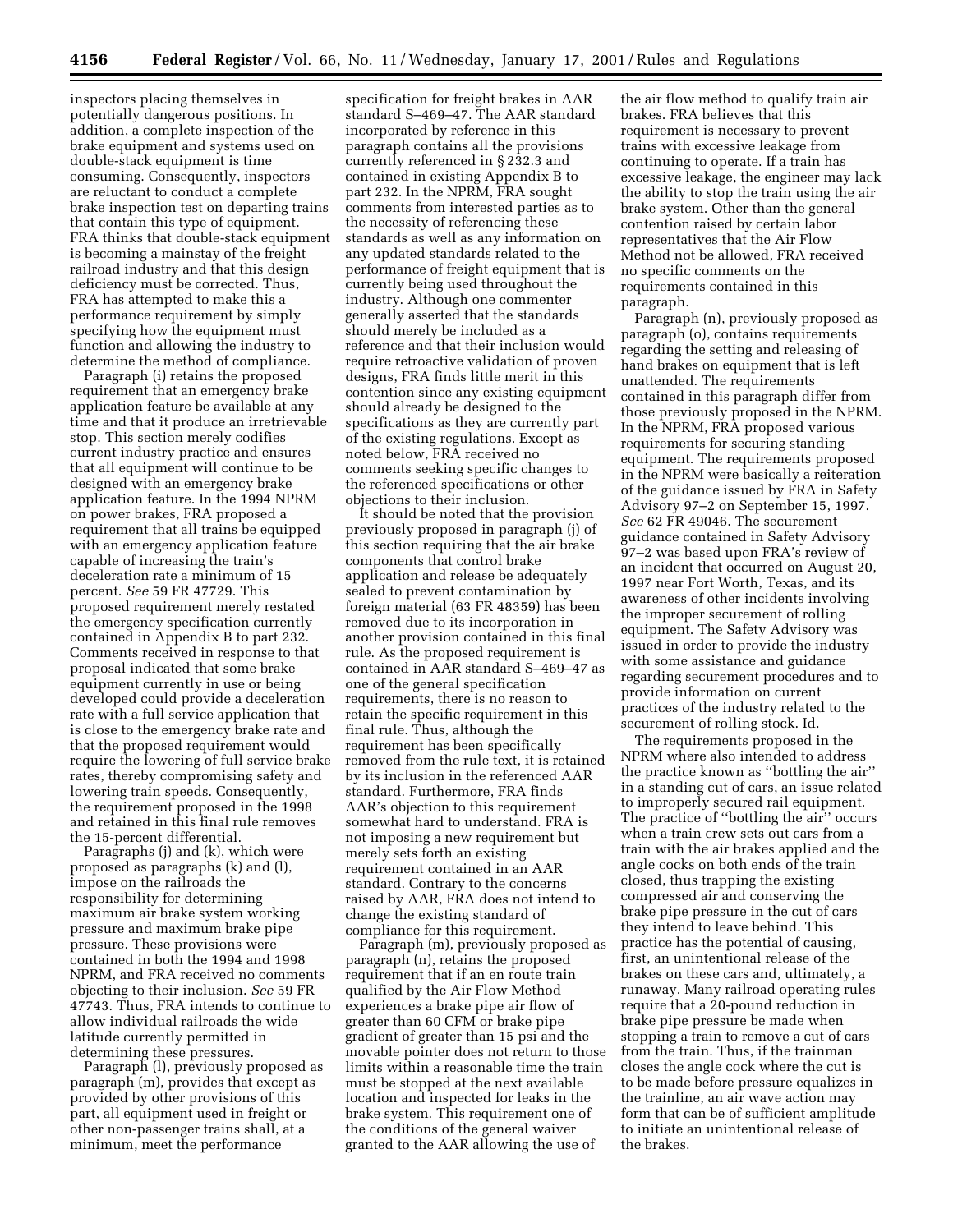Brake pipe gradient is another factor that makes bottling the air dangerous. ''Normal gradient'' is a term used to express the difference between the higher pressure on the front end of the train and the lower pressure on the rear end of the train, which is dependent upon brake pipe leakage and train length. Each train establishes its own normal gradient value. ''Inverse gradients'' and ''False gradients'' are temporary gradients that are a result of brake operations. Inverse gradients occur when a brake pipe reduction is made, temporarily making the brake pipe pressure higher on the rear of the train. The false gradient is created anytime the train brakes are set and released, thus temporarily resulting in a higher than normal pressure differential between the front and rear end of the train as the brake pipe charges. Therefore, if the engineer sets and releases a train's brakes a sufficient number of times prior to stopping to remove a cut of cars, a false gradient could be established. Even if the engineer made a 20-pound brake pipe reduction and listened for the air to stop exhausting at the automatic brake valve before giving the signal to the trainman to cut off the cars, the potential exists for an unintentional release of air brakes if the air on the cars is bottled. The false gradient could be of such magnitude that, as the trainline attempts to equalize, the higher pressure on the front end flowing to the rear will exceed the 11⁄2 pound differential across the service piston and cause a release of air brakes. An inverse gradient can also create an unintentional release of brakes. As brake pipe pressure is reduced at the front of the train, the rear end temporarily has a higher pressure. As the trainline attempts to equalize, the pressure on the front end will rise. In some circumstances, this rise could be enough to initiate a release of air brakes.

On June 5, 1998, the NTSB issued the following recommendation to FRA:

Issue a regulation that requires the brake pipe pressure to be depleted to zero and an angle cock to remain open on standing railroad equipment that is detached from a locomotive controlling the brake pipe pressure.

(R–98–17). This recommendation was the result of NTSB's investigation of an incident that occurred on January 27, 1997, on the Apache Railway near Holbrook, Arizona. The incident involved the runaway of 77 cars down a 1.7 percent grade for 14 miles resulting in the eventual derailment of 46 cars and the release of hazardous materials. Although there were no fatalities, 150 people were evacuated

from nearby residential areas. The NTSB determined that the 77 cars rolled away unattended because the conductor of the train had trapped the air in the brake system, i.e., ''bottled the air,'' which resulted in an undesired release of the brakes on the standing cars. In its recommendation the NTSB correctly noted that FRA statistics show that ten accidents occurred between 1994 and 1995 which were attributable to the practice of ''bottling the air.''

FRA received numerous comments from the AAR and various other representatives of the railroads objecting to the proposed provisions regarding the securement of standing equipment. Although these commenters generally agreed with the intended purpose of the proposed requirements, they believed that the proposed provisions were overbroad, increased certain safety hazards, and exposed railroad employees to higher risk of injury. These commenters contend that the goals of FRA could be accomplished in a less burdensome fashion while increasing safety and reducing the potential for employee injuries. After reviewing the comments submitted by these parties, FRA agrees with most of the recommendations provided. Consequently, the provisions contained in this paragraph have been modified to reflect those recommendations.

FRA agrees with the recommendation that the requirements contained in this paragraph should be applied only to unattended equipment rather than to standing equipment generally. FRA agrees that, if the train is attended, the setting of handbrakes serves no useful purpose and would result in an enormous cost to the industry. Therefore, paragraph (n) contains a definition of ''unattended equipment'' to clarify the applicability of the requirements contained in this paragraph. The term covers equipment left standing and unmanned in such a manner that the brake system of the equipment cannot be readily controlled by a qualified person.

FRA also agrees that the proposed requirement that railroads develop a matrix to determine the number of hand brakes that are to be applied may not be the best approach to ensure that a sufficient number of hand brakes have been applied to a specific cut of unattended equipment. FRA agrees that the number of hand brakes required to be applied depends on a wide variety of factors not easily captured in a matrix format and that a matrix approach might result in either too few or too many hand brakes being applied. Thus, paragraph (n)(1) eliminates the requirement for developing a matrix and is modified to include a performancebased requirement that a sufficient number of hand brakes be applied to hold the equipment and a requirement that railroads develop and implement a process or procedure to verify that the applied hand brakes will sufficiently hold the equipment when the air brakes are released. This requirement will permit a railroad to develop appropriate operating rules to verify the sufficiency of the handbrakes applied which can be tailored to the specific territory and equipment operated by the railroad. On some railroads and at some locations, these operating rules may include the use of a matrix or some other type of set calculation.

Paragraph (n)(2) addresses the issue of ''bottling air'' on unattended equipment. This paragraph requires that an emergency brake application be initiated on all equipment prior to its being left unattended. This paragraph no longer requires that the locomotive be detached to effectuate the emergency application as was proposed. FRA agrees with the concerns raised by certain parties that the proposed requirement to detach locomotives to allow an emergency application of the brakes is not appropriate or desirable in many circumstances. FRA agrees that it is not necessary to detach locomotives to initiate an emergency application, that it is safer to leave the locomotives attached due to redundant securement features on a locomotive, that an emergency application should not be made until it is known that the number of hand brakes set is sufficient, and that it would be very burdensome to detach locomotives every time a train is left unattended.

Paragraphs  $(n)(3)$  and  $(n)(4)$  contain the requirements for securing unattended locomotives. FRA agrees with the recommendations made by various commenters that the proposed requirements regarding locomotive securement were over broad by failing to distinguish among (i) locomotives in the lead consist of a train, (ii) distributed power locomotives, and (iii) locomotives within yard limits. FRA agrees that these securement requirements contained in this final rule should not apply to distributed power locomotives. Consequently, these paragraphs establish specific securement requirements that apply only to locomotives in the lead consist of a train and are based on the location of the locomotive or locomotive consist when it is being left unattended.

Paragraph (n)(5) retains the proposed and existing requirement that any hand brakes applied to secure unattended equipment not be released until it is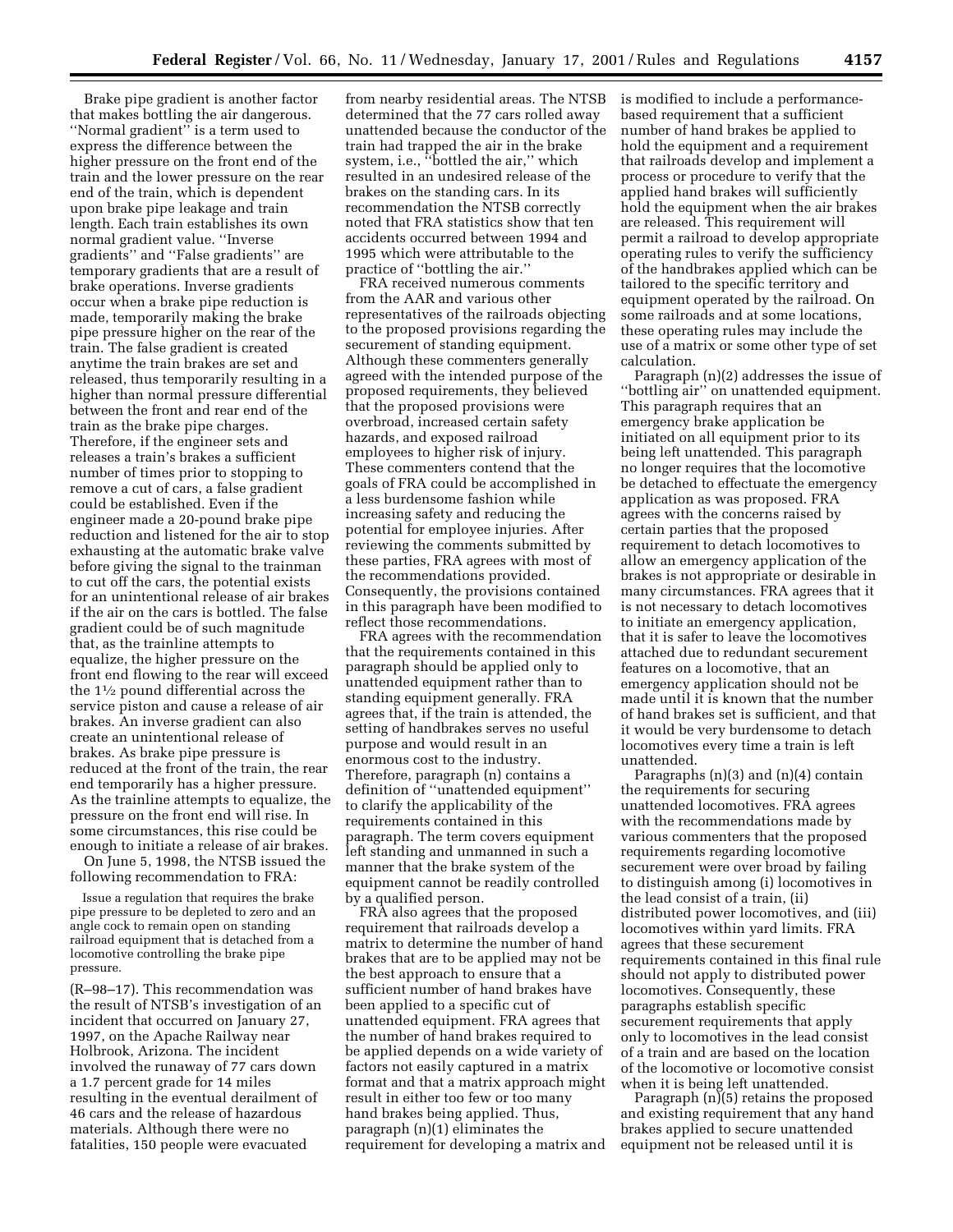known that the air brake system is properly charged.

It should be noted that paragraph (n) reflects FRA's agreement with the various concerns raised regarding the proposed requirements to use derails to secure unattended equipment and to chock and chain locomotives when left unattended on certain grades. FRA agrees that the use of derails, as proposed in the NPRM, could potentially create safety hazards if not properly removed and might expose employees to a greater potential for injury by increasing the handling and movement of derails. FRA also agrees that if handbrakes are properly applied on unattended locomotives there is little need to chock and chain locomotive wheels in most instances and such a requirement merely creates the potential of exposing railroad employees to unnecessary risks. Furthermore, FRA believes that the alternative approach submitted by the CAPUC regarding when and where derails should be applied is too complicated, requires further research, and might require unnecessary securement in many instances. Thus, the approach taken in this final rule is to provide requirements for the setting of hand brakes and require railroads to ensure the capability of those hand brakes to hold the equipment. If the applied hand brakes do not adequately hold the equipment, FRA would expect the railroad to utilize other methods of securement such as derails, skates, chains, and chocks.

Paragraph (o), previously proposed as paragraph (p), requires that air pressure regulating devices be adjusted in accordance with the air pressures contained in the chart contained in this paragraph. The chart is very similar to that proposed in the NPRM, but has been slightly modified in response to the comments received. The references to equipment used in passenger operations has been eliminated, and the pressure of the self-lapping portion for independent air brake has been modified to read ''30 psi or less'' rather than the proposed ''30–72 psi.''

Paragraph (p) contains the proposed provision regarding the joint responsibility of supervisors and inspectors to ensure the proper condition and functioning of train brake systems. The provision contained in this paragraph has been slightly modified in order to remain consistent with the existing requirement regarding such joint responsibility contained at § 232.11(a). These modifications clarify that joint responsibility exists to the extent that it is possible to detect defective equipment by the inspections and tests required by this part.

## *Section 232.105 General Requirements for Locomotives*

For the most part, this section contains general provisions related to locomotives that are either currently contained in § 232.10 or that were previously proposed in the NPRM. As discussed in detail in the NPRM, FRA does not intend to include provisions in this final rule related to the inspection and maintenance of locomotive braking systems. FRA believes that these requirements are adequately addressed in part 229 and would only add to the complexity of this rule and potentially cause confusion or misunderstanding by members of the regulated community. Therefore, while many of the requirements currently contained in § 232.10 are no longer necessary as they are adequately addressed in part 229, paragraphs (a) and (c) are provisions currently contained in § 232.10 which FRA believes need to be retained. See 49 CFR 232.10(b) and (f)(2).

Paragraph (c) retains the proposed requirement that the hand or parking brake on a locomotive be inspected and repaired, if necessary, at least every 368 days. It should be noted that paragraph (c) has been slightly modified from that proposed in order to allow the date of the last inspection of the hand brake to be entered on Form FRA F 6180–49A in lieu of stenciling such information on the car. As the current regulation permits either the stenciling or tagging of a locomotive with this information and because many railroads currently record the information on the form noted above, FRA believes it is appropriate to continue to allow such a practice. FRA continues to believe that this inspection requirement will have little or no impact on railroads as this inspection is intended to coincide with the annual locomotive inspection required under § 229.27 and many railroads currently inspect these devices at this annual inspection. FRA also continues to believe that a thorough inspection of these devices on an annual basis is sufficient to ensure the proper and safe functioning of the devices.

Paragraph (b) retains the proposed requirement that locomotives ordered or placed in service for the first time after the specified dates be equipped with a hand or parking brake. Although the final rule retains the requirements that the hand or parking brake be capable of being set and released manually, the final rule modifies the requirement regarding the holding capability of such brakes. Rather than requiring that the brake be capable of holding the equipment on the maximum grade anticipated by the operating railroad,

the final rule requires that the brake be capable of holding the equipment on a three-percent grade. Based on information provided by several locomotive manufacturers, FRA agrees that current locomotive hand and parking brakes are designed to achieve a three-percent holding capacity and that current operating practices are based on this capacity. Several manufacturers assert that if the holding capacity of these brakes had to be increased, then the cost of a locomotive would increase significantly as such an increase would require redesign of the foundation brake rigging. As the current designs have provided adequate safety and the enhanced design would be very expensive relative to the improvement in safety, this paragraph has been amended to require that the hand or parking brake be capable of holding the unit on a three percent grade.

A hand or parking brake is an important safety feature that prevents the rolling or runaway of parked locomotives. The requirements contained in this paragraph represent current industry practice. In the 1994 NPRM on power brakes, FRA proposed requiring that a hand brake be equipped on locomotives. See 59 FR 47729. FRA received several comments to that proposal suggesting that the term 'parking brake'' be added to the requirement since that is what is used on many newly built locomotives. A parking brake generally can be applied other than by hand, such as by spring pressure, by air pressure when the brake pipe air is depleted, or by an electrical motor. Parking brakes usually incorporate some type of manual application or release feature, although these features are generally more difficult to operate. FRA believes that parking brakes are the functional equivalent of a traditional hand brake and are capable of providing a similar level of security to stationary equipment. Consequently, FRA added the term ''parking brake'' to the 1998 NPRM and has retained the term in this final rule.

In paragraph (d), FRA requires that the leakage of air from equalizing reservoirs on locomotives and related piping be zero. The equalizing reservoir contains the controlling volume of air pressure, which is set to a desired pressure by the locomotive engineer by setting the regulating valve (also known as the ''feed valve'') on the automatic air brake system. When the automatic brake valve handle is moved to the release position, air supplied from the locomotive air compressor and the main air reservoirs is supplied to the equalizing reservoir through the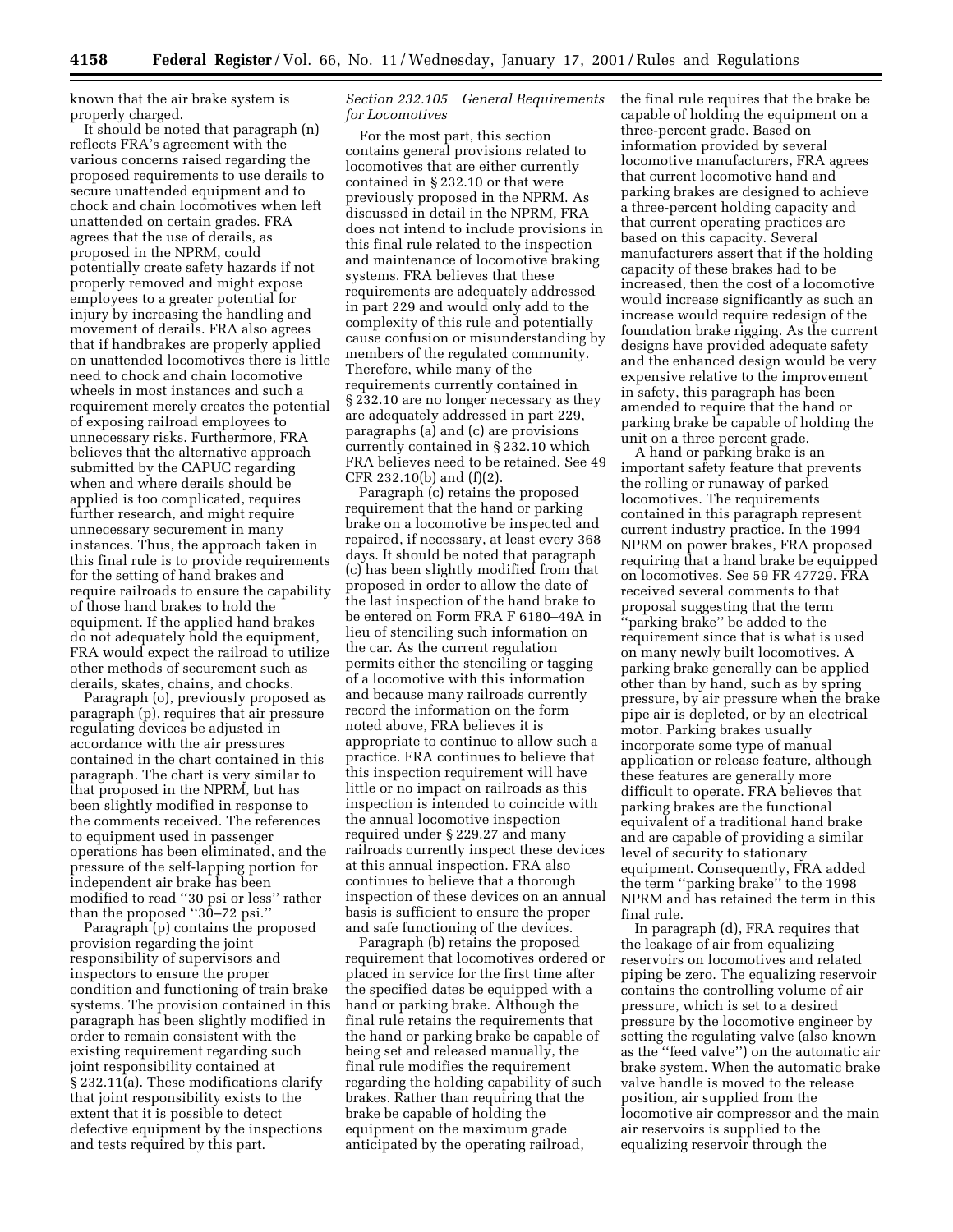regulating valve. The brake pipe pressure will then be charged to the level of the air pressure contained in the equalizing reservoir. When an application of the train brakes is desired, the engineer moves the automatic brake valve handle into the application zone. The movement of the brake valve handle into the application zone shuts off the supply of air from the regulating valve to the equalizing reservoir, leaving the volume of air contained in the equalizing reservoir trapped in the equalizing reservoir. The pressure of the trapped air can then be reduced to a desired amount by movement of the automatic brake valve handle. This will result in the brake pipe pressure responding and being reduced to a pressure equal to the pressure contained in the equalizing reservoir. Furthermore, the air pressure in the brake pipe on most freight equipment will be maintained at the pressure in the equalizing reservoir due to the maintaining features of the brake system. Consequently, any leakage from the equalizing reservoir will affect the maintaining feature of the automatic air brake, causing the engineer to lose the ability to effectively maintain control of the brake pipe pressure and, thus, affecting the ability of the engineer to safely control the train in some circumstances.

One manufacturer of locomotives commented on the requirement contained in this paragraph, contending that the requirement should not be applied to locomotives utilizing electronic braking systems because such leakage is not detectable by the locomotive engineer. This commenter contends that on these types of braking systems a continuous demand is made on the compressor to offset any leakage and if the compressor cannot offset the leakage the engineer is notified and the train is automatically stopped if necessary. Thus, the systems are designed to be fail-safe in the event of excessive leakage. This commenter believes that FRA should recognize these types of designs and except them from the requirement contained in this paragraph.

FRA agrees that the electronic brake systems currently in use on some locomotives are designed to maintain equalizing reservoir pressure at a set limit. Because these systems are designed to offset equalizing reservoir leakage, the locomotive engineer would not experience any problem with the operation of the train's brakes if a minor leak occurs. However, if the leakage exceeds the ability of the system to maintain the pressure, a fault message would be displayed to the locomotive

engineer and the train's brakes would be automatically applied, if necessary. Therefore, this section has been slightly modified from that proposed in the NPRM to allow locomotives that are equipped with these types of maintaining features to continue to operate with some leakage in the equalizing reservoir. However, this section makes clear that when such systems identify an equalizing reservoir leak, the railroad is to perform the repairs necessary to eliminate the leakage at the nearest forward location where such repairs can be made. Generally a leakage on these electronic braking systems will be discovered when maintenance personnel review the fault screen during routine inspections and tests. Therefore, if a locomotive is equipped with a braking system that has the ability to maintain equalizing reservoir pressure, with the automatic brake valve set in the freight position or direct release, an equalizing reservoir leak will generally not be required to be repaired until it is either identified by the inspection forces or until the locomotive engineer identifies the condition during the normal operation of the train.

In paragraph (e), FRA retains the proposed prohibition on the use of 'feed or regulating valve braking," in which reductions and increases in the brake pipe pressure are effected by manually adjusting the feed valve. ''Feed valve braking'' has been recognized by both the railroad industry and FRA as an unsafe practice. Most railroads already have some type of operating rule prohibiting this type of braking. No comments were received objecting to the inclusion of this prohibition in response to the NPRM.

In paragraph (f), FRA also retains the proposed prohibition on the use of the 'passenger'' position on the locomotive brake control stand on conventional freight trains when the trailing equipment is not designed for graduated brake release. The ''passenger'' position was intended only for use with equipment designed for graduated brake release. Therefore, use of the ''passenger'' position with other equipment can lead to potentially dangerous situations where undesired release of the brakes can easily occur due to the slightest movement of the automatic brake valve. In FRA's view, the only situation when the use of the passenger position might become necessary to safely control a train is when equalizing reservoir leakage occurs en route. If such a situation arises, this paragraph makes clear that the train may move only to the nearest forward location where the equalizing

reservoir leakage can be corrected. No objections were received by FRA in response to the NPRM with regard to these requirements.

Paragraph (g) contains an existing requirement which was inadvertently excluded from the NPRM. This paragraph makes clear that engineers must know that the brakes on locomotives of which they are taking charge are in operative condition. This requirement is currently contained at § 232.10(l). Thus, FRA is not imposing a new burden by incorporating this requirement into the final rule. Furthermore, FRA does not intend to create a new inspection requirement by including this provision, but intends for it to be applied and enforced in the same manner as the existing requirement. If a locomotive engineer relieves another engineer, the condition of the brakes could be determined, based on a conversation or report from the engineer being relieved. The railroad may also elect to have mechanical forces inspect the locomotive for proper operation of the brakes and have the locomotive engineer accept the locomotives based on the mechanical department's inspection. However, a locomotive engineer may have to conduct a cursory inspection and perform a running test of the brake system to satisfy this requirement, if a prior inspection has not been performed.

# *Section 232.107 Air Source Requirements*

This section contains requirements directed at ensuring that freight brake systems are devoid, to the maximum extent practical, of water and other contaminates which could conceivably deteriorate components of the brake system and, thus, negatively impact the ability of the brake system to function as intended. The general preamble section of this rule provides a detailed discussion as to why FRA proposed many of the items contained in this paragraph. *See* discussion contained in ''Overview of Comments and General FRA Conclusions'' portion of the preamble under the heading ''Air Source Requirements.'' Based on the work performed by and information gathered by the RSAC Working Group and based on FRA field experience, FRA continues to believe that requiring locomotives to be equipped with air dryers would provide minimal safety benefits and would impose an enormous and unwarranted cost burden on the railroads. Further, FRA continues to believe that simply requiring that yard air sources be equipped with air dryers may not necessarily effectuate the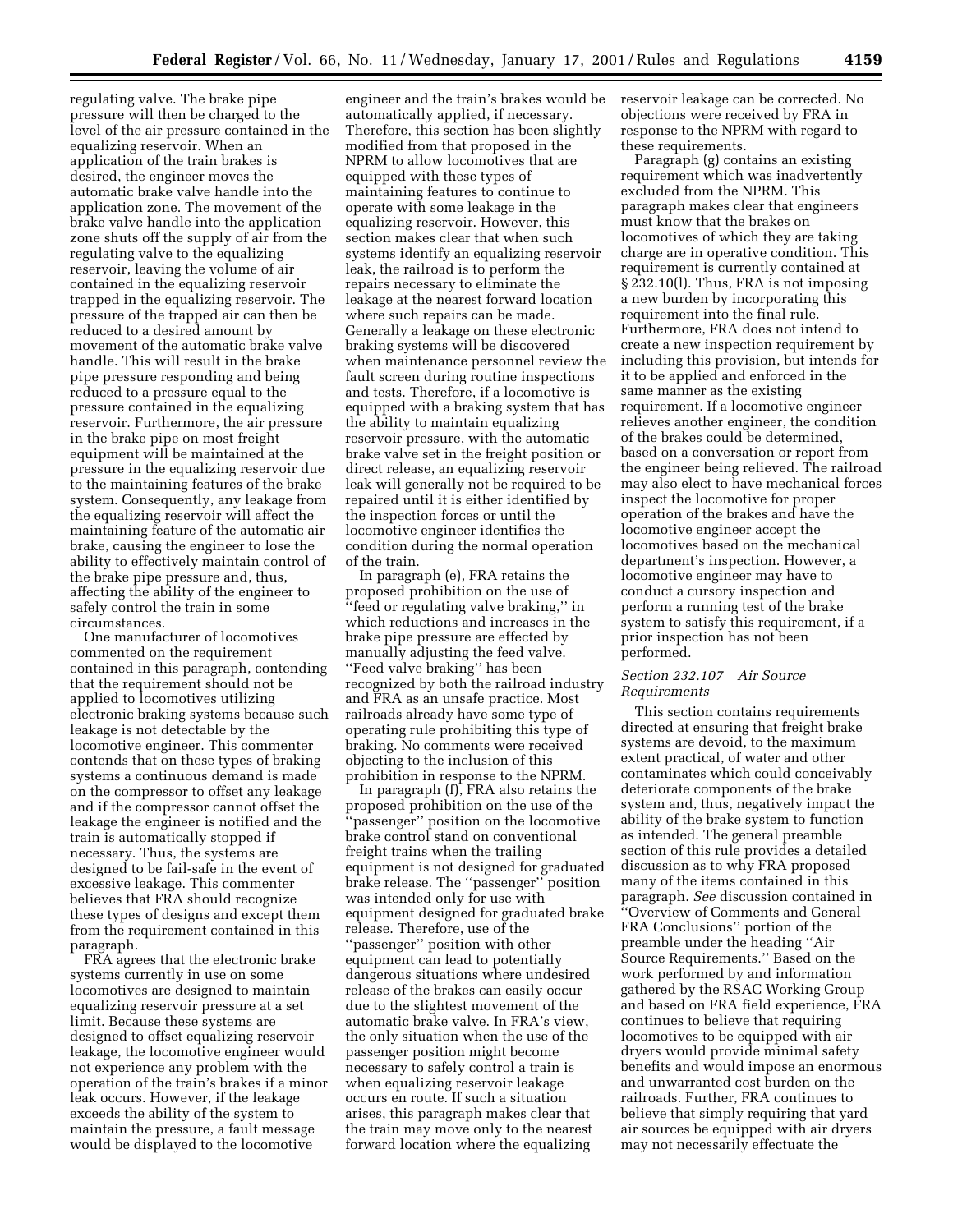desired results unless the air dryers are appropriately placed to sufficiently condition the air source. Many yard air sources are configured such that a single air compressor services several branch lines used to charge train air brake systems and, therefore, multiple air dryers may be required to eliminate the introduction of wet air into the brake system. FRA believes that, as with locomotives, requiring yard air sources to be equipped with air dryers would likely impose a significant and unnecessary cost burden on the railroads.

This section retains the basic requirements regarding yard air sources and cold weather operations that were proposed in the NPRM with minor modification based on the comments submitted in response to the proposal. Paragraph (a) retains the provisions requiring railroads to adopt and comply with a plan to monitor all yard air sources to ensure that the yard air sources operate as intended, are in proper condition, and do not introduce contaminants into the brake system of freight equipment. FRA intends to make clear that the inspections required under this paragraph are to be thorough inspections of the entire yard air source. This inspection would include all compressors, piping, hoses, valves, and any other component or part of the yard air source to ensure it is in proper condition and operates as intended.

Paragraph (a) modifies some of the proposed requirements related to the yard air source monitoring plans. FRA agrees with the comments provided by several labor representatives that the proposed requirements did not establish a frequency with which inspections of yard air sources should be conducted. In proposing the requirement, FRA hoped that various commenters would recommend frequencies for conducting these inspections. This did not occur. FRA agrees that a set frequency needs to be established which will ensure that yard air sources are inspected in a timely manner during various climatic conditions. Therefore, paragraph (a)(2)(i) requires that the monitoring plan developed by a railroad ensure that each yard air source be inspected at least twice each calendar year and that two of the inspections be no less than five months apart. FRA intends for this requirement to result in yard air sources being inspected each year during two different seasonal periods.

Paragraph (a)(2)(ii) clarifies that remedial action under the monitoring plans is required only on those yard air sources that are not operating as intended or that are found introducing contaminants into brake systems. Thus,

the final rule removes the word ''potential'' from the proposed language as FRA agrees that the proposed language was unclear and may have been over-inclusive. The final rule also eliminates the proposed requirement for railroads to conduct a detailed assessment of the remedial actions taken. FRA agrees with the assertions of AAR that this proposed requirement is unnecessary because railroads will be conducting regular inspections of the yard air sources on which they have conducted repairs or taken other remedial action and will be able to determine if the repair were effective through those inspections. Paragraph (a)(3) retains the other proposed record keeping requirements related to yard air monitoring plans but clarifies that the records can be maintained either electronically or in writing. FRA continues to believe that these records are necessary to ensure that railroads are properly conducting the required inspections and are taking timely and appropriate remedial action when a problem air source is detected.

The final rule does not contain provisions requiring FRA approval of the yard air source monitoring plans prior to their implementation as suggested by some commenters. FRA does not have the personnel or resources to review and approve the plan of each railroad and does not believe such approval is necessary given the specific requirements contained in the final rule and the records that are required to be maintained. Although the final rule does not contain requirements regarding the use of air dryers on either locomotives or yard air sources, FRA advocates the use of air dryers when possible and agrees that they have proven effective in reducing the level of moisture introduced into the brake system. However, FRA believes that a railroad is in the best position to determine where these devices will provide the greatest benefit based on the railroad's operation. FRA notes its disagreement with AAR's contentions regarding both the time and the cost necessary to implement the required yard air source monitoring plans. FRA sees no reason why a railroad would need five years to implement a plan to inspect each of its yard air sources twice a year. These devices are used on a fairly regular, if not daily, basis and should not be that difficult to inspect. Consequently, FRA believes that railroads should easily be able to implement these monitoring plans by the three-year effective date provided in this final rule.

Paragraphs (b) and (d) contain additional measures to minimize the

possibility of moisture being introduced into the trainline. Paragraph (b) of this section reiterates the proposed and current requirement contained at § 232.11(d), which requires that condensation be blown from the pipe or hose from which compressed air is taken prior to connecting the yard air line or motive power to the train. As an additional precaution, paragraph (d) of this section retains the proposed requirement that yard air reservoirs be equipped with an operable automatic drain system, or be manually drained at least once each day that the devices are used or more often when moisture is detected in the system.

Paragraph (c) generally retains the proposed ban on the use of chemicals in a train air brake system. However, FRA agrees with the position asserted by several commenters that the proposed prohibition of all chemicals may have been somewhat overbroad and contrary to FRA's actual intent. In proposing the prohibition FRA intended to eliminate the use of chemicals, such as alcohol, which are known to degrade the rubber of a train's brake system. FRA agrees that there may be chemicals which are currently available or which are in the process of being developed which do not cause the problems associated with the use of alcohol. In fact, FRA believes there are products currently available which do not degrade a brake system's rubber components. FRA believes that several railroads are currently testing or using these chemical alternatives. Therefore, FRA believes that there are alternatives to using alcohol which currently exist or can be developed which would provide railroads the ability to address the rare instances where trainlines become frozen. Consequently, this paragraph slightly modifies the prohibition on the use of chemicals by imposing the prohibition on chemicals that are known to degrade or harm brake system components, such as alcohol.

It should be noted that FRA recently published a final rule mandating the incorporation of two-way EOTs on a variety of freight trains, specifically those operating at speeds of 30 mph or greater or in heavy grade territories. *See* 62 FR 278. Two-way EOTs provide locomotive engineers with the capability of initiating an emergency brake application that commences at the rear of the train in the event of a blockage or separation in the train's brake pipe that would prevent the pneumatic transmission of the emergency brake application from the front of the train through the rest of the train. These devices consist of a front unit, located in the cab of the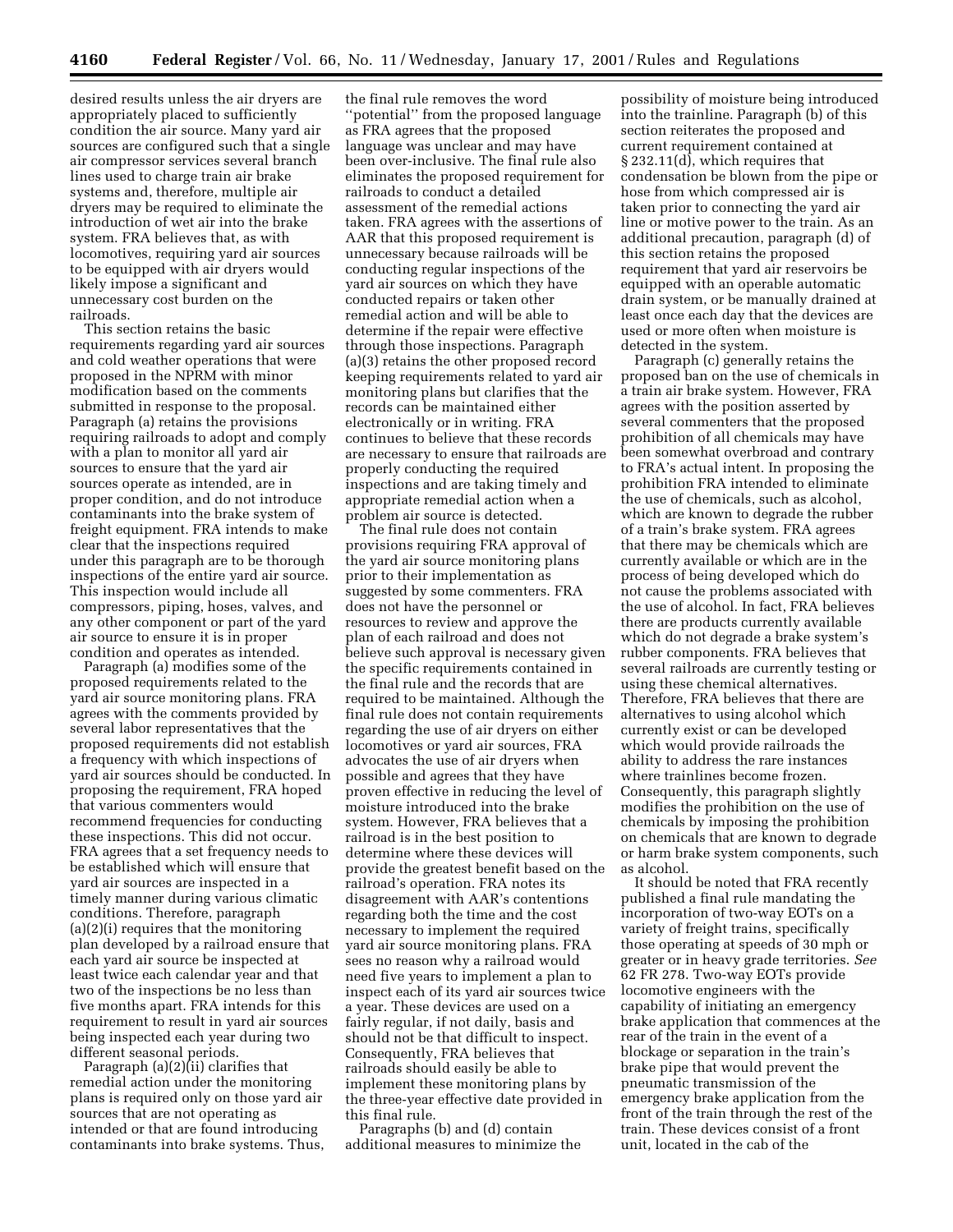controlling locomotive, and a rear unit, located in the rear of the train and attached to the brake pipe. Radio communication between the front and rear units is continually monitored and confirmed at regular intervals, and the rear unit is only activated when continuity of these radio transmissions is not maintained over a specified time interval. This discussion of two-way EOTs is particularly appropriate within the context of the air source requirements. In the unlikely event that compliance with the requirements contained in this section regarding dry air fails to sufficiently eliminate moisture from the trainline, and a restriction or obstruction in the form of ice develops as the result of freezing of this moisture during cold weather operations, the two-way EOT device becomes a first-order safety device and will initiate an emergency application of the brakes from the rear of train. As such, the vast majority of concerns associated with moisture in the trainline freezing during cold weather operations have been alleviated through the incorporation of this technology in most freight operations.

Paragraph (e) retains the proposed requirement that a railroad adopt and comply with detailed written operating procedures tailored to the equipment and territory of the railroad to promote safe train operations during cold weather situations. In 1990, the NTSB, in response to an accident which occurred in Helena, Montana, recommended that FRA amend the power brake regulations to require additional testing of air brake systems when operating in extreme cold, especially when operated in mountain grade territory. *See* NTSB Recommendation R–89–081 (February 12, 1990). In response to this recommendation and to various petitions for rulemaking requesting similar action, FRA in the 1994 NPRM proposed various requirements regarding cold weather operations, which included: use of two-way EOTs; prohibition on the use of alcohol in trainlines; air dryers on locomotives; and requirements for railroads to develop procedures for operating during cold weather and in mountain grade territories. As noted previously, a final rule regarding the use of two-way EOTs has been issued and is in effect. This final rule also prohibits the use of certain anti-freeze chemicals, contains other requirements to ensure that dry air is being added to brake systems, and retains the previously proposed requirement that railroads adopt and comply with operating requirements for

cold weather and heavy-grade operations.

FRA recognizes that in the past there has been little support for mandating additional brake system testing during cold weather. FRA agrees that the development and use of welded pipe fittings, wide-lip hose couplings, and ferrule clamps have greatly reduced the effects of cold weather on the air brake system. However, FRA continues to believe that cold weather situations do involve added safety risks and need to be further addressed. FRA believes that requiring the development of written operating procedures will require railroads to go through the thought process necessary to analyze their operations during cold weather conditions in order to determine the inherent safety hazards involved and develop procedures to minimize those hazards. Due to the unique nature of each railroad and the difficulty in developing specific requirements that are applicable to all operations, FRA does not intend to mandate specific operating requirements at this time. However, FRA might consider mandating specific operating requirements that should be included in a railroad's cold weather operating practices if it is found that railroads do not develop sufficient requirements to address safe cold weather operations.

FRA recognizes that some railroads have already developed certain cold weather operating procedures which might be useful as models on other similarly situated railroads. For example, BNSF has unilaterally instituted a cold weather operating plan for certain trains at specific locations in Montana. This plan requires trains with greater than 100 tons per operative brake to be inspected or operated in a certain manner when temperatures fall below zero degrees. Part of the plan requires that after the performance of a 1,000-mile or initial terminal brake test on such trains, the brakes be reset and held for 30 minutes after which time the train is to be reinspected to ensure that 100 percent of the brakes remained applied. Brakes found not to have remained applied must be set out of the train or repaired. FRA believes that procedures such as these could greatly enhance the safety of the trains operated in cold weather conditions. FRA recognizes that there may be other types of operating or inspection criteria that could be implemented in extreme cold weather instead of, or in addition to, that noted above; such as, limits on the length or tonnage of such trains, limits on the use of yard air sources, or other enhanced inspection criteria. At this time, FRA continues to believe that

railroads are in the best position to determine what procedures are best suited to their operations.

# *Section 232.109 Dynamic Brake Requirements*

This section contains the operating requirements for trains equipped with dynamic brakes. Most, if not all, of the railroads participating in and commenting on this rulemaking have asserted that they do not consider dynamic brakes to be a safety device. However, these same commenters admit that they promote and encourage the use of dynamic brakes for purposes of fuel efficiency and to avoid wear to brake components. Due to this encouragement, dynamic brakes are relied on to control train speed and to provide assistance in controlling trains on heavy grades. Contrary to continued comments of several labor representatives, FRA does not feel that locomotives should be required to be equipped with dynamic brakes. FRA believes that the decision to equip a locomotive with dynamic brakes is mainly an economic one, best determined by each individual railroad. However, in order to prevent accidents and injuries that may result from an over-reliance on the dynamic brake, which may fail at any time, FRA believes that if the devices are available, engineers should be informed on their safe and proper use and be provided with information regarding the amount of dynamic braking power actually available on their respective trains. FRA continues to believe that by providing an engineer with as much information as possible on the status of the dynamic brakes on a train, a railroad better enables that engineer to operate the train in the safest and most efficient manner.

Paragraph (a) generally retains the proposed requirement that a locomotive engineer be informed of the operational status of the dynamic brakes on the locomotives the engineer will be required to operate. This paragraph makes clear that the information is to be provided to the locomotive engineer at a train's initial terminal and at other locations where a locomotive engineer first begins operation of a train. This paragraph slightly modifies the proposed method for providing this information to the locomotive engineer. The NPRM proposed that the locomotive engineer be provided the required information in writing. The intent of the proposed requirement to notify the locomotive engineer in writing as to the operational status of the dynamic brakes was to ensure that the engineer had timely information on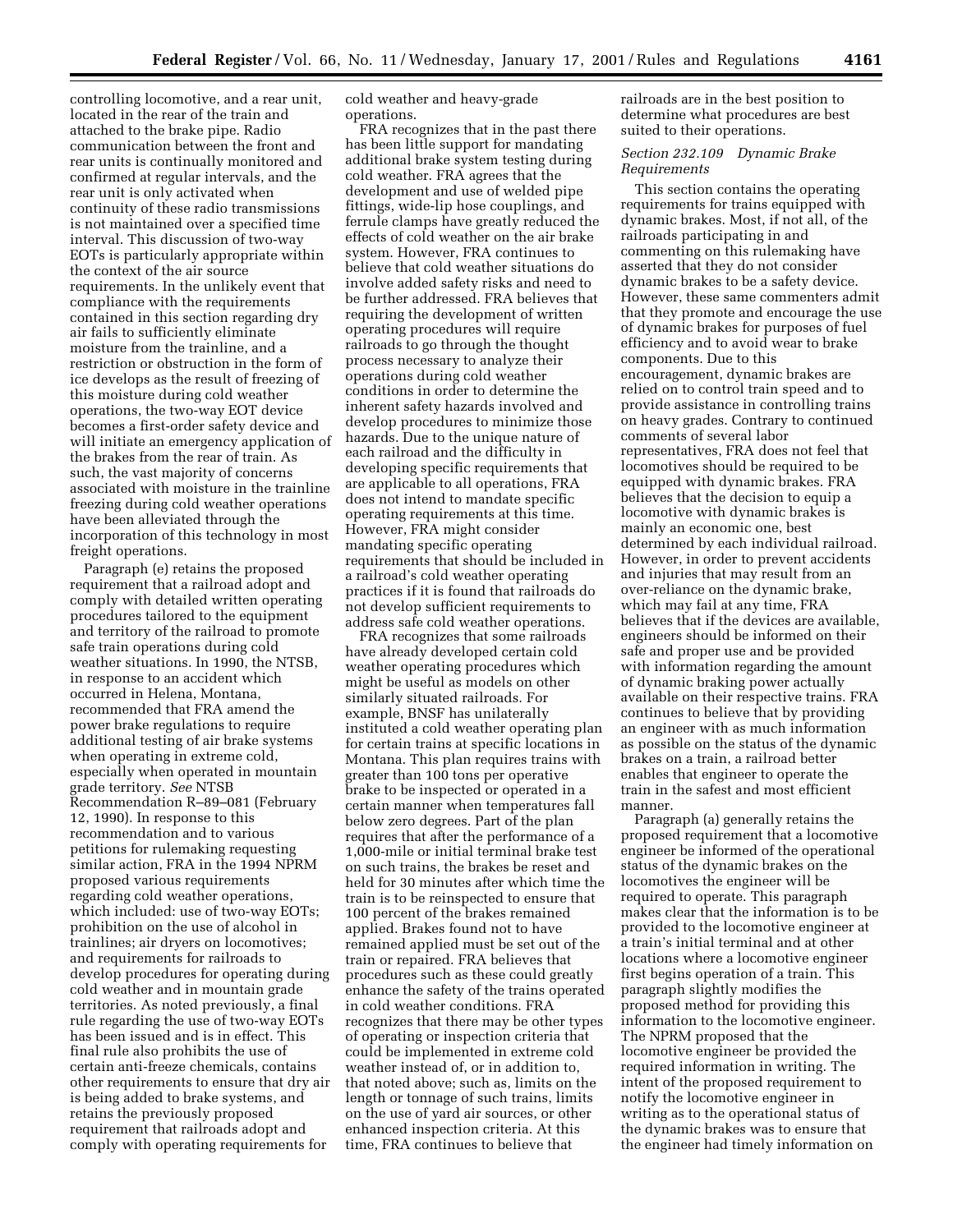the condition of the locomotives so he or she could operate the train in the safest possible manner based upon that information. Thus, FRA tends to agree with the comments of several railroads and their representatives that the manner in which the information is provided to the engineer should not be a major concern provided the information is accurate and up-to-date. Therefore, this paragraph allows railroads to provide a locomotive engineer with the required information by any means they deem appropriate. However, this paragraph also makes clear that a written or electronic record of the information provided shall be maintained in the cab of the controlling locomotive. This will ensure that relief or other oncoming engineer will have the information provided to the previous operator of the train.

This paragraph also clarifies that the information is to be provided to the locomotive engineer at the train's initial terminal and at other locations where an engineer ''first begins operation'' of the train rather than where the engineer ''takes charge of the train.'' This clarification is in response to comments provided by certain labor representatives to prevent possible misinterpretation or abuse of the requirement since most railroads consider the conductor to be in charge of a train.

Paragraph (b) retains the proposed requirement to repair a locomotive with inoperative dynamic brakes within 30 days of its being found inoperative or at the locomotive's next periodic inspection, whichever occurs first. There are currently no requirements governing the maintenance and repair of dynamic brakes. Experience has shown that, since railroads do not consider dynamic brakes to be a critical safety item, repairs are typically effectuated when it is convenient and economical for the railroad, with little regard for timeliness. FRA believes that, as railroads have become increasingly dependent on the use of dynamic brakes as an integral part of their published safe train handling procedures, it is a reasonable expectation on behalf of locomotive engineers to have operable dynamic brakes on those locomotive units which are so equipped. Due to the industry's reliance on these braking systems, as noted in the discussion above, FRA continues to believe they should be repaired as soon as possible after being found inoperative. FRA agrees that there must be an appropriate balance between the operational considerations important to the locomotive engineer and the logistical and repair considerations that will be

imposed on the railroads. FRA continues to believe that 30 days provides a railroad with sufficient time to get a locomotive to a location where the dynamic brakes can be repaired and allows for the reallocation of motive power when necessary so as to cause minimal disruption to a railroad's operation. Although certain commenters requested that the period allowed for repair be reduced to 15 days or less, FRA believes such a reduction is unwise as it might jeopardize a railroad's access to available motive power and could cause delay in the movement of freight, consequences that may create safety hazards themselves.

This paragraph also eliminates the use of the term ''ineffective dynamic brake'' and replaces it with the term ''inoperative dynamic brake.'' The term ''inoperative dynamic brake'' is defined in § 232.5 of the final rule to mean any dynamic brake which no longer provides its designed retarding force on the train, for whatever reason. FRA agrees with the comment of the AAR that the use and meaning of the term ''ineffective dynamic brake'' in the proposal was unclear and had the potential of creating misunderstandings. Consequently, for clarity this section uses only the term ''inoperative dynamic brake'' to describe a defective dynamic brake.

Paragraph (c) retains the proposed requirements related to the tagging of a locomotive found with inoperative dynamic brakes. FRA believes that the tags required by this paragraph are necessary to ensure the prompt and timely repair of locomotives found with defective dynamic brakes and also provide locomotive engineers and a railroad's ground forces with specific knowledge of the presence of such a locomotive. Contrary to the comments of some parties, FRA does not believe that the tagging provisions contained in this paragraph would require the development of new tags. This paragraph would allow the use of any type of tag provided it is placed in a conspicuous location on the cab of the locomotive and contains the required information.

Paragraph (d) contains a requirement that an electronic or written record of repairs made to a locomotive's dynamic brakes be maintained and retained for a period of 92 days. Although this requirement was not proposed in the NPRM, FRA believes these records fall within the scope of the notice and are necessary to ensure that repairs are conducted on a locomotive's dynamic brakes in a timely fashion. FRA also believes that such a record will provide a railroad with information regarding

the operation of the dynamic brakes and will potentially permit railroads to identify a repeated problem with a locomotive's dynamic brakes to prevent recurrences of the problem and thus, increase the utilization of a locomotive's dynamic brakes.

The final rule continues to acknowledge that some railroads, primarily short lines, may own locomotives that are equipped with dynamic brakes but due to the physical terrain over which the railroad operates or the operating assignments of the particular locomotive, the railroad rarely, if ever, has the need to employ the dynamic braking capabilities of the individual locomotive. In these instances, the maintenance requirements discussed above become unnecessarily burdensome. Therefore, FRA continues to believe that relief is warranted in these situations provided a specified set of parameters is developed and adhered to that prevents direct and intentional circumvention of the proposed repair requirements. Therefore, paragraph (e) retains the proposed provision permitting a railroad to declare a locomotive's dynamic brakes ''deactivated'' if the following requirements are met: (i) The locomotive is clearly marked with the words ''dynamic brake deactivated'' in a conspicuous location in the cab of the locomotive; and (ii) the railroad has taken appropriate action to ensure that the deactivated locomotive is incapable of utilizing dynamic braking effort to retard or control train speed. It should be noted that the final rule eliminates the requirement to stencil the outside of a locomotive declared to have deactivated dynamic brakes. FRA agrees with the comments submitted by the AAR and other railroad representatives that defacing the exterior of the locomotive is unnecessary and would do little to inform the locomotive engineer of the deactivation of the dynamic brake. FRA believes that the requirements to notify the locomotive engineer of the operational status of the locomotives and to have the cab of the locomotive clearly marked that the locomotive's dynamic brakes are deactivated provide sufficient notice to the locomotive engineer as to the status of that locomotive.

This paragraph does not prescribe the specific manner in which a locomotive is to be deactivated, so long as the unit is not physically capable of employing its dynamic brakes to aid in train handling. Although FRA does not envision a significant number of instances where a locomotive which has been declared ''deactivated'' would need to be ''reactivated,'' FRA does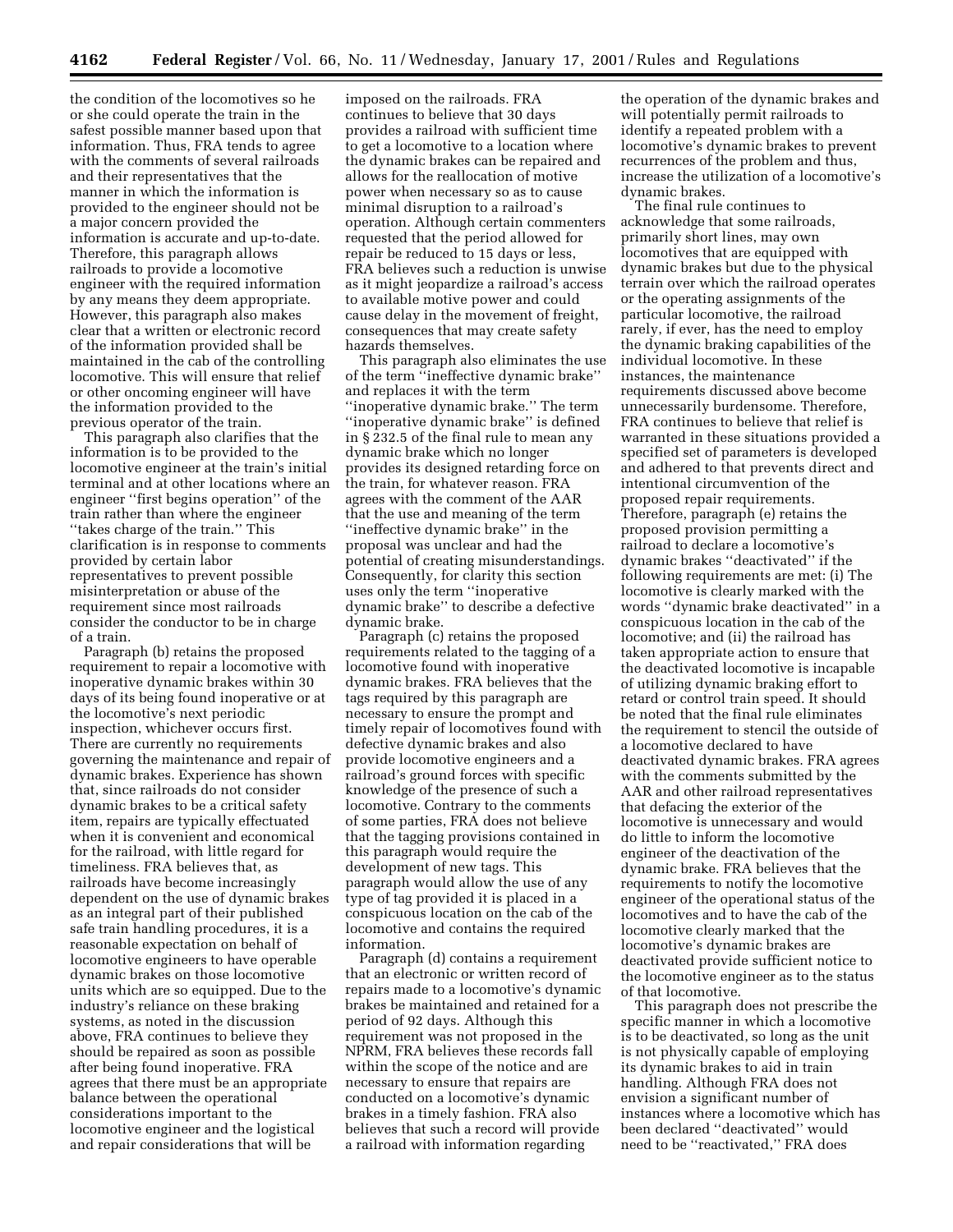recognize that some railroads may need to reactivate the dynamic brakes in some circumstances, such as changes in a locomotive's operating environment or situations where a locomotive with previously ''deactivated'' dynamic brakes is purchased by another railroad. However, FRA intends to interpret the provision for ''*deactivating*'' a locomotive's dynamic brakes rather literally to minimize contentions that railroads are merely playing a cat and mouse game with the required maintenance interval to avoid repairing the units. Furthermore, FRA would expect the dynamic brakes on a locomotive to be fully functional at the time the locomotive is considered reactivated.

Paragraph (f) contains specific requirements related to the use of a locomotive with inoperative, deactivated, or no dynamic brakes as a controlling locomotive. These requirements are based on FRA's review of the comments submitted in response to FRA's request regarding the positioning of such locomotives contained in the NPRM. *See* 63 FR 48314. FRA tends to agree that there are no technical reasons why a locomotive with inoperative dynamic brakes cannot function as the controlling locomotive provided it can control the dynamic brakes on trailing units in the locomotive consist. However, FRA also agrees that a locomotive engineer loses the physical sensation of the operation of the dynamic brakes when the unit the engineer is riding loses dynamic brake capability because the physical sensation of operating dynamic brakes provides the engineer with at least some assurance that the dynamic brakes on some of the units in the consist are operating. Thus, this paragraph makes clear that locomotives with inoperative, deactivated, or no dynamic brakes have the capability of controlling the dynamic brakes on trailing units when operating as the controlling locomotive, and that such locomotives also have the capability of displaying to the locomotive engineer the deceleration rate of the train or the total train dynamic brake retarding force. FRA believes this requirement will ensure that locomotive engineers have at least some information as to the operation of the dynamic brakes in the locomotive consist they are controlling. FRA intends that the information required by this provision be provided by a device known as an ''accelerometer'', ''predictor'', or a similar type of device; or by a dynamic brake indicator capable of providing total train dynamic brake retarding force to the locomotive

engineer. An ''accelerometer'' or 'predictor'' is a device currently used in the industry that indicates the predicted speed in miles per hour of the locomotive 60 seconds from the present, based on the computed acceleration or deceleration rate. This would provide the engineer with an indication of the retarding performance of the dynamic brakes and the train.

Paragraph (g) contains provisions requiring new locomotives to be equipped with some sort of dynamic brake indicator. In the NPRM, FRA sought information and comments regarding the feasibility of dynamic brake indicators which continually monitor the operation of dynamic brakes in a train consist. *See* 63 FR 48334. The NTSB noted that the NPRM failed to address its recommendation resulting from its investigation of the January 12, 1997, freight train derailment near Kelso, California, that all locomotives equipped with dynamic brakes be equipped with a device in the cab of the controlling locomotive to indicate real-time condition of the dynamic brakes on each trailing unit. *See* NTSB Recommendation R–98–6. Based on a review of the comments and information provided, FRA continues to believe that the technology does not currently exist to economically equip existing locomotives with dynamic brake indicators. However, FRA does believe that the technology exists or is sufficiently developed to provide new locomotives with the ability to test the electrical integrity of the dynamic brakes at rest and to display the total train dynamic brake retarding force at various speed increments in the cab of the controlling locomotive. Consequently, this paragraph requires new locomotives to be equipped with such indicators. FRA recognizes that the industry will require a little time to incorporate the existing and developing technology into new locomotives. Therefore, the requirements contained in this paragraph will apply only to locomotives ordered one and one-half years after the issuance of this final rule and to locomotives placed in service for the first time three years after the effective date of the final rule.

Paragraph (h) contains requirements for equipping rebuilt locomotives with devices to provide locomotive engineers with additional information on the operation of dynamic brakes on other locomotives in the train consist. This paragraph recognizes that not all locomotives being rebuilt are designed, or have the capability of being redesigned to have the capability to display the total train dynamic brake retarding force in the cab of the

controlling locomotive. Thus, this paragraph allows rebuilt locomotives to be designed to display the train deceleration rate (i.e., to be equipped with an accelerometer, predictor, or similar device as described above) in lieu of being equipped with the dynamic brake indicator required on new locomotives. FRA believes that the information provided by these indicators is extremely useful to an engineer, will provide the engineer with ready access to real-time information on the operation of the dynamic brakes in a locomotive consist, and will permit the engineer to control and operate trains in the safest manner possible.

Paragraph (i) acknowledges that the information provided to a locomotive engineer by a dynamic brake indicator would satisfy the need to provide the locomotive engineer with information regarding the operational status of the dynamic brakes when the engineer first begins operation of a train. As the indicators would provide real-time information to the engineer on the operation of the dynamic brakes in the train consist, a separate set of information received by the engineer when beginning operation would be unnecessary. Therefore, this paragraph carves out an exception to the requirement to inform locomotive engineers of the status of the dynamic brakes for situations when all of the locomotives in the lead consist are equipped with dynamic brake indicators of the type required for new locomotives. FRA believes that this exception makes sense from a practical perspective and also provides some incentive for railroads to equip existing equipment with such indicators where possible when the technology for doing so becomes economically feasible. It should be noted that there is no requirement that the dynamic brake status of distributed power units be provided in order to eliminate the need to provide dynamic brake information to the engineer. FRA agrees that the technology for transmitting that information to the engineer is not currently available in a cost effective and reliable manner.

Paragraphs (j) and (k) retain the proposed provisions requiring railroads to adopt and comply with written operating rules governing the use of dynamic brakes and to incorporate training on those operating rules into the locomotive engineer certification program pursuant to 49 CFR part 240. Contrary to the assertions of some commenters FRA does not believe these requirements are unclear. FRA intends for each railroad to develop appropriate operating rules regarding train handling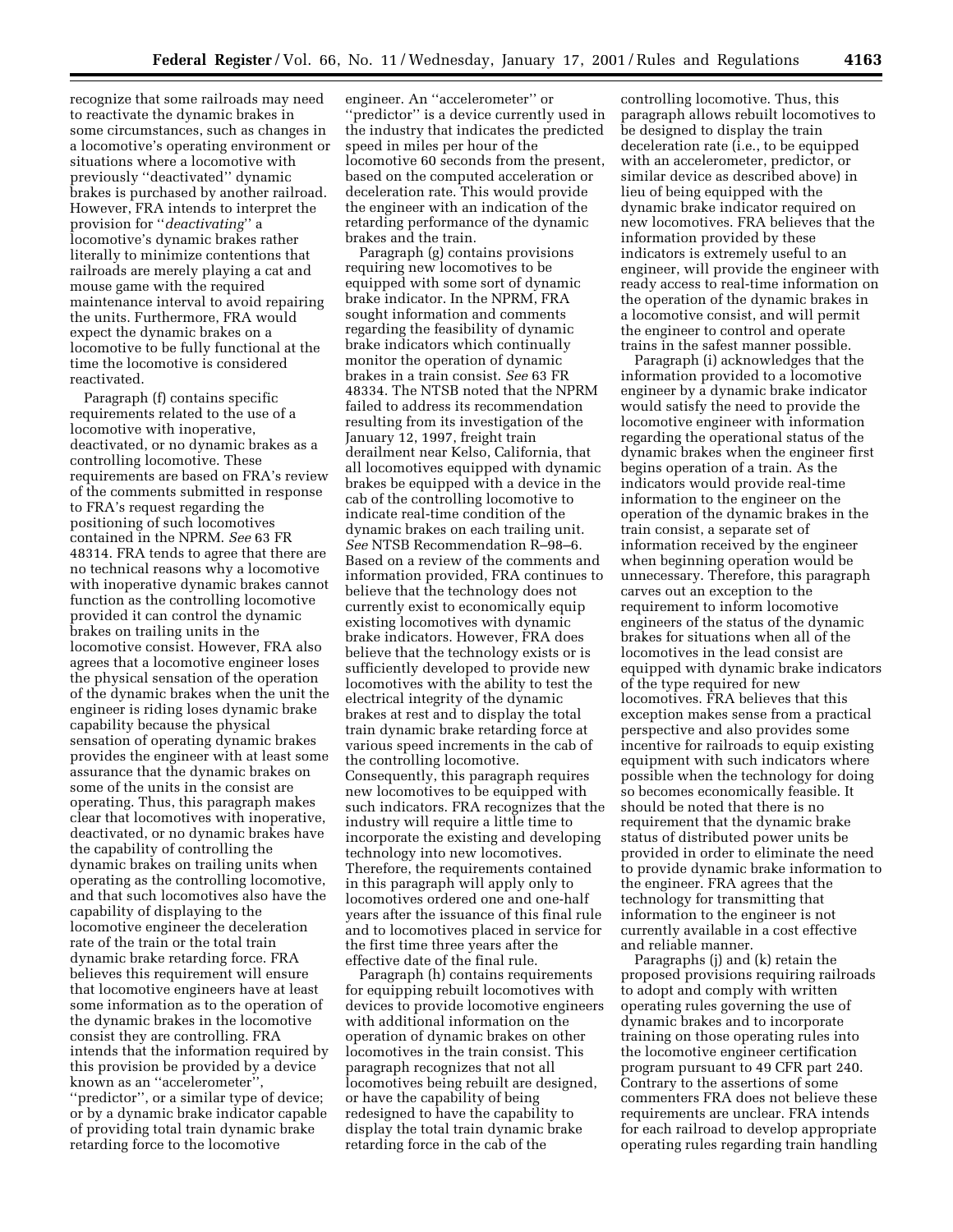procedures when utilizing dynamic brakes that cover the equipment and territory operated by the railroad. Many railroads already have these procedures in place and already provide training to their employees which adequately cover the requirements. FRA continues to believe that training on proper train handling procedures is essential to ensuring that locomotive engineers can properly handle their trains with or without dynamic brakes and in the event that these brake systems fail while the train is being operated. FRA also disagrees that it must specify the knowledge, skill, and ability criteria that a railroad must adopt into its training program. FRA believes that each railroad is in the best position to determine what these criteria should be and what training is necessary to provide that knowledge, skill, and ability to its employees.

FRA continues to believe that the establishment of these comprehensive operating rules and their incorporation into a railroad's training plans is the most effective means by which to minimize the possibility of future accidents caused by excessive reliance on dynamic brakes by a train crew as a method of controlling the speed of a train in its descent through a difficult grade, as was the case in the San Bernardino incident. FRA views as unfortunate the number of existing train handling and power brake instructions issued by freight railroads that emphasize the use of dynamic brakes but do not include prominent warnings that such systems may not be relied upon to provide the margin of safety necessary to stop short of obstructions and control points or to avoid overspeed conditions. FRA believes that such instructions, while not misleading to seasoned locomotive engineers, could lead to an excessive reliance on these systems. Given the ever-increasing weight and length of freight trains, and the severe grades that they are often required to negotiate en route, the need for locomotive engineers who are thoroughly trained and knowledgeable in all aspects of train handling is paramount for continued safety in the rail industry.

Paragraph (j)(2) requires that the operating rules developed by railroads under this section include a ''miles-perhour-overspeed'' requirement that requires trains to be immediately stopped if they exceed the maximum authorized speed by more than 5 mph when descending grades of one percent or greater. The NTSB recommended that FRA adopt such a requirement as a result of its investigation of the freight train derailment near Kelso, California

noted above. *See* NTSB Recommendation R–98–4. FRA agrees with NTSB's recommendation and also agrees with the comments provided by both the NTSB and the CAPUC that this requirement accomplishes a critical safety function and reduces the potential for runaways because it establishes a clear rule for stopping a train and removes any discretion from the operator to continue operation of a train. This paragraph makes clear that the five-mph limitation is a good base limitation which should be reduced by a railroad if it so desires or if a reduction is indicated by validated research. The five-mph limitation may only be increased with FRA approval. FRA notes that the operating rules of virtually every Class I railroad already include a five-mph-overspeed provision similar to that contained in this paragraph. Consequently, FRA's inclusion of the requirement in this final rule should impose little or no burden on the operations of most railroads.

# *Section 232.111 Train Information Handling*

This section retains the proposed requirements regarding the handling of train information, with slight modification in response to the comments submitted by interested parties. The purpose of the traininformation handling requirements contained in this section is to ensure that a train crew is provided accurate information on the condition of a train's brake system and other factors that affect the performance of a train's brake system when the crew assumes responsibility for a train. This section contains a list of the specific information railroads are to furnish train crew members about the train and the train's brake system at the time they take charge of the train. FRA continues to believe that train crews need this information in order to avoid potentially dangerous train handling situations and to be able to comply with various Federal safety standards. Many railroads already provide their train crews with most of the information required in this section or have a process set up that can transmit such information; thus, the impact of these requirements should be relatively minor.

Paragraph (a) has been slightly modified to clarify that the information required to be provided in this section may be provided by any means determined appropriate by the railroad, provided, that a record of the information is maintained in the cab of the controlling locomotive. This requirement does not constitute a

change from what was proposed in the NPRM but is merely a clarification to resolve an apparent misunderstanding of some parties. In the NPRM, FRA noted that it intended to leave the method in which the required information would be conveyed to train crews to the discretion of each railroad. FRA believed that each individual railroad is in the best position to determine the method in which to dispense the required information based on the individual characteristics of its operations. However, FRA noted that the means for conveying the required information would have to be part of the written operating requirements, and railroads would be required to follow their own requirements.

Paragraphs (b)(1) and (b)(2) have also been slightly modified, for purpose of clarity, from what was proposed in the NPRM. Paragraph (b)(1) clarifies that train crews are to be provided the required information when ''taking charge of a train'' rather than when ''coming on duty'' as was proposed. FRA agrees with the comments of the AAR that the modified language better clarifies when the required information is to be provided. Paragraph (b)(2) has been modified to clarify that the weight and length information to be provided should be based on the best information available to the railroad. FRA agrees with the comments of the AAR and several railroads that it is impossible to provide the exact weight of each car in a train because the facilities to weigh each car do not exist. FRA also agrees that it would be cost prohibitive and unrealistic to require that each car be weighed prior to being moved in a train. Consequently, the final rule makes clear that the weight of the train can be estimated based on the best information available to the railroad. It should be noted that FRA has eliminated the proposed requirement that train crews be provided a record of train configuration changes since performance of the last Class I brake test. FRA agrees that such information is not necessary based on the other information that is required to be provided and has the potential of creating information overload for the train crews.

## **Subpart C—Inspection and Testing Requirements**

### *Section 232.201 Scope*

This section contains the general statement regarding the scope of this subpart, indicating that it contains the inspection and testing requirements for brake systems used in freight and other non-passenger trains. This section also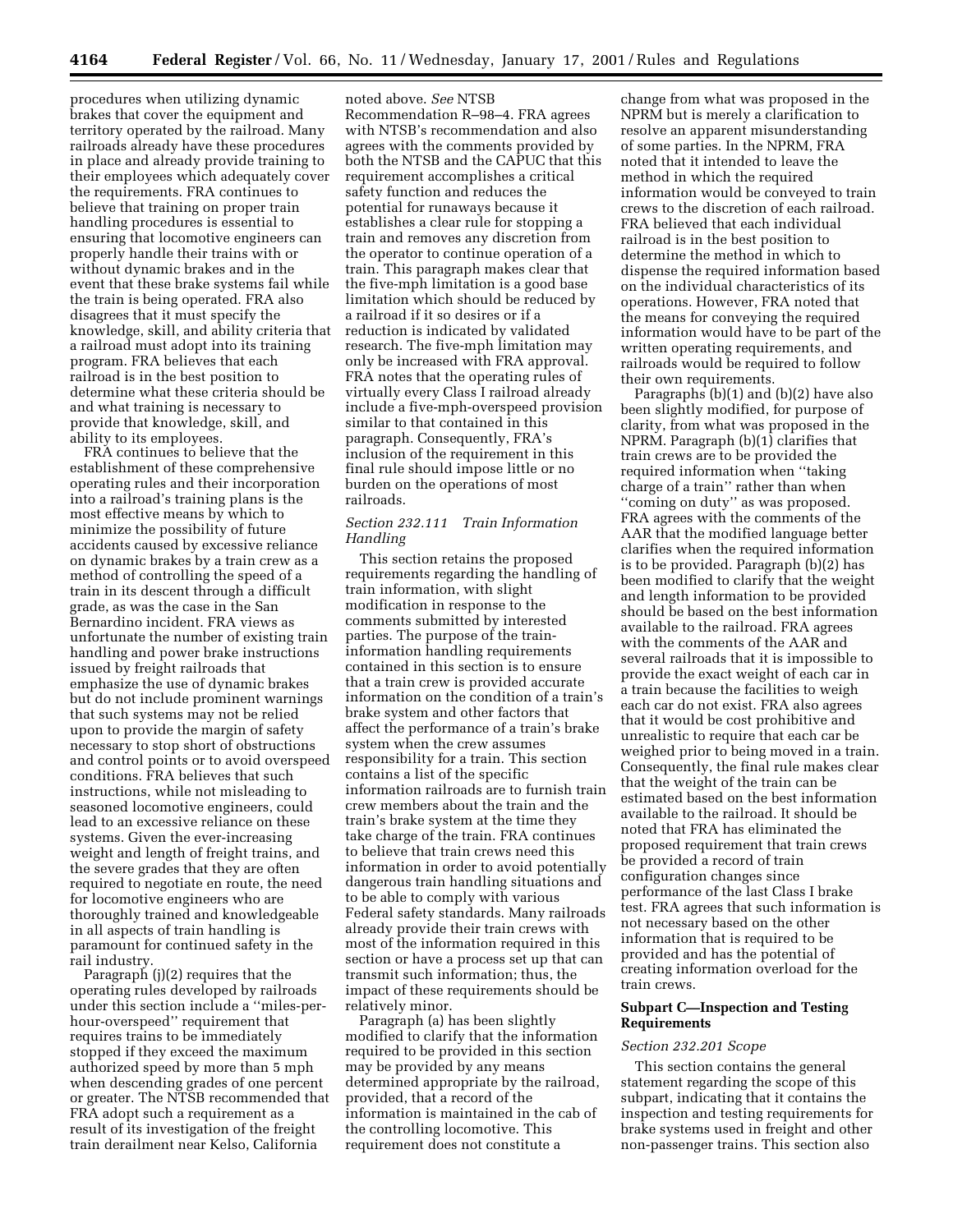indicates that this subpart contains the general training requirements for railroad and contract personnel who perform the inspections and tests required by this part.

### *Section 232.203 Training Requirements*

This section contains the general training requirements for railroad employees and contractor employees that are used to perform the inspections required by this part. (See ''Overview of Comments and General FRA Conclusions'' portion of the preamble under the heading ''V. Training and Qualifications of Personnel'' for a detailed discussion pertaining to the provisions contained in this section.) This section retains the basic structure and concepts regarding the training and qualification of individuals performing inspections and tests required by this part that were proposed in the NPRM. The training requirements contained in this final rule have been slightly revised from those proposed in the NPRM in order to clarify FRA's intent, to recognize existing training, and to reduce some of the burden that may have been inadvertently created by the proposed requirements.

Paragraph (a) requires that each railroad and each contractor adopt and comply with a training, qualification, and designation program for railroad employees and contractor employees who perform air brake system tests, inspections and maintenance. This paragraph modifies the proposed provision that would have required a railroad to provide training to the personnel of a contractor whom the railroad uses to perform the various tasks required by the rule. This paragraph makes clear that the contractor is responsible for providing appropriate training to its employees and maintaining the required records and information. FRA agrees with the comments submitted on behalf of numerous railroads that asserted that railroads should not bear the burden of training the employees of a contractor. However, FRA notes that this change does not relieve the railroad from potential civil penalties for, e.g., failure to perform a proper Class I brake test, if the employees of a contractor are found not to be qualified to perform the task for which they are assigned responsibility. Both the railroad and the contractor would remain liable for potential civil penalties if the employees used to perform a particular task were not trained and qualified in accordance with the training requirements contained in this final rule.

For purposes of this section, a ''contractor'' is defined as a person under contract with a railroad or a car owner or an employee of a person under contract with a railroad or a car owner. FRA intends for the training and qualification requirements to apply not only to railroad personnel but also to contract personnel that are responsible for performing brake system inspections, maintenance, or tests required by this part. FRA believes that railroads and contractors are in the best position to determine the precise method of training that is required for the personnel they use to conduct required brake system inspections, tests, and maintenance. Although FRA provides railroads and contractors with broad discretion to develop training programs specifically tailored to their operations and personnel, FRA will expect railroads and contractors to fully comply with the training and qualification plans they adopt. A critical component of this training will be making employees aware of specific Federal requirements that govern their work. Currently, many railroad training programs fail to distinguish Federal requirements from company policy.

Paragraph (b) contains general requirements or elements which must be part of any training and qualification plan adopted by a railroad or contractor. FRA believes that the elements contained in this section are specific enough to ensure high quality training and broad enough to permit a railroad or contractor to adopt a training plan that is best suited to its particular operation. This paragraph retains the proposed requirement that the plan identify the tasks related to the inspection, testing, and maintenance of the brake system required to be performed by the railroad or contractor and identify the skills and knowledge necessary to perform each task. FRA believes that most railroads already have a training plan and would merely need to revise it to reflect changes made to existing requirements by this final rule. The final rule eliminates the proposed requirement to develop written procedures for performing each task identified. Although FRA believes that each railroad or contractor should and will develop such procedures, FRA does not believe it is necessary to require their development as FRA believes they will either be developed in the required training curricula or are sufficiently detailed in the regulation itself.

This paragraph also clarifies that the required training is intended to provide employees with the skills and knowledge necessary to perform the

tasks required by this final rule. FRA does not believe it is necessary to train an employee on every different type of equipment that a railroad operates or on each and every task an employees will be required to perform. FRA's intent when issuing the NPRM was to ensure that the training received by an employee provides that individual with the knowledge and skills needed to perform the tasks he or she is assigned on the various types of brake systems on the equipment the railroad operates. Therefore, this paragraph clarifies this intent by specifically stating that the training curriculum, the examinations, and the ''hands-on'' capability should address the skills and knowledge needed to perform the various required tasks rather than focusing strictly on the tasks themselves or on the specific types of equipment operated by the railroad. However, FRA does intend for the training developed by the railroad or contractor to address the various types of brake systems the employee will be required to inspect, test, or maintain. For example, if an employee were trained on how to perform a Class I brake test and demonstrated hands-on capability to perform that task, FRA would not expect the employee to demonstrate hands-on capability to perform a Class IA or Class II brake test since the components of a Class I brake test cover these other inspections. However, FRA would expect the employee to receive classroom training on when these other inspections are required and the tasks that are involved in each.

This paragraph also clarifies that the training that an employee is required to receive need only address the specific skills and knowledge related to the tasks that the person will be required to perform under this part. Thus, a railroad or contractor may tailor its training programs to the needs of each of its employees based on the tasks that each of its employees will be required to perform. FRA tends to agree with several commenters that there is no reason for an individual who performs strictly brake inspections and tests to be as highly trained as a carman since carmen perform many other duties related to the maintenance and repair of equipment in addition to brake inspections.

This paragraph also clarifies that previous training and testing received by an employee may be considered by the railroad. FRA did not intend to require the complete retraining of every employee performing a task required in this final rule. When proposing the training requirements, FRA intended for railroads to incorporate existing training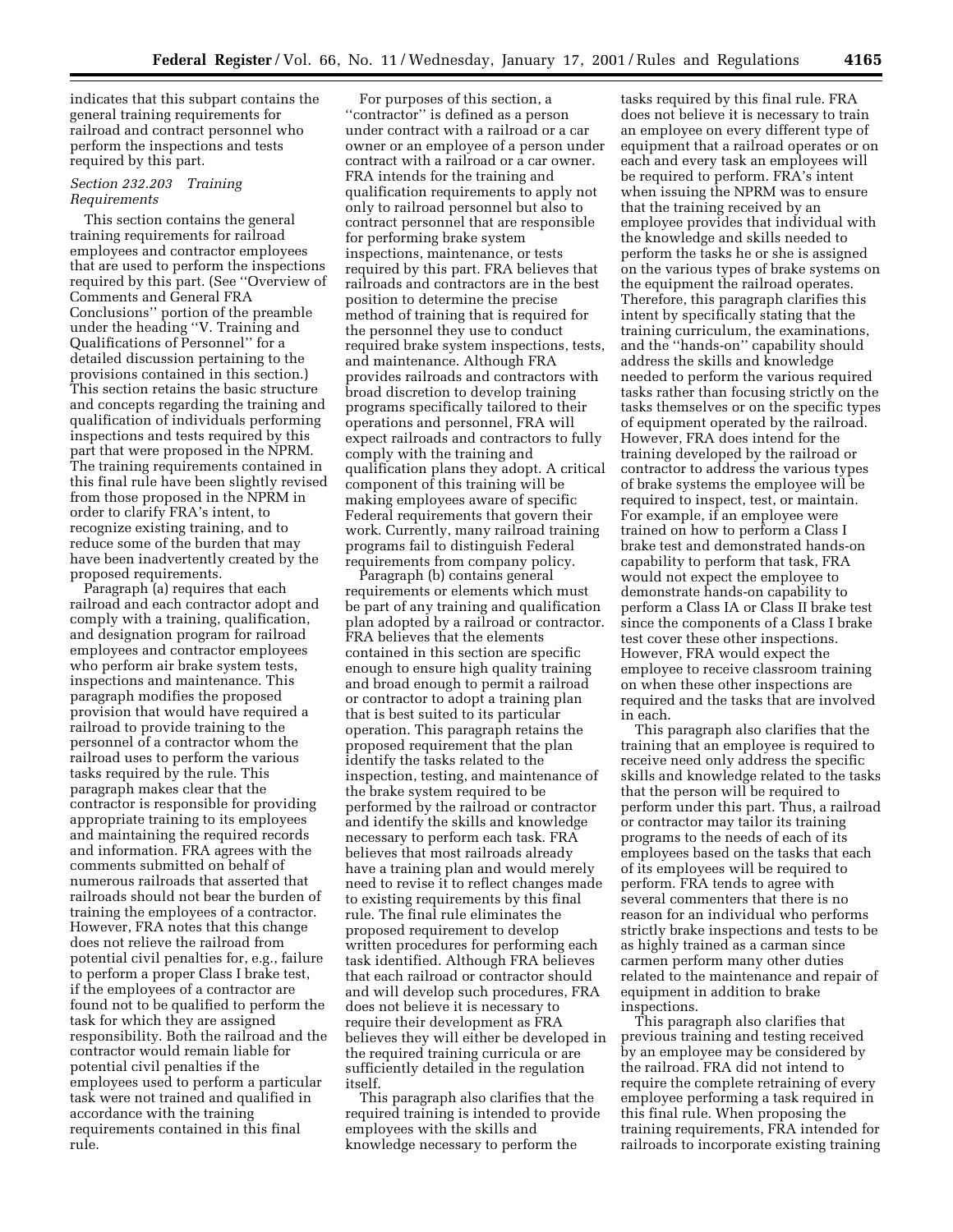regimens and curricula into the proposed training programs. In order to clarify this intent, this paragraph permits railroads and contractors to incorporate an already existing training program, such as an apprenticeship program, and contains a specific provision which permits railroads and contractors to consider previous training and testing received by an employee when determining whether an employee is qualified to perform a particular task. Thus, railroads and contractors would most likely not need to provide much additional training, except training specifically addressing the new requirements contained in this part and possibly refresher training, to its carmen forces that have completed an apprentice program for their craft. However, the final rule also makes clear that any previous training or testing considered by a railroad or contractor must be documented as required in the final rule. Thus, previous training or testing which has not been properly documented cannot be considered. The final rule also makes clear that employees must be trained on the specific regulatory requirements contained in this final rule related to the tasks that the employee will be required to perform. Therefore, all employees will require at least some training which covers the specific requirements detailed in this final rule.

This paragraph retains the proposed requirements that any program developed must include experiential or ''hands-on'' training as well as classroom instruction. FRA believes that classroom training by itself is not sufficient to ensure that an individual has retained or grasped the concepts and duties explained in a classroom setting. In order to adequately ensure that an individual actually understands the training provided in the classroom, some sort of ''hands-on'' capability must be demonstrated. FRA believes that the ''hands-on'' portion of the training program would be an ideal place for a railroad to fully involve its labor force in the training process. Appropriately trained and skilled employees would be perfectly suited to provide much of the ''hands-on'' training envisioned by FRA. Consequently, FRA strongly suggests that railroads work in partnership with their employees to develop a training program which utilizes the knowledge, skills, and experience of the employees to the greatest extent possible.

This paragraph also retains, with modification for clarity, the proposed requirement that employees pass either a written or oral examination and demonstrate ''hands-on'' capability. This paragraph clarifies that the tests

and demonstration of ''hands-on'' capability cover the skills and knowledge the employee will need to possess in order to perform the tasks required by this part that the employee will be responsible for performing rather than focusing strictly on the tasks themselves or on the specific types of equipment operated by the railroad. However, FRA does intend for the testing and ''hands-on'' demonstration to cover the various types of brake systems the employee will be required to inspect, test, or maintain. FRA continues to believe that in order for a person to be adequately trained to perform a task, the individual must not only possess the knowledge of what is required to be performed but also must possess the capability of applying that knowledge.

This paragraph also retains the proposed requirement regarding the performance of periodic refresher training and testing. The final rule retains the requirement that refresher training be provided at least once every three years and that it include both classroom and experiential ''hands-on'' training and testing. FRA continues to believe that periodic refresher training is essential to ensuring the continued ability of an employee to perform a particular task. FRA does not intend for such training to be as lengthy or as formal as the initial training originally provided, but believes that the training should reemphasize key elements of various tasks and focus on items or tasks that have been identified as being problematic or of poor quality by the railroad, contractor, or its employees through the periodic assessment of the training program. This paragraph makes clear that a railroad or contractor may use efficiency testing to meet the handson portion of the required refresher training provided such testing is properly documented and covers the necessary tasks to ensure retention of the knowledge and skill required to perform the employee's duties required by this part. FRA agrees that such testing provides the necessary assurances that the individual continues to have the knowledge and skills necessary to perform the task for which the employee is being tested.

This paragraph contains a provision that was not specifically included in the NPRM but which was intended by FRA to be covered by the established training programs. This paragraph requires that new brake systems be added to training programs prior to their introduction into revenue service. Several labor representatives recommended that this provision be explicitly added to the training provisions, and FRA believes

this requirement is only logical and makes sense. FRA believes that, prior to the introduction of any new brake system, the employees responsible for inspecting and maintaining the equipment need to be specifically trained on the systems in order to adequately perform their required tasks.

This paragraph also retains the proposed requirement that supervisors exercise oversight to ensure that all identified tasks are performed in accordance with the railroad's procedures and the specific Federal regulatory requirements contained in this part. Although the final rule also does not specifically address the training that must be provided to supervisors as suggested by some commenters, FRA believes that supervisors are sufficiently covered by the requirements contained in this section. FRA believes that in order for a supervisor to properly exercise oversight of an employee's work, the supervisor must be trained and qualified to perform the tasks for which they have oversight responsibilities.

Paragraph (c) requires each railroad that operates trains required to be equipped with two-way EOTs and each contractor that maintains such devices adopt and comply with a training program which specifically addresses the testing, operation, and maintenance of the devices. The final rule requiring the use of two-way EOTs became effective on July 1, 1997. Since that time, FRA has discovered numerous operating and mechanical employees who do not fully understand when the devices are required or how the inspection and testing of the devices are to be accomplished. Furthermore, FRA believes that it is vital for those employees responsible for the use of the devices (e.g. engineers and conductors) to be intimately familiar with the use and operation of the devices to ensure that the full safety potential of the devices is utilized and available. Consequently, FRA believes that adequate training must be provided to those employees responsible for the inspection, testing, operation and use of two-way EOTs.

Paragraph (d) requires railroads that operate trains under conditions that require their employees to set retaining valves to develop training programs which specifically address the use of retainers and provide such training to those employees responsible for using or setting retainers. This provision has been added in response to an NTSB recommendation which FRA supports. *See* NTSB Recommendation R–98–7. The NTSB specifically suggested that an explicit requirement to provide this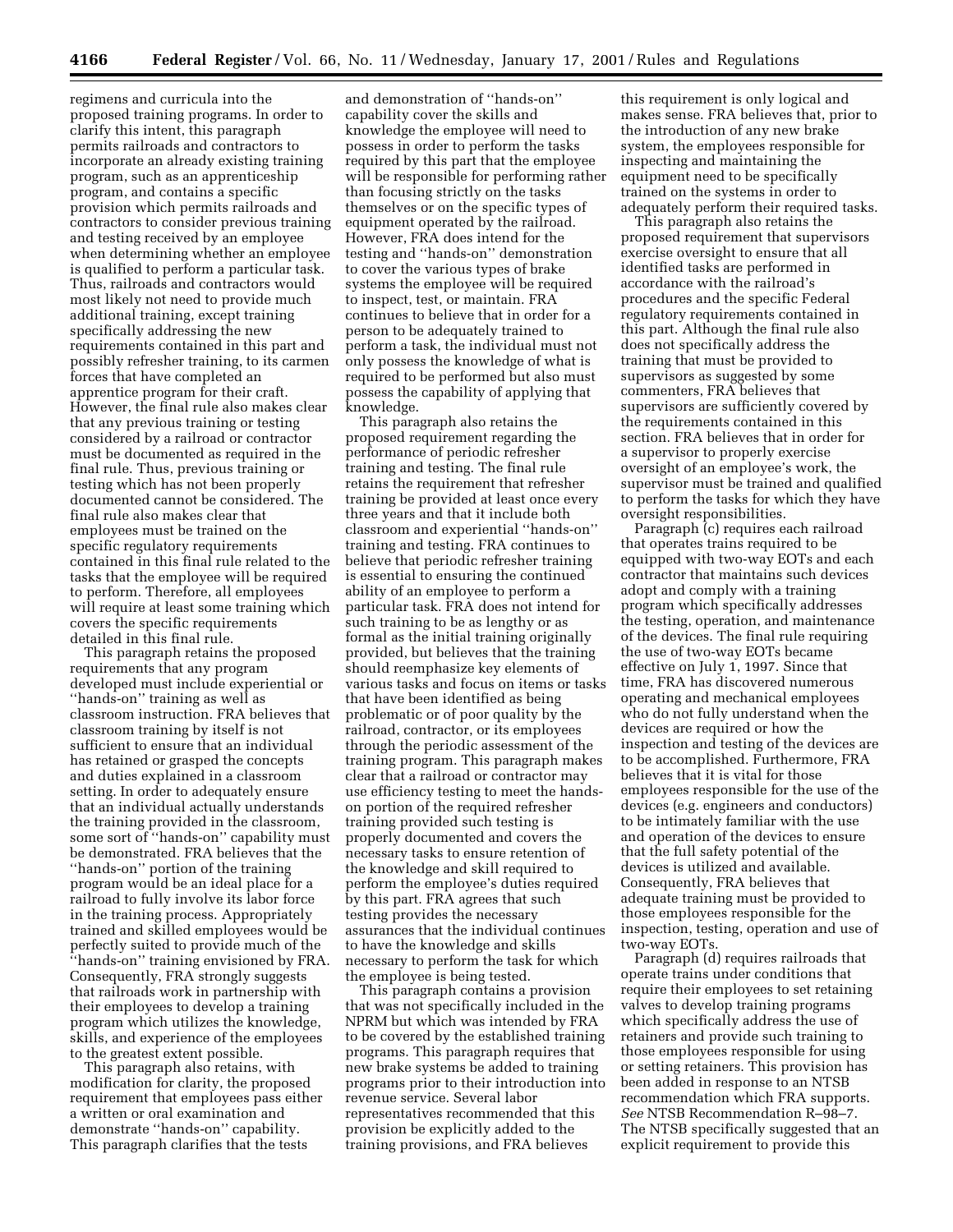training be contained in the final rule. The NTSB had previously recommended such a requirement in early 1998 based on its investigation of the 1997 derailment of a freight train near Kelso, California. Many railroads are currently providing such training based on that recommendation and FRA believes that a specific requirement to provide such training will ensure that all railroads that require their employees to set retainers adequately train their employees responsible for performing the task on the use of retainers.

Paragraph (e) retains the record keeping requirements proposed in the NPRM with slight modification for consistency with the changes noted above regarding the application of the skills and knowledge necessary to perform a particular task. FRA continues to believe that the record keeping and designation requirements contained in this final rule are the cornerstone of the training requirements. Contrary to the views of some commenters, FRA believes that something more than mere lists of qualified employees is needed. Because the rule allows each railroad and contractor the flexibility to develop a training program that best fits its operation and does not impose specific curriculum or experience requirements, FRA continues to believe it is vital for railroads and contractors to maintain detailed records on the training they do provide. Such documentation will allow FRA to judge the effectiveness of the training provided and will provide FRA with the ability to independently assess whether the training provided to a specific individual adequately addresses the skills and knowledge required to perform the tasks that the person is deemed qualified to perform. Moreover, requiring these records will deter railroads and contractors from circumventing the training requirements and discourage them from attempting to utilize insufficiently trained personnel to perform the inspections and tests required by this rule.

This paragraph makes clear that the required records may be maintained either electronically or on paper. Many railroads currently maintain their training records in an electronic format, and FRA sees no reason not to permit such a practice if the information can be provided to FRA in a timely manner upon request. The proposed provision requiring the railroad's chief mechanical or chief operating officer to sign a statement regarding each employee's qualifications has been modified in the final rule to merely require identification of the person or persons

making the determination that the employee has completed the necessary training. This modification will permit the information to be maintained electronically and will still provide the accountability which FRA intended by the provision in the NPRM. FRA believes it is absolutely essential that those individuals making the determinations regarding an employee's qualification be identified in order to ensure the integrity of the training programs developed and to prevent potential abuses by a railroad or contractor.

FRA also objects to the portrayal by some commenters that the requirement to maintain training records is overly burdensome. Virtually all of the items required to be recorded are currently maintained by most railroads in some fashion or another. Contrary to the concerns raised by some commenters, the rule does not require that the contents of each training program be maintained in each employee's file. Railroads are free to develop whatever type of cross-referencing system they desire, provided the contents of the training program are maintained in some fashion and can be readily retrieved. Furthermore, railroads currently maintain lists of individuals they deem to be qualified persons, and the companies inform those individuals as to their status to perform particular tasks. FRA believes this is a good practice and is necessary to ensure that individual employees do not attempt to perform, or are not asked to perform, tasks for which they have not been trained.

Paragraph (e) requires that each railroad or contractor adopt and comply with a plan to periodically assess the effectiveness of its training program. This paragraph modifies the proposed requirement that railroads develop an internal audit process to evaluate the effectiveness of their training. Although FRA agrees that a formal audit process may not be necessary, FRA continues to believe that railroads and contractors should periodically assess the effectiveness of their training programs. However, rather than require a formal internal audit, FRA believes that periodic assessments may be conducted through a number of different means and each railroad or contractor may have a need to conduct the assessment in a different manner. This paragraph requires that a railroad or contractor institute a plan to periodically assess its training program and, as suggested by some commenters, the paragraph permits the use of efficiency tests or periodic review of employee performance as methods for conducting

such review. FRA agrees that many railroads, due to their small size, are capable of assessing the quality of the training their employees receive by conducting periodic supervisory spot checks or efficiency tests of their employees' performance. However, FRA continues to believe that on larger railroads the periodic assessment of a training program should involve all segments of the workforce involved in the training. FRA believes it is vital that labor be intrinsically involved in the assessment process, from beginning to end. For example, evaluation of training techniques might best be approached through a ''team'' method, where several observers, including labor representatives, periodically evaluate course or ''hands-on'' training content and presentation.

## *Section 232.205 Class I Brake Test-Initial Terminal Inspection*

This section describes the circumstances that would mandate the performance of a Class I brake test and outlines the tasks that must be performed when performing this inspection. Most of the provisions contained in this section are currently contained in  $\S 232.12(a)$  and  $(c)$ –(h) or were proposed in the 1998 NPRM in order to clarify existing requirements, to eliminate potential abuses, and to standardize certain provisions. Basically a Class I brake test is intended to be the functional equivalent to what is currently referred to as an ''initial terminal brake inspection.

Paragraph (a) identifies those trains that are required to receive a Class I brake test prior to movement from a location. The provisions contained in this paragraph are virtually identical to those proposed in the NPRM, with slight modification for clarity. Paragraph (a)(1) requires that a train receive a Class I brake test at the location where it is originally assembled. It should be noted that the final rule eliminates the term ''point of origin'' proposed in the NPRM. FRA agrees that the proposed definition of this term was duplicative of the term ''initial terminal'' and merely created potential misunderstandings. Moreover, FRA agrees that the problems attempted to be addressed by the use of this term are sufficiently addressed by the various inspections required in this final rule when cars are added to a train.

Paragraph (a)(2) requires the performance of a Class I brake test when the train consist is changed other than by adding or removing a solid block of cars. Currently, there appears to be some confusion over what constitutes a ''solid block of cars.'' In order to clarify the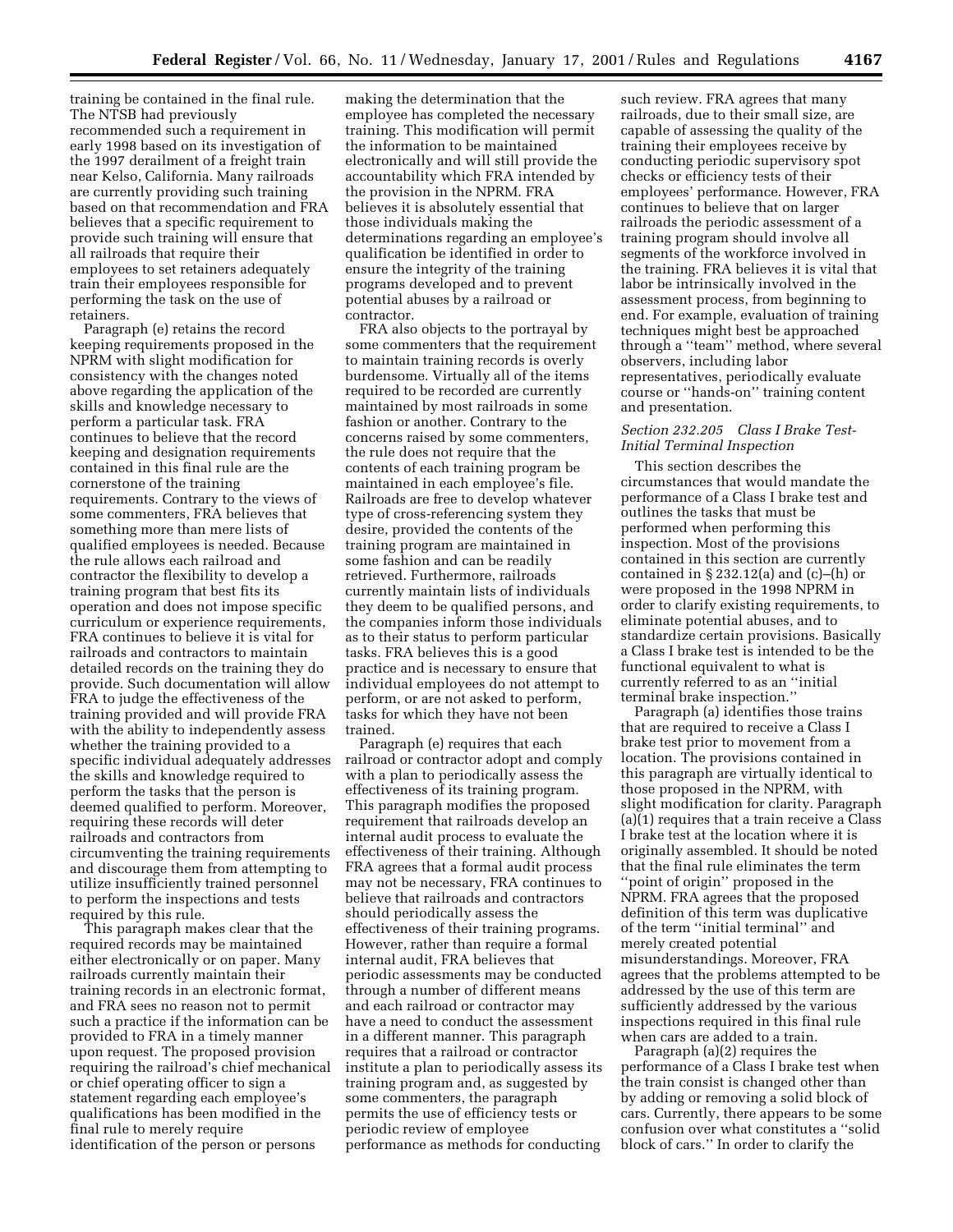issue, FRA proposed a definition of ''solid block of cars'' in the NPRM. In response to numerous comments regarding the proposed definition and to further clarify the issue, FRA has modified the definition in this final rule and referenced that definition in this paragraph. Although FRA believes that the definition it proposed is consistent with current interpretations and enforcement of the requirement, FRA agrees with some of the commenters that the proposed definition may have been too narrow and did not directly address FRA's primary concern, the block of cars itself. FRA's primary concern is the condition of the block of cars being added to the train, especially when the block of cars is made up of cars from more than one train. Thus, the final rule will permit a solid block of cars to be added to a train without triggering a requirement to perform a Class I brake test on the entire train. However, depending on the make-up of that block of cars, certain inspections will have to be performed on that block of cars at the location where it is added to the train.

FRA believes that limits have to be placed on the number of blocks of cars being added to a train in order to ensure that cars are being inspected in a timely manner and in accordance with the intent of the regulations. Some commenters suggest that a block of cars should be permitted to be added to a train with no inspection other than a continuity test regardless of the number of different trains the cars making up the block came from provided all the cars received a Class I brake test at their point of origin. Other commenters suggest that any number of blocks of cars should be permitted to be added to a train at a single location. FRA believes that to accept either of these positions would be tantamount to eliminating initial terminal and intermediate inspections and would drastically reduce the safety of freight trains being operated across the country. In FRA's view, both of the positions noted above are merely means to circumvent inspections and are akin to a practice known as ''block swapping'' in the mechanical inspection context, a practice that FRA does not permit. In FRA's opinion, the authority to add multiple blocks of cars to a train at one location or add a single block of cars to a train that is composed of cars from numerous different trains without inspecting the cars in those blocks, would essentially allow railroads to assemble new trains without performing any direct inspection of any of the cars in the train. Furthermore, if cars are

permitted to be moved in and out of a train at will, determining when and where a Class IA brake test must be performed on the train will be impossible.

This paragraph requires the performance of a Class I brake test at locations where more than one ''solid block of cars'' is added to or removed from a train. It should be noted that the final rule permits both the addition and the removal of a ''solid block of cars'' at a location without requiring the performance of a Class I brake test on the entire train. Although this practice is not permitted under the existing regulations, FRA believes that the inspection requirements contained in this final rule ensure the safety of cars being added and removed in this fashion. This paragraph also contains an additional caveat that will permit the removal of defective equipment at locations where other cars are added or removed without triggering the requirement to perform a Class I brake test on the entire train. FRA currently permits this practice, and it is consistent with the requirements aimed at having defective equipment repaired as quickly as possible.

Paragraph (a)(3) incorporates FRA's longstanding administrative interpretation which permits trains to remain disconnected from a source of compressed air (''off air'') for a short length of time without having to be retested. Currently, FRA permits trains to remain ''off air'' only for a period of approximately two hours before an initial terminal brake inspection must be performed. This paragraph retains the proposed extension of the permissible time ''off air'' to four hours. A detailed discussion regarding FRA's retention of the proposed extension of the permissible time cars may be left ''off-air'' is contained in the preceding ''Overview of Comments and General FRA Conclusions'' portion of the preamble under the heading ''II. C. Charging of Air Brake System.''

Paragraph (a)(4) retains the proposed requirement that unit or cycle trains receive a Class I brake test every 3,000 miles. The final rule has been slightly modified from the provision contained in the NPRM to clarify that this requirement applies to unit or cycle trains. FRA has also added a definition of ''unit train'' and ''cycle train'' to the final rule in order to clarify the applicability of the requirement. Historically, these trains operate for extended periods of time with only a series of brake inspections similar to Class IA brake inspections. FRA believes that the proposed 3,000-mile limitation is appropriate as it represents

the approximate distance that a train would cover when traveling from coast to coast. In addition, the 3,000-mile requirement is consistent with the interval for performing Class IA brake tests and would equate to every third inspection on these trains being a Class I brake test rather than a Class IA brake test. Furthermore, AAR does not seek a moderate extension of a couple hundred miles so a few trains could complete their cycle, but seeks to extend the distance to more than 4,500 miles in many instances. FRA is not willing to modify the proposed requirement to that extent and believes that a 3,000-mile interval for these types of trains provides sufficient flexibility to the railroads to perform periodic Class I brake tests on these train in a costeffective manner.

Paragraph (a)(5) retains the proposed provisions for when trains received in interchange must receive a Class I brake test. These are similar to what is currently contained in § 232.12(a)(1)(iii); however, this paragraph retains two proposed provisions that are not contained in the existing regulations. The final rule will permit trains received in interchange to have a previously tested solid block of cars added to the train without requiring the performance of a Class I brake test. Currently, the addition of these types of cars to a train received in interchange would require the performance of an initial terminal inspection. As long as the added block of cars has been previously tested, FRA sees no safety hazard in permitting the cars to be added to a train at an interchange location. Furthermore, the final rule will permit a train that is received in interchange, and that will travel no more than 20 miles from the interchange location, to have its consist changed other than as provided in paragraph (a)(5) without being required to receive a Class I brake test; provided that, any cars added to the consist at the interchange location receive at least a Class II brake test pursuant to § 232.209. Historically, FRA has not had a problem with these shorter distance trains and believes that a Class II brake test on those cars added to the train is sufficient to ensure the safety of these operations.

Paragraph (b) details the required tasks comprising a Class I brake test. A proper Class I brake test ensures that a train is in proper working condition and is capable of traveling to its destination with minimal problems en route. The final rule retains virtually all of the provisions proposed in the NPRM regarding the specific tasks that are to be part of the Class I brake test, which include most of the tasks currently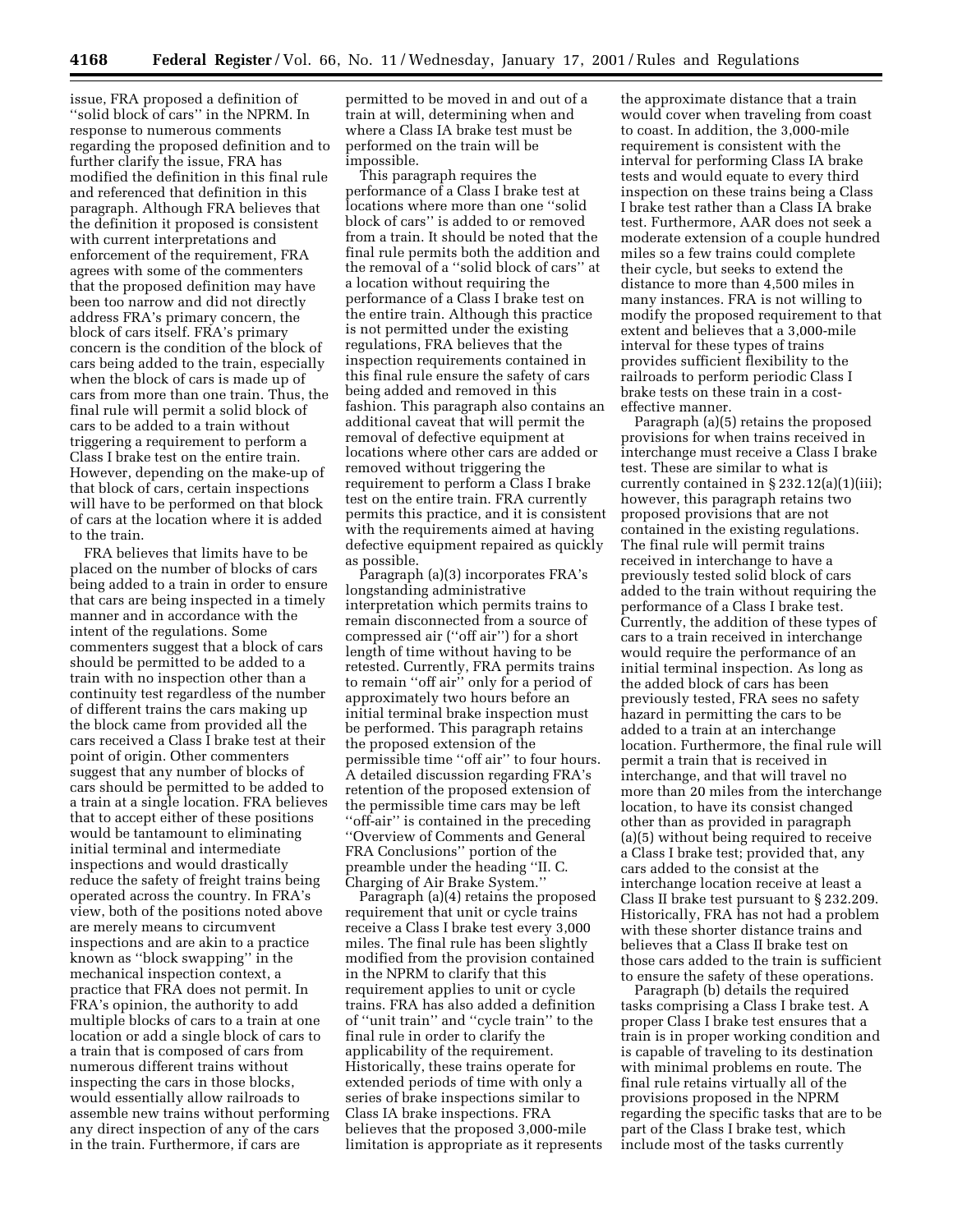required by  $\S 232.12(c)$ -(h) for an initial terminal brake test, with some modification in the interest of standardization and clarity.

The final rule retains a standardized brake-pipe reduction of 20 psi for virtually all brake inspections and tests as was proposed in the 1994 and 1998 NPRMs. FRA agrees with both labor and management commenters that a standard brake-pipe reduction will simplify train brake tests and will make it easier to train workers. The 20-psi standardized reduction was suggested by both labor and management representatives.

The brake-pipe leakage test will continue to be a valid method of qualifying brake systems. However, the final rule retains the air flow method of testing the condition of the brake pipe as an acceptable alternate to the brakepipe leakage test. The air flow method (AFM) would be an alternative only for trains having a lead locomotive equipped with a 26-L brake valve or equivalent and outfitted with an EOT device. The maximum allowable flow would be 60 CFM. The AFM of qualifying train air brake systems has been allowed in Canada as an alternative to the leakage test since 1984. In addition, several railroads in the United States have been using the AFM since 1989 when FRA granted the AAR's petition for a waiver of compliance to permit the AFM as an alternative to the leakage test. FRA recognizes the concerns of several labor organization commenters opposing the adoption of the AFM; however, FRA believes these commenters' apprehension is based on their unfamiliarity with the method. As FRA pointed out in the ANPRM, the 1994 NPRM, and the 1998 NPRM, the AFM is a much more comprehensive test than the leakage test. *See* 57 FR 62551, 59 FR 47682–47683, 63 FR 48305–06. The AFM tests the entire brake system just as it is used, with the pressuremaintaining feature cut in. FRA believes the AFM is an effective and reliable alternative method of qualifying train brakes. In the 1998 NPRM, FRA expressed some concern regarding the use of the AFM on short trains. However, based on consideration of the comments received and FRA's experiences in observing the use of the AFM, FRA agrees that the AFM should be permitted as an alternative on any train provided the 15 psi gradient is maintained on the train.

The brake-pipe gradient of 15 psi has been retained for both the leakage and air flow method of train brake testing; however, the minimum rear-car pressure has been increased to at least

75 psi, which will require a locomotive brake-pipe pressure of at least 90 psi. FRA feels that the added margin of braking power justifies the increase in pressure. The final rule modifies the language used in the proposed provisions related to the air pressure at which the brake tests are to be conducted based on comments submitted by the NTSB. The NTSB noted that the language used by FRA in the NPRM to describe the air pressure settings for conducting the required brake tests would permit some road trains to be tested at a lower pressure than that at which the train would be operated. The NTSB contends that although most road freight trains operate at 90 psi, some road freight trains are operated at 100 psi and the proposal would permit them to be tested at 90 psi. FRA agrees with NTSB's suggestion that a train's brake system should be tested at the pressure at which the train will operate and has modified the language of the final rule accordingly. Consequently, the final rule requires that the brake system be charged to the pressure at which the train will be operated and that the rear car pressure be within 15 psi of that pressure and not less than 75 psi when conducting the required brake tests and inspections.

Based on FRA's experience over the last several years and based on numerous comments received by FRA verifying the high reliability of the rearcar pressure transducers used in reporting brake-pipe pressure by an endof-train (EOT) device, FRA now feels comfortable and justified in allowing the use of EOT devices in establishing the rear car pressure for Class I brake tests. FRA currently has requirements in place for the inspection and testing of EOT devices at the time of installation, which have been incorporated into subpart E of this proposal. However, in using an EOT to verify rear car pressure during a Class I brake test, the reading of the rear car air pressure is only permitted from the controlling or hauling locomotive of the train. Under no circumstances may train air brake pressure be read from a remote highway vehicle, another locomotive not attached to the train, or at any other location such as a remote unit installed in an office or shop.

Paragraph (b)(2) retains the proposed language regarding the duties of individuals performing brake inspections contained in this final rule. The language in this paragraph is reiterated in the final rule provisions on both the Class IA and Class II brake tests in order to ensure the proper performance of brake inspections.

Contrary to the assertions of some commenters, FRA believes that the proposed provisions sufficiently detailed how the various inspections were to be performed while providing flexibility for railroads to conduct the inspections in a manner most conducive to their operations. The methods of inspection proposed in the 1998 NPRM incorporated current practices and technical guidance previously issued by FRA.

Over the last few years there has been extensive debate concerning what constitutes a proper train air brake test under the current provisions contained in part 232, particularly relating to the positioning of the person performing the brake inspection. In early 1997, FRA issued a technical bulletin to its field inspectors in an attempt to clarify what must be done in order to properly perform a brake test. This technical bulletin stated that inspectors must position themselves in such a manner so as to be able to observe all of the movable parts of the brake system on each car. At a minimum, this requires that the inspector observe both sides of the equipment sometime during the inspection process. FRA continues to believe that both sides of the equipment must be observed sometime after the occurrence of activities that have the likelihood of compromising the integrity of the brake components of the equipment, such as: hump switching; multiple switching; loading; or unloading. FRA also agrees with the comments submitted by several railroad representatives that if one side of the equipment is inspected to ensure the proper attachment and condition of brake components and the proper condition of brake shoes on that side and the application of the brakes is observed from the other side of the equipment, then based on the design of brake systems today it can be safely assumed that in virtually every case an application of the brakes is occurring on the other side of the equipment. Consequently, FRA would like to again make clear that both sides of the equipment do not necessarily have to be inspected while the brakes are applied if an adequate inspection of the brake components was conducted on both sides of the equipment sometime during the inspection process. However, FRA also intends to make clear that the piston travel on each car must be inspected while the brakes are applied; thus, an inspector must take appropriate steps to make this observation.

As indicated in the NPRM, FRA does not intend to mandate specific methods for how the various inspections are to be performed. FRA believes that each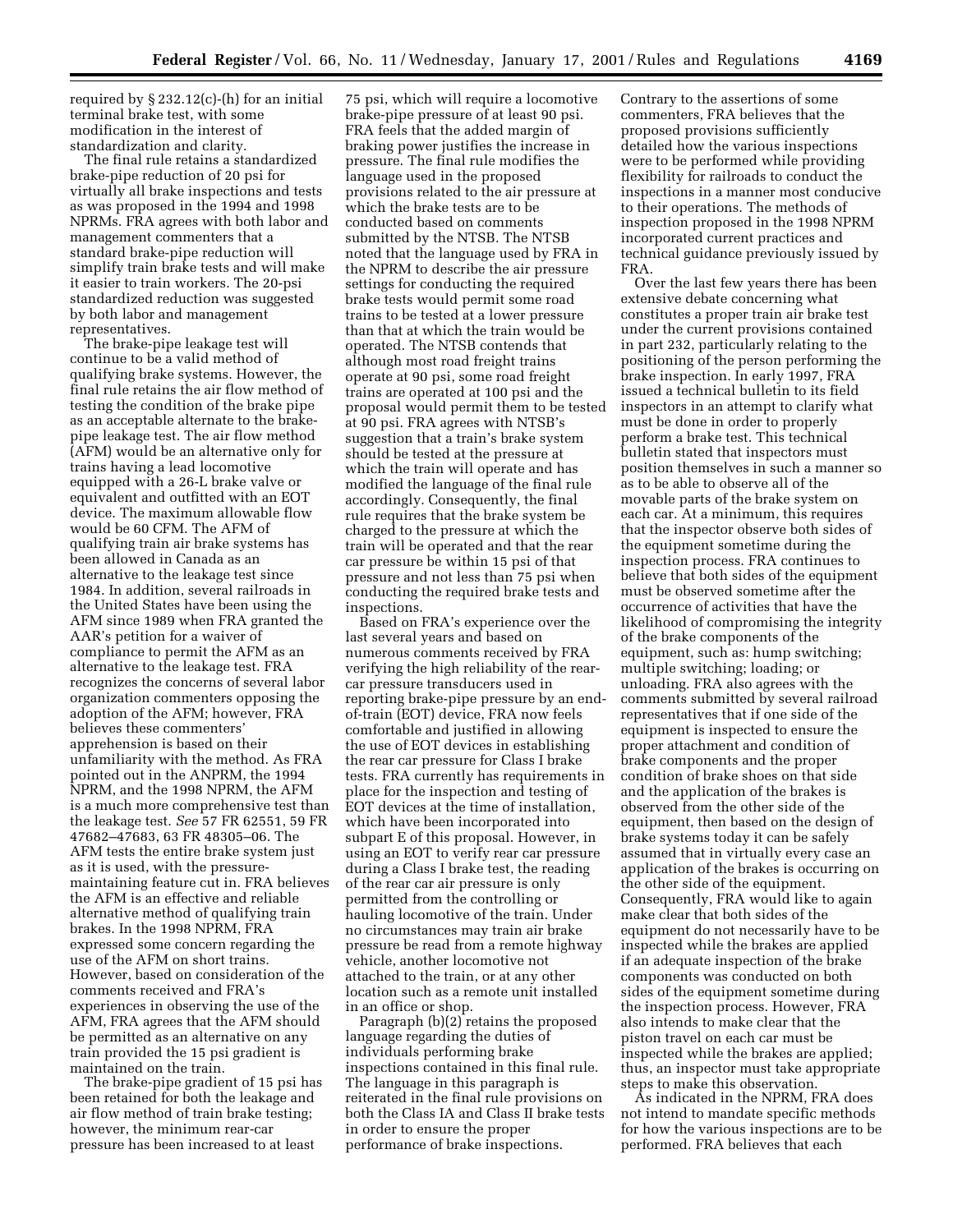railroad is in the best position to determine the method of inspection that best suits its operations at different locations. To require that all inspections be performed by walking the train, as suggested by several labor representatives, would impose a huge financial and operational burden on the railroads and would ignore the various different methods by which inspections are currently performed and have been performed for years. FRA has never mandated specific step-by-step procedures for conducting brake inspections but merely requires that, whichever method is used, it must ensure that all of the components required to be inspected will be so inspected.

Paragraph (b)(4) contains the requirements for ensuring that a proper application of a car's brakes is made during the performance of brake inspections and provides the procedures for retesting a car found not to be properly applied during the initial performance of a brake inspection. In proposing the requirements contained in this paragraph, FRA attempted to clarify language contained in the current regulation which requires that the brakes ''apply.'' The existing language has been misinterpreted by some to mean that if the piston applies in response to a command from a controlling locomotive or yard test device, and releases before the release signal is given, the brake system on that car is in compliance with the regulation because the brake simply applied. The intent of the regulation has always been that the brakes apply and remain applied until the release signal is initiated from the controlling locomotive or yard test device. In order to eliminate any confusion, this paragraph requires that the brakes on a car must remain applied until the appropriate release signal is given. If the brakes on a car fail to do so, the car must either be removed from the train or repaired in the train and retested as discussed below.

This paragraph retains the general concepts for retesting cars with brakes that are found not to apply or not to remain applied that were proposed in the NPRM. However, some of the specific requirements for performing a retest have been modified from those proposed in the NPRM based on FRA's consideration of the comments submitted and its determination that the proposed retesting provisions may have been overly restrictive. This paragraph modifies the proposed retest requirements by permitting any car found with brakes not applied during a required inspections to be retested

rather than just cars with obvious defective conditions. FRA agrees with the assertions of several commenters that there are a number of circumstances where the reason for the failure of the brakes to apply is not readily apparent. This paragraph reduces the amount of time that the brakes on a retested car must remain applied to three minutes from the proposed five minutes. The final rule makes clear that the brakes on a retested car remain applied until the release is initiated and that the release be initiated no less than three minutes after the application of the brakes. FRA believes three minutes is consistent with the amount of time it would take a person to conduct a complete inspection of the retested car's brakes. This paragraph also permits a car to be retested with the use of a suitable device positioned at the car being retested rather than from the head of the consist or from the controlling locomotive. When a retest is performed in this fashion, the final rule requires that the compressed air be depleted from the car being retested prior to separating the train line to perform the retest in order to prevent potential injury to employees conducting the retest. This paragraph also makes clear that any retest performed must be conducted at the air pressure at which the train will be operated. The modifications made to the retesting requirements in this paragraph are reiterated or referenced in the other types of brake inspections required in this subpart. A detailed discussion regarding the modifications made to the retesting provision is contained in the preceding ''Overview of Comments and General FRA Conclusions'' portion of the preamble under the heading ''II. D. Retesting of Brakes.''

Paragraph (b)(5) retains the proposed and current requirement that piston travel be adjusted during the performance of a Class I brake test if it is found outside the nominal limits established for standard 81⁄2 inch and 10-inch diameter brake cylinder or outside the limits established for other types, which will be contained on a stencil, sticker, or badge plate. This provision is identical to that proposed in the NPRM and is similar to the provision currently contained at § 232.12(f). The major difference is that FRA has modified the existing provision to require that piston travel found to be less than 7 inches or more than 9 inches must be adjusted nominally to 71⁄2 inches. This change is based on a request by AAR to change the adjustment to 71⁄2 inches from 7 inches as its member railroads were finding it extremely difficult to adjust the piston

travel to precisely 7 inches and that in some cases the adjustment would be marginally less than 7 inches, thus requiring a readjustment. Thus, AAR sought the extra  $\frac{1}{2}$  inch in order to provide a small measure for error when the piston travel is adjusted. As FRA believes that AAR's concerns are validly placed and would have no impact on safety, FRA has accommodated the request.

Paragraph (b)(7) retains the proposed provision which clarified that brake connection bottom rod supports will no longer be required on bottom connection rods secured with locking cotter keys. FRA recognizes that there is no need for bottom rod safety supports in these circumstances and intends to relieve railroads of this unnecessary expense, which will provide the industry a cost savings without compromising safety.

Paragraph (b)(8) retains the proposed provisions relating to the performance of ''roll-by'' inspections of the release of the brakes on the cars of the train. This method of inspection has been used for years even though there is nothing in the current regulation which specifically addresses the method. The authority to use this method of inspection of the brake release permits railroads to expedite the movement of trains and has not proven to create a safety hazard. Therefore, this paragraph is intended to clarify the authority of railroads to use such a method and to ensure that the inspection is performed properly. This paragraph makes clear that when a railroad is performing a ''roll-by'' inspection of the brake release the train's speed shall not exceed 10 mph, that the qualified person performing the ''roll-by'' inspection shall notify the engineer when and if the ''roll-by'' has been successfully completed, and that the operator of the train shall note successful completion of the release portion of the inspection on the written or electronic notification required by this final rule. FRA intends to make clear that the notification to the engineer may be made through a hand held radio, a cellular telephone, or communication with a train dispatcher but that such information must be provided to the engineer prior to the train's departure. Based on the rationale provided for permitting only one side of a train to be inspected during the application of the brakes, FRA intends to make clear that only one side of the train must be inspected during the release portion of a brake test. However, paragraph (b)(2) makes clear that a ''rollby'' inspection of the brake release shall not constitute an inspection of that side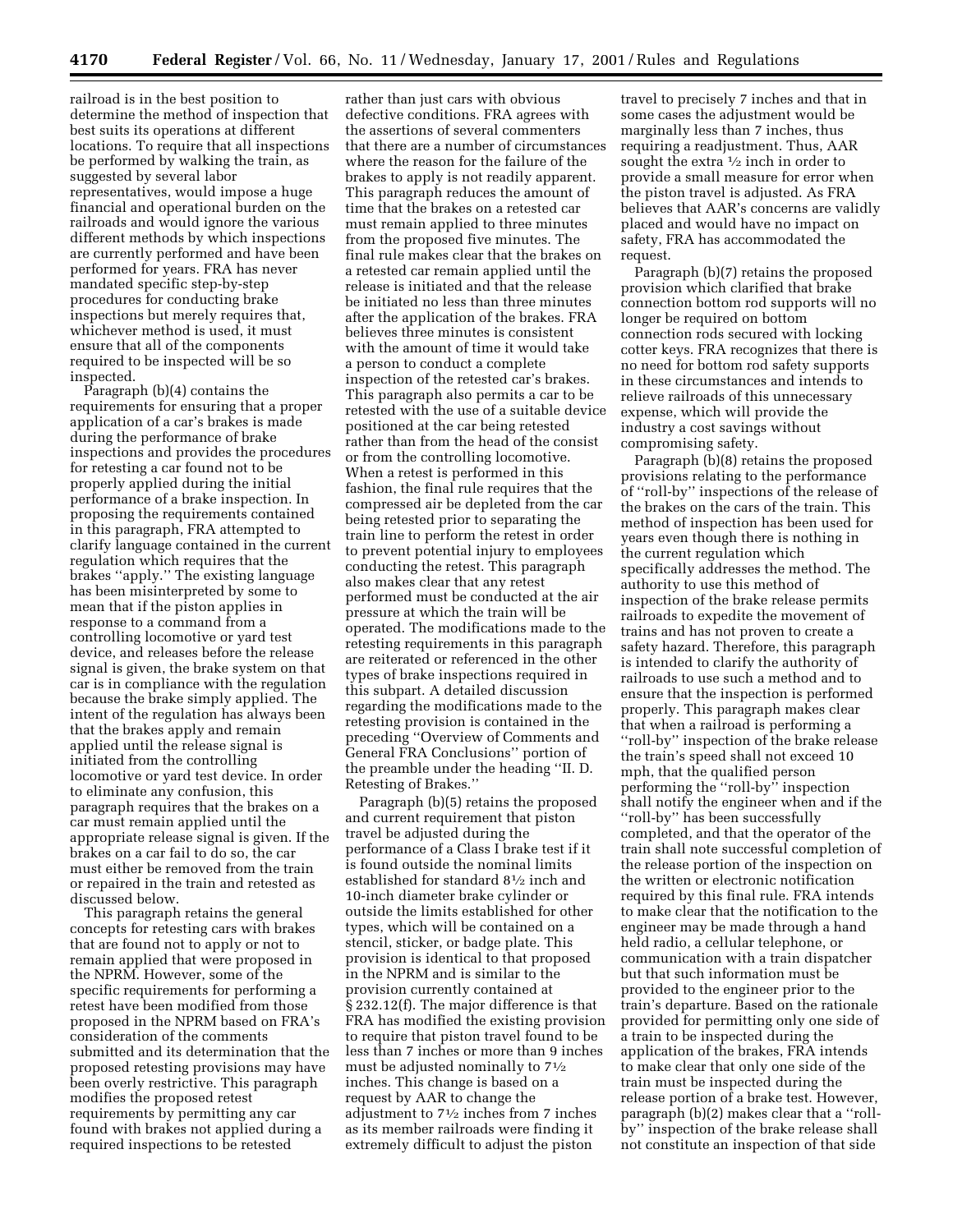for purposes of inspecting both sides during the inspection.

Paragraph (c) generally retains the provision as it was proposed in the NPRM and as currently contained in § 232.12(a), with slight modification for clarity, stating that a carman alone will be considered a qualified person if a railroad's collective bargaining agreement (CBA) provides that carmen are to perform the inspections and tests required by this section. FRA received a number of comments from various labor representatives objecting to FRA's proposed modification of the provision that currently exists in § 232.12(a). These commenters contended that the proposed language would alter the meaning of the existing provision and effectively eliminate its enforceability. Particularly, they objected to the proposed addition of the word ''only'' in the first sentence of the provision and the proposed elimination of the phrase ''existing or future collective bargaining agreement.'' They contend that no CBA provides that only a carman may perform the inspections and that it is unclear whether the provision will apply to future CBAs due to the elimination of the specific language to that effect. They also asserted that it is unnecessary to require that carmen be trained as a qualified person or a QMI since carmen were recognized as the craft qualified to perform the inspection in 1982.

FRA's intent in proposing this provision was to clarify the meaning of the provision and explain FRA's ability to enforce the existing provision. FRA's intent was neither to expand nor reduce the applicability of the provision. FRA recognizes that its proposed addition of the word ''only'' could have the effect of altering the provision in a way that was not intended as FRA agrees that many existing CBAs do not require that only a carman perform the inspections. Thus, the language of the provision in this final rule eliminates the word ''only'' from the proposed clause, ''Where a railroad's collective bargaining agreement provides that only a carman is to perform the inspections and tests required by this section. \*\*\*'' However, FRA does not agree that it is necessary to include the phrase ''existing or future collective bargaining agreement,'' as suggested by some commenters. FRA intends for the reference to a collective bargaining agreement to include any existing or future CBA. FRA believes that the inclusion of the suggested phrase is unnecessary because the plain meaning of the text is the CBA that applies at the time the issue arises. FRA sees no way to read the provision contained in this

final rule as not to include both existing and future CBAs.

FRA also believes that it is essential for railroads to ensure that the individuals required to perform the inspections covered by this provision are properly trained and qualified to perform the inspections. As the requirements contained in this final rule for performing these inspections differ somewhat from the existing regulation, FRA believes it is necessary for employees performing the inspections to be trained on these new requirements. This paragraph merely makes clear that, in circumstances where a collective bargaining agreement requires that a carman is to perform the inspections and tests required by this section, the railroad shall bear the responsibility of ensuring that the carman responsible for performing this task is properly trained and designated as qualified to perform the task. In these circumstances, FRA believes that the railroad must ensure that the employees with whom they have collectively bargained to perform the inspections and tests required by this section are properly trained and designated to perform the task. Furthermore, FRA believes that on virtually all railroads carmen will be sufficiently trained and experienced to be considered ''qualified persons'' and ''qualified mechanical inspectors'' as defined in this proposal, provided they receive some additional training on the specific requirements contained in this final rule.

The original provision was added to the regulations in 1982 when the distance between brake inspections was increased from 500 miles to 1,000 miles. The provision was included as part of an agreement between the railroads and rail labor for permitting the maximum distance between brake tests to be increased and was presented to FRA at the time. The language contained in that agreement was included in the 1982 regulatory revisions without change by FRA. Consequently, due to the circumstances under which this provision was added to the regulations and because it has existed for over 16 years, FRA feels compelled to retain the language in this final rule. FRA will continue to interpret the provision as it has always interpreted the provision. In circumstances where a railroad's collective bargaining agreement requires that a carman perform the inspections and tests required by this section, a carman alone will be considered a qualified person. This has been FRA's approach to the provision since its inception.

As FRA lacks the authority to issue binding interpretations of collective

bargaining agreements, FRA lacks the authority to settle a dispute between a railroad and its employees as to which group of its employees is to perform what work. FRA intends to make clear, that in order for FRA to proceed with an enforcement action under the provision contained in this paragraph, one of the parties to the collective bargaining agreement would first have to obtain a decision from a duly authorized body interpreting the relevant agreement, specifically identifying the involved location, and adequately resolving all of the interpretative issues necessary for FRA to conclude that the work belongs to a particular group of employees.

Paragraph (d) contains the requirement regarding the notification to the locomotive engineer and train crew of the successful completion of a Class I brake test by a qualified person. This paragraph slightly modifies the notification requirement from that proposed in the NPRM. In the NPRM, FRA proposed that the engineer be informed in writing of the successful completion of the Class I brake test. The intent of this proposed requirement was to ensure that the locomotive engineer was adequately informed of the results of the inspection; however, FRA recognizes that a requirement to provide the information in writing ignores technological advances and operational efficiencies. Consequently, this paragraph permits the notification to be made in whatever format the railroad deems appropriate; provided that the notification contains the proper information and a record of the notification and the requisite information is maintained in the cab of the controlling locomotive. FRA believes these changes are consistent with the intent and purpose of the proposed requirement for written notification and ensure necessary information is relayed to the operator of the train.

Paragraph (f) retains the proposed and existing requirements relating to the adding of cars or blocks of cars while a train is en route. This paragraph informs railroads that cars picked up en route that have not been previously tested and kept connected to a source of compressed air are to receive a Class I brake test when added to the train. Alternatively, a railroad may elect to perform only a Class II brake test at the time that a car is added to the train en route, but FRA intends to make clear that if this option is elected then the cars added in this fashion must be given a Class I brake test at the next forward location where facilities are available for providing such attention.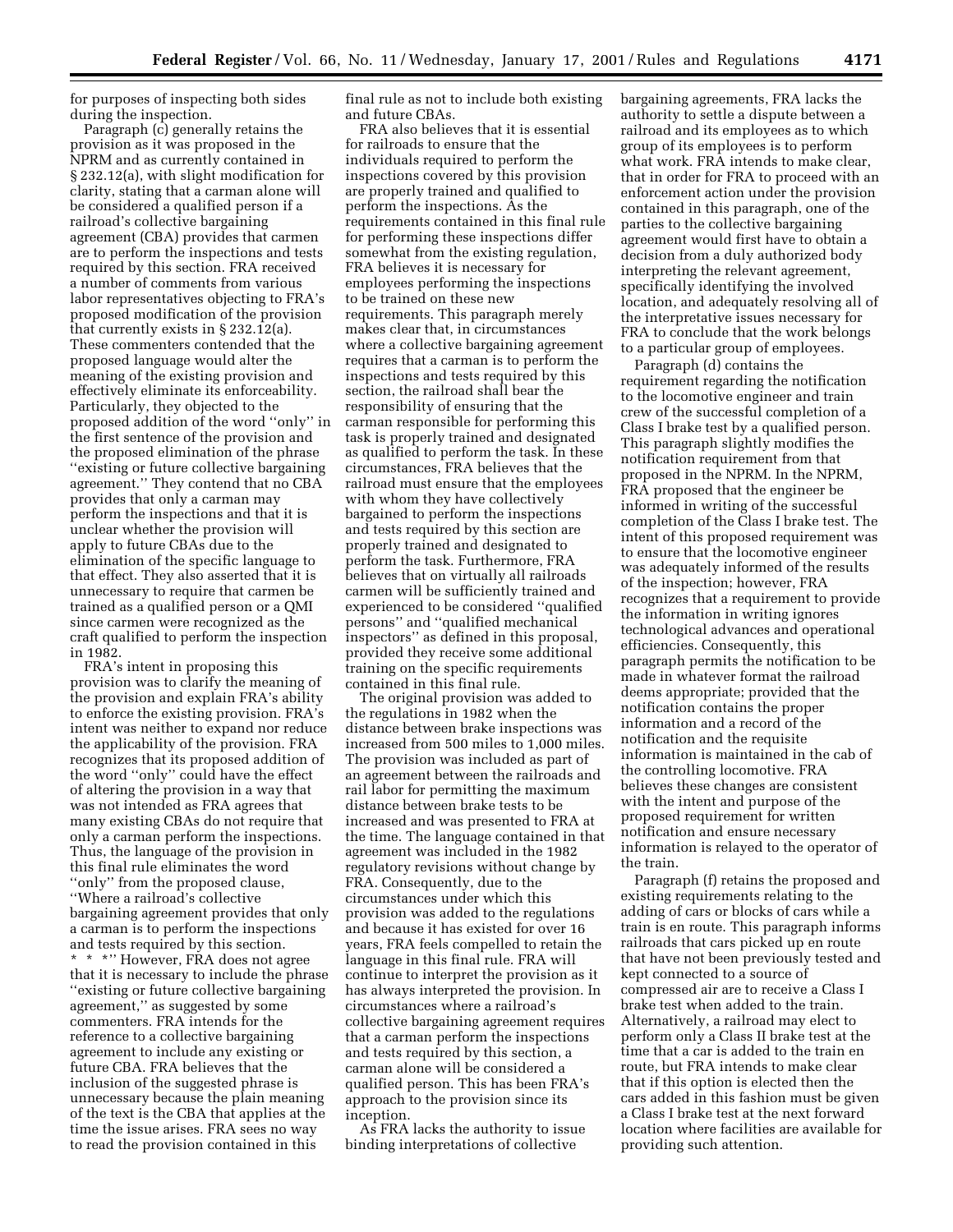### **Section 232.207 Class IA Brake Tests— 1,000-Mile Inspection**

This section retains the proposed requirements related to the performance of a Class IA brake test. Many of the provisions contained in this section are currently contained at § 232.12(b) regarding the performance of 1,000-mile inspections. FRA has modified some of the existing requirements for purposes of clarity and has added a few additional requirements in order to make the inspection requirement more enforceable and to prevent some of the current abuses which FRA field inspectors have observed in their enforcement activities.

FRA recognizes that since 1982 new technologies and improved equipment have been developed that allow trains to operate longer distances with fewer defects. The data submitted by AAR appear to support this assertion, and FRA does not dispute the potential capability of certain equipment to travel distances in excess of 1,000 miles without becoming defective. However, the capability of the equipment to travel extended distances safely is contingent on the condition of the equipment when it begins operation and on the nature of the operation in which it is to be engaged. FRA believes that in order for brake equipment to travel extended distances between brake inspections, the condition and planned operation of the equipment must be thoroughly assessed at the beginning of a train's journey through high quality inspections. As noted in the general preamble discussion above, FRA believes that railroads are not conducting high quality initial terminal inspections at many locations because the railroads are utilizing employees who are not sufficiently qualified or trained to perform the inspections. Therefore, FRA believes that the 1,000 mile brake inspection interval continues to be necessary and important to ensure the safe operation of trains inspected by qualified personnel pursuant to this final rule. Furthermore, no trains operated in the United States are currently permitted to travel greater than 1,000 miles between brake inspections. Consequently, FRA is not willing to permit trains to travel in excess of 1,000 miles between brake inspections, except in the limited, controlled situations where data on the equipment can be gathered. (See discussion and provisions related to ''Extended Haul Trains.'') FRA notes that Canada eliminated intermediate inspections in 1994. However, Canada has different inspection requirements than those contained in this final rule and vastly different operating

conditions and environments than those prevalent on most American railroads, operating conditions and environments that are more conducive to the inspection regimen imposed by that country.

Paragraph (a) provides that each train shall receive a Class IA brake test at a location that is not more than 1,000 miles from the point where any car in the train last received a Class I or Class IA brake test. FRA intends to make clear that the most restrictive car or block of cars in the train will determine the location where this test must be performed. For example, if a train departs point A and travels 500 miles to point B where it picks up a previously tested block of cars en route which has travelled 800 miles since its last Class I brake test and the crew does not perform a Class I brake test when entraining the cars, then the entire train must receive a Class IA brake test within 200 miles from point B even though that location is only 700 miles from point A.

Paragraph (b) contains the tasks which must be performed when conducting a Class IA brake test. These task are virtually identical to some of the tasks required to be performed during a Class I brake test. A leakage or air flow test must be performed. Thus, when locomotives are equipped with a 26–L brake valve or equivalent, FRA will permit the use of the air flow method as an alternative to the brake pipe leakage test. This paragraph makes clear that the brakes shall apply on each car in the train in response to a 20-psi brake pipe reduction and shall remain applied until a release is initiated. In addition, the paragraph reiterates the parameters for performing a retest of the brakes on those cars found not to have sufficiently applied, which are contained in the Class I brake test requirements. It should be noted that, defective equipment may be moved from or past a location where a Class IA brake test is performed only if all of the requirements contained in § 232.15 have been satisfied. The only change to the tasks contained in this paragraph from those proposed in the NPRM is the clarification that the brake system be charged to the pressure at which the train will be operated and that the rear car pressure be within 15 psi of that pressure and not less than 75 psi when conducting the required brake tests and inspections. This change is identical to the change made in the Class I brake test and is discussed in detail in that section.

This paragraph also makes clear that in order to properly perform a Class IA brake test under this section both sides of the equipment must be observed

sometime during the inspection process. FRA finds the comments of AAR and other railroad representatives contending that both sides of the equipment should not be required to be inspected at Class IA brake tests to lack merit. The Class IA brake test basically incorporates the current 1,000-mile brake inspection, which FRA believes requires an inspection of both sides of the equipment during the inspection process. The current 1,000-mile inspection requires that brake rigging be inspected to ensure it is properly secure and does not bind or foul and that the brakes apply on each car in the train. *See* 49 CFR 232.12(b). In order to make these inspections properly, FRA believes that both sides of the equipment must be observed sometime during the inspection process and, to FRA's knowledge, railroads currently conduct these inspections in this manner. Thus, the NPRM and the final rule merely clarify what is required to be performed under the current regulations to properly perform a 1,000 mile inspection. Therefore, contrary to the contentions of certain commenters, retention of this current requirement does not impose any additional burden on the railroads.

Paragraph (c) retains the proposed provision which would require railroads to maintain a list of locations where Class IA inspections will be performed and that FRA be notified at least 30 days in advance of any change to that list of locations. Based on a review of the comments submitted, FRA recognizes that the proposed requirement for designating locations where Class IA inspections will be performed was somewhat unclear and may have caused confusion. The intent of the proposed requirement was to ensure that FRA was informed of those locations where a railroad intends to perform Class IA brake inspections and that FRA had the information with which to hold the railroad responsible for conducting the inspections at those locations. FRA was not intending to require that railroad separately identify a specific Class IA inspection location for each train it operates. Consequently, this paragraph has been slightly modified from that proposed in order to make clear that the designation required is for locations where such inspections will be performed and permits deviance from those locations only in emergency situations.

The current regulations merely require that railroads designate locations where intermediate 1,000-mile brake inspections will be performed but place no limitation on changing the locations. Therefore, FRA has found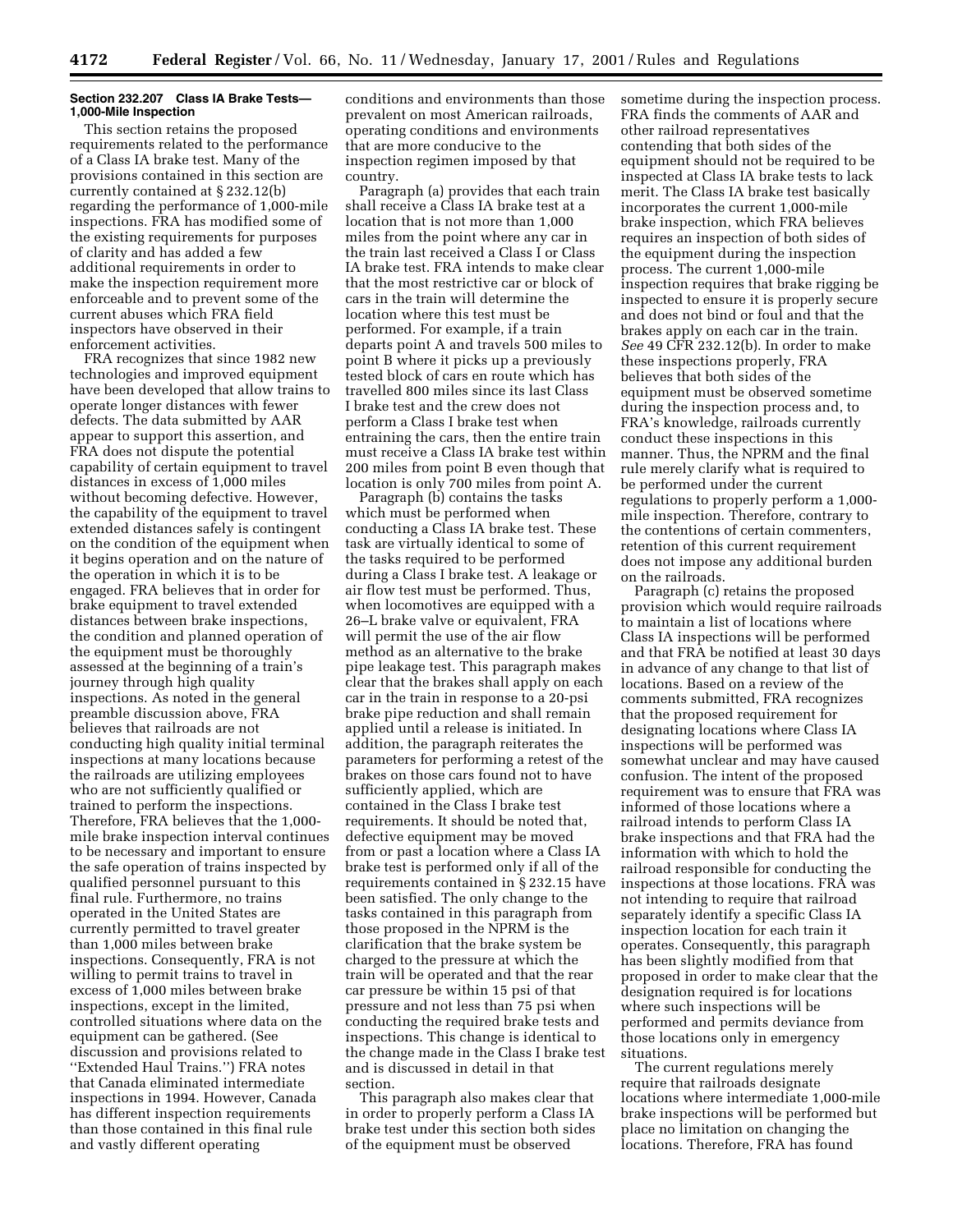some railroads changing the locations where these intermediate inspections are to occur on a daily basis which prevents FRA from observing these inspections being performed or avoids full performance of the required inspection by mechanical forces. In order to ensure that these types of inspections are being properly performed, FRA must be able to determine where the railroad plans to conduct these types of inspections. This paragraph recognizes that there may be occurrences or emergencies, such as derailments, that make it impossible or unsafe for a train to reach a location that the railroad has designated as a Class IA inspection site. Consequently, this paragraph permits railroads to bypass the 30-day written notification requirement in these instances provided FRA is notified within 24 hours after a designation has been changed. This paragraph also makes clear that failure to perform a Class IA brake test at a designated location will constitute a failure to properly perform the inspection.

# *Section 232.209 Class II Brake Tests— Intermediate Inspection*

This section contains the requirements related to the performance of Class II brake tests. The requirements contained in this section are similar to the proposed requirements and the requirements currently contained in § 232.13(d) but have been slightly modified for clarity and to address situations where solid blocks of cars are added to an en route train. Paragraph (a) identifies those cars that are required to receive a Class II brake test when added to a train. This paragraph has been modified to address situations when certain ''solid blocks of cars'' are added to a train. As discussed previously, the final rule modifies the definition of ''solid block of cars'' from that proposed in the NPRM. (See section-by-section analysis of § 232.5.) Although FRA believes the definition it proposed was consistent with current interpretations and enforcement of the requirement, FRA agrees with some of the commenters that the definition may have been too narrow and did not directly address FRA's primary concern, the block of cars itself. FRA's primary concern is the condition of the block of cars being added to the train especially when the block of cars is made up of cars from more than one train. Thus, the final rule permits a ''solid block of cars'' to be added to a train without triggering a requirement to perform a Class I brake test on the entire train. However, this paragraph identifies the situations when

''solid blocks of cars'' must be inspected when added to a train.

This paragraph makes clear that a car or a solid block of cars that has not previously received a Class I brake test or that has been off a source of compressed air for longer than four hours must, at a minimum, receive a Class II brake test when added to an en route train. This paragraph also makes clear that a Class II brake test is required to be performed on each ''solid block of cars'' added to a train which is composed of cars from more than one other train or that is composed of cars from only one other train but that have not remained continuously and consecutively coupled together. It should be noted that this paragraph specifically acknowledges that the removal of defective equipment from a solid block of cars will not result in the solid block of cars being considered not to be continuously and consecutively coupled together. FRA believes this approach is consistent with the intent of both FRA and Congress to have defective equipment repaired as quickly as possible.

Paragraph (b) retains the proposed tasks which must be performed when conducting a Class II brake test. The only changes to the tasks contained in this paragraph from those proposed in the NPRM is the clarification that the brake system be charged to the pressure at which the train will be operated and that the rear car pressure be within 15 psi of that pressure and not less than 75 psi when conducting the required brake tests and inspections and the procedures for performing retests on cars. These changes are identical to the changes made in the Class I and Class IA brake tests and are discussed in detail in those sections.

A Class II brake test is intended to ensure that the brakes on those cars added apply and release and that the added cars do not compromise the integrity of the train's brake system. Therefore, a leakage or air flow test must be performed when the cars are added to the train to ensure the integrity of the train's brake system. This paragraph makes clear that in order to properly perform an inspection under this section both sides of the equipment must be observed sometime during the inspection process. This paragraph also makes clear that the brakes shall apply on each car added to the train and remain applied until a release is initiated and reiterates the parameters that are contained in the Class I brake test requirements for performing a retest on those cars whose brakes were found not to have sufficiently applied. It should be noted that, defective

equipment may be moved from or past a location where a Class II brake test is performed only if all of the requirements contained in § 232.15 have been satisfied. Paragraph (b) also requires that the release of the brakes on those cars added to the train and on the rear car of the train be verified and allows railroads to conduct ''roll-by'' inspections for this purpose.

Paragraph (c) continues to permit the proposed and existing alternative to the rear car application and release portion of this test. This alternative permits the locomotive engineer to rely on a rear car gauge or end-of-train device to determine that the train's brake pipe pressure is being reduced by at least 5 psi and then restored by at least 5 psi in lieu of direct observation of the rear car application and release. Although certain labor representatives contended that this practice should not be allowed and that it is in violation of the existing regulations, this alternative has been permitted for years under the current regulations (§ 232.13(c)(1), (d)(1)) without any degradation of safety, and thus, FRA intends to permit the practice to continue.

Paragraph (d) retains the proposed and existing requirements relating to the inspection of cars or blocks of cars added to a train while a train is en route. This paragraph makes clear that if cars are given a Class II brake test when added to a train then the cars added must receive a Class I brake test at the next forward location where the facilities are available for performing such an inspection.

# *Section 232.211 Class III Brake Tests—Trainline Continuity Inspection*

This section contains the requirements related to the performance of Class III brake tests. The requirements contained in this section are generally the same as those proposed, which incorporated the requirements currently contained in § 232.13(c), but have been slightly modified for clarity and standardization with the changes made in other inspection requirements contained in this final rule. Some of the changes made in this section from that proposed clarify the need to perform a Class III brake test when a solid block of cars is added to a train which does not require the performance of either a Class I or Class II brake test. Paragraph (b) of this section has been modified to incorporate the clarification that the brake system be charged to the pressure at which the train will be operated and that the rear car pressure be within 15 psi of that pressure and not less than 75 psi when conducting the required inspection.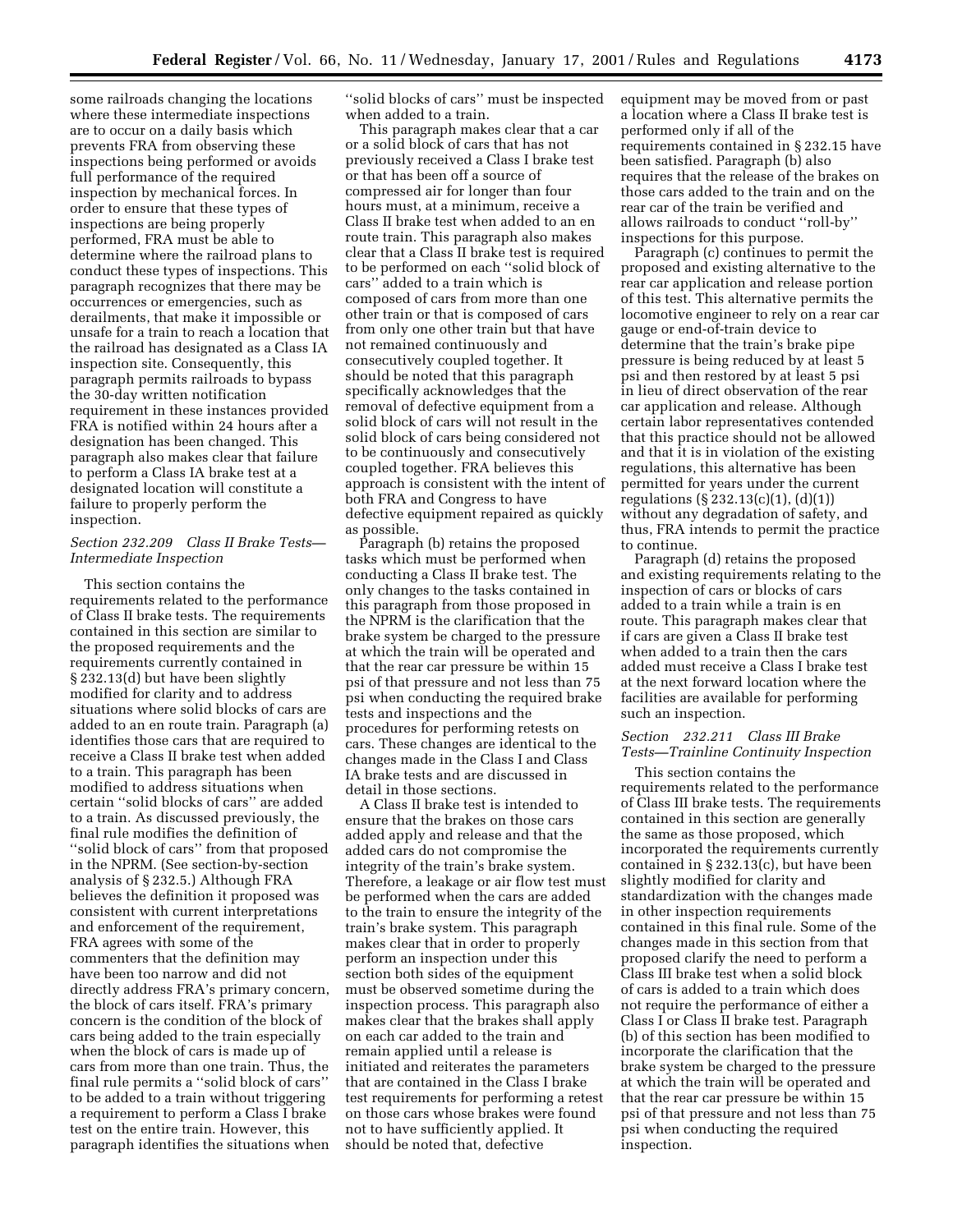The purpose of a Class III brake test is to ensure the integrity of the trainline when minor changes in the train consist occur. Basically, a Class III brake test ensures that the train brake pipe is properly delivering air to the rear of the train. FRA intends to make clear that this inspection is designed to be performed whenever the continuity of the brake system is broken or interrupted. For example, if a railroad disconnects a locomotive from a train consist to perform switching duties for a short period and then reattaches the locomotive to the consist, without any other change being made in the consist, the railroad would be required to perform a Class III brake test prior to the train's departure. Similarly, a Class III brake test would be required if a railroad disconnects a locomotive from the train and adds a different locomotive to the train, only to discover that the added locomotive is not operating properly, and thus, adds the original locomotive back into the consist. Because the continuity of the trainline was interrupted when the locomotive was removed and then placed back in the train, even though the same cars and locomotives remained in the consist, a Class III brake test must be performed.

Paragraphs (b) and (c) contain the tasks related to the performance of a Class III brake test. These paragraphs require that the brakes on the rear car of the train apply in response to a 20 psi brake pipe reduction and that the brakes subsequently release on the rear car of the train when the release is initiated. Similar to a Class II brake test, paragraph (c) permits an alternative to direct observation of the application and release of the rear car's brakes by permitting the operator to rely on a rear car gauge or end-of-train device to determine that the brake pipe pressure is being reduced and restored in response to the controlling locomotive.

#### *Section 232.213 Extended Haul Trains*

This section generally retains the proposed provisions, which permit an extension of the allowable maximum distance a train may travel between train brake system tests. After consideration of all the comments submitted on this matter, FRA continues to believe that if a train is properly and thoroughly inspected, with as many defective conditions being eliminated as possible, then the train is capable of traveling much greater than 1,000 miles between brake inspections. (A detailed discussion of the comments submitted on this issue is contained in the preceding ''Overview of Comments and General FRA Conclusions'' portion of

the preamble under the heading ''II. B. Extended Haul Trains.'') Therefore, the final rule retains the provisions permitting railroads to designate trains as extended haul trains and allowing such trains to be operated up to 1,500 miles between brake inspections. Although FRA recognizes that retention of the 1,500-mile limitation may limit the utility of the provision on some railroads, FRA is not willing to increase the proposed mileage restriction at this time. Currently, no train is permitted to travel more than 1,000 miles without receiving an intermediate brake inspection. Therefore, FRA does not believe it would be prudent to immediately double or triple the currently allowed distance without evaluating the safety and operational effects of an incremental increase in the distance. Consequently, until sufficient information and data are collected on trains operating under the provisions contained in this final rule, FRA is not willing to permit trains to travel the distances suggested by some commenters without additional brake inspections. FRA continues to believe that the requirement for performing inbound inspections and the requirement to maintain records of all defective conditions discovered on these trains provides the basis for developing the information and data necessary to determine the viability of allowing greater distances between brake inspections.

After consideration of the comments submitted, FRA agrees that the benefits estimated in the NPRM in association with the extended haul provisions may have been overstated. FRA realizes that the retention of the 1,500-mile limitation may eliminate certain trains from being operated pursuant to the extended haul provisions and reduce the benefits estimated at the NPRM stage of the proceeding. (See detailed discussion in the Regulatory Impact Analysis portion of the preamble below.) In order to increase the viability of the extended haul provisions, the final rule provides some flexibility for designating extended haul trains and allows for the limited pick-up and setout of equipment as discussed below.

Certain commenters have portrayed the provisions related to extended haul trains as merely being an extension of the current intermediate inspection distances. FRA objects to such a characterization. In FRA's view, the extended haul provisions contained in this section constitute a completely new inspection regimen. This section contains stringent inspection requirements, both brake and mechanical, by highly qualified

inspectors and establishes stringent requirements whenever cars are added to or removed from such trains. This section also contains a means to assess the safety of such operations by requiring that records be maintained of the defective conditions that develop on these trains while en route. Consequently, FRA believes that the requirements related to extended haul trains not only ensure the safe operation of the trains operated under them, but actually increase the safety of such operations over that which is provided in the current regulations.

In paragraph (a), FRA generally retains the proposed provisions permitting railroads to designate specific trains that will move up to 1,500 miles between brake and mechanical inspections provided the railroad meets various stringent inspection and monitoring requirements, which FRA believes will ensure the safe and proper operation of these trains. FRA intends to make clear that a railroad must meet all of the requirements contained in this paragraph in order to designate a train as an extended haul train. Paragraph (a)(1) contains the requirements for designating trains a railroad intends to move in accordance with this section. Several commenters contended that the proposed provisions regarding the advance designation of extended haul trains would prohibit certain unscheduled trains from being operated as extended haul trains. In an effort to provided some flexibility in this area, this paragraph has been modified to allow railroads to designate certain locations as locations where extended haul trains will be initiated and requires railroads to describe those trains that will be so operated rather than requiring specific identification of every train. FRA believes this modification will allow railroads to capture some of their unscheduled trains by identifying the trains by the locations where they originate. This paragraph sets forth the information that must be provided to FRA in writing when designating a train or a location for such operation. The information required to be submitted is necessary to facilitate FRA's ability to independently monitor a railroad's operation of these extended haul trains.

FRA continues to believe that in order for a train to be permitted to travel 1,500 miles between inspections, the train must receive inspections that ensure the optimum condition of both the brake system and the mechanical components. In paragraphs  $(a)(2)$ ,  $(a)(3)$ , and  $(a)(8)$ , FRA retains the proposed requirement that these inspections be performed by highly qualified and experienced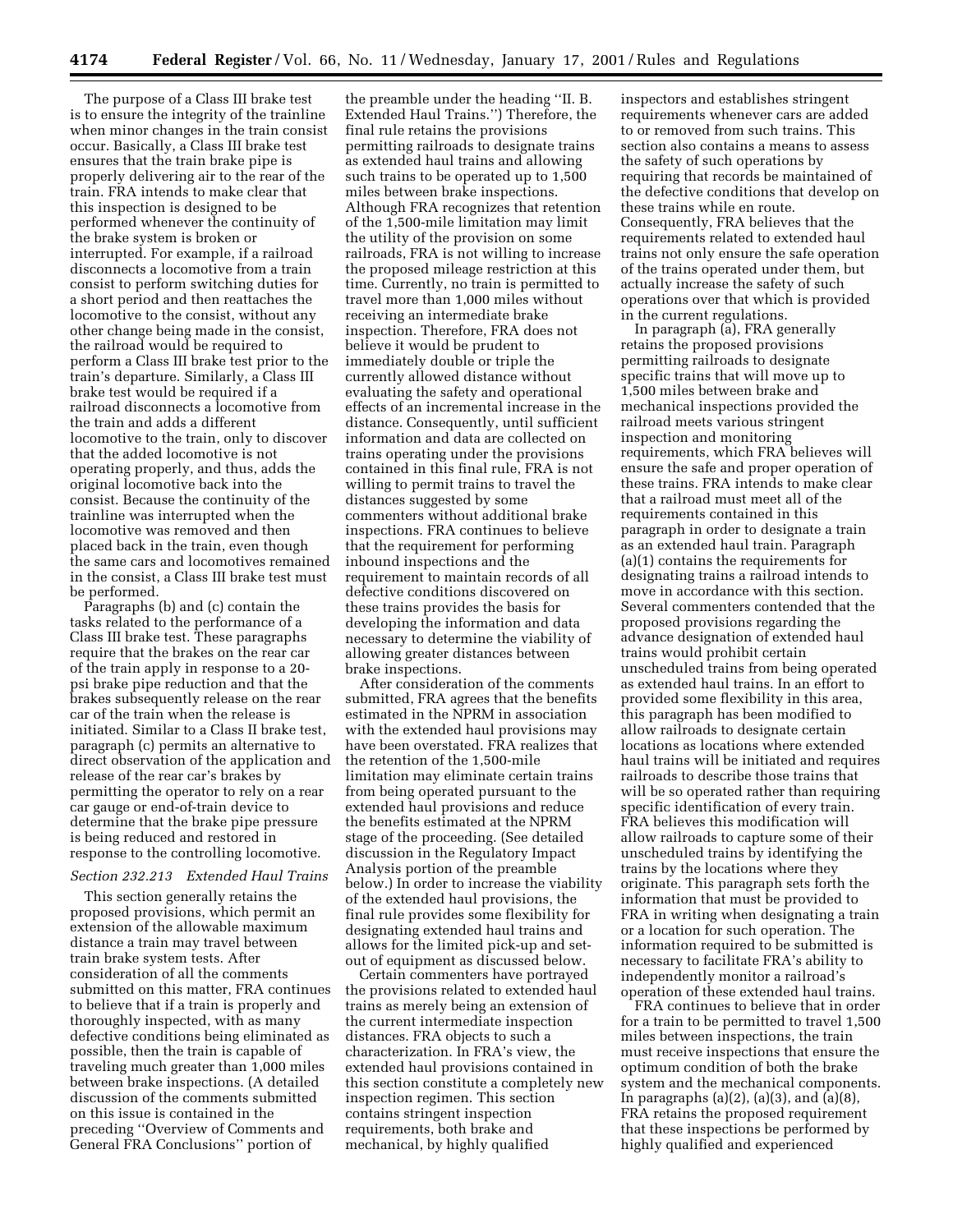inspectors in order to ensure that quality inspections are being performed. As FRA intends the Class I brake tests that are required to be performed on these trains to be as in-depth and comprehensive as possible, FRA continues to believe that these inspections must be performed by individuals possessing not only the knowledge to identify and detect a defective condition in all of the brake equipment required to be inspected but also the knowledge to recognize the interrelational workings of the equipment as well as a general knowledge of what is required to repair the equipment. Therefore, paragraphs (a)(2) and (a)(8) retain the use of the term ''qualified mechanical inspector'' to identify and describe those individuals it believes possess the necessary knowledge and experience to perform the required Class I brake tests on these trains. A ''qualified mechanical inspector'' is a person with training or instruction in the troubleshooting, inspection, testing, maintenance, or repair of the specific train brake systems for which the person is assigned responsibility and whose primary responsibilities include work generally consistent with those functions. (See § 232.5 of this section-by-section analysis for a more detailed discussion of ''qualified mechanical inspector.'') FRA also continues to believe these same highly qualified inspectors must be the individuals performing the required inbound inspection, contained in paragraph (a)(6) of this section, on these extended haul trains in order to ensure that all defective conditions are identified at the train's destination or 1,500 mile location. Similarly, in paragraph (a)(3), FRA requires that all of the mechanical inspections required to be performed on these trains be conducted by inspectors designated pursuant to 49 CFR 215.11, rather than train crew members, in order to ensure that all mechanical components are in proper condition prior to the trains departure.

As discussed in detail above, FRA is not willing to allow more than 1,500 miles between brake inspections until appropriate data are developed which establish that equipment moved under the criteria contained in this final rule remains in proper condition throughout the train's journey. FRA believes that the provisions contained in paragraphs  $(a)(6)$  and  $(a)(7)$ , requiring the performance of an inbound inspection at destination or at 1,500 miles and requiring carriers to maintain records of all defective conditions discovered on these trains for a period of one year,

create the basis for developing such data. FRA believes the information generated from these inbound inspections will be extremely useful in assessing the quality of a railroad's inspection practices and will help FRA identify any systematic brake or mechanical problems that may result in these types of operations. It should be noted that paragraph (a)(7) has been slightly modified from what was proposed in order to clarify that the required records may be maintained either electronically or on paper.

Paragraphs (a)(4) and (a)(8) retain the proposed requirements that these trains have 100 percent operative brakes and contain no cars with mechanical defects under part 215 at either the train's initial terminal or at the time of departure from a 1,500-mile point, if moving in excess of 1,000 miles from that location. FRA has modified the provision proposed in paragraph (a)(5) that restricted extended haul trains from conducting any pick-ups or set-outs en route, except for the removal of defective equipment. Paragraph (a)(5) is modified to permit extended haul trains the limited ability make one pick-up and one set-out while en route. This modification will provide railroads the flexibility to set out a block of cars at one location and pick up a block of cars at the same or another location. FRA believes that this limited ability provides the railroads with some flexibility to move equipment efficiently while minimizing the disruptions made to the train's brake system and ensuring that cars added to such trains can be adequately tracked and inspected. Paragraph (a)(5) makes clear that any cars added to extended haul trains must be inspected in the same manner as the cars at the train's initial terminal. This paragraph also makes clear that any car removed from the train must be inspected in the same manner as a car at the train's point of destination or 1,500-mile location.

Paragraph (b) is retained as proposed and makes clear that failure to comply with any of the restrictions contained in this section will be considered an improper movement of a designated extended haul train for which appropriate civil penalties may be assessed. FRA has included specific civil penalties in appendix A to this final rule pertaining to the improper movement of these types of trains. In addition to the imposition of civil penalties, this paragraph makes clear that FRA reserves the right to revoke a railroad's authority to designate any or all trains for repeated or willful noncompliance with any of the provisions contained in this section.

# *Section 232.215 Transfer Train Brake Tests*

This section generally retains the proposed requirements related to the performance of transfer train brake tests. The final rule requirements have been slightly modified for consistency with other inspection requirements and to clarify when a transfer train brake test is to be performed. The requirements contained in this section generally incorporate the requirements currently contained in § 232.13(e). ''Transfer train'' is defined in § 232.5 of this final rule as a train that travels between a point of origin and a point of destination, located not more than 20 miles apart. The definition makes clear a transfer train may pick up or deliver freight equipment while en route to its destination. This final rule makes clear that the decision as to whether a particular consist is subject to the transfer train inspection requirements is primarily based on a determination that the movement the train is engaged in is considered a ''train movement'' rather than a ''switching movement.'' FRA's determination of whether the movement of cars is a ''train movement,'' subject to the requirements of this section, or a ''switching movement'' is and will be based on the voluminous case law developed by various courts of the United States. (See section-by-section analysis for § 232.5 for a detailed discussion of the terms ''train movement'' and ''switching movement.'')

FRA intends to make clear that a train will be considered a transfer train only if the train moves no more than 20 miles between its point of origin and its point of final destination. If the train will move greater than 20 miles between the point of origin and point of final destination, it cannot be considered a transfer train, and a Class I brake test must be performed on the train prior to departure from its point of origin. Although cars may be added to a transfer train while the train is en route, as discussed below, with a transfer train brake test being performed on the cars added, the train is limited to a total of 20 miles from its point of origin, not from the location where new cars are added. The distance the entire train will move between its point of origin and point of final destination is the determinative factor in determining whether the train is a transfer train, cars dropped-off or picked-up en route do not affect this distance.

Paragraph (a) retains the proposed tasks that are required to be performed when conducting a transfer train brake test. Due to the short distance these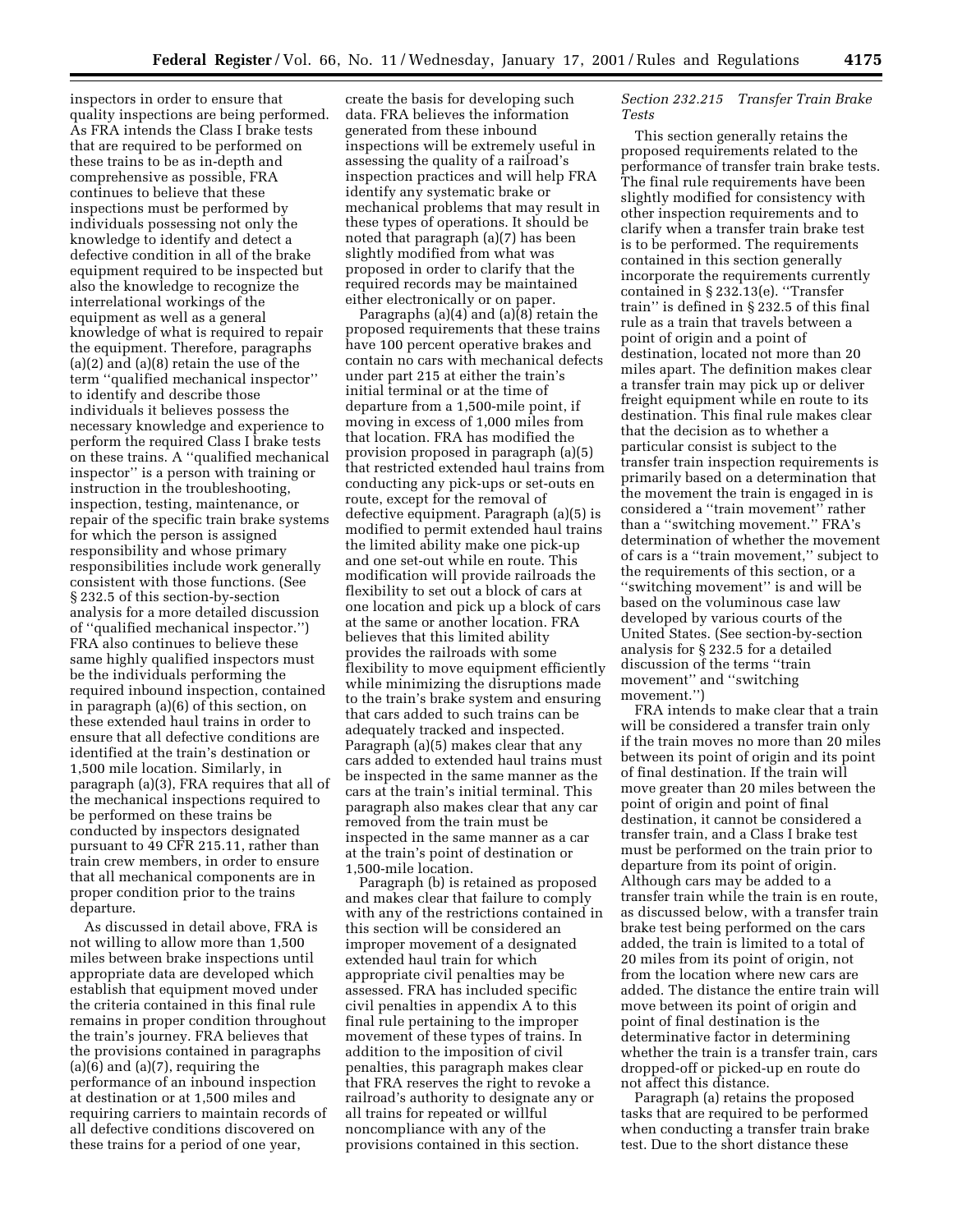types of trains will travel, FRA will continue to permit the brake system to be charged to only 60 psi but will make clear that this must be verified by an accurate gauge or end-of-train device. Although the current regulations do not require the use of a gauge or device, FRA is at a loss to understand how an inspector can know the pressure in the brake system without getting a reading from the rear of the train. This paragraph also retains the requirement that the brakes apply in response to a 15-psi brake pipe reduction. FRA continues to believe that the reduced pressure at which this test is performed (i.e., 60 psi rather than 75 psi) requires that an application be obtained with a smaller pressure reduction than that required for other brake tests. This paragraph also makes clear that the brakes shall apply on each car added to the train and remain applied until a release is initiated and reiterates the parameters for performing a retest on those cars found not to have sufficiently applied that are contained in the Class I brake test requirements.

Paragraph (b) clarifies that cars may be added to a transfer train while it is en route to its destination. This activity is currently conducted by these trains, and it was not FRA's intent when issuing the NPRM to propose prohibiting these trains from being used in this fashion. This paragraph makes clear that when cars are added to a transfer train the added cars are to be inspected pursuant to the requirements contained in paragraph (a) of this section. This is generally consistent with what FRA currently requires when cars are added to a transfer train, and this paragraph has been added to clarify FRA's retention of the existing practice.

## *Section 232.217 Train Brake System Tests Conducted Using Yard Air*

This section contains the requirements for performing train brake system tests when using yard air. The requirements contained in this section have been modified from those proposed in the NPRM in response to the comments and recommendations received. Paragraph (a) retains the proposed requirements regarding the use of an engineer's brake valve or a suitable test device capable of making any increase or decrease of brake pipe air pressure at the same, or slower, rate as an engineer's brake valve when conducting brake tests utilizing yard air. The requirement to use such a device also applies when retesting cars during Class I, Class IA, Class II, and transfer train brake tests.

Paragraph (b) generally retains the requirement to connect the air test

device to the end of the cut of cars that will be nearest to the controlling locomotive. However, this paragraph permits the test device to be connected to other than the end nearest the controlling locomotive if a railroad has appropriate procedures in place to ensure the safety of such a practice. FRA recognizes that some currently existing yards are designed in such a manner so that performance of a test from the front of the consist is extremely difficult or impossible. FRA also recognizes that the safety concerns that arise when cars are charged from other than the head-end of the consist can be eliminated if proper procedures are in place to ensure that overcharge conditions do not occur. An ''overcharge condition'' describes a situation in which the brake equipment of cars, or locomotives, or both is charged to a higher pressure than the maximum brake pipe pressure that can normally be achieved in that part of the train; this may result in the locomotive engineer's lacking the ability to control the application or release of the brakes at the rear of the train. This paragraph recognizes that there are a number of operating or testing procedures which may be used to eliminate the existence of potential overcharge conditions. Rather than specify a procedure, this paragraph permits a railroad to adopt and comply with whatever procedure it determines is best suited to its operation. However, this paragraph makes clear that the procedure must be in writing and that the procedure must be followed by the railroad. Consequently, FRA will hold a railroad responsible for complying with whatever procedure it adopts.

Paragraph (c) modifies some of the provisions related to conducting brake tests utilizing yard air sources that were proposed in the NPRM. Rather than requiring yard air tests to be performed at 80 psi as was proposed, this paragraph reduces the required pressure to 60 psi at the end of the consist as is currently required. FRA recognizes that many yard air sources and rental compressors are not capable of producing 80 psi of air pressure. In order to address the concerns raised regarding the inadequacy of conducting a leakage or air flow test at this lower pressure, this paragraph includes a requirement that leakage and air flow tests be conducted at the operating pressure of the train. Thus, if the yard air is not capable of producing the air pressure at which the train will be operated, then the leakage or air flow test must be conducted when the locomotives are attached. This paragraph also retains the proposed

requirement that a Class III brake test as proposed in § 232.211 must be performed on cars tested with yard air at the time that the road locomotive is attached. This paragraph also retains the proposed requirement for retesting cars that remain disconnected from a source of compressed air for more than four hours.

Paragraph (c) and (d) retain the proposed requirements regarding the calibration and accuracy of yard test devices and gauges with slight modification for clarity. Paragraph (c) requires that mechanical yard test devices and gauges be calibrated every 92 days and that electronic yard test devices and gauges be calibrated annually. Based on observations made by FRA's field inspectors, FRA has some concerns regarding the condition of many yard test devices and gauges. FRA has found numerous mechanical gauges the condition of which creates serious doubt as to the accuracy of the gauge. Mechanical gauges have been found with broken or missing glass which would allow moisture and other contaminates to be present in the gauge. As many of the yard test plants being used today are portable, they are exposed to a wide array of handling and environmental hazards while being transported from location to location. Therefore, this paragraph requires that mechanical devices and gauges be tested and calibrated every 92 days. On the other hand, electronic gauges and devices appear to have much less exposure to many of the hazards encountered by mechanical devices and gauges and tend to be much more reliable and accurate for a longer period of time. Consequently, this paragraph requires electronic yard test devices and gauges to be tested or calibrated, or both, on an annual basis. Paragraph (d) retains the proposed requirement that any yard air test device and any yard air test equipment used to test a train be accurate and function as intended. FRA will consider a device or gauge to be accurate if it is within the calibration parameters contained in paragraph (c) of this section.

# *Section 232.219 Double Heading and Helper Service*

This section contains the requirements related to double heading and helper service. This section has been modified from that proposed in order to clarify that the requirements contained in this section do not apply to distributed power units and to remove unnecessary provisions. Thus, the second sentence of proposed paragraph (a) has been removed as the brake valve on distributed power units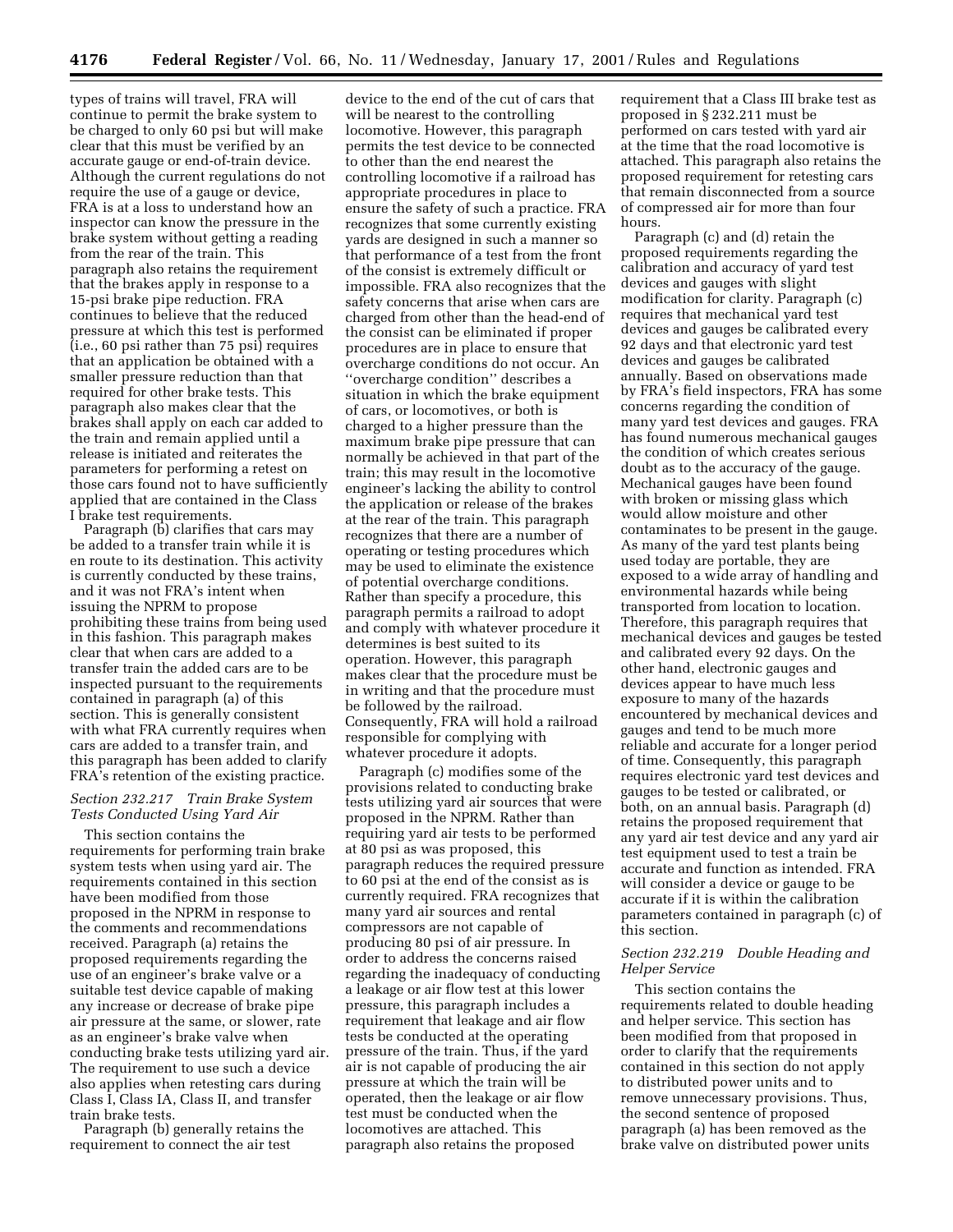are left cut in to accelerate response time. In addition, proposed paragraph (b) has been eliminated as it was originally intended to apply to passenger equipment and is not applicable to freight operations. Paragraph (a) retains the proposed clarification regarding the inspection that is to be performed when a controlling locomotive is changed. Paragraph (a) clearly identifies that a Class III brake test pursuant to § 232.211 must be performed when a new locomotive is placed in control of the train. FRA believes that the provisions retained in paragraph (a) are necessary and have been in place for years in order to ensure that locomotives taking control of a train have the ability to actually control the brakes on the train.

Paragraph (b), previously proposed as paragraph (c), retains the proposed requirement aimed at ensuring that the brake systems on helper locomotives respond as intended to brake commands from the controlling locomotive at the time it is placed in the train. Although the brake system on locomotives are required to be inspected on a daily basis, FRA continues to believe that a visual confirmation of the proper operation of a helper locomotive's brakes should be made at the time the locomotive is added to a train. Failure of a helper locomotive to respond to the command of the controlling locomotive could result in a very serious safety hazard in that a helper locomotive may continue to push the rear of the train while the brakes are applied, potentially resulting in a derailment or other incident. FRA intends to make clear in this paragraph that a helper locomotive found with inoperative or ineffective brakes is to be repaired prior to use or else removed from the train.

Paragraph (c) contains basic design and testing requirements for helper locomotives utilizing a Helper Link device or similar technology. The Helper Link device is an electronic device, mounted on the front end of the lead helper locomotive and is used to control the automatic air brakes on helper locomotive consists. When this device is used, the train's brake pipe is not connected between the rear car of the train being pushed and the helper locomotives. The end-of-train device, attached to the rear car of the train, sends a radio signal which is received by the Helper link device. The Helper Link device is connected to the brake pipe of the helper locomotives, and electronic commands from the EOT device cause the air pressure in the helper locomotive brake pipe to be reduced or increased, thus applying or releasing the brakes on the helper

locomotives. A signal is transmitted from the EOT device to the Helper Link device at 10-second intervals to ensure communication. The Helper Link is also used to operate the uncoupling lever to detach the helper locomotives from the rear of the train without stopping the train.

Based on information currently available to FRA, it appears that when there is a loss of communication between the EOT device and the Helper Link device, the engineer of the helper locomotive consist is not immediately aware of the failure. If the communication between the EOT device and the Helper Link is not reestablished within the next 40-second communication cycle, the Helper Link device will automatically disable itself. Consequently, if the train experiences an emergency application of the air brakes while the Helper Link device is disabled, the brakes on the helper locomotives would not apply and would result in the helper locomotives continuing to push under power. Furthermore, in order for communications to be reestablished between the EOT and Helper Link, the engineer must leave the locomotive controls, exit the locomotive cab, and proceed to the front of the locomotive to manually press the reset buttons located on the Helper Link device itself. In addition, there are currently no regulations which address the use, testing, or calibration of these Helper Link devices.

On August 22, 1996, the UTU submitted a petition for rulemaking with FRA regarding Helper Link devices raising many of the concerns noted above. *See* Petition for Proposed Rulemaking, Docket 96–1. In order to address the UTU petition in this rulemaking and to address the concerns of FRA noted above, FRA sought information and comment from persons interested in the NPRM. *See* 63 FR 48345. A presentation and discussion regarding the use, operation, and design of Helper Link devices was engaged in at the technical conference conducted in Walnut Creek, California, on November 23 and 24, 1998. Written comments regarding the device were also submitted by the manufacturer of the device. Based on consideration of this information, FRA has determined that certain minimum design and testing requirements should be included in this final rule to ensure the safety of those trains utilizing Helper Link technology.

Paragraph (c) contains the design and testing requirements that FRA believes are appropriate when railroads utilize Helper Link devices or similar technology. This paragraph ensures that

a locomotive engineer is notified by a distinctive alarm of any loss of communication for more than 25 seconds between the device and the two-way EOT. This paragraph also requires that the engineer be provided a method of resetting the device in the cab of the helper locomotive and that the device be tested and calibrated on an annual basis. Due to the limited number of Helper Link devices currently being used, FRA believes that the manufacturer of these devices can easily provide railroads utilizing the devices with the information and hardware to meet the requirements contained in this paragraph at a minimal cost to the railroad.

# **Subpart D—Periodic Maintenance and Testing Requirements**

This subpart provides the periodic brake system maintenance and testing requirements for equipment used in freight and other non-passenger trains. As stated in the 1994 NPRM and 1998 NPRM, FRA firmly believes that the new repair track test and single car test, which have been used industry-wide since January of 1992, are a much better and more comprehensive method of detecting and eliminating defective brake equipment and components than the old, time-based COT&S requirements. FRA believes that performance of these tests has significantly reduced the number of defective components found and has dramatically increased the reliability of brake equipment. Through the implementation of the repair track and single car tests, the safety of both railroad employees and the public has greatly improved due to brake equipment being in better and safer condition. At the same time, however, FRA is cognizant that contentions by rail labor regarding the carrier's direct and intentional circumvention of these revised requirements through the elimination of repair tracks, by moving cars to expediter tracks for repair, or simply by making repairs in the field raise a legitimate concern that needs to be addressed to ensure that the industry fully benefits from the advantages of the improved tests.

Although this subpart retains many of the proposed maintenance requirements, several modifications have been made in this final rule in response to comments received and based upon the current best practices occurring within the industry. FRA agrees that the proposed incorporation of AAR Rule 3, Chart A, is unnecessary as it would remove the determination of when certain maintenance is performed from the discretion of the railroads, and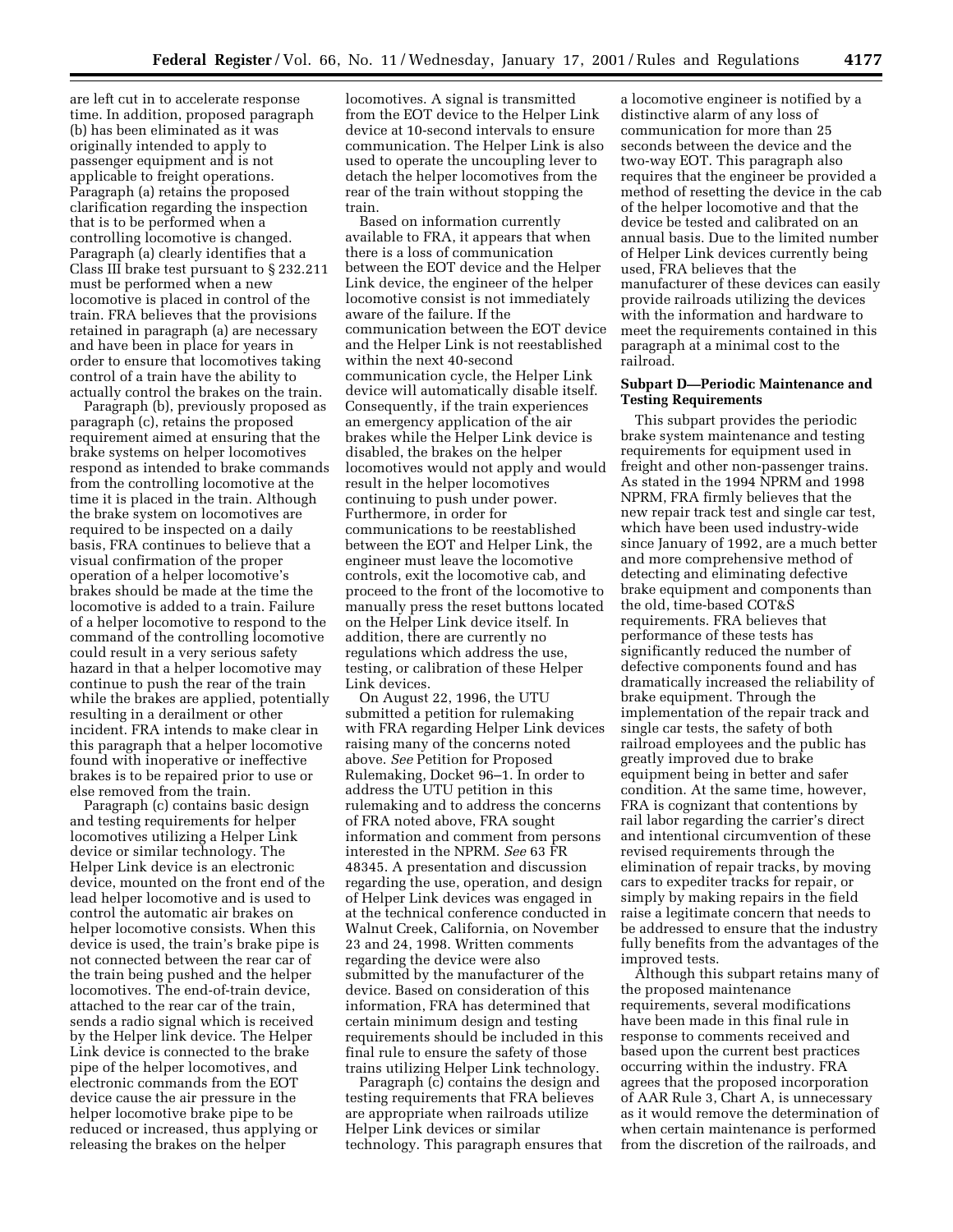would make it difficult for railroads to change the requirements related to the performance of that maintenance. FRA believes that a railroad is in the best position to determine when and where it will perform various maintenance on its equipment and should not have its hands tied in this area by overly prescriptive federal requirements. Furthermore, FRA's primary intent when proposing incorporation of AAR Rule 3, Chart A, was to codify the existing requirements for performing single car and repair track air brake tests and eliminate the ability of the industry to unilaterally change the frequency and method of performing these tests. As this subpart retains the requirements for when and how these tests are to be completed and retains certain inspections that are to be performed when equipment is on a shop or repair track, FRA believes that it is unnecessary to incorporate every maintenance procedure covered in AAR's Rule 3, Chart A. Consequently, the final rule does not incorporate AAR's Rule 3, Chart A, and continues to allow railroads some flexibility in determining appropriate maintenance practices. (A detailed discussion of the comments and recommendations submitted on the maintenance requirements contained in this subpart is contained in the preceding ''Overview of Comments and General FRA Conclusions'' portion of the preamble under the heading ''VII. Maintenance Requirements.'')

#### *Section 232.303 General Requirements*

This section contains the general requirements regarding the maintenance, repair, and testing of freight cars. Paragraph (a) contains various definitions for determining whether a particular track or facility constitutes a shop or repair track. The definitions contained in this paragraph were not previously proposed in the NPRM but are consistent with current FRA enforcement policies and are necessary to clarify when various tests and inspections required in this section are to be performed.

As the current regulations and this subpart require that certain inspections and tests are to be performed when a car is on a shop or repair track and because a repair track air brake test is required to be performed when a car is on a repair track and such a test has not been performed within the last twelve months, FRA believes it is necessary to clarify what constitutes a shop or repair track. This issue has become more prevalent over the last few years due to the growing use of mobile repair trucks and due to the requirements for

conducting repair track air brake tests. For years, many railroads have conducted minor repairs on tracks called ''expedite tracks.'' Generally, the types of repairs that were performed on these tracks were minor repairs that could be made quickly with a limited amount of equipment, and neither the railroads or FRA considered the tracks to be repair tracks. However, recently railroads have started performing virtually every type of repair on these expedite tracks. These tracks are no longer limited to minor repairs but are being used to perform heavy, complex repairs that require the jacking of entire cars or the disassembly and replacement of major portions of a car's truck or brake system. At many locations these expedite tracks are positioned next to operative repair shops. Furthermore, several railroads have closed previously existing repair shop facilities and are now using fully equipped mobile repair trucks to perform the same type of repairs that were previously performed in the shop or on established repair tracks and are attempting to call the tracks serviced by these mobile repair trucks ''expedite'' or ''light repair'' tracks. Thus, the line between what constitutes a repair or shop track and what constitutes an ''expedite'' or ''light repair'' track has become unclear or nonexistent.

Appendix A of AAR's Field Manual of Interchange Rules provides a definition of both ''shop or repair track'' and ''expedite track.'' Although FRA does not consider these definitions to be controlling with regard to what constitutes a repair track under the current regulations, FRA does believe that AAR's definitions of the above terms have created confusion within the industry regarding what constitutes a repair track. If the AAR's definitions are read together they appear to exclude repairs made by mobile repair trucks, regardless of where they are made or the nature of the repairs conducted, from ever being considered as being performed on a repair track. FRA believes it is both illogical and inconsistent with the intent and meaning of the existing regulations and with the provisions proposed in the NPRM to exclude from the definition of ''shop or repair track'' tracks at locations where repairs of all types are regularly and consistently performed from merely because they are serviced by a mobile repair vehicle. Furthermore, it would be inconsistent with previous technical bulletins and enforcement guidance issued by FRA to allow major repair work to be performed on ''expedite'' or ''light repair'' tracks merely because the

repairs are performed by a mobile repair vehicle.

FRA believes that the operational changes, noted above, are partly an attempt by the railroads to circumvent the requirements that currently apply when a car is on a shop or repair track. Currently, if a car is on a shop or repair track, it must have its brakes inspected, under 49 CFR 232.17(a)(2)(ii), (iv), and the car is to receive a repair track air brake test if it has not received one in the last twelve months under AAR Rule 3, Chart A. Some railroads contend that an expedite track is not a repair or shop track; therefore, the requirements of § 232.17(a)(2)(ii), (iv) and AAR Rule 3, Chart A, do not apply. FRA finds this practice and interpretation to be unacceptable and believes that railroads are abusing the concept of expedite tracks to avoid performing required maintenance. Therefore, the industry's own actions have caused the need for FRA to clarify what constitutes a shop or repair track. Consequently, paragraph (a) includes a definition of what FRA will consider to be repair or shop tracks requiring the performance of certain tests and inspections.

Paragraph (a) makes clear that FRA will consider certain tracks to be repair or shop tracks based on the frequency and types of repairs that are made on the tracks, not necessarily the designation given by a railroad. The definitions in this paragraph also make clear that it is the nature of the repairs being conducted on a certain track that is the determining factor not whether a mobile repair truck is being used to make the repairs. Due to the ability of mobile repair trucks to make virtually any type of repair necessary and due to their growing use, FRA does not believe that tracks regularly and continually serviced by these types of vehicles should be excepted from the definition of ''repair track.'' FRA believes that if a track is designated by the railroad as an "expedite" track (i.e., one where minor repairs will be conducted) then the railroad should ensure that only cars needing minor repairs are directed to that track for repair. FRA does not intend to eliminate the concept of expedite tracks but limits the use of such tracks to those types of repairs that are truly minor in nature and that require a limited amount of equipment to perform. At locations where a railroad conducts repairs of all types on a regular and consistent basis, either with fixed facilities or with mobile repair trucks, FRA would expect the railroad to designate certain trackage at the location as repair tracks and certain trackage as ''expedite tracks'' where only minor repairs would be conducted.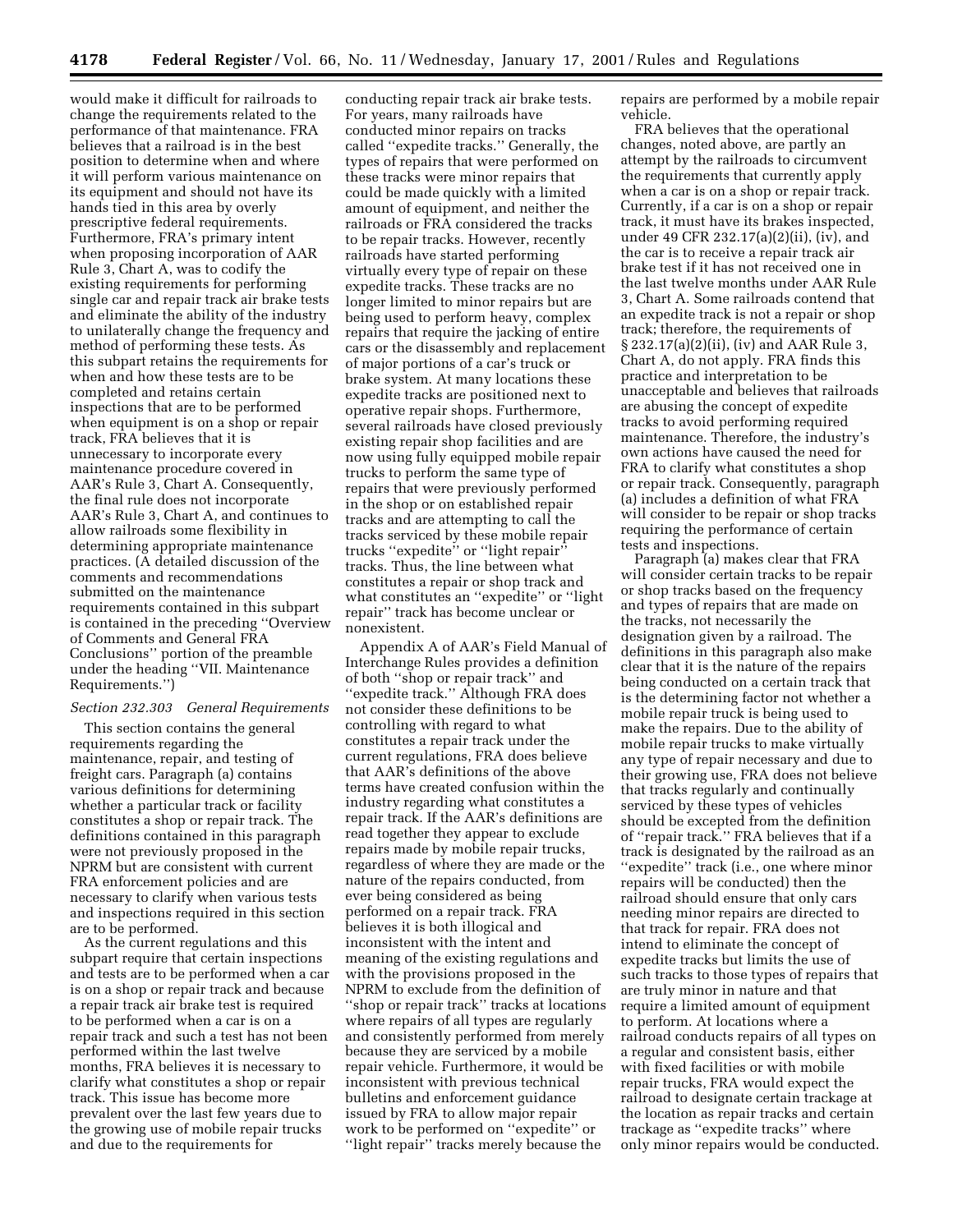In such circumstances, FRA would expect railroads to direct cars in need of heavier repairs, the kind that have been traditionally performed on a shop or repair track, to be directed to trackage designated at the location as a repair track.

Paragraph (a) places the burden on the railroad to designate those tracks it will consider repair tracks at locations where it performs both minor and heavy repairs on a regular and consistent basis, and makes the railroad responsible for directing the equipment in need of repair to the appropriate trackage. If the railroad determines that repairs of a heavy nature will be performed on certain trackage, then the track should be treated as a repair track, and any car repaired on that trackage should be provided the attention required by this final rule for cars on a shop or repair track. Further, if a railroad determines that minor repairs will be performed on certain trackage, then the railroad bears the burden of ensuring that only cars needing minor repairs are directed to that trackage. If the railroad fails to adequately distinguish the tracks performing minor repairs from those tracks performing heavy repairs or improperly performs heavy repairs on a track designated as an ''expedite track,'' then the railroad will be required to treat all cars on the trackage at the time that the heavy repairs are being conducted as though they are on a repair or shop track.

It should be noted that the issue of what constitutes a repair or shop track for the purposes of this subpart is completely separate and distinct from the issue of whether a location is a location where necessary repairs can be performed for purposes of 49 U.S.C. 20303 and § 232.15 of this final rule. Although an outlying location might be considered a location where certain brake repairs can be conducted, that does not mean the track where those repairs are performed should be considered a repair track. FRA does not intend for trackage located at outlying locations or sidings which are occasionally or even regularly serviced by mobile repair trucks to be considered repair tracks. FRA believes that repair or shop tracks should exist at locations that have fixed repair facilities and at locations where repairs of all types are performed on a regular and consistent basis regardless of whether the repairs are performed in fixed facilities or by mobile repair vehicles.

Paragraphs (b)–(d) retain the proposed provisions requiring certain tests and inspections to be performed whenever a car is on a shop or repair track. Although the AAR asserts that it did

away with the requirements to perform a set and release of the brakes and adjust piston travel on all cars on repair or shop tracks, the requirements are currently contained in power brake regulations separate and apart from any AAR requirements. *See* 49 CFR 232.17(a)(2)(ii), (iv). FRA believes that repair and shop tracks provide an ideal setting for railroads to conduct an individualized inspection on a car's brake system to ensure its proper operation and that such an inspection is necessary to reduce the potential of cars with excessive piston travel being overlooked when employees are performing the ordinary brake inspections required by this final rule. If any problems are detected at that location, the personnel needed to make any necessary corrections are already present. Furthermore, performing these inspections at this time ensures proper operation of the cars' brakes and eliminates the potential of having to cut cars out of an assembled train and, thus, should reduce inspection times and make for more efficient operations.

Paragraph (b) retains the proposed requirement that a car on a shop or repair track be tested to determine that its air brakes apply and remain applied until a release is initiated. This paragraph requires that the air brakes remain applied until the release signal is initiated and is intended to maintain consistency with the requirement contained in § 232.205(b)(4). Paragraph (b)(4) is an attempt to clarify language contained in the current regulation which require that the brakes ''apply.'' This language has been misinterpreted by some to mean that if the piston applies in response to a command from a controlling locomotive or yard test device, and releases before the release signal is given, the brake system on that car is in compliance with the regulation because the brake simply applied. The intent of the regulation has always been that the brakes apply and remain applied until the release signal is initiated from the controlling locomotive or yard test device. Therefore, clarifying language was proposed in this paragraph to eliminate all doubt as to what is required. Consequently, this paragraph makes clear that the brakes on a car must remain applied until the appropriate release signal is given. If it fails to do so, the car must be repaired and retested.

Paragraph (c) retains the proposed requirement that if piston travel is found to be less than 7 inches or more than 9 inches, it must be adjusted to nominally  $7\frac{1}{2}$  inches, which is a change from the 7 inches as currently required,

in order to maintain consistency with the requirement proposed at § 232.205(b)(5). This change was proposed in the NPRM and is based on a request by AAR to change the adjustment to 71⁄2 inches from 7 inches as its member railroads were finding it extremely difficult to adjust the piston travel to precisely 7 inches and that in some cases the adjustment would be marginally less than 7 inches, thus requiring a readjustment. Therefore, AAR sought the extra  $\frac{1}{2}$  inch in order to provide a small margin for error when the piston travel is adjusted. As FRA believes that AAR's concerns are validly placed and would have no impact on safety, FRA has accommodated the request.

Paragraph (d) retains the proposed listing of brake system components that are to be inspected prior to a car being released from a shop or repair track. Many of the items contained in this paragraph are currently required to be inspected pursuant to § 232.17(a)(2)(iv). It should be noted that the proposed requirement, retained in this final rule, regarding the proper functioning of angle cocks was modified in the NPRM from the existing requirement by clarifying that angle cocks must be inspected to ensure that they are properly positioned to allow maximum air flow. This is a clarification regarding the normal functioning of the angle cock, and should pose little, if any, additional inspection burden on the railroads. This paragraph adds two items to the inspections that are to be conducted when a car is on a shop or repair track. They are an inspection of a car's hand brake and an inspection of the accuracy and operation of any brake indicators on cars so equipped. As the final rule does not provide for the specific inspection of these items during any of the other required brake tests, FRA believes this is an ideal time for the railroad to inspect these items while imposing the least burden on the railroad's inspection and repair forces.

Paragraph (e) retains the proposed provisions permitting cars to be moved from a location where necessary repairs are made to a location where a single car or repair track air brake test can be performed if it cannot be performed at the same location where the repairs are conducted. FRA disagrees with the assertions of some commenters that air brake repairs should not be required at locations that lack the ability to perform single car or repair track air brake tests. FRA believes that position is not only contrary to the statutory mandates regarding the movement of equipment with defective brakes but would open the door to potential abuse by railroads.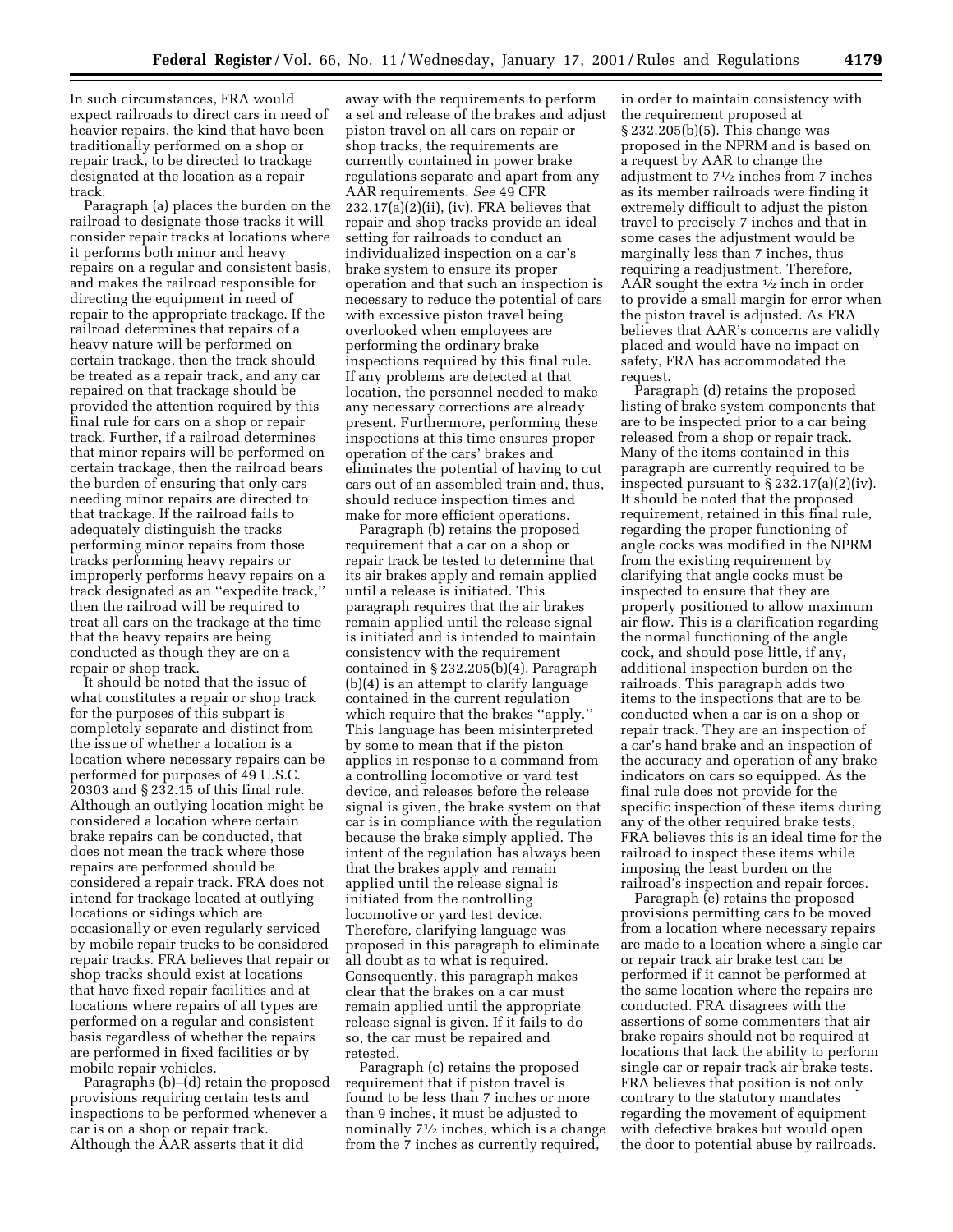Furthermore, the operation of a car's brake system can generally be tested after a repair without performing a complete repair track air brake test. For the most part, single car and repair track air brake tests are intended to be maintenance requirements that attach based on a condition in which a car is found or on a repair that is required to be performed. If the condition of a car is such that a repair track air brake test is necessary to determine the defect, then the final rule would permit movement of the car to the nearest location where a repair track air brake test can be performed. However, FRA believes that most defective conditions can be easily determined without performing a repair track air brake test. Moreover, for years FRA has required the performance of repairs where they can be performed and has allowed such equipment to be moved to the next forward location for performance of a single car or repair track air brake test and has not found that such a practice has created any potential safety hazard.

Paragraph (e) also retains the proposed requirements for tagging equipment which is being hauled for the performance of a single car or repair track air brake test after the appropriate repairs have been conducted. FRA believes that the tagging requirements are necessary not only to provide notice to a railroad's ground forces as to the presence of the car but also to ensure that railroads are properly performing the tests at appropriate locations. Furthermore, many railroads currently move equipment in this fashion, and there has been no indication that safety has been compromised. The final rule also retains the requirement that a copy or record of the tag be retained for 90 days and made available to FRA upon request. Contrary to the objections of some commenters, FRA continues to believe that the record keeping requirements are necessary so that there is accountability on the part of the railroads to conduct these tests at the proper locations and that equipment is not moved for extended periods without receiving its required maintenance. It should be noted that the final rule clarifies that the record or copy of the tag may be maintained either electronically or in writing provided all the required information is recorded. This paragraph retains the proposed alternative to the tagging requirements, which permits a railroad to utilize an automated tracking system to monitor these cars and ensure they receive the requisite tests as prescribed in this section provided the automated system is approved by FRA. It should be noted

that the final rule does not define or require identification of locations that can or will perform single car or repair track air brake tests as suggested by some commenters. FRA does not believe that such a requirement is necessary because the rule specifically establishes when the tests are to be performed and it is in the railroad's best interests to perform the tests in a timely manner.

Paragraph (f) contains the requirements for railroads to adequately track when single car or repair track air brake tests were last performed on a piece of equipment. This paragraph modifies the proposed requirements regarding the use of an automated tracking system in lieu of stenciling equipment with the date and location of the last single car or repair track test received. Since 1992, the industry has utilized the AAR's UMLER reporting system to electronically track the performance of single car and repair track air brake test as well as other repair information. Based on the performance and use of this system over the last seven years, FRA believes that the AAR's UMLER system has proven itself effective for tracking the information required in this paragraph and ensuring the timely performance of single car and repair track air brake tests. Furthermore, FRA continues to believe that the information required to be tracked in this paragraph with regard to these tests is easily maintained through an electronic medium. Moreover, FRA has found no substantiated instances of railroads falsifying or altering the information monitored and tracked by AAR's UMLER system. Thus, this paragraph permits railroads to utilize an electronic record keeping system to track single car and repair track air brake tests without obtaining prior FRA approval of the system. The final rule makes clear that FRA will monitor the performance of such systems and retains the right to revoke a railroad's authority to utilize the system if FRA finds that it is not properly secure, inaccessible to FRA or a railroad's employees, or fails to properly or adequately track and monitor the equipment.

# *Section 232.305 Repair Track Air Brake Tests and Section 232.307 Single Car Tests*

These sections generally retain the proposed requirements related to the performance of single car and repair track air brake tests. Contrary to the assertions of some commenters, FRA continues to believe that certain maintenance procedures are critical to ensuring the safe and proper operation of the brake equipment on the nation's

fleet of freight cars. FRA does not believe that the determination of what maintenance should be performed should be left solely to the discretion of the railroads operating the equipment in all circumstances. As periodic COT&S maintenance has been eliminated and replaced with the performance of single car and repair track tests, which FRA agrees is a better and more comprehensive method of detecting defective brake equipment and components, FRA believes that specific and determinable limits must be placed on the manner and frequency of performing these tests. Therefore, these sections generally retain the proposed requirements regarding the performance of single car and repair track brake tests.

FRA recognizes that the procedures for performing single car and repair track tests proposed in the NPRM have been modified by the AAR since the issuance of the proposal. As it is FRA's intent to incorporate the most recent version of the single car and repair track air brake test procedures, paragraph (a) of each section incorporates by reference the test procedures that were issued by the AAR in April of 1999. These test procedures are contained in AAR standard S–486–99, Sections 3.0 and 4.0, which are located in the AAR's ''Manual of Standards and Recommended Practices, Section E'' (April 1999). Both these sections recognize that the industry may find it necessary to modify the test procedures from time to time in order to address new equipment or utilize new technology. Thus, paragraph (a) of each section permits railroads to seek approval of alternative procedures through the special approval process contained in § 232.17 of this final rule. The special approval process is intended to speed FRA's consideration of a party's request to utilize an alternative procedure from the ones identified in the rule itself. FRA believes that it is essential for FRA to approve any change made in the procedures for conducting these safetycritical tests in order to prevent unilateral changes and to ensure consistency in the method in which the tests are performed.

It should be noted that the incorporated procedures for performing single car and repair track air brake tests are the minimum requirements for performing such tests. The special approval process is required to be used only if the incorporated procedures are to be changed in some manner. For instance, if the industry were to elect to add a new test protocol to the incorporated procedures, there would be no need to seek approval of such an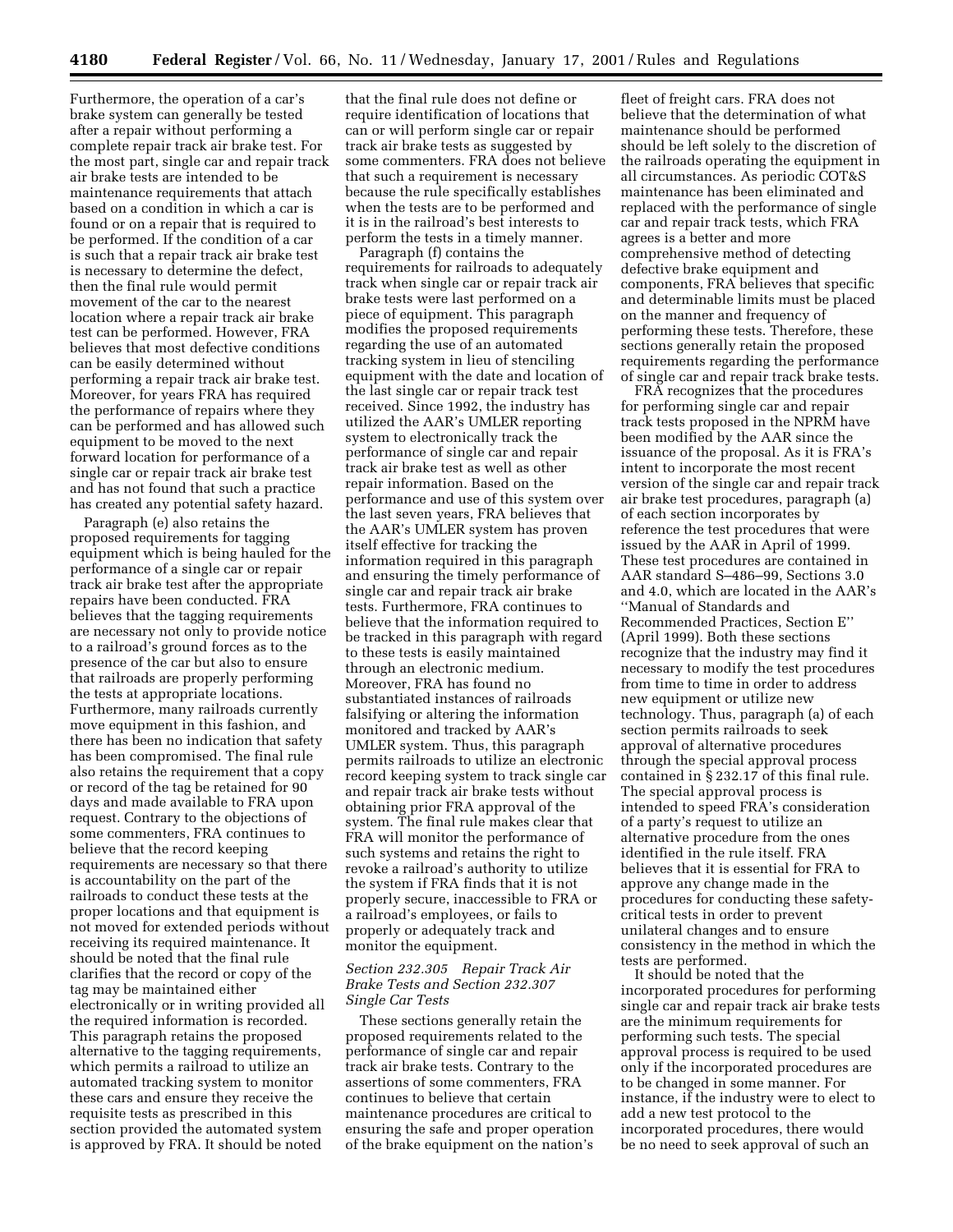addition as long as the procedures contained in the incorporated standard are still maintained. This final rule is not intended to prevent railroads from voluntarily adopting additional or more stringent maintenance standards provided they are consistent with the standards incorporated.

Both sections retain the proposed frequency at which single car and repair track air brake tests are to be performed. As noted in the preceding discussion, the primary intent of the proposed provisions was to codify the existing requirements regarding the performance of single car and repair track air brake tests and prevent any unilateral changes to those requirements. FRA believes that the frequency at which these tests are currently required to be performed under industry standards has proven to be sufficient and a substantial economic burden would be imposed if the frequency were increased. Both sections also retain the requirement that these tests be conducted by a qualified person. FRA continues to believe that the person performing these tests must be specifically trained and tested on how the test is to be performed and be able to determine the appropriate actions that must be taken based on the results of the test. FRA does not believe that the mere fact that a person is a carman or a QMI is sufficient to make that person qualified to perform single car or repair track air brake tests. FRA believes that the training and testing requirements required by this final rule ensures that a person is qualified to perform these tests.

Section 232.305(b) generally retains the proposed list of conditions that would require the performance of a repair track air brake test. However, two of the proposed conditions for when a repair track air brake test would be required to be performed have been slightly modified in order to make them consistent with the currently existing AAR requirements for performing these tests. FRA agrees that the proposed requirement to perform a repair track air brake test on any car removed from a train for a brake-related defect is overly restrictive and inconsistent with the requirements of AAR's Rule 3, Chart A. FRA agrees that the proposed requirement would require the performance of the test when minor brake system repairs are conducted, which is not the intent of the AAR's rule. Therefore, this paragraph modifies the proposed condition to require the performance of a repair track test on cars that have inoperative or cut-out air brakes when removed from a train. Furthermore, the proposed provisions requiring the performance of a repair

track air brake test whenever a car is found with a wheel with built-up tread or slid flat have been slightly modified. Under the final rule, the test will not be required if the built-up tread or slid flat wheel is known to have been caused by a hand brake that was left applied. These modifications are consistent with what is currently required under AAR Rule 3, Chart A.

Paragraphs (c) and (d) of § 232.305 retain the proposed requirements that each freight car receive a repair track air test within eight years from the date the car was built or rebuilt, and within every five years thereafter. FRA strongly believes that these minimum attention periods are sufficient to ensure the safety of the freight car fleet when considered in conjunction with the increased attention that freight cars receive when these types of tests are performed.

Paragraph (c) of § 232.307 retains the proposed requirement that a single car test be conducted by a qualified person prior to a new or rebuilt car being placed in or returned to revenue service. FRA believes that it is essential for new and rebuilt cars to receive this test prior to being placed in revenue service in order to ensure the proper operation of the brake system on the vehicle. Most railroads already require this attention to be given to new and rebuilt cars; thus, the cost of this requirement is minimal and merely incorporates the best practices currently in place in the industry.

# *Section 232.309 Repair Track Test and Single Car Test Equipment and Devices*

This section generally retains the proposed requirements for maintaining the equipment and devices used in performing repair track and single car air brake tests. This section modifies some of the proposed provisions regarding the testing and calibration of single car test devices and other mechanical devices used to perform single car and repair track air brake tests. FRA's intent when proposing the requirements contained in this section was to codify the current best practices of the industry. Thus, FRA did not intend to propose testing and calibration requirements that were more stringent that those currently imposed by AAR standards. Therefore, FRA agrees with the comments submitted by AAR that the testing and calibration requirements for single car test devices should not be imposed until the devices are actually placed in service, which is consistent with current AAR requirements. FRA recognizes that the proposed calibration and testing requirements may have

resulted in the unnecessary acquisition of single car testing devices. Consequently, this section has been modified to clarify that the 92-day and the 365-day calibration and testing requirements related to single car test devices are to be calculated from the day on which the device is first placed in service. FRA continues to believes that the devices and equipment used to perform these single car and repair track air brake tests are safety-critical items. Consequently, FRA believes that these devices must be kept accurate and functioning properly in order to ensure that repair track and single car tests are properly performed.

#### **Subpart E—End-of-Train Devices**

This subpart incorporates the design, performance, and testing requirements relating to end-of-train devices (EOTs) that were issued on January 2, 1997, which became effective for all railroads on July 1, 1997, except for those for which the effective date was extended to December 1, 1997 by notice issued on June 4, 1997. *See* 62 FR 278 and 62 FR 30461. This subpart also incorporates the recent modifications made to the two-way EOT requirements to clarify the applicability of the requirements to certain passenger train operations where multiple units of freight-type equipment, material handling cars, or express cars are part of a passenger train's consist. *See* 63 FR 24130.

As noted in the discussion of the applicability provisions contained in § 232.3 of this final rule, this subpart applies to all trains unless specifically excepted by the provisions contained in this subpart. As the provisions contained in this subpart were just recently issued, there is little need to discuss these requirements in detail as they were fully discussed in the publications noted above. However, after their issuance, FRA discovered that a few of the provisions were in need of minor modification for clarification purposes and to address some valid concerns that have been raised both internally by FRA inspectors and by outside parties. Consequently, in the NPRM FRA proposed various changes to the provisions related to end-of-train devices and discussed other issues which might require modification of the existing provisions. *See* 63 FR 48347– 49. This discussion is intended to focus on the proposed changes and address those issues discussed in the preamble to the NPRM as well as address the issues raised at the public hearings and in written comments.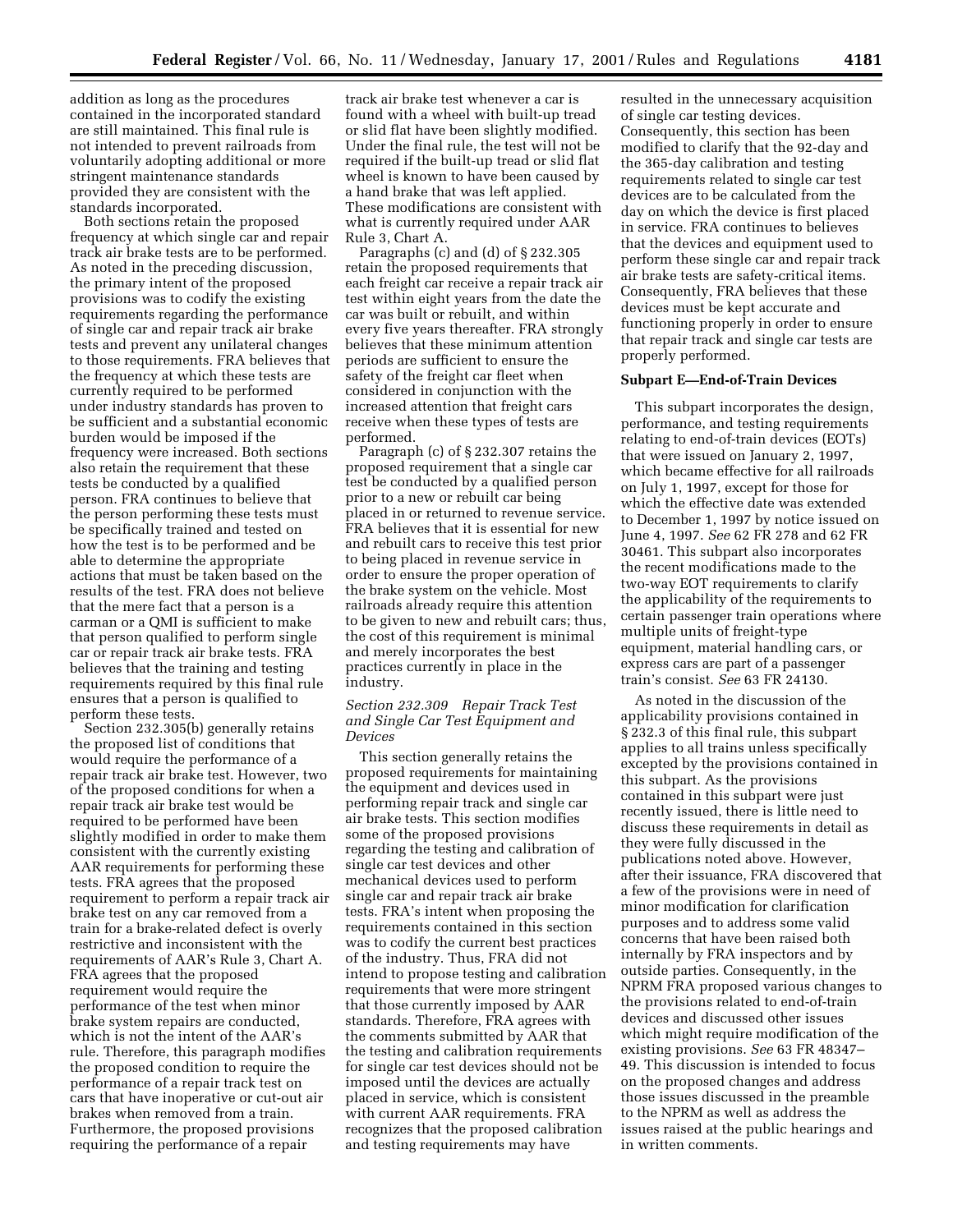# *Section 232.405 Design and Performance Standards for Two-Way End-of-Train Devices*

Paragraph (d) retains the proposed modification of the requirement relating to the diameter of the valve opening and hose on two-way EOTs, which is currently contained in § 232.21(d). The current regulation requires that the valve opening and hose have a minimum diameter of 3⁄4 inch to effect an emergency application. FRA has discovered that sometime prior to the issuance of the final rule on two-way EOTs, Pulse Electronics began manufacturing its two-way EOT with the internal diameter of the hose being 5⁄8 inch. Testing of the devices manufactured with these smaller diameter hoses showed that they met all criteria for emergency application capability based on standards and guidelines set forth by the AAR. Furthermore, testing of the devices at the Westinghouse facility in Wilmerding, Pennsylvania, demonstrated that the 5⁄8 inch diameter hose permitted 14 consecutive 50-foot cars with cut-out control valves or 750 feet of brake pipe to be jumped. This is more than double the AAR standard for control valve requirements. Moreover, FRA's intent when issuing the two-way EOT design requirements was to incorporate designs that existed at the time the rule became effective. Consequently, paragraph (d) of this section is modified to permit the use of a 5⁄8 inch internal diameter hose in the design of the devices.

Paragraph (e) has been slightly modified, from what is currently required in § 232.21(e), to permit the manually operated switch capable of initiating an emergency brake command to the rear unit to be located either on the front unit itself or on the engineer control stand. Several railroads and a manufacturer of locomotives recommended that the provision regarding the placement of the manually operated switch be modified to recognize existing designs of the devices and the locomotives on which they are placed. These commenters stated that many front units do not have the switch located directly on the front unit itself but that the switch is located on the engineer's control stand. FRA agrees with this recommendation and currently does not take exception to locomotives designed in the manner described above. Consequently, this paragraph permits the manually operated switch to be located either on the front unit itself or on the engineer's control stand.

A new paragraph (f) has been added to this section which incorporates a

recommendation from AAR and its member railroads that new locomotives be equipped with a means to automatically activate an emergency brake application from the rear unit whenever the locomotive engineer places the train air brakes in emergency. On June 1, 1998, FRA issued Safety Advisory 98–2, which recommended that railroads adopt a procedure to require activation of the rear unit to effectuate an emergency brake application either by using the manual toggle switch or through automatic activation, whenever it becomes necessary for a locomotive engineer to place the train air brakes in emergency using either the automatic brake valve or the conductor's emergency brake valve or whenever an undesired emergency application of the train air brakes occurs. *See* 63 FR 30808. FRA applauds the industry for taking the initiative to incorporate available technology on new locomotives and agrees with the representatives of the railroads that it is not economically feasible to require existing equipment to be retrofitted with this capability at this time. Furthermore, existing equipment is addressed in § 232.407(f)(3), which retains the proposed requirement for the engineer to manually activate an emergency application from the rear unit when the engineer initiates an emergency application in the controlling locomotive if the locomotive is not equipped to do so automatically.

FRA issued Safety Advisory 98–2 in response to several recent freight train incidents potentially involving the improper use of a train's air brakes, events that caused FRA to focus on railroad air brake and train handling procedures related to the initiation of an emergency air brake application, particularly as they pertain to the activation of the two-way EOT from the locomotive. The NPRM discussed four accidents in which a train was placed into emergency braking by use of the normal emergency brake valve handles on the locomotive, and although the train in each instance was equipped with an armed and operable two-way EOT, the device was not activated by the locomotive engineer. *See* 63 FR 48348. Preliminary findings indicate that in all of the incidents noted above, there was evidence of an obstruction somewhere in the train line, caused by either a closed or partially closed angle cock or a kinked air hose. This obstruction prevented an emergency brake application from being propagated throughout the entire train, front to rear, after such an application was initiated from the locomotive using either the

engineer's automatic brake valve handle or the conductor's emergency brake valve. Furthermore, the locomotive engineers in each of the incidents stated that they did not think to use the twoway EOT, when asked why they failed to activate the device.

# *Section 232.407 Operations Requiring Use of Two-Way End-of-Train Devices; Prohibition on Purchase of Nonconforming Devices*

Paragraph (e) generally retains the proposed modification of the provision, currently contained in § 232.23(e)(1), which excepts from the two-way EOT requirements trains operating with a locomotive capable of effectuating an emergency application located in the rear third of the train. In the NPRM, FRA proposed to modify this exception so that it would be applicable only to trains operating with a locomotive on the rear of the train. Data supplied by VOLPE demonstrates that stopping distances are greatly increased, and could potentially result in a runaway train or derailment depending on the length of the train, if an obstruction of the brake pipe were to occur directly behind a locomotive located in the rear third of the train. Therefore, FRA proposed that a train with a locomotive located in the rear third of the consist no longer be excepted from the two-way EOT requirements, unless the train qualifies for relief under one of the other specific exceptions contained in § 232.407(e). Although FRA received no objections to this specific change, several commenters did recommend that the exception contained in paragraph  $(e)(1)$  be modified to include locomotive consists at the rear of a train. These commenters asserted that the existing rule needed to recognize that some locomotives have fuel tenders attached. FRA finds this requested modification to be sensible and logical. Consequently, paragraph (e)(1) has been retained as proposed, with a slight modification to clarify that the exception extends to trains with either a locomotive or a locomotive consist located at the rear of the train.

A new exception to the two-way EOT requirements has been added at paragraph (e)(9) to address the practice of ''doubling a hill.'' The practice of ''doubling a hill'' occurs in situations where a train must be divided in two in order to traverse a particularly heavy grade due to the lack of sufficient motive power to haul the entire train up the grade. This issue was discussed in the NPRM and at the public technical conference conducted subsequent to the issuance of the NPRM. Initially, FRA believed that the two-way EOT should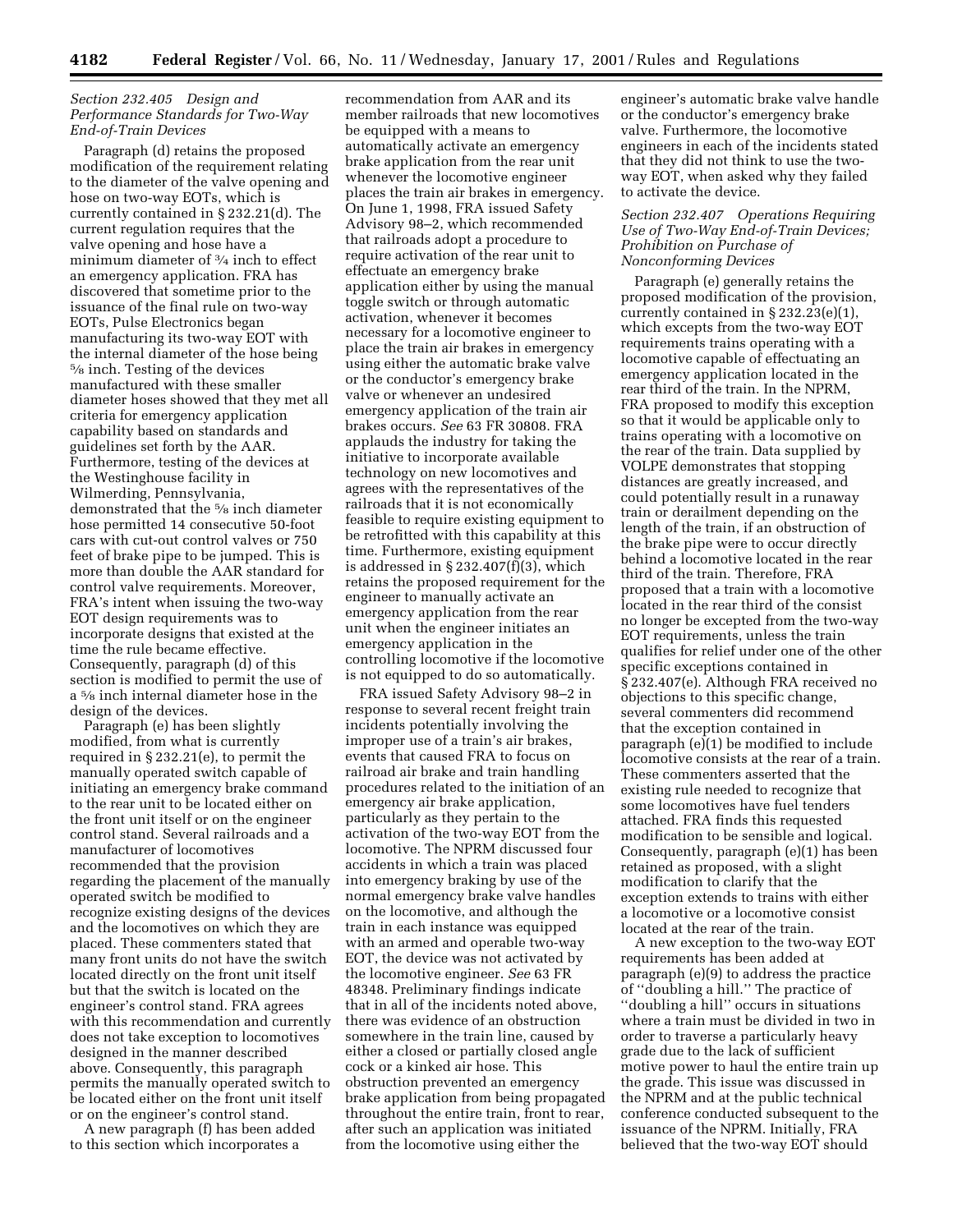be connected to that portion of the train traversing the grade. However, such an approach creates a multitude of operational as well as safety concerns. Such an approach would require train crews to repeatedly switch the rear unit from one portion of the train to another, which would require these individuals to repeatedly walk sections of the train at locations where it may not be safe to do so. Alternatively, such an approach might require some trains to carry extra devices while in transit. At the public technical conference, there was universal agreement between all representatives at the conference that the device should remain on the rear unit of the train in these circumstances. Consequently, paragraph (e)(9) has been added to except trains from the two-way EOT requirements that must be divided into two sections in order to traverse a grade. This paragraph makes clear that the exception only applies to the extent necessary to traverse the grade and only while the train is divided into two to conduct that movement.

Paragraph (f)(1) has been slightly modified from what is currently contained  $\S 232.23(f)(1)$  in order to clarify and address an issue related to the ability of a railroad to dispatch a train with an inoperative two-way EOT from a location where the device is installed. Section 232.23(f)(1) of the current regulations, § 232.407(f)(1) of the NPRM, requires that ''the device shall be armed and operable from the time the train departs from the point where the device is installed until the train reaches its destination.'' Therefore, the existing regulations clearly require a train to be equipped with an armed and operable two-way EOT when dispatched from a location where the device is installed. When issuing this requirement, FRA intended railroads to install repeater stations at locations where communication problems are prevalent.

Several commenters, both at the public hearings and in written comments, assert that this requirement is impossible to meet at some locations regardless of whether repeater stations are installed. These commenters contend that certain locations have dead spots where it is impossible to establish communication between the front and rear unit. These parties recommend that some allowance be provided to permit trains at these locations to be moved a short distance to restore communication. FRA agrees that there are a few locations where dead spots exist which make it difficult if not impossible to establish communication between the two units when they are installed. Therefore, paragraph (f)(1) has

been modified to allow a train that experiences a loss of communication or that fails to establish communication between the two units at the location where the device is installed to move up to one mile from that location in order to establish communication. FRA believes that this allowance should be sufficient at most locations to establish the required communication. Furthermore, if communication cannot be established within these limits, then FRA believes the railroad needs to install additional repeater stations. If additional repeater stations still fail to address the issue, then FRA believes that a railroad should be required to apply for a waiver of the requirement at a particular location, pursuant to the requirements of 49 CFR part 211. This approach will allow FRA to address the unique circumstances of each location on a case-by-case basis and ensure that the railroad implements other operational safeguards to ensure the safety of those trains dispatched without armed and operable devices.

Paragraph (f)(3) generally retains the proposed provision requiring the twoway EOT to be activated to effectuate an emergency brake application either by using the manual toggle switch or through automatic activation, whenever it becomes necessary for the locomotive engineer to initiate an emergency application of the train's air brakes using either the automatic brake valve or the conductor's emergency brake valve. As discussed previously in regard to the addition of § 232.405(f), the proposed requirement incorporates the recommendations contained in FRA's Safety Advisory 98–2, issued on June 1, 1998. *See* 63 FR 30808. FRA believes that the operational requirement contained in this paragraph must be stressed by the railroads when conducting the two-way EOT training required in § 232.203 of this final rule. FRA continues to believe that the likelihood of future incidents, such as the ones described in the NPRM, will be greatly reduced if the train handling procedure contained in this paragraph is made part of a train crew's training and followed by members of the crew in emergency situations. FRA believes that this additional procedure, together with the required training, will not only ensure that an emergency brake application is commenced from both the front and rear of the train in emergency situations, but will familiarize the engineer with the activation and operation of the devices and will educate the engineer to react in the safest possible manner whenever

circumstances require the initiation of an emergency brake application.

FRA recognizes that a number of railroads have already adopted procedures similar to those required in this paragraph and commends such actions. Although this paragraph allows the device to be activated either manually or automatically, FRA intends to make clear that the front unit of the device or the engineer's control stand must be equipped with a manually operated switch. *See* § 232.405(e). Although some railroads have developed, and this final rule requires, new locomotives to be equipped with a means by which the rear unit is automatically activated when an engineer makes an emergency application with the brake handle, FRA believes that an engineer must also be provided a separate, manually operated switch which is independent of any automatic system in order to ensure the activation of the rear unit in the event that the automatic system fails.

It should be noted that the provision contained in paragraph (f)(3) has been slightly modified from that proposed in the NPRM. This final rule has eliminated the requirement to activate the rear unit when an undesired emergency brake application occurs to a train. FRA agrees with the assertions of various commenters that such a requirement might distract a locomotive engineer from performing other critical duties required to bring a train to a stop when an undesired emergency brake application occurs. As an undesired emergency brake application is not initiated by the locomotive engineer, such an event will usually take the engineer by surprise, and FRA agrees that the engineer's attention would be best focused on the activity of bringing the train to a stop in such circumstances. Furthermore, all of the instances where an engineer failed to activate the rear device that were discussed in the NPRM occurred in conjunction with an emergency brake application knowingly initiated by the engineer.

Based on the above discussion regarding paragraph (e)(1) of this section, paragraph (g)(1) retains the proposed modification of the requirements for operating a train that experiences an en route failure of the two-way EOT over a section of track with an average grade of two percent or greater over a distance of two continuous miles. In the NPRM, FRA proposed modification of the alternative measure, currently contained at § 232.23(g)(1)(iii), which permits the operation over such a grade if a radiocontrolled locomotive is placed in the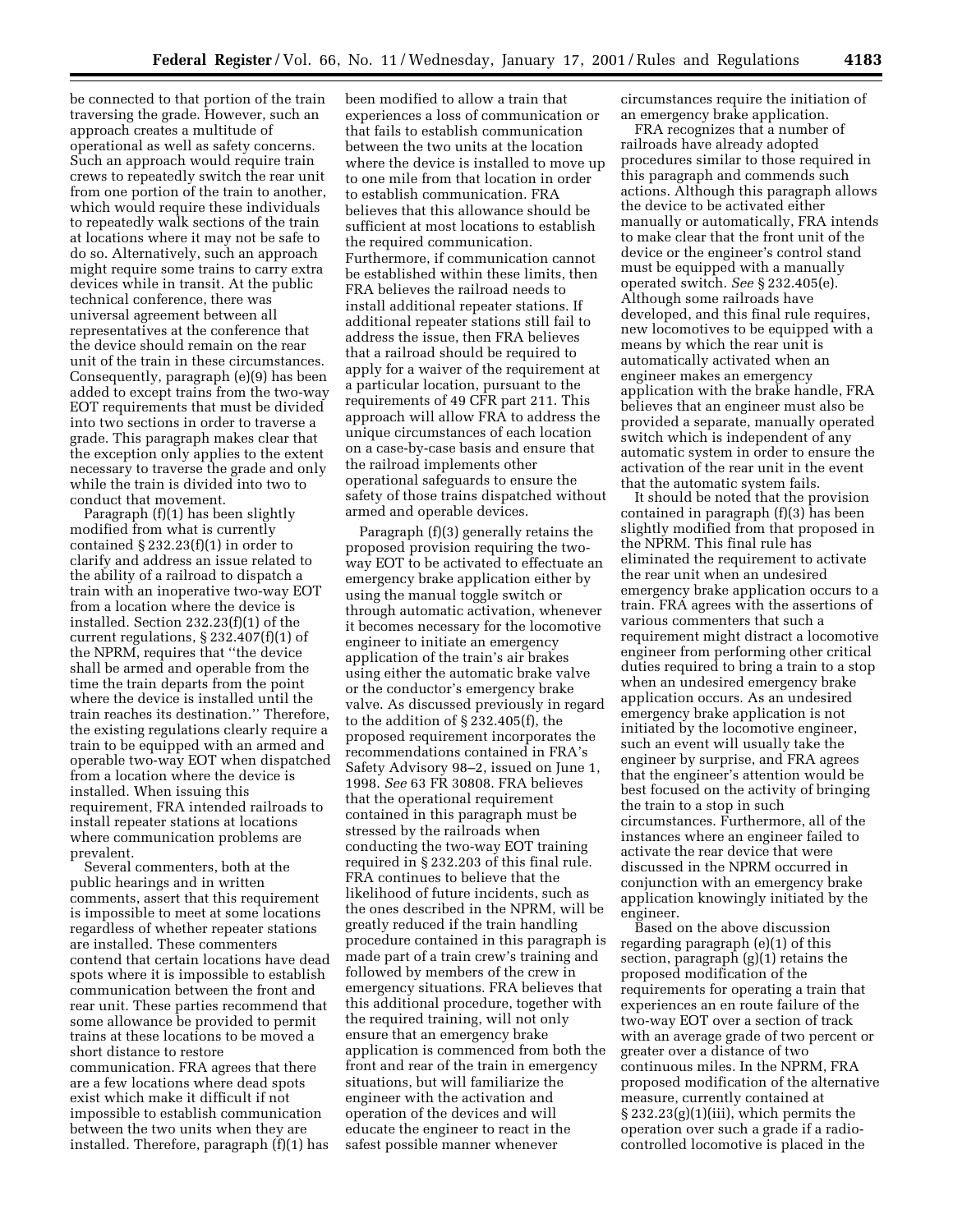rear third of the train consist and under the continuous control of the engineer in the head end of the train. FRA proposed modification of this alternative measure to permit such operation only if the radio-controlled locomotive is placed at the rear of the train consist. This modification is retained in this final rule in order that the alternative methods of operation over a heavy grade remain consistent with the exception from the two-way EOT requirements contained in  $\S 232.407(e)(1)$  as discussed in the preceding paragraph. Although some commenters suggested elimination of all of the requirements related to operating a train experiencing an en route failure of its two-way EOT over heavy grades, FRA believes that the alternative methods are necessary to ensure the safety of such a train when descending a heavy grade and ensure that railroads properly maintain the required devices.

Paragraphs  $(g)(1)(i)(A)$  and  $(B)$  have also been slightly modified to clarify the requirements that a train be stopped in certain situations where communication is lost between a helper locomotive and the controlling locomotive. The final rule makes clear that the stopping of trains in such circumstances should be in accordance with the railroad's operating rules. When issuing the twoway EOT requirements, FRA did not intend for engineers to place themselves in unsafe situations when they encounter an en route failure of the device when traversing a heavy grade. Although the existing rule prohibits the operation of a train over certain heavy grades when a failure of the device occurs en route, FRA did not intend that the train be immediately stopped when a failure of the device occurs while operating on a heavy grade. Rather, FRA intended for the locomotive engineer to conduct the movement in accordance with the railroad's operating rules for bringing the train safely to a stop at the first available location. Therefore, safety may require that the train continue down the grade or to a specific siding rather than come to an immediate halt. Consequently, the modifications contained in these paragraphs are intended to reflect FRA's expectations when issuing the two-way EOT regulations.

Paragraph (g) has also been slightly modified in order to clarify what constitutes a loss of communication between the front and the rear units on two-way EOTs. The 16 minutes 30 seconds time period for determining when a loss of communication between the front and the rear unit was adopted based on the design of the devices, which automatically checks

communication between the front and rear units every ten minutes. If no response is received, the front unit automatically requests communication from the rear unit 15 seconds later; if no response is received to that request, another request is made six minutes later; and if there is still no response, the front unit makes another request 15 seconds later. If there is still no response, a message is displayed to the locomotive engineer that there is a communication failure. This has caused some confusion in the industry, in that many people believe the 16 minutes and 30 seconds time frame should start when the message is first displayed on the front unit. This is incorrect. Based on the design of the currently operating devices, the 16 minutes and 30 seconds has elapsed when the failure message is broadcast. This paragraph has been modified to explain this design feature. Thus, appropriate action should be taken immediately upon receiving the failure message on the front unit. FRA also realizes that there may be some time lapse when the requests are made and the message is displayed, therefore the manufacturers of the devices should take care to factor any time lag into the 16 minute and 30 second time frame designed into the devices.

# *Section 232.409 Inspection and Testing of End-of-Train Devices*

Paragraph (c) of this section regarding the notification of the locomotive engineer when the device is tested by someone other than a train crew member has been slightly modified from that proposed in the NPRM. In the NPRM, FRA proposed that the locomotive engineer be notified in writing in such circumstances. FRA agrees that this proposed requirement may have been overly burdensome and believes that the intent of the proposed requirement can be met without specifically requiring written notification. FRA's intent in proposing the written requirement was to ensure that locomotive engineers are provided sufficient information to confirm that the devices are properly inspected and tested and to provide locomotive engineers with a measure of confidence that the devices will work as intended. FRA believes these goals can be accomplished by permitting the required information to be provided by any means a railroad deems appropriate. FRA believes that the information required to be provided to an engineer (the date and time of the test, the location where the test was performed, and the name of the person performing the test) will ensure that the proper tests and inspections are performed. The

modifications made in this paragraph make clear that a written or electronic record of the required information must be maintained in the cab of the controlling locomotive.

Paragraph (d) retains the proposed changes to the language related to the annual calibration and testing of EOT devices currently contained at § 232.25(d). The regulation currently states that the devices shall be ''calibrated'' annually. FRA intends to make clear that it intended for railroads to perform whatever tests or checks are necessary to ensure that the devices are operating within the parameters established by the manufacturers of the devices. Several railroads have attempted to ''sharp shoot,'' or narrowly interpret, the language currently contained in the regulation, claiming that the manufacturer states that front units do not need to be calibrated on an annual basis, in order to avoid doing any testing of the devices. Although FRA agrees that the front units may not have to be calibrated every year, the devices must be tested in some fashion to verify that they are operating within the manufacturer's specification with regard to radio frequency, signal strength, and modulation and do not require recalibration. FRA has been provided written instructions from the manufacturers of the devices which contain procedures for testing both the front and rear units. Furthermore, railroads using the devices in Canada acknowledge that the radio functions of the front and rear units are tested periodically. Consequently, this paragraph retains the proposed clarifying language in order to avoid any misconceptions as to what actions are required to be performed on these devices on an annual basis.

Paragraph (d) has also been slightly modified to require the ready accessibility of the information regarding the calibration and testing of a front unit, which the current regulation requires to be placed on a sticker or other marking device affixed to the exterior of the front unit. Recently, FRA has discovered that some railroads have locked the cabinets that house the front units and that there is no way for either FRA or railroad operating crews to inspect the marking devices and verify the information required to be maintained. In order for the marking device to serve its intended purpose, it must be readily capable of being inspected by both FRA and railroad operating crews. FRA intends to make clear that the required information regarding the date and location that the unit was last calibrated is to be easily accessible to both FRA and train crews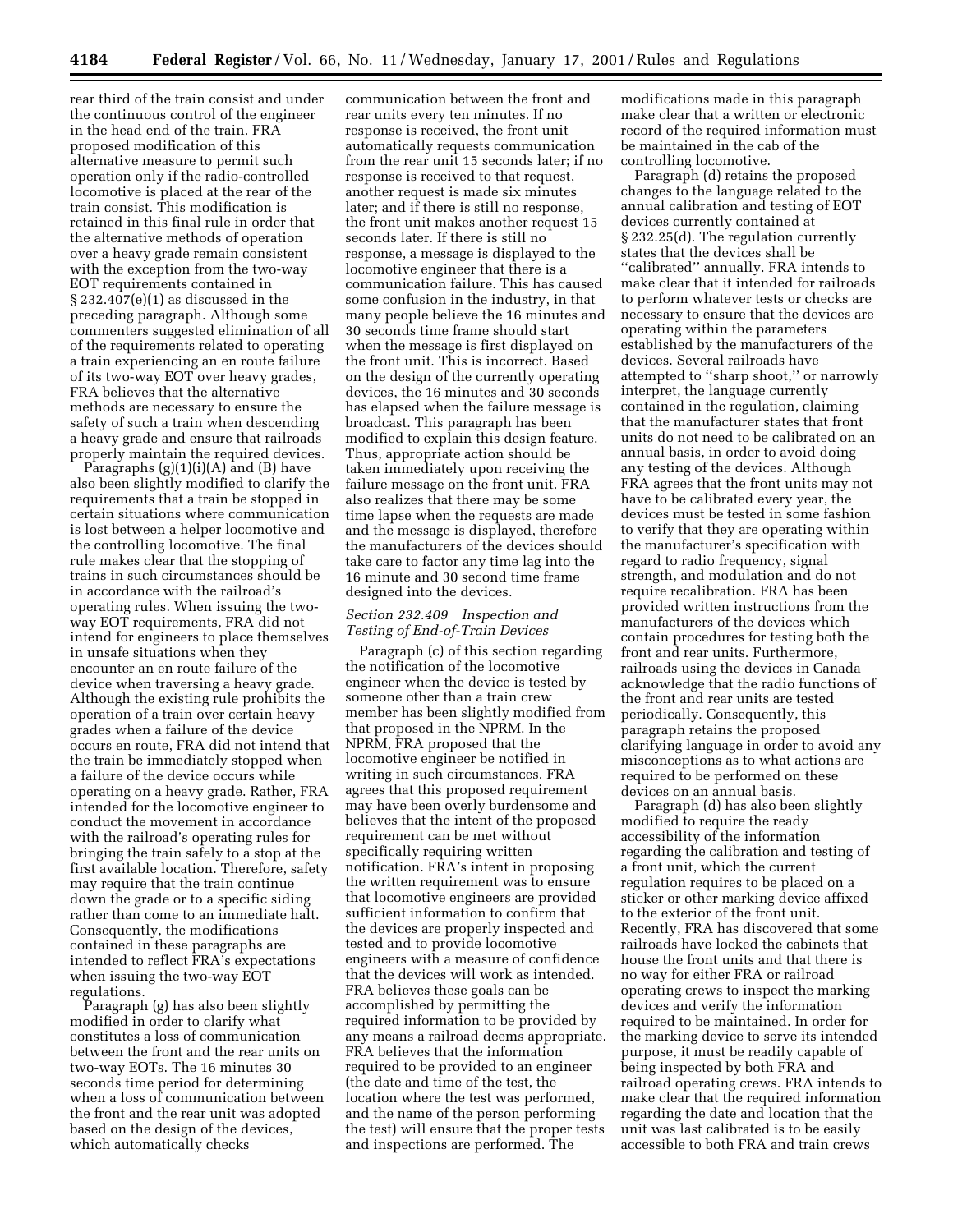for inspection either on the marking device attached to the outside of the front unit or, if the front unit is inaccessible, in a readily accessible location in the cab of the locomotive.

In the NPRM, FRA discussed the potential need to amend paragraph (c) of this section by including specific provisions in this final rule to address the performance of bench testing on the front and rear units of two-way EOTs. *See* 63 FR 48322. After consideration of the comments received, FRA believes that specific regulatory requirements for performing these tests are unnecessary. FRA believes that its existing guidance, FRA Technical Bulletin MP&E 97–8, regarding the performance of bench tests on two-way EOTs is sufficient at this time. Since the issuance of this guidance on July 28, 1997, FRA has discovered very few instances where the issued guidance was not being followed and has found no evidence indicating that bench tests have compromised the proper operation of the devices. Consequently, FRA will not issue specific regulations regarding the performance of bench test at this time. However, FRA will continue to monitor the performance of these tests and will continue to expect railroads to perform the tests in accordance with the guidance previously issued by FRA.

FRA issued Technical Bulletin MP&E 97–8 to its inspectors to clarify what is required when a railroad performs a bench test. In this guidance, FRA made clear that a bench test may be performed on both the front and rear units, independent of each other, if the test is performed within the yard limits or location where the unit will be installed on the train. In FRA's view, bench testing the rear unit requires applying air pressure to the device and then transmitting an emergency brake application from a front unit using the front unit manual switch; the individual performing the test would determine that the emergency valve functions properly either by observing the emergency indicator pop out or by observing brake pipe pressure at the rear device go to zero while hearing the exhaust of air from the device. On the other hand, bench testing the front unit would entail transmitting an emergency brake application from the front unit, using the front unit manual switch, and observing that a rear unit successfully receives the signal and activates the emergency air valve.

The guidance also indicated that both tests must be performed within a reasonable time period prior to the device being armed and placed on the train. To determine a reasonable time period, the environment where the

device is stored and the conditions the device is subjected to after completing a successful bench test have to be considered. If the device is tested and stored in a controlled environment that is free from weather elements, excessive dust, grease, and dirt prior to the immediate installation on a train, then four to eight hours would be acceptable. If the device is tested and haphazardly thrown into a corner of a shop or are placed in the rear of a truck to be bounced around a yard, one hour would likely be considered reasonable before installation. The guidance also made clear that bench tests must be performed at the location or yard where the device will be installed on a train.

# **Subpart F—Introduction of New Brake System Technology**

This subpart retains, without change, the proposed tests and procedures required to introduce new train brake system technology into revenue service. The technology necessary for the introduction of advanced braking systems is quickly developing. The new technology includes various forms of electronic braking systems, a variety of braking sensors, and computercontrolled braking systems. In order to allow and encourage the development of new technology, this subpart establishes tests and procedures for introducing new brake system technology. These provisions require the submission to FRA of a pre-revenue service acceptance testing plan.

FRA intends to make clear that this subpart applies only to new train brake system technology that complies with the statutory mandates contained in 49 U.S.C. 20102, 20301–20304, 20701– 20703, 21302, and 21304, but that is not specifically covered by this final rule. Any type of new train brake system that requires an exemption from the Federal railroad safety laws in order to be operated in revenue service may not be introduced into service pursuant to this section. In order to grant a waiver of the Federal railroad safety laws, FRA is limited by the specific statutory provisions contained in 49 U.S.C. 20306 as well as any FRA procedural requirements contained in this chapter.

# *Section 232.503 Process to Introduce New Brake System Technology*

This section retains the proposed procedural requirements which must be met when a railroad intends to introduce new brake system technology into its system. This section makes clear that the approval of FRA's Associate Administrator for Safety must be obtained by a railroad prior to the railroad's implementation of a pre-

revenue service acceptance test plan and before introduction of new brake system technology into revenue service. This section requires that such approval be obtained pursuant to the special approval process contained in § 232.17 of this final rule. FRA believes the special approval process should speed the process for taking advantage of new technologies over that which is currently available under the waiver process. However, in order to provide an opportunity for all interested parties to provide comment for use by FRA in its decision making process, as required by the Administrative Procedure Act, FRA believes that any special approval provision must, at a minimum, provide proper notice to the public of any significant change or action being considered by the agency with regard to existing regulations.

# *Section 232.505 Pre-Revenue Service Acceptance Testing Plan*

This section retains the proposed requirements for pre-revenue service testing of new brake system technology. These tests are extremely important in that they are intended to prove that the new brake system can be operated safely in its intended environment. For equipment that has not previously been used in revenue service in the United States, paragraph (a) requires the operating railroad to develop a prerevenue service acceptance testing plan and obtain FRA approval of the plan under the procedures stated in § 238.17 before beginning testing. Previous testing of the equipment at the Transportation Test Center, on another railroad, or elsewhere will be considered by FRA in approving the test plan. Paragraph (b) requires the railroad to fully execute the tests required by the plan, to correct any safety deficiencies identified by FRA, and to obtain FRA's approval to place the equipment in revenue service prior to introducing the equipment in revenue service. Paragraph (c) requires the railroad to comply with any operational limitations imposed by FRA. Paragraph (d) requires the railroad to make the plan available to FRA for inspection and copying. Paragraph (e) enumerates the elements that must be included in the plan. FRA believes this set of steps and the documentation required by this section are necessary to ensure that all safety risks have been reduced to a level that permits the new brake system technology to be used in revenue service. In lieu of the requirements of paragraphs (a) through (e), paragraph (f) provides for an abbreviated testing procedure for new brake system technology that has previously been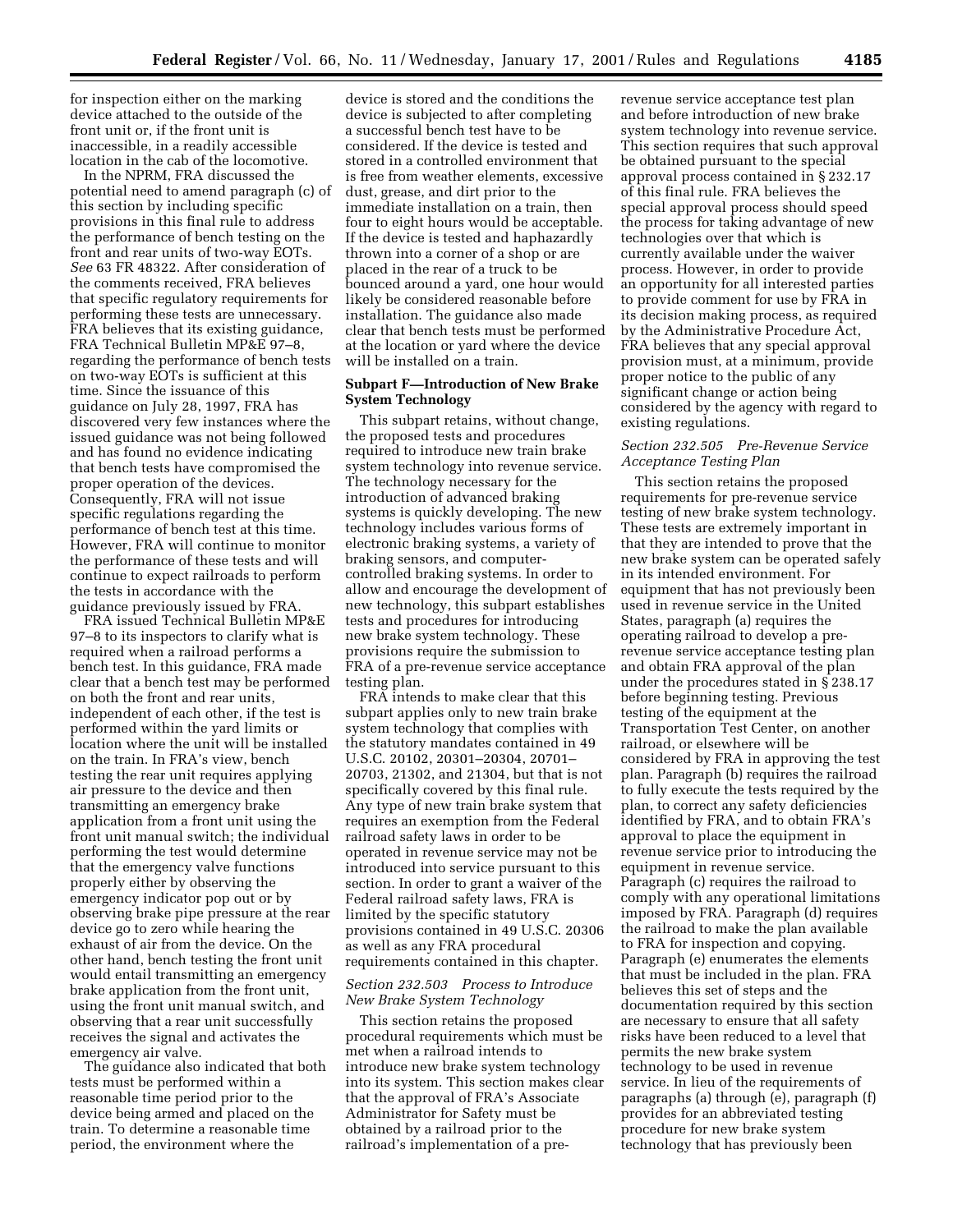used in revenue service in the United States. The railroad need not submit a test plan to FRA; however, a description of the testing shall be maintained by the railroad and made available to FRA for inspection and copying.

# **IV. Regulatory Evaluation**

# *A. Executive Order 12866 and DOT Regulatory Policies and Procedures*

This final rule has been evaluated in accordance with existing policies and procedures and is considered to be significant under both Executive Order 12866 and DOT policies and procedures (44 FR 11034; Feb. 26, 1979). FRA has prepared and placed in the docket a regulatory evaluation of this final rule. This evaluation estimates the costs and consequences of this final rule as well as its anticipated economic and safety benefits. It may be inspected and photocopied during normal business hours by visiting the FRA Docket Clerk at the Office of Chief Counsel, FRA, Seventh Floor, 1120 Vermont Avenue, NW., in Washington, DC. Photocopies may also be obtained by submitting a written request by mail to the FRA Docket Clerk at the Office of Chief Counsel, Federal Railroad Administration, 1120 Vermont Avenue, NW., Mail Stop 10, Washington, DC 20590.

FRA believes that this rule will produce net benefits to society. The estimated Net Present Value (NPV) of the total 20-year costs associated with this final rule is approximately \$109 million. The total 20-year benefits (safety and economic) consist of quantified benefits estimated at between approximately \$112 and \$130 million and various non-quantified benefits discussed in detail below. The following tables contain the estimated 20-year quantified costs and quantified benefits associated with this final rule.

## TABLE 3.—ESTIMATED COSTS

| Category                          | NPV costs    |
|-----------------------------------|--------------|
|                                   | \$61.221.156 |
|                                   | 8.276.574    |
| Piston Travel Stickers            | 3,385,681    |
|                                   | 1.819.214    |
| Dynamic Brake                     | 11.657.846   |
| Cycle Trains                      | 16.012.217   |
| Class I Brake Test Notifica-      | 4.414.173    |
| Helper Locomotive Inspec-<br>tion | 1.929.071    |
| Helper Link                       | 164.933      |
| Total                             | 108.880.865  |

### TABLE 4.—ESTIMATED BENEFITS

| Category                                               | NPV benefits                   |
|--------------------------------------------------------|--------------------------------|
| Extended Haul                                          | $$29,590,556-$<br>\$46,735,494 |
| Safety Improvements<br><b>EOT Use at Class I Brake</b> | 57.460.452                     |
| Test<br>Bottom Rod Safety Sup-                         | 22.070.863                     |
| ports                                                  | 3.239.650                      |
| Total                                                  | 112,361,521-<br>129.506.459    |

Although the quantified benefits of this final rule exceed the quantified costs of the rule, FRA believes that the quantified benefits significantly underestimate the total benefits of this rule for several reasons. The information available to FRA on the value of property damage significantly understates the true value of the damage in railroad accidents. The property damage estimate provided by the railroad(s) in the aftermath of an accident are only for ''railroad property damage'' (equipment, track, and structures). Although the numbers provided by the railroads regarding railroad property damage have been enhanced to account for chronic underestimation of these damages, the figures used by FRA do not include the costs of evacuations, individual (nonrailroad employee) or community health expenses, environmental cleanup, the closure of adjacent roads, or any of the other potential costs which are borne by society after a railroad accident.

A review of recent incidents that involve a train that loses its ability to stop or decrease speed show that there is a significant risk that such an occurrence could result in the release of large amounts of hazardous materials which, if the incident occurred in a densely populated or environmentally sensitive area, could produce truly catastrophic results. The costs of evacuation and medical treatment for those near the accident site could be substantial, and associated road closures could also produce significant economic impact to travelers and the communities nearby. Should a hazardous material release impact a river or stream, the consequences to wildlife in the area could also be severe and lasting. Furthermore, because derailments or collisions of trains which lose the ability to stop or decrease speed often occur due to overturning on curves or entering congested areas, third party casualties and property damage can also be substantial. As the inspection, testing, and maintenance provisions of this final rule are intended to ensure that the brakes on a train are effective

and operable and because this final rule will ensure that a locomotive engineer is provided information regarding the condition of the brakes on the train they are operating, FRA believes that this final rule will reduce the number of instances where a train loses its ability to stop or decrease speed that create the potential for catastrophic consequences.

An example of the catastrophic consequences that could result when a freight train loses the ability to stop or decrease speed occurred on February 1, 1996, in Cajon Pass in California. This accident resulted in two fatalities, 32 injuries (32 emergency responders required medical treatment due to inhalation of toxic chemicals), the release of hazardous materials, and the subsequent evacuation of the surrounding area. In addition, a 20 mile segment of Interstate 15, the main route between Los Angeles and Las Vegas, was closed for 5 days as a result of the hazardous materials release. The road closure forced 89,000 vehicles a day to use detours. This added approximately 2 hours to the travel time between Las Vegas and Los Angeles. The losses to the surface transportation sector due to road and track closure, revenue losses to businesses and tourism, and the costs of emergency response related to this incident were not included in the estimated \$15 million damage figure used by FRA when including this incident in the regulatory impact analysis of the two-way end-of-train device final rule. *See* 62 FR 291. FRA recognizes that an exact figure cannot be placed on these costs, but believes that the figure would be in the tens, if not hundreds, of millions of dollars. As devastating and costly as this incident was, it is probable that the results of this particular incident could have been much more disastrous. An Amtrak passenger train passed 17 minutes ahead of the train involved in the incident. Had the Amtrak train been stopped on the tracks or otherwise delayed, the consequences of the incident would have been much more severe, with the potential for scores of fatalities. (As illustration of potential consequences, a freight-to-passenger train collision at Hinton, Alberta, on February 8, 1986, resulted in 29 fatalities.)

Other power-brake related accidents illustrate the potential for high severity when a heavy-tonnage freight train loses braking control. On May 12, 1989, a Southern Pacific Transportation Company train accelerated out of control descending a 2.2 percent grade into San Bernardino, California. Two employees were killed and three injured. The entire train was effectively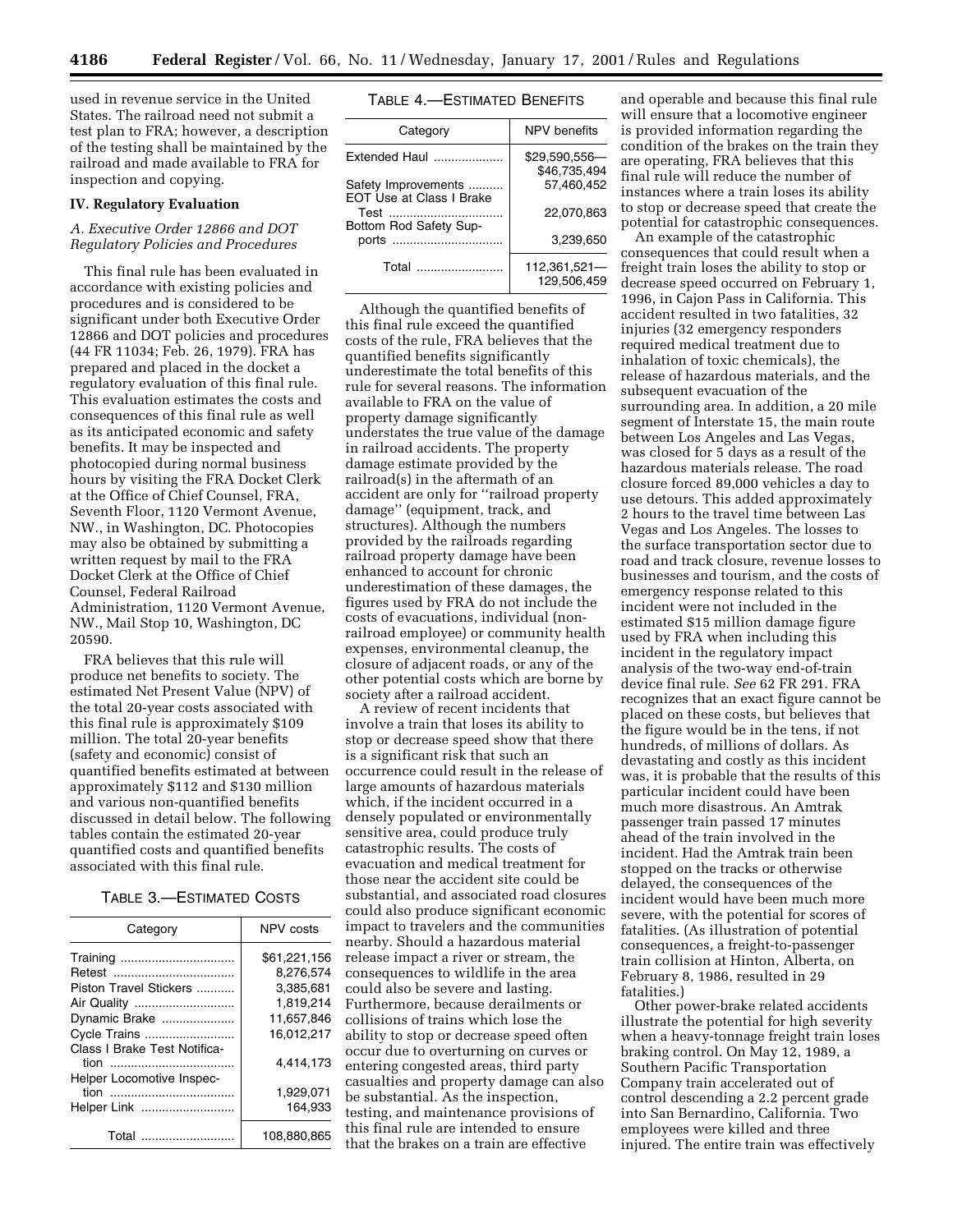destroyed. The incident destroyed seven residences adjacent to the right-of-way, killing two residents and injuring a third. A 14-inch gasoline pipeline which may have been damaged in either the incident or the ensuing clean-up, ruptured 13 days later, resulting in the death of two additional residents, serious injuries to two residents, and minor injuries to 16 others. Eleven additional homes were destroyed, along with 21 motor vehicles.

On February 2, 1989, near Helena, Montana, freight cars from a Montana Rail Link train rolled eastward down a mountain grade and struck a helper locomotive consist, slightly injuring two crewmembers. Hazardous materials in the consist which included hydrogen peroxide, isopropyl alcohol, and acetone were later released. The release of these hazardous materials resulted in a fire and explosions necessitating the evacuation of approximately 3,500 residents of Helena for over two days. According to the National Transportation Safety Board, railroad and other property damage alone exceeded \$6 million, and all of the buildings of Carroll College sustained damage. Furthermore, the City of Helena received 154 reports of property damage from residents within a three-mile radius of the incident. Consequently, FRA believes that the potential unquantified benefits derived from the prevention of just one accident similar

to the Cajon Pass incident or the other incidents noted above would most likely outweigh the potential costs of this final rule.

In addition to the potential underestimation of the quantified safety benefits, there may also be significant non-quantified business benefits that may be available as a consequence of this rule. The quantified benefits from the extended haul provisions may be significantly understated. FRA's estimates for the number of trains eligible for this benefit, and the cost saving that it produces, were much higher in the NPRM than those supplied by AAR in response to the NPRM. While we have used the figures provided by AAR to develop a range for the benefits related to the extended haul provisions, FRA continues to believe that more potential benefits are available to the industry than have been quantified in the Regulatory Impact Analysis.

Another business benefit for which FRA has insufficient information to form a credible estimate relates to the provision permitting previously tested cars to be added to trains received in interchange and the allowance to conduct a Class II brakes test on only those cars added to trains received in

interchange that will move less than 20 miles from the interchange location. Under the existing regulations the addition of cars to such trains would require the performance of either an initial terminal brake test or a transfer train brake test on the entire train. The industry may realize substantial cost savings by being permitted to add cars to such trains without inspection of the entire train. By permitting the addition of cars to trains received in interchange, FRA allows the railroads to save significant time (labor and train delay costs) by not having to inspect the entire train consist when such cars are added to these trains. Because FRA does not have information on the number of interchanged trains engaging in such activity (and none were provided in response to the NPRM), we have not estimated the extent of this potential benefit. Actual business benefits to be realized due to this rule, therefore, may be significantly understated.

Moreover, Congress mandated that FRA review and revise the existing power brake regulations where necessary and specifically required that FRA prescribe standards regarding dynamic brakes, where applicable. Consequently, FRA believes that this final rule produces a net benefit to society. The costs that have been quantified represent the maximum that this rule is expected to cost, and the quantified projected benefits are the minimum which should be realized.

## *B. Regulatory Flexibility Act*

The Regulatory Flexibility Act of 1980 (5 U.S.C. 601 *et seq.*) requires an assessment of the impacts of proposed and final rules on small entities. FRA has conducted a regulatory flexibility analysis of this rule's impact on small entities, and the assessment has been placed in the public docket for this rulemaking.

1. Why Action By the Agency Is Being Considered

In 1992, Congress amended the Federal rail safety laws by adding certain statutory mandates related to power brake safety. *See* 49 U.S.C. 20141. These amendments specifically address the revision of the power brake regulations by adding a new subsection which states:

(r) POWER BRAKE SAFETY.—(1) The Secretary shall conduct a review of the Department of Transportation's rules with respect to railroad power brakes, and not later than December 31, 1993, shall revise such rules based on such safety data as may be presented during that review.

(2) In carrying out paragraph (1), the Secretary shall, where applicable, prescribe

standards regarding dynamic brake equipment. \* \* \* Pub. L. No. 102-365, section 7; codified at 49 U.S.C. 20141, superseding 45 U.S.C. 431(r).

In addition to this statutory mandate, FRA received various recommendations and petitions for rulemaking, and determined on its own that the power brake regulations were in need of revision. FRA has been in the process of revising the power brake regulations since 1992. An ANPRM and two NPRMs revising the power brake regulations were previously issued on December 31, 1992, September 16, 1994, and September 9, 1998, respectively. *See* 57 FR 62546, 59 FR 47676, and 63 FR 48294. A detailed discussion of the history leading up to this final rule is contained in the preamble. The reasons for the actual provisions of the action considered by the agency are explained in the body of the preamble and the section-by-section analysis.

2. The Objectives and Legal Basis for the Rule

The objective of the rule is to enhance the safety of rail transportation, protecting both those people traveling and working on the system, and those people off the system who might be affected by a rail incident by revising the regulations related to the braking systems used and operated in freight and other non-passenger trains to address potential deficiencies in the existing regulations, better address the needs of contemporary railroad operations, and facilitate the use of advanced technologies. The legal basis for this action is reflected in the response to 1. above and in the preamble.

3. A Description of and an Estimate of the Number of Small Entities to Which the Final Rule Would Apply

The Small Business Administration (SBA) uses an industry wide definition of ''small entity'' based on employment. Railroads are considered small by SBA definition if they employ fewer than 1,500 people for line haul railroads, and 500 for switching and terminal railroads. An agency may establish one or more other definitions of this term, in consultation with the SBA and after an opportunity for public comment, that are appropriate to the agency's activities.

The classification system used in this analysis is that of the FRA. Prior to the SBA regulations establishing size categories, the Interstate Commerce Commission (ICC) developed a classification system for freight railroads as Class I, II, or III, based on annual operating revenue. A Class I railroad has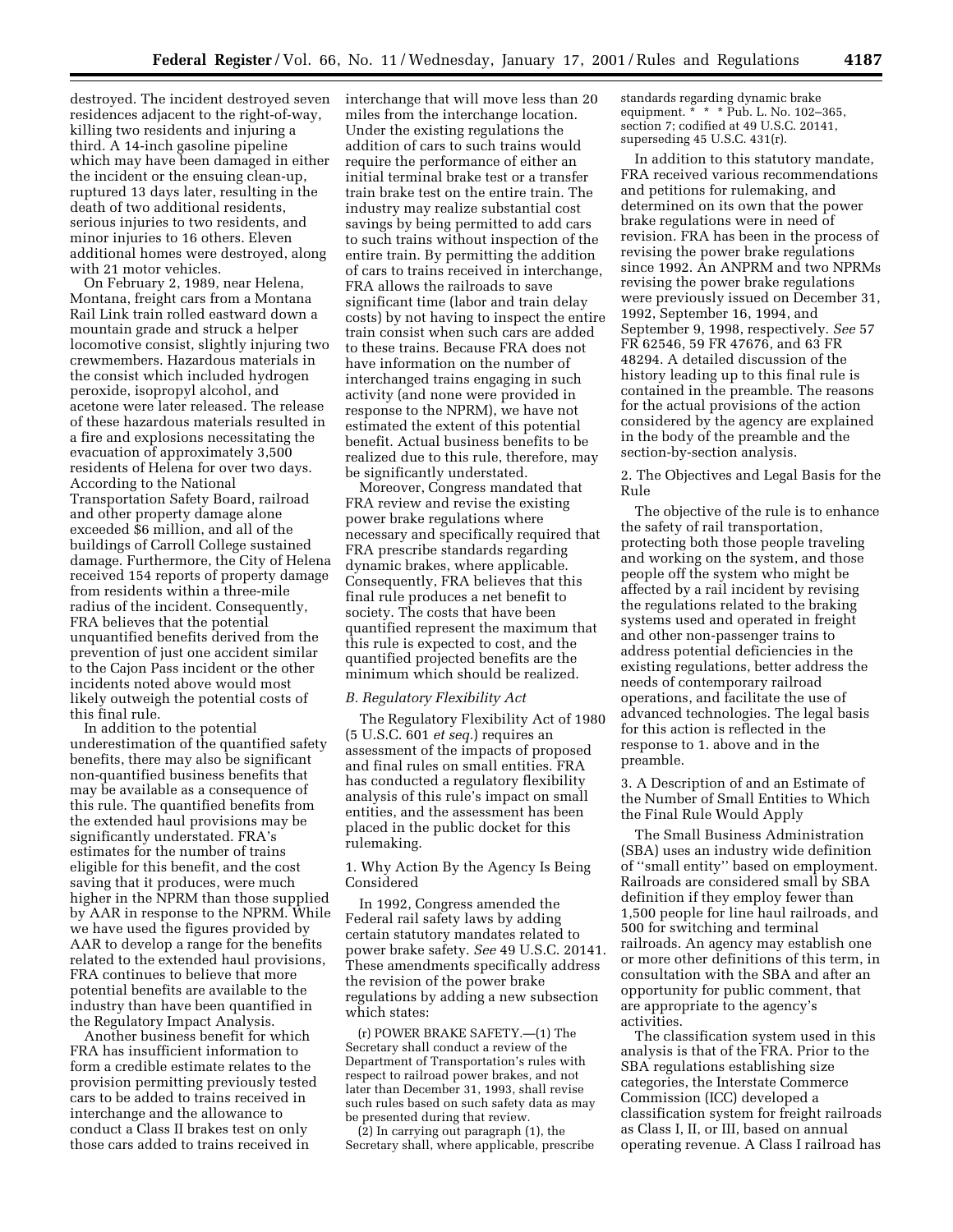operating revenue of \$250 million or more, a Class II railroad has operating revenue greater than \$20 million dollars but less than \$250 million and a Class III railroad has operating revenue of \$20 million or less. The Department of Transportation's Surface Transportation Board, which succeeded the ICC, has not changed these classifications. The ICC/STB classification system has been used pervasively by FRA and the railroad industry to identify entities by size. In the NPRM, FRA discussed these revenue thresholds in terms of the revenue levels actually achieved by these different classes of railroads rather than by the specific limits established in the Surface Transportation Board's regulations. See 49 CFR part 1201 1–1.

After consultation with the Office of Advocacy of the SBA and as explained in detail in the ''Interim Policy Statement Concerning Small Entities Subject to the Railroad Safety Laws,'' published August 11, 1997 at 62 FR 43024, FRA has decided to define ''small entity,'' on an interim basis, to include only those entities whose revenues would bring them within the Class III definition. In response to FRA's request for comments on its alternate definition, the American Short Line and Regional Railroad Association (ASLRRA) suggested that the definition include all Class II and Class III railroads. However, the ASLRRA offered no support for this request nor provided any rationale for why such a large number of railroads should be considered ''small entities.'' Consequently, this final rule retains the alternate definition of ''small entity'' which includes only Class III railroads.

All of the small entities directly affected by this rule are Class III railroads. FRA certifies that this final rule is expected to have a significant impact on a substantial number of Class III railroads. Although FRA did not quantify the estimated annual cost or benefit to the average Class III railroad (of which there are approximately 600– 650 at any given time), the Regulatory Impact Analysis contains discussions and cost estimates for certain specific provisions where the impact could be estimated for non-Class I and Class III railroads.

The only significant costs to Class III railroads imposed by this final rule are related to the training of employees. In the NPRM, FRA estimated that Class III railroads would absorb approximately 15 percent of the training costs being imposed on non-Class I railroads. This estimate was based on the fact that Class III railroads employ approximately 15 percent of the employees on non-Class I railroads and because virtually all of

the training costs are related to the number and types of employees employed by a railroad. FRA received no specific comment from any interested party objecting to this estimate. The final rule has been modified to reduce the potential impact of the training requirements on these small railroads based on comments received, by eliminating the need to develop internal audit programs and by allowing efficiency tests to be utilized to assess the effectiveness of a railroad's training program. Moreover, as discussed above and below, the training that employees of Class III railroads will be required to receive is significantly less than the required training of many employees on Class I and Class II railroads. Thus, although FRA believes that the actual cost to Class III railroads will be much less than the 15 percent originally assigned, FRA will retain the very conservative cost estimate related to training for Class III railroads of 15 percent of the training costs for non-Class I railroads which results in an estimated impact of approximately \$740,579, or less than \$1,200 for the average Class III railroad. These cost will be apportioned among the 600 to 650 Class III railroads, and will vary according to the number of employees each railroad must train. This is a rough estimate based on the number of Class III employees as a percentage of total employees. Actual impact should be less, as discussed below.

4. A Description of the Projected Reporting, Recordkeeping and Other Compliance Requirements of the Final Rule, Including an Estimate of the Classes of Small Entities Which Will Be Subject to the Requirements and the Type of Professional Skills Necessary for Preparation of the Report or Record

Other than the training requirements discussed above, this rule will have a *de minimus* impact on small entities. Most of the final rule provisions will not effect small railroad costs because of the nature and limits to their operations, or the small railroad costs are inseparable from the industry-wide costs. For example, small railroads do not generally operate helper locomotives, so they will not be subject to the costs associated with that new rule provision. In the case of provisions such as those requiring piston travel stickers, FRA has no basis for assigning to any particular segment of the industry the costs for equipping the entire fleet of nonstandard piston travel cars with piston travel stickers. But in reality, it is unlikely that these costs will fall on the smaller railroads.

In various places in the Regulatory Impact Analysis, FRA has attempted to assign burdens to the smaller members of the industry based on some measure of their size relative to the rest of the industry. In those cases, FRA has probably overestimated the burden for the smaller carriers. A good example is the requirement regarding the repair and documentation of dynamic brake failures. While FRA has assigned these costs based on the total number of locomotives operated by each segment of the industry, the reality is that few small railroads operate locomotives equipped with operative dynamic brakes and they will not actually be subject to these costs. The costs shown in the Regulatory Impact Analysis should be viewed as a maximum. Similarly, smaller railroads perform a limited number of Class I brake tests, do not generally own and operate yard air sources, and do not usually perform the type of maintenance that will trigger the new record keeping requirements, thus the reporting and record keeping requirements related to those activities will be minimal or non-existent for these smaller carriers.

5. Federal Rules Which May Duplicate, Overlap, or Conflict With the Rule

None.

*Significant Alternatives:* 1. Differing compliance or reporting requirements or timetables which take into account the resources available to

small entities: 2. Clarification, consolidation, or simplification of compliance and

reporting requirements under the rule for such small entities:

3. Exemption from coverage of the rule, or any part thereof, for such small entities:

FRA considered the role that non-Class I railroads (Class II and III railroads) have in today's freight industry. FRA believes that the current marketplace requires Class I railroads and these smaller railroads to operate as an integrated system. Many of today's smaller railroads rely on Class I railroads for the training of their employees and the maintenance of their equipment. In addition, many non-Class I railroads and Class I railroads interchange and operate each other's equipment. Therefore, except in limited circumstances, it is impossible, from a regulatory standpoint, to separate these smaller railroads from the larger Class I railroads. Therefore, in order to ensure the safety and quality of train and locomotive power braking systems throughout the entire freight industry, this final rule generally imposes a consistent set of requirements on Class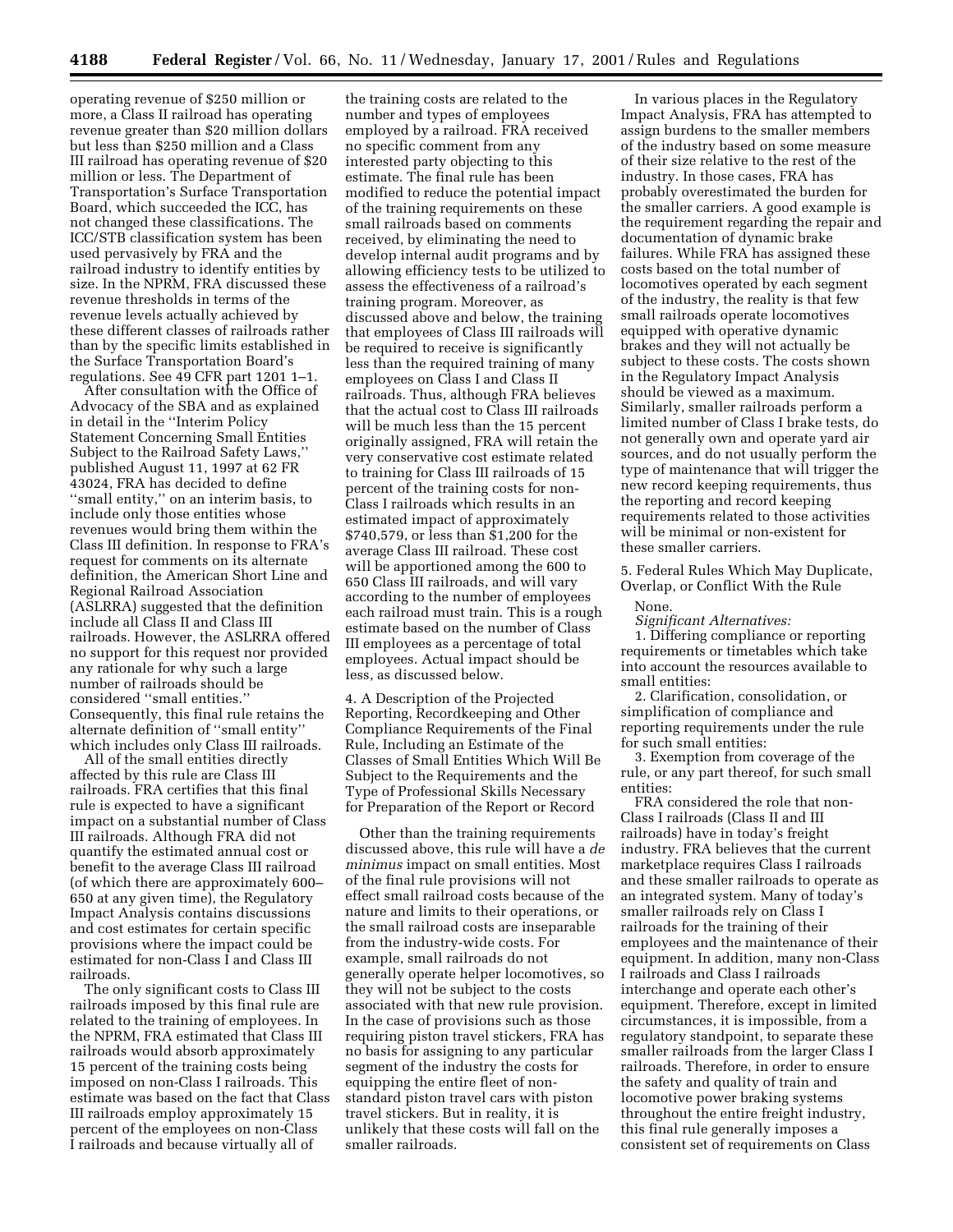I, II, and III railroads as a group. Although FRA recognizes that many of the operational benefits created by this final rule are not available to many of the smaller operations, FRA feels that the integrated nature of the freight industry requires that universally consistent requirements be imposed on both Class I and non-Class I railroads.

Where possible, efforts were taken in this final rule to minimize the impact on non-Class I railroads. The dynamic brake provisions of this final rule provide railroads with the option of declaring the dynamic brake portion of a locomotive deactivated. Thus, smaller railroads which do not choose to utilize dynamic brakes are not required to incur the cost of maintaining the equipment. The final rule also eliminates the proposed requirement to stencil a locomotive with deactivated dynamic brakes which further reduces the cost to smaller railroads. The final rule permits railroads to perform Class II brake tests on cars added to a train received in interchange, if the train will travel a distance not to exceed 20 miles from the point at which it was received in interchange. The current regulations require the performance of at least a transfer train brake test on the entire train, rather than testing only those cars added. FRA believes this will provide a cost savings to smaller railroads as they generally move short distances from interchange points to destination.

Furthermore, virtually all of the inspection and testing requirements imposed by this final rule on Class III railroads reflect current practices on those operations.

The final rule also modifies some of the proposed training requirements in order to reduce the costs to smaller railroads based on comments received by the ASLRRA. The final rule eliminates the requirement that railroads develop an internal audit program to assess the effectiveness of their training programs and allows efficiency tests to be utilized to assess the effectiveness of such programs. This was a change requested by the ASLRRA and will reduce the impact of the training requirements by permitting smaller railroads to utilize existing supervisory oversight to assess the effectiveness of training. The final rule also clarifies that each employee need only be trained on the knowledge and skills necessary to perform the tasks they are required to perform. Because employees of Class III railroads generally are not required to perform many of the tasks covered by this final rule, these employees would not be required to be trained on those tasks. For example, Class III railroads generally do not operate a large variety of brake systems on their lines thus, their employees would only have to be trained on a limited number of different brake systems. In addition, the

employees of Class III railroads generally will not be required to receive any training in the areas of EPIC brakes, dynamic brakes, two-way EOT devices, or on some of the brake tests and maintenance mandated in this final rule due to the limited distances traveled by trains on these operations, the low tonnages hauled, and because many of the maintenance functions on these smaller railroads are contracted out to larger railroads. Thus, the final rule has attempted to narrow the training requirements for employees of smaller railroads to only those tasks they are required to perform and thus, reduce the economic impact of the requirements.

4. Use of performance, rather than design standards:

Where possible, especially with regard to advanced technologies and certain brake system components, an attempt was made to tie the proposed requirements to performance.

#### *C. Paperwork Reduction Act*

The information collection requirements in this final rule have been submitted for approval to the Office of Management and Budget (OMB) under the Paperwork Reduction Act of 1995, 44 U.S.C. 3501 *et seq.* The sections that contain the new information collection requirements and the estimated time to fulfill each requirement are as follows:

| CFR section                                                                                                                     | Respondent universe                 | Total annual responses               | Average time per re-<br>sponse | Total annual burden<br>hours                           | Total annual burden cost<br>(dollars) |
|---------------------------------------------------------------------------------------------------------------------------------|-------------------------------------|--------------------------------------|--------------------------------|--------------------------------------------------------|---------------------------------------|
| 229.27-Annual tests<br>1.1.1.1<br>231.31-Drawbars for<br>freight cars-approval<br>to operate on track with                      | 20,000 locomotives<br>545 railroads | 18,000 tests<br>0 letters            | 15 minutes<br>N/A              | 4,500 hours                                            | 157,500<br>N/A                        |
| non-standard gage.<br>232.1-Purpose and<br>Scope-Requests for<br>Earlier Application to<br>comply with Subparts D<br>through F. | 545 railroads                       | 4 requests/letters                   | 60 minutes                     | 4 hours                                                | 180                                   |
| 232.3-Applicability-Ex-<br>port, industrial, & other<br>cars not owned by rail-<br>roads-identification.                        | 545 railroads                       | 8 cards                              | 10 minutes                     | 1 hour                                                 | 45                                    |
| 232.7-Waivers<br>232.11-Penalties-<br>Knowing falsifying a<br>record/report.<br>232.15-Movement of                              | 545 railroads<br>545 railroads      | 10 petitions<br>1 falsified recd/rpt | 40 hours<br>10 minutes         | 400 hours<br>.20 hour                                  | 18.000<br>9                           |
| Defective Equipment:                                                                                                            |                                     |                                      |                                |                                                        |                                       |
| $-$ Tags<br>- Written Notification<br>232.17-Special Approval<br>Procedure:                                                     | 1,620,000 cars<br>1,620,000 cars    | 21,200 notices                       | 3 minutes                      | 5,350 hours<br>1,060 hours                             | 187,250<br>37.100                     |
| -Petitions for special<br>approval of safety-<br>critical revision.                                                             | 545 railroads                       | 4 petition                           | 100 hours                      | 400 hours                                              | 18,000                                |
| -Petitions for special<br>approval of pre-<br>revenue service<br>acceptance plan.                                               | 545 railroads                       | 2 petitions                          | 100 hours                      | 200 hours                                              | 9,000                                 |
| -Service of petitions                                                                                                           | 545 railroads                       |                                      |                                | 240 hours                                              | 10.800                                |
| -Statement of inter-<br>est.                                                                                                    | Public/railroads                    | 20 statements                        | 8 hours                        | 160 hours                                              | 7.200                                 |
| $\sim$ Comments                                                                                                                 |                                     |                                      |                                | Public/railroads    15 comments    4 hours    60 hours | 2,700                                 |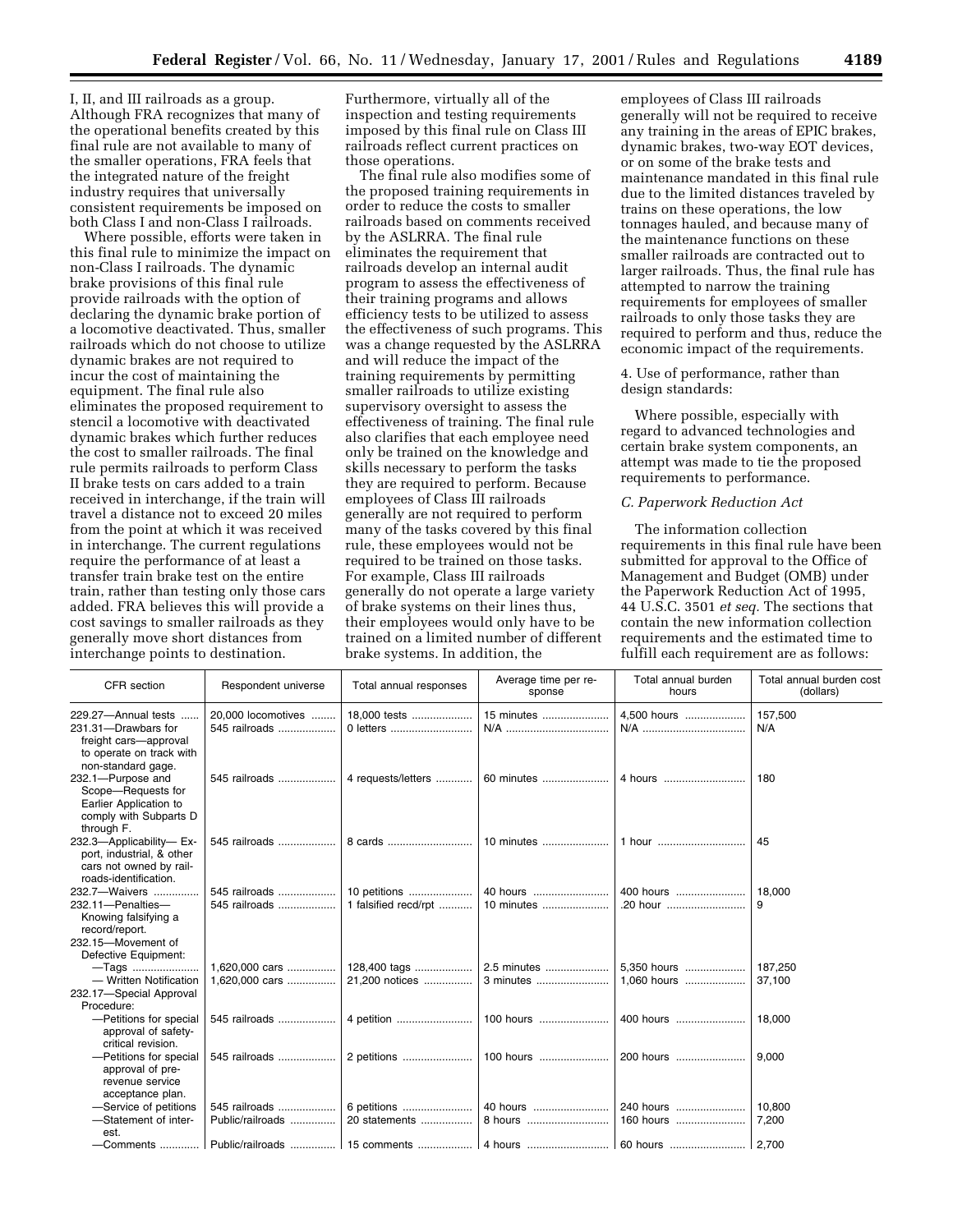Ξ

 $\equiv$ 

| <b>CFR</b> section                                                             | Respondent universe               | Total annual responses          | Average time per re-<br>sponse | Total annual burden<br>hours | Total annual burden cost<br>(dollars) |
|--------------------------------------------------------------------------------|-----------------------------------|---------------------------------|--------------------------------|------------------------------|---------------------------------------|
| 232.103-Gen'l require-<br>ments-all train brake<br>systems:                    | 1,600,000 cars                    | 246,866 stickers                | 10 minutes                     | 41,144 hours                 | 835,156                               |
| -Locomotives-1st<br>Year-Procedures.                                           | 545 railroads                     | 50 procedures                   | 4 hours                        | 200 hours                    | 9,000                                 |
| -Locomotives-Sub-<br>sequent Years-                                            | 25 new railroads                  | 1 procedure                     | 4 hours                        | 4 hours                      | 180                                   |
| Procedures.<br>232.105-Gen'l require-<br>ments for locomotives-<br>Inspection. | 545 railroads                     | 20,000 insp. forms              | 5 minutes                      | 1,667 hours                  | 58,345                                |
| 232.107-Air source re-                                                         |                                   |                                 |                                |                              |                                       |
| quirements:.<br>-1st Year                                                      | 545 railroads                     | 50 plans                        | 40 hours                       | 2,000 hours                  | 90,000                                |
| -Subsequent Years                                                              | 25 new railroads                  | 1 plan                          | 40 plans                       | 40 hours                     | 1,800                                 |
| -Amendments to                                                                 | 50 existing plans                 | 10 amendments                   | 20 hours                       | 200 hours                    | 9,000                                 |
| Plan.                                                                          |                                   |                                 |                                |                              |                                       |
| -Recordkeeping                                                                 | 50 existing plans                 | 1,150 records                   | 20 hours                       | 23,000 hours                 | 1,035,000                             |
| -Cold weather situa-<br>tions.                                                 | 545 railroads                     | 37 plans                        | 20 hours                       | 740 hours                    | 33,300                                |
| 232.109-Dynamic brake<br>requirements:.                                        |                                   |                                 |                                |                              |                                       |
| -status                                                                        | 545 railroads                     | 1,656,000 records               | 4 minutes                      | 110,400 hours                | 3,864,000                             |
| -Inoperative dy-<br>namic brakes.                                              | 20,000 locomotives                | 6,358 repair recds              | 4 minutes                      | 424 hours                    | 14,840                                |
| -Tag bearing words<br>"inoperative dy-<br>namic brakes".                       | 20,000 locomotives                | 6,358 tags                      | 30 seconds                     | 53 hours                     | 1,855                                 |
| -Deactivated dy-<br>namic brakes-1st<br>Year.                                  | 8,000 locomotives                 | 2,800 stencilings               | 5 minutes                      | 233 hours                    | 8,155                                 |
| -Subsequent Years                                                              | 8,000 locomotives                 | 20 stencilings                  | 5 minutes                      | 2 hours                      | 70                                    |
| -Displays to Loco-<br>motive Engineer-                                         | 8,000 locomotives                 | 2,800,000 Disp.                 | .50 second                     | 400 hours                    | 0                                     |
| Deceleration rate.<br>-Operating rules-<br>1st Year.                           | 545 railroads                     | 300 oper. rules                 | 4 hours                        | 1,200 hours                  | 54,000                                |
| -Subsequent Years                                                              | 5 new railroads                   | 5 operating rules               | 4 hours                        | 20 hours                     | 900                                   |
| - Amendments                                                                   | 545 railroads                     | 15 amendments                   | 1 hour                         | 15 hours                     | 675                                   |
| -Miles-per-hour-<br>overspeed-top rule                                         | 545 railroads                     | 545 rules                       | 60 minutes                     | 545 hours                    | 24,525                                |
| in operating proc<br>-Requests to in-<br>crease 5 mph over-                    | 545 railroads                     | 5 requests/lttrs.               | 30 min. + 20 hrs.              | 103 hours                    | 4,635                                 |
| speed restriction.<br>-Knowledge cri-                                          | 545 railroads                     | 300 amendments                  | 16 hours                       | 4,800 hours                  | 216,000                               |
| teria-locomotive<br>engineers-1st<br>Year.                                     |                                   |                                 |                                |                              |                                       |
| -Subsequent Years<br>232.111-Train informa-                                    | 5 new railroads                   | 5 amendments                    | 16 hours                       | 80 hours                     | 3,600                                 |
| tion handling:                                                                 |                                   |                                 |                                |                              |                                       |
| -1st Year<br>-Subsequent Years                                                 | 545 railroads<br>10 new railroads | 545 procedures<br>10 procedures | 50 hours<br>40 hours           | 27,250 hours<br>400 hours    | 1,226,250<br>18,000                   |
| - Amendments                                                                   | 100 railroads                     | 100 amendments                  | 20 hours                       | 2,000 hours                  | 90,000                                |
| -Report require-                                                               | 545 railroads                     | 2,112,000 reports               | 10 minutes                     | 352,000 hours                | 12,320,000                            |
| ments to train crew.<br>232.203-Training re-                                   |                                   |                                 |                                |                              |                                       |
| quirements-Tr. Prog.:                                                          |                                   |                                 |                                |                              |                                       |
| -1st Year<br>-Subsequent years                                                 | 545 railroads<br>15 railroads     | 300 programs<br>1 program       | 100 hours<br>100 hours         | 30,000 hours<br>100 hours    | 1,350,000<br>4,500                    |
| -Amendments to                                                                 | 545 railroads                     | 545 amendments                  | 8 hours                        | 4,360 hours                  | 196,200                               |
| written program.                                                               |                                   |                                 |                                |                              |                                       |
| -Training records                                                              | 545 railroads                     | 67,000 records                  | 8 minutes                      | 8,933 hours                  | 312,655                               |
| -Training notifica-<br>tions.                                                  | 545 railroads                     | 67,000 notific.                 | 3 minutes                      | 3,350 hours                  | 117,250                               |
| -Audit program<br>-Amendment to<br>audit program.                              | 545 railroads<br>545 railroads    | 545 plans<br>50 amendments      | 40 hours<br>20 hours           | 21,800 hours<br>1,000 hours  | 981,000<br>45,000                     |
| 232.205-Class 1 brake<br>test-Notifications.                                   | 545 railroads                     | 1,656,000 notific.              | 45 seconds                     | 20,700 hours                 | 724,500                               |
| 232.207—Class 1A brake<br>tests:                                               | 545 railroads                     | 25 lists                        | 30 minutes                     | 13 hours                     | 585                                   |
| -1st Year<br>-subsequent years                                                 | 545 railroads                     | 1 list                          | 1 hour                         | 1 hour                       | 45                                    |
| -Notification                                                                  | 545 railroads                     | 5 amendments                    | 1 hour                         | 5 hours                      | 225                                   |
| 232.209-Class II brake<br>tests-intermediate in-<br>spection.                  | 545 railroads                     | 1,600,000 comnnt                | 3 seconds                      | 1.333 hours                  | 46,655                                |
| -Operator of train                                                             | 545 railroads                     | 1,600,000 comm.                 | 2 seconds                      | 889 hours                    | 31,115                                |
| -Electronic commu-<br>nication link.                                           | 545 railroads                     | 32,000 messages                 | 2 seconds                      | 18 hours                     | 630                                   |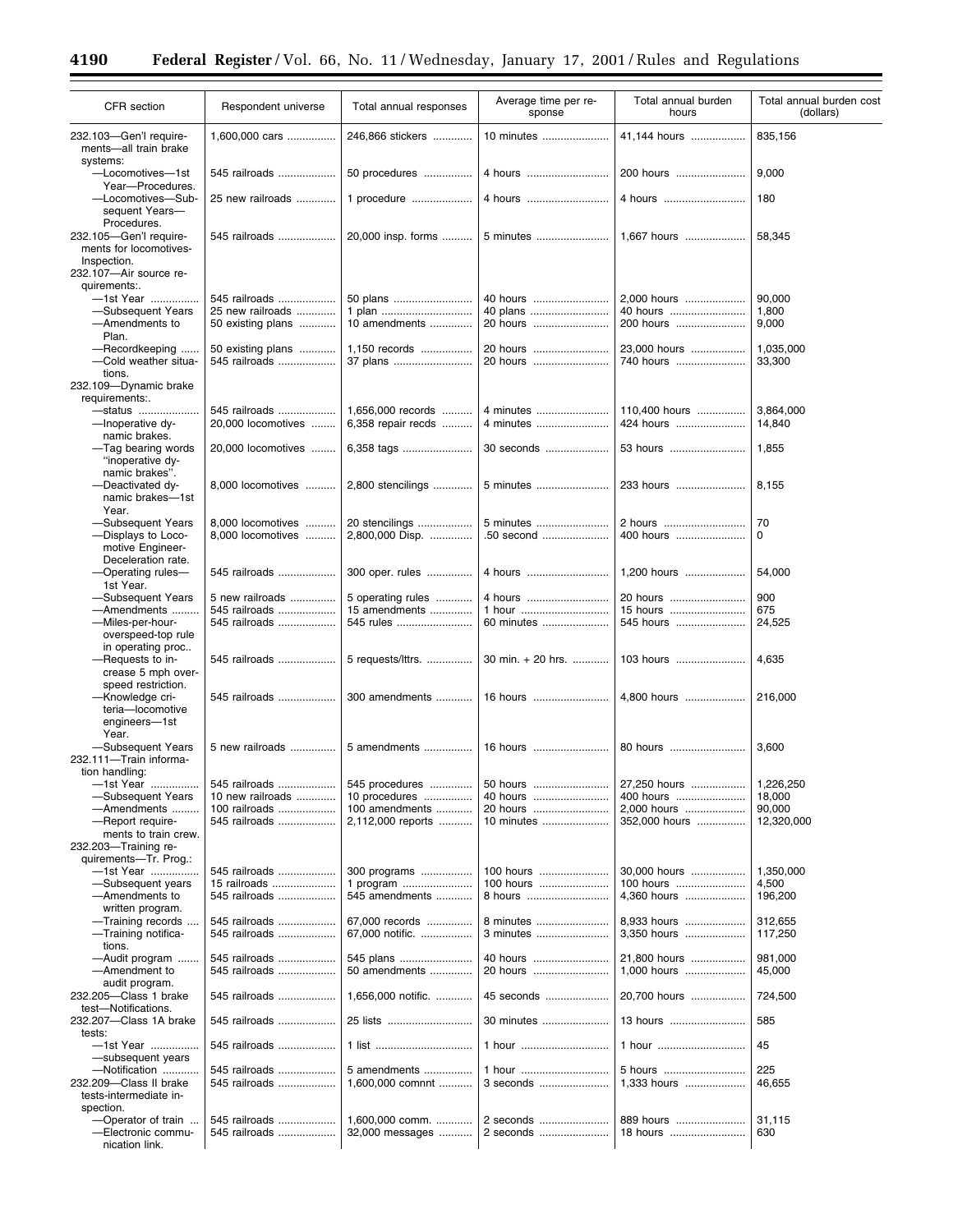| CFR section                                                                                                                          | Respondent universe                                                               | Total annual responses                                                                | Average time per re-<br>sponse                             | Total annual burden<br>hours                               | Total annual burden cost<br>(dollars)   |
|--------------------------------------------------------------------------------------------------------------------------------------|-----------------------------------------------------------------------------------|---------------------------------------------------------------------------------------|------------------------------------------------------------|------------------------------------------------------------|-----------------------------------------|
| 232.211-Class II brake<br>test-trainline continuity<br>insp                                                                          | 545 railroads                                                                     | 500,000 commun.                                                                       | 5 seconds                                                  | 694 hours                                                  | 24,290                                  |
| -Electronic commu-<br>nication link.                                                                                                 | 545 railroads                                                                     | 5,000 messages                                                                        | 5 seconds                                                  | 7 hours                                                    | 245                                     |
| 232.213-Extended haul<br>trains.                                                                                                     | 84,000 long dist. mvmts.                                                          | 70 letters                                                                            | 15 minutes                                                 | 18 hours                                                   | 810                                     |
| -Record of all de-<br>fective/inoperative<br>brakes.                                                                                 | 84,000 long dist. mymts.                                                          | 25,200 records                                                                        | 20 minutes                                                 | 8,400 hours                                                | 294,000                                 |
| 232.303-Gen'l require-<br>ments-single car test.                                                                                     | 1,600,000 frgt. cars                                                              | 5,600 tags                                                                            | 5 minutes                                                  | 467 hours                                                  | 16,345                                  |
| -Last repair track<br>brake test/single<br>car test.                                                                                 | 1,600,000 frgt. cars                                                              | 320,000 stncl.                                                                        | 5 minutes                                                  | 26.667 hours                                               | 993,345                                 |
| 232.307-Single Car<br>232.309-Repair track<br>brake test.                                                                            | 545 railroads<br>640 shops                                                        | Inc. under 232.17<br>5.000 tests                                                      | Inc. under 232.17<br>30 minutes                            | Inc. under 232.17<br>2,500 hours                           | Inc. under 232.17<br>87,500             |
| 232.403-Design stds-1<br>way end-of-train (EOTs)<br>dev                                                                              | 545 railroads                                                                     | 4 billion mess.                                                                       | 1/186.000 sec.                                             | 6 hours                                                    | $\Omega$                                |
| -Unique Code                                                                                                                         | 545 railroads                                                                     | 12 requests                                                                           | 5 minutes                                                  | 1 hour                                                     | 35                                      |
| 232.405-Design + Per-<br>formance stds.-2 way<br>EOT <sub>s</sub> .                                                                  | 545 railroads                                                                     | 8 billion mess.                                                                       | 1/186,000 sec.                                             | 12 hours                                                   | $\Omega$                                |
| 232.407-Operations 2-<br>way EOTs.                                                                                                   | 545 railroads                                                                     | 50,000 comm.                                                                          | 30 seconds                                                 | 417 hours                                                  | 14,595                                  |
| 232.409-Insp. and Test-<br>ing of EOTs.                                                                                              | 245 railroads                                                                     | 450.000 comm.                                                                         | 30 seconds                                                 | 3.750 hours                                                | 168,750                                 |
| -Telemetry Equip-<br>ment-Testing and<br>Calibration.                                                                                | 245 railroads                                                                     | 32.708 units                                                                          | 1 minute                                                   | 545 hours                                                  | 24.525                                  |
| 232.503-Process to in-<br>troduce new brake                                                                                          | 545 railroads                                                                     | 1 letter                                                                              | 1 hour                                                     | 1 hour                                                     | 45                                      |
| technology.<br>-Special approval<br>232.505-Pre-revenue<br>service accept. test                                                      | 545 railroads                                                                     | 1 request                                                                             | 3 hours                                                    | 3 hours                                                    | 135                                     |
| plan:<br>—1st Yr. ………………<br>-Subsequent years<br>-Amendments<br>-Design description<br>-Report to FRA<br>Assoc. Admin for<br>Safety. | 545 railroads<br>545 railroads<br>545 railroads<br>545 railroads<br>545 railroads | 1 main. procedure<br>1 main. procedure<br>1 main. procedure<br>1 petition<br>1 report | 160 hours<br>160 hours<br>40 hours<br>67 hours<br>13 hours | 160 hours<br>160 hours<br>40 hours<br>67 hours<br>13 Hours | 7,200<br>7,200<br>1,800<br>3,015<br>585 |
| -Brake system tech-<br>nology testing.                                                                                               | 545 railroads                                                                     | 5 descriptions                                                                        | 40 hours                                                   | 200 hours                                                  | 9,000                                   |

All estimates include the time for reviewing instructions; searching existing data sources; gathering or maintaining the needed data; and reviewing the information. For information or a copy of the paperwork package submitted to OMB contact Robert Brogan at 202–493–6292.

OMB is required to make a decision concerning the collection of information requirements contained in this final rule between 30 and 60 days after publication of this document in the **Federal Register**.

FRA cannot impose a penalty on persons for violating information collection requirements which do not display a current OMB control number, if required. This final rule has been assigned OMB control number 2130– 0008.

#### *D. Environmental Impact*

FRA has evaluated this final rule in accordance with its ''Procedures for

Considering Environmental Impacts'' (FRA Procedures)(64 FR 28545, May 26, 1999) as required by the National Environmental Policy Act (42 U.S.C. 4321 *et seq.*), other environmental statutes, Executive Orders, and related regulatory requirements. FRA has determined that this final rule is not a major FRA action (requiring the preparation of an environmental impact statement or environmental assessment) because it is categorically excluded from detailed environmental review pursuant to section 4(c) of FRA's Procedures. Section 4(c) of FRA's Procedures identifies twenty classes of FRA actions that are categorically excluded from the requirements for conducting a detailed environmental review. FRA further considered this final rule in accordance with section 4(c) and (e) of FRA's Procedures to determine if extraordinary circumstances exist with respect to this final rule that might trigger the need for a more detailed environmental review.

After conducting this review, FRA has determined that extraordinary circumstances do not exist because this final rule: Is not judged to be environmentally controversial; is not inconsistent with Federal, State, or local laws, regulations, ordinances, or judicial or administrative determinations relating to environmental protection; will not have any significant adverse impact on any natural, cultural, recreational, or scenic environments; will not use protected properties, involve new construction in wetlands, or affect a base floodplain; and will not cause a significant short- or long-term increase in traffic congestion or other adverse environmental impact on any mode of transportation. As a result, FRA finds that this regulation is not a major Federal action significantly effecting the quality of the human environment.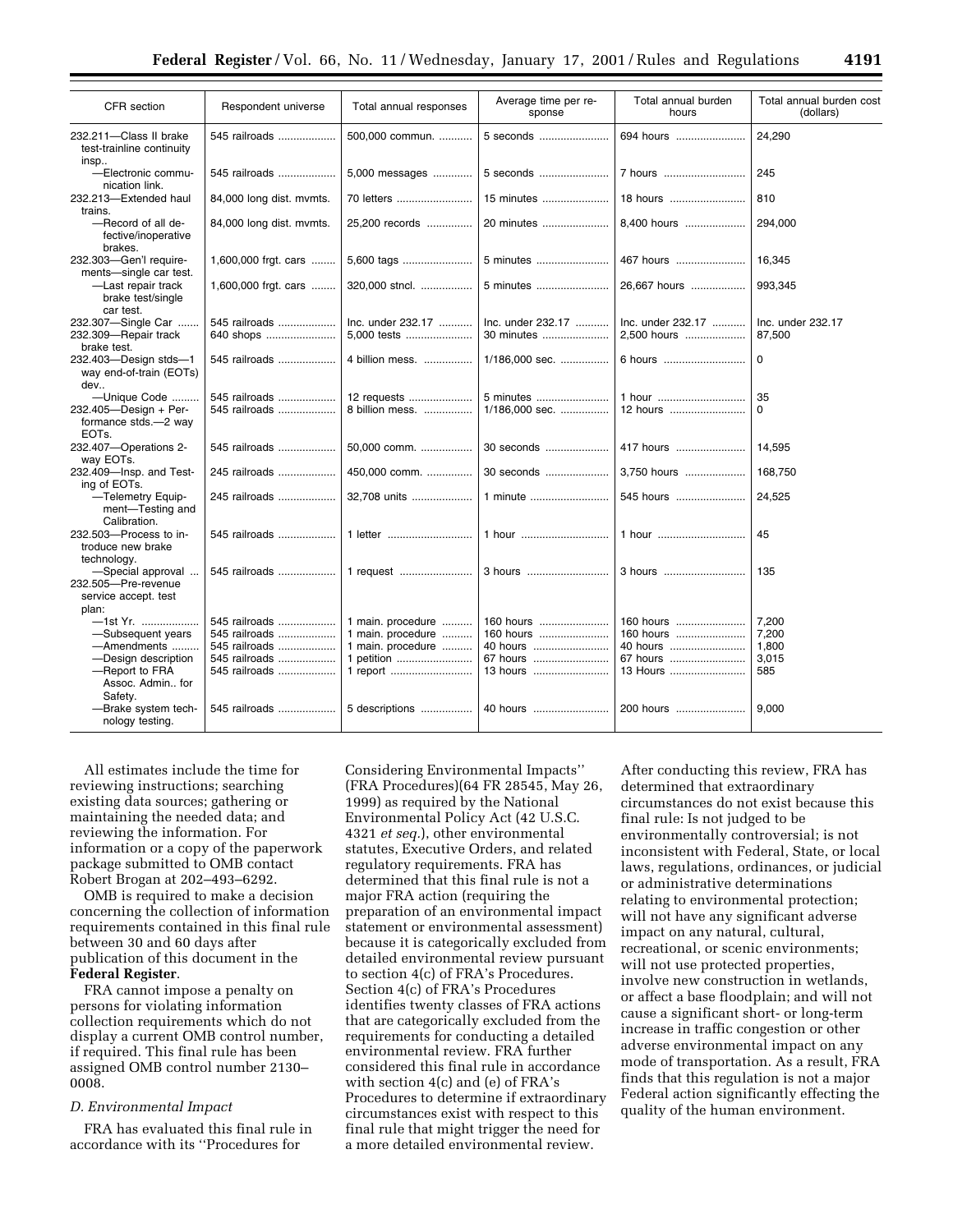#### *E. Federalism Implications*

FRA believes it is in compliance with Executive Order 13132. This final rule will not have a substantial effect on the States, on the relationship between the national government and the States, or on the distribution of power and responsibilities among the various levels of government. This final rule will not have federalism implications that impose substantial direct compliance costs on State and local governments. FRA notes that States involved in the State Participation Program, pursuant to 49 CFR part 212, may incur minimal costs associated with the training of their inspectors involved in the enforcement of this final rule. Meanwhile, State officials were consulted to a practicable extent through their participation in the RSAC, a federal advisory committee discussed earlier in the preamble. Although this rule was removed from the RSAC process prior to the issuance of the 1998 NPRM, representatives of state officials were represented in the RSAC Power Brake Working Group and the concerns and comments raised by these representatives during that process were fully considered during the development of both the 1998 NPRM and this final rule. Specifically, the National Association of Regulatory Commissioners, the American Association of State Highway and Transportation Officials, and the California Public Utilities Commission (CAPUC) were all represented when this rule was being considered by the RSAC Power Brake Working Group. The CAPUC submitted extensive comments in response to the 1998 NPRM which are detailed and addressed in the preamble to this final rule.

In any event, Federal preemption of a State or local law occurs automatically as a result of the statutory provision contained at 49 U.S.C. 20106 when FRA issues a regulation covering the same subject matter as a State or local law unless the State or local law is designed to reduce an essentially local safety hazard, is not incompatible with Federal law, and does not place an unreasonable burden on interstate commerce (see discussion in the section-by-section analysis of § 232.13). It should be noted that the potential for preemption also exists under various other statutory and constitutional provisions. These include: the Locomotive Inspection Act (now codified at 49 U.S.C. 20701– 20703), the Safety Appliance Acts (now codified at 49 U.S.C. 20301–20304), and the Commerce Clause of the United States Constitution.

# **List of Subjects**

### *49 CFR Part 229*

Railroad locomotive safety, Railroad safety.

### *49 CFR Part 231*

Railroad safety, Railroad safety appliances.

## *49 CFR Part 232*

Incorporation by reference, Railroad power brakes, Railroad safety, Two-way end-of-train devices.

# **The Rule**

In consideration of the following, FRA amends chapter II, subtitle B of title 49, Code of Federal Regulations as follows:

# **Part 229—[AMENDED]**

1. The authority citation for part 229 is revised to read as follows:

**Authority:** 49 U.S.C. 20102–20103, 20107, 20133, 20137–20138, 20143, 20701–20703, 21301–21302, 21304; 49 CFR 1.49(c), (m).

2. Section 229.5 is amended by adding a new paragraph (p) to read as follows:

#### **§ 229.5 Definitions.**

\* \* \* \* \* (p) *Electronic air brake* means a brake system controlled by a computer which provides the means for control of the locomotive brakes or train brakes or both.

3. Section 229.25 is amended by revising paragraph (a) to read as follows:

# **§ 229.25 Tests: Every periodic inspection.** \* \* \* \* \*

(a) All mechanical gauges used by the engineer to aid in the control or braking of the train or locomotive, except load meters used in conjunction with an auxiliary brake system, shall be tested by comparison with a dead-weight tester or a test gauge designed for this purpose.

\* \* \* \* \* 4. Section 229.27 is amended by

revising paragraph (b) to read as follows:

# **§ 229.27 Annual tests.**

\* \* \* \* \* (b) The load meter shall be tested. Each device used by the engineer to aid in the control or braking of the train or locomotive that provides an indication of air pressure electronically shall be tested by comparison with a test gauge or self-test designed for this purpose. An error of greater than five percent or three pounds per square inch shall be corrected. The date and place of the test shall be recorded on Form FRA F 6180– 49A, and the person conducting the test

and that person's supervisor shall sign the form.

\* \* \* \* \* 5. Section 229.53 is revised to read as follows:

#### **§ 229.53 Brake gauges.**

All mechanical gauges and all devices providing indication of air pressure electronically that are used by the engineer to aid in the control or braking of the train or locomotive shall be located so that they may be conveniently read from the engineer's usual position during operation of the locomotive. A gauge or device shall not be more than five percent or three pounds per square inch in error, whichever is less.

## **Part 231—[AMENDED]**

6. The authority citation for part 231 is revised to read as follows:

**Authority:** 49 U.S.C. 20102–20103, 20107, 20131, 20301–20303, 21301–21302, 21304; 49 CFR 1.49(c), (m).

7. Section 231.0 is amended by adding paragraphs (b)(3) through (5) and paragraph (g) to read as follows:

## **§ 231.0 Applicability and penalties.**

\* \* \* \* \* (b) \* \* \*

(3) Freight and other non-passenger trains of four-wheel coal cars.

(4) Freight and other non-passenger trains of eight-wheel standard logging cars if the height of each car from the top of the rail to the center of the coupling is not more than 25 inches.

(5) A locomotive used in hauling a train referred to in paragraph (b)(4) of this section when the locomotive and cars of the train are used only to transport logs.

\* \* \* \* \*

(g) Except as provided in paragraph (b) of this section, § 231.31 also applies to an operation on a 24-inch, 36-inch, or other narrow gage railroad.

8. Part 231 is further amended by adding § 231.31 to read as follows:

### **§ 231.31 Drawbars for freight cars; standard height.**

(a) Except on cars specified in paragraph (b) of this section—

(1) On standard gage (561⁄2-inch gage) railroads, the maximum height of drawbars for freight cars (measured perpendicularly from the level of the tops of the rails to the centers of the drawbars) shall be 341⁄2 inches, and the minimum height of drawbars for freight cars on such standard gage railroads (measured in the same manner) shall be 311⁄2 inches.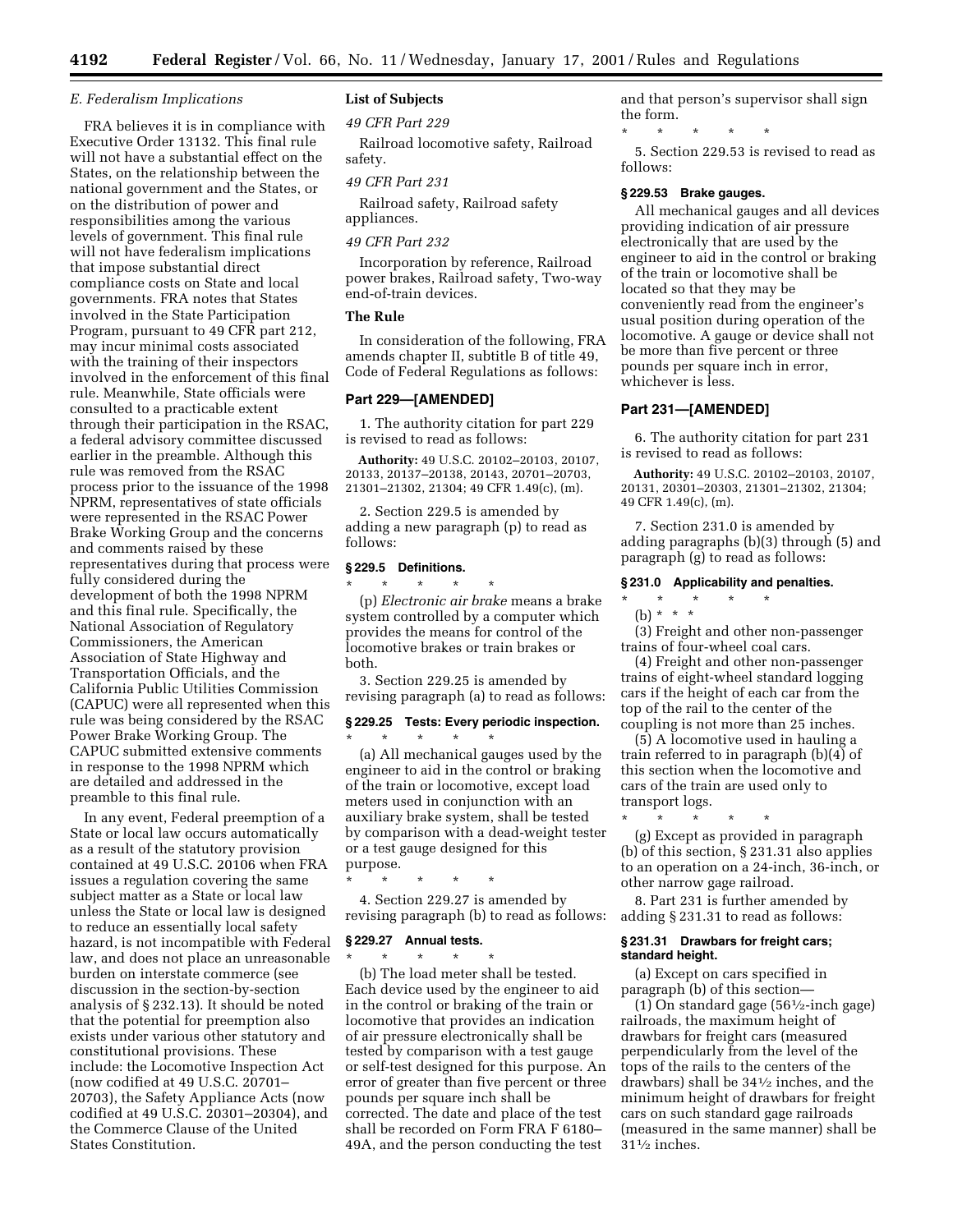(2) On 36-inch gage railroads, the maximum height of drawbars for freight cars (measured perpendicularly from the level of the tops of the rails to the centers of the drawbars) shall be 26 inches, and the minimum height of drawbars for freight cars on such 36 inch gage railroads (measured in the same manner) shall be 23 inches.

(3) On 24-inch gage railroads, the maximum height of drawbars for freight cars (measured perpendicularly from the level of the tops of the rails to the centers of the drawbars) shall be 171⁄2 inches, and the minimum height of drawbars for freight cars on 24-inch gage railroads (measured in the same manner) shall be 141⁄2 inches.

(4) On railroads operating on track with a gage other than those contained in paragraphs (a)(1) through (a)(3) of this section, the maximum and minimum height of drawbars for freight cars operating on those railroads shall be established upon written approval of FRA.

(b) This section shall not apply to a railroad all of whose track is less than 24 inches in gage.

9. Appendix A of Part 231 is amended by adding an entry for § 231.31 to the end of the Schedule of Civil Penalties to read as follows:

# **Appendix A to Part 231—Schedule of Civil Penalties**

| FRA safety appliance de-<br>fect code section |         | Viola-<br>tion   | Willful<br>viola-<br>tion |
|-----------------------------------------------|---------|------------------|---------------------------|
| $\star$                                       | $\star$ | $\star$          | $\star$                   |
| 231.31<br>ard height                          |         | 2,500            | 5.000                     |
| $\star$                                       | $\star$ | $\star$          | $\star$                   |
|                                               |         | Drawbars, stand- |                           |

10. Part 232 is revised to read as follows:

# **PART 232—BRAKE SYSTEM SAFETY STANDARDS for FREIGHT and OTHER NON-PASSENGER TRAINS and EQUIPMENT; END-of-TRAIN DEVICES**

## **Subpart A—General**

- Sec.<br>232.1
- 232.1 Scope.<br>232.3 Applic
- Applicability.
- 232.5 Definitions.
- 232.7 Waivers.
- 232.9 Responsibility for compliance.
- 232.11 Penalties.
- 232.13 Preemptive effect.<br>232.15 Movement of defe
- Movement of defective equipment.
- 232.17 Special approval procedure.
- 232.19 Availability of records.
- 232.21 Information collection.

#### **Subpart B—General Requirements**

232.101 Scope.

- 232.103 General requirements for all train brake systems.
- 232.105 General requirements for locomotives.
- 232.107 Air source requirements and cold weather operations.
- 232.109 Dynamic brake requirements.
- 232.111 Train handling information.

#### **Subpart C—Inspection and Testing Requirements**

- 232.201 Scope.<br>232.203 Trainin
- Training requirements.
- 232.205 Class I brake tests—initial terminal inspection.
- 232.207 Class IA brake tests—1,000-mile inspection.
- 232.209 Class II brake tests—intermediate inspection.
- 232.211 Class III brake tests—trainline continuity inspection.
- 232.213 Extended haul trains.
- 232.215 Transfer train brake tests.
- 232.217 Train brake tests conducted using yard air.
- 232.219 Double heading and helper service.

#### **Subpart D—Periodic Maintenance and Testing Requirements**

- 232.301 Scope.
- 232.303 General requirements.
- 232.305 Repair track air brake tests.
- 232.307 Single car tests.
- 232.309 Repair track air brake test and single car test equipment and devices.

#### **Subpart E—End-of-Train Devices**

- 232.401 Scope.
- 232.403 Design standards for one-way endof-train devices.
- 232.405 Design and performance standards for two-way end-of-train devices.
- 232.407 Operations requiring use of twoway end-of-train devices; prohibition on purchase of nonconforming devices.
- 232.409 Inspection and testing of end-oftrain devices.

#### **Subpart F—Introduction of New Brake System Technology**

- 232.501 Scope.
- 232.503 Process to introduce new brake system technology.
- 232.505 Pre-revenue service acceptance testing plan.

# **Appendix A—Schedule of Civil Penalties**

**Appendix B—49 CFR part 232 prior to April 1, 2001**

**Authority:** 49 U.S.C. 20102–20103, 20107, 20133, 20141, 20301–20303, 20306, 21301– 21302, 21304; 49 CFR 1.49(c), (m).

#### **Subpart A—General**

#### **§ 232.1 Scope.**

(a) This part prescribes Federal safety standards for freight and other nonpassenger train brake systems and equipment. Subpart E of this part prescribes Federal safety standards not only for freight and other non-passenger train brake systems and equipment, but also for passenger train brake systems. This part does not restrict a railroad

from adopting or enforcing additional or more stringent requirements not inconsistent with this part.

(b) Except as otherwise specifically provided in this paragraph or in this part, railroads to which this part applies shall comply with all the requirements contained in subparts A through C and subpart F of this part beginning on April 1, 2004. Sections 232.1 through 232.13 and 232.17 through 232.21 of this part will become applicable to all railroads to which this part applies beginning on April 1, 2001. Subpart D of this part will become applicable to all railroads to which this part applies beginning on August 1, 2001. Subpart E of this part will become applicable to all trains operating on track which is part of the general railroad system of transportation beginning on April 1, 2001.

(c) A railroad may request earlier application of the requirements contained in subparts A through C and subpart F of this part upon written notification to FRA's Associate Administrator for Safety. Such a request shall indicate the railroad's readiness and ability to comply with all of the requirements contained in those subparts.

(d) Except for operations identified in § 232.3(c)(1), (c)(4), and (c)(6) through (c)(8), all railroads which are part of the general railroad system of transportation shall operate pursuant to the requirements contained in this part 232 as it existed on April 1, 2001 and included as Appendix B to this part until they are either required to operate pursuant to the requirements contained in this part or the requirements contained in part 238 of this chapter or they elect to comply earlier than otherwise required with the requirements contained in this part or the requirements contained in part 238 of this chapter.

#### **§ 232.3 Applicability.**

(a) Except as provided in paragraphs (b) and (c) of this section, this part applies to all railroads that operate freight or other non-passenger train service on standard gage track which is part of the general railroad system of transportation. This includes the operation of circus trains and private cars when hauled on such railroads.

(b) Subpart E of this part, ''End-of-Train Devices,'' applies to all trains operating on track which is part of the general railroad system of transportation unless specifically excepted in that subpart.

(c) Except as provided in § 232.1(d) and paragraph (b) of this section, this part does *not* apply to: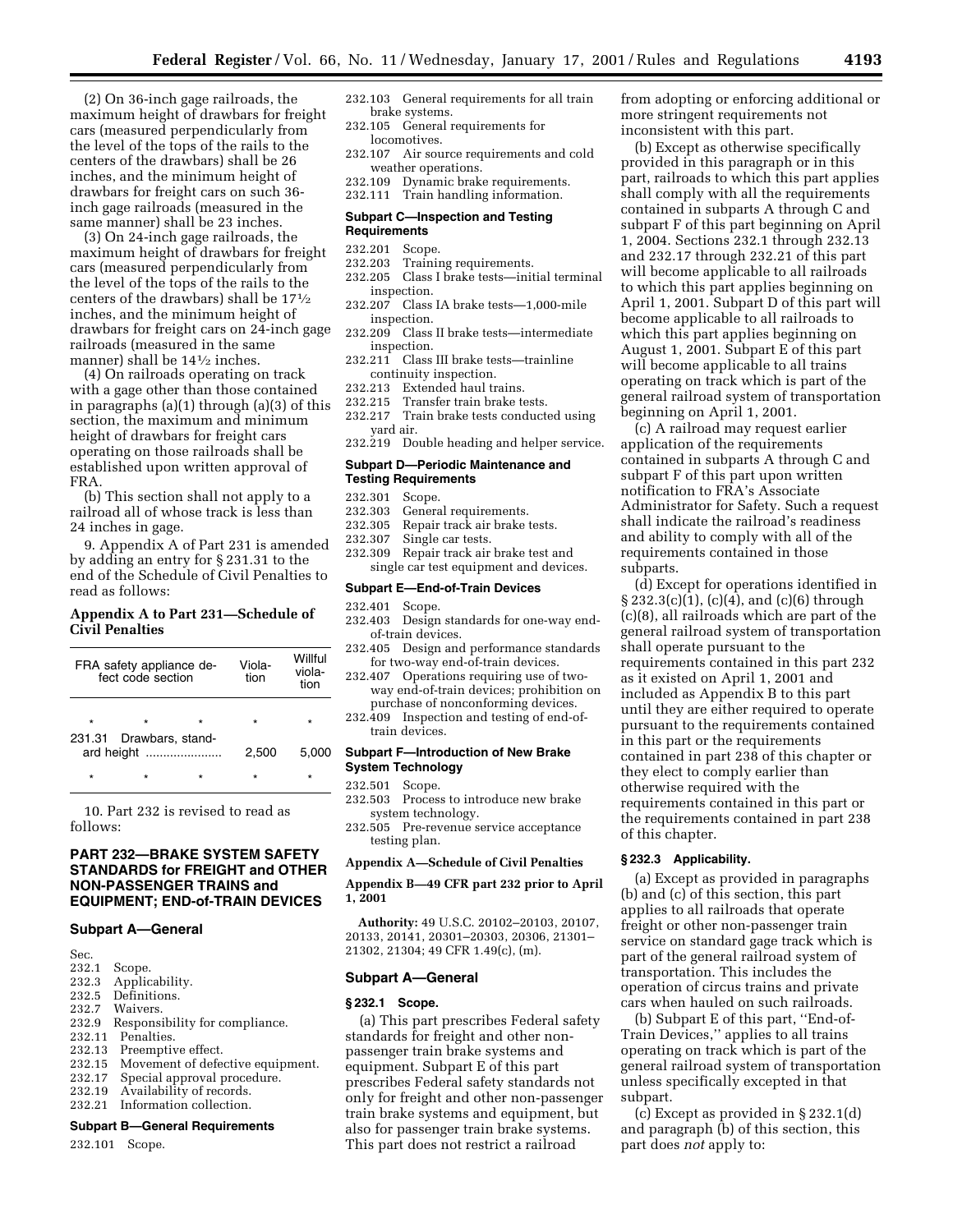(1) A railroad that operates only on track inside an installation that is not part of the general railroad system of transportation.

(2) Intercity or commuter passenger train operations on standard gage track which is part of the general railroad system of transportation;

(3) Commuter or other short-haul rail passenger train operations in a metropolitan or suburban area (as described by 49 U.S.C. 20102(1)), including public authorities operating passenger train service;

(4) Rapid transit operations in an urban area that are not connected with the general railroad system of transportation;

(5) Tourist, scenic, historic, or excursion operations, whether on or off the general railroad system;

(6) Freight and other non-passenger trains of four-wheel coal cars;

(7) Freight and other non-passenger trains of eight-wheel standard logging cars if the height of each car from the top of the rail to the center of the coupling is not more than 25 inches; or

(8) A locomotive used in hauling a train referred to in paragraph (c)(7) of this subsection when the locomotive and cars of the train are used only to transport logs.

(d) The provisions formerly contained in Interstate Commerce Commission Order 13528, of May 30, 1945, as amended, now revoked, are codified in this paragraph. This part is not applicable to the following equipment:

(1) Scale test weight cars.

(2) Locomotive cranes, steam shovels, pile drivers, and machines of similar construction, and maintenance machines built prior to September 21, 1945.

(3) Export, industrial, and other cars not owned by a railroad which are not to be used in service, except for movement as shipments on their own wheels to given destinations. Such cars shall be properly identified by a card attached to each side of the car, signed by the shipper, stating that such movement is being made under the authority of this paragraph.

(4) Industrial and other than railroadowned cars which are not to be used in service except for movement within the limits of a single switching district (i.e., within the limits of an industrial facility).

(5) Narrow-gage cars.

(6) Cars used exclusively in switching operations and not used in train movements within the meaning of the Federal safety appliance laws (49 U.S.C. 20301–20306).

#### **§ 232.5 Definitions.**

For purposes of this part—

*AAR* means the Association of American Railroads.

*Air brake* means a combination of devices operated by compressed air, arranged in a system, and controlled manually, electrically, electronically, or pneumatically, by means of which the motion of a railroad car or locomotive is retarded or arrested.

*Air Flow Indicator, AFM* means a specific air flow indicator required by the air flow method of qualifying train air brakes (AFM). The AFM Air Flow Indicator is a calibrated air flow measuring device which is clearly visible and legible in daylight and darkness from the engineer's normal operating position. The indicator face displays:

(1) Markings from 10 cubic feet per minute (CFM) to 80 CFM, in increments of 10 CFM or less; and

(2) Numerals indicating 20, 40, 60, and 80 CFM for continuous monitoring of air flow.

*Bind* means restrict the intended movement of one or more brake system components by reduced clearance, by obstruction, or by increased friction.

*Brake, dynamic* means a train braking system whereby the kinetic energy of a moving train is used to generate electric current at the locomotive traction motors, which is then dissipated through resistor grids or into the catenary or third rail system.

*Brake, effective* means a brake that is capable of producing its required designed retarding force on the train. A car's air brake is not considered effective if it is not capable of producing its designed retarding force or if its piston travel exceeds:

 $(1)$  10<sup> $1/2$ </sup> inches for cars equipped with nominal 12-inch stroke brake cylinders; or

(2) the piston travel limits indicated on the stencil, sticker, or badge plate for that brake cylinder.

*Brake, hand* means a brake that can be applied and released by hand to prevent or retard the movement of a locomotive.

*Brake indicator* means a device which indicates the brake application range and indicates whether brakes are applied and released.

*Brake, inoperative* means a primary brake that, for any reason, no longer applies or releases as intended.

*Brake, inoperative dynamic* means a dynamic brake that, for any reason, no longer provides its designed retarding force on the train.

*Brake, parking* means a brake that can be applied by means other than by hand, such as spring, hydraulic, or air pressure when the brake pipe air is depleted, or by an electrical motor.

*Brake pipe* means the system of piping (including branch pipes, angle cocks, cutout cocks, dirt collectors, hoses, and hose couplings) used for connecting locomotives and all railroad cars for the passage of compressed air.

*Brake, primary* means those components of the train brake system necessary to stop the train within the signal spacing distance without thermal damage to friction braking surfaces.

*Brake, secondary* means those components of the train brake system which develop supplemental brake retarding force that is not needed to stop the train within signal spacing distances or to prevent thermal damage to wheels.

*Emergency application* means an irretrievable brake application resulting in the maximum retarding force available from the train brake system.

*End-of-train device, one-way* means two pieces of equipment linked by radio that meet the requirements of § 232.403.

*End-of-train device, two-way* means two pieces of equipment linked by radio that meet the requirements of §§ 232.403 and 232.405.

*Foul* means any condition which restricts the intended movement of one or more brake system components because the component is snagged, entangled, or twisted.

*Freight car* means a vehicle designed to carry freight, or railroad personnel, by rail and a vehicle designed for use in a work or wreck train or other nonpassenger train.

*Initial terminal* means the location where a train is originally assembled.

*Locomotive* means a piece of railroad on-track equipment, other than hi-rail, specialized maintenance, or other similar equipment, which may consist of one or more units operated from a single control stand—

(1) With one or more propelling motors designed for moving other railroad equipment;

(2) With one or more propelling motors designed to transport freight or passenger traffic or both; or

(3) Without propelling motors but with one or more control stands.

*Locomotive cab* means that portion of the superstructure designed to be occupied by the crew operating the locomotive.

*Locomotive, controlling* means the locomotive from which the engineer exercises control over the train.

*Off air* means not connected to a continuous source of compressed air of at least 60 pounds per square inch (psi).

*Ordered date or date ordered* means the date on which notice to proceed is given by a procuring railroad to a contractor or supplier for new equipment.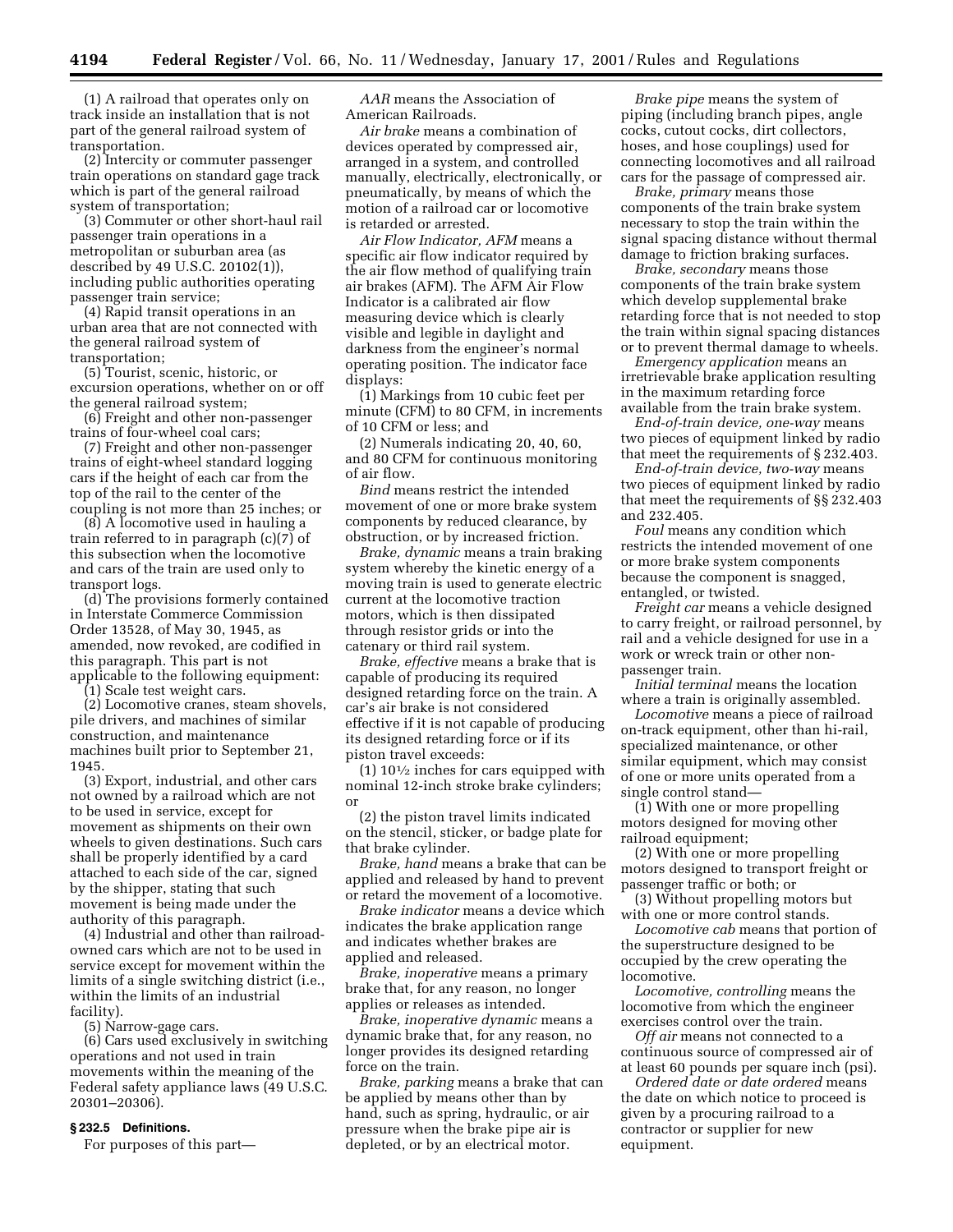*Piston travel* means the amount of linear movement of the air brake hollow rod (or equivalent) or piston rod when forced outward by movement of the piston in the brake cylinder or actuator and limited by the brake shoes being forced against the wheel or disc.

*Pre-revenue service acceptance testing plan* means a document, as further specified in § 232.505, prepared by a railroad that explains in detail how prerevenue service tests of certain equipment demonstrate that the equipment meets Federal safety standards and the railroad's own safety design requirements.

*Previously tested equipment* means equipment that has received a Class I brake test pursuant to § 232.205 and has not been off air for more than four hours.

*Primary responsibility* means the task that a person performs at least 50 percent of the time. The totality of the circumstances will be considered on a case-by-case basis in circumstances where an individual does not spend 50 percent of the day engaged in any one readily identifiable type of activity.

*Qualified mechanical inspector* means a qualified person who has received, as a part of the training, qualification, and designation program required under § 232.203, instruction and training that includes ''hands-on'' experience (under appropriate supervision or apprenticeship) in one or more of the following functions: troubleshooting, inspection, testing, maintenance or repair of the specific train brake components and systems for which the person is assigned responsibility. This person shall also possess a current understanding of what is required to properly repair and maintain the safety-critical brake components for which the person is assigned responsibility. Further, the qualified mechanical inspector shall be a person whose primary responsibility includes work generally consistent with the functions listed in this definition.

*Qualified person* means a person who has received, as a part of the training, qualification, and designation program required under § 232.203, instruction and training necessary to perform one or more functions required under this part. The railroad is responsible for determining that the person has the knowledge and skills necessary to perform the required function for which the person is assigned responsibility. The railroad determines the qualifications and competencies for employees designated to perform various functions in the manner set forth in this part. Although the rule uses the term ''qualified person'' to describe

a person responsible for performing various functions required under this part, a person may be deemed qualified to perform some functions but not qualified to perform other functions. For example, although a person may be deemed qualified to perform the Class II/intermediate brake test required by this part, that same person may or may not be deemed qualified to perform the Class I/initial Terminal brake test or authorize the movement of defective equipment under this part. The railroad will determine the required functions for which an individual will be deemed a ''qualified person'' based upon the instruction and training the individual has received pursuant to § 232.203 concerning a particular function.

*Railroad* means any form of nonhighway ground transportation that runs on rails or electromagnetic guideways, including:

(1) Commuter or short-haul railroad passenger service in a metropolitan or suburban area and commuter railroad service that was operated by the Consolidated Rail Corporation on January 1, 1979; and

(2) High speed ground transportation systems that connect metropolitan areas, without regard to whether those systems use new technologies not associated with traditional railroads. The term ''railroad'' is also intended to mean a person that provides transportation by railroad, whether directly or by contracting out operation of the railroad to another person. The term does not include rapid transit operations in an urban area that are not connected to the general railroad system of transportation.

*Rebuilt equipment* means equipment that has undergone overhaul identified by the railroad as a capital expense under the Surface Transportation Board's accounting standards.

*Refresher training* means periodic retraining required for employees or contractors to remain qualified to perform specific equipment troubleshooting, inspection, testing, maintenance, or repair functions.

*Respond as intended* means to produce the result that a device or system is designed to produce.

*''Roll-by'' inspection* means an inspection performed while equipment is moving.

*Service application* means a brake application that results from one or more service reductions or the equivalent.

*Service reduction* means a decrease in brake pipe pressure, usually from 5 to 25 psi at a rate sufficiently rapid to move the operating valve to service position, but at a rate not rapid enough

to move the operating valve to emergency position.

*Solid block of cars* means two or more freight cars consecutively coupled together and added to or removed from a train as a single unit.

*State inspector* means an inspector of a participating State rail safety program under part 212 of this chapter.

*Switching service* means the classification of freight cars according to commodity or destination; assembling of cars for train movements; changing the position of cars for purposes of loading, unloading, or weighing; placing of locomotives and cars for repair or storage; or moving of rail equipment in connection with work service that does not constitute a train movement.

*Tourist, scenic, historic, or excursion operations* are railroad operations that carry passengers, often using antiquated equipment, with the conveyance of the passengers to a particular destination not being the principal purpose.

*Train* means one or more locomotives coupled with one or more freight cars, except during switching service.

*Train line* means the brake pipe or any non-pneumatic system used to transmit the signal that controls the locomotive and freight car brakes.

*Train, unit* or *train, cycle* means a train that, except for the changing of locomotive power and the removal or replacement of defective equipment, remains coupled as a consist and continuously operates from location A to location B and back to location A.

*Transfer train* means a train that travels between a point of origin and a point of final destination not exceeding 20 miles. Such trains may pick up or deliver freight equipment while en route to destination.

*Yard air* means a source of compressed air other than from a locomotive.

### **§ 232.7 Waivers.**

(a) Any person subject to a requirement of this part may petition the Administrator for a waiver of compliance with such requirement. The filing of such a petition does not affect that person's responsibility for compliance with that requirement while the petition is being considered.

(b) Each petition for waiver must be filed in the manner and contain the information required by part 211 of this chapter.

(c) If the Administrator finds that a waiver of compliance is in the public interest and is consistent with railroad safety, the Administrator may grant the waiver subject to any conditions the Administrator deems necessary. If a waiver is granted, the Administrator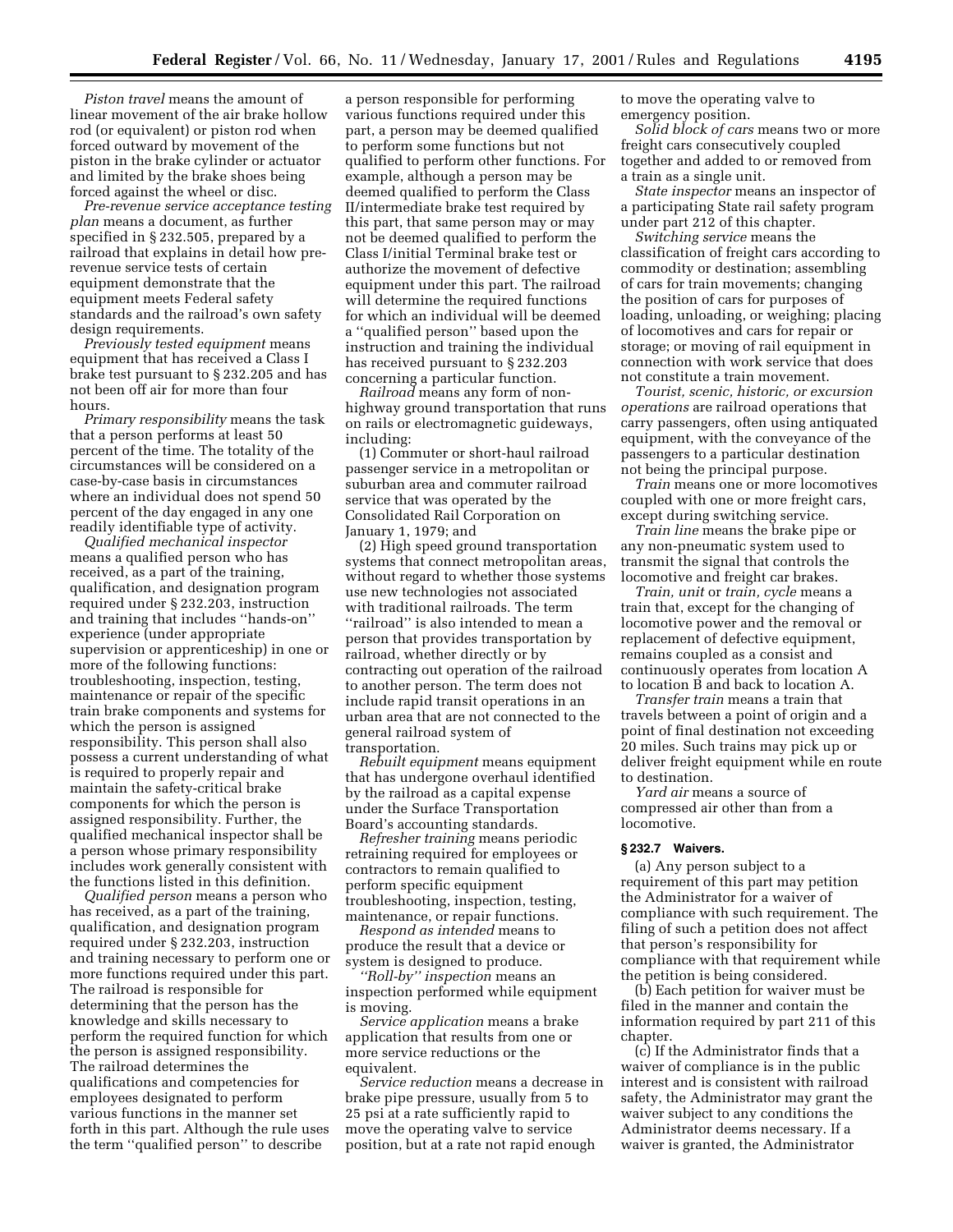publishes a notice in the **Federal Register** containing the reasons for granting the waiver.

#### **§ 232.9 Responsibility for compliance.**

(a) A railroad subject to this part shall not use, haul, permit to be used or hauled on its line, offer in interchange, or accept in interchange any train, railroad car, or locomotive with one or more conditions not in compliance with this part; however, a railroad shall not be liable for a civil penalty for such action if such action is in accordance with § 232.15. For purposes of this part, a train, railroad car, or locomotive will be considered in use prior to departure but after it has received, or should have received, the inspection required for movement and is deemed ready for service.

(b) Although many of the requirements of this part are stated in terms of the duties of a railroad, when any person performs any function required by this part, that person (whether or not a railroad) is required to perform that function in accordance with this part.

(c) Any person performing any function or task required by this part shall be deemed to have consented to FRA inspection of the person's operation to the extent necessary to determine whether the function or task is being performed in accordance with the requirements of this part.

## **§ 232.11 Penalties.**

(a) Any person (including but not limited to a railroad; any manager, supervisor, official, or other employee or agent of a railroad; any owner, manufacturer, lessor, or lessee of railroad equipment, track, or facilities; any employee of such owner, manufacturer, lessor, lessee, or independent contractor) who violates any requirement of this part or causes the violation of any such requirement is subject to a civil penalty of at least \$500, but not more than \$11,000 per violation, except that: Penalties may be assessed against individuals only for willful violations, and, where a grossly negligent violation or a pattern of repeated violations has created an imminent hazard of death or injury to persons, or has caused death or injury, a penalty not to exceed \$22,000 per violation may be assessed. Each day a violation continues shall constitute a separate offense. Appendix A to this part contains a schedule of civil penalty amounts used in connection with this rule.

(b) Any person who knowingly and willfully falsifies a record or report required by this part is subject to

criminal penalties under 49 U.S.C. 21311.

#### **§ 232.13 Preemptive effect.**

(a) Under 49 U.S.C. 20106, issuance of the regulations in this part preempts any State law, rule, regulation, order, or standard covering the same subject matter, except for a provision necessary to eliminate or reduce a local safety hazard if that provision is not incompatible with this part and does not impose an undue burden on interstate commerce.

(b) Preemption should also be considered pursuant to the Locomotive Boiler Inspection Act (now codified at 49 U.S.C. 20701–20703), the Safety Appliance Acts (now codified at 49 U.S.C. 20301–20304), and the Commerce Clause based on the relevant case law pertaining to preemption under those provisions.

(c) FRA does not intend by issuance of the regulations in this part to preempt provisions of State criminal law that impose sanctions for reckless conduct that leads to actual loss of life, injury, or damage to property, whether such provisions apply specifically to railroad employees or generally to the public at large.

## **§ 232.15 Movement of defective equipment.**

(a) *General provision.* Except as provided in paragraph (c) of this section, a railroad car or locomotive with one or more conditions not in compliance with this part may be used or hauled without civil penalty liability under this part only if *all* of the following conditions are met:

(1) The defective car or locomotive is properly equipped in accordance with the applicable provisions of 49 U.S.C. chapter 203 and the requirements of this part.

(2) The car or locomotive becomes defective while it is being used by the railroad on its line or becomes defective on the line of a connecting railroad and is properly accepted in interchange for repairs in accordance with paragraph (a)(7) of this section.

(3) The railroad first discovers the defective condition of the car or locomotive prior to moving it for repairs.

(4) The movement of the defective car or locomotive for repairs is from the location where the car or locomotive is first discovered defective by the railroad.

(5) The defective car or locomotive cannot be repaired at the location where the railroad first discovers it to be defective.

(6) The movement of the car or locomotive is necessary to make repairs to the defective condition.

(7) The location to which the car or locomotive is being taken for repair is the nearest available location where necessary repairs can be performed on the line of the railroad where the car or locomotive was first found to be defective or is the nearest available location where necessary repairs can be performed on the line of a connecting railroad if:

(i) The connecting railroad elects to accept the defective car or locomotive for such repair; and

(ii) The nearest available location where necessary repairs can be performed on the line of the connecting railroad is no farther than the nearest available location where necessary repairs can be performed on the line of the railroad where the car or locomotive was found defective.

(8) The movement of the defective car or locomotive for repairs is not by a train required to receive a Class I brake test at that location pursuant to § 232.205.

(9) The movement of the defective car or locomotive for repairs is not in a train in which less than 85 percent of the cars have operative and effective brakes.

(10) The defective car or locomotive is tagged, or information is recorded, as prescribed in paragraph (b) of this section.

(11) Except for cars or locomotives with brakes cut out en route, the following additional requirements are met:

(i) A qualified person shall determine—

(A) That it is safe to move the car or locomotive; and

(B) The maximum safe speed and other restrictions necessary for safely conducting the movement.

(ii) The person in charge of the train in which the car or locomotive is to be moved shall be notified in writing and inform all other crew members of the presence of the defective car or locomotive and the maximum speed and other restrictions determined under paragraph (a)(11)(i)(B) of this section. A copy of the tag or card described in paragraph (b) of this section may be used to provide the notification required by this paragraph.

(iii) The defective car or locomotive is moved in compliance with the maximum speed and other restrictions determined under paragraph  $(a)(11)(i)(B)$  of this section.

(12) The defective car or locomotive is not subject to a Special Notice for Repair under part 216 of this chapter, unless the movement of the defective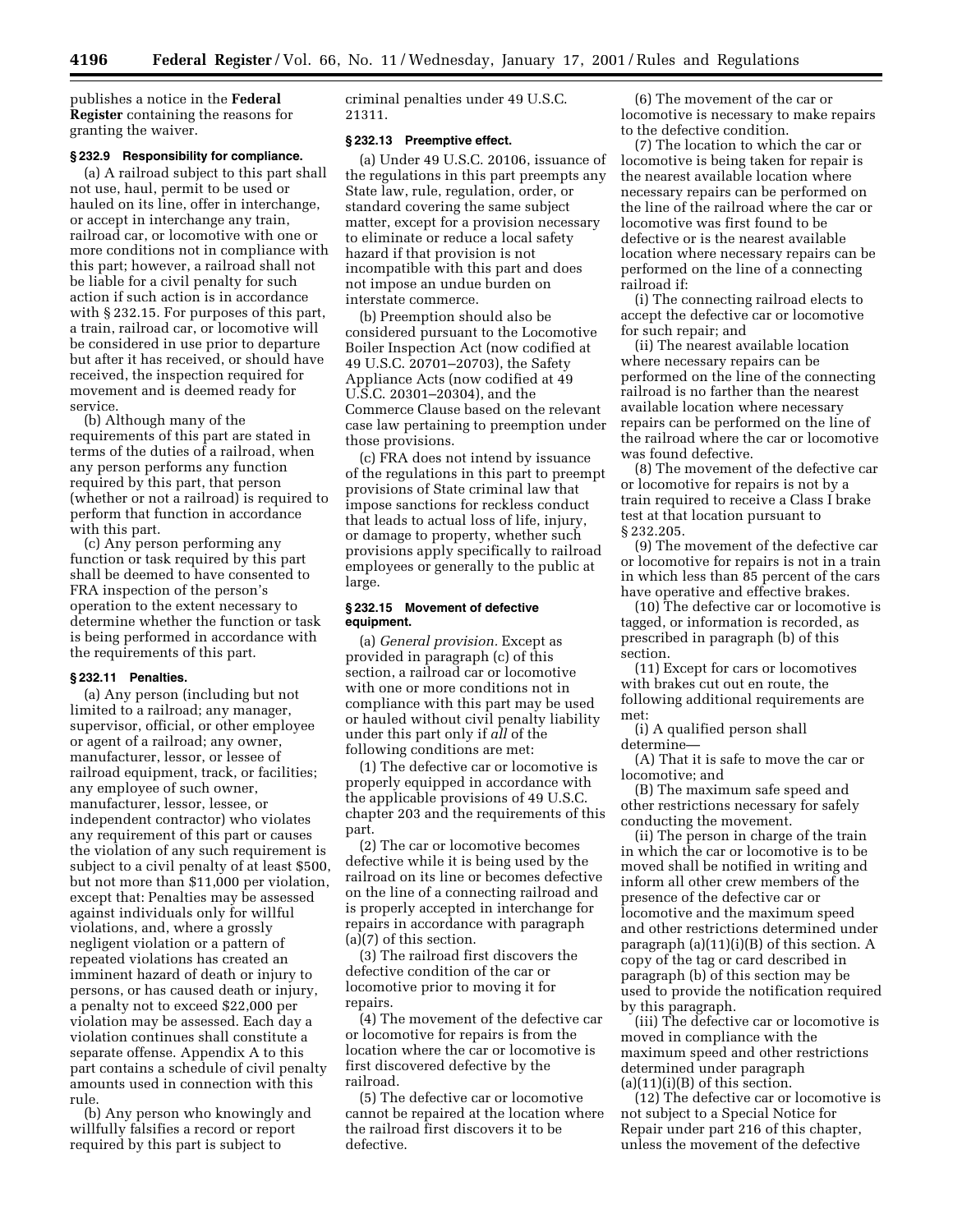car is made in accordance with the restrictions contained in the Special Notice.

(b) *Tagging of defective equipment.* (1) At the place where the railroad first discovers the defect, a tag or card shall be placed on both sides of the defective equipment or locomotive and in the cab of the locomotive, or an automated tracking system approved for use by FRA shall be provided with the following information about the defective equipment:

(i) The reporting mark and car or locomotive number;

(ii) The name of the inspecting railroad;

(iii) The name and job title of the inspector;

(iv) The inspection location and date;

(v) The nature of each defect; (vi) A description of any movement

restrictions; (vii) The destination of the equipment where it will be repaired; and

(viii) The signature, or electronic identification, of the person reporting the defective condition.

(2) The tag or card required by paragraph (b)(1) of this section shall remain affixed to the defective equipment until the necessary repairs have been performed.

(3) An electronic or written record or a copy of each tag or card attached to or removed from a car or locomotive shall be retained for 90 days and, upon request, shall be made available within 15 calendar days for inspection by FRA or State inspectors.

(4) Each tag or card removed from a car or locomotive shall contain the date, location, reason for its removal, and the signature of the person who removed it from the piece of equipment.

(5) Any automated tracking system approved by FRA to meet the tagging requirements contained in paragraph (b)(1) of this section shall be capable of being reviewed and monitored by FRA at any time to ensure the integrity of the system. FRA's Associate Administrator for Safety may prohibit or revoke a railroad's authority to utilize an approved automated tracking system in lieu of tagging if FRA finds that the automated tracking system is not properly secure, is inaccessible to FRA or a railroad's employees, or fails to adequately track and monitor the movement of defective equipment. FRA will record such a determination in writing, include a statement of the basis for such action, and provide a copy of the document to the railroad.

(c) *Movement for unloading or purging of defective cars.* If a defective car is loaded with a hazardous material or contains residue of a hazardous

material, the car may not be placed for unloading or purging unless unloading or purging is consistent with determinations made and restrictions imposed under paragraph (a)(11)(i) of this section and the unloading or purging is necessary for the safe repair of the car.

(d) *Computation of percent operative power brakes.*

(1) The percentage of operative power brakes in a train shall be based on the number of control valves in the train. The percentage shall be determined by dividing the number of control valves that are cut-in by the total number of control valves in the train. A control valve shall not be considered cut-in if the brakes controlled by that valve are inoperative. Both cars and locomotives shall be considered when making this calculation.

(2) The following brake conditions not in compliance with this part are not considered inoperative power brakes for purposes of this section:

(i) Failure or cutting out of secondary brake systems;

(ii) Inoperative or otherwise defective handbrakes or parking brakes;

(iii) Piston travel that is in excess of the Class I brake test limits required in § 232.205 but that does not exceed the outside limits contained on the stencil, sticker, or badge plate required by § 232.103(g) for considering the power brakes to be effective; and

(iv) Power brakes overdue for inspection, testing, maintenance, or stenciling under this part.

(e) *Placement of equipment with inoperative brakes.*

(1) A freight car or locomotive with inoperative brakes shall not be placed as the rear car of the train.

(2) No more than two freight cars with either inoperative brakes or not equipped with power brakes shall be consecutively placed in the same train.

(3) Multi-unit articulated equipment shall not be placed in a train if the equipment has more than two consecutive individual control valves cut-out or if the brakes controlled by the valves are inoperative.

(f) *Guidelines for determining locations where necessary repairs can be performed.* The following guidelines will be considered by FRA when determining whether a location is a location where repairs to a car's brake system or components can be performed and whether a location is the nearest location where the needed repairs can be effectuated.

(1) The following general factors and guidelines will be considered when making determinations as to whether a

location is a location where brake repairs can be performed:

(i) The accessibility of the location to persons responsible for making repairs;

(ii) The presence of hazardous conditions that affect the ability to safely make repairs of the type needed at the location;

(iii) The nature of the repair necessary to bring the car into compliance;

(iv) The need for railroads to have in place an effective means to ensure the safe and timely repair of equipment;

(v) The relevant weather conditions at the location that affect accessibility or create hazardous conditions;

(vi) A location need not have the ability to effectuate every type of brake system repair in order to be considered a location where some brake repairs can be performed;

(vii) A location need not be staffed continuously in order to be considered a location where brake repairs can be performed;

(viii) The ability of a railroad to perform repair track brake tests or single car tests at a location shall not be considered; and

(ix) The congestion of work at a location shall not be considered

(2) The general factors and guidelines outlined in paragraph (f)(1) of this section should be applied to the following locations:

(i) A location where a mobile repair truck is used on a regular basis;

(ii) A location where a mobile repair truck originates or is permanently stationed;

(iii) A location at which a railroad performs mechanical repairs other than brake system repairs; and

(iv) A location that has an operative repair track or repair shop;

(3) In determining whether a location is the nearest location where the necessary brake repairs can be made, the distance to the location is a key factor but should not be considered the determining factor. The distance to a location must be considered in conjunction with the factors and guidance outlined in paragraphs (f)(1) and (f)(2) of this section. In addition, the following safety factors must be considered in order to optimize safety:

(i) The safety of the employees responsible for getting the equipment to or from a particular location; and

(ii) The potential safety hazards involved with moving the equipment in the direction of travel necessary to get the equipment to a particular location.

(g) Based on the guidance detailed in paragraph (f) of this section and consistent with other requirements contained in this part, a railroad and the representatives of the railroad's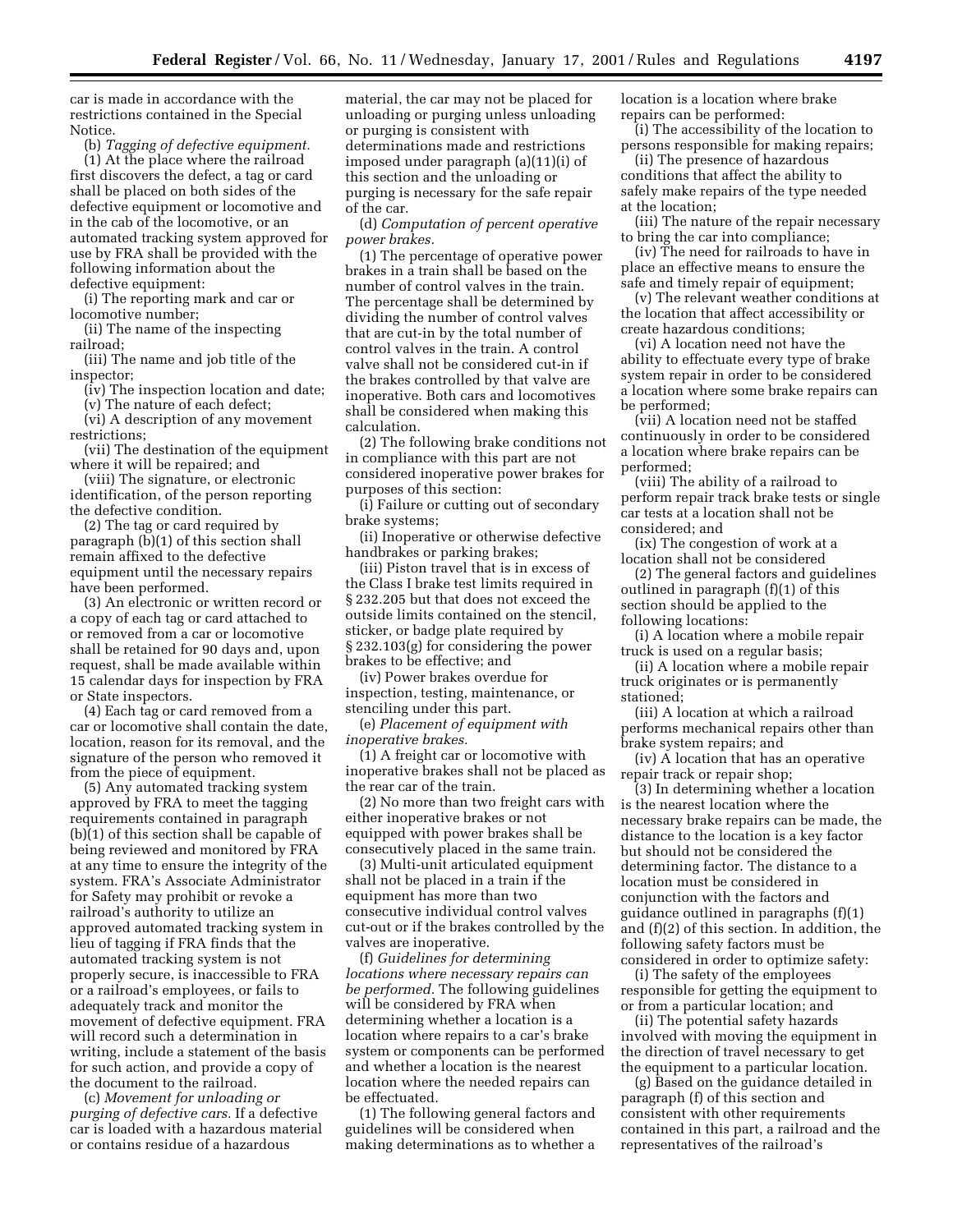employees may submit, for FRA approval, a joint proposal containing a plan designating locations where brake system repairs will be performed. Approval of such plans shall be made in writing by FRA's Associate Administrator for Safety and shall be subject to any modifications or changes determined by FRA to be necessary to ensure consistency with the requirements and guidance contained in this part.

#### **§ 232.17 Special approval procedure.**

(a) *General.* The following procedures govern consideration and action upon requests for special approval of an alternative standard under §§ 232.305 and 232.307; and for special approval of pre-revenue service acceptance testing plans under subpart F of this part.

(b) *Petitions for special approval of an alternative standard.* Each petition for special approval of an alternative standard shall contain:

(1) The name, title, address, and telephone number of the primary person to be contacted with regard to review of the petition;

(2) The alternative proposed, in detail, to be substituted for the particular requirement of this part;

(3) Appropriate data or analysis, or both, for FRA to consider in determining whether the alternative will provide at least an equivalent level of safety; and

(4) A statement affirming that the railroad has served a copy of the petition on designated representatives of its employees, together with a list of the names and addresses of the persons served.

(c) *Petitions for special approval of pre-revenue service acceptance testing plan.* Each petition for special approval of a pre-revenue service acceptance testing plan shall contain:

(1) The name, title, address, and telephone number of the primary person to be contacted with regard to review of the petition; and

(2) The elements prescribed in

§ 232.505.

(d) *Service.*

(1) Each petition for special approval under paragraph (b) or (c) of this section shall be submitted in triplicate to the Associate Administrator for Safety, Federal Railroad Administration, 400 7th Street, SW., Washington, DC 20590.

(2) Service of each petition for special approval of an alternative standard under paragraph (b) of this section shall be made on the following:

(i) Designated employee representatives responsible for the equipment's operation, inspection, testing, and maintenance under this part;

(ii) Any organizations or bodies that either issued the standard incorporated in the section(s) of the rule to which the special approval pertains or issued the alternative standard that is proposed in the petition; and

(iii) Any other person who has filed with FRA a current statement of interest in reviewing special approvals under the particular requirement of this part at least 30 days but not more than 5 years prior to the filing of the petition. If filed, a statement of interest shall be filed with FRA's Associate Administrator for Safety and shall reference the specific section(s) of this part in which the person has an interest.

(e) *Federal Register notice.* FRA will publish a notice in the **Federal Register** concerning each petition under paragraph (b) of this section.

(f) *Comment.* Not later than 30 days from the date of publication of the notice in the **Federal Register** concerning a petition under paragraph (b) of this section, any person may comment on the petition.

(1) A comment shall set forth specifically the basis upon which it is made, and contain a concise statement of the interest of the commenter in the proceeding.

(2) The comment shall be submitted in triplicate to the Associate Administrator for Safety, Federal Railroad Administration, 400 7th Street, SW., Washington, DC 20590.

(3) The commenter shall certify that a copy of the comment was served on each petitioner.

(g) *Disposition of petitions.*

(1) If FRA finds that the petition complies with the requirements of this section and that the proposed alternative standard or pre-revenue service plan is acceptable and justified, the petition will be granted, normally within 90 days of its receipt. If the petition is neither granted nor denied within 90 days, the petition remains pending for decision. FRA may attach special conditions to the approval of any petition. Following the approval of a petition, FRA may reopen consideration of the petition for cause.

(2) If FRA finds that the petition does not comply with the requirements of this section and that the alternative standard or pre-revenue service plan is not acceptable or justified, the petition will be denied, normally within 90 days of its receipt.

(3) When FRA grants or denies a petition, or reopens consideration of the petition, written notice is sent to the petitioner and other interested parties.

## **§ 232.19 Availability of records.**

Except as otherwise provided, the records and plans required by this part shall be made available to representatives of FRA and States participating under part 212 of this chapter for inspection and copying upon request.

# **§ 232.21 Information Collection.**

(a) The information collection requirements of this part were reviewed by the Office of Management and Budget pursuant to the Paperwork Reduction Act of 1995 (44 U.S.C. 3501 et seq.) and are assigned OMB control number 2130–0008.

(b) The information collection requirements are found in the following sections: §§ 229.27, 231.31, 232.1, 232.3, 232.7, 232.11, 232.15, 232.17, 232.103, 232.105, 232.107, 232.109, 232.111, 232.203, 232.205, 232.207, 232.209, 232.211, 232.213, 232.303, 232.307, 232.309, 232.403, 232.405, 232.407, 232.409, 232.503, 232.505.

## **Subpart B—General Requirements**

#### **§ 232.101 Scope.**

This subpart contains general operating, performance, and design requirements for each railroad that operates freight or other non-passenger trains and for specific equipment used in those operations.

# **§ 232.103 General requirements for all train brake systems.**

(a) The primary brake system of a train shall be capable of stopping the train with a service application from its maximum operating speed within the signal spacing existing on the track over which the train is operating.

(b) If the integrity of the train line of a train brake system is broken, the train shall be stopped. If a train line uses other than solely pneumatic technology, the integrity of the train line shall be monitored by the brake control system.

(c) A train brake system shall respond as intended to signals from the train line.

(d) One hundred percent of the brakes on a train shall be effective and operative brakes prior to use or departure from any location where a Class I brake test is required to be performed on the train pursuant to § 232.205.

(e) A train shall not move if less than 85 percent of the cars in that train have operative and effective brakes.

(f) Each car in a train shall have its air brakes in effective operating condition unless the car is being moved for repairs in accordance with § 232.15. The air brakes on a car are not in effective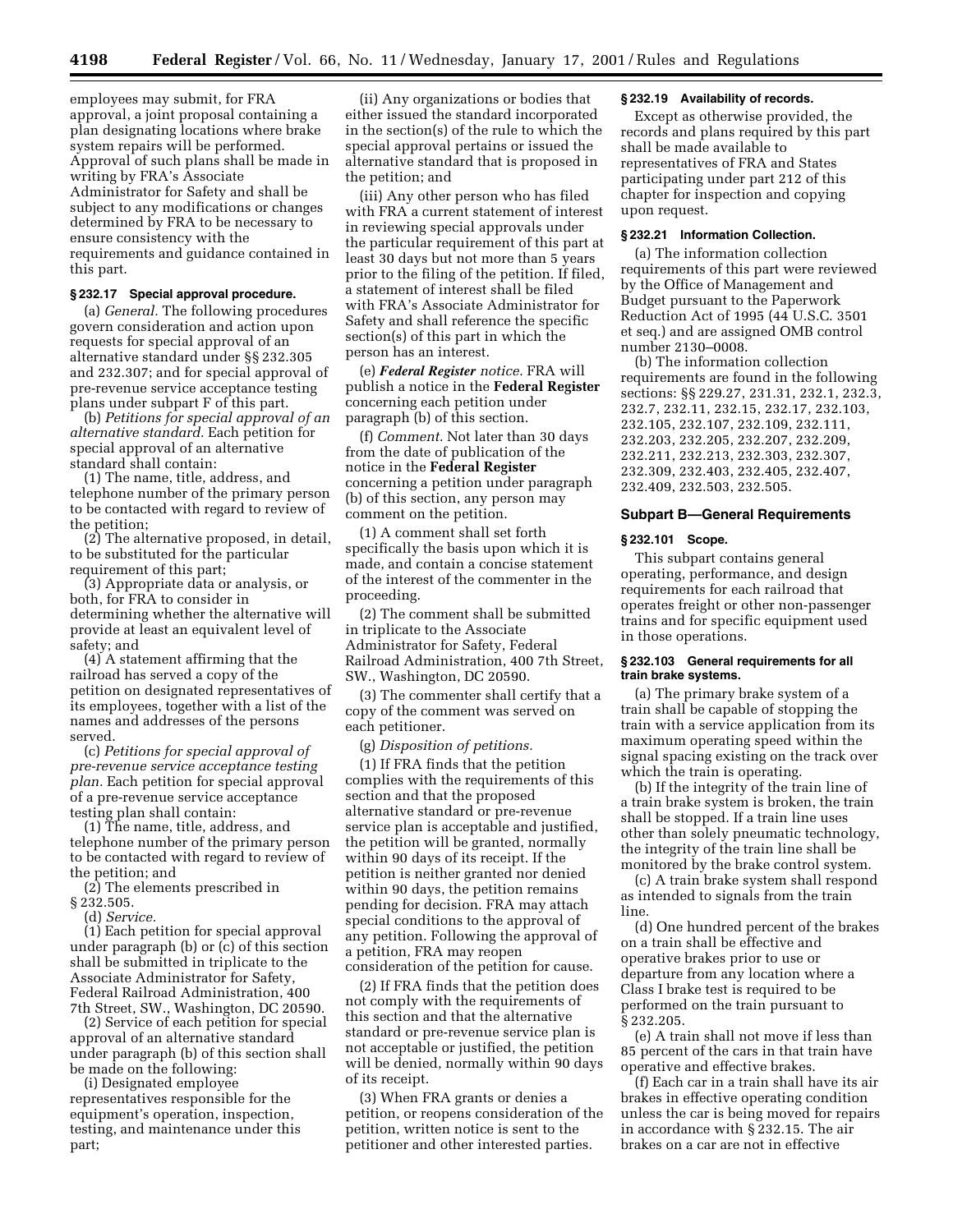operating condition if its brakes are cutout or otherwise inoperative or if the piston travel exceeds:

 $(1)$  10<sup> $1/2$ </sup> inches for cars equipped with nominal 12-inch stroke brake cylinders; or

(2) The piston travel limits indicated on the stencil, sticker, or badge plate for the brake cylinder with which the car is equipped.

(g) Except for cars equipped with nominal 12-inch stroke (81⁄2 and 10-inch diameters) brake cylinders, all cars shall have a legible decal, stencil, or sticker affixed to the car or shall be equipped with a badge plate displaying the permissible brake cylinder piston travel range for the car at Class I brake tests and the length at which the piston travel renders the brake ineffective, if different from Class I brake test limits. The decal, stencil, sticker, or badge plate shall be located so that it may be easily read and understood by a person positioned safely beside the car.

(h) All equipment ordered on or after August 1, 2002, or placed in service for the first time on or after April 1, 2004, shall have train brake systems designed so that an inspector can observe from a safe position either the piston travel, an accurate indicator which shows piston travel, or any other means by which the brake system is actuated. The design shall not require the inspector to place himself or herself on, under, or between components of the equipment to observe brake actuation or release.

(i) All trains shall be equipped with an emergency application feature that produces an irretrievable stop, using a brake rate consistent with prevailing adhesion, train safety, and brake system thermal capacity. An emergency application shall be available at all times, and shall be initiated by an unintentional parting of the train line or loss of train brake communication.

(j) A railroad shall set the maximum main reservoir working pressure.

(k) The maximum brake pipe pressure shall not be greater than 15 psi less than

the air compressor governor starting or loading pressure.

(l) Except as otherwise provided in this part, all equipment used in freight or other non-passenger trains shall, at a minimum, meet the Association of American Railroads (AAR) Standard S– 469–47, ''Performance Specification for Freight Brakes,'' contained in the AAR *Manual of Standards and Recommended Practices, Section E* (April 1, 1999). The incorporation by reference of this AAR standard was approved by the Director of the Federal Register in accordance with 5 U.S.C. 552(a) and 1 CFR part 51. You may obtain a copy of the incorporated document from the Association of American Railroads, 50 F Street, NW, Washington, DC. 20001. You may inspect a copy of the document at the Federal Railroad Administration, Docket Clerk, 1120 Vermont Avenue, NW, Suite 7000, Washington, DC or at the Office of the Federal Register, 800 North Capitol Street, NW, Suite 700, Washington, DC 20408.

(m) If a train qualified by the Air Flow Method as provided for in subpart C of this part experiences a brake pipe air flow of greater than 60 CFM or brake pipe gradient of greater than 15 psi while en route and the movable pointer does not return to those limits within a reasonable time, the train shall be stopped at the next available location and be inspected for leaks in the brake system.

(n) *Securement of unattended equipment.* A train's air brake shall not be depended upon to hold equipment standing unattended on a grade (including a locomotive, a car, or a train whether or not locomotive is attached). For purposes of this section, ''unattended equipment'' means equipment left standing and unmanned in such a manner that the brake system of the equipment cannot be readily controlled by a qualified person. Unattended equipment shall be secured in accordance with the following requirements:

(1) A sufficient number of hand brakes shall be applied to hold the equipment. Railroads shall develop and implement a process or procedure to verify that the applied hand brakes will sufficiently hold the equipment with the air brakes released.

(2) Where possible, an emergency brake application of the air brakes shall be initiated prior to leaving equipment unattended.

(3) The following requirements apply to the use of hand brakes on unattended locomotives:

(i) All hand brakes shall be fully applied on all locomotives in the lead consist of an unattended train.

(ii) All hand brakes shall be fully applied on all locomotives in an unattended locomotive consist outside of yard limits.

(iii) At a minimum, the hand brake shall be fully applied on the lead locomotive in an unattended locomotive consist within yard limits.

(4) A railroad shall adopt and comply with a process or procedures to verify that the applied hand brakes will sufficiently hold an unattended locomotive consist. A railroad shall also adopt and comply with instructions to address throttle position, status of the reverse lever, position of the generator field switch, status of the independent brakes, position of the isolation switch, and position of the automatic brake valve on all unattended locomotives. The procedures and instruction required in this paragraph shall take into account winter weather conditions as they relate to throttle position and reverser handle.

(5) Any hand brakes applied to hold unattended equipment shall not be released until it is known that the air brake system is properly charged.

(o) Air pressure regulating devices shall be adjusted for the following pressures:

|                                                                                                                                                            | PSI                                                                               |
|------------------------------------------------------------------------------------------------------------------------------------------------------------|-----------------------------------------------------------------------------------|
| (1) Minimum brake pipe air pressure:<br>(2) Minimum differential between brake pipe and main reservoir air pressures, with brake valve in running position | 90<br>-60<br>-15<br>$30 - 55$<br>$30 - 75$<br>$30 - 50$<br>50<br>30 or less<br>50 |

(p) Railroad or contract supervisors shall be held jointly responsible with

the inspectors and train crew members they supervise for the condition and

proper functioning of train brake systems to the extent that it is possible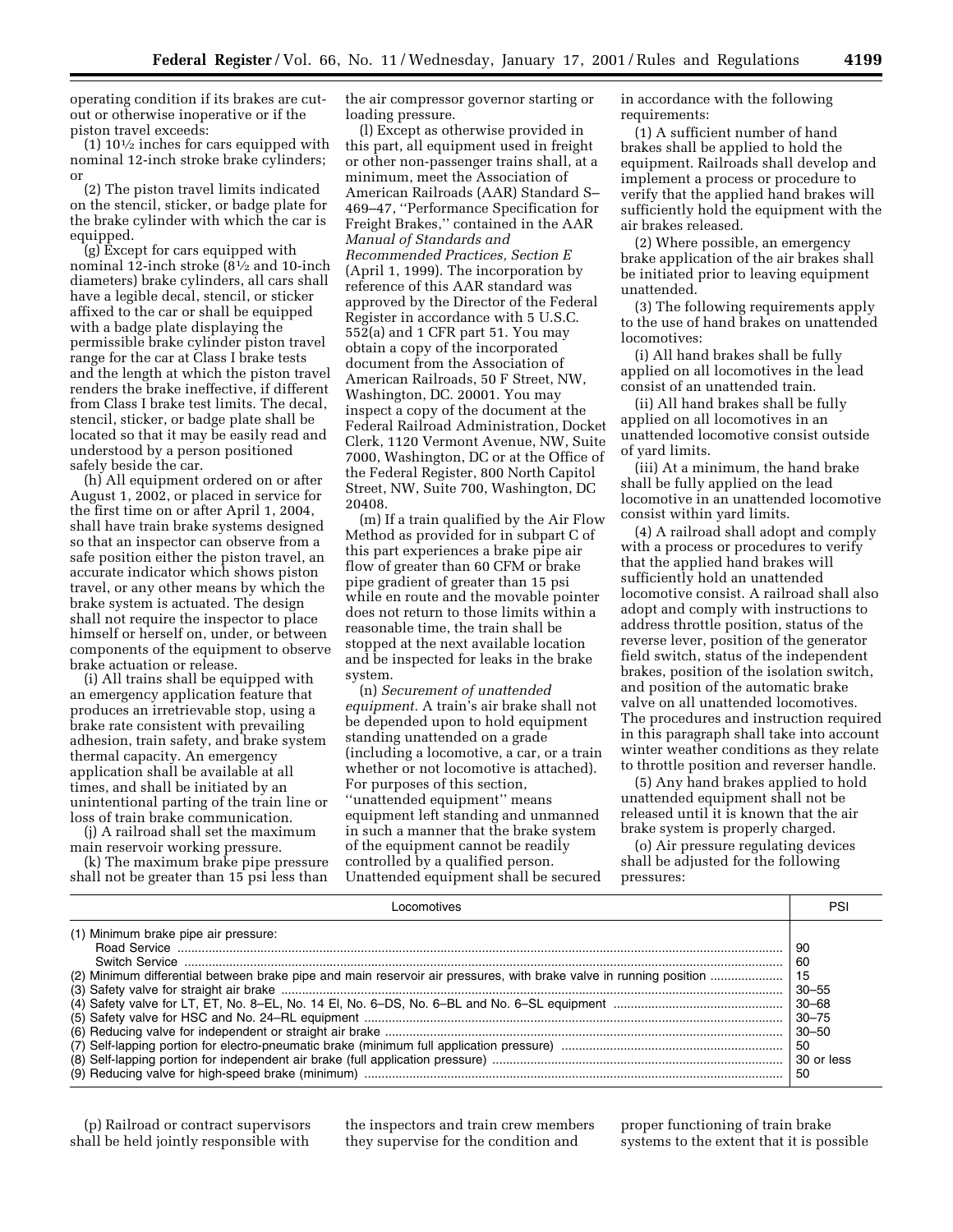to detect defective equipment by the inspections and tests required by this part.

### **§ 232.105 General requirements for locomotives.**

(a) The air brake equipment on a locomotive shall be in safe and suitable condition for service.

(b) All locomotives ordered on or after August 1, 2002, or placed in service for the first time on or after April 1, 2004, shall be equipped with a hand or parking brake that is:

(1) Capable of application or activation by hand;

(2) Capable of release by hand; and (3) Capable of holding the unit on a three (3) percent grade.

(c) On locomotives so equipped, the hand or parking brake as well as its parts and connections shall be inspected, and necessary repairs made, as often as service requires but no less frequently than every 368 days. The date of the last inspection shall be either entered on Form FRA F 6180–49A or suitably stenciled or tagged on the locomotive.

(d) The amount of leakage from the equalizing reservoir on locomotives and related piping shall be zero, unless the system is capable of maintaining the set pressure at any service application with the brakes control valve in the freight position. If such leakage is detected en route, the train may be moved only to the nearest forward location where the equalizing-reservoir leakage can be corrected. On locomotives equipped with electronic brakes, if the system logs or displays a fault related to equalizing reservoir leakage, the train may be moved only to the nearest forward location where the necessary repairs can be made.

(e) Use of the feed or regulating valve to control braking is prohibited.

(f) The passenger position on the locomotive brake control stand shall be used only if the trailing equipment is designed for graduated brake release or if equalizing reservoir leakage occurs en route and its use is necessary to safely control the movement of the train until it reaches the next forward location where the reservoir leakage can be corrected.

(g) When taking charge of a locomotive or locomotive consist, an engineer must know that the brakes are in operative condition.

# **§ 232.107 Air source requirements and cold weather operations.**

(a) *Monitoring plans for yard air sources.*

(1) A railroad shall adopt and comply with a written plan to monitor all yard

air sources, other than locomotives, to determine that they operate as intended and do not introduce contaminants into the brake system of freight equipment.

(2) This plan shall require the railroad to:

(i) Inspect each yard air source at least two times per calendar year, no less than five months apart, to determine it operates as intended and does not introduce contaminants into the brake system of the equipment it services.

(ii) Identify yard air sources found not to be operating as intended or found introducing contaminants into the brake system of the equipment it services.

(iii) Repair or take other remedial action regarding any yard air source identified under paragraph (a)(2)(ii) of this section.

(3) A railroad shall maintain records of the information and actions required by paragraph (a)(2). These records shall be maintained for a period of at least one year from the date of creation and may be maintained either electronically or in writing.

(b) Condensation and other contaminants shall be blown from the pipe or hose from which compressed air is taken prior to connecting the yard air line or motive power to the train.

(c) No chemicals which are known to degrade or harm brake system components shall be placed in the train air brake system.

(d) Yard air reservoirs shall either be equipped with an operable automatic drain system or be manually drained at least once each day that the devices are used or more often if moisture is detected in the system.

(e) A railroad shall adopt and comply with detailed written operating procedures tailored to the equipment and territory of that railroad to cover safe train operations during cold weather. For purposes of this provision, ''cold weather'' means when the ambient temperature drops below 10 degrees Fahrenheit (F) (minus 12.2 degrees Celsius).

#### **§ 232.109 Dynamic brake requirements.**

(a) Except as provided in paragraph (i) of this section, a locomotive engineer shall be informed of the operational status of the dynamic brakes on all locomotive units in the consist at the initial terminal or point of origin for a train and at other locations where a locomotive engineer first begins operation of a train. The information required by this paragraph may be provided to the locomotive engineer by any means determined appropriate by the railroad; however, a written or electronic record of the information

shall be maintained in the cab of the controlling locomotive.

(b) Except as provided in paragraph (e) of this section, all inoperative dynamic brakes shall be repaired within 30 calendar days of becoming inoperative or at the locomotive's next periodic inspection pursuant to § 229.23 of this chapter, whichever occurs first.

(c) Except as provided in paragraph (e) of this section, a locomotive discovered with inoperative dynamic brakes shall have a tag bearing the words ''inoperative dynamic brake'' securely attached and displayed in a conspicuous location in the cab of the locomotive. This tag shall contain the following information:

(1) The locomotive number;

(2) The name of the discovering carrier;

(3) The location and date where condition was discovered; and

(4) The signature of the person discovering the condition.

(d) An electronic or written record of repairs made to a locomotive's dynamic brakes shall be retained for 92 days.

(e) A railroad may elect to declare the dynamic brakes on a locomotive deactivated without removing the dynamic brake components from the locomotive, only if all of the following conditions are met:

(1) The locomotive is clearly marked with the words ''dynamic brake deactivated'' in a conspicuous location in the cab of the locomotive; and

(2) The railroad has taken appropriate action to ensure that the deactivated locomotive is incapable of utilizing dynamic brake effort to retard or control train speed.

(f) If a locomotive consist is intended to have its dynamic brakes used while in transit, a locomotive with inoperative or deactivated dynamic brakes or a locomotive not equipped with dynamic brakes shall not be placed in the controlling (lead) position of a consist unless the locomotive has the capability of:

(1) Controlling the dynamic braking effort in trailing locomotives in the consist that are so equipped; and

(2) Displaying to the locomotive engineer the deceleration rate of the train or the total train dynamic brake retarding force.

(g) All locomotives equipped with dynamic brakes and ordered on or after August 1, 2002, or placed in service for the first time on or after April 1, 2004, shall be designed to:

(1) Test the electrical integrity of the dynamic brake at rest; and

(2) Display the available total train dynamic brake retarding force at various speed increments in the cab of the controlling (lead) locomotive.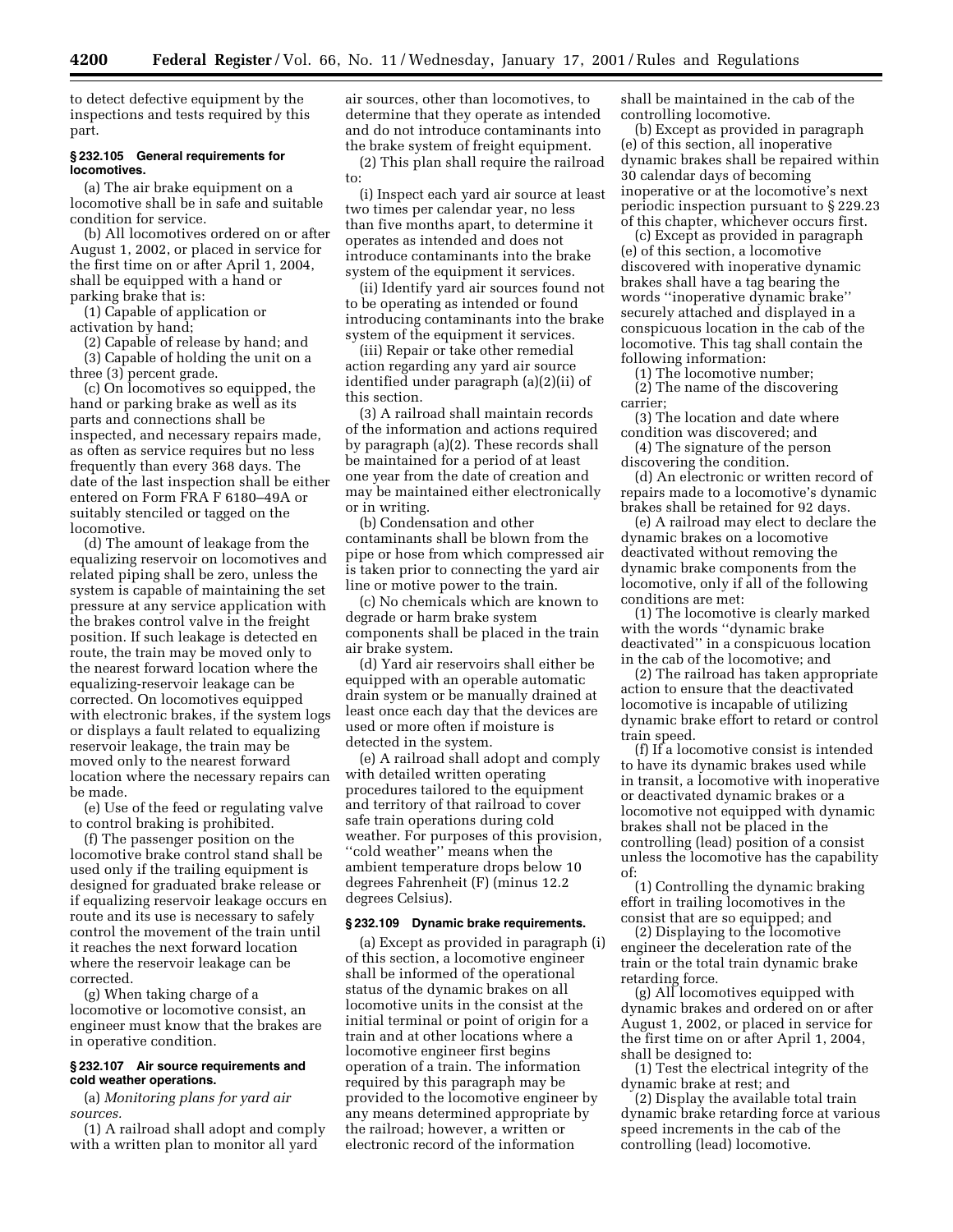(h) All rebuilt locomotives equipped with dynamic brakes and placed in service on or after April 1, 2004, shall be designed to:

(1) Test the electrical integrity of the dynamic brake at rest; and

(2) Display either the train deceleration rate or the available total train dynamic brake retarding force at various speed increments in the cab of the controlling (lead) locomotive.

(i) The information required by paragraph (a) of this section is not required to be provided to the locomotive engineer if all of the locomotives in the lead consist of a train are equipped in accordance with paragraph (g) of this section.

(j) A railroad operating a train with a brake system that includes dynamic brakes shall adopt and comply with written operating rules governing safe train handling procedures using these dynamic brakes under all operating conditions, which shall be tailored to the specific equipment and territory of the railroad. The railroad's operating rules shall:

(1) Ensure that the friction brakes are sufficient by themselves, without the aid of dynamic brakes, to stop the train safely under all operating conditions.

(2) Include a ''miles-per-houroverspeed-stop'' rule. At a minimum, this rule shall require that any train, when descending a grade of 1 percent or greater, shall be immediately brought to a stop, by an emergency brake application if necessary, when the train's speed exceeds the maximum authorized speed for that train by more than 5 miles per hour. A railroad shall reduce the 5 mile per hour overspeed restriction if validated research indicates the need for such a reduction. A railroad may increase the 5 mile per hour overspeed restriction only with approval of FRA and based upon verifiable data and research.

(k) A railroad operating a train with a brake system that includes dynamic brakes shall adopt and comply with specific knowledge, skill, and ability criteria to ensure that its locomotive engineers are fully trained in the operating rules prescribed by paragraph (j) of this section. The railroad shall incorporate such criteria into its locomotive engineer certification program pursuant to Part 240 of this chapter,

#### **§ 232.111 Train handling information.**

(a) A railroad shall adopt and comply with written procedures to ensure that a train crew employed by the railroad is given accurate information on the condition of the train brake system and train factors affecting brake system

performance and testing when the crew takes over responsibility for the train. The information required by this paragraph may be provided to the locomotive engineer by any means determined appropriate by the railroad; however, a written or electronic record of the information shall be maintained in the cab of the controlling locomotive.

(b) The procedures shall require that each train crew taking charge of a train be informed of:

(1) The total weight and length of the train, based on the best information available to the railroad;

(2) Any special weight distribution that would require special train handling procedures;

(3) The number and location of cars with cut-out or otherwise inoperative brakes and the location where they will be repaired;

(4) If a Class I or Class IA brake test is required prior to the next crew change point, the location at which that test shall be performed; and

(5) Any train brake system problems encountered by the previous crew of the train.

# **Subpart C—Inspection and Testing Requirements**

#### **§ 232.201 Scope.**

This subpart contains the inspection and testing requirements for brake systems used in freight and other nonpassenger trains. This subpart also contains general training requirements for railroad and contract personnel used to perform the required inspections and tests.

### **§ 232.203 Training requirements.**

(a) Each railroad and each contractor shall adopt and comply with a training, qualification, and designation program for its employees that perform brake system inspections, tests, or maintenance. For purposes of this section, a ''contractor'' is defined as a person under contract with the railroad or car owner. The records required by this section may be maintained either electronically or in writing.

(b) As part of this program, the railroad or contractor shall:

(1) Identify the tasks related to the inspection, testing, and maintenance of the brake system required by this part that must be performed by the railroad or contractor and identify the skills and knowledge necessary to perform each task.

(2) Develop or incorporate a training curriculum that includes both classroom and ''hands-on'' lessons designed to impart the skills and knowledge identified as necessary to perform each

task. The developed or incorporated training curriculum shall specifically address the Federal regulatory requirements contained in this part that are related to the performance of the tasks identified.

(3) Require all employees to successfully complete a training curriculum that covers the skills and knowledge the employee will need to possess in order to perform the tasks required by this part that the employee will be responsible for performing, including the specific Federal regulatory requirements contained in this part related to the performance of a task for which the employee will be responsible;

(4) Require all employees to pass a written or oral examination covering the skills and knowledge the employee will need to possess in order to perform the tasks required by this part that the employee will be responsible for performing, including the specific Federal regulatory requirements contained in this part related to the performance of a task for which the employee will be responsible for performing;

(5) Require all employees to individually demonstrate ''hands-on'' capability by successfully applying the skills and knowledge the employee will need to possess in order to perform the tasks required by this part that the employee will be responsible for performing to the satisfaction of the employee's supervisor or designated instructor;

(6) Consider training and testing, including efficiency testing, previously received by an employee in order to meet the requirements contained in paragraphs (b)(3) through (b)(5) of this section; provided, such training and testing can be documented as required in paragraph (e) of this section;

(7) Require supervisors to exercise oversight to ensure that all the identified tasks are performed in accordance with the railroad's written procedures and the specific Federal regulatory requirements contained in this part;

(8) Require periodic refresher training at an interval not to exceed three years that includes classroom and ''hands-on'' training, as well as testing. Efficiency testing may be used to meet the ''handson'' portion of this requirement; provided, such testing is documented as required in paragraph (e) of this section; and

(9) Add new brake systems to the training, qualification and designation program prior to its introduction to revenue service.

(c) A railroad that operates trains required to be equipped with a two-way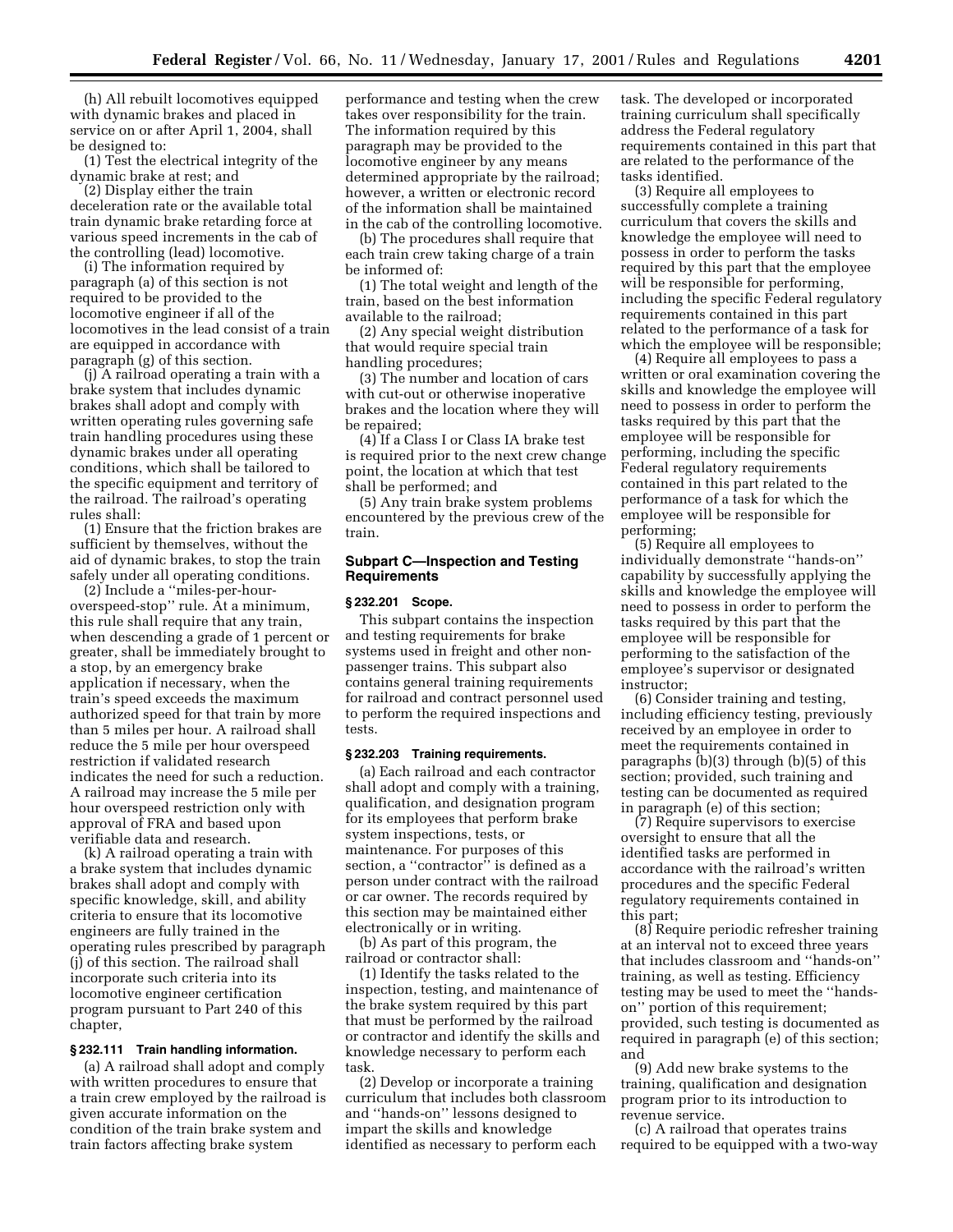end-of-train telemetry device pursuant to Subpart E of this part, and each contractor that maintains such devices shall adopt and comply with a training program which specifically addresses the testing, operation, and maintenance of two-way end-of-train devices for employees who are responsible for the testing, operation, and maintenance of the devices.

(d) A railroad that operates trains under conditions that require the setting of air brake pressure retaining valves shall adopt and comply with a training program which specifically addresses the proper use of retainers for employees who are responsible for using or setting retainers.

(e) A railroad or contractor shall maintain adequate records to demonstrate the current qualification status of all of its personnel assigned to inspect, test, or maintain a train brake system. The records required by this paragraph may be maintained either electronically or in writing and shall be provided to FRA upon request. These records shall include the following information concerning each such employee:

(1) The name of the employee;

(2) The dates that each training course was completed;

(3) The content of each training course successfully completed;

(4) The employee's scores on each test taken to demonstrate proficiency;

(5) A description of the employee's ''hands-on'' performance applying the skills and knowledge the employee needs to possess in order to perform the tasks required by this part that the employee will be responsible for performing and the basis for finding that the skills and knowledge were successfully demonstrated;

(6) A record that the employee was notified of his or her current qualification status and of any subsequent changes to that status;

(7) The tasks required to be performed under this part which the employee is deemed qualified to perform; and

(8) Identification of the person(s) determining that the employee has successfully completed the training necessary to be considered qualified to perform the tasks identified in paragraph (e)(7) of this section.

(9) The date that the employee's status as qualified to perform the tasks identified in paragraph (e)(7) of this section expires due to the need for refresher training.

(f) A railroad or contractor shall adopt and comply with a plan to periodically assess the effectiveness of its training program. One method of validation and assessment could be through the use of

efficiency tests or periodic review of employee performance.

## **§ 232.205 Class I brake test-initial terminal inspection.**

(a) Each train and each car in the train shall receive a Class I brake test as described in paragraph (b) of this section by a qualified person, as defined in § 232.5, at the following points:

(1) The location where the train is originally assembled (''initial terminal'');

(2) A location where the train consist is changed other than by:

(i) Adding a single car or a solid block of cars;

(ii) Removing a single car or a solid block of cars;

(iii) Removing cars determined to be defective under this chapter; or

(iv) A combination of the changes listed in paragraphs (a)(2)(i) through (a)(2)(iii) of this section (See §§ 232.209 and 232.211 for requirements related to the pick-up of cars and solid blocks of cars en route.);

(3) A location where the train is off air for a period of more than four hours;

(4) A location where a unit or cycle train has traveled 3,000 miles since its last Class I brake test; and

(5) A location where the train is received in interchange if the train consist is changed other than by:

(i) Removing a car or a solid block of cars from the train;

(ii) Adding a previously tested car or a previously tested solid block of cars to the train;

(iii) Changing motive power;

(iv) Removing or changing the caboose; or

(v) Any combination of the changes listed in paragraphs (a)(5) of this section.

(A) If changes other than those contained in paragraph  $(a)(5)(i)$ – $(a)(5)(v)$ of this section are made to the train consist when it is received in interchange and the train will move 20 miles or less, then the railroad may conduct a brake test pursuant to § 232.209 on those cars added to the train.

(B) Reserved.

(b) A Class I brake test of a train shall consist of the following tasks and requirements:

(1) Brake pipe leakage shall not exceed 5 psi per minute or air flow shall not exceed 60 cubic feet per minute (CFM).

(i) *Leakage Test.* The brake pipe leakage test shall be conducted as follows:

(A) Charge the air brake system to the pressure at which the train will be operated, and the pressure at the rear of

the train shall be within 15 psi of the pressure at which the train will be operated, but not less than 75 psi, as indicated by an accurate gauge or endof-train device at the rear end of train;

(B) Upon receiving the signal to apply brakes for test, make a 20-psi brake pipe service reduction;

(C) If the locomotive used to perform the leakage test is equipped with a means for maintaining brake pipe pressure at a constant level during a 20 psi brake pipe service reduction, this feature shall be cut out during the leakage test; and

(D) With the brake valve lapped and the pressure maintaining feature cut out (if so equipped) and after waiting 45–60 seconds, note the brake pipe leakage as indicated by the brake-pipe gauge in the locomotive, which shall not exceed 5 psi per minute.

(ii) *Air Flow Method Test.* When a locomotive is equipped with a 26-L brake valve or equivalent pressure maintaining locomotive brake valve, a railroad may use the Air Flow Method Test as an alternate to the brake pipe leakage test. The Air Flow Method (AFM) Test shall be performed as follows:

(A) Charge the air brake system to the pressure at which the train will be operated, and the pressure at the rear of the train shall be within 15 psi of the pressure at which the train will be operated, but not less than 75 psi, as indicated by an accurate gauge or endof-train device at the rear end of train; and

(B) Measure air flow as indicated by a calibrated AFM indicator, which shall not exceed 60 cubic feet per minute (CFM).

(iii) The AFM indicator shall be calibrated for accuracy at periodic intervals not to exceed 92 days. The AFM indicator calibration test orifices shall be calibrated at temperatures of not less than 20 degrees Fahrenheit. AFM indicators shall be accurate to within  $\pm$  3 standard cubic feet per minute (CFM).

(2) The inspector shall position himself/herself, taking positions on each side of each car sometime during the inspection process, so as to be able to examine and observe the functioning of all moving parts of the brake system on each car in order to make the determinations and inspections required by this section. A ''roll-by'' inspection of the brake release as provided for in paragraph (b)(8) of this section shall not constitute an inspection of that side of the train for purposes of this requirement;

(3) The train brake system shall be charged to the pressure at which the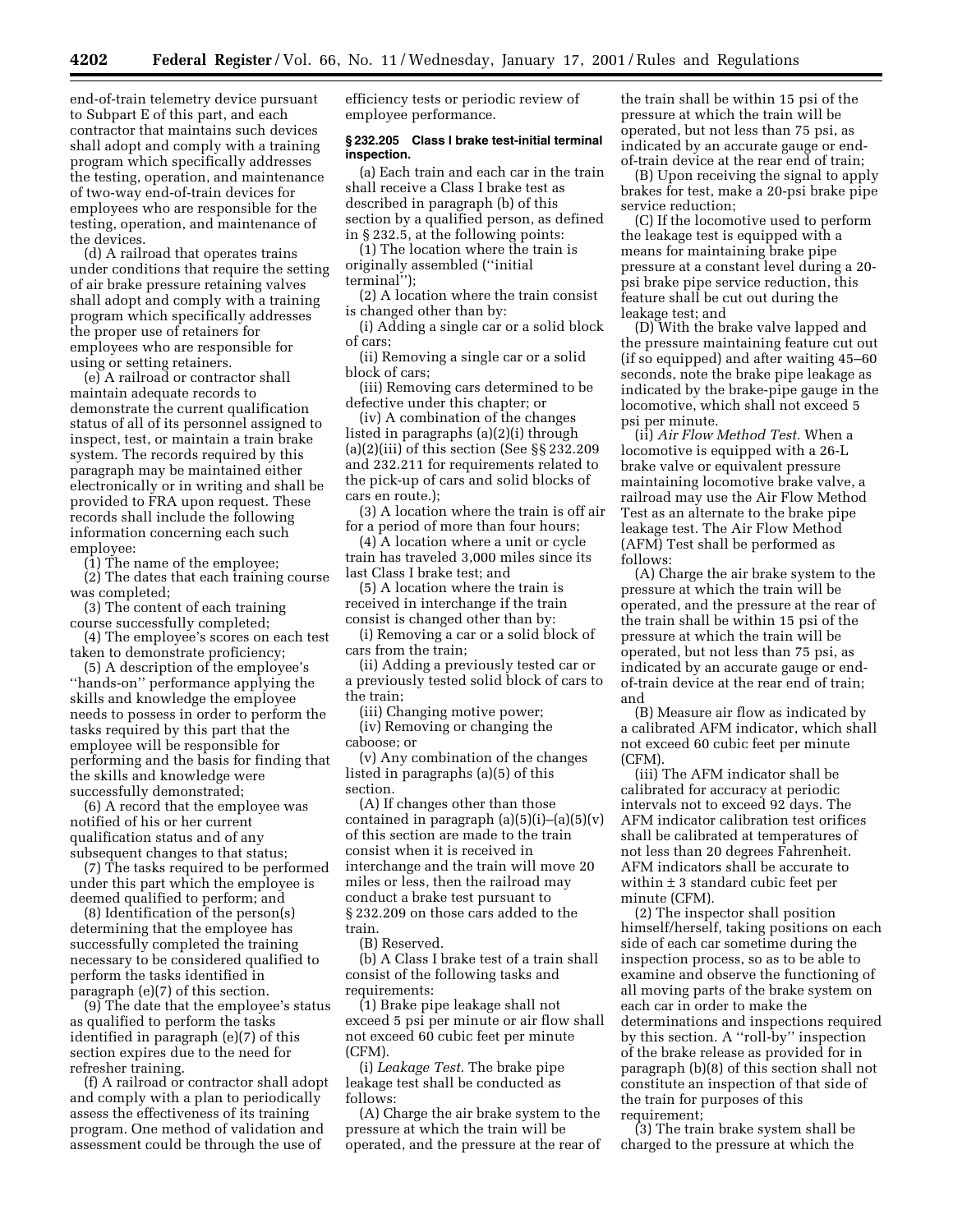train will be operated, and the pressure at the rear of the train shall be within 15 psi of the pressure at which the train will be operated, but not less than 75 psi, angle cocks and cutout cocks shall be properly positioned, air hoses shall be properly coupled and shall not kink, bind, or foul or be in any other condition that restricts air flow. An examination must be made for leaks and necessary repairs made to reduce leakage to the required minimum. Retaining valves and retaining valve pipes shall be inspected and known to be in proper condition for service;

(4) The brakes on each car and shall apply in response to a 20-psi brake pipe service reduction and shall remain applied until a release of the air brakes has been initiated by the controlling locomotive or yard test device. The brakes shall not be applied or released until the proper signal is given. A car found with brakes that fail to apply or remain applied may be retested and remain in the train if the retest is conducted at the pressure the train will be operated from the controlling locomotive, head end of the consist, or a suitable test device, as described in § 232.217(a) of this part, positioned at one end of the car(s) being retested and the brakes remain applied until a release is initiated after a period which is no less than three minutes. If the retest is performed at the car(s) being retested with a suitable device, the compressed air in the car(s) shall be depleted prior to disconnecting the hoses between the car(s) to perform the retest;

(5) For cars equipped with 81⁄2-inch or 10-inch diameter brake cylinders, piston travel shall be within 7 to 9 inches. If piston travel is found to be less than 7 inches or more than 9 inches, it must be adjusted to nominally 71⁄2 inches. For cars not equipped with 81⁄2-inch or 10 inch diameter brake cylinders, piston travel shall be within the piston travel stenciled or marked on the car or badge plate. Minimum brake cylinder piston travel of truck-mounted brake cylinders must be sufficient to provide proper brake shoe clearance when the brakes are released. Piston travel must be inspected on each freight car while the brakes are applied;

(6) Brake rigging shall be properly secured and shall not bind or foul or otherwise adversely affect the operation of the brake system;

(7) All parts of the brake equipment shall be properly secured. On cars where the bottom rod passes through the truck bolster or is secured with cotter keys equipped with a locking device to prevent their accidental removal, bottom rod safety supports are not required; and

(8) When the release is initiated by the controlling locomotive or yard test device, the brakes on each freight car shall be inspected to verify that it did release; this may be performed by a ''roll-by'' inspection. If a ''roll-by'' inspection of the brake release is performed, train speed shall not exceed 10 MPH and the qualified person performing the ''roll-by'' inspection shall communicate the results of the inspection to the operator of the train. The operator of the train shall note successful completion of the release portion of the inspection on the record required in paragraph (d) of this section.

(c) Where a railroad's collective bargaining agreement provides that a carman is to perform the inspections and tests required by this section, a carman alone will be considered a qualified person. In these circumstances, the railroad shall ensure that the carman is properly trained and designated as a qualified person or qualified mechanical inspector pursuant to the requirements of this part.

(d) A railroad shall notify the locomotive engineer that the Class I brake test was satisfactorily performed and provide the information required in this paragraph to the locomotive engineer or place the information in the cab of the controlling locomotive following the test. The information required by this paragraph may be provided to the locomotive engineer by any means determined appropriate by the railroad; however, a written or electronic record of the information shall be retained in the cab of the controlling locomotive until the train reaches its destination. The written or electronic record shall contain the date, time, number of freight cars inspected, and identify the qualified person(s) performing the test and the location where the Class I brake test was performed.

(e) Before adjusting piston travel or working on brake rigging, cutout cock in brake pipe branch must be closed and air reservoirs must be voided of all compressed air. When cutout cocks are provided in brake cylinder pipes, these cutout cocks only may be closed and air reservoirs need not be voided of all compressed air.

(f) Except as provided in § 232.209, each car or solid block of cars, as defined in § 232.5, that has not received a Class I brake test or that has been off air for more than four hours and that is added to a train shall receive a Class I test when added to a train. A Class III brake test as described in § 232.211 shall then be performed on the entire new train.

### **§ 232.207 Class IA brake tests—1,000-mile inspection.**

(a) Except as provided in § 232.213, each train shall receive a Class IA brake test performed by a qualified person, as defined in § 232.5, at a location that is not more than 1,000 miles from the point where any car in the train last received a Class I or Class IA brake test. The most restrictive car or block of cars in the train shall determine the location of this test.

(b) A Class IA brake test of a train shall consist of the following tasks and requirements:

(1) Brake pipe leakage shall not exceed 5 psi per minute or air flow shall not exceed 60 cubic feet per minute (CFM). The brake pipe leakage test or air flow method test shall be conducted pursuant to the requirements contained in § 232.205(b)(1);

(2) The inspector shall position himself/herself, taking positions on each side of each car sometime during the inspection process, so as to be able to examine and observe the functioning of all moving parts of the brake system on each car in order to make the determinations and inspections required by this section;

(3) The air brake system shall be charged to the pressure at which the train will be operated, and the pressure at the rear of the train shall be within 15 psi of the pressure at which the train will be operated, but not less than 75 psi, as indicated by an accurate gauge or end-of-train device at rear end of train;

(4) The brakes on each car shall apply in response to a 20-psi brake pipe service reduction and shall remain applied until the release is initiated by the controlling locomotive. A car found with brakes that fail to apply or remain applied may be retested and remain in the train if the retest is conducted as prescribed in § 232.205(b)(4); otherwise, the defective equipment may only be moved pursuant to the provisions contained in § 232.15, if applicable;

(5) Brake rigging shall be properly secured and shall not bind or foul or otherwise adversely affect the operation of the brake system; and

(6) All parts of the brake equipment shall be properly secured.

(c) A railroad shall designate the locations where Class IA brake tests will be performed, and the railroad shall furnish to the Federal Railroad Administration upon request a description of each location designated. A railroad shall notify FRA's Associate Administrator for Safety in writing 30 days prior to any change in the locations designated for such tests and inspections.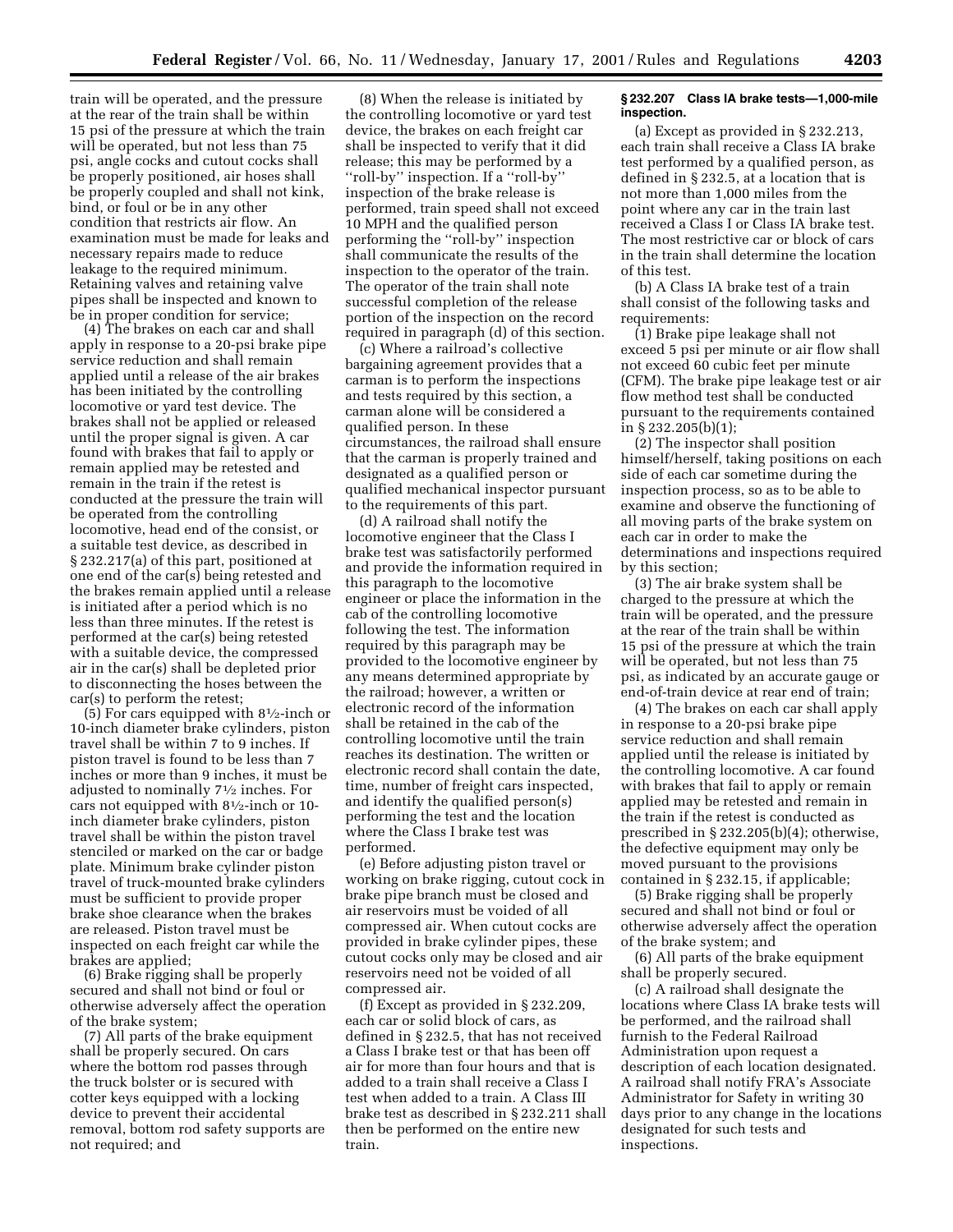(1) Failure to perform a Class IA brake test on a train at a location designated pursuant to this paragraph constitutes a failure to perform a proper Class IA brake test if the train is due for such a test at that location.

(2) In the event of an emergency that alters normal train operations, such as a derailment or other unusual circumstance that adversely affects the safe operation of the train, the railroad is not required to provide prior written notification of a change in the location where a Class IA brake test is performed to a location not on the railroad's list of designated locations for performing Class IA brake tests, provided that the railroad notifies FRA's Associate Administrator for Safety and the pertinent FRA Regional Administrator within 24 hours after the designation has been changed and the reason for that change.

#### **§ 232.209 Class II brake tests intermediate inspection.**

(a) At a location other than the initial terminal of a train, a Class II brake test shall be performed by a qualified person, as defined in § 232.5, on the following equipment when added to a train:

(1) Each car or solid block of cars, as defined in § 232.5, that has not previously received a Class I brake test or that has been off air for more than four hours;

(2) Each solid block of cars, as defined in § 232.5, that is comprised of cars from more than one previous train; and

(3) Each solid block of cars that is comprised of cars from only one previous train but the cars of which have not remained continuously and consecutively coupled together with the train line remaining connected, other than for removing defective equipment, since being removed from its previous train.

(b) A Class II brake test shall consist of the following tasks and requirements:

(1) Brake pipe leakage shall not exceed 5 psi per minute or air flow shall not exceed 60 cubic feet per minute (CFM). The brake pipe leakage test or air flow method test shall be conducted on the entire train pursuant to the requirements contained in § 232.205(b)(1);

(2) The air brake system shall be charged to the pressure at which the train will be operated, and the pressure at the rear of the train shall be within 15 psi of the pressure at which the train will be operated, but not less than 75 psi, as indicated by an accurate gauge or end-of-train device at the rear end of train;

(3) The brakes on each car added to the train and on the rear car of the train shall be inspected to ensure that they apply in response to a 20-psi brake pipe service reduction and remain applied until the release is initiated from the controlling locomotive. A car found with brakes that fail to apply or remain applied may be retested and remain in the train if the retest is conducted as prescribed in § 232.205(b)(4); otherwise, the defective equipment may only be moved pursuant to the provisions contained in § 232.15, if applicable;

(4) When the release is initiated, the brakes on each car added to the train and on the rear car of the train shall be inspected to verify that they did release; this may be performed by a ''roll-by'' inspection. If a ''roll-by'' inspection of the brake release is performed, train speed shall not exceed 10 MPH, and the qualified person performing the ''rollby'' inspection shall communicate the results of the inspection to the operator of the train; and

(5) Before the train proceeds the operator of the train shall know that the brake pipe pressure at the rear of the train is being restored.

(c) As an alternative to the rear car brake application and release portion of the test, the operator of the train shall determine that brake pipe pressure of the train is being reduced, as indicated by a rear car gauge or end-of-train telemetry device, and then that the brake pipe pressure of the train is being restored, as indicated by a rear car gauge or end-of-train telemetry device. (When an end-of-train telemetry device is used to comply with any test requirement in this part, the phrase ''brake pipe pressure of the train is being reduced'' means a pressure reduction of at least 5 psi, and the phrase ''brake pipe pressure of the train is being restored'' means a pressure increase of at least 5 psi). If an electronic communication link between a controlling locomotive and a remotely controlled locomotive attached to the rear end of a train is utilized to determine that brake pipe pressure is being restored, the operator of the train shall know that the air brakes function as intended on the remotely controlled locomotive.

(d) Each car or solid block of cars that receives a Class II brake test pursuant to this section when added to the train shall receive a Class I brake test at the next forward location where facilities are available for performing such a test. A Class III brake test as described in § 232.211 shall then be performed on the entire train.

#### **§ 232.211 Class III brake tests-trainline continuity inspection.**

(a) A Class III brake test shall be performed on a train by a qualified person, as defined in § 232.5, to test the train brake system when the configuration of the train has changed in certain ways. In particular, a Class III brake test shall be performed at the location where any of the following changes in the configuration of the train occur:

(1) Where a locomotive or a caboose is changed;

(2) Where a car or a block of cars is removed from the train with the consist otherwise remaining intact;

(3) At a point other than the initial terminal for the train, where a car or a solid block of cars that is comprised of cars from only one previous train the cars of which have remained continuously and consecutively coupled together with the trainline remaining connected, other than for removing defective equipment, since being removed from its previous train that has previously received a Class I brake test and that has not been off air for more than four hours is added to a train;

(4) At a point other than the initial terminal for the train, where a car or a solid block of cars that has received a Class I or Class II brake test at that location, prior to being added to the train, and that has not been off air for more than four hours is added to a train; or

(5) Whenever the continuity of the brake pipe is broken or interrupted.

(b) A Class III brake test shall consist of the following tasks and requirements:

(1) The train brake system shall be charged to the pressure at which the train will be operated, and the pressure at the rear of the train shall be within 15 psi of the pressure at which the train will be operated, but not less than 75 psi, or 60 psi for transfer trains, as indicated at the rear of the train by an accurate gauge or end-of-train device;

(2) The brakes on the rear car of the train shall apply in response to a 20-psi brake pipe service reduction and shall remain applied until the release is initiated by the controlling locomotive;

(3) When the release is initiated, the brakes on the rear car of the train shall be inspected to verify that it did release; and

(4) Before proceeding the operator of the train shall know that the brake pipe pressure at the rear of freight train is being restored.

(c) As an alternative to the rear car brake application and release portion of the test, it shall be determined that the brake pipe pressure of the train is being reduced, as indicated by a rear car gauge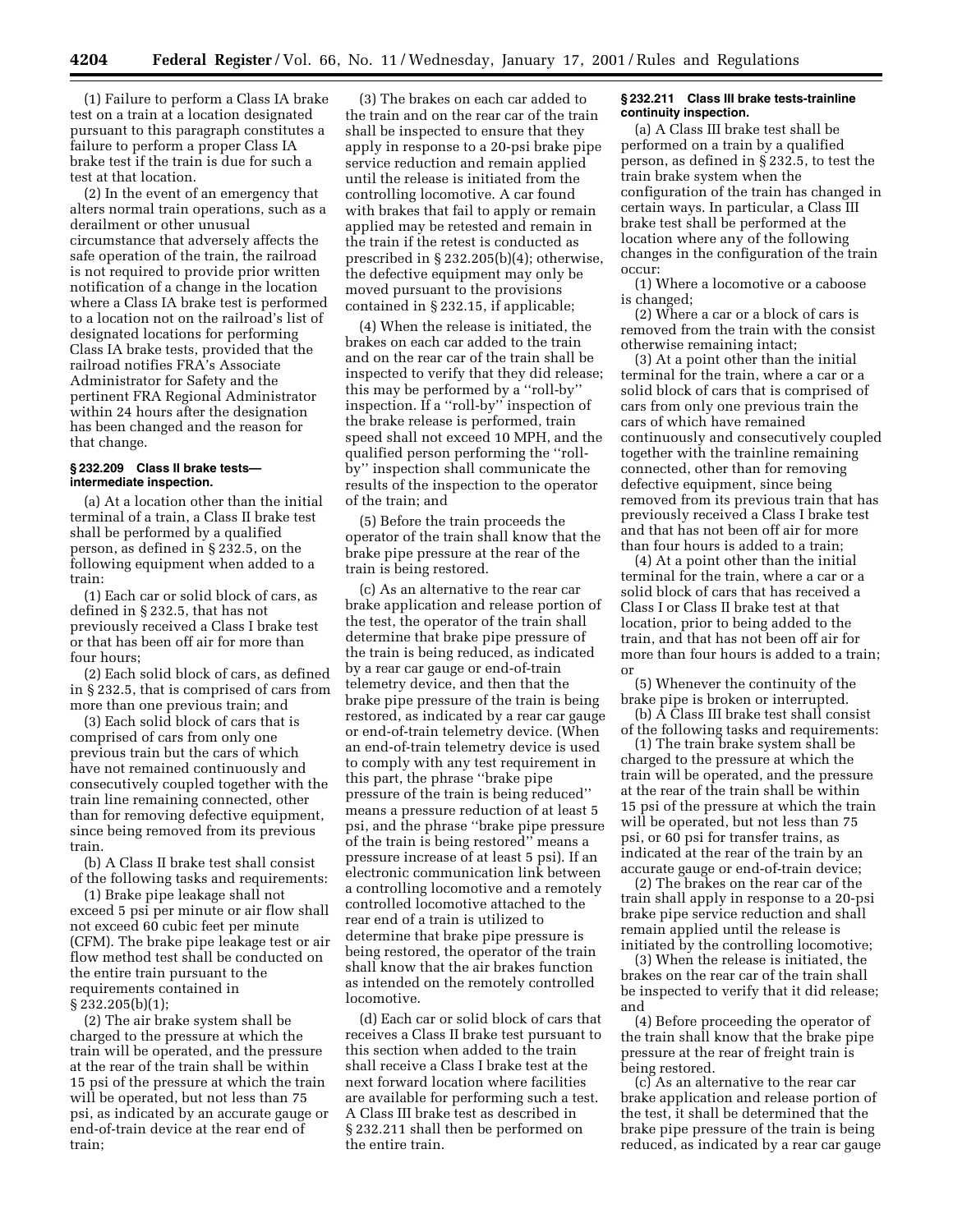or end-of-train telemetry device, and then that the brake pipe pressure of the train is being restored, as indicated by a rear car gauge or end-of-train telemetry device. If an electronic or radio communication link between a controlling locomotive and a remotely controlled locomotive attached to the rear end of a train is utilized to determine that brake pipe pressure is being restored, the operator of the train shall know that the air brakes function as intended on the remotely controlled locomotive.

#### **§ 232.213 Extended haul trains.**

(a) A railroad may be permitted to move a train up to, but not exceeding, 1,500 miles between brake tests and inspections if the railroad designates a train as an extended haul train. In order for a railroad to designate a train as an extended haul train, all of the following requirements must be met:

(1) The railroad must designate the train in writing to FRA's Associate Administrator for Safety. This designation must include the following:

(i) The train identification symbol or identification of the location where extended haul trains will originate and a description of the trains that will be operated as extended haul trains from those locations;

(ii) The origination and destination points for the train;

(iii) The type or types of equipment the train will haul; and

(iv) The locations where all train brake and mechanical inspections and tests will be performed.

(2) A Class I brake test pursuant to § 232.205 shall be performed at the initial terminal for the train by a qualified mechanical inspector as defined in § 232.5.

(3) A freight car inspection pursuant to part 215 of this chapter shall be performed at the initial terminal for the train and shall be performed by an inspector designated under § 215.11 of this chapter.

(4) All cars having conditions not in compliance with part 215 of this chapter at the initial terminal for the train shall be either repaired or removed from the train. Except for a car developing such a condition en route, no car shall be moved pursuant to the provisions of § 215.9 of this chapter in the train.

(5) The train shall have no more than one pick-up and one set-out en route, except for the set-out of defective equipment pursuant to the requirements of this chapter.

(i) Cars added to the train en route shall be inspected pursuant to the requirements contained in paragraphs (a)(2) through (a)(5) of this section at the location where they are added to the train.

(ii) Cars set out of the train en route shall be inspected pursuant to the requirements contained in paragraph (a)(6) of this section at the location where they are set out of the train.

(6) At the point of destination, if less than 1,500 miles from the train's initial terminal, or at the point designated by the railroad pursuant to paragraph  $(a)(1)(iv)$  of this section, not to exceed 1,500 miles, an inbound inspection of the train shall be conducted by a qualified mechanical inspector to identify any defective, inoperative, or ineffective brakes or any other condition not in compliance with this part as well as any conditions not in compliance with part 215 and part 231 of this chapter.

(7) The railroad shall maintain a record of all defective, inoperative, or ineffective brakes as well as any conditions not in compliance with part 215 and part 231 of this chapter discovered at anytime during the movement of the train. These records shall be retained for a period of one year and made available to FRA upon request. The records required by this section may be maintained either electronically or in writing.

(8) In order for an extended haul train to proceed beyond 1,500 miles, the following requirements shall be met:

(i) If the train will move 1,000 miles or less from that location before receiving a Class IA brake test or reaching destination, a Class I brake test shall be conducted pursuant to § 232.205 to ensure 100 percent effective and operative brakes. The inbound inspection required by paragraph (a)(6) of this section may be used to meet this requirement provided it encompasses all the inspection elements contained in § 232.205.

(ii) If the train will move greater than 1,000 miles from that location without another brake inspection, the train must be identified as an extended haul train for that movement and shall meet all the requirements contained in paragraphs (a)(1) through (a)(7) of this section. Such trains shall receive a Class I brake test pursuant to § 232.205 by a qualified mechanical inspector to ensure 100 percent effective and operative brakes, a freight car inspection pursuant to part 215 of this chapter by an inspector designated under § 215.11 of this chapter, and all cars containing noncomplying conditions under part 215 of this chapter shall either be repaired or removed from the train. The inbound inspection required by paragraph (a)(6) of this section may be used to meet these inspection requirements provided

it encompasses all the inspection elements contained paragraphs (a)(2) through (a)(4) of this section.

(9) FRA inspectors shall have physical access to visually observe all brake and freight car inspections and tests required by this section.

(b) Failure to comply with any of the requirements contained in paragraph (a) of this section will be considered an improper movement of a designated priority train for which appropriate civil penalties may be assessed as outlined in Appendix A to this part. Furthermore, FRA's Associate Administrator for Safety may revoke a railroad's ability to designate any or all trains as extended haul trains for repeated or willful noncompliance with any of the requirements contained in this section. Such a determination will be made in writing and will state the basis for such action.

# **§ 232.215 Transfer train brake tests.**

(a) A transfer train, as defined in § 232.5, shall receive a brake test performed by a qualified person, as defined in § 232.5, that includes the following:

(1) The air brake hoses shall be coupled between all freight cars;

(2) After the brake system is charged to not less than 60 psi as indicated by an accurate gauge or end-of-train device at the rear of the train, a 15-psi service brake pipe reduction shall be made; and

(3) An inspection shall be made to determine that the brakes on each car apply and remain applied until the release is initiated by the controlling locomotive. A car found with brakes that fail to apply or remain applied may be retested and remain in the train if the retest is conducted as prescribed in § 232.205(b)(4); otherwise, the defective equipment may only be moved pursuant to the provisions contained in § 232.15, if applicable.

(b) Cars added to transfer trains en route shall be inspected pursuant to the requirements contained in paragraph (a) of this section at the location where the cars are added to the train.

(c) If a train's movement will exceed 20 miles or is not a transfer train as defined in § 232.5, the train shall receive a Class I brake test in accordance with § 232.205 prior to departure.

#### **§ 232.217 Train brake tests conducted using yard air.**

(a) When a train air brake system is tested from a yard air source, an engineer's brake valve or a suitable test device shall be used to provide any increase or reduction of brake pipe air pressure at the same, or slower, rate as an engineer's brake valve.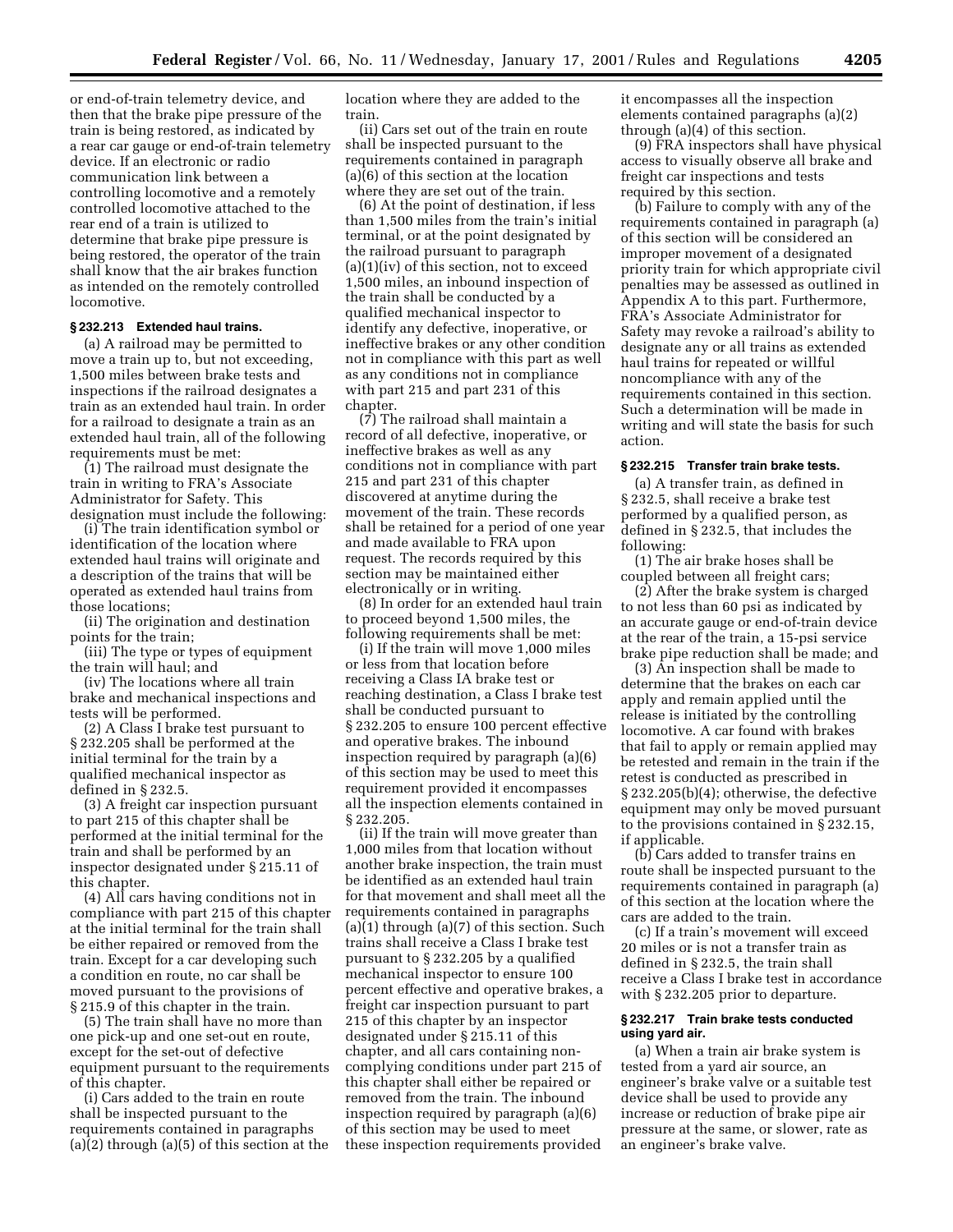(b) The yard air test device must be connected to the end of the train or block of cars that will be nearest to the controlling locomotive. However, if the railroad adopts and complies with written procedures to ensure that potential overcharge conditions to the train brake system are avoided, the yard air test device may be connected to other than the end nearest to the controlling locomotive.

(c) Except as provided in this section, when a yard air is used the train air brake system must be charged and tested as prescribed by § 232.205(b) and when practicable should be kept charged until road motive power is coupled to train, after which, a Class III brake test shall be performed as prescribed by § 232.211.

(1) If the cars are off air for more than four hours, these cars shall be retested in accordance with § 232.205(b) through (e).

(2) At a minimum, yard air pressure shall be 60 psi at the end of the consist or block of cars opposite from the yard test device and shall be within 15 psi of the regulator valve setting on yard test device.

(3) If the air pressure of the yard test device is less than the pressure at which the train will be operated, then a leakage or air flow test shall be conducted at the operating pressure of the train when the locomotives are attached in accordance with § 232.205(b)(1).

(d) Mechanical yard air test devices and gauges shall be calibrated every 92 days. Electronic yard test devices and gauges shall be calibrated annually. Mechanical and electronic yard air test devices and gauges shall be calibrated so that they are accurate to within  $\pm$  3 psi.

(e) If used to test a train, a yard air test device and any yard air test equipment shall be accurate and function as intended.

## **§ 232.219 Double heading and helper service.**

(a) When more than one locomotive is attached to a train, the engineer of the controlling locomotive shall operate the brakes. In case it becomes necessary for the controlling locomotive to give up control of the train short of the destination of the train, a Class III brake test pursuant to § 232.211 shall be made to ensure that the brakes are operative from the automatic brake valve of the locomotive taking control of the train.

(b) When one or more helper locomotives are placed in a train, a visual inspection shall be made of each helper locomotive brake system to determine that the brake system operates as intended in response to a 20-

psi reduction initiated from the controlling locomotive of the train. A helper locomotive with inoperative or ineffective brakes shall be repaired prior to use or removed from the train.

(c) If a helper locomotive utilizes a Helper Link device or a similar technology, the locomotive and device shall be equipped, designed, and maintained as follows:

(1) The locomotive engineer shall be notified by a distinctive alarm of any loss of communication between the device and the two-way end-of-train device of more than 25 seconds;

(2) A method to reset the device shall be provided in the cab of the helper locomotive that can be operated from the engineer's usual position during operation of the locomotive;

(3) The device shall be tested for accuracy and calibrated if necessary according to the manufacturer's specifications and procedures every 365 days. This shall include testing radio frequencies and modulation of the device. A legible record of the date and location of the last test or calibration shall be maintained with the device.

# **Subpart D—Periodic Maintenance and Testing Requirements**

#### **§ 232.301 Scope.**

This subpart contains the periodic brake system maintenance and testing requirements for equipment used in freight and other non-passenger trains.

#### **§ 232.303 General requirements.**

(a) *Definitions.* The following definitions are intended solely for the purpose of identifying what constitutes a shop or repair track under this subpart.

(1) *Shop or repair track* means:

(i) A fixed repair facility or track designated by the railroad as a shop or repair track;

(ii) A fixed repair facility or track which is regularly and consistently used to perform major repairs;

(iii) track which is used at a location to regularly and consistently perform both minor and major repairs where the railroad has not designated a certain portion of that trackage as a repair track;

(iv) A track designated or used by a railroad to regularly and consistently perform minor repairs during the period when major repairs are being conducted on such a track; and

(v) The facilities and tracks identified in paragraphs  $(a)(1)(i)$  through  $(a)(1)(iv)$ shall be considered shop or repair tracks regardless of whether a mobile repair vehicle is used to conduct the repairs.

(2) *Major repair* means a repair of such a nature that it would normally

require greater than four man-hours to accomplish or would involve the use of specialized tools and equipment. Major repairs would include such things as coupler replacement, draft gear repair, and repairs requiring the use of an air jack.

(3) *Minor repair* means repairs, other than major repairs, that can be accomplished in a short period of time with limited tools and equipment. Minor repairs would include such things as safety appliance straightening, handhold replacement, air hose replacement, lading adjustment, and coupler knuckle or knuckle pin replacement.

(b) A car on a shop or repair track shall be tested to determine that the air brakes apply and remain applied until a release is initiated.

(c) A car on a shop or repair track shall have its piston travel inspected. For cars equipped with 81⁄2-inch or 10 inch diameter brake cylinders, piston travel shall be within 7 to 9 inches. If piston travel is found to be less than 7 inches or more than 9 inches, it must be adjusted to nominally 71⁄2 inches. For cars not equipped with 81⁄2-inch or 10 inch diameter brake cylinders, piston travel shall be within the piston travel stenciled or marked on the car or badge plate.

(d) Before a car is released from a shop or repair track, a qualified person shall ensure:

(1) The brake pipe is securely clamped;

(2) Angle cocks are properly located with suitable clearance and properly positioned to allow maximum air flow;

(3) Valves, reservoirs, and cylinders are tight on supports and the supports

are securely attached to the car;

(4) Hand brakes are tested, inspected, and operate as intended; and

(5) Brake indicators, on cars so equipped, are accurate and operate as intended.

(e) If the repair track air brake test or single car test required in §§ 232.305 and 232.307 cannot be conducted at the point where repairs can be made to the car, the car may be moved after the repairs are effectuated to the next forward location where the test can be performed. Inability to perform a repair track air brake test or single car test does not constitute an inability to effectuate the necessary repairs.

(1) If it is necessary to move a car from the location where the repairs are performed in order to perform a repair track air brake test or a single car test required by this part, a tag or card shall be placed on both sides of the equipment, or an automated tracking system approved for use by FRA, with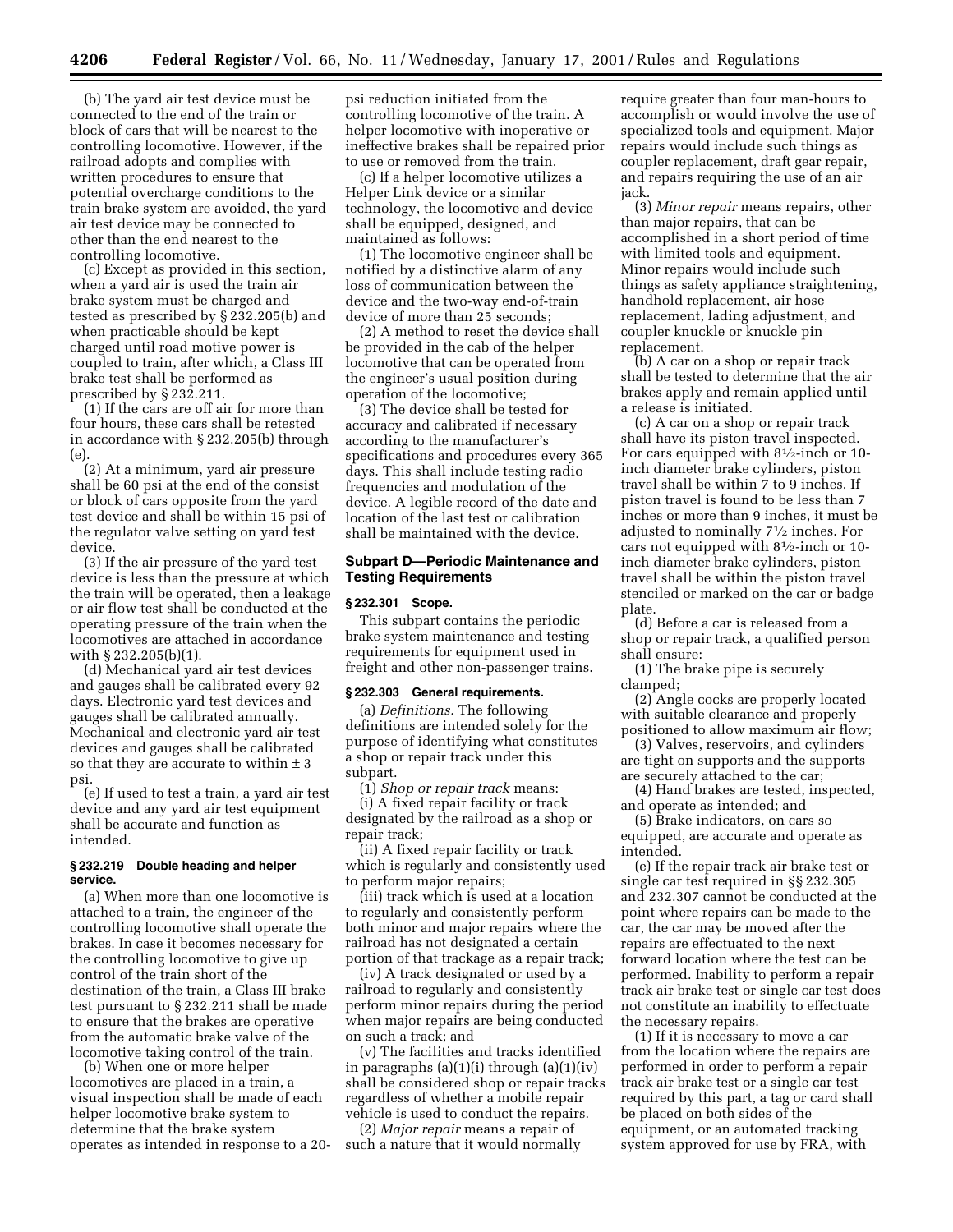the following information about the equipment:

(i) The reporting mark and car number;

(ii) The name of the inspecting railroad;

(iii) The location where repairs were performed and date;

(iv) Indication whether the car requires a repair track brake test or single car test;

(v) The location where the

appropriate test is to be performed; and (vi) The name, signature, if possible, and job title of the qualified person

approving the move. (2) The tag or card required by paragraph (e)(1) of this section shall remain affixed to the equipment until the necessary test has been performed.

(3) An electronic or written record or copy of each tag or card attached to or removed from a car or locomotive shall be retained for 90 days and, upon request, shall be made available within 15 calendar days for inspection by FRA or State inspectors.

(4) The record or copy of each tag or card removed from a car or locomotive shall contain the date, location, and the signature or identification of the qualified person removing it from the piece of equipment.

(f) The location and date of the last repair track brake test or single car test required by §§ 232.305 and 232.307 of this part shall be clearly stenciled, marked, or labeled in two-inch high letters or numerals on the side of the equipment. Alternatively, the railroad industry may use an electronic or automated tracking system to track the required information and the performance of the tests required by §§ 232.305 and 232.307 of this part.

(1) Electronic or automated tracking systems used to meet the requirement contained in this paragraph shall be capable of being reviewed and monitored by FRA at any time to ensure the integrity of the system. FRA's Associate Administrator for Safety may prohibit or revoke the railroad industry's authority to utilize an electronic or automated tracking system in lieu of stenciling or marking if FRA finds that the electronic or automated tracking system is not properly secure, is inaccessible to FRA or railroad employees, or fails to adequately track and monitor the equipment. FRA will record such a determination in writing, include a statement of the basis for such action, and will provide a copy of the document to the affected railroads. (2) [Reserved.]

#### **§ 232.305 Repair track air brake tests.**

(a) Repair track brake tests shall be performed by a qualified person in

accordance with either Section 3.0, ''Procedures for Repair Track Test for Air Brake Equipment,'' of the Association of American Railroads Standard S–486–99, ''Code of Air Brake System Tests for Freight Equipment,'' contained in the AAR *Manual of Standards and Recommended Practices, Section E* (April 1, 1999) or an alternative procedure approved by FRA pursuant to § 232.17. The incorporation by reference of this AAR standard was approved by the Director of the Federal Register in accordance with 5 U.S.C. 552(a) and 1 CFR part 51. You may obtain a copy of the incorporated document from the Association of American Railroads, 50 F Street, NW., Washington, DC 20001. You may inspect a copy of the document at the Federal Railroad Administration, Docket Clerk, 1120 Vermont Avenue, NW., Suite 7000, Washington, DC or at the Office of the Federal Register, 800 North Capitol Street, NW., Suite 700, Washington, DC.

(b) Except as provided in § 232.303(e), a railroad shall perform a repair track brake test on a car when:

(1) A car has its brakes cut-out or inoperative when removed from a train or when placed on a shop or repair track;

(2) A car is on a repair or shop track, as defined in § 232.303(a), for any reason and has not received a repair track brake test within the previous 12 month period;

(3) A car is found with missing or incomplete repair track brake test information;

(4) One or more of the following conventional air brake equipment items is removed, repaired, or replaced:

(i) Brake reservoir;

(ii) Control valve mounting gasket; or (iii) Pipe bracket stud.

(5) A car is found with one or more of the following wheel defects:

(i) Built-up tread, unless known to be caused by hand brake left applied;

(ii) Slid flat wheel, unless known to be caused by hand brake left applied; or (iii) Thermal cracks.

(c) Except as provided in paragraph (d) of this section, each car shall receive a repair track brake test no less than every 5 years.

(d) Each car shall receive a repair track brake test no less than 8 years from the date the car was built or rebuilt.

# **§ 232.307 Single car tests.**

(a) Single car tests shall be performed by a qualified person in accordance with either Section 4.0, ''Tests-Standard Single Capacity Freight Brake Equipment (Single Car Test),'' of the Association of American Railroads

Standard S–486–99, ''Code of Air Brake System Tests for Freight Equipment,'' contained in the AAR *Manual of Standards and Recommended Practices, Section E* (April 1, 1999) or an alternative procedure approved by FRA pursuant to § 232.17. The incorporation by reference of this AAR standard was approved by the Director of the Federal Register in accordance with 5 U.S.C. 552(a) and 1 CFR part 51. You may obtain a copy of the incorporated document from the Association of American Railroads, 50 F Street, NW., Washington, DC 20001. You may inspect a copy of the document at the Federal Railroad Administration, Docket Clerk, 1120 Vermont Avenue, NW., Suite 7000, Washington, DC or at the Office of the Federal Register, 800 North Capitol Street, NW., Suite 700, Washington, DC.

(b) Except as provided in § 232.303(e), a railroad shall perform a single car test on a car when one or more of the following conventional air brake equipment items is removed, repaired or replaced:

(1) Service portion;

- (2) Emergency portion; or
- (3) Pipe bracket.

(c) A single car test pursuant to paragraph (a) of this section shall be performed on a new or rebuilt car prior to placing or using the car in revenue service.

# **§ 232.309 Repair track air brake test and single car test equipment and devices.**

(a) Test equipment and devices used to perform repair track air brake tests or single car tests shall be tested for correct operation at least once each calendar day of use.

(b) Except for single car test devices, mechanical test devices such as pressure gauges, flow meters, orifices, etc. shall be calibrated once every 92 days.

(c) Electronic test devices shall be calibrated at least once every 365 days.

(d) Test equipment and single car test devices placed in service shall be tagged or labeled with the date its next calibration is due.

(e) Each single car test device shall be tested not less frequently than every 92 days after being placed in service and may not continue in service if more than one year has passed since its last 92-day test.

(f) Each single car test device shall be disassembled and cleaned not less frequently than every 365 days after being placed in service.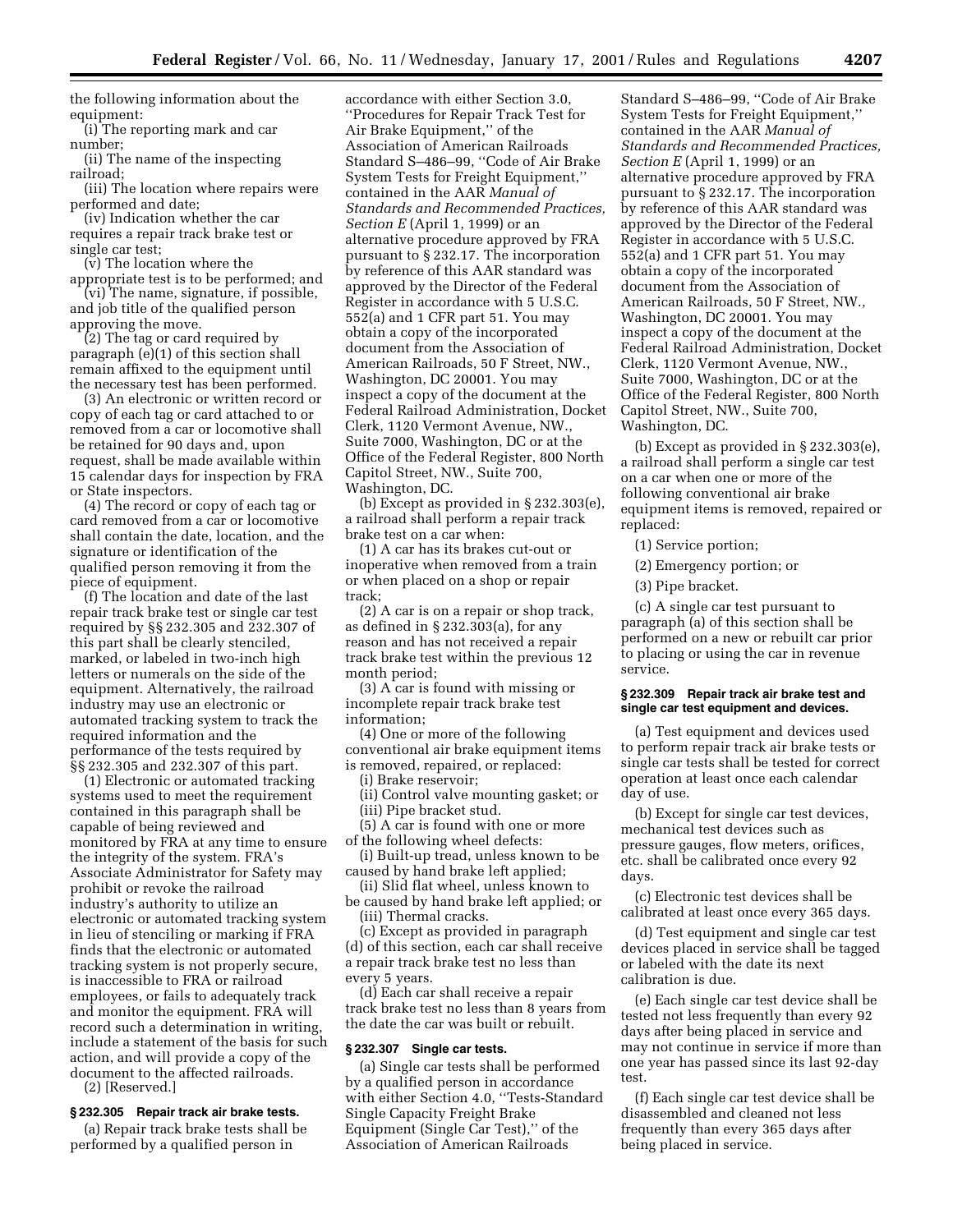#### **Subpart E—End-of-Train Devices**

#### **§ 232.401 Scope.**

This subpart contains the requirements related to the performance, operation, and testing of end-of-train devices. Unless expressly excepted in this subpart, the requirements of this subpart apply to all trains operating on track which is part of the general railroad system of transportation.

# **§ 232.403 Design standards for one-way end-of-train devices.**

(a) *General.* A one-way end-of-train device shall be comprised of a rear-oftrain unit (rear unit) located on the last car of a train and a front-of-train unit (front unit) located in the cab of the locomotive controlling the train.

(b) *Rear unit.* The rear unit shall be capable of determining the brake pipe pressure on the rear car and transmitting that information to the front unit for display to the locomotive engineer. The rear unit shall be—

(1) Capable of measuring the brake pipe pressure on the rear car with an accuracy of ±3 pounds per square inch (psig) and brake pipe pressure variations of  $\pm$ 1 psig;

(2) Equipped with a ''bleeder valve'' that permits the release of any air under pressure from the rear of train unit or the associated air hoses prior to detaching the rear unit from the brake pipe;

(3) Designed so that an internal failure will not cause an undesired emergency brake application;

(4) Equipped with either an air gauge or a means of visually displaying the rear unit's brake pipe pressure measurement; and

(5) Equipped with a pressure relief safety valve to prevent explosion from a high pressure air leak inside the rear unit.

(c) *Reporting rate.* Multiple data transmissions from the rear unit shall occur immediately after a variation in the rear car brake pipe pressure of  $\pm 2$ psig and at intervals of not greater than 70 seconds when the variation in the rear car brake pipe pressure over the 70 second interval is less than ±2 psig.

(d) *Operating environment.* The rear unit shall be designed to meet the performance requirements of paragraphs (b) and (c) of this section under the following environmental conditions:

(1) At temperatures from  $-40^{\circ}$ C to 60°C;

(2) At a relative humidity of 95% noncondensing at 50°C;

(3) At altitudes of zero to 12,000 feet mean sea level;

(4) During vertical and lateral vibrations of 1 to 15 Hz., with 0.5 g. peak to peak, and 15 to 500 Hz., with 5 g. peak to peak;

(5) During the longitudinal vibrations of 1 to 15 Hz., with 3 g. peak to peak, and 15 to 500 Hz., with 5 g. peak to peak; and

(6) During a shock of 10 g. peak for 0.1 second in any axis.

(e) *Unique code.* Each rear unit shall have a unique and permanent identification code that is transmitted along with the pressure message to the front-of-train unit. A code obtained from the Association of American Railroads, 50 F Street, NW., Washington, DC 20036 shall be deemed to be a unique code for purposes of this section. A unique code also may be obtained from the Office of Safety Assurance and Compliance (RRS–10), Federal Railroad Administration, Washington, DC 20590.

(f) *Front unit.* (1) The front unit shall be designed to receive data messages from the rear unit and shall be capable of displaying the rear car brake pipe pressure in increments not to exceed one pound.

(2) The display shall be clearly visible and legible in daylight and darkness from the engineer's normal operating position.

(3) The front device shall have a means for entry of the unique identification code of the rear unit being used. The front unit shall be designed so that it will display a message only from the rear unit with the same code as entered into the front unit.

(4) The front unit shall be designed to meet the requirements of paragraphs (d)(2), (3), (4), and (5) of this section. It shall also be designed to meet the performance requirements in this paragraph under the following environmental conditions:

(i) At temperatures from  $0^{\circ}$ C to  $60^{\circ}$ C; (ii) During a vertical or lateral shock

of 2 g. peak for 0.1 second; and

(iii) During a longitudinal shock of 5 g. peak for 0.1 second.

(g) *Radio equipment.* (1) The radio transmitter in the rear unit and the radio receiver in the front unit shall comply with the applicable regulatory requirements of the Federal Communications Commission (FCC) and use of a transmission format acceptable to the FCC.

(2) If power is supplied by one or more batteries, the operating life shall be a minimum of 36 hours at 0°C.

#### **§ 232.405 Design and performance standards for two-way end-of-train devices.**

Two-way end-of-train devices shall be designed and perform with the features applicable to one-way end-of-train devices described in § 232.403, except those included in § 232.403(b)(3). In

addition, a two-way end-of-train device shall be designed and perform with the following features:

(a) An emergency brake application command from the front unit of the device shall activate the emergency air valve at the rear of the train within one second.

(b) The rear unit of the device shall send an acknowledgment message to the front unit immediately upon receipt of an emergency brake application command. The front unit shall listen for this acknowledgment and repeat the brake application command if the acknowledgment is not correctly received.

(c) The rear unit, on receipt of a properly coded command, shall open a valve in the brake line and hold it open for a minimum of 15 seconds. This opening of the valve shall cause the brake line to vent to the exterior.

(d) The valve opening shall have a minimum diameter of 3⁄4 inch and the internal diameter of the hose shall be 5⁄8 inch to effect an emergency brake application.

(e) The front unit shall have a manually operated switch which, when activated, shall initiate an emergency brake transmission command to the rear unit or the locomotive shall be equipped with a manually operated switch on the engineer control stand designed to perform the equivalent function. The switch shall be labeled ''Emergency'' and shall be protected so that there will exist no possibility of accidental activation.

(f) All locomotives ordered on or after August 1, 2001, or placed in service for the first time on or after August 1, 2003, shall be designed to automatically activate the two-way end-of-train device to effectuate an emergency brake application whenever it becomes necessary for the locomotive engineer to place the train air brakes in emergency.

(g) The availability of the front-to-rear communications link shall be checked automatically at least every 10 minutes.

(h) Means shall be provided to confirm the availability and proper functioning of the emergency valve.

(i) Means shall be provided to arm the front and rear units to ensure the rear unit responds to an emergency command only from a properly associated front unit.

#### **§ 232.407 Operations requiring use of twoway end-of-train devices; prohibition on purchase of nonconforming devices.**

(a) *Definitions.* The following definitions are intended solely for the purpose of identifying those operations subject to the requirements for the use of two-way end-of-train devices.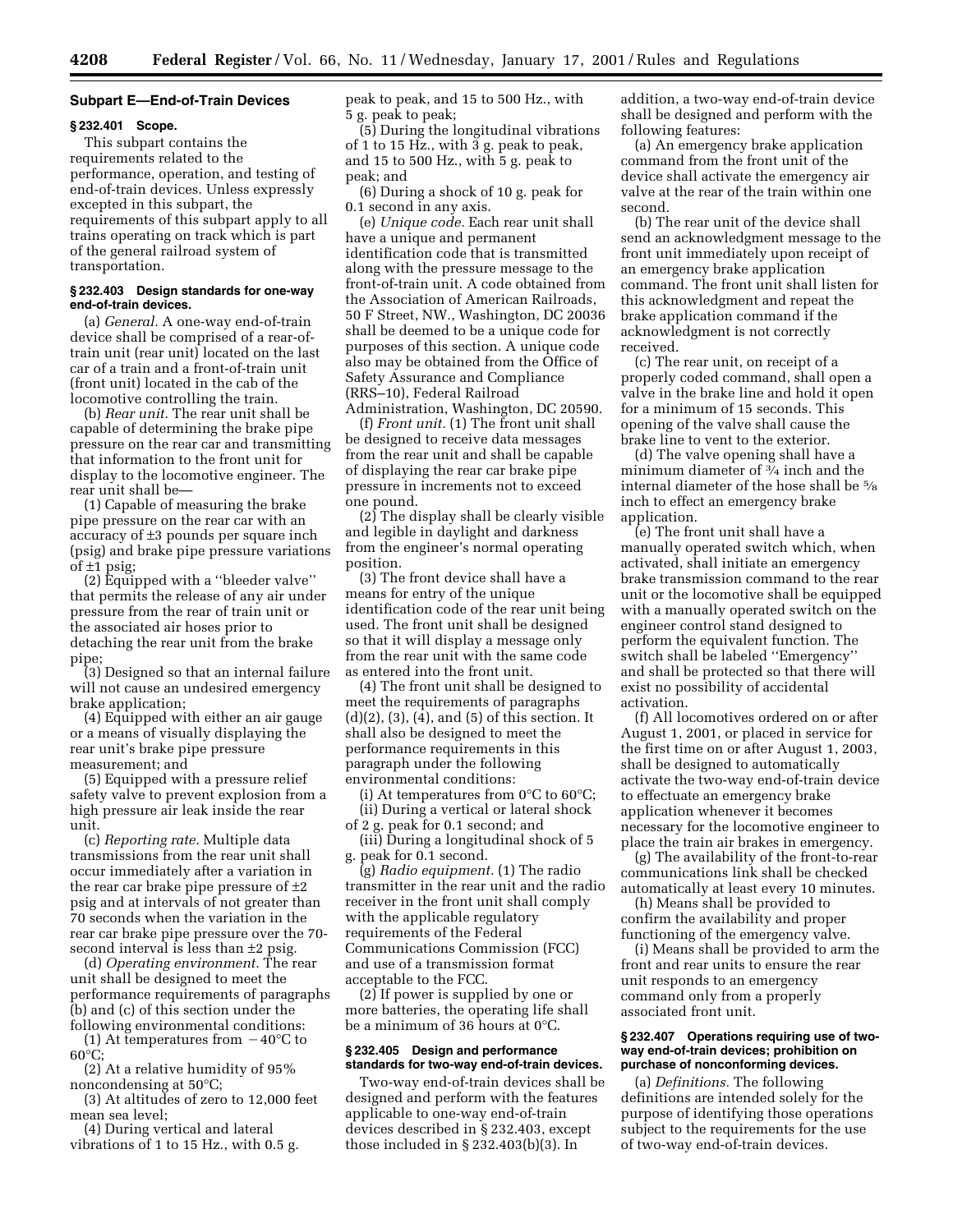(1) *Heavy grade* means:

(i) For a train operating with 4,000 trailing tons or less, a section of track with an average grade of two percent or greater over a distance of two continuous miles; and

(ii) For a train operating with greater than 4,000 trailing tons, a section of track with an average grade of one percent or greater over a distance of three continuous miles.

(2) *Train* means one or more locomotives coupled with one or more rail cars, except during switching operations or where the operation is that of classifying cars within a railroad yard for the purpose of making or breaking up trains.

(3) *Local train* means a train assigned to perform switching en route which operates with 4,000 trailing tons or less and travels between a point of origin and a point of final destination, for a distance that is no greater than that which can normally be operated by a single crew in a single tour of duty.

(4) *Work train* means a non-revenue service train of 4,000 trailing tons or less used for the administration and upkeep service of the railroad.

(5) *Trailing tons* means the sum of the gross weights—expressed in tons—of the cars and the locomotives in a train that are not providing propelling power to the train.

(b) *General.* All trains not specifically excepted in paragraph (e) of this section shall be equipped with and shall use either a two-way end-of-train device meeting the design and performance requirements contained in § 232.405 or a device using an alternative technology to perform the same function.

(c) *New devices.* Each newly manufactured end-of-train device purchased by a railroad after January 2, 1998 shall be a two-way end-of-train device meeting the design and performance requirements contained in § 232.405 or a device using an alternative technology to perform the same function.

(d) *Grandfathering.* Each two-way end-of-train device purchased by any person prior to July 1, 1997 shall be deemed to meet the design and performance requirements contained in § 232.405.

(e) *Exceptions.* The following types of trains are excepted from the requirement for the use of a two-way end-of-train device:

(1) Trains with a locomotive or locomotive consist located at the rear of the train that is capable of making an emergency brake application, through a command effected by telemetry or by a crew member in radio contact with the controlling locomotive;

(2) Trains operating in the push mode with the ability to effectuate an emergency brake application from the rear of the train;

(3) Trains with an operational caboose placed at the rear of the train, carrying one or more crew members in radio contact with the controlling locomotive, that is equipped with an emergency brake valve;

(4) Trains operating with a secondary, fully independent braking system capable of safely stopping the train in the event of failure of the primary system;

(5) Trains that do not operate over heavy grades and do not exceed 30 mph;

(6) Local trains, as defined in paragraph (a)(3) of this section, that do not operate over heavy grades;

(7) Work trains, as defined in paragraph (a)(4) of this section, that do not operate over heavy grades;

(8) Trains that operate exclusively on track that is not part of the general railroad system;

(9) Trains that must be divided into two sections in order to traverse a grade (*e.g.,* doubling a hill). This exception applies only to the extent necessary to traverse the grade and only while the train is divided in two for such purpose;

(10) Passenger trains in which all of the cars in the train are equipped with an emergency brake valve readily accessible to a crew member;

(11) Passenger trains that have a car at the rear of the train, readily accessible to one or more crew members in radio contact with the engineer, that is equipped with an emergency brake valve readily accessible to such a crew member; and

(12) Passenger trains that have twenty-four (24) or fewer cars (not including locomotives) in the consist and that are equipped and operated in accordance with the following trainconfiguration and operating requirements:

(i) If the total number of cars in a passenger train consist is twelve (12) or fewer, a car located no less than halfway through the consist (counting from the first car in the train) must be equipped with an emergency brake valve readily accessible to a crew member;

(ii) If the total number of cars in a passenger train consist is thirteen (13) to twenty-four (24), a car located no less than two-thirds  $(2/3)$  of the way through the consist (counting from the first car in the train) must be equipped with an emergency brake valve readily accessible to a crew member;

(iii) Prior to descending a section of track with an average grade of two percent or greater over a distance of two continuous miles, the engineer of the

train shall communicate with the conductor, to ensure that a member of the crew with a working two-way radio is stationed in the car with the rearmost readily accessible emergency brake valve on the train when the train begins its descent; and

(iv) While the train is descending a section of track with an average grade of two percent or greater over a distance of two continuous miles, a member of the train crew shall occupy the car that contains the rearmost readily accessible emergency brake valve on the train and be in constant radio communication with the locomotive engineer. The crew member shall remain in this car until the train has completely traversed the heavy grade.

(f) *Specific requirements for use.* If a train is required to use a two-way endof-train device:

(1) That device shall be armed and operable from the time the train departs from the point where the device is installed until the train reaches its destination. If a loss of communication occurs at the location where the device is installed, the train may depart the location at restricted speed for a distance of no more than one mile in order to establish communication. When communication is established, the quantitative values of the head and rear unit shall be compared pursuant to § 232.409(b) and the device tested pursuant to § 232.409(c), unless the test was performed prior to installation.

(2) The rear unit batteries shall be sufficiently charged at the initial terminal or other point where the device is installed and throughout the train's trip to ensure that the end-of-train device will remain operative until the train reaches its destination.

(3) The device shall be activated to effectuate an emergency brake application either by using the manual toggle switch or through automatic activation, whenever it becomes necessary for the locomotive engineer to initiate an emergency application of the air brakes using either the automatic brake valve or the conductor's emergency brake valve.

(g) *En route failure of device on a freight or other non-passenger train.* Except on passenger trains required to be equipped with a two-way end-oftrain device (which are provided for in paragraph (h) of this section), en route failures of a two-way end-of-train device shall be handled in accordance with this paragraph. If a two-way end-of-train device or equivalent device fails en route (*i.e.,* is unable to initiate an emergency brake application from the rear of the train due to certain losses of communication (front to rear) or due to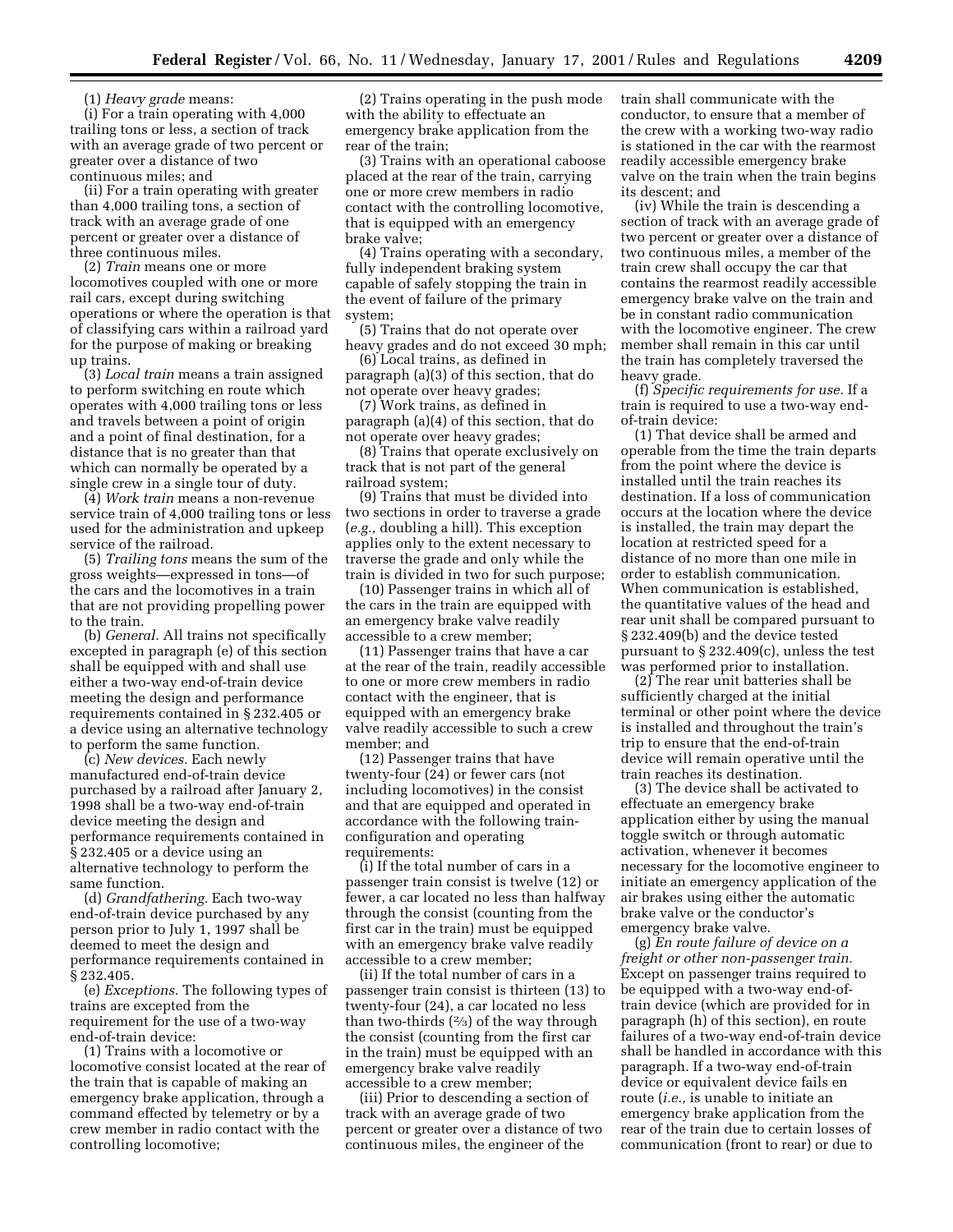other reasons, the speed of the train on which it is installed shall be limited to 30 mph until the ability of the device to initiate an emergency brake application from the rear of the train is restored. This limitation shall apply to a train using a device that uses an alternative technology to serve the purpose of a two-way end-of-train device. With regard to two-way end-of-train devices, a loss of communication between the front and rear units is an en route failure only if the loss of communication is for a period greater than 16 minutes and 30 seconds. Based on the existing design of the devices, the display to an engineer of a message that there is a communication failure indicates that communication has been lost for 16 minutes and 30 seconds or more.

(1) If a two-way end-of-train device fails en route, the train on which it is installed, in addition to observing the 30-mph speed limitation, shall not operate over a section of track with an average grade of two percent or greater for a distance of two continuous miles, unless one of the following alternative measures is provided:

(i) Use of an occupied helper locomotive at the end of the train. This alternative may be used only if the following requirements are met:

(A) The helper locomotive engineer shall initiate and maintain two-way voice radio communication with the engineer on the head end of the train; this contact shall be verified just prior to passing the crest of the grade.

(B) If there is a loss of communication prior to passing the crest of the grade, the helper locomotive engineer and the head-end engineer shall act immediately to stop the train until voice communication is resumed, in accordance with the railroad's operating rules.

(C) If there is a loss of communication once the descent has begun, the helper locomotive engineer and the head-end engineer shall act to stop the train, in accordance with the railroad's operating rules, if the train has reached a predetermined rate of speed that indicates the need for emergency braking.

(D) The brake pipe of the helper locomotive shall be connected and cut into the train line and tested to ensure operation.

(ii) Use of an occupied caboose at the end of the train with a tested, functioning brake valve capable of initiating an emergency brake application from the caboose. This alternative may be used only if the train service employee in the caboose and the engineer on the head end of the train establish and maintain two-way voice

radio communication and respond appropriately to the loss of such communication in the same manner as prescribed for helper locomotives in paragraph (g)(1)(i) of this section.

(iii) Use of a radio-controlled locomotive at the rear of the train under continuous control of the engineer in the head end by means of telemetry, but only if such radio-controlled locomotive is capable of initiating an emergency application on command from the lead (controlling) locomotive.

(2) [Reserved.]

(h) *En route failure of device on a passenger train.*

(1) A passenger train required to be equipped with a two-way end-of-train device that develops an en route failure of the device (as explained in paragraph (g) of this section) shall not operate over a section of track with an average grade of two percent or greater over a distance of two continuous miles until an operable two-way end-of-train device is installed on the train or an alternative method of initiating an emergency brake application from the rear of the train is achieved.

(2) Except as provided in paragraph (h)(1) of this section, a passenger train required to be equipped with a two-way end-of-train device that develops an en route failure of the device (as explained in paragraph (g) of this section) shall be operated in accordance with the following:

(i) A member of the train crew shall be immediately positioned in the car which contains the rearmost readily accessible emergency brake valve on the train and shall be equipped with an operable two-way radio that communicates with the locomotive engineer; and

(ii) The locomotive engineer shall periodically make running tests of the train's air brakes until the failure is corrected; and

(3) Each en route failure shall be corrected at the next location where the necessary repairs can be conducted or at the next location where a required brake test is to be performed, whichever is reached first.

### **§ 232.409 Inspection and testing of end-oftrain devices.**

(a) After each installation of either the front or rear unit of an end-of-train device, or both, on a train and before the train departs, the railroad shall determine that the identification code entered into the front unit is identical to the unique identification code on the rear unit.

(b) After each installation of either the front or rear unit of an end-of-train device, or both, on a train and before the

train departs, the functional capability of the device shall be determined, after charging the train, by comparing the quantitative value of the air pressure displayed on the front unit with the quantitative value of the air pressure displayed on the rear unit or on a properly calibrated air gauge. The endof-train device shall not be used if the difference between the two readings exceeds three pounds per square inch.

(c) A two-way end-of-train device shall be tested at the initial terminal or other point of installation to ensure that the device is capable of initiating an emergency power brake application from the rear of the train. If this test is conducted by a person other than a member of the train crew, the locomotive engineer shall be notified that a successful test was performed. The notification required by this paragraph may be provided to the locomotive engineer by any means determined appropriate by the railroad; however, a written or electronic record of the notification shall be maintained in the cab of the controlling locomotive and shall include the date and time of the test, the location where the test was performed, and the name of person conducting the test.

(d) The telemetry equipment shall be tested for accuracy and calibrated if necessary according to the manufacturer's specifications and procedures at least every 365 days. This shall include testing radio frequencies and modulation of the device. The date and location of the last calibration or test as well as the name of the person performing the calibration or test shall be legibly displayed on a weatherresistant sticker or other marking device affixed to the outside of both the front unit and the rear unit; however, if the front unit is an integral part of the locomotive or is inaccessible, then the information may be recorded on Form FRA F6180–49A instead, provided the serial number of the unit is recorded.

# **Subpart F—Introduction of New Brake System Technology**

## **§ 232.501 Scope.**

This subpart contains general requirements for introducing new brake system technologies. This subpart is intended to facilitate the introduction of new complete brake system technologies or major upgrades to existing systems which the current regulations do not adequately address (*i.e.,* electronic brake systems). This subpart is not intended for use in the introduction of a new brake component or material.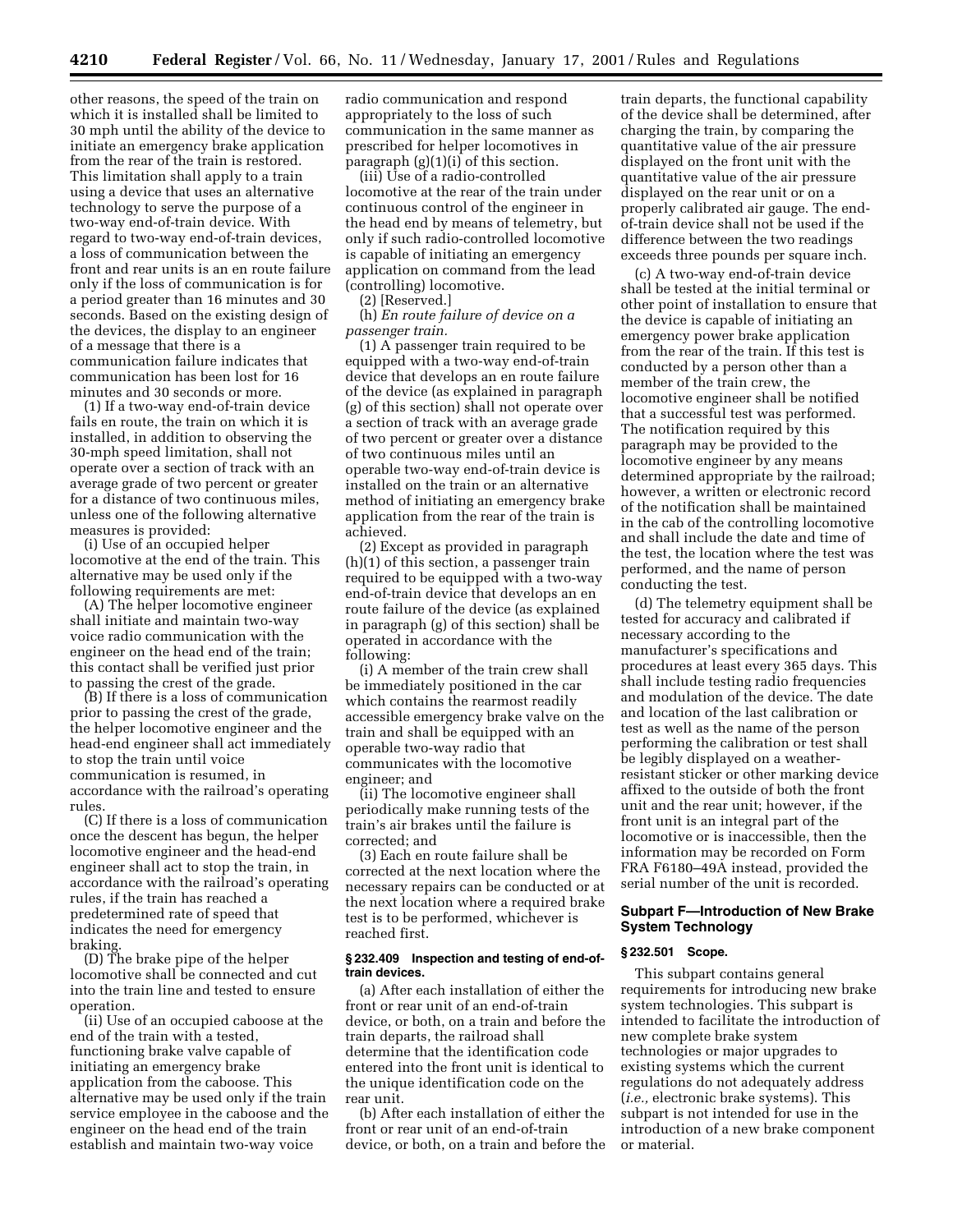## **§ 232.503 Process to introduce new brake system technology.**

(a) Pursuant to the procedures contained in § 232.17, each railroad shall obtain special approval from the FRA Associate Administrator for Safety of a pre-revenue service acceptance testing plan, developed pursuant to § 232.505, for the new brake system technology, prior to implementing the plan.

(b) Each railroad shall complete a prerevenue service demonstration of the new brake system technology in accordance with the approved plan, shall fulfill all of the other requirements prescribed in § 232.505, and shall obtain special approval from the FRA Associate Administrator for Safety under the procedures of § 232.17 prior to using such brake system technology in revenue service.

# **§ 232.505 Pre-revenue service acceptance testing plan.**

(a) *General; submission of plan.* Except as provided in paragraph (f) of this section, before using a new brake system technology for the first time on its system the operating railroad or railroads shall submit a pre-revenue service acceptance testing plan containing the information required by paragraph (e) of this section and obtain the approval of the FRA Associate Administrator for Safety, under the procedures specified in § 232.17.

(b) *Compliance with plan.* After receiving FRA approval of the prerevenue service testing plan and before introducing the new brake system technology into revenue service, the operating railroad or railroads shall:

(1) Adopt and comply with such FRAapproved plan, including fully executing the tests required by the plan;

(2) Report to the FRA Associate Administrator for Safety the results of the pre-revenue service acceptance tests;

(3) Correct any safety deficiencies identified by FRA in the design of the equipment or in the inspection, testing, and maintenance procedures or, if safety deficiencies cannot be corrected by design or procedural changes, agree to comply with any operational limitations that may be imposed by the Associate Administrator for Safety on the revenue service operation of the equipment; and

(4) Obtain FRA approval to place the new brake system technology in revenue service.

(c) *Compliance with limitations*. The operating railroad shall comply with each operational limitation, if any, imposed by the Associate Administrator for Safety.

(d) *Availability of plan*. The plan shall be made available to FRA for inspection and copying upon request.

(e) *Elements of plan*. The plan shall include all of the following elements:

(1) An identification of each waiver, if any, of FRA or other Federal safety regulations required for the tests or for revenue service operation of the equipment.

(2) A clear statement of the test objectives. One of the principal test objectives shall be to demonstrate that the equipment meets the safety design and performance requirements specified in this part when operated in the environment in which it is to be used.

(3) A planned schedule for conducting the tests.

(4) A description of the railroad property or facilities to be used to conduct the tests.

(5) A detailed description of how the tests are to be conducted. This description shall include:

(i) An identification of the equipment

to be tested;

(ii) The method by which the equipment is to be tested;

(iii) The criteria to be used to evaluate the equipment's performance; and

(iv) The means by which the test results are to be reported to FRA.

(6) A description of any special instrumentation to be used during the tests.

(7) A description of the information or data to be obtained.

(8) A description of how the information or data obtained is to be analyzed or used.

(9) A description of any criteria to be used as safety limits during the testing.

(10) A description of the criteria to be used to measure or determine the success or failure of the tests. If acceptance is to be based on extrapolation of less than full level testing results, the analysis to be done to justify the validity of the extrapolation shall be described.

(11) A description of any special safety precautions to be observed during the testing.

(12) A written set of standard operating procedures to be used to ensure that the testing is done safely.

(13) Quality control procedures to ensure that the inspection, testing, and maintenance procedures are followed.

(14) Criteria to be used for the revenue service operation of the equipment.

(15) A description of all testing of the equipment that has previously been performed, if any.

(f) *Exception.* For brake system technologies that have previously been used in revenue service in the United States, the railroad shall test the equipment on its system, prior to placing it in revenue service, to ensure the compatibility of the equipment with the operating system (track, signals, etc.) of the railroad. A description of such testing shall be retained by the railroad and made available to FRA for inspection and copying upon request.

# **Appendix A to Part 232—Schedule of Civil Penalties 1**

| Section                                                                         | Violation    | Willful violation |
|---------------------------------------------------------------------------------|--------------|-------------------|
| <b>Subpart A-General</b>                                                        |              |                   |
| 232.15 Movement of power brake defects:                                         |              |                   |
|                                                                                 | (1)          | $\left(1\right)$  |
| (11) Failure to make determinations and provide notification of en route defect | \$2,500      | \$5,000           |
|                                                                                 | 2.500        | 5,000             |
|                                                                                 | 1,000        | 2.000             |
|                                                                                 | 2,000        | 4,000             |
|                                                                                 | 2.000        | 4.000             |
|                                                                                 | 2.500        | 5.000             |
|                                                                                 | 2.500        | 5.000             |
| 232.19                                                                          | $^{\rm (1)}$ | (1)               |
| <b>Subpart B-General Requirements</b>                                           |              |                   |
| 232.103 All train brake systems:                                                |              |                   |
|                                                                                 | 2,500        | 5,000             |
|                                                                                 | 5.000        | 7.500             |
|                                                                                 | 5.000        | 7.500             |
|                                                                                 | 2,500        | 5,000             |
|                                                                                 | 2,500        | 5.000             |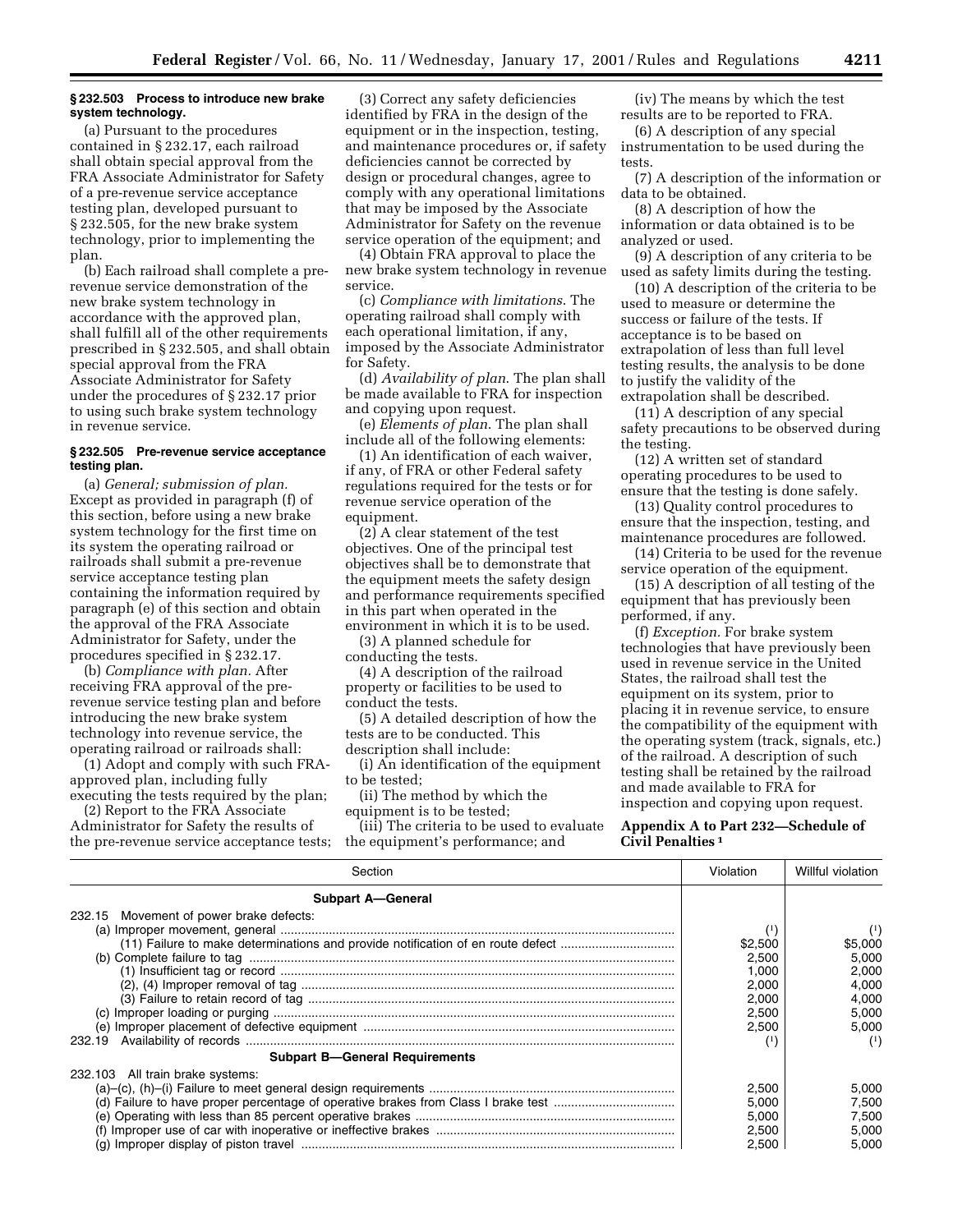۲

 $\equiv$ 

| Section                                                                                             | Violation      | Willful violation |
|-----------------------------------------------------------------------------------------------------|----------------|-------------------|
|                                                                                                     | 2,500          | 5,000             |
| (n) Securement of unattended equipment:                                                             |                |                   |
| (1) Failure to apply sufficient number of hand brakes; failure to develop or implement procedure to | 5,000          | 7,500             |
|                                                                                                     | 2,500          | 5,000             |
|                                                                                                     | 2,500          | 5,000             |
| (4) Failure to adopt or comply with procedures for securing unattended locomotive                   | 5,000          | 7,500             |
|                                                                                                     | 2,500          | 5,000             |
| 232.105 Locomotives:                                                                                | 2,500          | 5,000             |
|                                                                                                     | 1,000-         | 2,000-            |
|                                                                                                     | 5,000          | 7,500             |
|                                                                                                     | 5,000          | 7,500             |
|                                                                                                     | 2,500<br>2,000 | 5,000<br>4,000    |
|                                                                                                     | 2,500          | 5,000             |
|                                                                                                     | 2,500          | 5,000             |
|                                                                                                     | 2,500          | 5,000             |
|                                                                                                     | 2,500          | 5,000             |
| 232.107 Air sources/cold weather operations:                                                        | 5,000          | 7,500             |
|                                                                                                     | 2,500          | 5,000             |
|                                                                                                     | 2,500          | 5,000             |
|                                                                                                     | 5,000          | 7,500             |
|                                                                                                     | 2,500          | 5,000             |
| 232.109 Dynamic brakes:                                                                             | 5,000          | 7,500             |
|                                                                                                     | 5,000          | 7,500             |
|                                                                                                     | 5,000          | 7,500             |
|                                                                                                     | 2,500          | 5,000             |
|                                                                                                     | 2,000          | 4,000             |
|                                                                                                     | 2,500<br>2,500 | 5,000<br>5,000    |
|                                                                                                     | 2,500          | 5,000             |
|                                                                                                     | 2,500          | 5,000             |
|                                                                                                     | 5,000          | 7,500             |
|                                                                                                     | 5,000          | 7,500             |
| 232.111 Train handling information:                                                                 | 5,000          | 7,500             |
|                                                                                                     | 2,500          | 5,000             |
| <b>Subpart C-Inspection and Testing Requirements</b>                                                |                |                   |
| 232.203 Training requirements:                                                                      |                |                   |
|                                                                                                     | 7,500          | 11,000            |
| (b)(1)–(9) Failure to address or comply with specific required item or provision of program         | 5,000          | 7,500             |
|                                                                                                     | 5,000<br>5,000 | 7,500<br>7,500    |
|                                                                                                     | 5,000          | 7,500             |
|                                                                                                     | 7,500          | 11,000            |
| 232.205 Class I brake test—initial terminal inspection:                                             |                |                   |
|                                                                                                     | 110,000        | 15,000            |
|                                                                                                     | 5,000<br>2,500 | 7,500<br>5,000    |
|                                                                                                     | 5,000          | 7,500             |
|                                                                                                     | 2,500          | 5.000             |
|                                                                                                     | 2,500          | 5,000             |
|                                                                                                     | 5,000          | 7,500             |
| 232.207 Class IA brake tests-1,000-mile inspection:                                                 | 115,000        | 7,500             |
| (b)(1)–(6) Partial failure to perform inspection …………………………………………………………………………………                    | 2,500          | 5,000             |
|                                                                                                     | 5,000          | 7,500             |
|                                                                                                     | 5,000          | 7,500             |
|                                                                                                     | 2,500          | 5,000             |
| 232.209 Class II brake tests-intermediate inspection:                                               | 15,000         | 7,500             |
|                                                                                                     | 2,500          | 5,000             |
| 232.211 Class III brake tests-trainline continuity inspection:                                      |                |                   |
|                                                                                                     | 5,000          | 7,500             |
|                                                                                                     | 2,500          | 5,000             |
| 232.213 Extended haul trains:                                                                       | 5,000          | 7,500             |
|                                                                                                     | (2)            | (2)               |
| (a)(4) Failure to remove defective car (per car) …………………………………………………………………………………                    | 2,000          | 4,000             |
|                                                                                                     | 5,000          | 7,500             |
|                                                                                                     | 2,000          | 4,000             |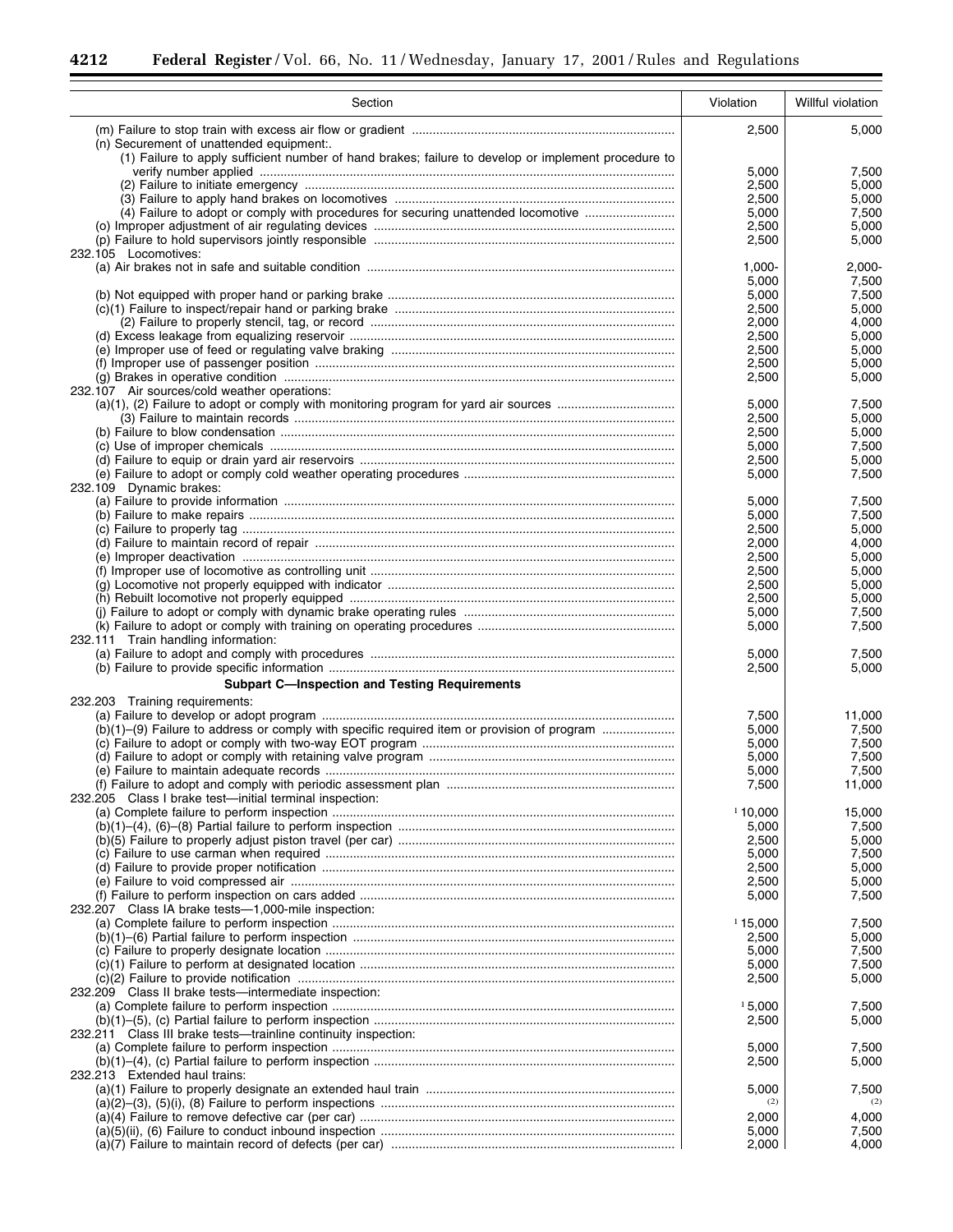| Section                                                                        | Violation | Willful violation |
|--------------------------------------------------------------------------------|-----------|-------------------|
| 232.215 Transfer train brake tests:                                            |           |                   |
|                                                                                | 5,000     | 7,500             |
|                                                                                | 2,500     | 5,000             |
| 232.217 Train brake system tests conducted using yard air:                     |           |                   |
|                                                                                | 2,500     | 5,000             |
|                                                                                | 5,000     | 7,500             |
|                                                                                | (2)       | $^{(2)}$          |
|                                                                                | 2,500     | 5,000             |
|                                                                                | 2,500     | 5,000             |
| 232.219 Double heading and helper service:                                     |           |                   |
|                                                                                | 2,500     | 5,000             |
|                                                                                | 2,500     | 5,000             |
|                                                                                | 2,500     | 5,000             |
| <b>Subpart D-Periodic Maintenance and Testing Requirements</b>                 |           |                   |
|                                                                                |           |                   |
| 232.303 General requirements:                                                  |           |                   |
|                                                                                | 2,500     | 5,000             |
|                                                                                | 2,500     | 5,000             |
|                                                                                | 2,000     | 5,000             |
|                                                                                | 2,000     | 4,000             |
|                                                                                | 2,500     | 5,000             |
| 232.305 Repair track air brake tests:                                          |           |                   |
|                                                                                | 2,500     | 5,000             |
|                                                                                | 2,500     | 5,000             |
| 232.307 Single car tests:                                                      |           |                   |
|                                                                                | 2,500     | 5,000             |
|                                                                                | 2,500     | 5,000             |
| 232.309 Repair track air brake test and single car test equipment and devices: |           |                   |
|                                                                                | 2,500     | 5,000             |
| <b>Subpart E-End-of-Train Devices</b>                                          |           |                   |
| 232.403 Design standards for one-way devices:                                  |           |                   |
|                                                                                | 2,500     | 5,000             |
| 232.405 Design standards for two-way devices:                                  |           |                   |
|                                                                                | 2,500     | 5,000             |
| 232.407 Operating requirements for two-way devices:                            |           |                   |
|                                                                                | 5,000     | 7,500             |
|                                                                                | 2,500     | 5,000             |
|                                                                                | 5,000     | 7.500             |
|                                                                                | 2,500     | 5,000             |
|                                                                                | 2,500     | 5,000             |
|                                                                                | 5,000     | 7,500             |
|                                                                                | 5,000     | 7,500             |
| 232.409 Inspection and testing of devices:                                     |           |                   |
|                                                                                | 2,500     | 5,000             |
|                                                                                | 2,500     | 5,000             |
|                                                                                | 5,000     | 7,500             |
|                                                                                | 2,500     | 5,000             |
| Subpart F-Introduction of New Brake System Technology                          |           |                   |
|                                                                                |           |                   |
| 232.503 Process to introduce new technology:                                   |           |                   |
|                                                                                | 10,000    | 15,000            |
| 232.505 Pre-revenue service acceptance testing plan:                           |           |                   |
|                                                                                | 5,000     | 7,500             |
|                                                                                | 2,500     | 5,000             |
|                                                                                | 5,000     | 7,500             |

<sup>1</sup>A penalty may be assessed against an individual only for a willful violation. Generally when two or more violations of these regulations are discovered with respect to a single unit of equipment that is placed or continued in service by a railroad, the appropriate penalties set forth above are aggregated up to a maximum of \$11,000 per day. An exception to this rule is the \$15,000 penalty for willful violation of § 232.503 (failure to get FRA approval before introducing new technology) with respect to a single unit of equipment; if the unit has additional violative conditions, the penalty may routinely be aggregated to \$15,000. Although the penalties listed for failure to perform the brake inspections and tests under § 232.205 through § 232.209 may be assessed for each train that is not properly inspected, failure to perform any of the inspections and tests required under those sections will be treated as a violation separate and distinct from, and in addition to, any substantive violative conditions found on the equipment contained in the train consist. Moreover, the Administrator reserves the right to assess a penalty of up to \$22,000 for any violation where circumstances warrant. *See* 49 CFR part 209, appendix A.

Failure to observe any condition for movement of defective equipment set forth in § 232.15(a) will deprive the railroad of the benefit of the movement-for-repair provision and make the railroad and any responsible individuals liable for penalty under the particular regulatory section(s) concerning the substantive defect(s) present on the equipment at the time of movement.

Failure to provide any of the records or plans required by this part pursuant to §232.19 will be considered a failure to maintain or develop the record or plan and will make the railroad liable for penalty under the particular regulatory section(s) concerning the retention or creation of the document involved.

Failure to properly perform any of the inspections specifically referenced in § 232.213 and § 232.217 may be assessed under each section of this part or this chapter, or both, that contains the requirements for performing the referenced inspection.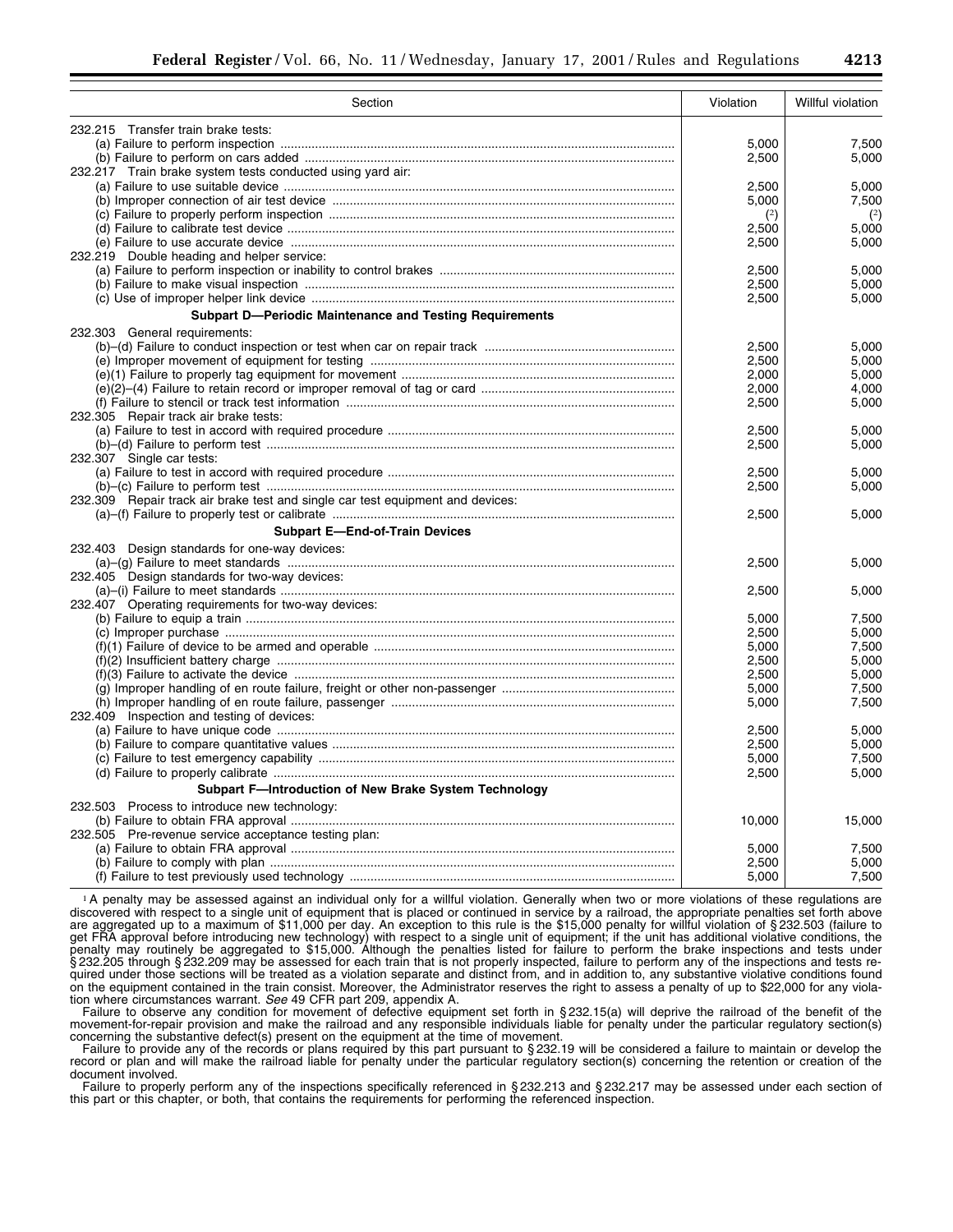# **Appendix B to Part 232—Part 232 Prior to April 1, 2001**

# **PART 232—RAILROAD POWER BRAKES AND DRAWBARS**

- Sec.<br>232.0
- 232.0 Applicability and penalties.<br>232.1 Power brakes: minimum per Power brakes; minimum percentage.
- 232.2 Drawbars; standard height.
- 232.3 Power brakes and appliances for
- operating power-brake systems.
- 
- 232.10 General rules; locomotives.<br>232.11 Train air brake system tests Train air brake system tests.
- 232.12 Initial terminal road train airbrake tests.
- 232.13 Road train and intermediate terminal train air brake tests.
- 232.14 Inbound brake equipment inspection.
- 232.15 Double heading and helper service.
- 
- 232.16 Running tests.<br>232.17 Freight and pa Freight and passenger train car
- brakes.
- 232.19 End of train device.
- 232 App A Appendix A to Part 232
- 232 App B Appendix B to Part 232

**Authority:** 45 U.S.C. 1, 3, 5, 6, 8–12, and 16, as amended; 45 U.S.C. 431, 438, as amended; 49 app. U.S.C. 1655(e), as amended; Pub. L. 100–342; and 49 CFR 1.49(c), (g), and (m).

## **§ 232.0 Applicability and penalties.**

(a) Except as provided in paragraph (b), this part applies to all standard gage railroads.

(b) This part does not apply to:

(1) A railroad that operates only on track inside an installation which is not part of the general railroad system of transportation; or

(2) Rapid transit operations in an urban area that are not connected with the general railroad system of transportation.

(c) As used in this part, carrier means

''railroad,'' as that term is defined below. (d) Railroad means all forms of nonhighway ground transportation that run on

rails or electromagnetic guideways, including (1) commuter or other short-haul rail passenger service in a metropolitan or suburban area, and (2) high speed ground transportation systems that connect metropolitan areas, without regard to

whether they use new technologies not associated with traditional railroads. Such term does not include rapid transit operations within an urban area that are not connected to the general railroad system of transportation.

(e) Any person (including a railroad and any manager, supervisor, official, or other employee or agent of a railroad) who violates any requirement of this part or causes the violation of any such requirement is subject to a civil penalty of at least \$250 and not more than \$10,000 per violation, except that: Penalties may be assessed against individuals only for willful violations, and, where a grossly negligent violation or a pattern of repeated violations has created an imminent hazard of death or injury to persons, or has caused death or injury, a penalty not to exceed \$20,000 per violation may be assessed. Each day a violation continues shall constitute a separate offense.

## **§ 232.1 Power brakes; minimum percentage.**

On and after September 1, 1910, on all railroads used in interstate commerce, whenever, as required by the Safety Appliance Act as amended March 2, 1903, any train is operated with power or train brakes, not less than 85 percent of the cars of such train shall have their brakes used and operated by the engineer of the locomotive drawing such train, and all power-brake cars in every such train which are associated together with the 85 percent shall have their brakes so used and operated.

## **§ 232.2 Drawbars; standard Height.**

Not included in this Appendix. Moved to 49 CFR part 231.

#### **§ 232.3 Power brakes and appliances for operating power-brake systems.**

(a) The specifications and requirement for power brakes and appliances for operating power-brake systems for freight service set forth in the appendix to the report on further hearing, of May 30, 1945, are hereby adopted and prescribed. (See appendix to this part for order in Docket 13528.)

## **Rules for Inspection, Testing and Maintenance of Air Brake Equipment**

#### **§ 232.10 General rules; locomotives.**

(a) Air brake and hand brake equipment on locomotives including tender must be inspected and maintained in accordance with the requirements of the Locomotive Inspection and United States Safety Appliance Acts and related orders and regulations of the Federal Railroad Administrator (FRA).

(b) It must be known that air brake equipment on locomotives is in a safe and suitable condition for service.

(c) Compressor or compressors must be tested for capacity by orifice test as often as conditions require but not less frequently than required by law and orders of the FRA.

(d) Main reservoirs shall be subjected to tests periodically as required by law and orders of the FRA.

(e) Air gauges must be tested periodically as required by law and orders of the FRA, and whenever any irregularity is reported. They shall be compared with an accurate deadweight tester, or test gauge. Gauges found inaccurate or defective must be repaired or replaced.

(f)(1) All operating portions of air brake equipment together with dirt collectors and filters must be cleaned, repaired and tested as often as conditions require to maintain them in a safe and suitable condition for service, and not less frequently than required by law and orders of the FRA.

(2) On locomotives so equipped, hand brakes, parts, and connections must be inspected, and necessary repairs made as often as the service requires, with date being suitably stenciled or tagged.

(g) The date of testing or cleaning of air brake equipment and the initials of the shop or station at which the work was done shall be placed on a card displayed under transparent covering in the cab of each locomotive unit.

(h)(1) Minimum brake cylinder piston travel must be sufficient to provide proper brake shoe clearance when brakes are released.

(2) Maximum brake cylinder piston travel when locomotive is standing must not exceed the following:

| Steam locomotives:            |                |
|-------------------------------|----------------|
|                               | $3\frac{1}{2}$ |
|                               |                |
|                               |                |
|                               |                |
|                               |                |
|                               |                |
| Locomotives other than steam: |                |
|                               |                |
|                               |                |
|                               |                |
|                               |                |

(i)(1) Foundation brake rigging, and safety supports, where used, must be maintained in a safe and suitable condition for service. Levers, rods, brake beams, hangars and pins

must be of ample strength and must not bind or foul in any way that will affect proper operation of brakes. All pins must be properly applied and secured in place with

suitable locking devices. Brake shoes must be properly applied and kept approximately in line with treads of wheels or other braking surfaces.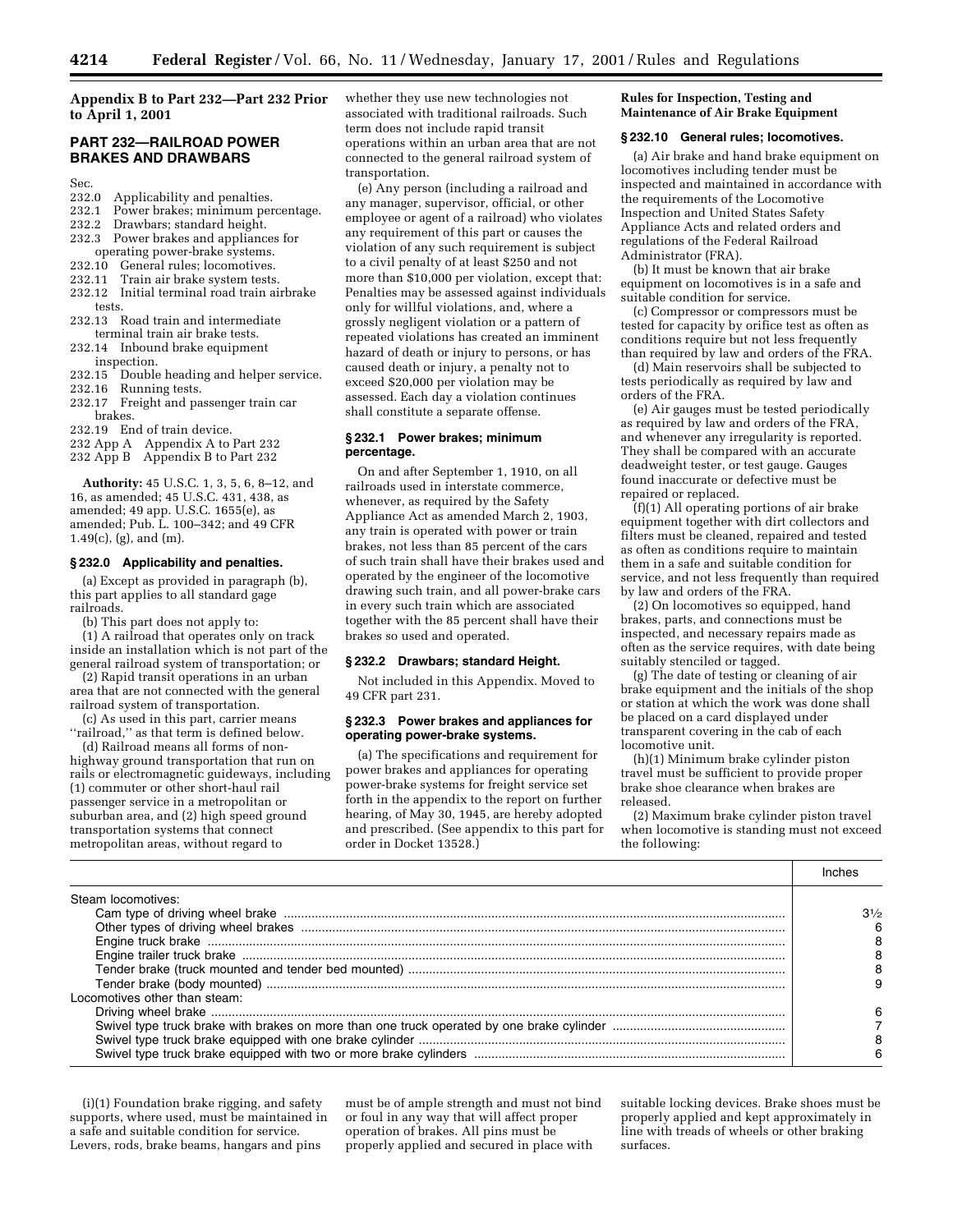(2) No part of the foundation brake rigging and safety supports shall be closer to the rails than specified by law and orders of the FRA.

(j)(1) Main reservoir leakage: Leakage from main air reservoir and related piping shall not exceed an average of 3 pounds per minute in a test of three minutes' duration, made after the pressure has been reduced 40 percent below maximum pressure.

(2) Brake pipe leakage: Brake pipe leakage must not exceed 5 pounds per minute after a reduction of 10 pounds has been made from brake pipe air pressure of not less than 70 pounds.

(3) Brake cylinder leakage: With a full service application of brakes, and with communication to the brake cylinders closed, brakes must remain applied not less than five minutes.

(4) The main reservoir system of each unit shall be equipped with at least one safety valve, the capacity of which shall be sufficient to prevent an accumulation of pressure of more than 10 pounds per square inch above the maximum setting of the compressor governor fixed by the chief mechanical officer of the carrier operating the locomotive.

(5) A suitable governor shall be provided that will stop and start the air compressor within 5 pounds above or below the pressures fixed.

(6) Compressor governor when used in connection with the automatic air brake system shall be so adjusted that the compressor will start when the main reservoir pressure is not less than 15 pounds above the maximum brake-pipe pressure

fixed by the rules of the carrier and will not stop the compressor until the reservoir pressure has increased not less than 10 pounds.

(k) The communicating signal system on locomotives when used in passenger service must be tested and known to be in a safe and suitable condition for service before each trip.

(l) Enginemen when taking charge of locomotives must know that the brakes are in operative condition.

(m) In freezing weather drain cocks on air compressors of steam locomotives must be left open while compressors are shut off.

(n) Air pressure regulating devices must be adjusted for the following pressures:

|                                                                                                                    | Pounds      |
|--------------------------------------------------------------------------------------------------------------------|-------------|
| Locomotives:                                                                                                       |             |
| (1) Minimum brake pipe air pressure:                                                                               |             |
|                                                                                                                    | 70          |
|                                                                                                                    | 60          |
| (2) Minimum differential between brake pipe and main reservoir air pressures, with brake valve in running position | 15<br>30–55 |
|                                                                                                                    | 30–68       |
|                                                                                                                    | $30 - 75$   |
|                                                                                                                    | $30 - 50$   |
|                                                                                                                    | .50         |
|                                                                                                                    | $30 - 50$   |
|                                                                                                                    | 40–60       |
|                                                                                                                    | 50          |
| Cars:                                                                                                              |             |
|                                                                                                                    | 58-62       |
|                                                                                                                    | 58-62       |
|                                                                                                                    | 58-77       |
|                                                                                                                    | 60          |
|                                                                                                                    | $20 - 30$   |

# **§ 232.11 Train Air Brake System Tests.**

(a) Supervisors are jointly responsible with inspectors, enginemen and trainmen for condition of train air brake and air signal equipment on motive power and cars to the extent that it is possible to detect defective equipment by required air tests.

(b) Communicating signal system on passenger equipment trains must be tested and known to be in a suitable condition for service before leaving terminal.

(c) Each train must have the air brakes in effective operating condition, and at no time shall the number and location of operative air brakes be less than permitted by Federal requirements. When piston travel is in excess of 101⁄2 inches, the air brakes cannot be considered in effective operating condition.

(d) Condensation must be blown from the pipe from which air is taken before connecting yard line or motive power to train.

# **§ 232.12 Initial Terminal Road Train Airbrake Tests.**

(a)(1) Each train must be inspected and tested as specified in this section by a qualified person at points—

(i) Where the train is originally made up (initial terminal);

(ii) Where train consist is changed, other than by adding or removing a solid block of cars, and the train brake system remains charged; and

(iii) Where the train is received in interchange if the train consist is changed other than by—

(A) Removing a solid block of cars from the head end or rear end of train;

(B) Changing motive power;

(C) Removing or changing the caboose; or

(D) Any combination of the changes listed in (A), (B), and (C) of this subparagraph.

Where a carman is to perform the inspection and test under existing or future collective bargaining agreement, in those circumstances a carman alone will be considered a qualified person.

(2) A qualified person participating in the test and inspection or who has knowledge that it was made shall notify the engineer that the initial terminal road train air brake test has been satisfactorily performed. The qualified person shall provide the notification in writing if the road crew will report for duty after the qualified person goes off duty. The qualified person also shall provide the notification in writing if the train that has been inspected is to be moved in excess of 500 miles without being subjected to another test pursuant to either this section or § 232.13 of this part.

(b) Each carrier shall designate additional inspection points not more than 1,000 miles apart where intermediate inspection will be made to determine that—

(1) Brake pipe pressure leakage does not exceed five pounds per minute;

(2) Brakes apply on each car in response to a 20-pound service brake pipe pressure reduction; and

(3) Brake rigging is properly secured and does not bind or foul.

(c) Train airbrake system must be charged to required air pressure, angle cocks and cutout cocks must be properly positioned, air hose must be properly coupled and must be in condition for service. An examination must be made for leaks and necessary repairs made to reduce leakage to a minimum. Retaining valves and retaining valve pipes must be inspected and known to be in condition for service. If train is to be operated in electro-pneumatic brake operation, brake circuit cables must be properly connected.

(d)(1) After the airbrake system on a freight train is charged to within 15 pounds of the setting of the feed valve on the locomotive, but to not less than 60 pounds, as indicated by an accurate gauge at rear end of train, and on a passenger train when charged to not less than 70 pounds, and upon receiving the signal to apply brakes for test, a 15-pound brake pipe service reduction must be made in automatic brake operations, the brake valve lapped, and the number of pounds of brake pipe leakage per minute noted as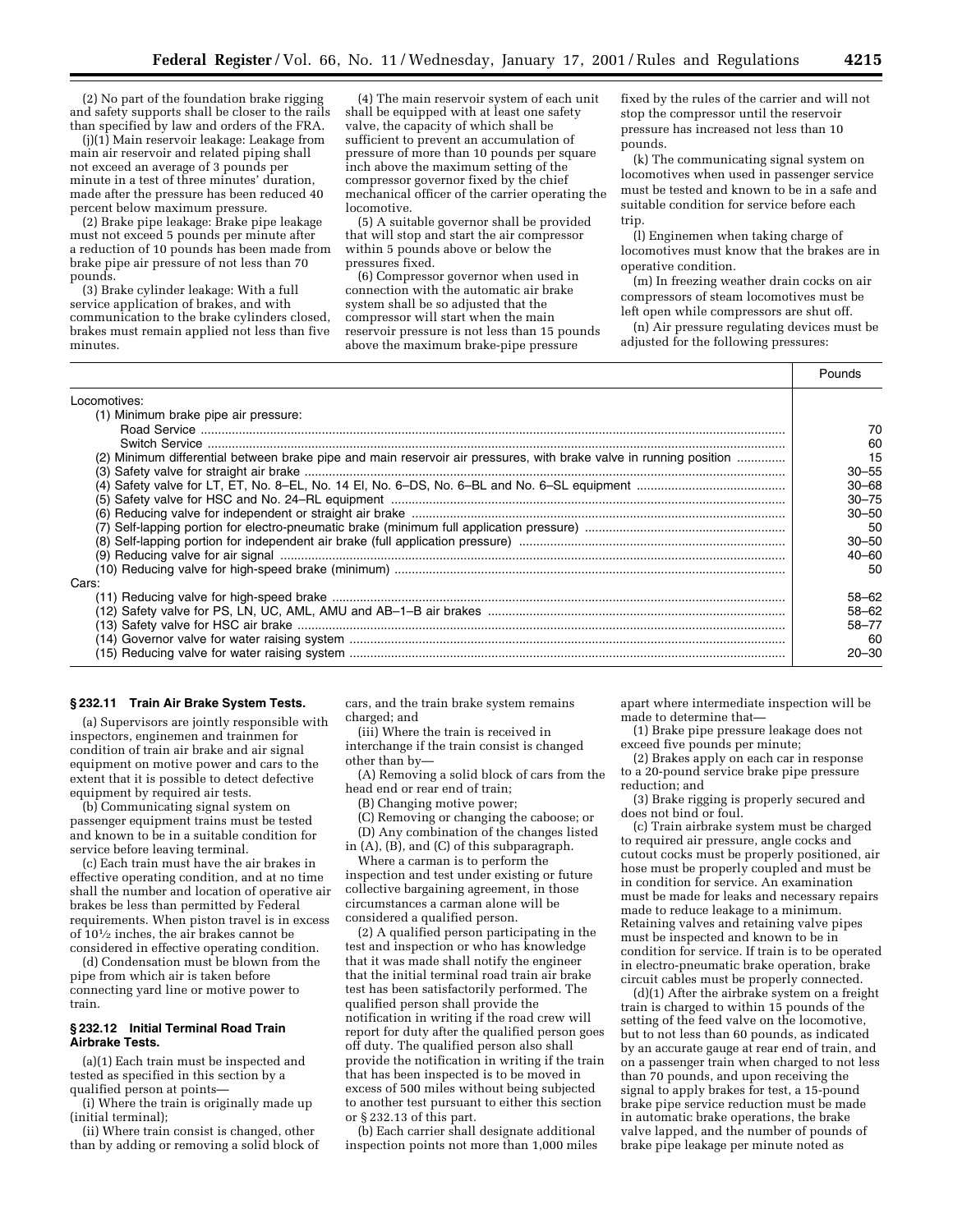indicated by brake pipe guage, after which brake pipe reduction must be increased to full service. Inspection of the train brakes must be made to determine that angle cocks are properly positioned, that the brakes are applied on each car, that piston travel is correct, that brake rigging does not bind or foul, and that all parts of the brake equipment are properly secured. When this inspection has been completed, the release signal must be given and brakes released and each brake inspected to see that all have released.

(2) When a passenger train is to be operated in electro-pneumatic brake operation and after completion of test of brakes as prescribed by paragraph (d)(1) of this section the brake system must be recharged to not less than 90 pounds air pressure, and upon receiving the signal to apply brakes for test, a minimum 20 pounds electro-pneumatic brake application must be made as indicated by the brake cylinder gage. Inspection of the train brakes must then be made to determine if brakes are applied on each car. When this inspection has been completed, the release signal must be given and brakes released and each brake inspected to see that all have released.

(3) When the locomotive used to haul the train is provided with means for maintaining brake pipe pressure at a constant level during service application of the train brakes, this feature must be cut out during train airbrake tests.

(e) Brake pipe leakage must not exceed 5 pounds per minute.

 $(f)(1)$   $\tilde{A}$ t initial terminal piston travel of body-mounted brake cylinders which is less than 7 inches or more than 9 inches must be adjusted to nominally 7 inches.

(2) Minimum brake cylinder piston travel of truck-mounted brake cylinders must be sufficient to provide proper brake shoe clearance when brakes are released. Maximum piston travel must not exceed 6 inches.

(3) Piston travel of brake cylinders on freight cars equipped with other than standard single capacity brake, must be adjusted as indicated on badge plate or stenciling on car located in a conspicuous place near the brake cylinder.

(g) When test of airbrakes has been completed the engineman and conductor must be advised that train is in proper condition to proceed.

(h) During standing test, brakes must not be applied or released until proper signal is given.

(i)(1) When train airbrake system is tested from a yard test plant, an engineer's brake valve or an appropriate test device shall be used to provide increase and reduction of brake pipe air pressure or electro-pneumatic brake application and release at the same or a slower rate as with engineer's brake valve and yard test plant must be connected to the end which will be nearest to the hauling road locomotive.

(2) When yard test plant is used, the train airbrakes system must be charged and tested as prescribed by paragraphs (c) to (g) of this section inclusive, and when practicable should be kept charged until road motive power is coupled to train, after which, an

automatic brake application and release test of airbrakes on rear car must be made. If train is to be operated in electro-pneumatic brake operation, this test must also be made in electro-pneumatic brake operation before proceeding.

(3) If after testing the brakes as prescribed in paragraph  $(i)(2)$  of this section the train is not kept charged until road motive power is attached, the brakes must be tested as prescribed by paragraph (d)(1) of this section and if train is to be operated in electropneumatic brake operation as prescribed by paragraph (d)(2) of this section.

(j) Before adjusting piston travel or working on brake rigging, cutout cock in brake pipe branch must be closed and air reservoirs must be drained. When cutout cocks are provided in brake cylinder pipes, these cutout cocks only may be closed and air reservoirs need not be drained.

#### **§ 232.13 Road train and intermediate terminal train air brake tests.**

(a) *Passenger trains.* Before motive power is detached or angle cocks are closed on a passenger train operated in either automatic or electro-pneumatic brake operation, except when closing angle cocks for cutting off one or more cars from the rear end of train, automatic air brake must be applied. After recouping, brake system must be recharged to required air pressure and before proceeding and upon receipt of proper request or signal, application and release tests of brakes on rear car must be made from locomotive in automatic brake operation. If train is to be operated in electro-pneumatic brake operation, this test must also be made in electro-pneumatic brake operation before proceeding. Inspector or trainman must determine if brakes on rear car of train properly apply and release.

(b) *Freight trains.* Before motive power is detached or angle cocks are closed on a freight train, brakes must be applied with not less than a 20-pound brake pipe reduction. After recoupling, and after angle cocks are opened, it must be known that brake pipe air pressure is being restored as indicated by a rear car gauge or device. In the absence of a rear car gauge or device, an air brake test must be made to determine that the brakes on the rear car apply and release.

(c)(1)At a point other than an initial terminal where a locomotive or caboose is changed, or where one or more consecutive cars are cut off from the rear end or head end of a train with the consist otherwise remaining intact, after the train brake system is charged to within 15 pounds of the feed valve setting on the locomotive, but not less than 60 pounds as indicated at the rear of a freight train and 70 pounds on a passenger train, a 20-pound brake pipe reduction must be made and it must be determined that the brakes on the rear car apply and release. As an alternative to the rear car brake application and release test, it shall be determined that brake pipe pressure of the train is being reduced as indicated by a rear car gauge or device and then that brake pipe pressure of the train is being restored as indicated by a rear car gauge or device.

(2) Before proceeding it must be known that brake pipe pressure as indicated at rear of freight train is being restored.

(3) On trains operating with electropneumatic brakes, with brake system charged to not less than 70 pounds, test must be made to determine that rear brakes apply and release properly from a minimum 20 pounds electro-pneumatic brake application as indicated by brake cylinder gauge.

(d)(1) At a point other than a terminal where one or more cars are added to a train, after the train brake system is charged to not less than 60 pounds as indicated by a gauge or device at the rear of a freight train and 70 pounds on a passenger train. A brake test must be made by a designated person as described in § 232.12 (a)(1) to determine that brake pipe leakage does not exceed five (5) pounds per minute as indicated by the brake pipe gauge after a 20-pound brake pipe reduction has been made. After the test is completed, it must be determined that piston travel is correct, and the train airbrakes of these cars and on the rear car of the train apply and remain applied, until the release signal is given. As an alternative to the rear car brake application and release portion of the test, it shall be determined that brake pipe pressure of the train is being reduced as indicated by a rear car gauge or device and then that brake pipe pressure of the train is being restored as indicated by a rear car gauge or device. Cars added to a train that have not been inspected in accordance with § 232.12 (c) through (j) must be so inspected and tested at the next terminal where facilities are available for such attention.

(d)(2)(i) At a terminal where a solid block of cars, which has been previously charged and tested as prescribed by § 232.13 (c) through (j), is added to a train, it must be determined that the brakes on the rear car of the train apply and release. As an alternative to the rear car application and release test, it shall be determined that brake pipe pressure of the train is being reduced as indicated by a rear car gauge or device and then that brake pipe pressure of the train is being restored as indicated by a rear car gauge or device.

(d)(2)(ii) When cars which have not been previously charged and tested as prescribed  $\bar{b}$  s 232.12 (c) through (j) are added to a train, such cars may either be given inspection and tests in accordance with § 232.12 (c) through (j), or tested as prescribed by paragraph (d)(1) of this section prior to departure in which case these cars must be inspected and tested in accordance with  $\S 232.12$  (c) through (j) at next terminal.

(3) Before proceeding it must be known that the brake pipe pressure at the rear of freight train is being restored.

(e)(1) Transfer train and yard train movements not exceeding 20 miles, must have the air brake hose coupled between all cars, and after the brake system is charged to not less than 60 pounds, a 15 pound service brake pipe reduction must be made to determine that the brakes are applied on each car before releasing and proceeding.

(2) Transfer train and yard train movements exceeding 20 miles must have brake inspection in accordance with § 232.12  $(c)$ – $(i)$ .

(f) The automatic air brake must not be depended upon to hold a locomotive, cars or train, when standing on a grade, whether locomotive is attached or detached from cars